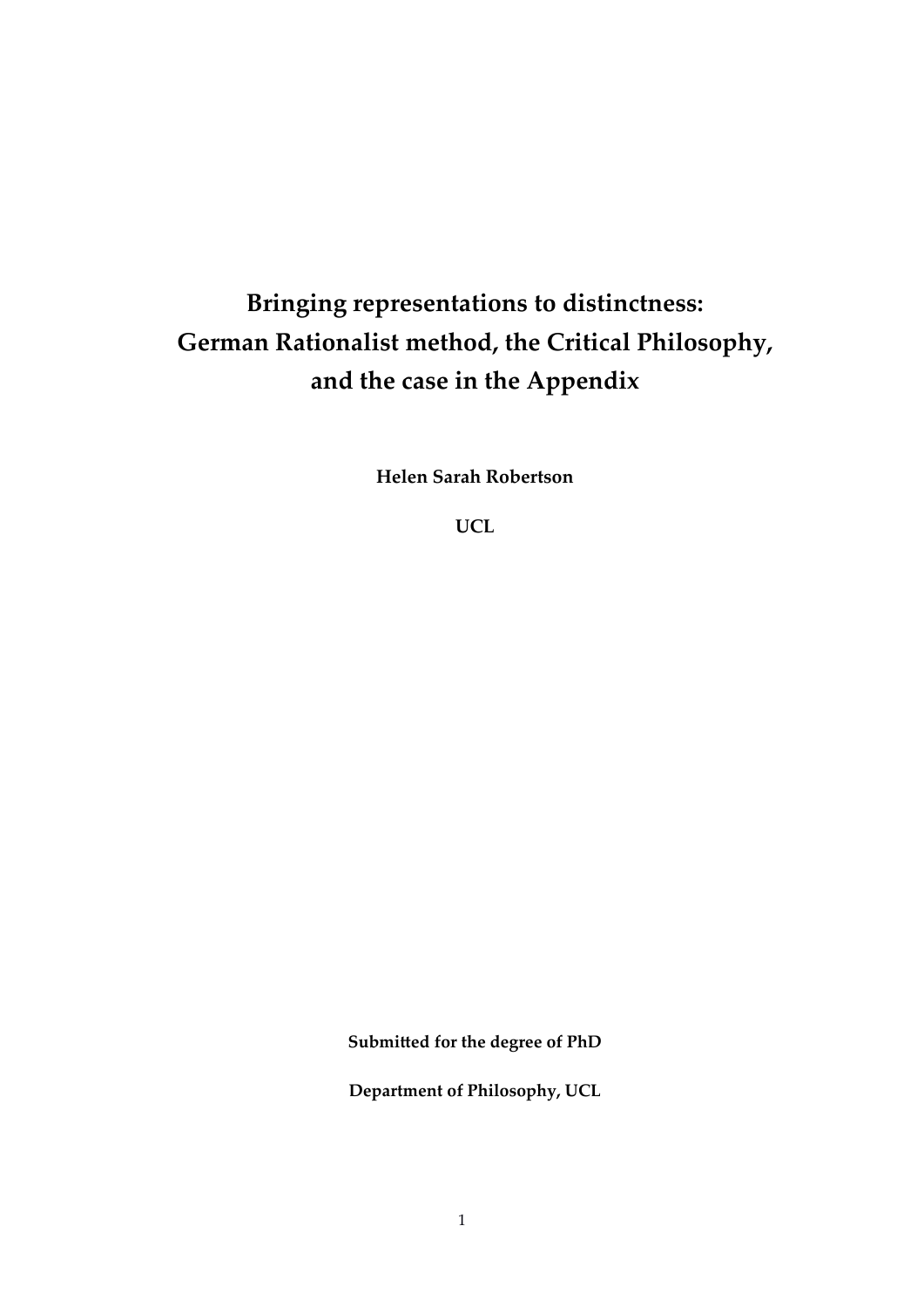**I, Helen Sarah Robertson, confrm that the work presented in this thesis is my own. Where information has been derived from other sources, I confrm that this has been indicated in the thesis.**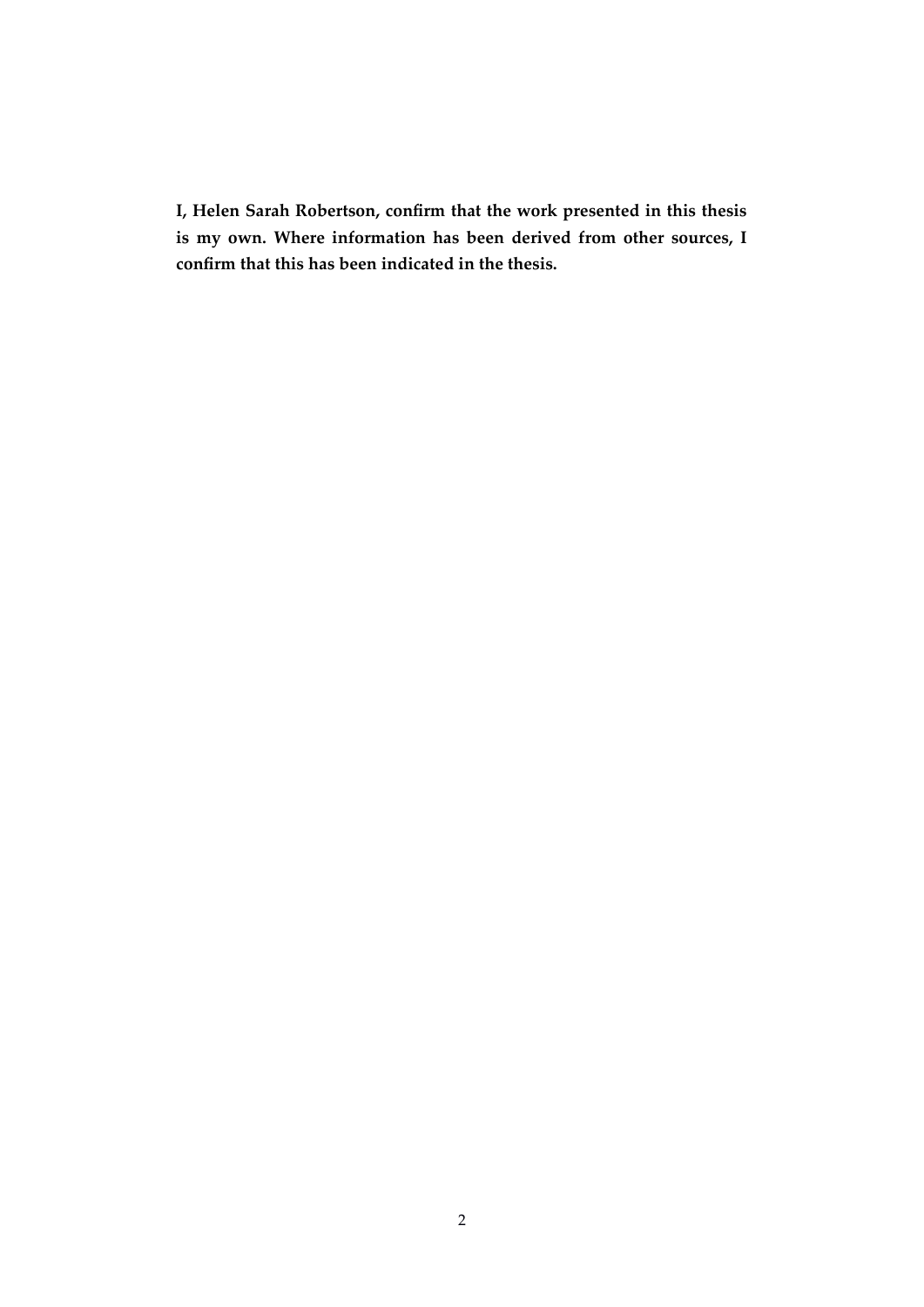### **Abstract**

The so-called 'amphiboly' section of Kant's *Critique of Pure Reason* is a section that has remained relatively understudied in commentaries and literature on the *Critique*. In this brief appendix to the Transcendental Analytic, Kant puts forward a charge against his German Rationalist heritage – the philosophical tradition of Leibniz, Wolf, Baumgarten – claiming for this heritage the error of an 'amphiboly of the concepts of reflection'. When the precise nature of this charge is appreciated, it is possible to see that both the recognition of the error and the identifcation of its correction play a crucial role in the Critical philosophy itself. In this study, it is my aim to bring to light certain signifcant details of Kant's case in the appendix and the crucial ways in which these play a subsequent role in the *Critique* itself.

The study begins with an examination of the case in the appendix, focussing on what I take to be a crucial line of reasoning found in its introductory passages. Thereafter, the study divides broadly into two parts. In the frst part, I examine the line of reasoning insofar as it concerns a claimed error in the German Rationalist tradition. I show that the error is to be found in an implicit commitment in the frst stage of the German Rationalist method for philosophical cognition, the stage of bringing the representations of philosophy to distinctness, and show the line of reasoning in the appendix to constitute Kant's Critical response to this commitment. In the later part of the study, I turn to the signifcance of the line of reasoning for the early parts of the *Critique*, in particular for the proofs of the Transcendental Aesthetic's Metaphysical Exposition, showing these proofs to be the culmination of Kant's corrected Critical method for bringing the representations of philosophy to distinctness.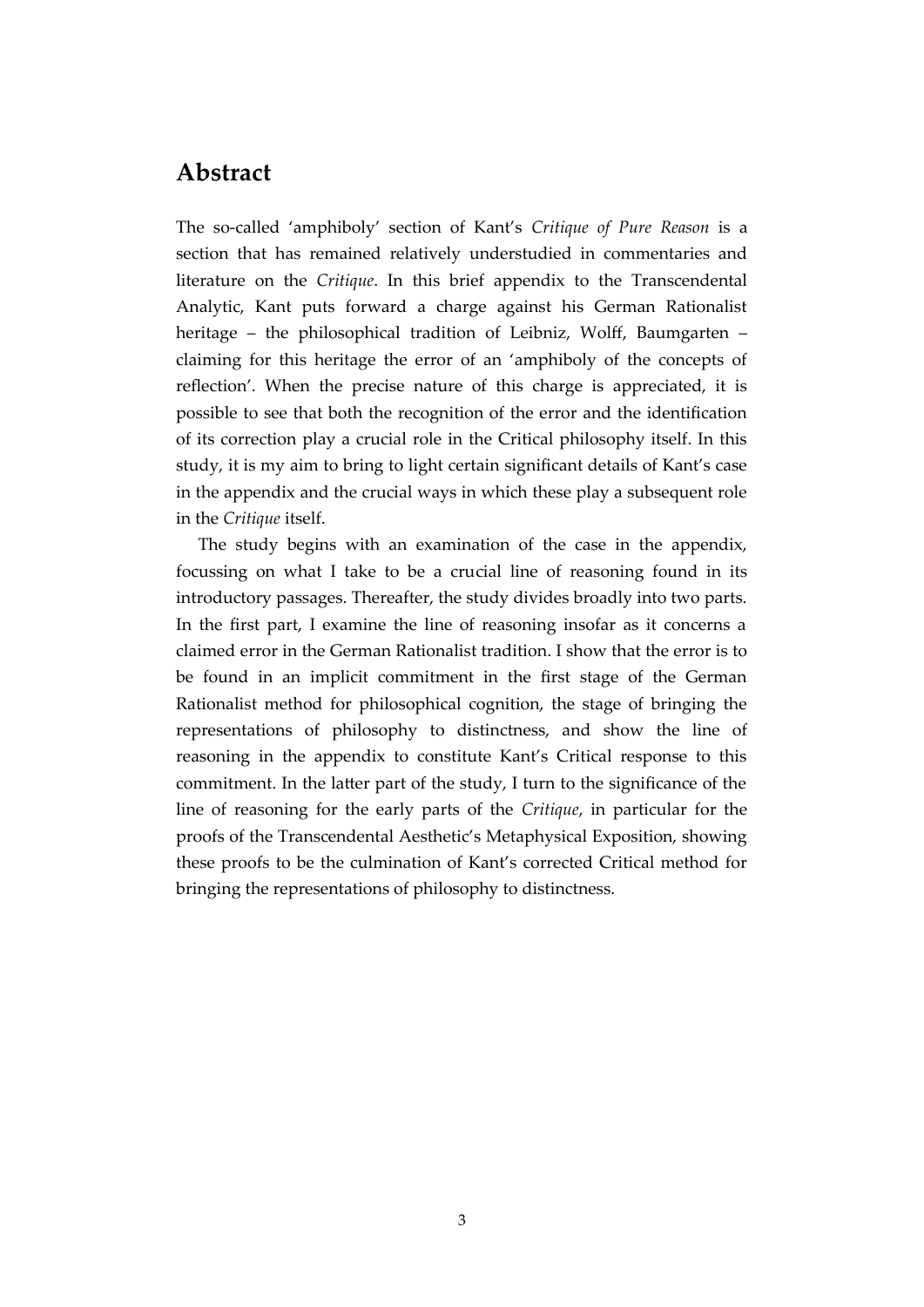### **Impact statement**

The research presented in this thesis is likely to be of particular interest to scholars within the history of philosophy with the aim of furthering the interpretive understanding of one of the key fgures in philosophy since the Eighteenth Century, Immanuel Kant. The research puts forward a novel interpretation of both some relatively under-appreciated passages in Kant's magnum opus, the *Critique of Pure Reason*, as well as some of the more wellworn passages, each of which are signifcant for our understanding of Kant's philosophy as well as for our understanding of the ways in which contemporary philosophical accounts have been influenced by this celebrated and important text.

This development in interpretive understanding is likely to be incremental, as much philosophical development is, and will not be limited by region.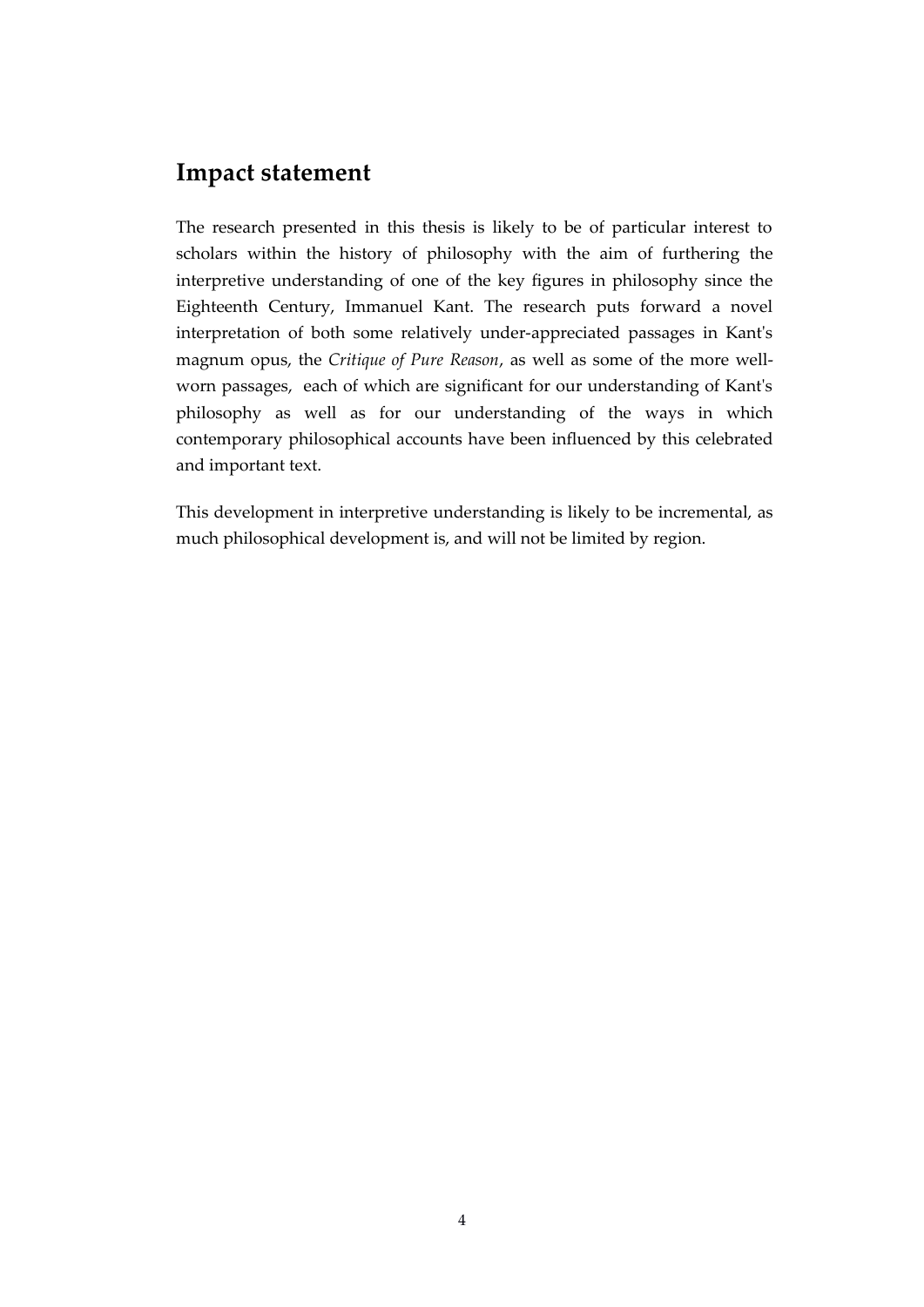## **Contents**

| Abstract     |                                                                     | 3  |
|--------------|---------------------------------------------------------------------|----|
|              | <b>Impact statement</b>                                             | 4  |
|              | Acknowledgements                                                    |    |
| Introduction |                                                                     | 9  |
|              | Part I. The case in the appendix                                    | 15 |
| $I_{\cdot}$  | Preliminary orientation                                             | 16 |
| Π.           | The familiar formulation                                            | 17 |
| Ш.           | The concepts of reflection                                          | 25 |
| IV.          | The line of reasoning in the introductory passages                  | 29 |
| V.           | Puzzles arising                                                     | 35 |
|              | Part II. Method in philosophy from the Inquiry to the Critique      | 49 |
| I.           | Mathematical method in the Inquiry                                  | 51 |
| П.           | The Inquiry's rejection of mathematical method                      | 54 |
| Ш.           | The 'moderate method' of the Inquiry                                | 58 |
|              | IV. Mathematical method in the Critique                             | 59 |
| V.           | The Critical rejection of mathematical method                       | 61 |
|              | VI. The Critical method                                             | 62 |
|              | Part III. Bringing representations to distinctness from the Inquiry |    |
|              | to the Critique                                                     | 65 |
| $I_{\cdot}$  | Bringing to distinctness under German Rationalism                   | 65 |
| Π.           | Bringing to distinctness in the <i>Inquiry</i>                      | 73 |
| Ш.           | Bringing to distinctness under the Critical philosophy              | 78 |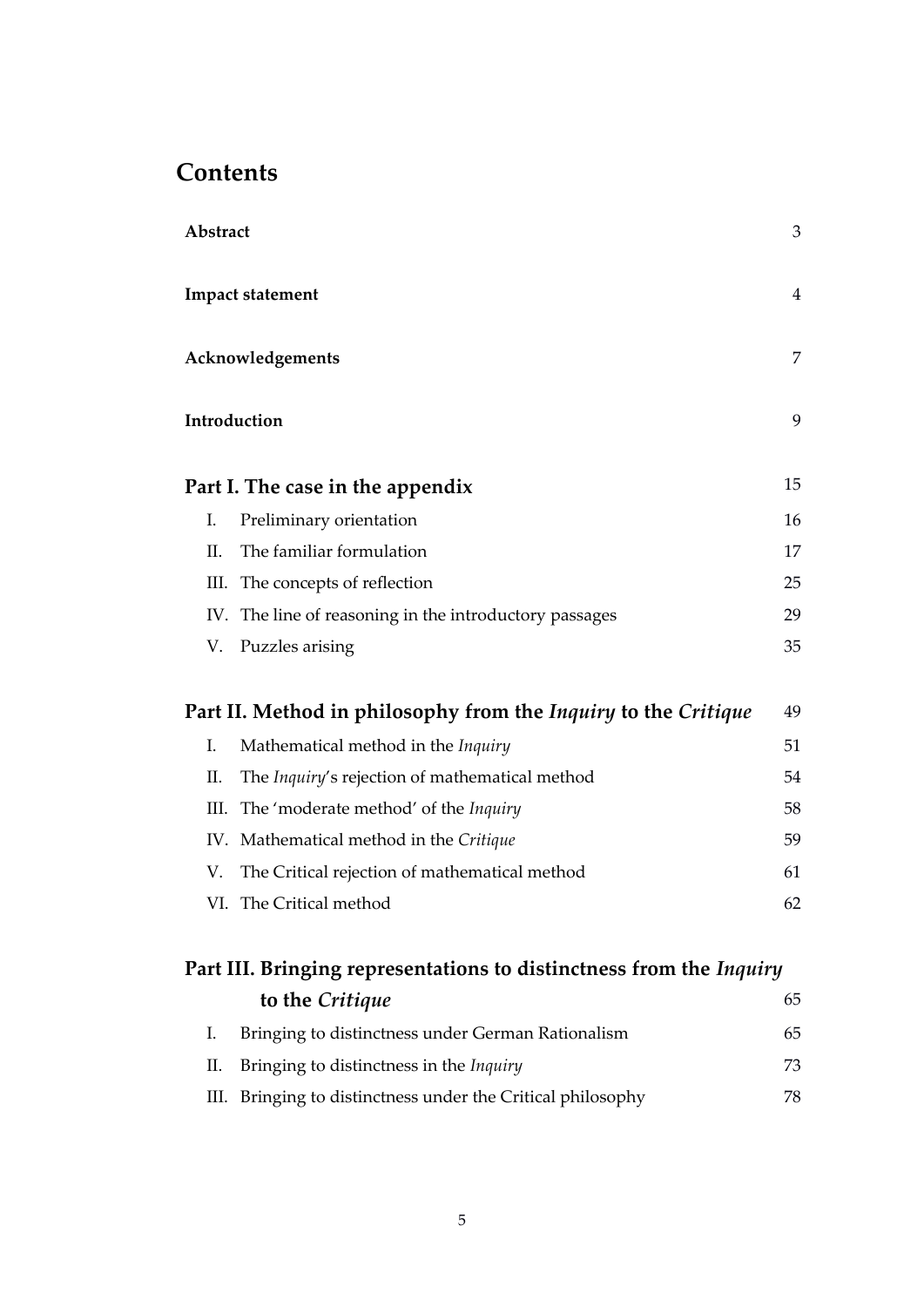|                                  | Part IV. An implicit commitment                                             | 87  |
|----------------------------------|-----------------------------------------------------------------------------|-----|
| $I_{\cdot}$                      | The implicit commitment of the Inquiry                                      | 87  |
| Π.                               | The Critical response                                                       | 97  |
|                                  | III. The Critical commitment                                                | 104 |
|                                  |                                                                             |     |
|                                  | Part V. The culmination of the Critical method for arriving at              |     |
|                                  | the concepts of philosophy                                                  | 115 |
| $I_{\cdot}$                      | Overview of the Metaphysical Exposition                                     | 116 |
| П.                               | The Metaphysical Exposition as Critical bringing                            |     |
|                                  | representations to distinctness                                             | 118 |
| Ш.                               | Illumination of the Aesthetic                                               | 125 |
|                                  | IV. Detailed examination of the Metaphysical Exposition                     | 133 |
| V.                               | Bringing to distinctness: The Critique as culmination of Critical<br>method | 165 |
|                                  |                                                                             |     |
| Part VI. Revisiting the appendix |                                                                             | 169 |
| $I_{\cdot}$                      | Revisiting the introduction's line of reasoning                             | 169 |
| П.                               | The puzzles revisited                                                       | 178 |
|                                  | III. Revisiting the familiar formulation                                    | 181 |
|                                  | <b>Part VII. Alternative accounts</b>                                       | 193 |
| I.                               | De Boer in 'Pure Reason's Enlightenment' (2010)                             | 193 |
| П.                               | Longuenesse in Kant and the Capacity to Judge (1998)                        | 200 |
| Ш.                               | McBay Merritt in 'Varieties of Reflection in Kant's Logic' (2015)           | 207 |
| <b>Concluding Overview</b>       |                                                                             | 215 |
|                                  | Bibliography                                                                |     |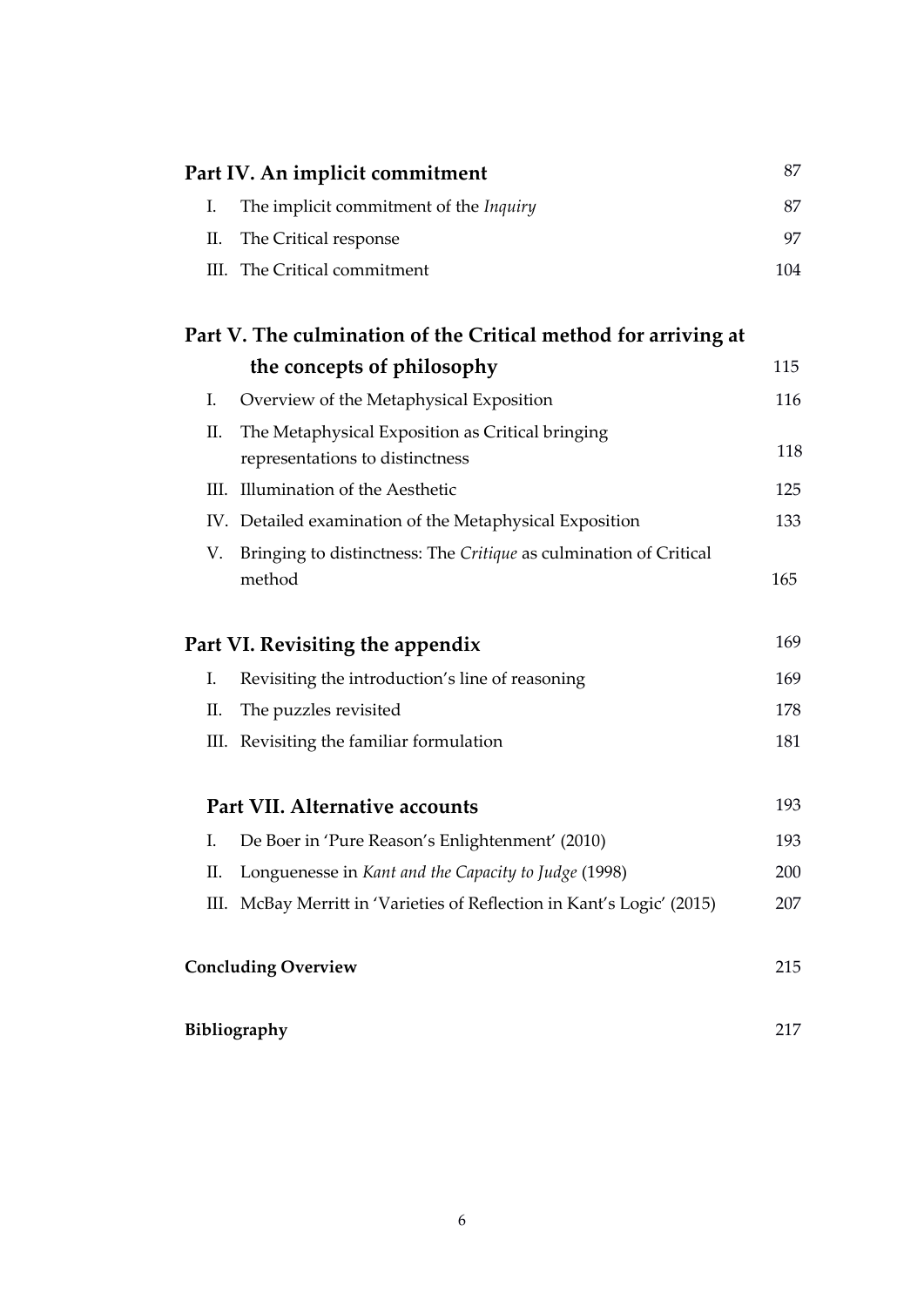### **Acknowledgements**

To Sebastian, my supervisor throughout, in endless empirical faith, To the UCL and the University of the Witwatersrand scholarship bodies, To Des and Debbie, at my Welsh home, and close to my heart, To Malcolm, the only one who didn't prod, To the tall, most beloved man, Wouter,

And to my fatherly, who wasn't here to read this, And to my darling Wendolyn,

> thank you, thank you. Sine qua non.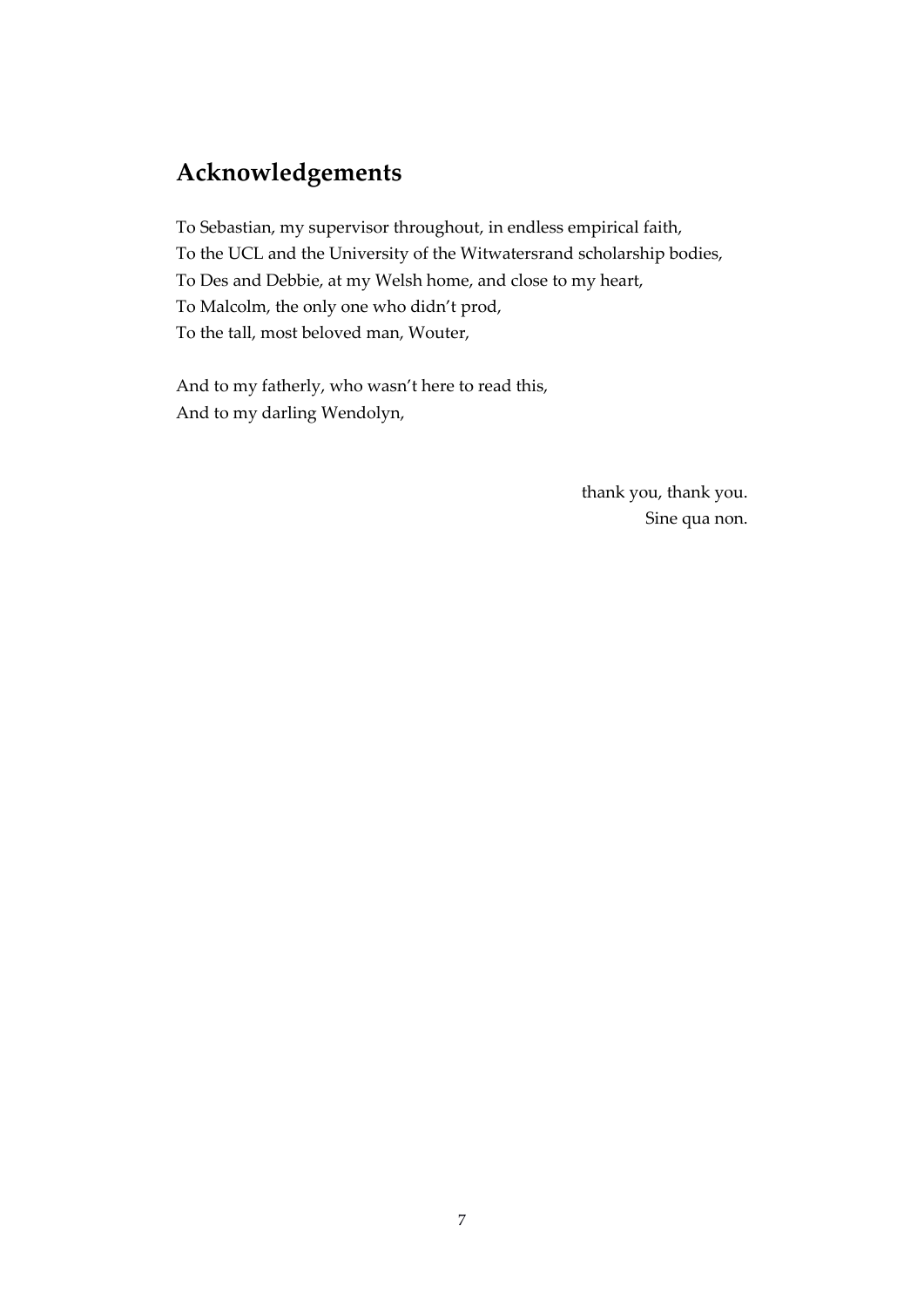**I must, on this occasion, crave indulgence. I have as little taste as the next man for the fastidious wisdom of those who spend so much time in their logic-laboratories subjecting sound and serviceable concepts to excessive analysis, distilling and purifying them until they evaporate altogether in vapours and volatile salts. However, the object of this present refection is of such a kind that one must [...] patiently accept an analysis of one's concepts into these atoms.** 

**Kant, I.** *The Only Possible Argument in Support of a Demonstration of the Existence of God* **(1763)**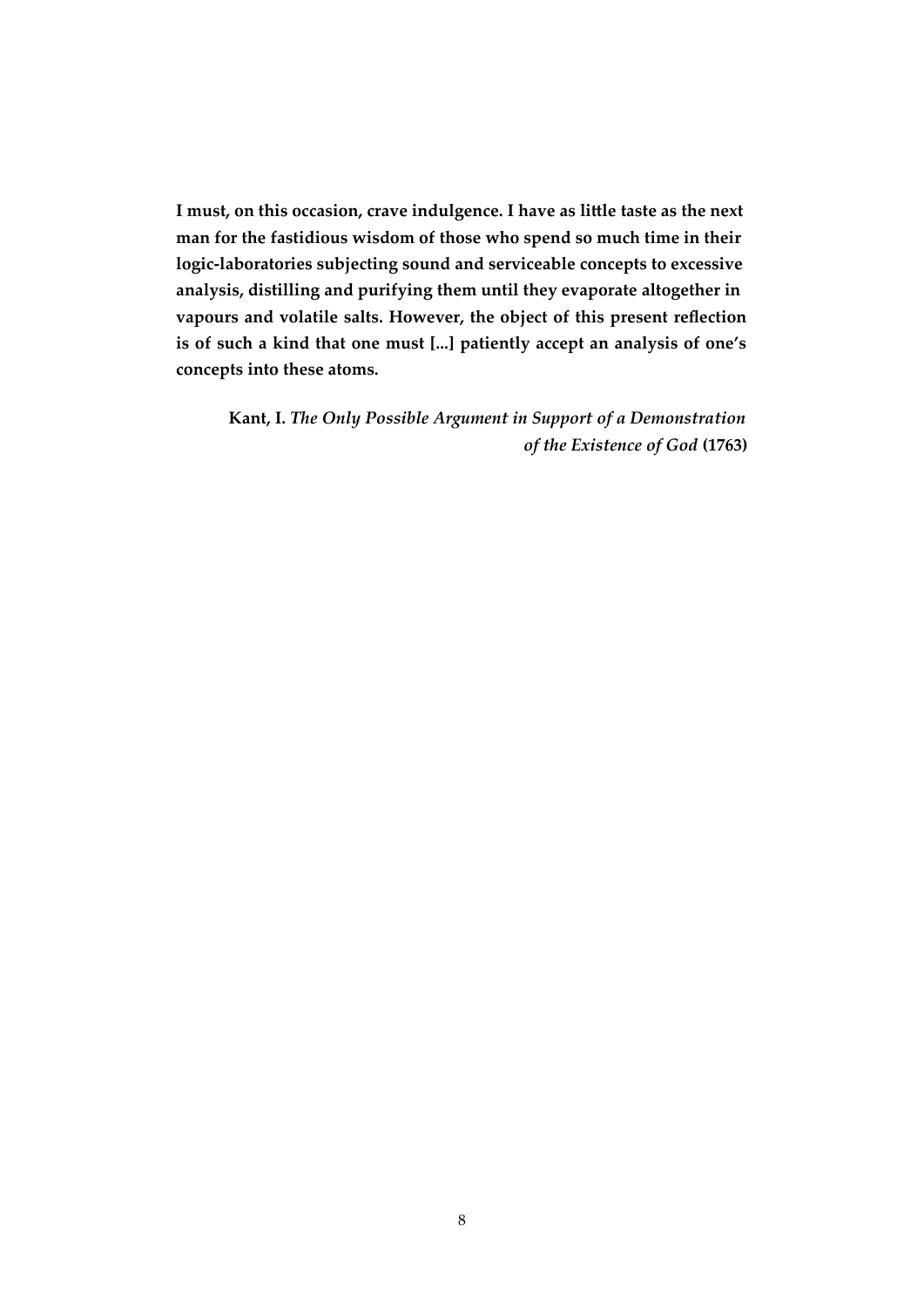### **Introduction**

The so-called 'amphiboly' section of the *Critique of Pure Reason* is a section that has remained relatively understudied in commentaries and literature on the *Critique*. In this brief appendix to the Transcendental Analytic, Kant puts forward a charge against his Leibnizian heritage – a tradition equally influencing Wolf and Baumgarten – claiming for this heritage the error of an 'amphiboly of the concepts of reflection'. When the precise nature of this charge is appreciated, it is possible to see that both the recognition of the error and the identifcation of its correction play a crucial role in the Critical philosophy itself. In this study, it is my aim to bring to light certain crucial details of the case that Kant puts forward in the appendix and to trace out the ways in which these play a signifcant subsequent role in the *Critique* itself – a role that has, as yet, gone unappreciated.

Over the course of gaining an appreciation of the case put forward in the appendix, a number of diferent, though interrelated, lines will come to light. Each of these will form part of the overall picture here put forward, a picture ultimately meant to establish the Critical signifcance of the case. In this brief introduction, I will trace these lines and provide something of an overview of the picture that the study means to establish, turning thereafter to some of its qualifcations and caveats.

In its most familiar formulation, the charge put forward in the appendix concerns a certain confusion regarding the objects of our cognition. Indeed, as we fnd it explicitly formulated in the appendix, the Leibnizian philosophy is said to "[take] the appearances for things in themselves, thus for intelligibilia, i.e., objects of the pure understanding" (A264/B320). Or again, the 'transcendental amphiboly' that it commits is that of a "[confusion of] the pure object of the understanding with the appearance." (A270/B326) Now, this formulation is not erroneous. Indeed, these are the terms in which Kant himself formulates the case. It is, however, the tail-end of a much more complex and systematic case that is to be found in the appendix – a tail-end that emerges as an implication of the case's more fundamental core. Once properly understood, the charge will be seen to concern, not the objects of our cognition, but our representations considered *as representations*. It is here that the fundamental error with which Kant is concerned in the appendix is to be found – the error upon which the more familiar charge depends.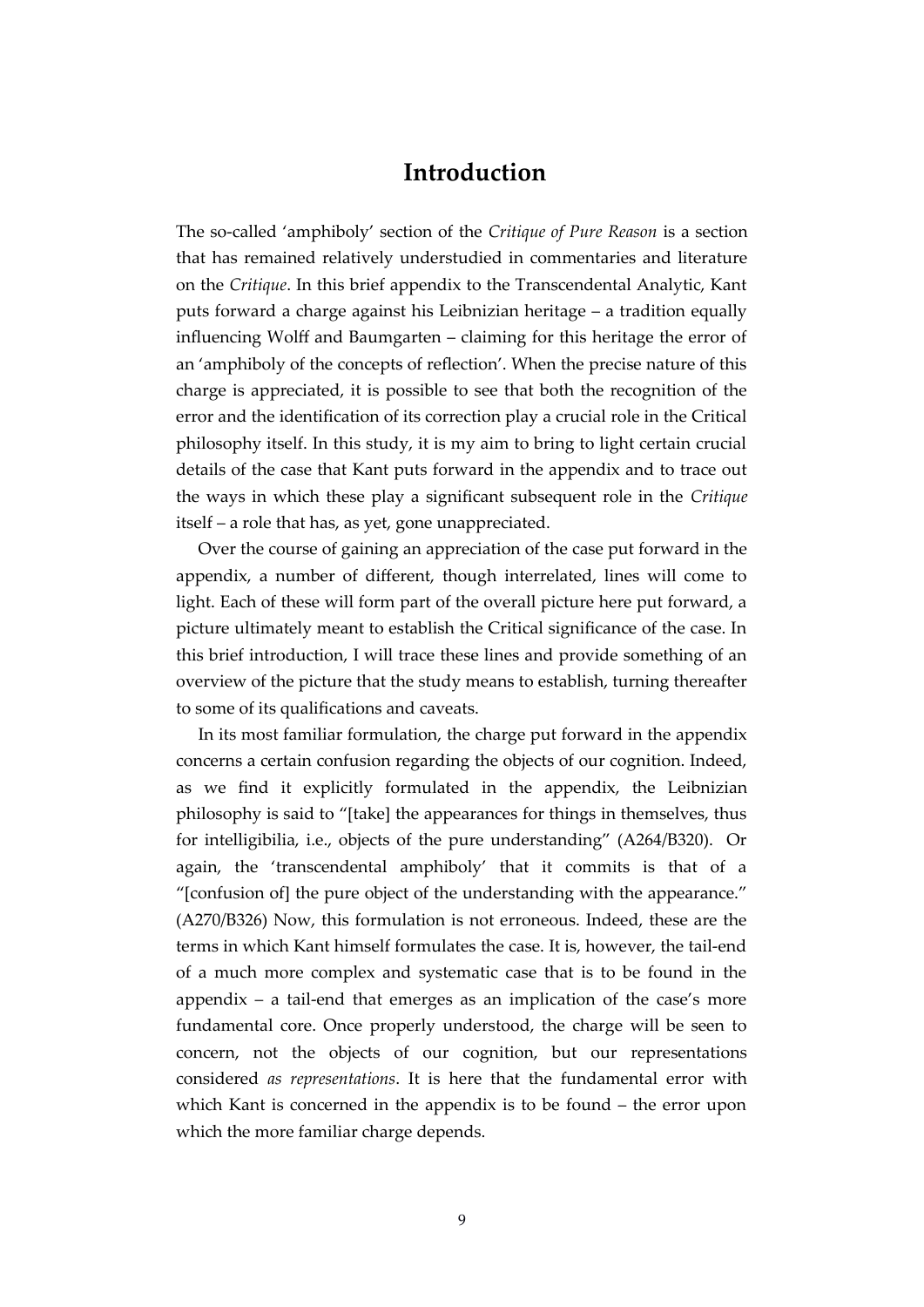The key to the appendix and the core of its case is contained in its short, lesser treated, introductory section. It is in this brief introduction that we find a complex, and at times opaque, line of reasoning. In this line of reasoning, we are presented with the distinction between an erroneous and a correct employment of a certain, less familiar, set of concepts, the concepts of reflection. In crucial contrast to the concepts put forward prior to the appendix, the concepts of reflection are not concepts of objects, but concepts of *representations*. They are, as Kant tells us, somewhat opaquely, concepts of the "relations of given representations among themselves" (A260/B316). And what this line of reasoning shows is that the possibility of a priori, or philosophical, cognition requires precisely that the correct employment of these concepts is distinguished from their erroneous employment and that they are so employed.

In order to understand this case that Kant puts forward in the appendix, it will be necessary to digress to an examination of Kant's account of philosophical method. It is only once we locate the employment of the concepts of reflection within the procedure for arriving at philosophical cognition, a procedure shared in important ways by Leibniz, Wolf and his followers, and the Critical philosophy, that the importance and intricacy of the role played by the concepts of reflection in such cognition can be seen. Over the course of this examination, we will come to see that the case in the appendix concerns a further crucial way in which the Critical philosophy involves a correction to the philosophical method of its heritage, the correction to its employment of the concepts of reflection – a correction that has not, thus far, been recognised in extant discussion. Having in hand this understanding of the employment of the concepts of reflection within philosophical cognition, and indeed of their correct employment in such cognition, we will then be able to see how the early parts of the *Critique*, in particular the proofs of the Aesthetic's Metaphysical Exposition, are, in significant ways, the culmination of their corrected employment.

The study proceeds as follows. I begin in Part I with an examination of the case in the appendix itself, focussing on what I take to be a crucial line of reasoning found in its introduction. This examination is preceded by an exposition of the account of the appendix as it is familiarly formulated in the literature. In Parts II to IV, I then turn to a progressive comparison of the correct method for philosophical cognition as it is put forward under German Rationalism, under Kant's 'moderate' pre-Critical account in the *Inquiry*, and under the Critical philosophy. The discussion in Parts II to IV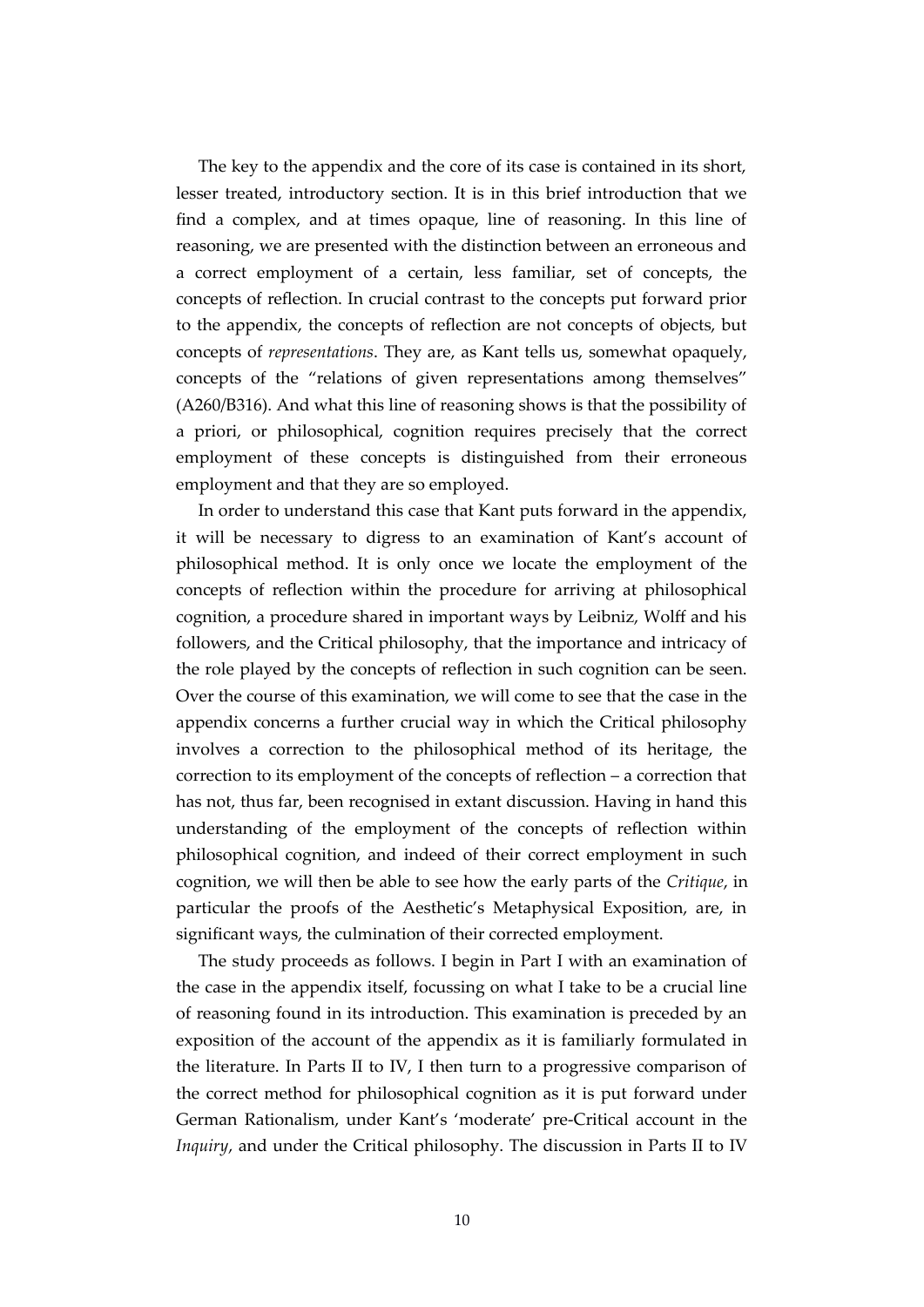proceeds from the general to the more specifc, with Part IV identifying an implicit complex commitment at a narrow, precise point in the methods, which commitment involves the employment of the concepts of reflection. In Part V, I turn to the signifcance of these fndings for the early parts of the *Critique*, in particular for the proofs of the Transcendental Aesthetic's Metaphysical Exposition. Part V, which also emerges as the longest part of the study, begins with a number of overlooked details in Kant's explanation of the Metaphysical Exposition, which details are followed by an intricate analysis of the proofs themselves. The part is appended with some discussion of the continuity and discontinuity between the Critical philosophy and its German Rationalist predecessor in relation to philosophical method. Finally, in Parts VI and VII, I return to the case in the appendix. Part VI is a re-examination of the case and its familiar formulation in light of the discoveries of Parts II to V, while Part VII is an examination of three important accounts of the appendix that deviate both from the familiar formulations and from my own in important ways.

Before commencing shortly on this course, it is worth noting a few caveats and qualifcations with regard to the aim and subject mater of our study. First, the aim of this study is to be understood as philosophical rather than historical. That is, our underlying aim will be to make *philosophical sense* of the case in the appendix, and to come to an understanding of its philosophical role in Kant's pre-Critical and Critical accounts of philosophical cognition. The study is not intended as an exhaustive historical account of the claims and traditions that it treats. In consequence, our appeal to historical sources will extend only as far as is needed to achieve this philosophical aim, and not as far as it would do if our aim were the contrasting one of providing a thorough historical account of the claims. This consideration plays out in the range of texts found in the study in at least two ways. First, although precursors and passages relevant to the claims of the appendix can be found in a number of texts and passages both in Kant's pre-Critical and Critical writings, I will focus on only on certain of these – viz. on those that turn out to be crucial to our philosophical understanding of the case in question. Secondly, rather than bearing any pretence to thoroughness with regard to the tradition to which Kant is responding, our appeal here will be to a select and limited range of these German Rationalist authors and texts – viz. to those that clearly express or evince the philosophically relevant claims and positions. In many instances, I will provide references to a number of such authors or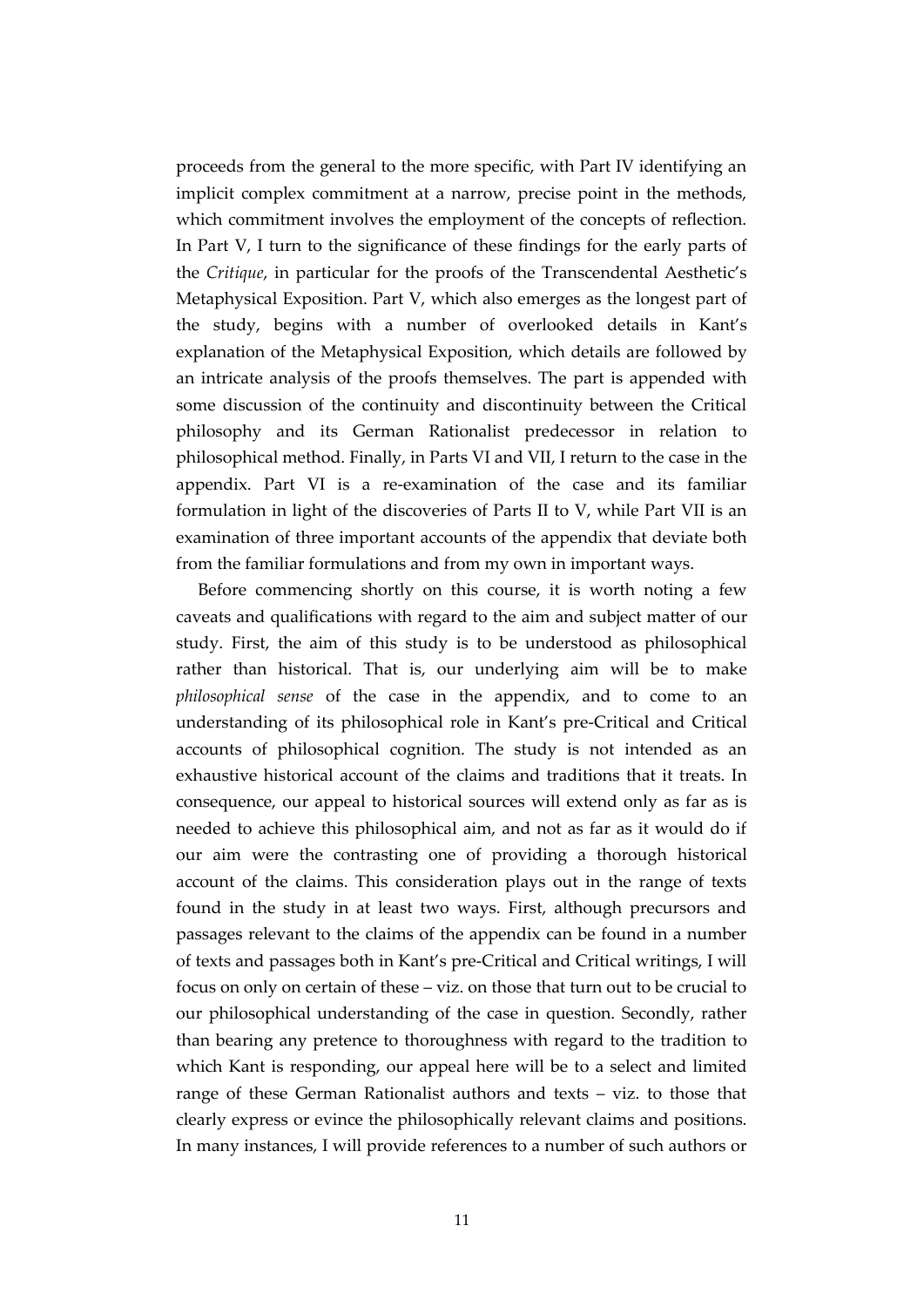passages, but again, these parts of the study are not to be understood as an atempt to provide a thorough historical exposition of the claim or position.

The subject mater of this study is also narrow in a second way. In the appendix, Kant, for the most part, directs his case to the Leibnizian philosophy. And this aspect of the case equally applies, as we will see, to the tradition influenced by Leibniz, the philosophical tradition of Wolf and Baumgarten. There is, however, another tradition towards which Kant's case in the appendix is directed, a tradition that is charged with a converse error: "Locke," Kant tells us, "sensitivized the concepts of understanding" (A271/B327) and, in this converse way, is, alongside Leibniz, the other "great [man who] holds on only to one of [the two different sources of representation] which in his opinion is immediately related to things in themselves." (*ibid*.) In these remarks, Kant is typically taken to raise a charge against a tradition that, in various ways, opposes that of Leibniz, Wolf, and Baumgarten: The empiricist tradition of Locke, Berkeley, and Hume (and, to varying degrees, of Lambert, Knutzen, and Tetens). Now, while I believe that the case that we will uncover in the introduction to the appendix applies equally – as Kant indicates – and no less interestingly to strands of this later tradition, our atention in this study will be restricted to the former aspect of the case, viz. to its application to the tradition of Leibniz, Wolff, and Baumgarten. The reasons for this are threefold. The first is the obvious and usual spectre of constraints of space. As we will see, an understanding of Kant's charge against the Leibnizian philosophy will require a detailed and lengthy digression into the philosophical methods of the tradition within which Kant was working. It would not be possible to do this sort of justice to a further tradition within the space of this study. Secondly, the first aspect of the case, as mentioned, is the charge as it applies to the tradition within which Kant was working, and it is arguably the more fundamental of the two aspects to the appendix's case, both in terms of chronological priority and in terms of its implications for the Critical philosophy. Finally, and relatedly, the culmination of the case in the appendix is, as we will see, a correction of the tradition of Leibniz, Wolf, and Baumgarten. That is, the Critical correction of the error laid out in the appendix, as it is found in the *Critique* itself, is a correction to the error as it is found within *this* tradition. Our point of interest will thus be restricted to the case of the appendix as it is directed towards the tradition influenced by Leibniz, regretably overlooking the contrasting tradition of Lockean stripe.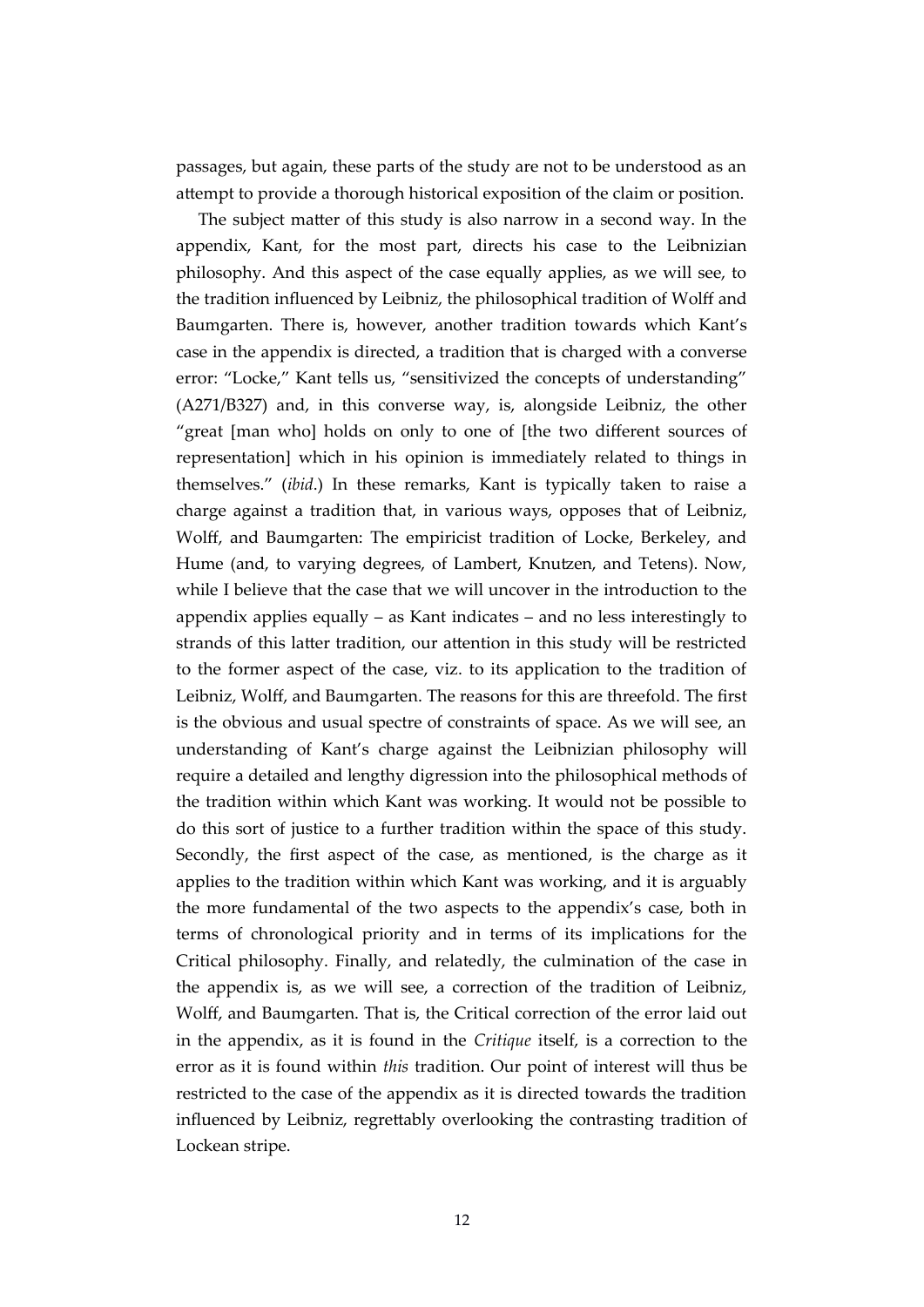This study is narrow in a third way. Turning to the reception of the *Critique* and Kant's legacy, certain claims of the appendix were debated, rejected, and defended in various ways. These responses to the *Critique*, and equally to certain claims found in the appendix, might be divided very broadly into two. First, there were those responses that, in various ways, atacked the *Critique* on the basis of its failing to fulfl its aims – that is, on the basis in failing to provide a coherent fundamental account of our cognition that corrected the preceding tradition of German rationalism. With regard to the claims of the appendix, we might here mention Maimon's attempt to give a more significant role to the concepts of reflection. Secondly, there are those that atacked the *Critique* in defence of the preceding tradition of German Rationalism. Again, in relation to the claims of the appendix, it is well-known, for example, that Eberhard and Kant undertook an extensive debate over the distinctness of sensibility and the understanding.

Now, although these subsequent debates and developments of the material of the appendix are of unquestionable interest in their own right, this study will be restricted to the claims of the appendix *as a response to the prior tradition* and will not extend to this 'after-life' of the appendix chapter as an examination of its reception in turn. Again, our frst reason for this restriction is the constraint of length. Secondly, and more importantly, many of these discussions would render us too far afeld from our place of interest. The crucial details of the case in the appendix that we will bring to light are details that apply to the pre-Critical tradition of German Rationalism, as Kant understood it, and our interest here will be in the appendix as puting forward a crucial, yet unrecognised, response to this tradition. One potential exception to this restriction can, of course, be found in the second of the responses to the *Critique* – viz. in those who responded on behalf of German Rationalism. Nonetheless, as will become clear over the course of the study, the features of the German Rationalist account with which Kant is primarily concerned in the appendix can be found in a number of the German Rationalist fgures prior to Kant, and, given the philosophical nature of our aim, an examination of the subsequent Eberhard-Kant controversy or similar would be supplementary and an occasion for a diferent discussion.

Finally, as a third point of narrowing, this study is – for better or worse – largely not intended to be evaluative. That is, our aim here will, for the most part, be to put forward an account of a specifc aspect of Kant's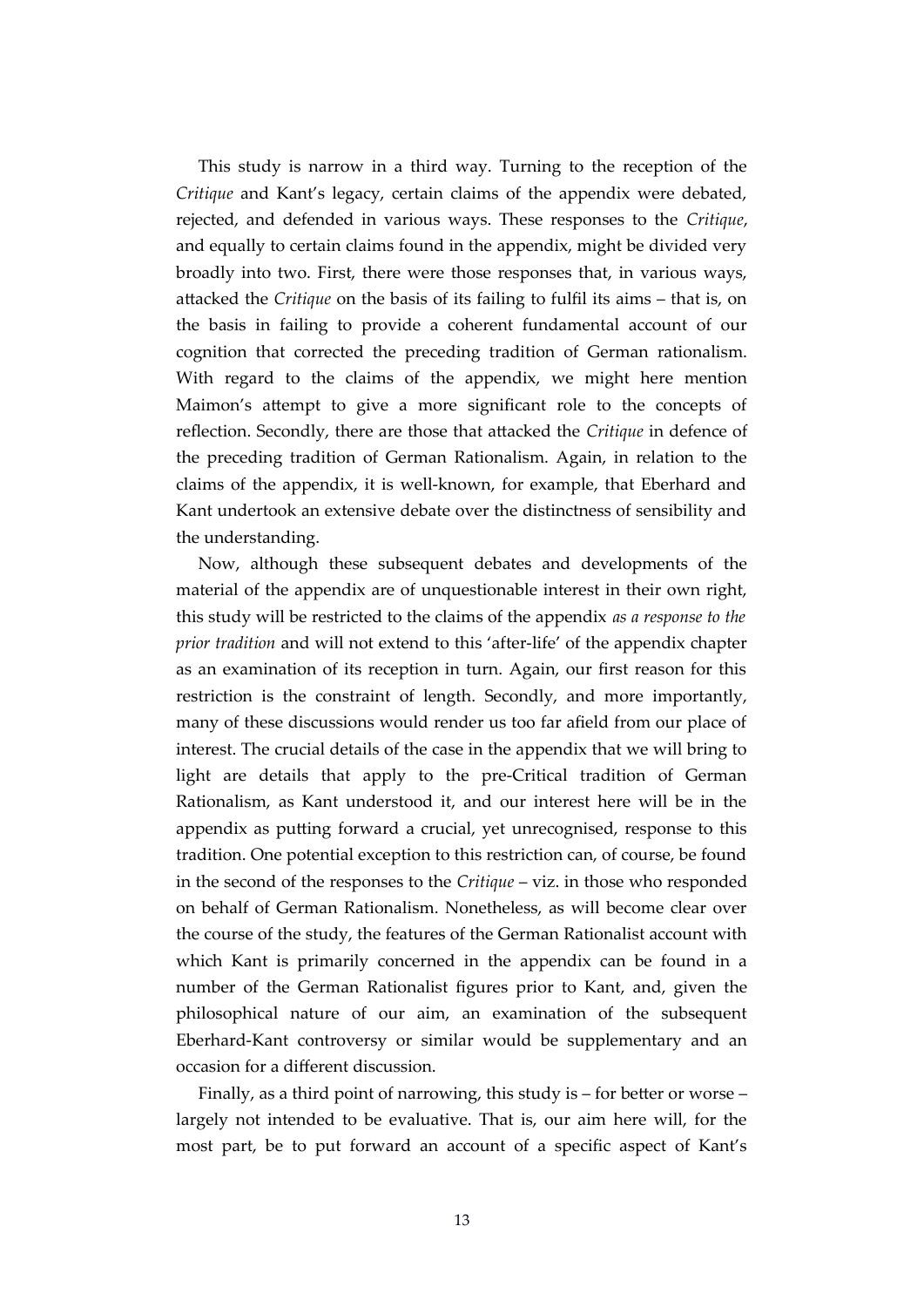response to his preceding tradition, and not to provide any further or explicit evaluation either of the strength of Kant's position nor that of his predecessors, whether from the perspective of the accounts prevalent at the time or in our own contemporary terms. (This caveat is, however, admitedly qualifed. A certain *implicit* evaluative element will be evident at certain points insofar as our aim is to render Kant's case as intelligible and clear as possible.) As we will see, merely puting forward an interpretive account of Kant's response in the appendix will carry us to the length of this study, and so the further task of explicitly adjudicating between the views, and their comparison or incorporation into contemporary accounts, is one for a later undertaking.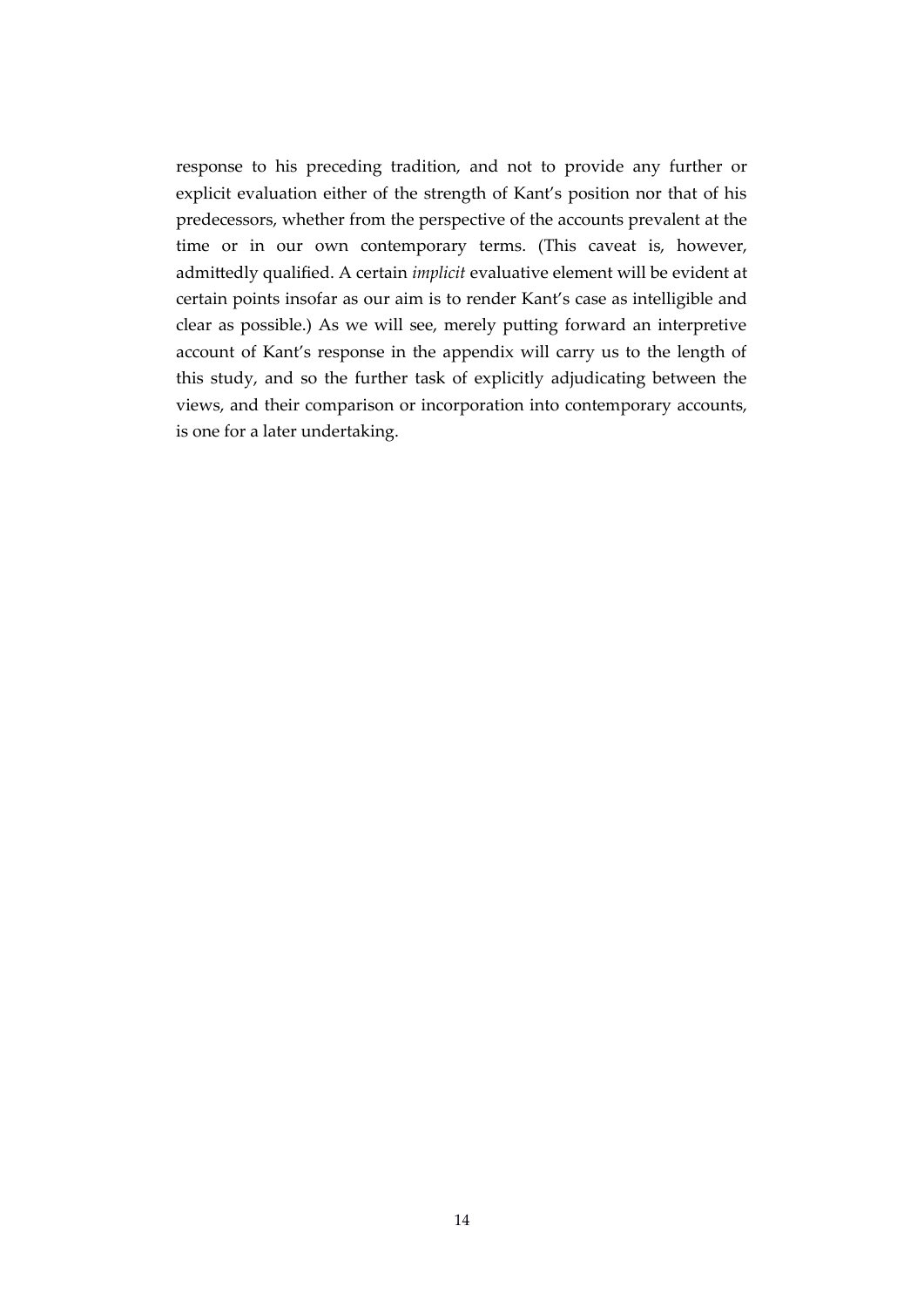## **Part I The case in the appendix**

The point of interest of this study is a case put forward by Kant that concerns the employment of a less familiar set of concepts, viz. the employment of the concepts of reflection. This case is to be found in the brief appendix to the Transcendental Analytic, the section entitled 'On the amphiboly of the concepts of reflection'. As we will come to see, this case, found in this brief and oft-overlooked section of the *Critique,[1](#page-14-0)* turns out to be crucial to the Critical philosophy and to our understanding of it. In this part, I turn to an examination of the appendix and the case that Kant there puts forward.

Part I proceeds as follows. In Section I, I begin with some preliminary discussion of the appendix in order that we might orient ourselves somewhat in its relation to the rest of the *Critique.* Section II turns to the formulation of the case in the appendix as it is familiarly found in the literature. In Section III, I give a brief preliminary exposition of the novel subject matter of the appendix, the concepts of reflection. Thereafter, in Sections IV and V, I turn to a crucial, but inadequately treated, line of reasoning that Kant puts forward concerning these concepts: In Section IV, I examine this line of reasoning more closely, while Section V addresses a number of questions and puzzles that arise when we consider the precise meaning of Kant's case concerning these concepts, along with some preliminary and speculative answers to these.

<span id="page-14-0"></span><sup>1</sup> Throughout this study, '*Critique*' will refer to the frst of Kant's three critiques, the *Critique of Pure Reason*, with all A/B citations referring to the passage numbering of the 1781(A) and the 1787(B) editions of the text respectively. When referring to any of Kant's other texts, I will use an abbreviated title of the text, indicated where necessary, with all two-value (volume:page) citations referring to the location of the passage in the Academy edition of Kant's works.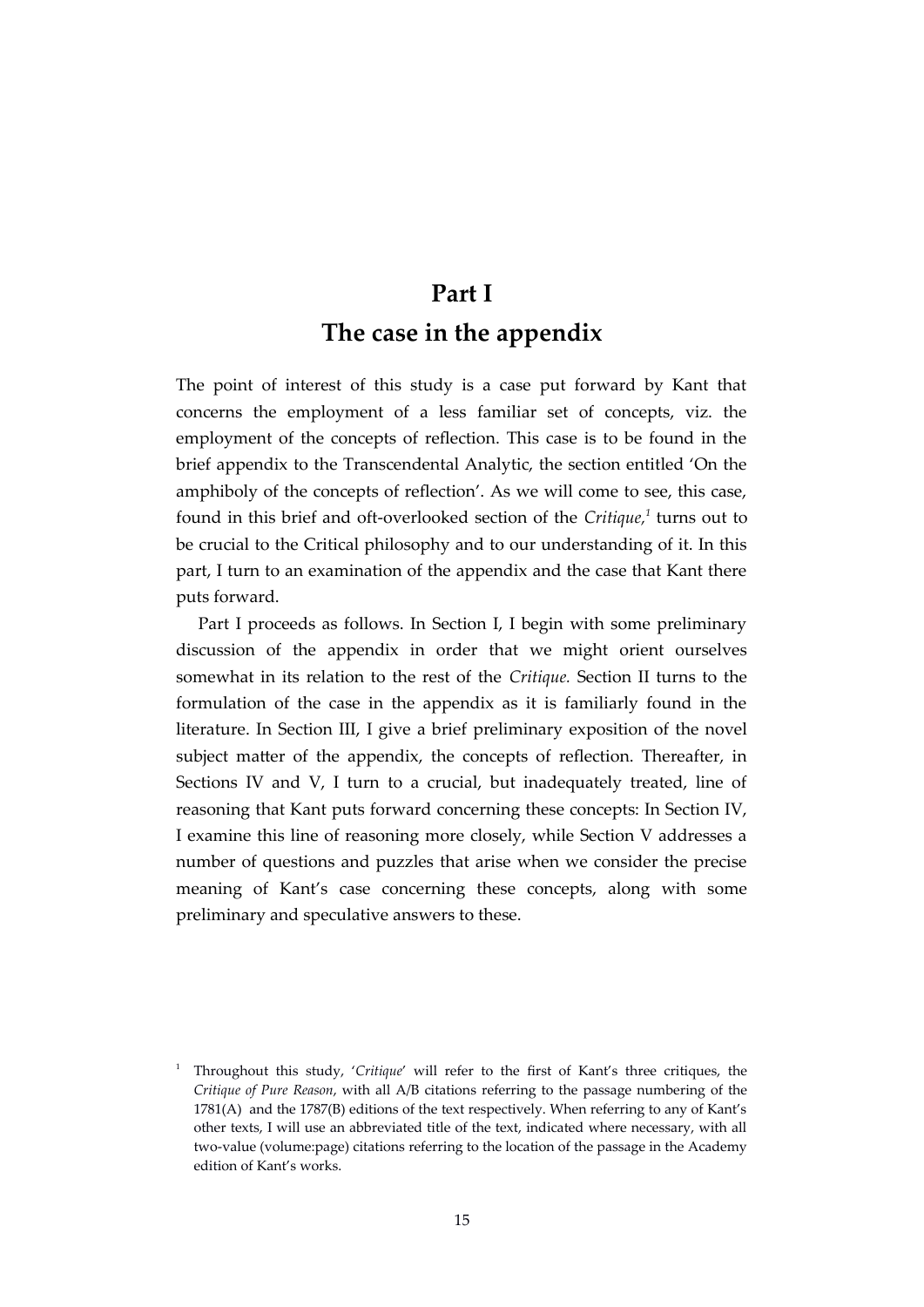#### I. Preliminary orientation

The appendix is to be characterised in a number of ways. Foremost, however, it is an examination of the employment of a newly introduced set of concepts, the concepts of reflection. These concepts are, in important ways, to be distinguished from the representations treated in the preceding Transcendental Aesthetic and Analytic and from the concepts treated in the subsequent Dialectic. Most notably, in addressing the concepts of reflection, Kant turns his atention from concepts of objects to concepts of *representations*. More specifcally, the concepts of reflection subsume, Kant tells us, the relations of representations "among themselves" (A260/B316). In so doing, the appendix comes to be populated with a distinct subject mater. Kant is no longer concerned with concepts that might ultimately subsume objects, but with concepts that are in some way of the subject. The concern of the appendix is with the correct employment of a certain set of such subjective concepts.

Secondly, the appendix explicitly treats, for the first time within the *Critique*, the activity of transcendental reflection. It is here that such reflection receives explicit characterisation, and it is here that we fnd the line of reasoning that shows it to be necessary for a priori cognition. Transcendental reflection, we are told in the introduction, is "consciousness of the relation of given representations to our various sources of cognition" (A260/B316) or again, later, "the action through which I make the comparison of representations in general with the cognitive power in which they are situated" (A261/B317). As we will come to see, the appendix shows such reflection to be "a duty from which no one can escape if he would judge anything about things *a priori*." (A263/B319)

Neither of these characterisations, however, constitute the appendix with which we are most familiar. The appendix – the 'Amphiboly Chapter' – is surely most closely associated, thirdly, with a charge that is raised in it against the Leibnizian philosophy. Here Kant charges this philosophy with commiting an 'amphiboly of the concepts of reflection'. Such an amphiboly involves "a confusion of the pure object of the understanding with the appearance" (A270/B326), and in the appendix Kant claims to show how Leibniz's "allegedly synthetic principles […] are grounded solely on [such] a transcendental amphiboly" (A270-1/B325-6).

Such are the primary ways in which the appendix might be characterised. As we progress, these various strands of the appendix will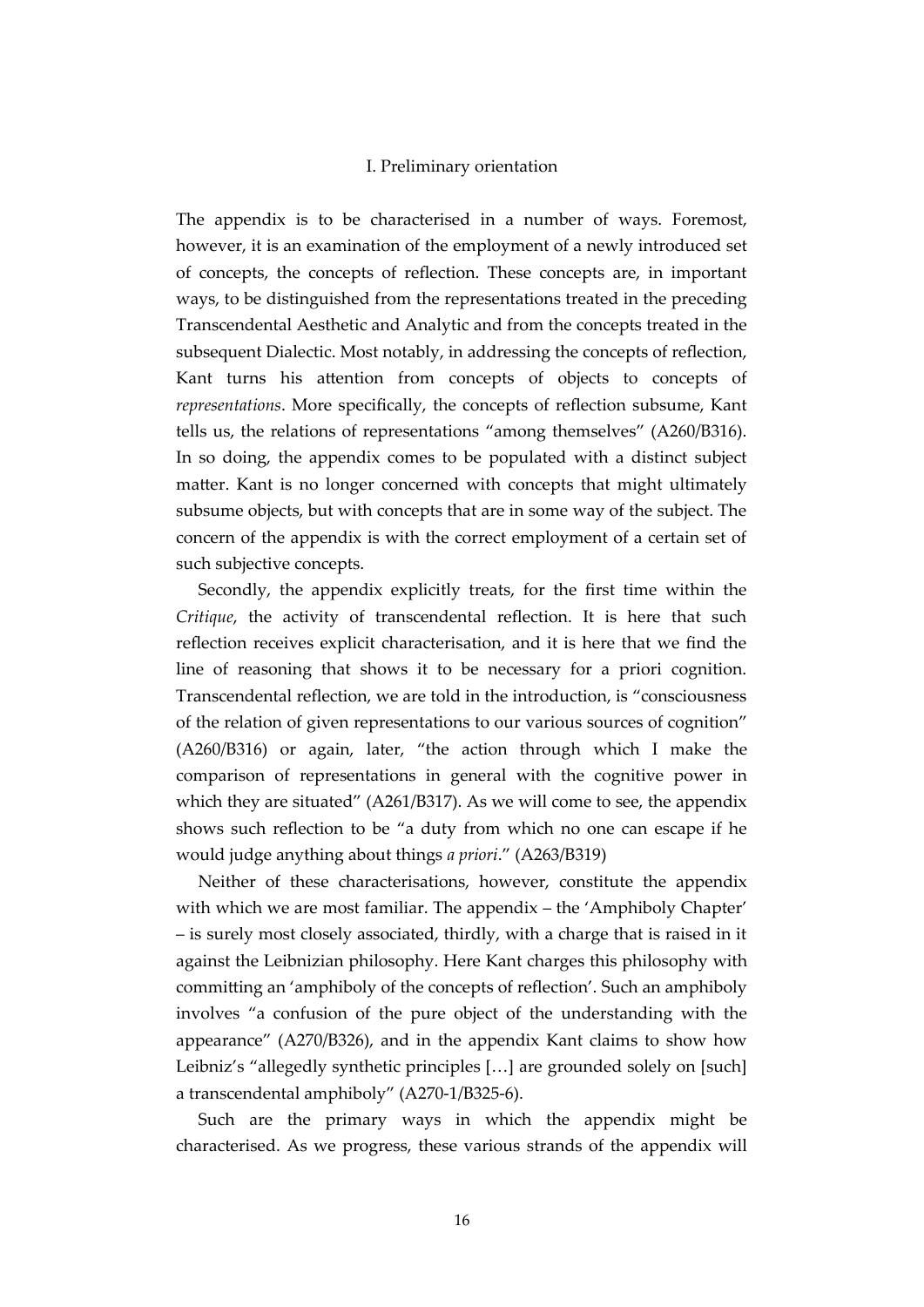come to light. Before beginning a closer examination of the appendix itself, however, I turn to a discussion of the appendix as it is most familiarly treated in the literature.

### II. The familiar formulation

The case in the appendix, though understudied, is by no means unstudied, and has received a familiar formulation in various discussions in the literature. A few of these discussions are found within an overall commentary on the *Critique*, though by-and-large the appendix has tended to receive little or no treatment among these general commentaries<sup>[2](#page-16-0)</sup> on the *Critique*. Other mention is often found within discussions that involve the appendix somewhat tangentially. $3$  More recently, a number of more detailed treatments<sup>[4](#page-16-2)</sup> of the section have appeared, motivated by various interpretive objectives. Aside from a few noteworthy exceptions<sup>[5](#page-16-3)</sup>, three of which I will deal with in Part VII, these discussions all characterise the case in the appendix in a broadly similar way. In what follows, I will outline the case in the appendix as it is typically presented in this literature.

In its familiar formulation, the Amphiboly Chapter is, in the frst instance, concerned with puting forward a charge against the philosophy of Leibniz.<sup>[6](#page-16-4)</sup> This charge attributes to the Leibnizian philosophy a general

- <span id="page-16-0"></span> $2^{\circ}$  A fuller treatment of the appendix can be found in Bird (2006), Hartnack (1967), and Kemp Smith (2003). A briefer mention of the section is found in Gardner (1999) and Paton (1936). No mention of the appendix is found in Bennet (1966), Guyer (2006), Guyer (1987), Strawson (1966), or Wood (2005).
- <span id="page-16-1"></span>3 See Allais (2013), Janiak (2010), Jauernig (2008), Kleist (2012), McBay Merrit (2009), Nuzzo (2008), Perrejin (1997), Sutherland (2004), Sutherland (2006), Warren (2013).
- <span id="page-16-2"></span>4 See de Boer (2010), Langton (1998), Longuenesse (1998), McBay Merrit (2015), Nunziante and Vanzo (2009), Parkinson (1981), Zinkin (2008).
- <span id="page-16-3"></span><sup>5</sup> The primary of these are de Boer (2010), Longuenesse (1998), McBay Merritt (2015), and Waxman (2013).
- <span id="page-16-4"></span><sup>6</sup> Although Kant's entire discussion in the appendix is expressly directed towards *Leibniz*'s philosophy, the following are worth noting:

(i) There has been a fair bit of discussion in the literature both as to the exact content of the claims atributed by Kant to Leibniz and as to whether the claims are in fact atributable to Leibniz.

(ii) In many cases, it is plausible that the claim in question is also, or sometimes in fact *rather*, atributable to the *Leibnizian tradition* (the so-called 'Leibniz-Wolf' tradition). This tradition, which included the philosophies of Wolff, Baumgarten, Meier, and Knutzen, among others, was informed by and coincided with Leibniz's philosophy in many ways (in its adoption of the principle of sufficient reason, for example), but received its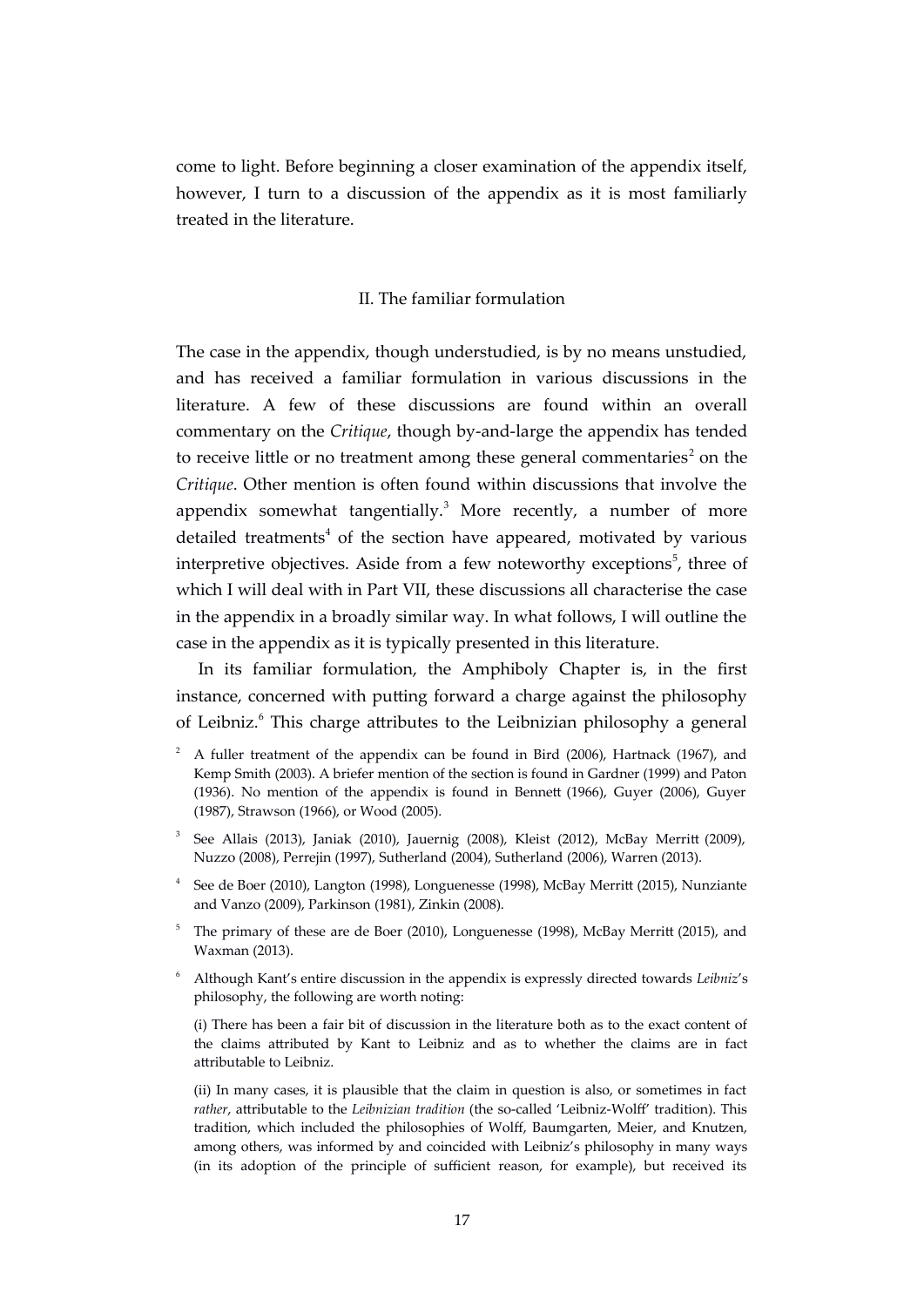error, which error is claimed to manifest in four of its fundamental ontological principles. Now, the general error is emphasised or formulated in various ways in these discussions, many of which formulations are found explicitly in the appendix itself. These diferent emphases or formulations of the error can usefully be divided, non-exclusively, $\frac{7}{1}$  $\frac{7}{1}$  $\frac{7}{1}$  into four:

Under the first of these formulations, $<sup>8</sup>$  $<sup>8</sup>$  $<sup>8</sup>$  the Amphiboly Chapter charges</sup> the Leibnizian philosophy with a confusion. The general error of the Leibnizian philosophy, according to these accounts, is to confuse phenomena (or the appearances) with noumena (or things in themselves or pure objects of the understanding). Leibniz takes what are, under the Critical account, phenomena to be noumena. As Langton paradigmatically puts it, Leibniz "'took' the phenomena for things in themselves, according to Kant." (1998, p. 71) And this formulation is indeed found explicitly in the Amphiboly Chapter in an oft-cited passage at A270/B326: The error of the Leibnizian philosophy, Kant there tells us, is "a confusion of the pure object of the understanding with the appearance".

Under this frst formulation then, the error with which Leibniz is charged is a confusion of two sorts of *object.* As can be seen, the objects in question are diferentiated in various ways, both by Kant and in the literature. At times, Kant puts the confusion as one concerning the appearances and things in themselves (A264/B320). At other times, it is

paradigmatic formulations in the metaphysical treatises of Wolf and Baumgarten These treatises, despite containing a number of identical claims, difered from Leibniz's philosophy in their systematicity, method, and rigour.

(iii) In what follows, our concern will be with one particular feature of Leibniz's philosophy (which feature is ultimately identifed in Part IV). This feature is atributable both to Leibniz as well as to the Leibnizian tradition, though it is manifest most clearly in the case of the later. Thus, in what follows, I will discuss the appendix as involving a case that applies to the *Leibnizian tradition*, mentioning Leibniz's philosophy itself only when needed. To refer to this tradition from Part II onward, I will use the term 'German Rationalism'.

(I will thus also set aside any debates that concern claims atributed to Leibniz other than those concerning the particular feature in question.)

- <span id="page-17-0"></span><sup>7</sup> By dividing up the accounts in this fourfold way, I neither mean to claim that the various formulations of the error are incompatible with one another nor that any given discussion formulates the error in only one of the ways. The diferent formulations are, as they stand, compatible, and many discussions formulate the error in one or two of these ways, while some do touch on all of them. My aim here rather is to divide up the literature along some natural lines, lines which will also be seen to have relevance in terms of the responses we might give to them (these responses will be put forward in our reexamination of the familiar formulation in Part VI).
- <span id="page-17-1"></span>8 See Langton (1998) p. 71, McBay Merrit (2009) p. 999, Nunziante and Vanzo (2009) p. 133.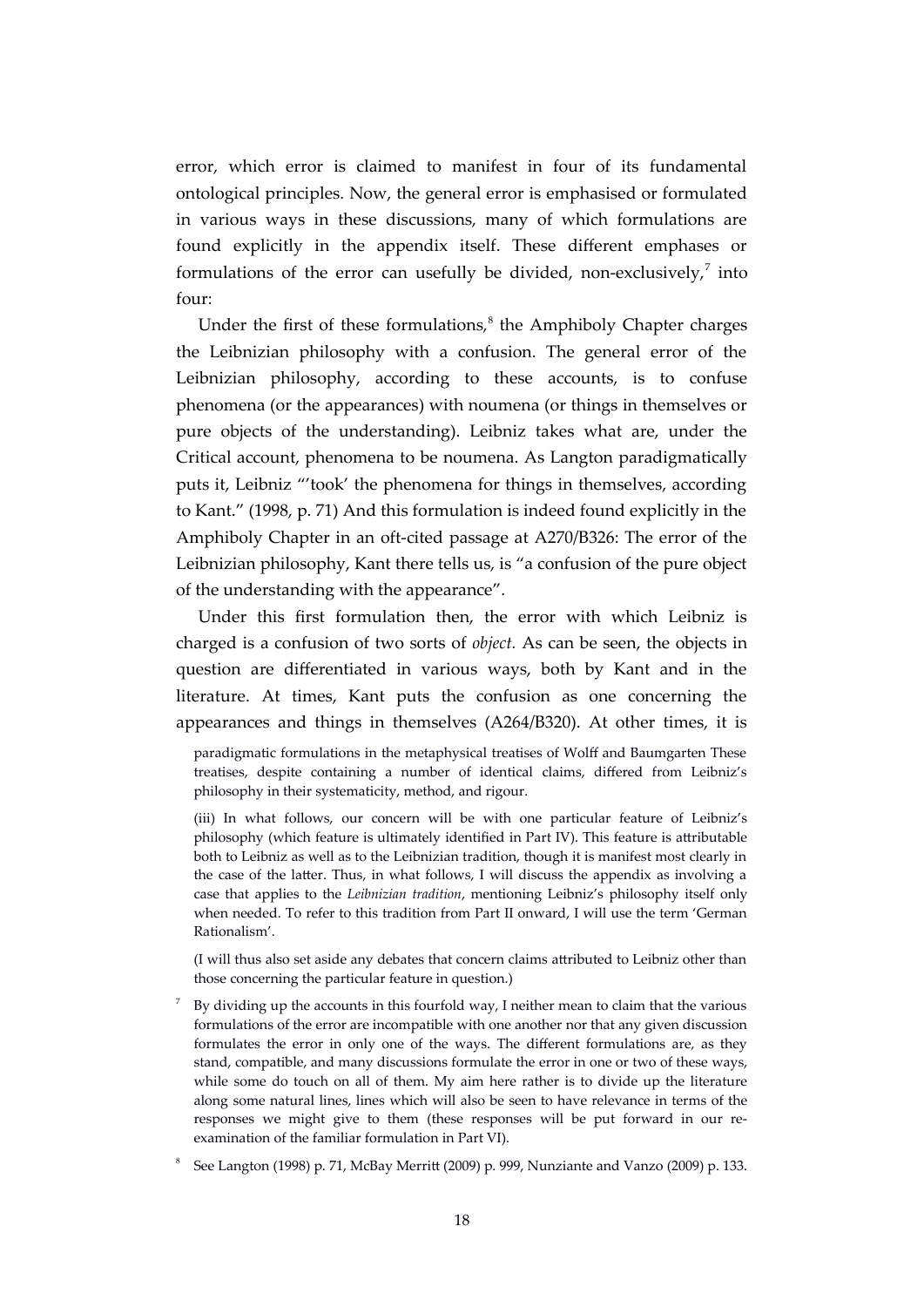formulated as a confusion of the objects of the senses with things in general (A272/B328). Still elsewhere, it is contrasted in terms of phenomena and noumena (A269/B325). Similarly, some discussions in the literature put the error forward as "mistaking [the] objects in space and time for things in themselves, namely, for monads" (Nunziante and Vanzo, 2009, p. 133), while others emphasise it as Leibniz's taking "the appearances for things as they are in themselves" (Langton, 1998, p. 72). Despite these diferences in specifics, these accounts involve a common construal of the error as essentially a confusion of two sorts of object.

A second way<sup>[9](#page-18-0)</sup> in which the error is typically formulated is similarly in terms of a confusion. Under this second formulation, the Leibnizian philosophy errs insofar as it confuses *objects* with *concepts*. More specifically, the Leibnizian philosophy is said to compare the concepts of objects, for the various distinctions between them, but to mistakenly take this to constitute a comparison of the objects of the concepts. As Bird puts it, "Kant argues that the source of the trouble lies in the atempt to infer truths about objects from truths about concepts" (Bird, 1962, p. 71). Again, we fnd this formulation of the error suggested in certain places in the Amphiboly Chapter itself. At A269/B325, for example, Kant contrasts concepts "compared logically" with "get[ting] to the objects with these concepts" (A269/B325). This second formulation of the error can also be found stated in terms of the logical and the real: Leibniz mistook merely logical distinctions between concepts for real distinctions between objects.

Thirdly, in many discussions, $10$  the error is put forward in terms of a failure to recognise the distinctness and significance of the faculty of sensibility. The Leibnizian philosophy, under this formulation, treats the diference between conceptual and sensible representation as one of degree and not of kind. It thus fails to recognise that sensibility makes a distinct and ineliminable contribution to our cognition. As Parkinson puts it,

<span id="page-18-0"></span><sup>&</sup>lt;sup>9</sup> This formulation can be found in Allais (2013) p. 336, Bird (1962) p. 71, Hartnack (1967) pp. 92, 94-95, Marques (2008) p. 218, Kerslake (2004) p. 489, Kleist (2012) p. 53, Longuenesse (2005) p. 225, and Warren (2013) p. 31f.

<span id="page-18-1"></span><sup>10</sup> See Hartnack (1967) p. 91, Kleist (2012) pp. 52-53, Makkreel (1994) p. 165, Parkinson (1981) p. 304, Stock (1990) p. 112f., Wilson (1990) p. 73.

Wilson's discussion is worth singling out as a more complex and detailed version of this formulation. Wilson characterises the fundamental error atributed to the Leibnizian tradition as treating conceptual and sensible representation as merely difering in degree, but goes on to distinguish the further step in which this manifests in the metaphysical claims of the tradition (1990, p. 73). Stock, too, recognises the fundamentality of Kant's epistemological or subjective claims, which then imply the metaphysical disagreement (1990, p. 115).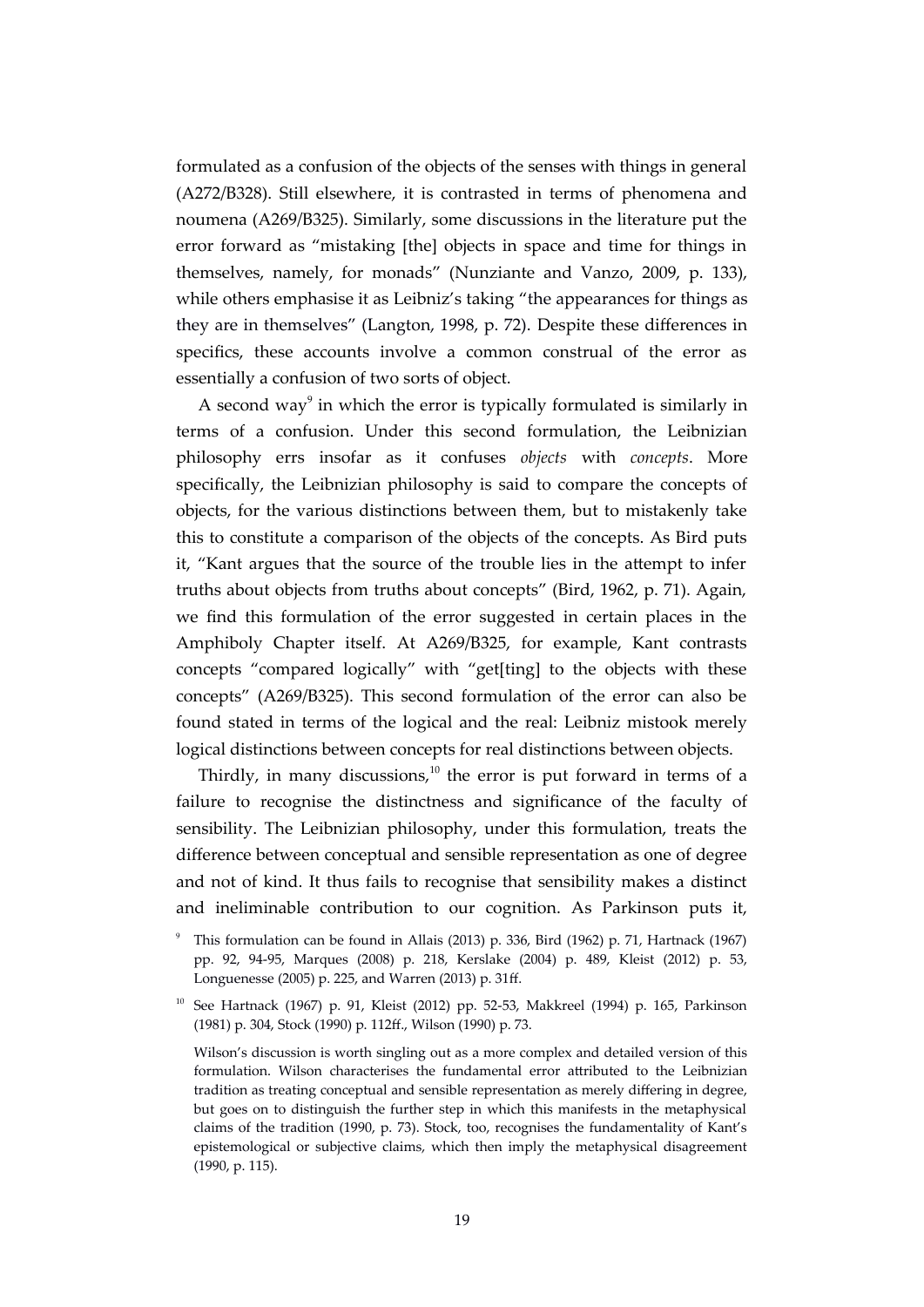"Leibniz did not see in the understanding and the sensibility two diferent sources of representation" (1981, p. 304), but "failed to note […] the conditions of sensible intuition also carry with them their own diferences" (*ibid*.).

A further, and perhaps most prevalent,  $way<sup>11</sup>$  $way<sup>11</sup>$  $way<sup>11</sup>$  in which the error is emphasised is as the commiting of a fallacy – the fallacy of amphiboly. This formulation is, of course, straightforwardly extracted both from the title of the Amphiboly Chapter – 'On the amphiboly of the concepts of reflection' – and from Kant's explicit remarks in one of the most-cited passages from the chapter: "Without [transcendental] reflection […] there arise allegedly synthetic principles, which […] are grounded solely on a transcendental amphiboly" (A270/B326). The formulation of the error as one of the fallacy of amphiboly is common to nearly all discussions, though in most cases, the error is simply noted as involving a fallacy and then discussed in terms of one of its other formulations. Few accounts examine the error as a case of the fallacy in any detail. Those that do diverge in terms of their details. Some discussions note the error as a fallacious employment of the concepts of reflection – a formulation found explicitly in the title. Others note it as a fallacy of ambiguity involved in the confusion of objects. De Boer, for example, explicitly characterises the ambiguity as one involved in the concept 'thing', which the Leibnizian philosophy fails to disambiguate between 'thing of the understanding' and 'things such as they appear to the senses'  $(2010, p. 65).$ <sup>[12](#page-19-1)</sup>

The final, most developed formulation<sup>[13](#page-19-2)</sup> of the error brings together a number of the elements above and is one which makes the best work of the title and subject matter of the chapter. A paradigmatic statement of this formulation of the error can be found in Parkinson's 1981 discussion in 'Kant as Critic of Leibniz'. Under this formulation, the error is characterised as traceable to an error involving the concepts of reflection, the newly introduced concepts of the Amphiboly Chapter. The broad account of this problematic employment is given as follows.

<span id="page-19-0"></span> $11$  See, among others, de Boer (2010) p. 64, McBay Merritt (2009) pp. 996 and 999, Marques (2008) p. 219, Parkinson (1981) p. 303, Kleist (2012) p. 52, Zinkin (2008) p. 846.

<span id="page-19-1"></span><sup>&</sup>lt;sup>12</sup> Again, one account here worth singling out is that of Kleist (2012, p. 52). Kleist interestingly recognises the fallacy of amphiboly in a historically correct way, as one involving *syntactic*, rather than lexical, ambiguity. While the account that will be presented in this study can, I think, be made to fit well with this understanding of the fallacy, I will not, for reasons of length, take it up in any detail.

<span id="page-19-2"></span> $13$  See de Boer (2010) p. 64 and Parkinson (1981).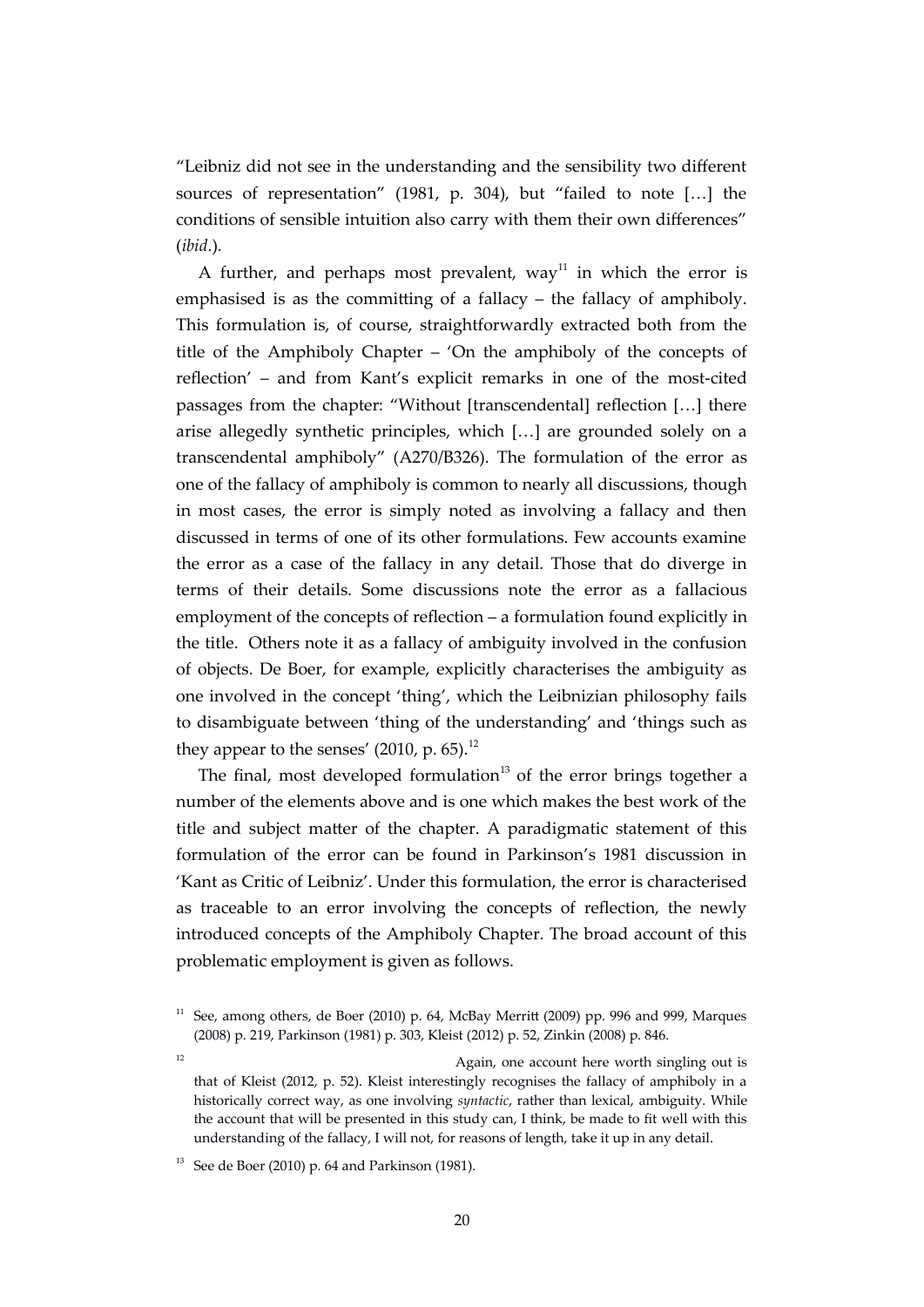The concepts of reflection, these accounts note, have a normal and unproblematic employment. Standardly, the concepts of reflection are employed in every case of judgement, prior to the judgement's being used objectively, and this employment yields the logical form of the judgement. As Parkinson puts it: "Kant's view is that before we make any objective judgement, we must compare concepts. Suppose, e.g., that we make a universal judgement about certain objects: we must first compare concepts to fnd in them an identity of many representations under one concept." (1981, p. 303, emphasis omited) Thus, in their standard employment, the concepts of reflection are used to compare the concepts found in a judgement with one another, prior to the judgement's being applied to any objects. This comparison of the concepts with one another yields the logical form that the judgement takes as universal, particular, affirmative, negative, and so on. The oft-cited passage in which Kant points out this standard employment is found towards the start of the Amphiboly Chapter: "Prior to all objective judgements", he states, "we compare the concepts, with regard to identity (of many representations under one concept) for the sake of universal judgements, or their diference, for the generation of particular ones, with regard to agreement, for affirmative judgements, or opposition, for negative ones, etc." (A262/B318)

These discussions then turn to the Leibnizian philosophy. The concepts of reflection are employed by the Leibnizian philosophy; however, its use of them, it notes, is somewhat diferent. The Leibnizian philosophy proceeds by comparing concepts by means of the concepts of reflection, thereby establishing the logical relations of the concepts to one another, but at once takes these comparisons to establish the relations between the *objects* of the concepts themselves. That is, the concepts of reflection are employed not solely for the sake of establishing the logical relations between the concepts of objects, but are also given, what we might term, an 'ontological' signifcance. As de Boer puts it: "Kant's criticism of rationalist metaphysics aims to demonstrate that the synthetic a priori principles it generates rest on a particular fallacy. This fallacy arises, according to Kant, if the concepts of reflection are employed for ontological purposes." (2010, p.  $64)^{14}$  $64)^{14}$  $64)^{14}$ 

The employment of the concepts of reflection in comparing our concepts allows us to draw conclusions about the logical relations between the

<span id="page-20-0"></span> $14$  It is worth noting that de Boer's account is not an instance of this formulation. I examine her more nuanced account in Part VII.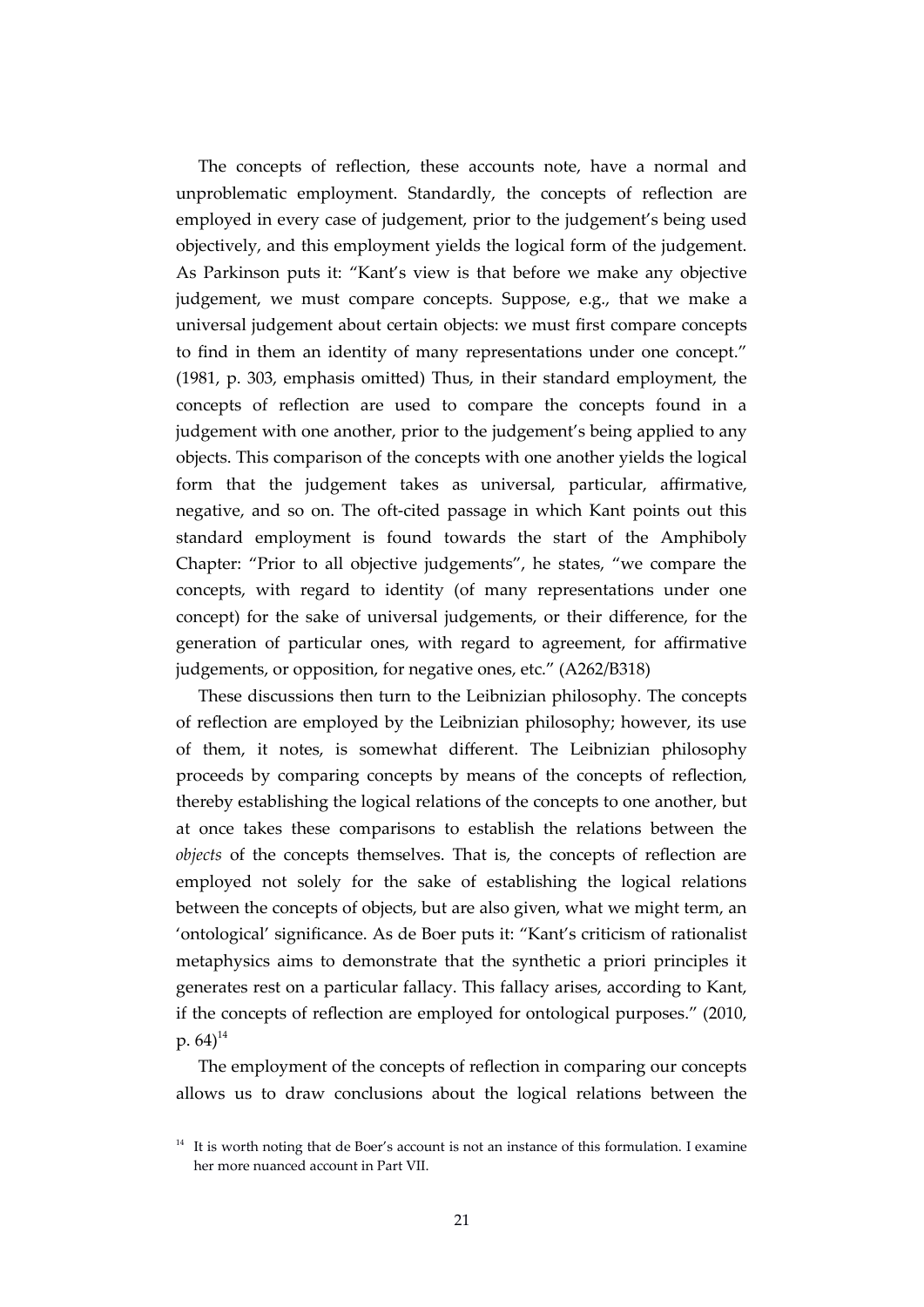concepts. However, it does not allow the further step – it does not allow us to draw the same conclusions about the objects of the concepts. Leibniz's philosophy errs in its giving the concepts of reflection this further ontological employment.

Kant's reasons for this claim are, according to these discussions, as follows. The worry, according to Kant, is that the objects in question, the objects whose relations the Leibnizian philosophy takes itself to establish in employing the concepts of reflection, are objects that are given or presented to us by *sensibility*. And crucially, it is further noted, such objects bear relations to each other that are not adequately captured by comparing the concepts of the objects in the understanding. Sensibility, as is emphasised, "brings with [it its] own distinctions" (A270/B326). So, in comparing the concepts of the objects and taking these comparisons to be sufficient for the comparison of the objects themselves, the Leibnizian philosophy overlooks this point. The relations captured in comparing the concepts of objects is not sufficient for the relations between the objects of the concepts. Thus, concludes Kant, according to these accounts, the ontological employment of the concepts of reflection is illegitimate and cannot yield the purported conclusions about the objects of the concepts.

Such are the various ways in which the error put forward in the Amphiboly Chapter is formulated in most discussions of the chapter. As noted, these accounts also typically examine the error as it is borne out in four central ontological principles of the Leibnizian philosophy: The principle of the identity of indiscernibles, the impossibility of opposition between realities, the doctrine of the existence of monads, and the principle of the dependence of outer relations (space and time) on the inner determinations of monads.<sup>[15](#page-21-0)</sup> Again, different formulations of the manifestation of the error are found, depending on the way in which the general error itself is formulated. The frst, second, and ffth formulations above tend to be associated with certain correlative discussions of the principles, and I will focus on these.

Under the frst formulation, the general error of confusing phenomena with noumena is borne out in the adoption, by the Leibnizian philosophy, of ontological principles that hold of noumena, but not of phenomena,

<span id="page-21-0"></span><sup>&</sup>lt;sup>15</sup> These four principles do vary in terms of their details across the literature and they are certainly not always designated by the labels that I have chosen here. Nevertheless, they are uniformly identifed with the four ontological principles put forward at A263-8/B319- 24 (and again as discussed at A270-6/B326-32).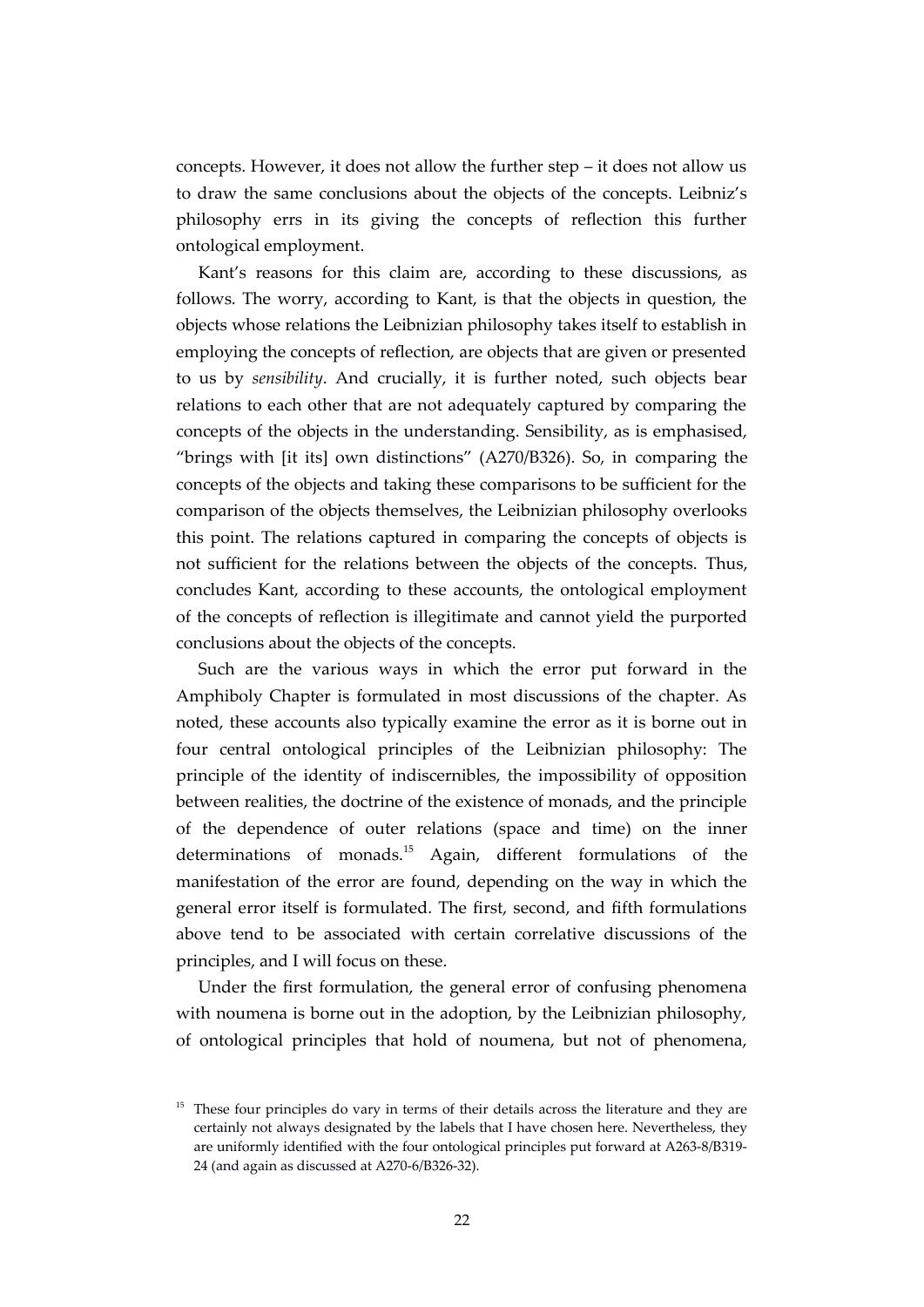which are, under the Critical account, the objects in question. As Nunziante and Vanzo put it:

The four arguments against Leibniz follow the same argumentative patern. If objects of knowledge were noumena, or things in themselves, and if we knew them with the pure understanding, Leibniz's doctrines [i.e. principles] would be true. Instead, objects of knowledge are appearances in space and time, and we know them by means of sensibility. Sensible appearances *follow diferent laws* from objects of the pure understanding. Hence, Leibniz's conclusions are wrong.

(2009, p. 138, emphasis my own)

Under the second formulation, the error is borne out in these four principles insofar as the Leibnizian philosophy takes logical principles, principles that hold of concepts and applies them to the (real) objects of our cognition. The Leibnizian philosophy thus takes merely logical principles for ontological principles. As Longuenesse puts it, in the case of the second mentioned principle: "Because no logical conflict, or contradiction, can be thought between two positive determinations or realities thought by concepts alone, no conflict could be thought between two positive determinations or realities in things." (2005, p. 225)

Finally, the manifestation of the error under the ffth formulation is a more developed form of the above: Under the ffth formulation, the manifestation of the error in the principles is cast in terms of the concepts of reflection. The principles of the logical employment of these concepts are interpreted ontologically. This is frequently illustrated by appeal to the frst pair of concepts of reflection: When we employ the frst pair of concepts of reflection (identity and diference) in an unproblematic way, we take two concepts to be (numerically) identical when they contain all the same marks or predicates. If they difer in any predicate, a diference in the concepts is yielded. Correspondingly, this employment is interpreted ontologically in the principle of the identity of indiscernibles. If two objects have all the same inner or intrinsic determinations, then they are one and (numerically) the same object, while a diference in any intrinsic determination between objects yields a (numerical) diference between the objects.

A fnal feature of the case of the Amphiboly Chapter noted prevalently in these discussions is the solution to the error that Kant puts forward in it: The solution to the error, claims Kant, is *transcendental refection*. Such reflection, these accounts point out, involves an awareness of the *faculty* of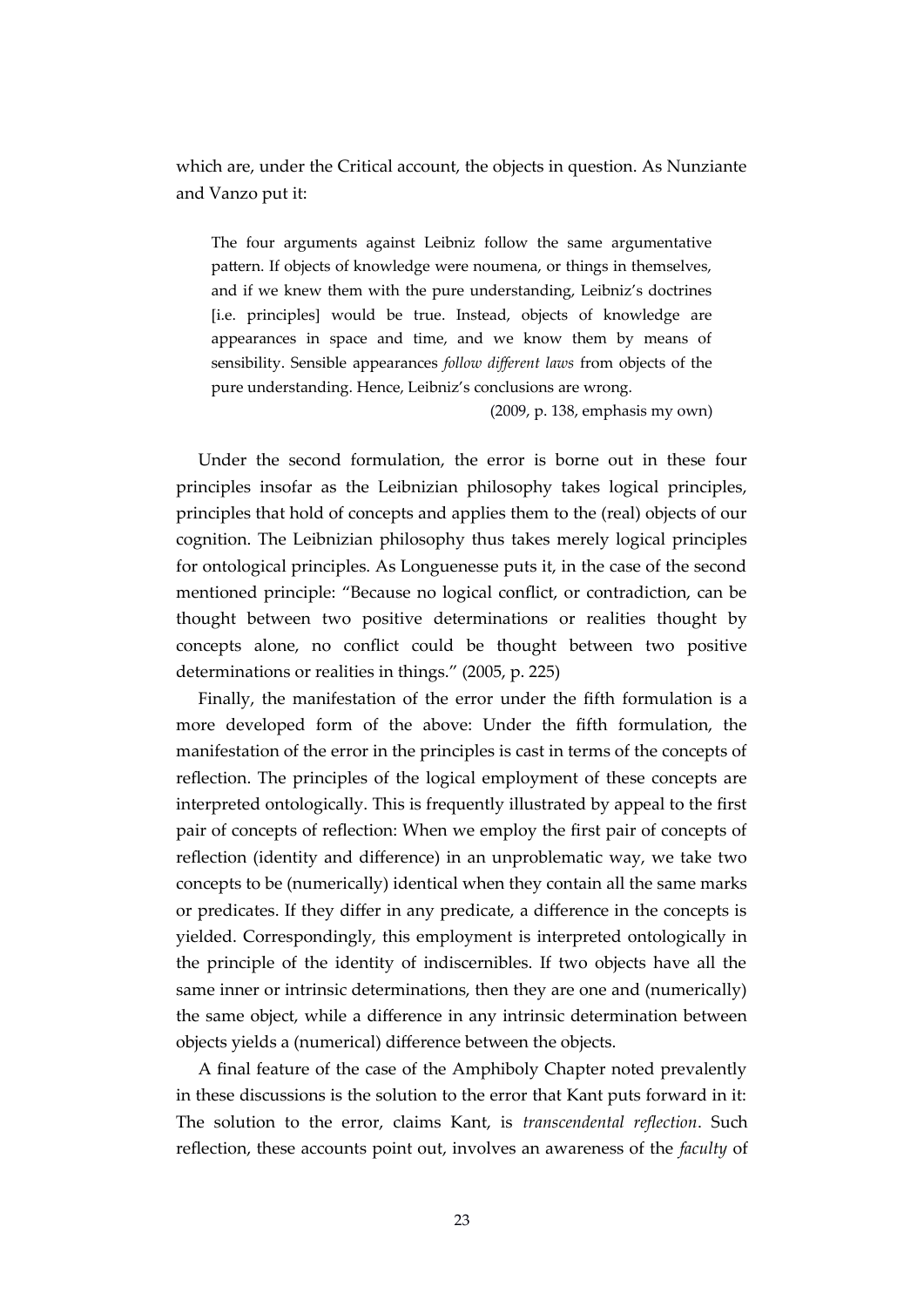the objects of our cognition. Thus, if the Leibnizian philosophy were frst to engage in transcendental reflection, and thus to recognise that the faculty of the objects in question is not solely that of the understanding, but that in fact these objects are given to us in sensibility, it would realise in advance that any comparison of the concepts of these objects cannot straightforwardly yield any conclusions about the objects themselves, and that the legitimate employment of the concepts of reflection is their logical employment for the sake of judgement and not their ontological one. Transcendental reflection would thus allow the Leibnizian philosophy to avoid this potential erroneous employment of the concepts and the ensuing problematic ontological principles found in it.

Such, in broad outline, are the main features of the account of the appendix – the 'Amphiboly Chapter' – as formulated in most familiar discussions in the literature. Discussions then tend to focus on the account in one of two ways: Some concern themselves with the merits of Kant's specific discussions concerning the four rejected ontological principles.<sup>[16](#page-23-0)</sup> Many extant discussions in the literature focus on such discussions in order to evaluate the arguments and claims that Kant puts forward.

A second common focus concerns the correctness of the views atributed by Kant to Leibniz.<sup>[17](#page-23-1)</sup> These discussions focus on the various assumptions and principles atributed to Leibniz in a historical way. Such discussions aim to establish, on the basis of Leibnizian texts, whether or not Kant's atributions to Leibniz are in fact accurate. For example, in the course of the argument outlined above, Kant atributes to Leibniz the claim that the understanding and sensibility are in fact only diferent in the degree of clarity with which they are able to represent the objects of our cognition, but that they are not diferent in kind. This claim regarding Leibniz's commitments is one of a number that have been questioned with regard to their accuracy in representing the actual views that Leibniz held.

These familiar formulations of the case in the appendix are, in many respects, correct, both in their focus and details. In the following study, however, a somewhat diferent picture of the case in the appendix will emerge. This picture will show the appendix to involve a far more complex and systematic case than is captured in the formulations above – a case that will be seen to have far-reaching consequences within the Critical

<span id="page-23-0"></span> $16$  See Janiak (2010) pp. 91-92, Jauernig (2008), Langton (1998) Chapter 4, Nunziante and Vanzo (2009), Nuzzo (2008) p.41, Sutherland (2004) p. 166.

<span id="page-23-1"></span> $17$  See Jauernig (2008) p. 45ff., Nunziante and Vanzo (2009) p. 139ff., Parkinson (1981) p. 304f., Zinkin (2008) p. 846f.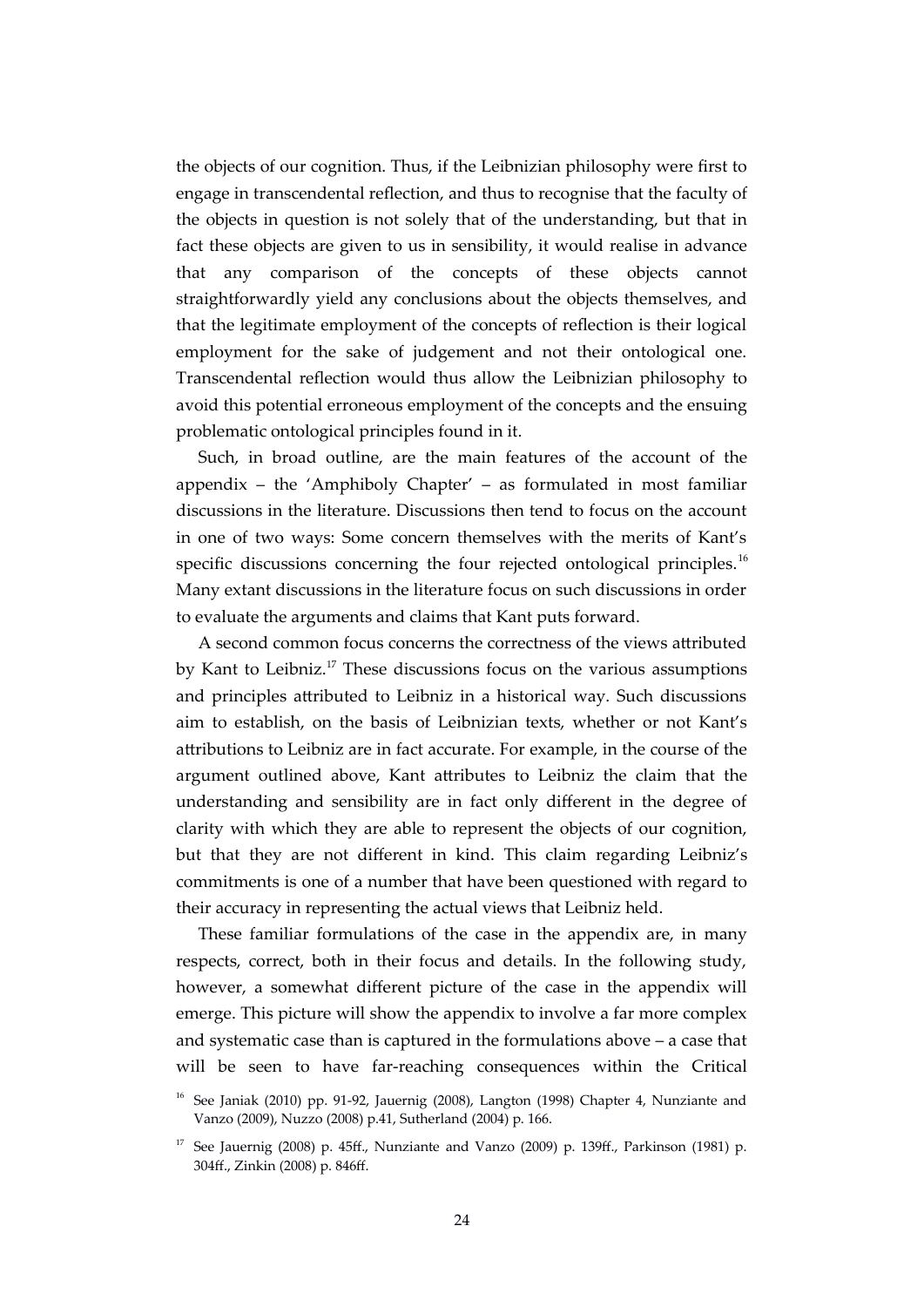philosophy. More specifcally, this picture will show the case in the appendix to inform the Critical account from the very start of the *Critique* – from the very elements put forward in the Transcendental Aesthetic.

In the following three sections, I set aside the familiar formulation of the appendix, in favour of an examination of the text as it stands – and in particular of an examination of a line of reasoning that appears near the very start of the appendix. The merit and adequacy of this method will, with luck, become apparent by the end of the study, when we will be able to return to the familiar formulation with a subtler understanding of the complex case in the appendix. In order to begin gathering the details we need, let us then return to the case in the appendix, to study it in closer detail than has thus far been presented.

#### III. The concepts of reflection

Before we look at the case itself that Kant puts forward in the appendix, it will be helpful to introduce in some more detail, the distinct subject matter with which Kant is concerned in the appendix, viz. the so-called 'concepts of reflection'.

As noted above, the concepts of reflection are most usually associated with their role in yielding the logical form of a judgement. This role is mentioned in the appendix, as we saw, at A262/B318. Kant does not give much further explication of this role in this passage, and what I wish to do here is to begin a step back, and to examine the concepts of reflection afresh, in light of Kant's various explicit remarks about them in the appendix. We will return to this more familiar role of the concepts at the end of the section.

Having examined various concepts in the preceding Aesthetic and Analytic, in the appendix, Kant turns his atention to concepts not yet treated in the *Critique*, the concepts of reflection. As mentioned, these concepts are importantly diferent to those found elsewhere in the *Critique*. As with all concepts, the concepts of reflection are mediating general or universal representations that subsume a number of diferent things by means of a common mark or marks found in the concept (A320/B377). In contrast to the categories of the Analytic, and the ideas of the Dialectic, however, the concepts of reflection do not purport to subsume the objects of our cognition. As Kant emphasises at A269/B325, the concepts of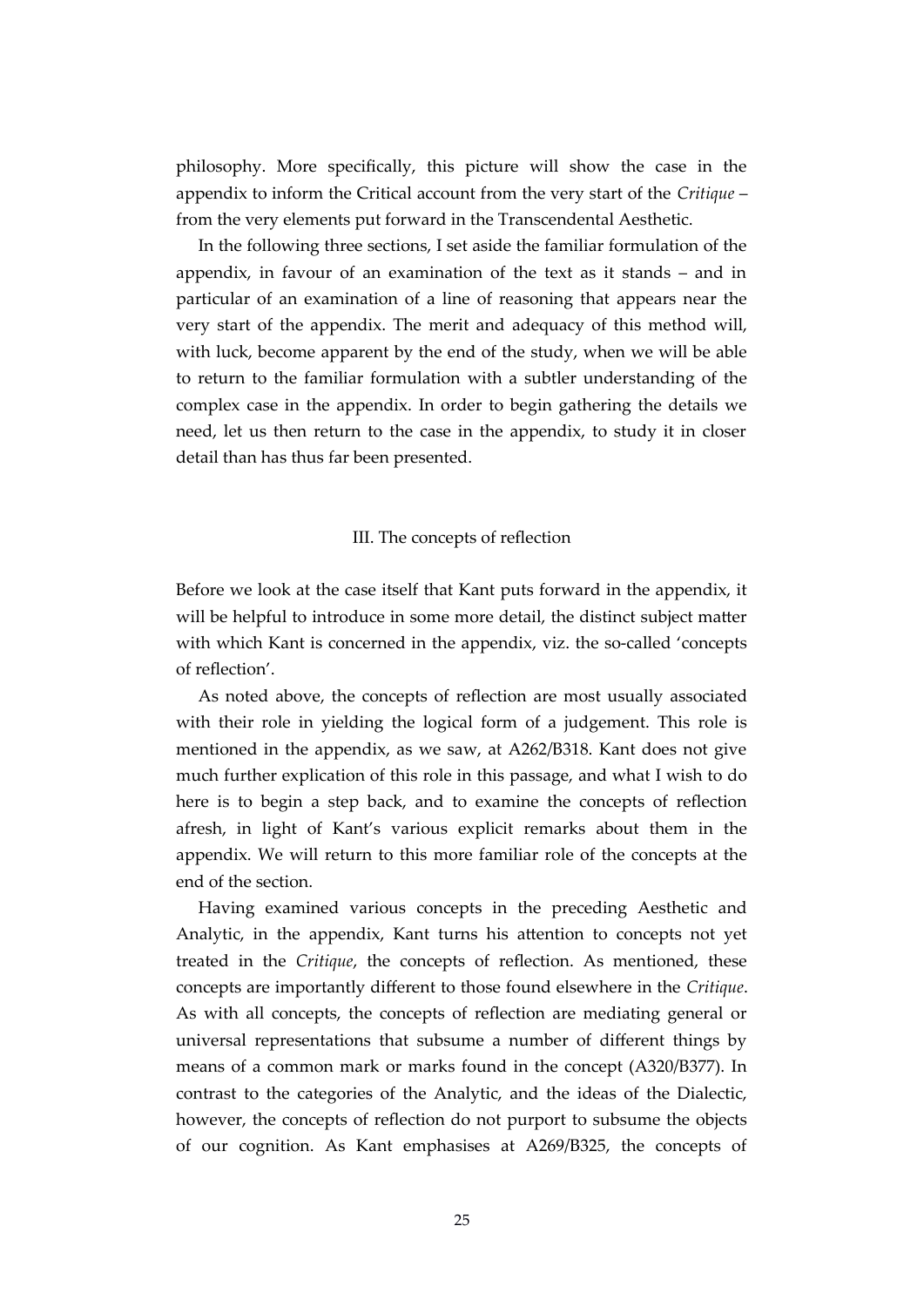reflection are "distinguished from categories by the fact that what is exhibited through them is not the object in accordance with what constitutes its concept […], but rather only the comparison of representations, in all their manifoldness, which precedes the concepts of things." Thus, the concepts of reflection are not concepts that mediate our relation as cognising subjects to the objects of our cognition, as, for example, the concept 'table' or 'substance' mediate my relation to the furniture before me. They are instead higher-order concepts – concepts of concepts and other representations. Thus, in the appendix, Kant's atention turns from the objects of cognition and the concepts found applicable a priori to these, to the *subject* of cognition. Kant is here concerned with distinguishing various things about the subject, viz. with distinguishing its representations in various ways.

Now, there are a number of concepts treated in the *Critique* that are characterisable in this way. An example that comes immediately to mind are the various concepts of the faculties or capacities of the subject – the understanding, sensibility, reason, and so on. These concepts are not concepts of the objects of our cognition, but are concepts of the *cognising subject* of any such objects – in particular, the capacities of that subject. Similarly, the concepts of the various sorts of representations – 'intuition', 'concept', 'idea', and the like – are not concepts under which the objects of our cognition fall, but concepts under which some feature or element of the subject falls. The concepts of the appendix  $-$  those 'of reflection'  $-$  are similarly to be grouped among such concepts of the subject. They are, however, a less familiar and somewhat more opaque set of these.

Broadly-speaking then, the concepts of reflection subsume the representations of the subject. More specifically, however, they are concepts of the *relations of our representations to one another*, or, 'among themselves' (A260/B316). It is worth here noting that it is the *relations* among our representations that fall under these concepts, and not the representations themselves. The concepts of reflection are not monadic concepts under which some representation considered in isolation might fall, and thus are not further concepts to be found alongside 'intuition', 'concept', 'idea', etc. The concepts are diadic concepts under which the *relation* between two or more representations falls. Put another way, they are concepts of the connections between our representations rather than concepts of the representations themselves.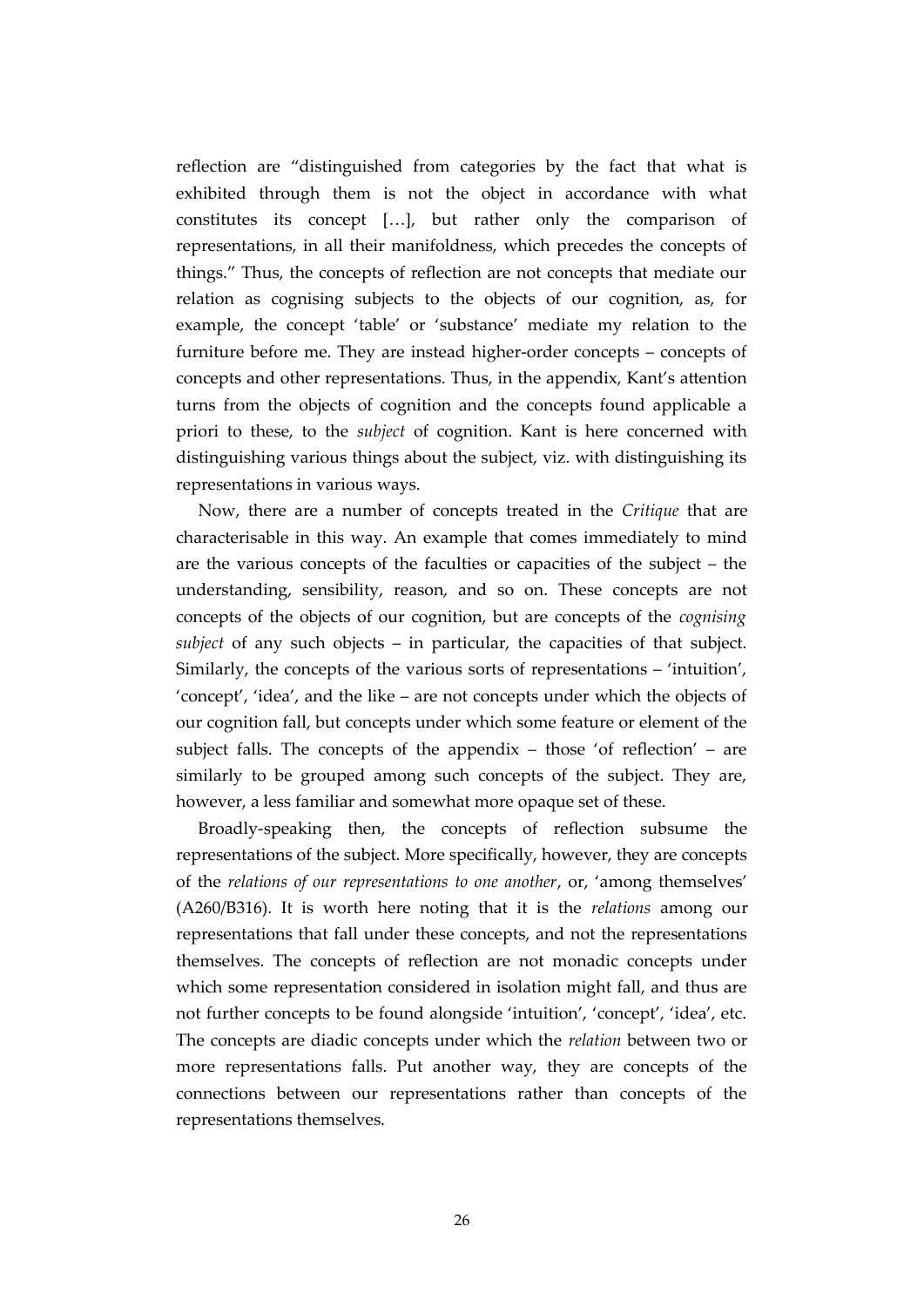Now, in all of the above cases of subjective concepts, and perhaps most particularly in the case of the concepts of reflection, there are the questions of how precisely the concepts are to be understood and how that which falls under the concept is to be understood. How, for example, are we to understand the distinctions between the varieties of representation (intuition, concept, idea)? Do they mark distinctions among the content of the representations or among the faculties by means of which we have the various representations? Or more broadly, how are we to understand the possibility of subsuming various elements and features of the subject as such? And indeed with regard to our concepts of interest, those of reflection, what precisely are they concepts of? How are we to understand the distinction between concepts of representations and concepts of the relations among our representations? Such questions must inevitably arise in this change of subject mater from concepts of the object to concepts of the subject and, over the course of our study, these questions and their answers will be addressed. For the moment, however, it is our aim simply to put forward in more detail that which is found in the appendix.

Turning to the taxonomy of the concepts of reflection themselves, we fnd four pairs of concepts: Identity and diference, agreement and opposition, inner and outer, and determinable and determination (or, as they are elsewhere termed, matter and form). These are the ways in which representations can be related "among themselves" (A260/B316) or, as Kant formulates it later, the relations in which "concepts in a state of mind can belong to each other" (A261/B317). Each of these concepts, then, subsumes a diferent relation that our representations can bear to one another. It is the employment of these four pairs of concepts that constitutes the distinct subject matter of the appendix.

Kant's explicit remarks in the appendix also bring to light a third feature of these concepts. It is in the act of the comparison of representations with one another that the concepts of reflection are employed. We compare and contrast representations with one another, and, where they bear a certain relation (for example, if they difer in some respect), we subsume the relations under the relevant concepts of reflection (for example, subsume the mentioned relation between the two concepts under the concept 'diference'.) As Kant variously puts it: These are the concepts under which our representations are "connected or compared" (A260/B316). We "*compare* […] concepts with regard to identity […] or their diference, […] with regard to agreement, […] or opposition" (A262/B317-8, emphasis my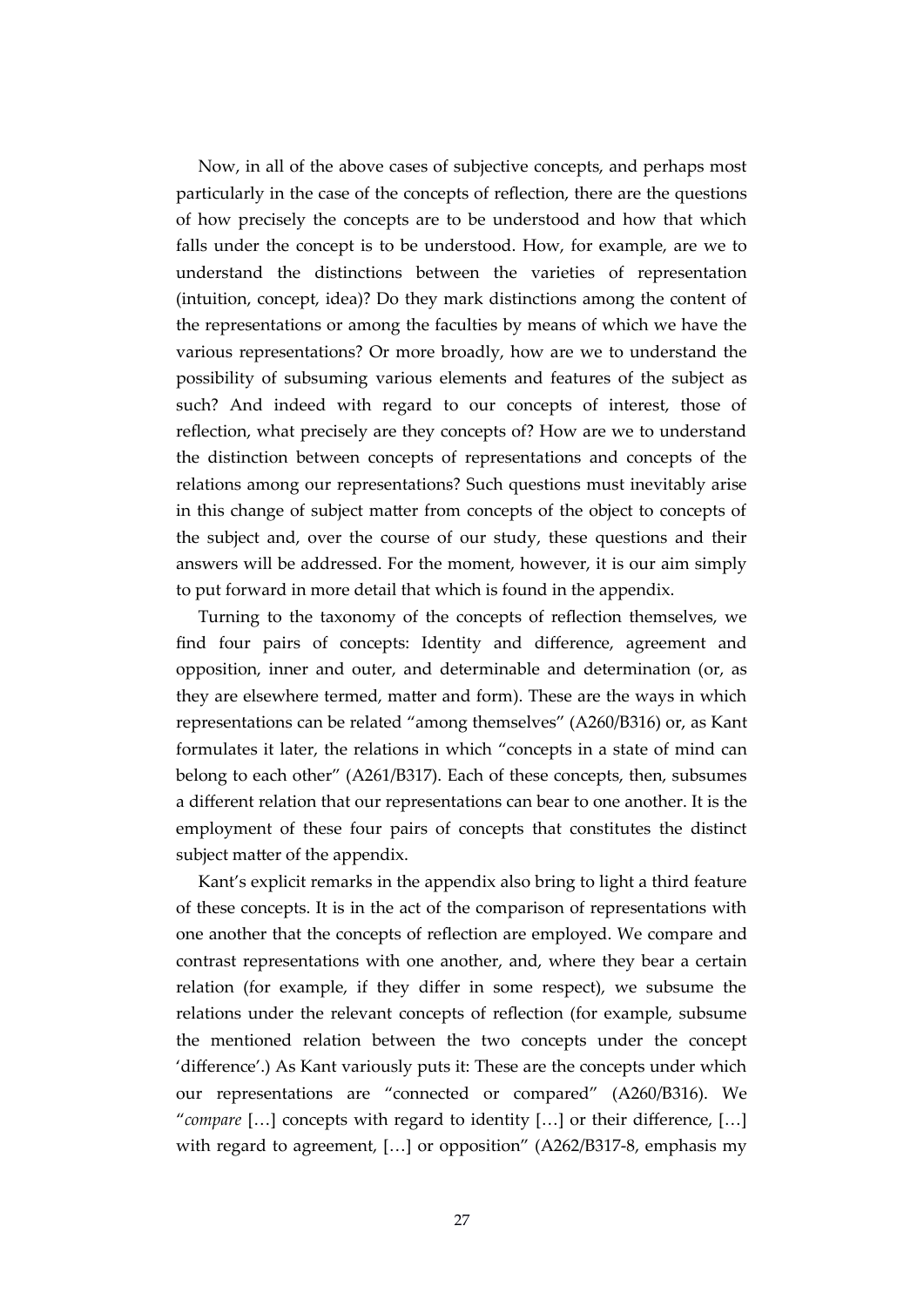own). And this indeed seems to be the corollary to the concepts subsuming the *relations* between our representations. Any subsumption of a relation by a concept seemingly must involve a comparison of the two relata.

Such are Kant's explicit remarks on the concepts of reflection, as they are found in the introductory section to the appendix. As noted, this section also mentions their role in yielding the logical form of a judgement, and it is with this employment that the concepts of reflection are most closely associated. At A262/B318, Kant tells us that, prior to "all objective judgements", the four pairs of concepts are employed in order to yield the form of a judgement, respectively in four ways. The discussion here passes fairly quickly over this employment, however, and with litle explication, and it is necessary to turn elsewhere for clarifcation on this role of the concepts. Considering both Kant's discussion in the appendix, as well as remarks found variously in the *Jäsche Logic*, the employment of the concepts of reflection in the logical form of a judgement might be illustrated as follows. Due to the increasing opacity of Kant's remarks, I will, for present purposes, focus only on the first two pairs of concepts.

If we consider a judgement such as 'All men are mortal' or 'No men are feathered', in both of these cases, the concept taking subject position is *wholly* included in or excluded from the concept taking predicate position (wholly included in the case of the former and wholly excluded in the case of the later). When we connect two such concepts in a judgement, the judgement, in virtue of the concepts bearing this relation, is universal in form. Now, this relation between two concepts (of one's being *wholly* included or excluded in another) is recognised by means of comparing the concepts in terms of the frst pair of concepts of reflection. Insofar as a concept in a judgement is *wholly* included in or excluded from the other concept in a judgement, the two concepts have been compared "with regard to identity" (A262/B318). Now, what distinguishes the two judgements in our example is that, in the former, the subject concept is wholly *included in* the predicate concept, while in the latter, the subject concept is wholly *excluded from* the predicate concept. Again, any judgement connecting two concepts bearing one of these relations, is said to be afrmative or negative in form, in virtue of the concepts bearing the relation. In recognising this relation between the concepts, the second pair of the concepts of reflection plays a role. The concepts are compared "with regard to agreement" (*ibid.*) in the case of the former and "[with regard to] opposition" (*ibid.*) in the case of the latter.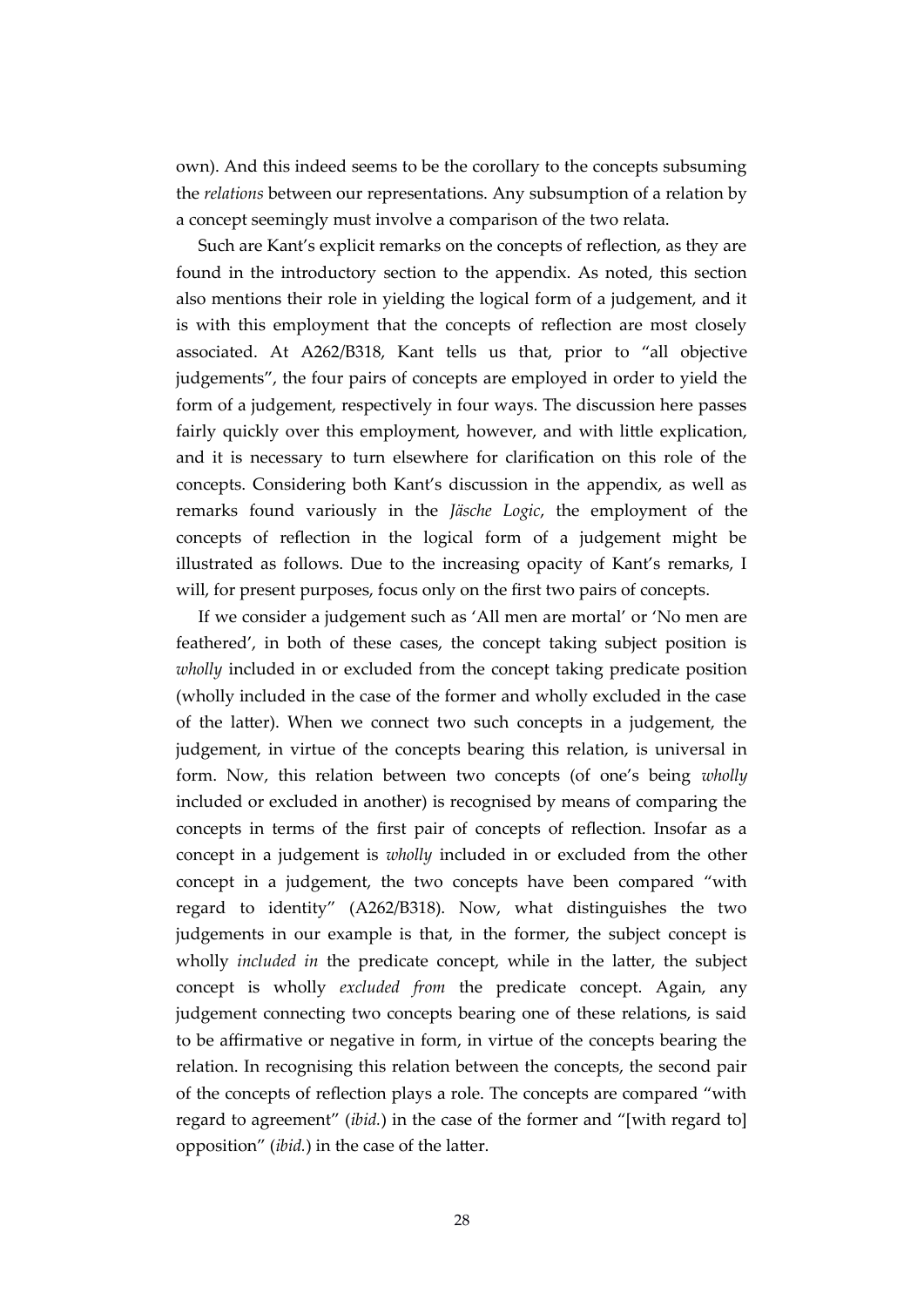In contrast to the above examples are the judgements 'Some men are wise' and 'Some men are not wise'. In the case of these latter judgements, the concept taking subject position is not *wholly* included in or excluded from the concept taking predicate position. In this case of the relation between the concepts, the judgement is singular in form, and it is the second of the frst pair of the concepts of reflection that plays a role when such concepts are compared. The concepts are compared "[with regard to] their difference" (*ibid.*).<sup>[18](#page-28-0)</sup>

Such are some of the primary ways in which the new subject matter of the appendix, the concepts of reflection, can be characterised. Before we arrive at a clearer understanding of these concepts, however, it is necessary to turn again to the introductory section of the appendix, in which we fnd an important, yet under-appreciated, line of reasoning concerning these concepts.

#### IV. The line of reasoning in the introductory passages

As we have seen, the appendix is concerned with a particular set of concepts of the subject, the concepts of reflection, which concepts are employed in the comparison of representations for their relations among themselves. Now, in the appendix's brief introduction, we fnd a line of reasoning that concerns the employment of these concepts. This line of reasoning turns out to be crucial in understanding the concepts of reflection themselves and the case that Kant puts forward with regard to them. In this section, I turn to these introductory passages in order to examine the line of reasoning that is to be found there. I will begin by reproducing the relevant passages. Thereafter, I will turn to an exposition of the line of reasoning that is to be found in it. My aim here is to give an exposition of these crucial passages in terms that remain as close as possible to Kant's own. In

<span id="page-28-0"></span> $18$  The third and fourth pairs of concepts of reflection are more opaquely treated in Kant's discussions. Seemingly, the third pair is used in the comparison of concepts that are subordinated to one another as subject and predicate and as ground and consequent, yielding judgements with categorical and hypothetical forms respectively. And fnally, the fourth pair of concepts have their role in the modality of a judgement, with the frst of the pair yielding judgements that are problematic and the later yielding judgements that are assertoric.

Discussion of the fourth pair of concepts can be found later in the appendix at A266- 7/B322-3, and of the third and fourth logical forms of judgement in the *Jäsche Logic* [1800] at 24:102.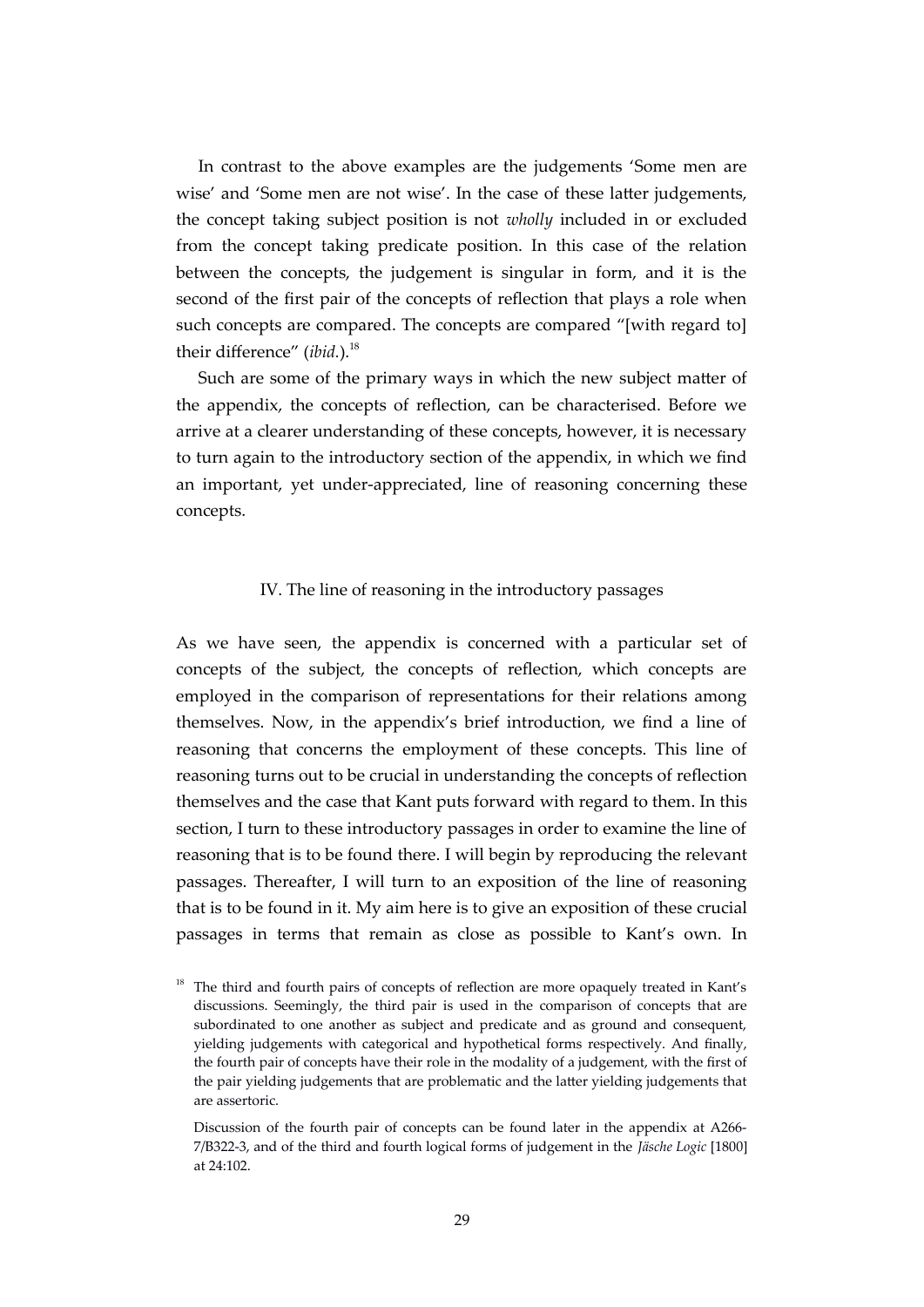subsequent sections, I will turn to the various questions and concerns that emerge from this exposition.

The relevant passage is to be found shortly before the main section of the appendix. At A261/B317, Kant tells us,

The action through which I make the comparison (Vergleichung) of representations (Vorstellungen) in general with the cognitive power (Erkenntniskraft) in which they are situated, and through which I distinguish whether they are to be compared (verglichen) to one another as belonging (gehörend) to the pure understanding or to pure intuition (sinnlichen Anschauung), I call transcendental reflection. The relation (Verhältnis), however, in which concepts (Begrife) in a state of mind can belong (gehören) to each other are those of identity and diference, of agreement and opposition, of the inner and the outer, and fnally of the determinable and the determination (matter and form). The correct determination (Bestimmung) of this relation depends on the cognitive power in which they subjectively belong (gehören) to each other, whether in sensibility (Sinnlichkeit) or in understanding. For the difference (Unterschied) in the latter makes a great difference in the way in which one ought to think of the former.

Prior to all objective judgements we compare the concepts, with regard to identity (of many representations under one concept) for the sake of universal judgements, or their diference, for the generation of particular ones, with regard to agreement, for affirmative judgements, or opposition, for negative ones, etc. On this ground it would seem that we ought to call these concepts concepts of comparison (Vergleichungsbegrife) (*conceptus comparationis*). But since, if is not the logical form but the content of concepts (Inhalt der Begrife) that is concerned, i.e., whether the things themselves (Dinge selbst) are identical or diferent, in agreement or in opposition, etc., the things (Dinge) can have a twofold relation (zwiefaches Verhältnis) to our power of cognition, namely to sensibility and to understanding, yet it is this place (Stelle) in which they belong that concerns how they ought to belong to each other, then it is transcendental reflection, i.e., the relation (Verhältnis) of given (gegebener) representations (Vorstellungen) to one or the other kind of cognition, that can alone determine (bestimmen) their relation (Verhältnis) among themselves, and whether the things (Dinge) are identical or diferent, in agreement or in opposition, etc., cannot immediately be made out (ausgemacht werden) from the concepts themselves through mere comparison (*comparatio*), but rather only through the distinction (Unterscheidung) of the kind of cognition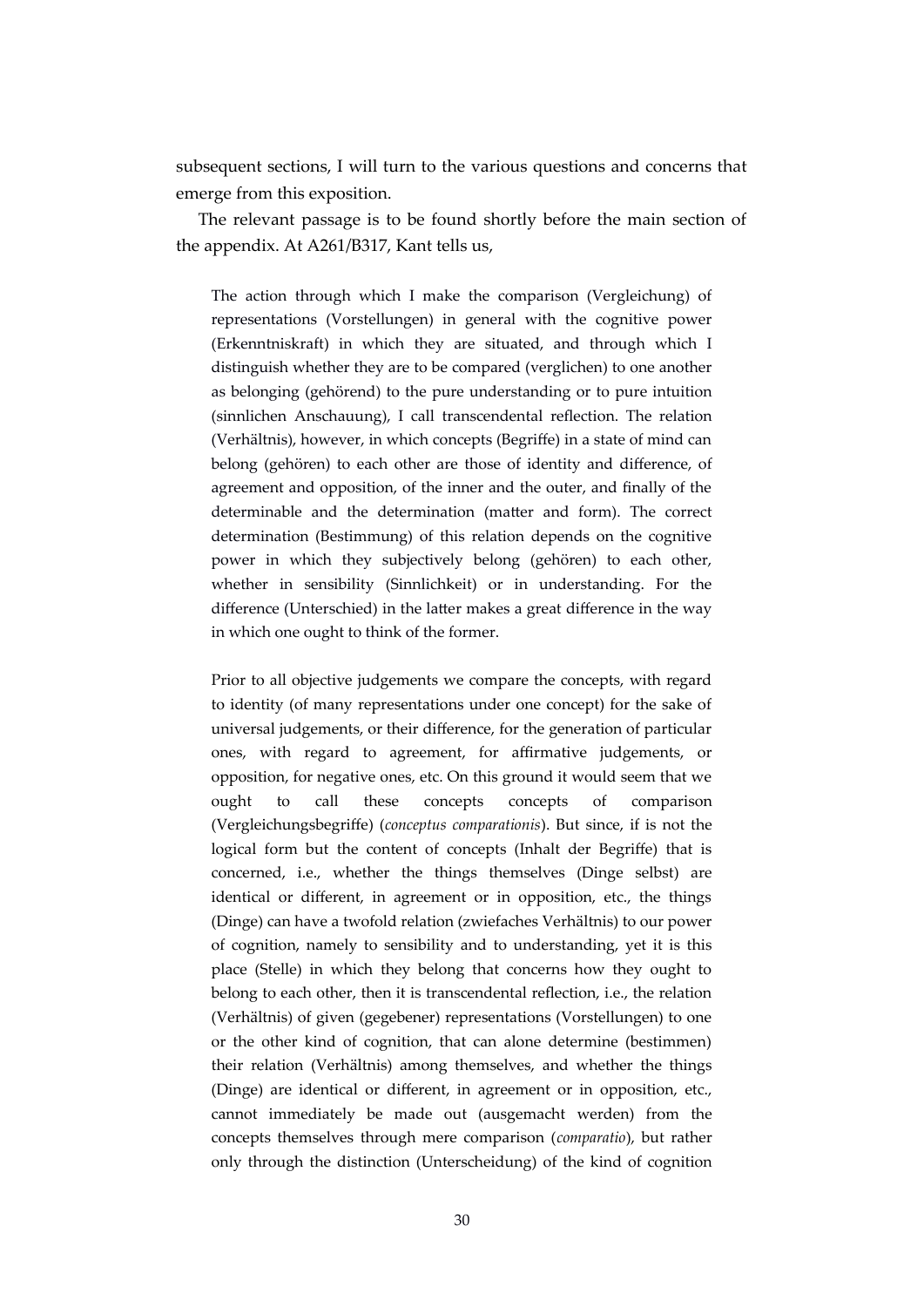(Erkenntnisart) to which they belong, by means of transcendental reflection (*refexio*). […]

To be sure, one could therefore say that logical reflection (logische Reflexion) is a mere comparison (bloße Komparation), for in its case there is complete abstraction (gänzlich abstrahiert) from the cognitive power to which the given representations belong, and they are thus to be treated the same as far as their seat in the mind is concerned; transcendental reflection, however, (which goes (geht) to the objects themselves) contains (enthält) the ground of the possibility of the objective comparison (objektiven Komparation) of the representations to each other, and is therefore very diferent from the other, since the cognitive power to which the representations belong is not precisely the same. This transcendental reflection is a duty from which no one can escape if he would judge (urteilen) anything about things (Dinge) a priori.

(A261-3/B317-20, emphasis omited)

In this line of reasoning Kant distinguishes between two ways in which we might carry out the comparison of our representations. First, we might carry out such comparison straightforwardly. That is, we might begin with the representations in question and compare them without taking into account anything about the faculty or power of the subject to which they are due. As Kant puts it, "in [the case of such comparison] there is complete abstraction from the cognitive power to which the given representations belong" (A262-3/B318-9). In such comparison – or 'mere comparison' as Kant terms it – all representations are treated as having arisen by means of the same faculty or power. In contrast to this, however, we might carry out our comparison such that it does not involve an abstraction from the faculty to which the representations in question are due. In this later case, we compare our representations in order to determine the relations between them *while taking into account* the faculty or power to which the representations in question are due. That is, our comparison involves both establishing the relations of the relevant representations to one another *as well as* the relation of the various representations to the relevant faculty. Now this later, viz. to become aware of the relation of a representation to the faculty to which it is due, is the activity of transcendental reflection. Indeed, as Kant construes it earlier in the introduction, transcendental reflection is the "action through which I make the comparison of representations in general with the cognitive power in which they are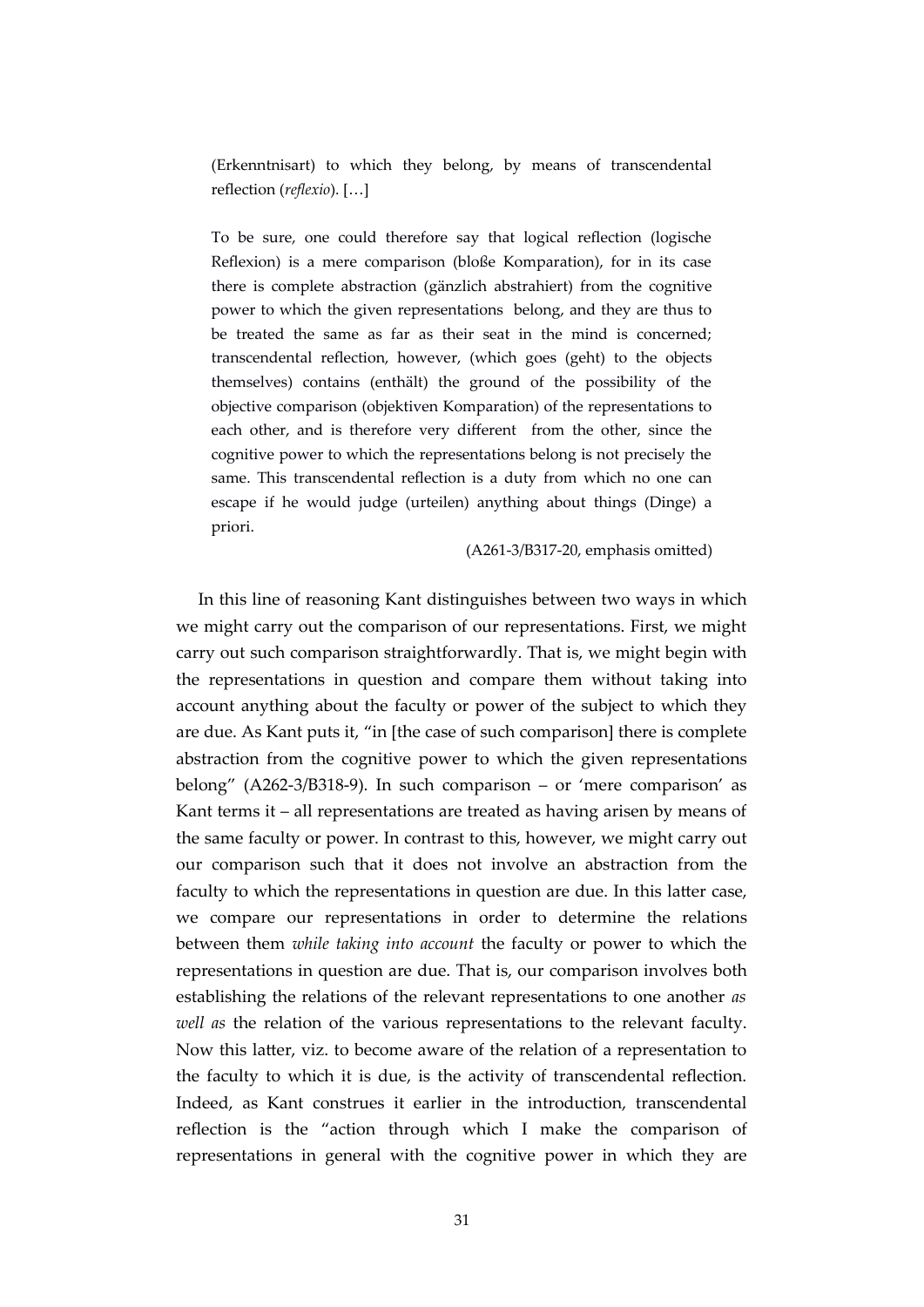situated, and through which I distinguish whether they are to be compared to one another as belonging to the pure understanding or to pure intuition." (A261/B317) Thus, the line of reasoning distinguishes comparison that *omits* transcendental reflection from comparison that *includes* or is preceded by transcendental reflection.

What the line of reasoning is ultimately concerned to show is that, if we are to secure a priori cognition, the later form of comparison is needed. That is, if a priori cognition is to be possible, comparison that involves transcendental reflection is necessary. As the passage explicitly concludes, "[such] transcendental reflection is a duty from which no one can escape if he would judge anything about things a priori." (A263/B319)

Now, the line of reasoning that shows this conclusion involves two steps. First, Kant tells us, "the correct determination of [the relations of our representations among themselves] depends on the cognitive power in which they subjectively belong to each other, whether in sensibility or in understanding. For the diference in the later makes a great diference in the way in which one ought to think of the former." (A261/B317) That is, in comparing some given representations for the relations between them, the relations that we are to take to hold between them will vary depending on the faculty to which we take them to be due. If we suppose the representations to belong to one faculty, their relations must be taken to be thus and so. If we take them to belong to some other faculty, their relations must be taken to be otherwise. Further, as Kant emphatically reminds us, in the case of discursive subjects, which are the subjects we are, two distinct and mutually dependent faculties of representations are needed in order for us to stand in relation to the objects of our cognition, sensibility and understanding. The "cognitive power to which the representations belong is not precisely the same." (A263/B319) Thus, in this first step, we find a dependence claim: The correct determination of the relations among our representations will depend on our taking into account to which of these two faculties the representations in question are due and determining them accordingly.

The second step of the line of reasoning (beginning A262/B318) places the considerations above within the context of cognition. Kant distinguishes a further form of comparison: The 'objective' comparison of our representations is such that in determining the relations between our *representations*, the relations among the *objects* of our cognition are thereby also captured. That is, in the case of objective comparison, we are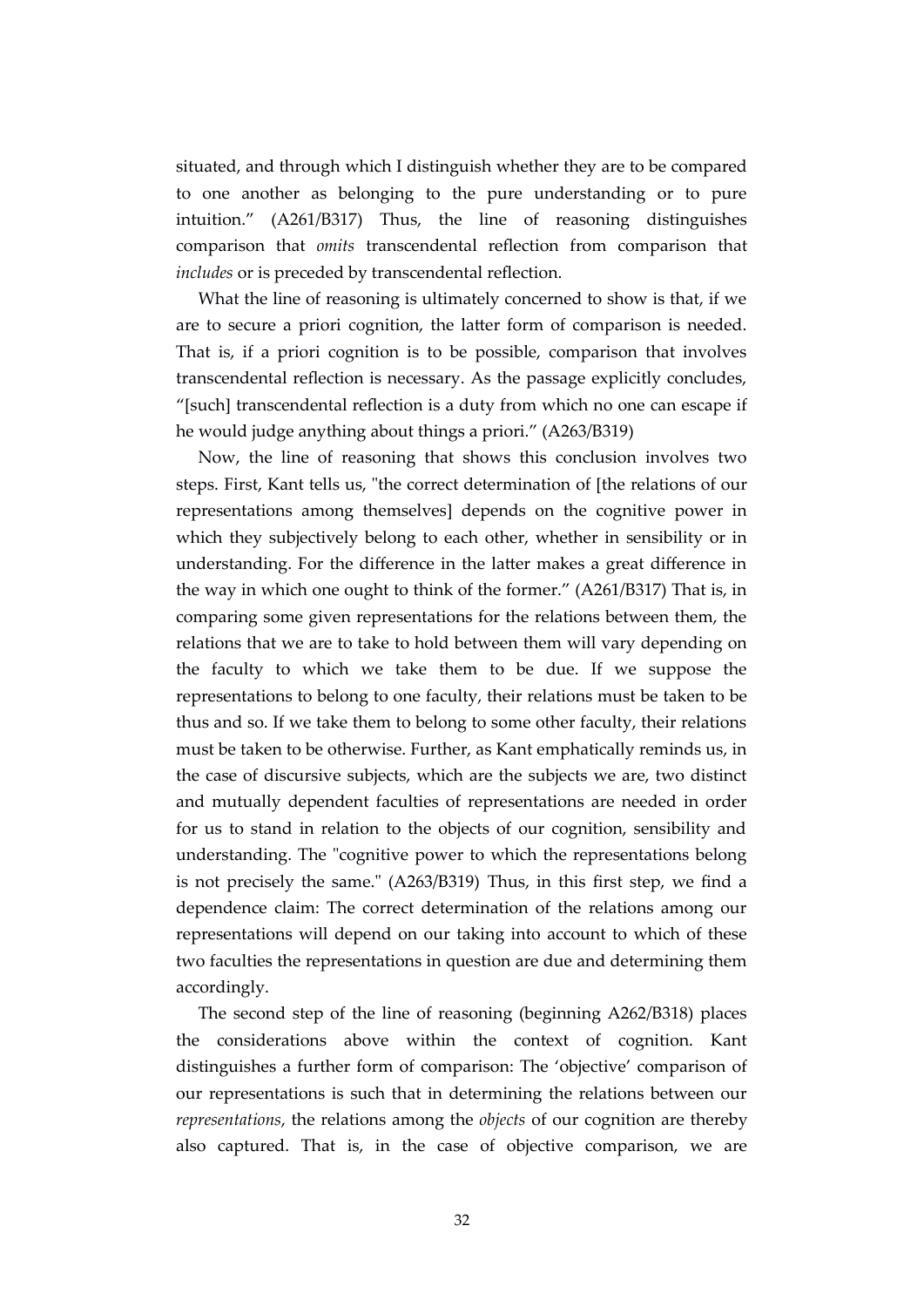concerned, not merely with whether our representations bear this relation or that relation, but with the 'content' or objects of those representations – with "whether *the things themselves are identical or diferent*, in agreement or opposition, etc." (A262/B318, emphasis my own) Now Kant's crucial claim here is that only the comparison of representations that *includes* transcendental reflection allows for objective comparison. As he tells us, "it is transcendental reflection, i.e., the relation of given representations to one or the other kind of cognition, that can alone determine their relation among themselves [i.e. the relation of the given representations among themselves], and whether the things [i.e. the objects of the representations] are identical or diferent, in agreement or in opposition, etc., cannot immediately be made out from the concepts themselves through mere comparison […] but rather only through the distinction of the kind of cognition to which they belong, by means of a transcendental reflection" (A262/B318). Thus, Kant's claim here seems to be that *objective comparison –* that is, comparison such that not only the relations among our representations are determined, but the relations among the objects of the representations are also thereby determined – *requires the correct determination of the relations of our representations among themselves*. Such correct determination, as we have seen, itself rests on transcendental reflection and thus *the possibility of the objective comparison of our representations rests on transcendental refection*. Indeed, as Kant emphasises in concluding the passage: "[T]ranscendental reflection […] (which goes to the objects themselves) contains the ground of the possibility of the objective comparison of the representations to each other" (A263/B319).

We might formalise this as follows:

(1) For any given representations, a diference in the faculty to which they are atributable implies a diference in the relations we are to take to hold between them (a diference in the way in which the concepts of reflection are to be employed).

(2) In our case, our representations are atributable to either one of two distinct and mutually dependent cognitive faculties, the understanding and sensibility.

(3) Thus, the correct determination of the relations of our representations among themselves (the correct employment of the concepts of reflection) requires the taking into account of the faculty to which the representations belong (transcendental reflection).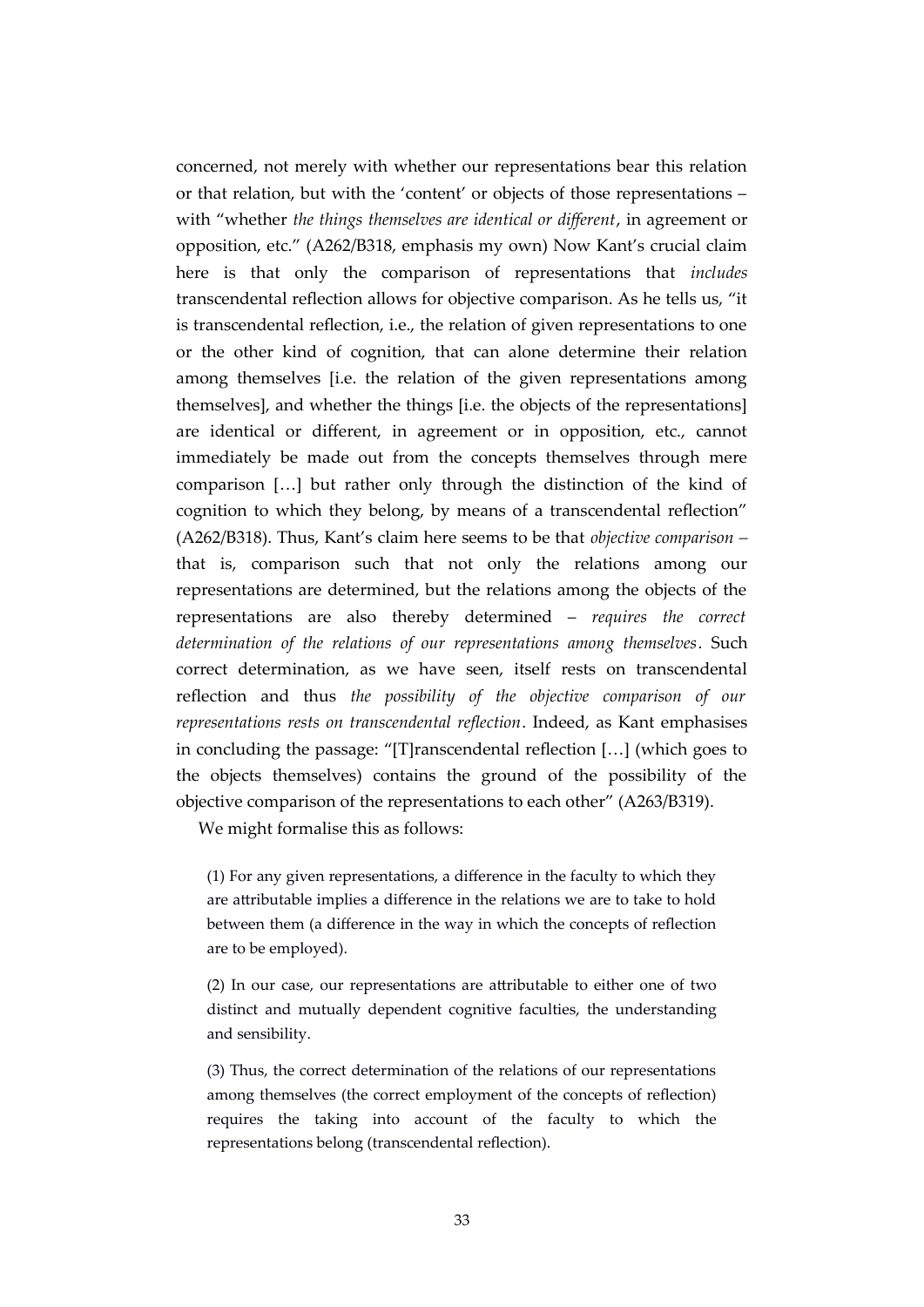(4) The objective comparison of representations, i.e. comparison such that not only the relations among our representations are determined, but the relations among the objects of those representations are also thereby determined, requires the correct determination of the relations among our representations (the correct employment of the concepts of reflection).

(5) Thus, transcendental reflection is necessary for the possibility of objective comparison.

(6) Objective comparison is necessary for the possibility of a priori cognition.

(7) Thus, transcendental reflection is necessary for the possibility of a priori cognition.

Such is the primary line of reasoning as I take it to be found in these introductory passages to the appendix. Now, the passage also contains a subsidiary line of argument, and this is the line that tells against Leibniz's philosophy and implies the charge for which the section is known. If the line of reasoning thus far is correct, then a contrast is to be drawn between any form of comparison that omits transcendental reflection and comparison that includes transcendental reflection. Given that the later is required for objective comparison, engaging in the former *rules out the possibility of objective comparison*. In its subsidiary line of argument, the passage identifes logical reflection as a case of comparison that omits transcendental reflection. In the case of logical reflection, we compare whatever given concepts are in question for these relations of identity, diference, etc., but in terms of their "logical form" (A262/B318). That is, logical reflection treats "[all given representations] the same as far as their seat in the mind is concerned" (A263/B319), viz. as representations of the *understanding*. Thus, as Kant concludes, "one could therefore say that logical reflection is a *mere comparison*, for in its case there is complete abstraction from the cognitive power to which the given representations belong" (A262-3/B318, emphasis my own). The crucial consequence of this is then that logical comparison, too, rules out the possibility of objective comparison.

We might thus summarise the subsidiary line of reasoning as follows:

(1) 'Mere comparison' is the comparison of representations for their relations with one another among themselves without taking into account the faculty to which the representations belong (without transcendental reflection).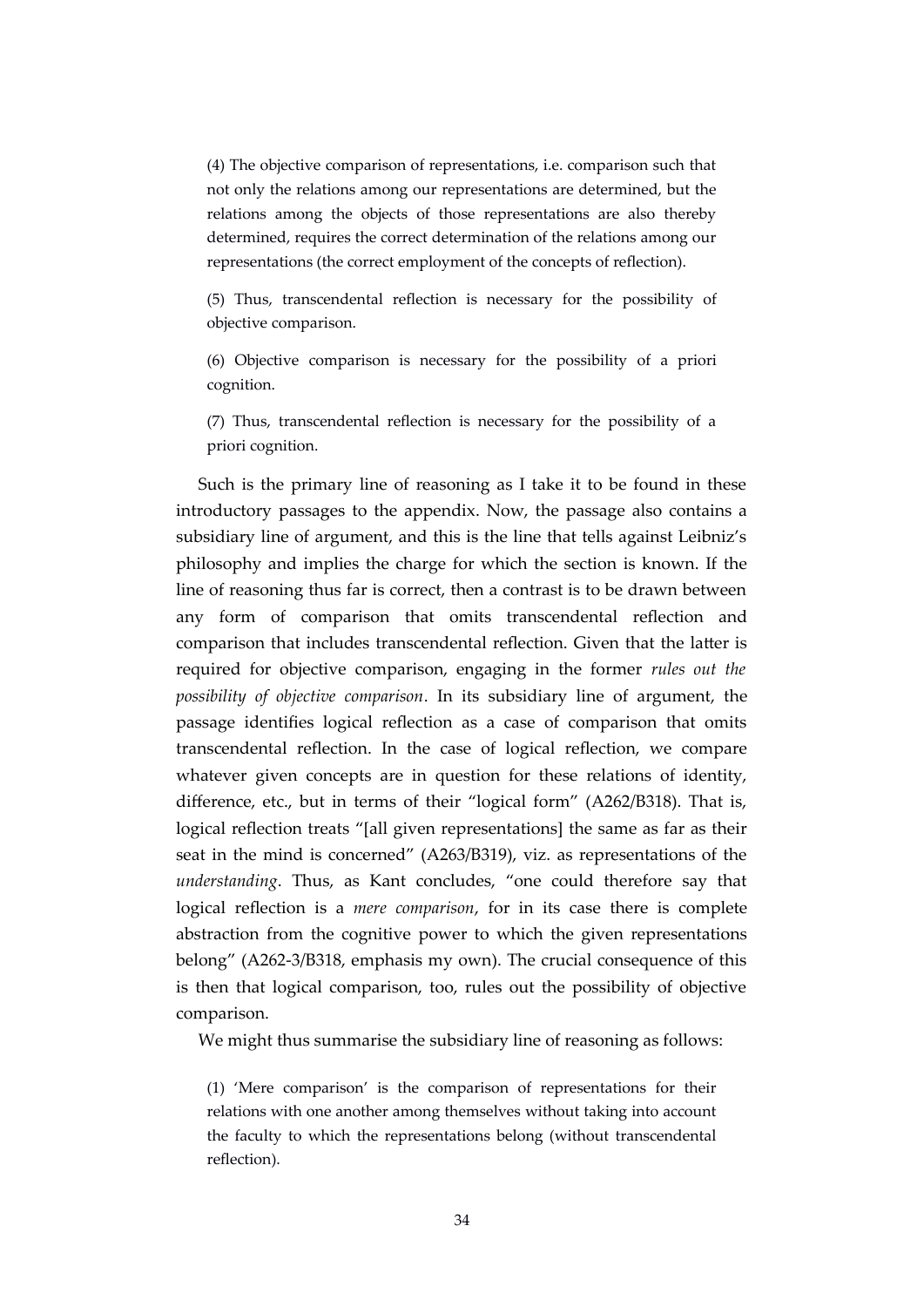(2) Transcendental reflection is necessary for the possibility of the objective comparison of representations.

(3) Thus, the objective comparison of representations is impossible under mere comparison.

(4) In logical reflection, representations are compared with one another for their relations among themselves as concepts (that is, as representations of the understanding).

(5) Thus, in logical reflection, representations are compared without taking into account the faculty to which the representations belong (without transcendental reflection).

(5) Thus, logical reflection is a case of mere comparison.

(6) Thus, the objective comparison of representations is impossible under logical reflection.

Such are the primary and subsidiary lines of reasoning that we fnd in the introduction to the appendix. In the later 'Remark', this line of reasoning is then shown explicitly to tell against the philosophy of the Leibnizian tradition: Leibniz, we are told at A270/B326, "compared all *things* with each other *solely through concepts*, and found, naturally, no other distinctions than those through which the understanding distinguishes its pure concepts from each other." Thus, this tradition is atributed with (i) comparing all representations for their relations as concepts (i.e. with carrying out logical reflection) and, (ii) taking this to be adequate for the objective comparison of the representations. However, as the line of reasoning above has shown, the later assumption is illegitimate. Despite its intentions, the Leibnizian philosophy cannot succeed in such objective comparison: Objective comparison, and so too a priori cognition, is impossible under logical reflection.

#### V. Puzzles arising

In the above, I have given an exposition of the line of reasoning that comes to light in the introduction to the appendix, in terms that remain relatively close to Kant's own. Now although we might identify and extract this argument relatively straightforwardly, a number of important questions and puzzles arise when we begin to consider its precise meaning and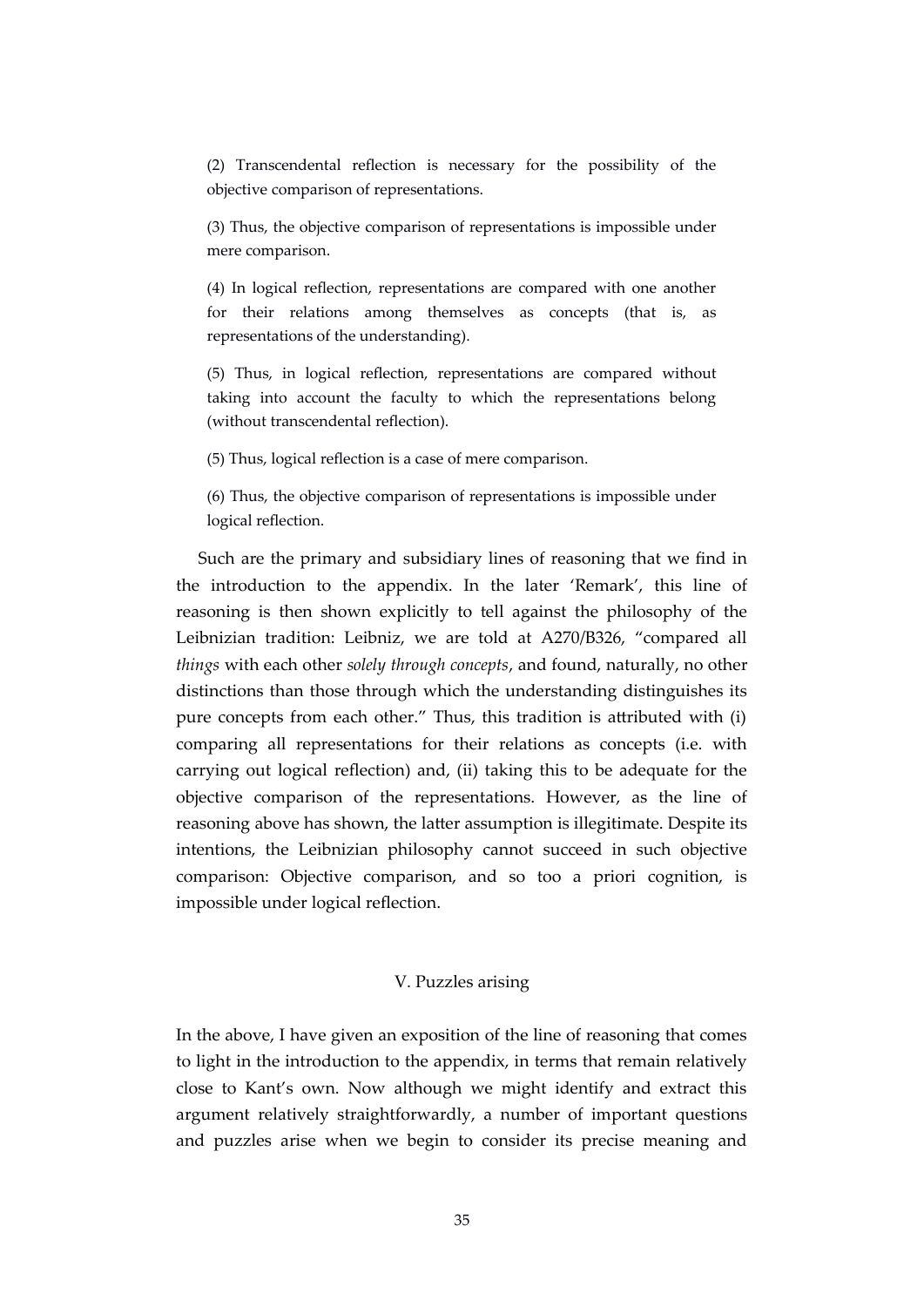Kant's grounds for the various claims found in it. In this section, I will turn to a closer examination of this line of argument. I begin with some points of emphasis and some remarks in support of the foregoing exposition of the argument. Thereafter, I will turn to a number of questions and puzzles that present themselves when we examine it more closely, along with some initial speculative answers to these.

A frst crucial point to note with regard to this argument are its two distinct steps. The discussion at the start of the passage – the first paragraph cited above – concerns *solely the relations among our representations*. Kant has not yet made any reference to the objects of our cognition and the discussion is solely at the level of representations per se. That there is a distinct step in the line of reasoning, in which Kant is concerned with a point that has to do with the relations among our representations, is evident in a number of places – most prominently in the very opening lines of the introduction: "Reflection," Kant tells us, "does not have to do with objects themselves, in order to acquire concepts directly from them, but is rather the state of mind in which we frst prepare ourselves to fnd out the subjective conditions under which we can arrive at concepts. It is the consciousness of the relation of given representations to our various sources of cognition, through which alone *their relation among themselves* can be correctly determined." (A260/B316, emphasis my own) Now although there is presumably much to be said as to the distinction that is made in the frst line – between the concern with objects for the sake of acquiring concepts and the concern with the subjective conditions for arriving at concepts – it is clear that Kant means to emphasise his central concern here as *not* being that of objects. As is stated in the second line, the concern is with the relations between our representations *among themselves*. This is the point at which we fnd the employment of the concepts of reflection – the concepts of reflection subsume the relations of our representations among themselves – and *this* is the fundamental point of concern of the appendix – an appendix entitled 'On the amphiboly of the *concepts of refection*'.

This first step is often conflated with the second step  $-$  a step that does introduce consideration of the objects of our cognition. Although Kant's fundamental concern in the appendix is at the level of representations as such, this concern is relevant to the pages of the *Critique* insofar as it has implications for the possibility of a priori cognition. The second step of the argument makes explicit the role of the determination of these relations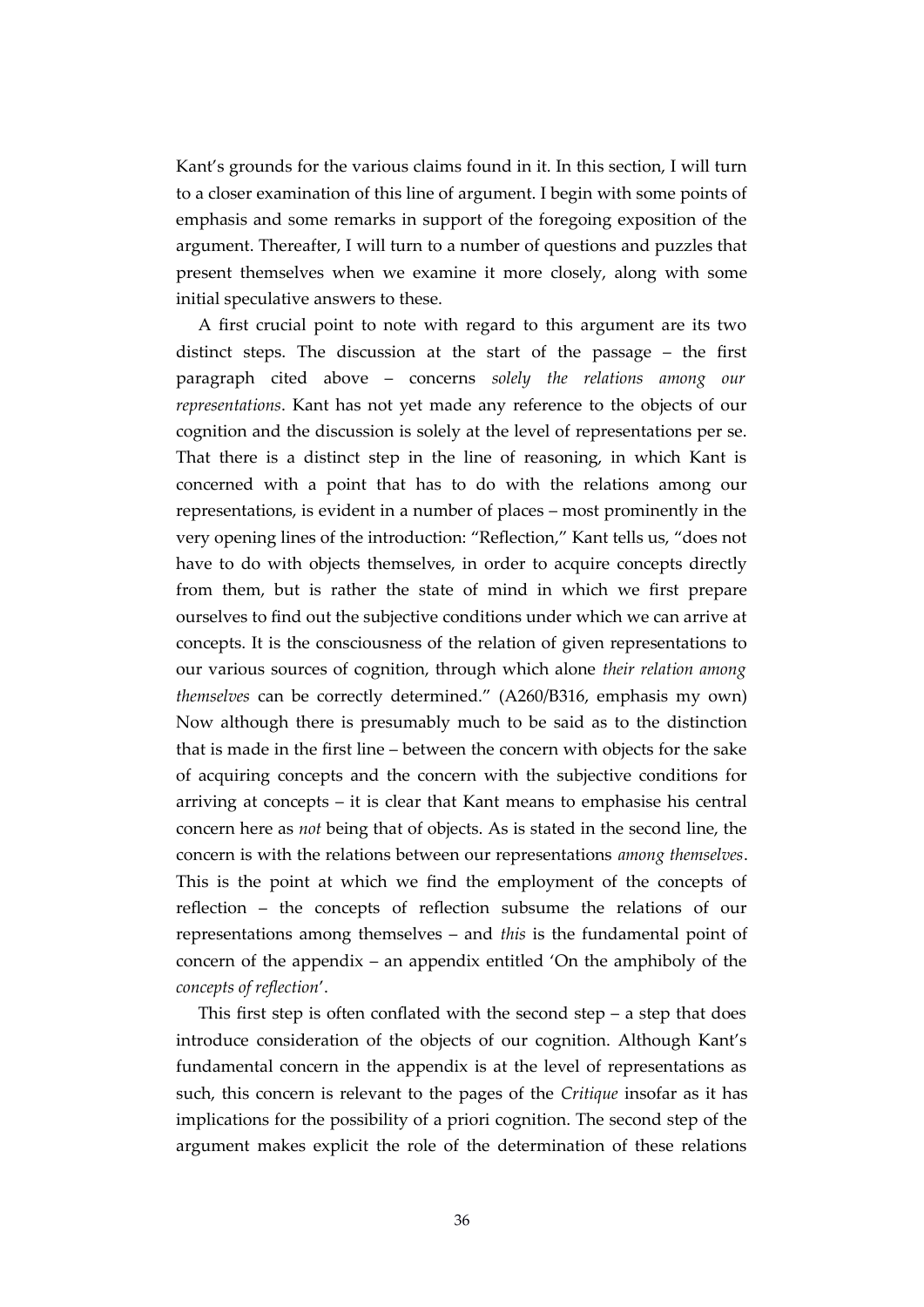within a priori cognition. Here, we do find mention of the objects of cognition. However, it is crucial that we recognise that the two steps are distinct. The concepts of reflection do not subsume objects. Despite Kant's explicit formulation, the potential point of error put forward here is not *straightforwardly* a conflation of two sorts of object. It is instead a potential error found at the level of our representations as such, which error then has implications for a priori cognition and thus implications for the objects of our cognition. Thus, even in this early stage of our discussion, we have some signs that there is more detail to the case in the appendix than is included in its more familiar formulations.

A second point of clarifcation concerns premise (6) of the argument. In the passage, Kant distinguishes objective comparison and identifes transcendental reflection as necessary for the possibility of such comparison. By the end of the passage, however, Kant has moved from the claim that transcendental reflection is necessary for objective comparison to the claim that transcendental reflection is necessary for a priori cognition. Now although we have yet to establish the relation between the two, I take it to be minimally clear – even at this stage – that while objective comparison must play a role in a priori cognition, a priori cognition does not *amount to* objective comparison (for a priori cognition cannot amount simply to a comparison of our representations as representations). If this is correct, then Kant's inference here from premise (5) to premise (7) is an implicit one. He does not explicitly state that objective comparison and a priori cognition are distinct, nor does he tell us the relation between them such that the necessity of transcendental reflection for the former entails the necessity of transcendental reflection for the later. He simply moves from the one premise to the fnal conclusion (7). Thus, my exposition of the argument makes explicit a premise that must be implicit in it if we are to deny that a priori cognition amounts simply to objective comparison. This claim will be examined and established in various ways in what follows; for the moment, this caveat is to be noted with regard to how closely the argument follows Kant's own formulation.

Granting these clarifcations, the line of reasoning is in many ways not yet perspicuous. A number of questions arise when we examine it more closely and atempt to understand what precisely is going on in it. In what follows, I will address a number of crucial questions and considerations that present themselves when we examine the line of reasoning more closely.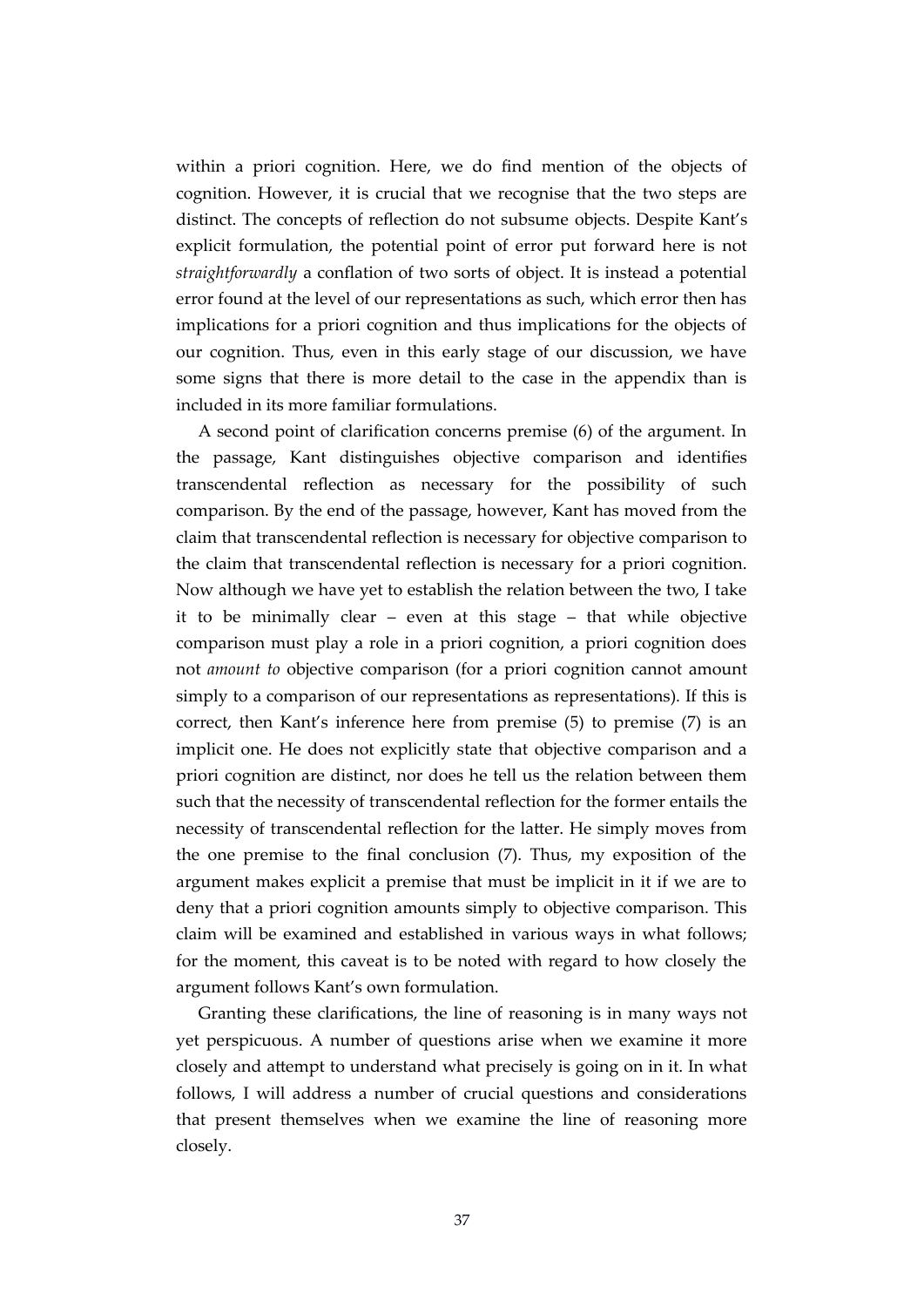As we have seen, although Kant's ultimate concern is with a priori cognition, the fundamental point of worry in the appendix is with the correct employment of the concepts of reflection, or equivalently, the correct determination of the *relations between our representations as representations*. It is because transcendental reflection is necessary for their correct employment, and because their employment plays a (yet-to-bespecifed) necessary role in a priori cognition, that transcendental reflection is necessary for a priori cognition. Two sets of questions naturally emerge from this.

The frst of these concerns the employment of the concepts of reflection themselves, or, the comparison of representations for their relations among themselves. Nowhere in the introduction to the appendix, nor in fact anywhere later in the appendix, does Kant explicitly indicate or explain the nature of such comparison. As noted, the discussion concerns the level of representations as representations. But how is this to be understood? What precisely is it to compare representations for their 'relations among themselves'? And how are these relations that fall under the concepts of reflection to be understood? What is the nature of the representations so compared? This is a frst set of questions that needs to be addressed if we are to understand the argument that Kant is puting forward here in the appendix.

A second set of questions concerns the role of the determination of these relations within a priori cognition. How is it that these relations are such that in determining them we might thereby determine the relations among the *objects* of our cognition? That is, how are we to understand this possibility of objective comparison? And indeed, is Kant here straining under a claim that is in tension with the Critical account? The Critical account means to atack the unprincipled or assumed transition from representations to objects. Can Kant's account of objective comparison be made to avoid this? And then further, what is the role of such comparison in a priori cognition, such that securing objective comparison is a necessary condition for the former? The answers to these will give us an answer to the question of the role that determining these relations plays within a priori cognition. Put another way, it will give us an answer to the fundamental question, what role do the employment of the concepts of reflection play in a priori cognition?

Having set these questions out in a broad sense, I turn now to some speculative answers to these. Having litle guidance from the appendix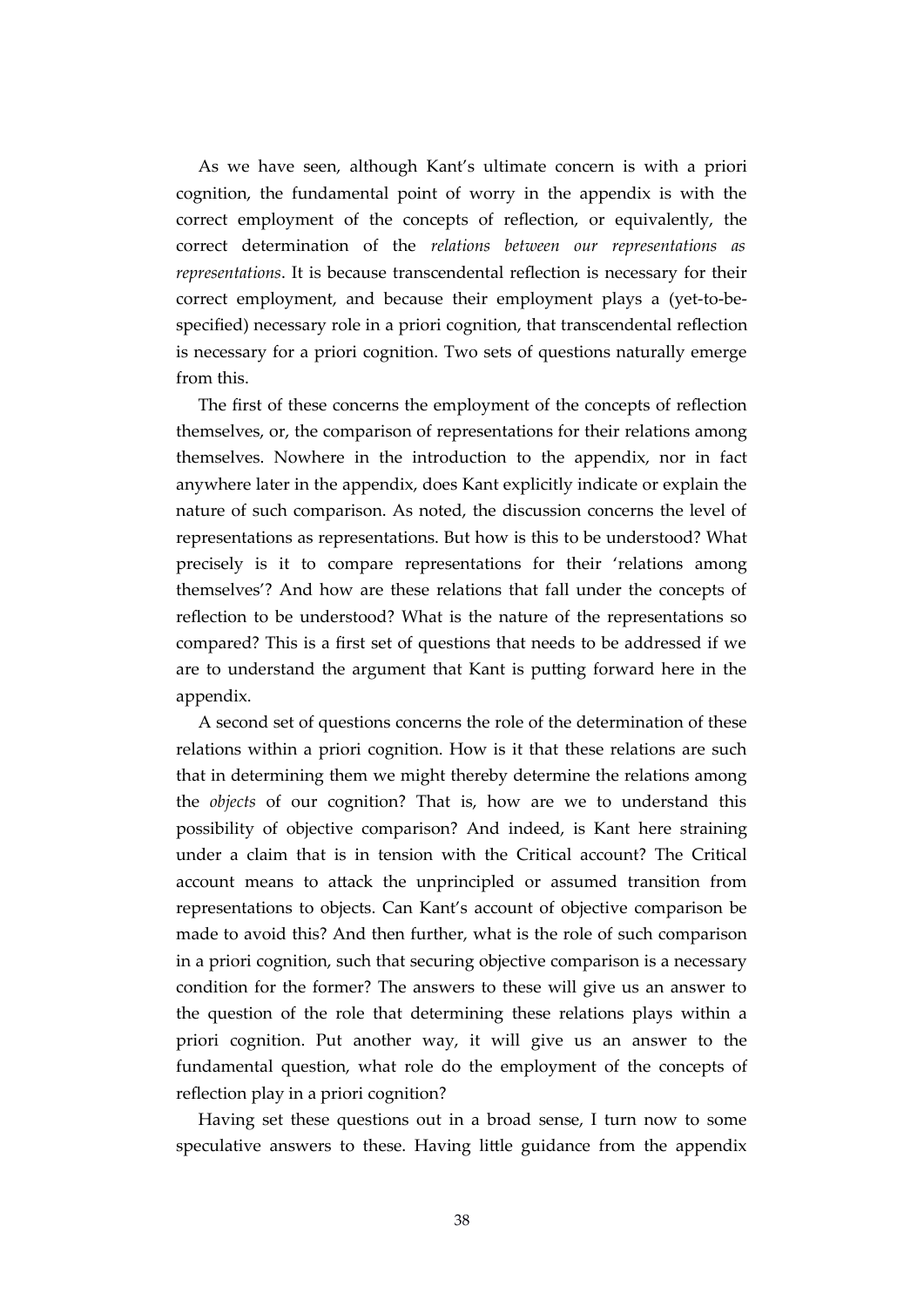itself as to the details of the answers to these questions, there are nonetheless some things that we might say in advance of uncovering the further details of Kant's case. I will address each set of questions in turn. Along the way further puzzles and questions will arise, some of which might be dispelled here while others must be dispelled once we have covered further crucial ground in understanding Kant's case.

Our frst set of questions concerns the claims of the determination of the relations between our representations as representations. As we saw, the first step in the line of reasoning concerned the conditions for the correct determination of these relations – or, equivalently, the correct employment of the concepts of reflection. Before we ask after the determination of their relations, we might consider the appeal to representations as representations. How are we to understand this mention by Kant of representations as representations? In taking a first stab at the focal point of Kant's argument here, the following considerations seem to present themselves:

Recall that in the line of reasoning of the introduction, objective comparison involved a distinction between the relations of our representations 'among themselves' and the relations that hold between the *objects* of those representations. (That is, objective comparison is such that, in capturing the relations of our representations to one another, the relations between the objects of the representations are also thereby captured.) Thus, a distinction is drawn here by Kant between the determinations of the *objects* or things represented and the determinations of the *representations themselves*. I take it that in considering representations 'as representations', or more specifcally the relations between representations as representations, we are considering determinations of the representations themselves, as distinct from any determinations of the objects thereby represented. Thus, a discussion of the relations of our representations as representations, or 'among themselves', minimally involves the *r*ecognition of features or determinations of representations as distinct from the features or determinations of the objects (of those representations). That is, minimally, within cognition, we must distinguish between features or determinations of objects (the objects of the representations) and features or determinations of representations.

In fact, it seems we might at this point make a threefold distinction. If we consider representation in isolation from any objects themselves, two sorts of determination are already to be distinguished. Given that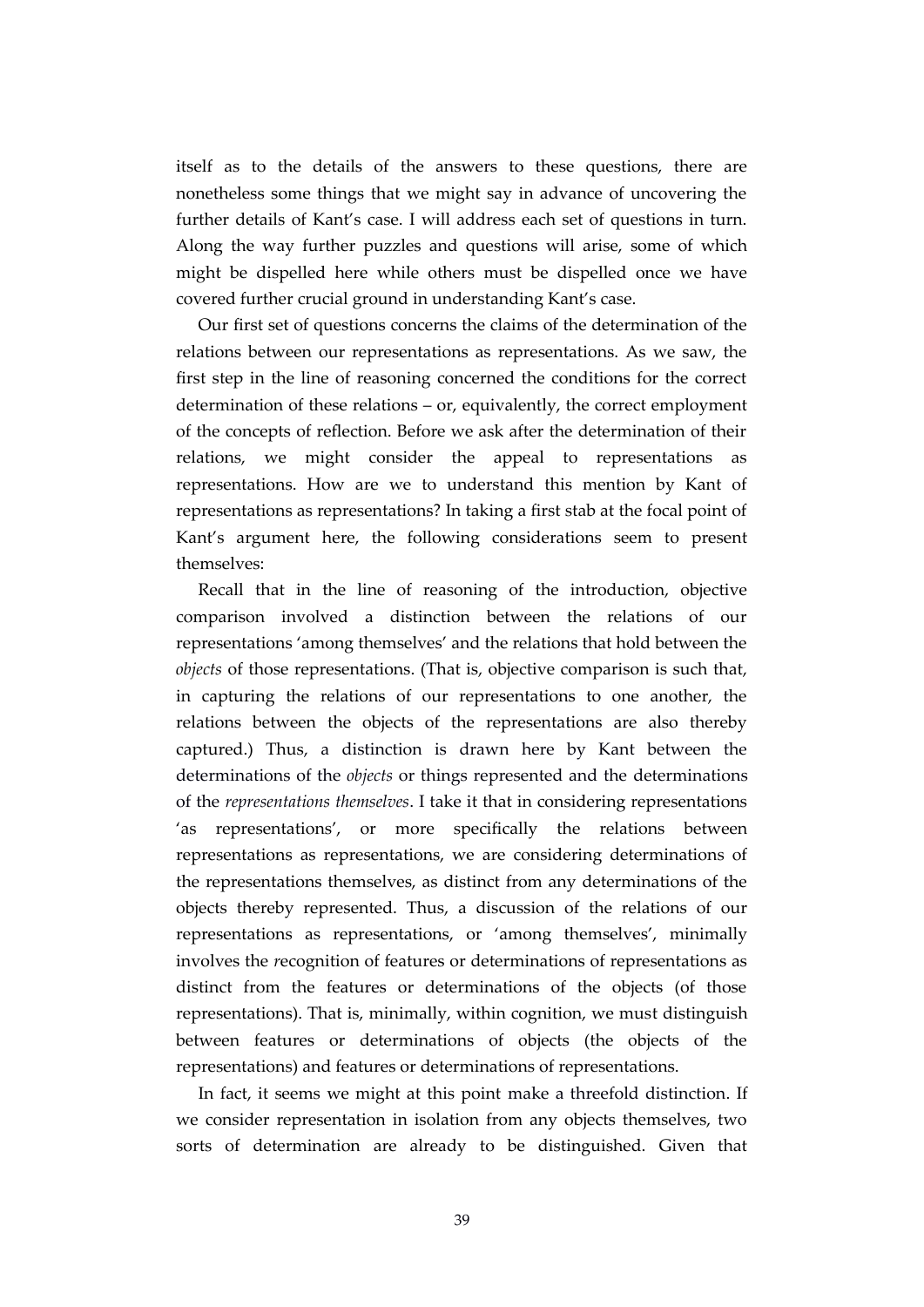representations represent their objects, they will involve, as part of their *represented content*, the determinations of those objects. Thus, if we consider representations in isolation, we can distinguish determinations of the representation considered as a representation and determinations that are part of the representation insofar as they are part of the represented content. The determinations involved across these two cases will difer and they will be determinations of diferent things. The former will be determinations of the representation itself; the latter determinations of the represented object. Thus, a threefold distinction emerges: We can distinguish between (i) determinations of representations themselves, (ii) represented determinations of the object, and (iii) determinations of objects themselves. In considering the relations of representations among themselves, I take it that Kant is considering determinations that are distinct both from the determinations of objects and from determinations that are part of a representation insofar as they are part of the represented content/are determinations of the object represented.

We might illustrate this point. I will begin with a toy example, and then proceed to an example that is perhaps closer to the focus of Kant's discussion here. First, suppose we consider a painting of a young Kant walking over a third bridge in Königsberg. The river is running idly beneath the bridge and Kant is looking up reflectively at the not-yet-starry sky. Here we might make a threefold distinction: The slow flow of the water depicted on the canvas is distinct from the slow flow of the water that runs beneath the bridge under (actual) Kant's feet. The former determination (the slow flow) is a *representation* of the later. Similarly, the thickness and angle of the brush stroke of paint on the canvas that play a role in depicting the water's flow are again distinct from the determinations of the water thereby represented. They bear relations to the various brush strokes on other canvases that they could never bear to the represented flow of the water, nor to the flow of the water itself beneath Kant's feet.

To take a less far-removed example, suppose we consider entertaining the thought of Kant's crossing the bridge in Königsberg. Here too, we might make a threefold distinction. In the thought of the river scene, the water runs beneath the river at its slow pace. This is part of the thought insofar as it is part of the content represented by the thought, and it is distinct from the flow of the river itself than runs underneath the bridge. Again too, there is a third set of determinations that are distinct from both of these. Given the other beliefs we might have at the point of entertaining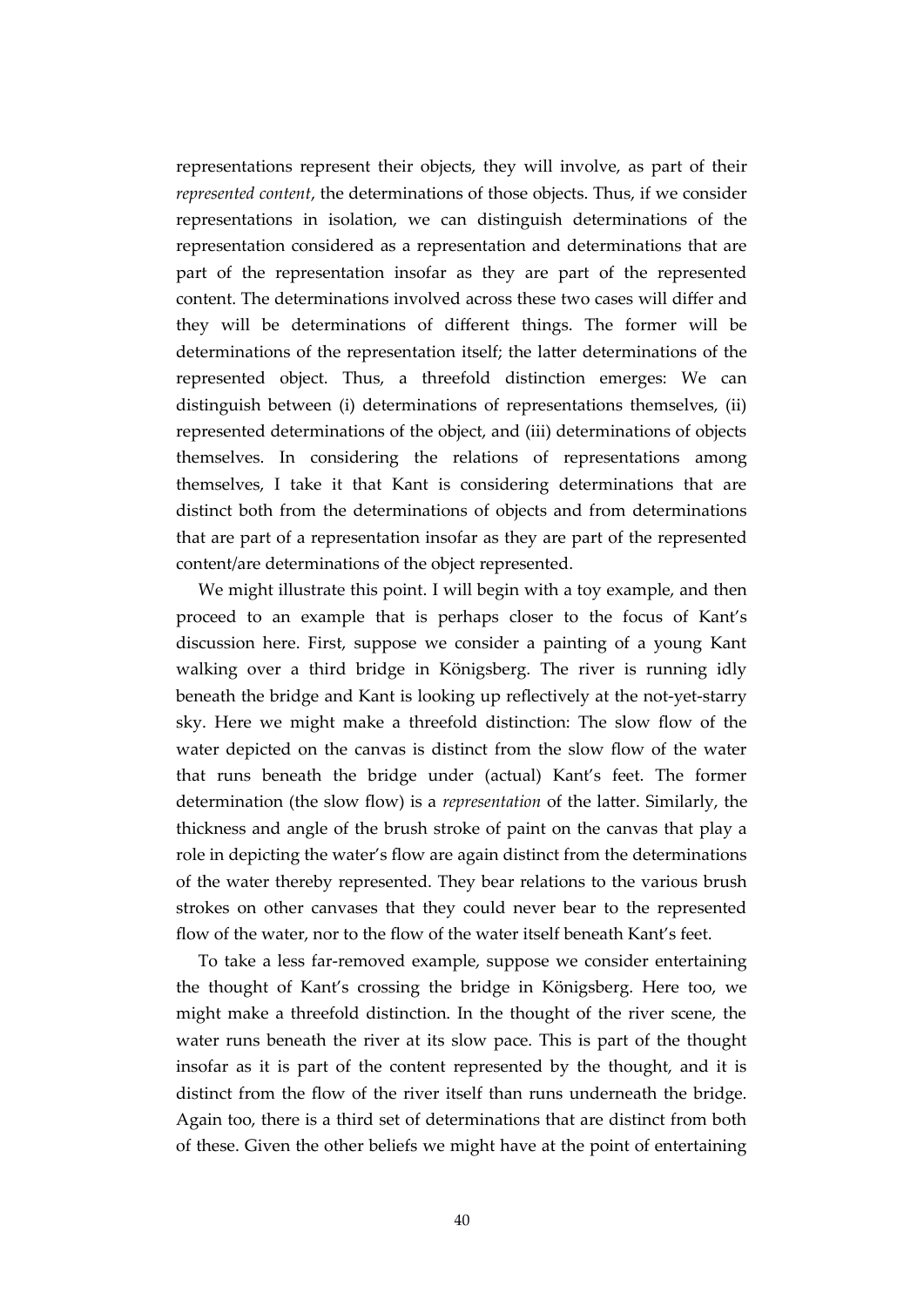the thought, this thought of Kant's crossing the bridge will be amenable to certain inferences and not others. This particular feature, of amenability to inferences *x* and *y*, but not *z*, is neither a feature of represented flow of the river (the same represented content might be found in the thought of someone else with diferent beliefs) nor a feature of the flow of the river itself (such a flow would perhaps be amenable to all possible legitimate inferences). Thus, again we fnd a threefold distinction that is to be made in the case of representation.

Further, it seems that we *must* distinguish the determinations of the representation itself from these two other sorts of determinations. If we do not, representation and object collapse. We do away with the representation-object relation. In order to see that this is so, suppose the threefold distinction above to be replaced with a twofold distinction: the distinction between the determinations of the object itself and the determinations represented of the object that are part of the content of the representation. In order to distinguish the former determinations from the latter, there must be some further thing about the latter that make them determinations that are part of the representation and not simply those of the object. That is, the representation itself must in some way be distinguished and involve determinations that are not determinations of the object. Given that a representation represents its object and thus includes the determinations of its object as part of its content, in order to distinguish the two, a level of diferentiation over and above the diferentiation found in the object is necessary. This level of diferentiation are those determinations that pertain to the representation itself *as a representation* and which are not at all to be taken as part of the content of the representation, that is, not as determinations of the represented object, but as determinations of the representation itself. Indeed this seems to be a minimal condition both on Kant's account of representation as it is implicitly found in the appendix and, as I have suggested, on any account of representation.

This distinction is, as noted at the start, involved in Kant's appeal to mere and objective comparison. Without a distinction between the relations of representations 'among themselves' as determinations of the representations themselves and relations that hold between the *objects* of those representations, there would be no intelligible distinction between mere comparison and objective comparison at all. (Whether and how the later can yield the former is a further question, to which we will return.)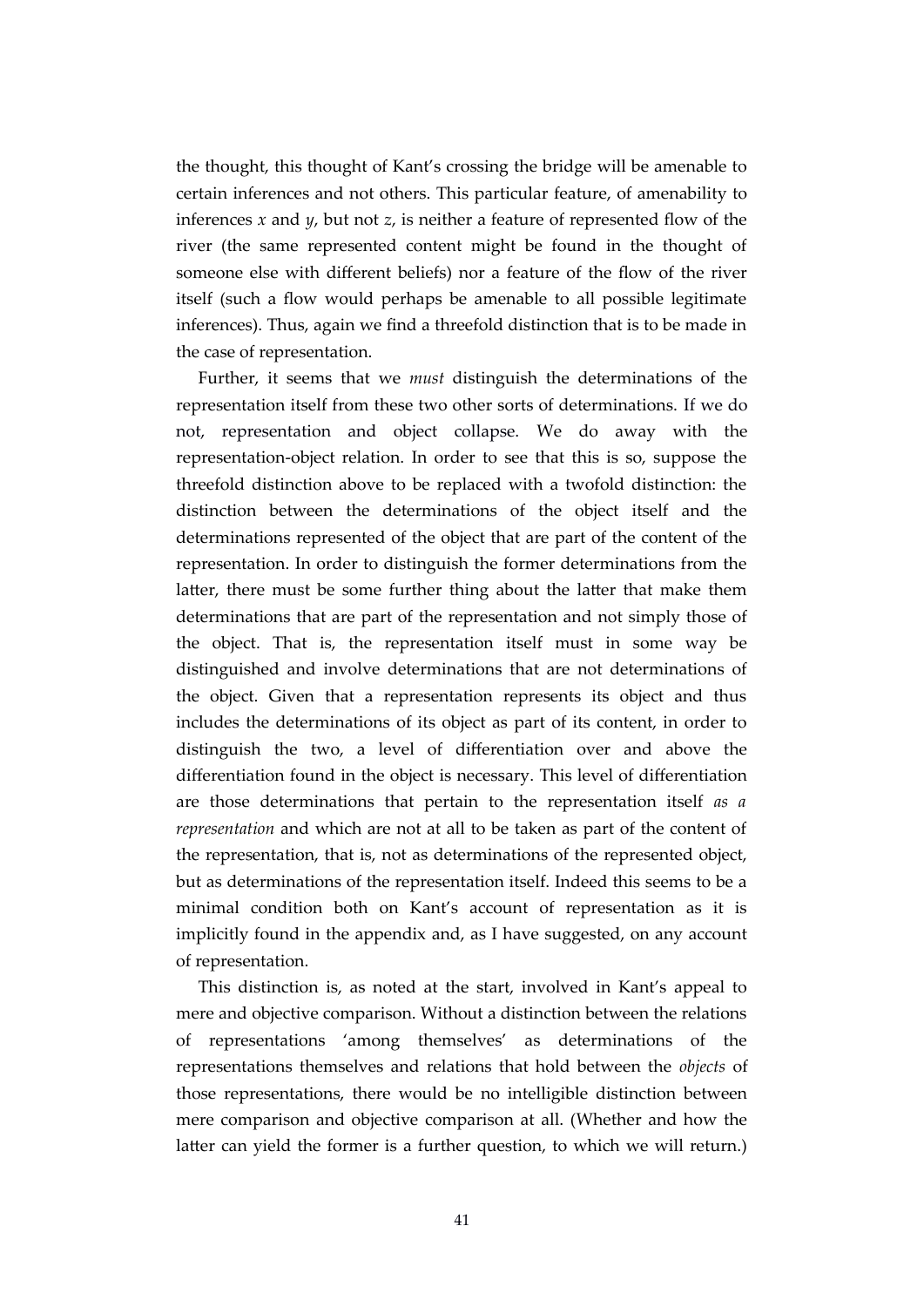That is, supposing no such distinction, any purported comparison would either amount solely to a determination of the relations between objects or a determination of the relations between our representations. As is evident, in both cases, we do not arrive at any intelligible distinction between mere and objective comparison. There is no sense to 'representation' in the frst case, and no sense to 'object' in the second.

The distinctions above, which distinguish determinations or features of representations themselves, lead naturally to the next point of consideration in coming to understand the concepts of reflection. We have distinguished representations themselves as having certain features or determinations, but what is the *nature* of these representations? What is it that we are considering when we consider representations themselves, and consequently when we consider their relations among themselves?

To begin, there are two understandings of 'representation' that it is important to dispel. There is a threat of reifcation on two fronts. Let us recall some of Kant's claims. The concepts of reflection are employed in the comparison of representations. We compare and contrast representations with one another, and, when that they bear certain relations (for example, when they difer in some respect), we subsume the relations under the relevant concepts of reflection. This comparison of representations for their relations leads us naturally to think of representations in terms of something akin to Cartesian ideas, Humean impressions, or empiricist sense data. If we are to determine the relations between some representations, it is most natural to suppose that their features or determinations must be in some way ontologically given – ontologically determinate – in order even to begin comparison. Yet, it cannot be that this comparison is a comparison of representations of the Cartesian or Humean or sense data variety, or indeed of entities of any sort that involve an ontological commitment. The reasons for this are twofold. First, it would seem that the order of argument does not here allow any implicit ontological commitments. The appendix is situated between the Transcendental Logic and the Transcendental Dialectic. Each of these sections treats certain a priori concepts, with the aim of showing these necessarily to apply to the objects of our cognition in the former case and necessarily not to apply to the objects of our cognition in the later. Nonetheless, the order of argument, in each of these sections, is from a characterisation of the subject to any relevant claims about the objects of cognition. The project of the *Critique* is – at least intended as – an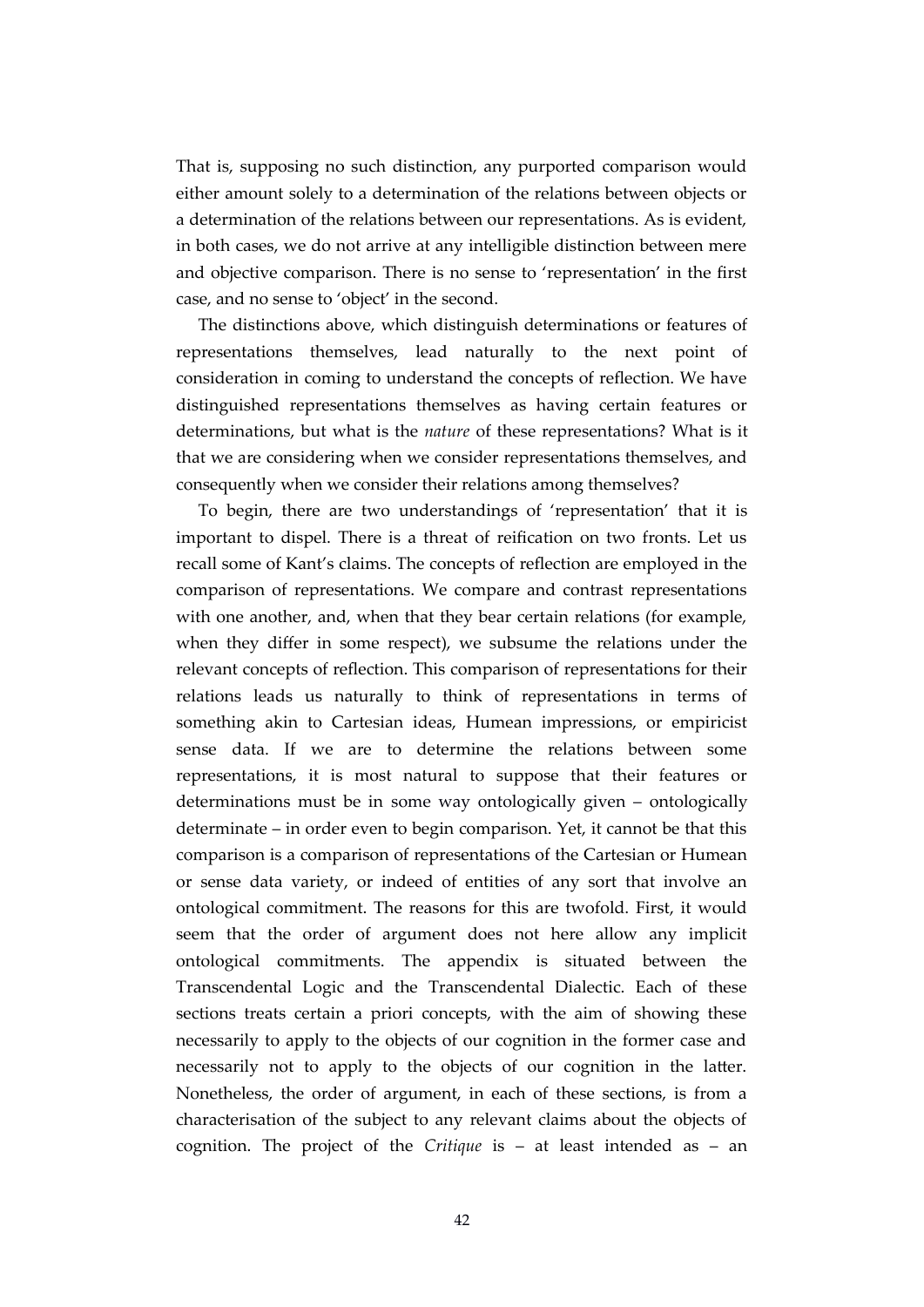investigation that is prior to any ontologically commiting metaphysical claims. Moreover, secondly, the Critical philosophy does not, at any point, allow for any such an ontological commitment. Cartesian ideas, Humean impressions, and the like are transcendentally real objects, albeit mental ones, and we cannot have cognition of such objects, albeit it mental ones. Thus, in whatever other ways such representations might be understood, Kant's claims here are not claims about the comparison of ontologically determinate and independent mental entities.

On a second and related front, the representations here cannot be understood to be the representations of a soul, nor any other *subject* that involves an ontological commitment as to its nature. Our reasons in this case are the same. First, in terms of the argumentative structure of the *Critique*, Kant cannot begin with such an ontological commitment. Critical philosophy is the prior investigation into the nature of the faculties of the subject in order to determine whether and how, for example, cognition of the soul is possible in the frst place. Thus, whatever the sense of 'subject' and 'faculties of the subject' here in question, it cannot be that of the subject as a soul or substance. Again, secondly, as is familiar, Kant ultimately denies the possibility of theoretical cognition of the soul as subject. Thus, even once the *Critique* is concluded, we cannot understand 'representation' as 'representation of a soul'.

If these representations are not those of a subject to whose nature we are commited ontologically, nor even representations to whose nature we are commited ontologically, how then are these representations to be understood? The answer here is that the representations in question are those of the subject of cognition or *epistemic subject*. This, I suggest, is a minimal way in which this is to be understood. Such an epistemic subject is, in the frst instance, distinct from an ontological subject insofar as claims about it involve no ontological commitment. (Indeed, the implication here is that even if there was a commitment to a soul that had representations, its being an epistemic subject is conceptually distinct from this.) Secondly, such a subject is seemingly distinct from a merely representing subject, such as a video camera or painting. An epistemic subject involves the possibility of correct or incorrect representation – of representations standing the subject in relation to the object of cognition or of them failing to do so – while the later seemingly involves no such possibility. The representations of a merely representing subject simply represent the object – as a video camera records the scene before it – or there simply fails to be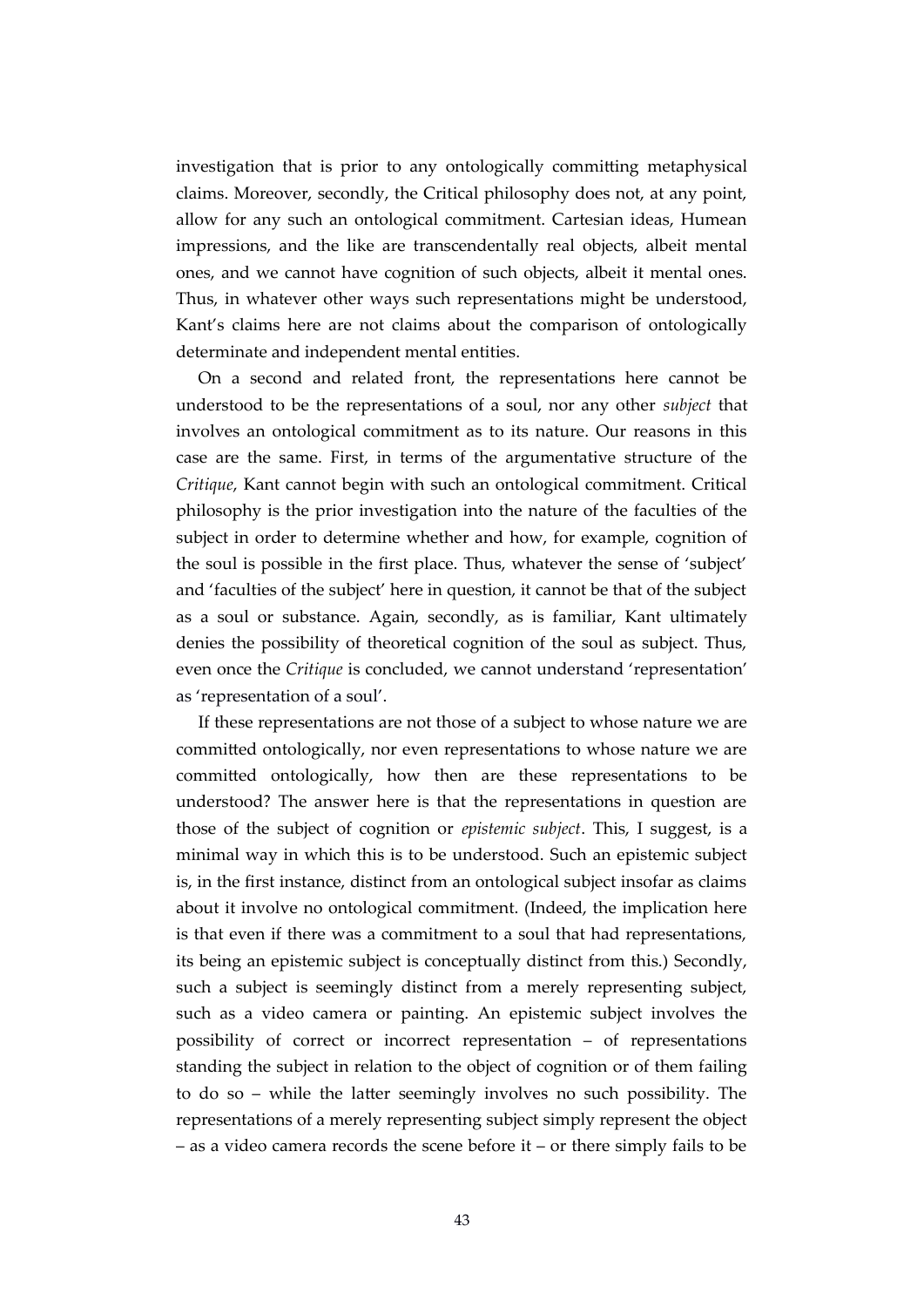such a subject. Thus, the determinations distinguished above are determinations of the representations of an epistemic subject, and our distinguishing of them allows for the prising apart of the representations of such a subject and the object of cognition.

That the representations in question are representations of an epistemic subject might equally be gleaned by considering the project of the *Critique*. The *Critique* as such is concerned with the conditions for philosophical or a priori cognition. The appendix is similarly concerned with these conditions: Transcendental reflection is a condition for the correct employment of the concepts of reflection and the later is a condition for a priori cognition. If we recall, we claimed that the concepts of reflection signalled a turning from concepts that ultimately subsume objects to concepts that are, in some way, of the subject. Thus, it seems that 'subject' here must, minimally, be understood in this way.

Thus far, we have given some speculative and, as yet, inconclusive answers to the question of how these relations as subsumed under the concepts of reflection are to be understood as determinations of representations and to the question of the nature of these representations. We have not yet, however, distinguished how Kant is to be understood in focussing on the *relations* as determinations of representations. A further puzzle arises when we examine this claimed comparison of representations for their relations. Recall, representations are compared, by means of the concepts of reflection, for their relations among themselves. Now standardly, in cases of relations, *relata precede their relations*. The relation depends (in some furtherly specifable way) on the relata. A paradigm and pedestrian case of comparison for relations might be the comparison of people for their relative height. In such comparison, the people (here the relata) clearly *precede* the relations (their relative heights). Transposing this to the case at hand, the comparison of representations would involve *beginning* with representations that are determinate in at least some way, such that their relations could then depend on, and be 'read off' from, this determinacy.

And yet, in the Kantian case, this seems reversed, for it seems that the individuation of the representations themselves depends on these relations. The determination of the *relations* makes a diference to the representations so represented – to the *relata:* Consider, for example, the relations of 'agreement' and 'opposition'. Now while this is yet to receive a more perspicuous treatment in what follows, I take it that if some representation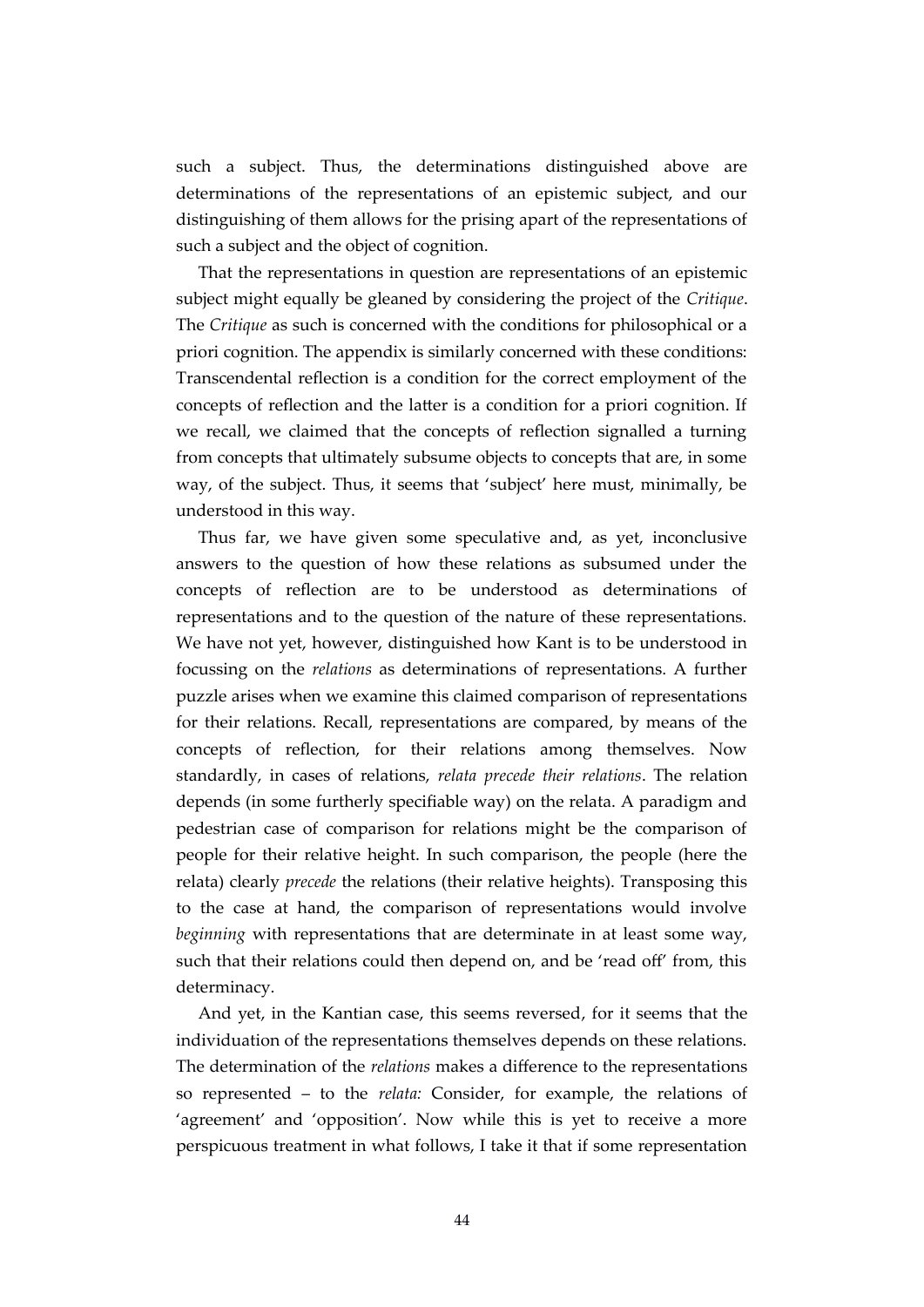$x$  is related to some representation  $y$  as 'agreeing' with  $y$ , then representation *x* is *part of* representation *y.* Thus, we cannot have a characterisation of representations *x* and *y*, that is, a characterisation of the relata, that precedes and is independent of mention of the relation 'agreement'. Indeed, the correct determination of this relation serves to determine the relata themselves. Thus, it would seem that the determination of these relations in some way precedes the representations thereby determined. If this is indeed so, then it is a mystery as to what we are to begin with when we carry out this procedure of comparison in terms of the concepts of reflection. Seemingly, we are to begin with indeterminate 'representation in general' and proceed, by means of such comparison, to make such representation determinate. Needless to say, whether this line of thought is on the right track or not, the way we are to understand Kant's claims about the 'relations' between our representations as it features in the line of argument here requires much further clarity.

A related set of questions concerns, not the relations between representations, but the activity of comparison by means of which we are to determine these relations. Is such comparison a conscious, willed activity? Or is it an activity that takes place in some other way – perhaps one that is due to the nature of our cognitive capacities and which takes place unconsciously and without our 'carrying it out'? A frst point worth noting with regard to such comparison as the activity of determining these relations under the concepts of reflection concerns how 'determine' is here to be understood. Kant's use of this word naturally yields an ambiguity in English that it is crucial to remove. One might 'determine' something insofar as one stipulates or decides on it. A restaurant owner determines which dishes are to appear on this week's menu. An auctioneer determines which paintings are to be put for auction at which times. However, 'determine' in the case of the comparison of our representations is not to be understood as determining the relations in this sense. The relations are not stipulated or decided upon in comparing our representations. As is clear from Kant's discussion, there is a standard of correctness for this activity that is entirely independent of the choice of whoever is doing the determining. The relations can be correctly or incorrectly determined. 'Determine' here is to be understood in the sense of 'establish' or 'ascertain' or 'apprehend'. In such comparison, we determine the relations between our representations insofar as we *ascertain* or *establish* what these relations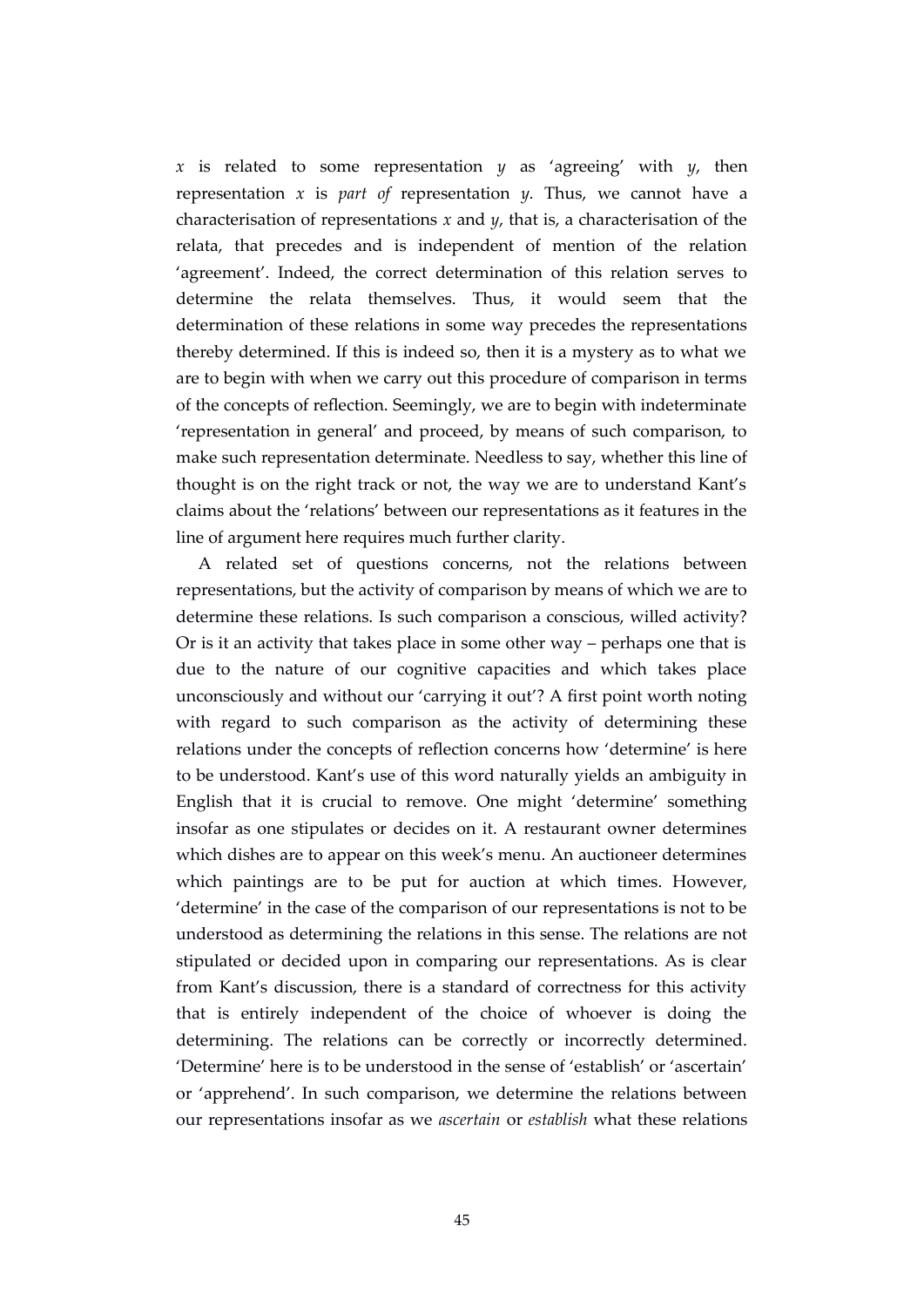are – just as the restaurant owner determines, i.e. ascertains, the cost to him to prepare each dish.

Having noted then that the relations are ascertained or apprehended in the activity of comparison, how then is this activity to be understood? Prima facie, the following seems to be the case. According to the line of argument, transcendental reflection is necessary for a priori cognition *because* it is necessary for the correct determination of the relations among our representations and because the correct determination of these relations is necessary for a priori cognition. Thus, it would seem that such determination is present in every case of a priori cognition. Thus, insofar as philosophy (as a conscious, willed activity) involves establishing the synthetic a priori judgements that constitute our a priori cognition, such determination is involved in *a* conscious, willed activity. Further, Kant's discussion in the appendix leads us to think that such determination *itself* is a conscious, reflective activity that forms part of philosophy's overall route to establishing such cognition: He explicitly draws out and distinguishes the correct way to carry out such comparison from an incorrect way to carry it out. And so it must be that we are able, consciously and in the course of examining our cognition, to distinguish these two ways of carrying out such comparison and thus to carry out such comparison.

Having considered the frst set of questions mentioned above, I turn now to some speculative answers to the second. Recall, part of what needs to be uncovered if we are to understand Kant's case in the appendix is the role of determining these relations – the role of the employment of the concepts of reflection – in cognition. How is it that these relations are such that in determining them we might determine the relations among the *objects* of cognition? That is, how are we to understand objective comparison? And then further, what is the role of such comparison in a priori cognition?

Now it seems to me that this relevance might minimally be understood as follows. In cognition, we stand in relation to an object of cognition by means of some representations. Suppose that, in a certain case and by means of some yet-to-be-specifed manifold of representations, we stand in relation to two diferent objects of cognition. It would seem that a minimal condition on so standing is that the *representations in the manifold* are in some way or another taken to be diferent from one another. It seems impossible to stand in relation to two diferent objects of cognition by means of some representations if we suppose (per impossible on Kant's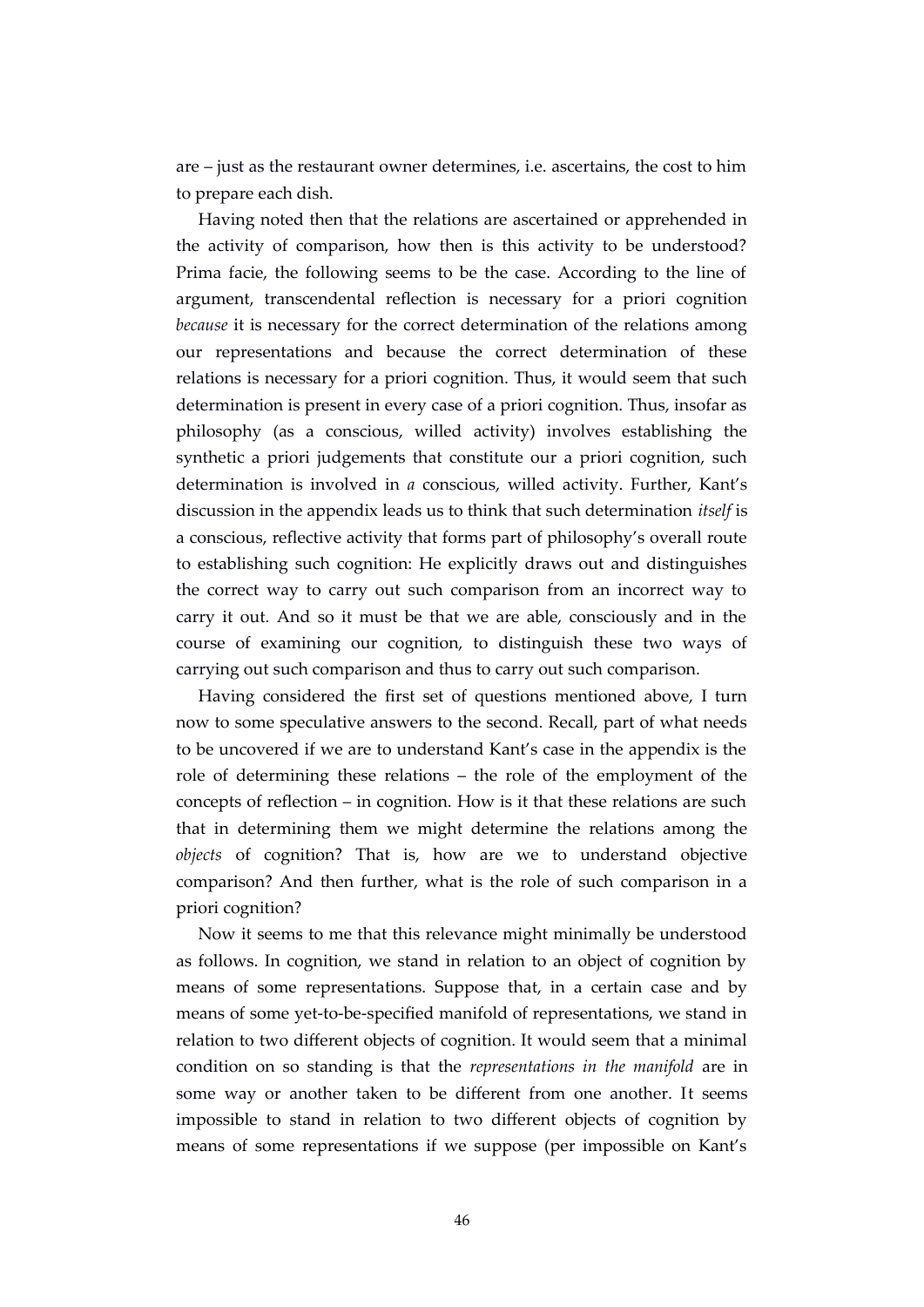account) that only a single representation is involved. Similarly, a minimal condition on standing in relation to one object by means of certain representations is that the representations in question, even if otherwise diferent, be taken to be in some way identical. Thus, it would seem that the employment of the concepts of reflection plays a role in the objects to which we might stand in relation by means of those representations, and any variation in this employment is similarly going to have an efect on the objects to which we might stand in relation. We can thus see, in a still highly speculative and minimal way, why the correct employment of these concepts might be a concern for the possibility of cognition.

In the above, we have seen a number of questions and puzzles that arise when we consider the explicit line of reasoning put forward regarding the concepts of reflection in the appendix's introduction, and I have put forward a number of speculative, and yet under-determined, answers to these. Regardless of these speculations, however, the concepts of reflection and their employment in a priori cognition remain opaque. To uncover the workings of the case in the appendix, we will need to venture beyond the claims of the appendix to an examination of Kant's pre-Critical and Critical accounts of arriving at a priori cognition. It is here that we will find the landscape necessary to understanding the case in all its complexity  $-$  a complexity that will lead us ultimately to the early parts of the *Critique*. Before starting on this course, however, it is worth reviewing in outline what has been put forward above.

In the above, we began with an overview of the material of the appendix chapter quite broadly, in its relation to the rest of the *Critique*. We saw that the appendix introduces and treats a set of concepts, the concepts of reflection, that contrast in important ways to the other concepts treated in the preceding and succeeding parts of the *Critique*. We saw also that the treatment of these concepts involves the frst mention within the *Critique* of the activity of transcendental reflection. We turned then to extant discussions of the literature and examined the account given of the appendix, the 'Amphiboly Chapter', in these discussions. Familiar formulations, we noted, focus on the charge that the section raises against the Leibnizian philosophy, a charge which received various emphases in these discussions but which was commonly taken to be underlain by an erroneous ontological employment of the concepts of reflection. In the later part of our discussion, we turned to the text of the appendix itself – more specifically, to its introductory sections in which we found a line of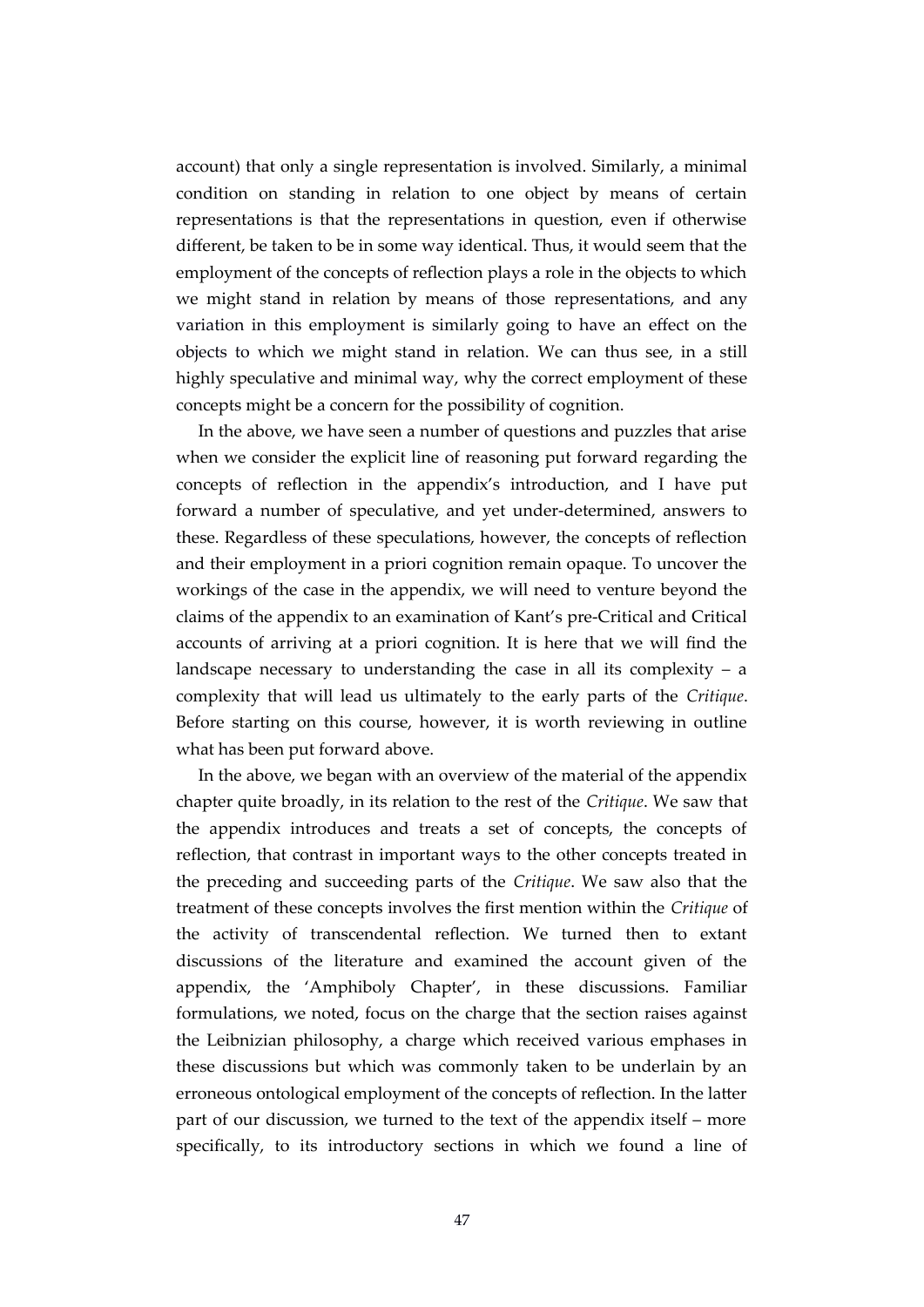reasoning that links the concepts of reflection to the activity of transcendental reflection, claiming the later to be necessary for the correct employment of the former, and this latter to be necessary for the possibility of a priori cognition. This line of reasoning was extracted relatively straightforwardly, but, as we saw in our final section, a number of questions and puzzles arose as to the precise meaning of the case: What precisely do the concepts of reflection subsume? Why is transcendental reflection necessary for their correct employment, and what role does this employment play in securing a priori cognition? These were some of the questions that we raised, and to which, towards the end of our discussion, we put forward some speculative answers. Nonetheless, it seems evident that the case in the appendix – including the crucial line of reasoning found in its introductory passages – has unanswered questions, unanswered both by the familiar formulation and by our speculative answers. It is to this task that we turn in the remainder of this study. And I hope, by the end, to show that the appendix contains a systematic, complex, and hitherto overlooked case that distinguishes a corrected, Critical employment of these concepts in addition to their erroneous Leibnizian employment, which corrected employment is at work in securing a priori cognition from the very frst pages of the *Critique* itself. Let us turn then to this task.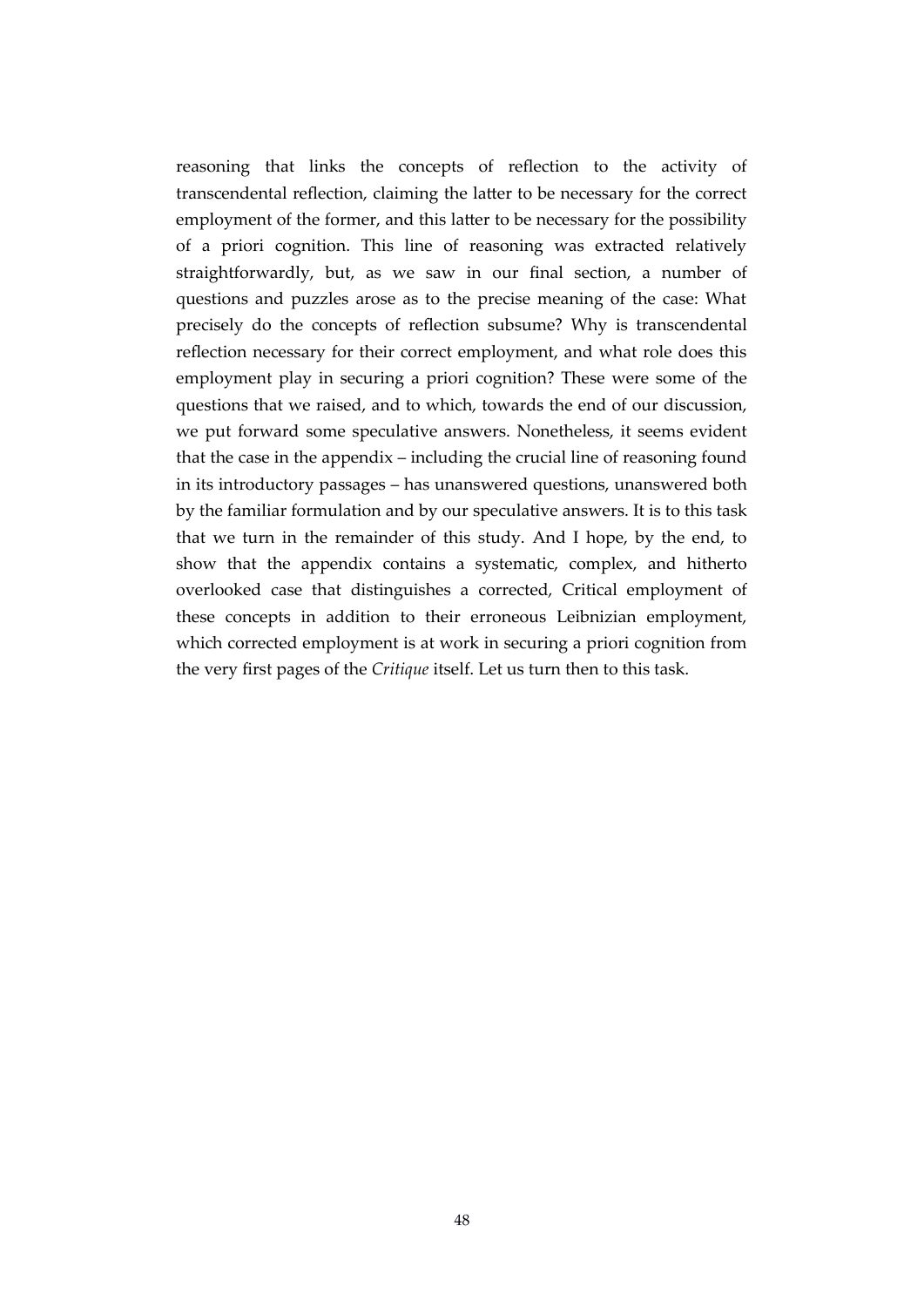# **Part II Method in philosophy from the** *Inquiry* **to the** *Critique*

As we have seen above, the appendix puts forward what Kant takes to be an error in the German Rationalist<sup>[19](#page-48-0)</sup> employment of the concepts of reflection. What has also come to light is a line of reasoning that seemingly underlies this charge, the line of reasoning that we find in the introductory sections to the appendix. Now, in order to understand more precisely the nature of the concepts of reflection and the role that Kant takes them to play in philosophical cognition – both of the German Rationalist variety and within the Critical philosophy – it is necessary that we examine how, under each of these accounts, we arrive at philosophical cognition. Once we have an understanding of the route to philosophical cognition under German Rationalism, along with the way in which the Critical route to such cognition is to be contrasted with it, we will be beter placed to understand and to pinpoint the role of the concepts of reflection within such cognition – and thus to understand the case and charge put forward by Kant in the appendix. Here in Part II, I will begin with this task.

In what follows, I will examine the method of German Rationalism and Kant's contrasting Critical method by focussing primarily on two texts: The pre-Critical *Inquiry concerning the distinctness of the principles of natural theology and morality*  $(1763)^{20}$  $(1763)^{20}$  $(1763)^{20}$  and the Doctrine of Method that forms the second major division of the *Critique* (A707-855/B735-883).<sup>[21](#page-48-2)</sup> Although

<span id="page-48-0"></span><sup>&</sup>lt;sup>19</sup> As noted in footnote 6 above, although Kant explicitly directs his arguments in the appendix to the philosophy of Leibniz, many of the central claims of the appendix, including our argument of concern, apply equally, if not in fact more precisely, to the philosophical tradition of Wolf and his followers. From here on, I will use the term 'German Rationalism' to refer to this tradition.

<span id="page-48-1"></span><sup>20</sup> Hereafter, '*Inquiry*'.

<span id="page-48-2"></span><sup>21</sup> Although these two texts cannot, without further argument, be taken to be *paradigmatic* statements of the method of German Rationalism, our interest here is not in German Rationalist method for its own sake, but rather lies in *Kant's understanding* of this method. It will be the method of German Rationalism, as Kant understands it, to which the arguments of the appendix are directed and, thus, in order to understand these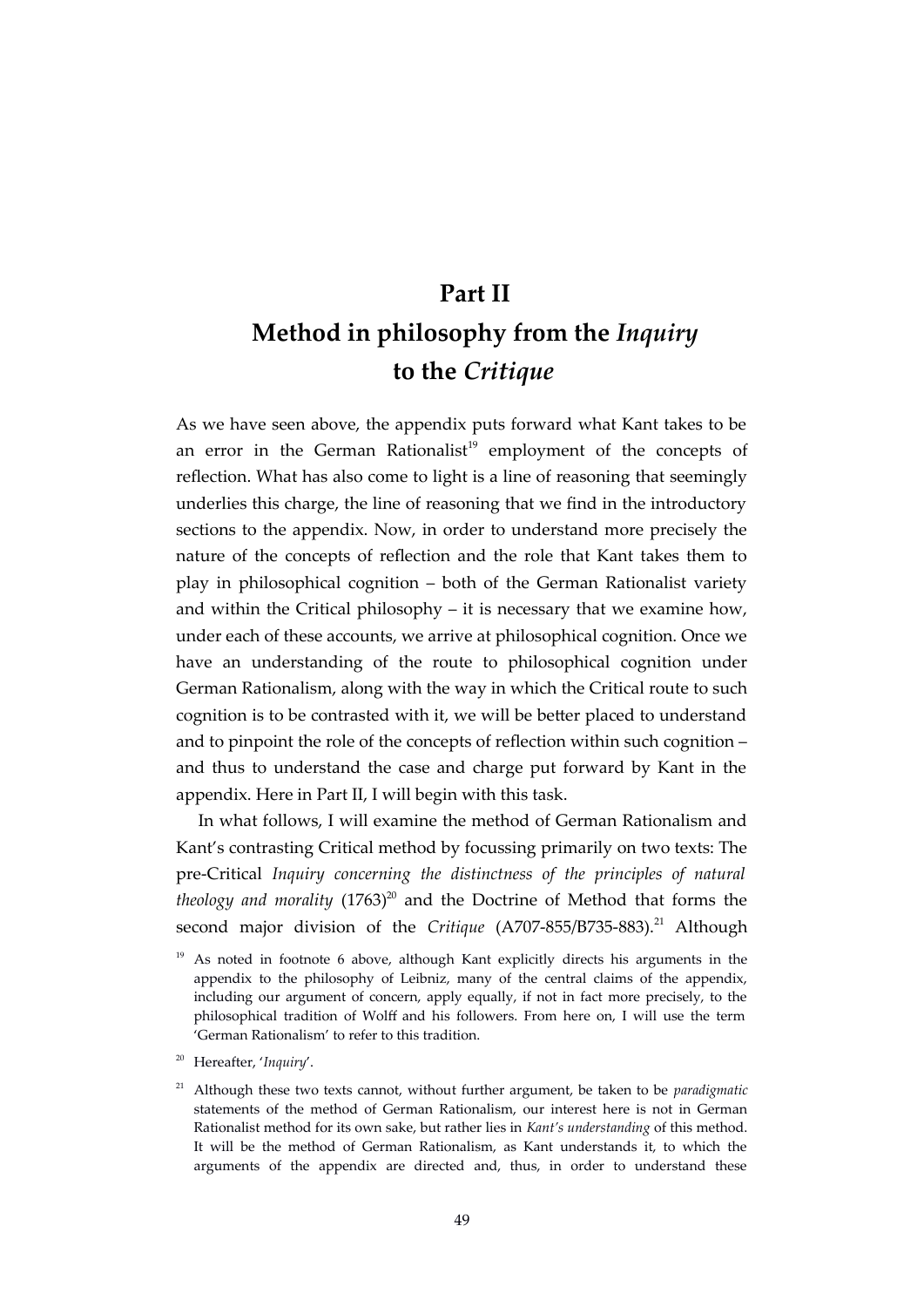Kant's discussions of method in philosophy are to be found as early as *A New Elucidation of the First Principles of Metaphysical Cognition* (1755) and indeed later in the inaugural dissertation, *On the Form and Principles of Sensible and the Intelligible World* (1770), it is in the *Inquiry* and the Doctrine that Kant's primary treatment of the methods are to be found, and it is in these that we find his clearest statements of the significant changes made under the Critical philosophy to the pre-Critical method – the changes that will come to be crucial in understanding the case put forward in the appendix.

As is well-known, German Rationalism – or at least the variety that Kant takes himself to be rejecting – is commited to the claim that the route to metaphysical cognition is to be modelled on that of mathematics.<sup>[22](#page-49-0)</sup> That is, the correct method to adopt in the case of metaphysics is the method that is used in obtaining and furthering our mathematical cognition. Even prior to the Critical philosophy and its method, Kant rejects the wholesale adoption of the mathematical method in philosophy and instead proposes a more moderate philosophical method (put forward in the *Inquiry*). In what follows, I will progress towards the Critical method by examining in turn each of the following: (I) The mathematical method as it is construed by Kant in the *Inquiry*, (II) Kant's reasons for rejecting this method as correct in philosophy, as these are put forward in the *Inquiry*, (III) Kant's preferred 'moderate' method of the *Inquiry*, (IV) the mathematical method as it is discussed in the *Critique*, (V) the Critical rejection of this as the correct method in philosophy, and (VI) Kant's proposed Critical method. Finally, in Section VII, I will highlight an important feature of these methods that will bring us closer to understanding the concepts of reflection and their

arguments, we need a picture of German Rationalist method as it was understood by Kant.

<span id="page-49-0"></span> $22$  This commitment is stated explicitly in Mendelssohn's essay entered in the Berlin Royal Academy of the Sciences 1763 competition alongside Kant's *Inquiry*, *Über die Evidenz in den metaphysischen Wissenschaften*' (1764, p. 280), in Lambert's *Treatise on the Criterion of Truth* (1761, §22), in Wolf's so-called 'German Logic' (1712, p.20-21) and the Preliminary Discourse to the 'Latin Logic' (1728a, §139), and in Meier (1752, §§415, 422). The method is evident in Crusius (1745, §29) and Knuten (1735, §§23 and 28). A paradigmatic statement of Kant's atribution of this method to 'dogmatic metaphysics' can be found at A713/B735.

The potential of employing the methods of mathematics in philosophy or metaphysics is, of course, traceable further afield than its expression in German Rationalism. Descartes, for example, is frequently cited as well-known proponent of the 'geometrical method' in philosophy (see, for example, Part Two of the *Discourse on Method* of 1637). The method is beautifully evident in Spinoza's *Ethica: Ordine Geometrico demonstrata* (1677), and also clearly evident in Wolf's predecessor, Von Tschirnhaus (1687).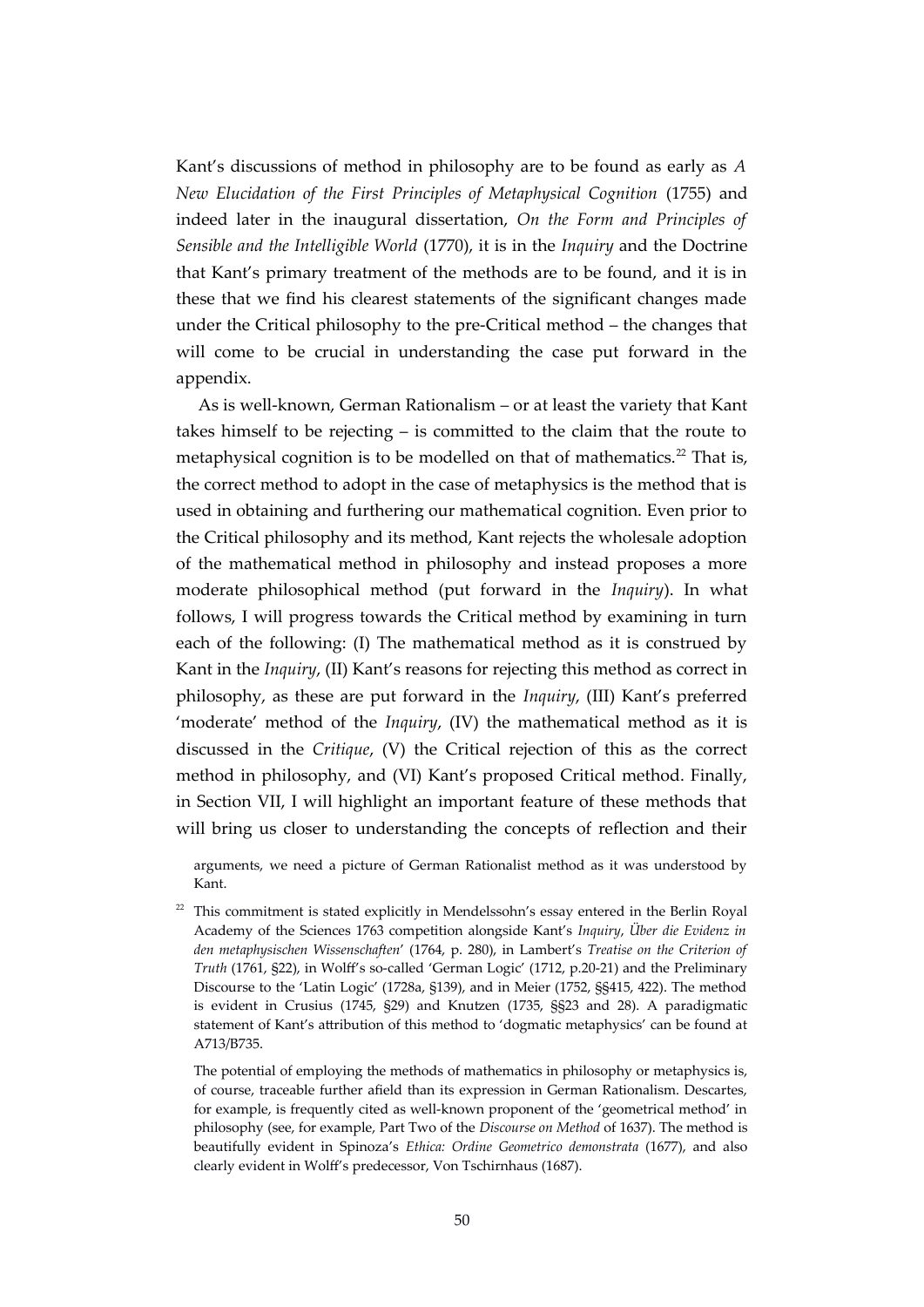role in a priori cognition. As mentioned, I will, for the most part, focus on the two primary texts in which Kant's treatment of these methods is to be found. The discussion will be informed, however, at various points by Kant's other Critical and pre-Critical works and by those of his predecessors and contemporaries.

As a final brief point of orientation, this part of the study along with Parts III and IV proceeds from the general to the more specifc: Part II examines the transition from Kant's pre-Critical to his Critical account of philosophical method in the broadest, and briefest, way. In Part III, I turn to a more detailed examination of the frst stage of this method. And in Part III, I focus yet more closely on a particular feature in this first stage  $-$  a feature to which the case in the appendix will ultimately be seen to apply.

#### I. Mathematical method in the *Inquiry*

Turning to Kant's understanding of mathematical method at the time of the *Inquiry*, we find the following.<sup>[23](#page-50-0)</sup> Mathematical cognition begins with defnitions of its concepts and with frst principles or axioms (*Inquiry* 2:283, §2 and §3, and *Blomberg Logic* [1770s] 24:278). From these, all further propositions are derived. The concepts in question are concepts of mathematical objects, and in their defnition the features or marks of the object are put forward as contained in the concept (*Inquiry* 2:280). These defnitions take the form of propositions that take the marks as predicates and the concept of the object in question as subject (*Blomberg Logic* [24](#page-50-1):272).<sup>24</sup> Full defnition of a concept involves specifying all and only the features or

<span id="page-50-0"></span><sup>23</sup> It is worth noting that not all of these features are treated explicitly in the *Inquiry*. However, most of them are implicit or assumed in this discussion, and can be found explicitly stated elsewhere. In these cases, I have given references to the relevant passages in Kant's other texts. Further confrmation of this basic structure of the mathematical method can be gleaned from Kant's discussion in the Doctrine of Method and from the picture found in various accounts within the German rationalist tradition (see below). Although Kant's understanding of the mathematical method has changed in signifcant ways by the time of the Doctrine, it has not changed in the elements of the basic structure presented here.

<span id="page-50-1"></span><sup>24</sup> Cf. *The false subtlety of the four syllogistic fgures* [1762] 2:58. (Hereafter, '*False Subtlety'.)* In this passage, Kant formulates the point in terms of 'judgements', where, at this point prior to the critical account, 'judgement' is the connection of subject and predicate concepts by means of the copula. (The passage further complicates the picture with the claim that a full defnition can only be given over the course of a syllogism. This is further treated in Part III in our discussion of the distinction between immediate and mediate marks.)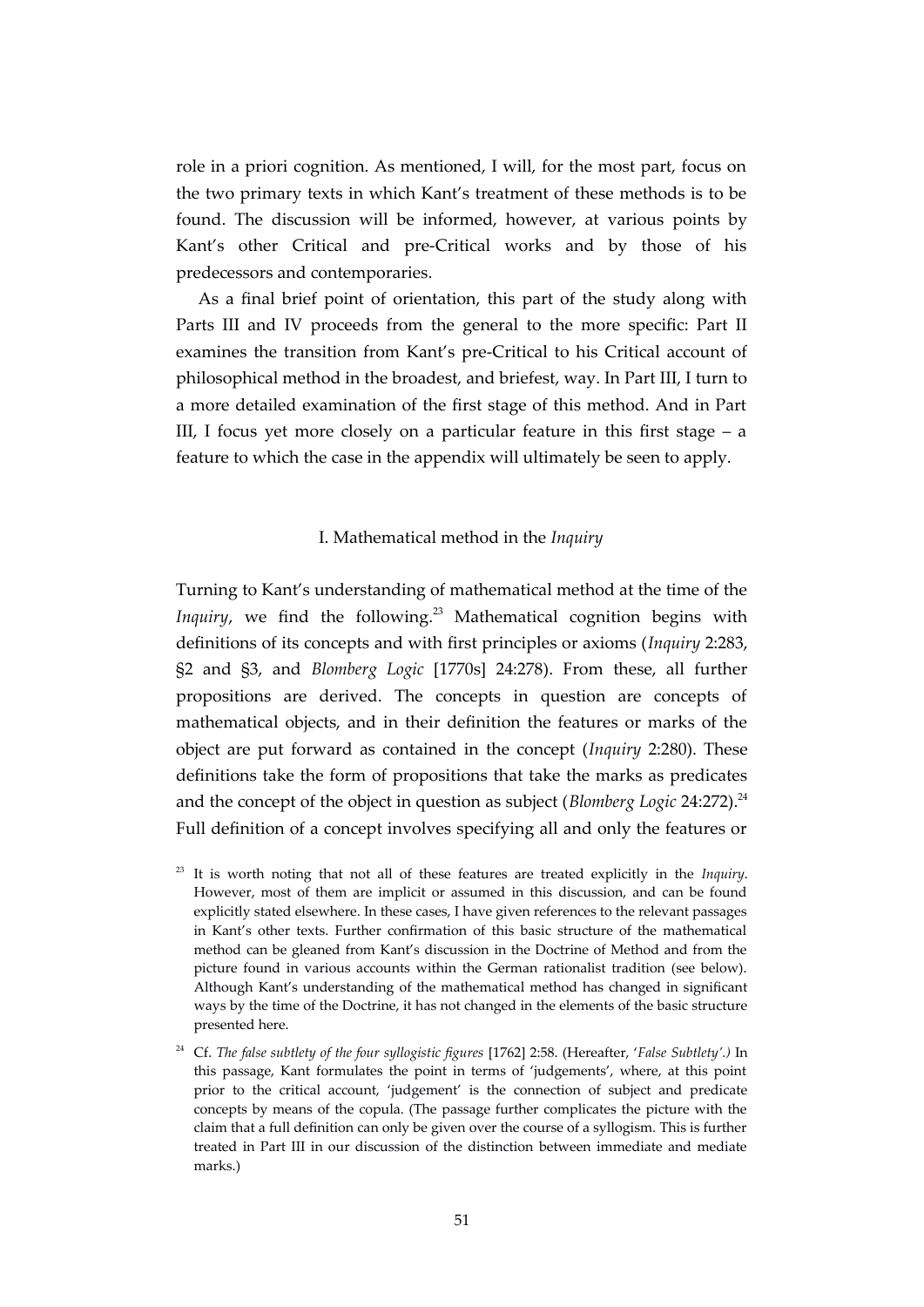marks of the object of the concept in question. These defnitions are put alongside the axioms or frst principles in which the concepts feature as the starting point of such cognition. The first principles are those propositions that are indemonstrable or immediately certain, needing no appeal to prior principles for their certainty (*Inquiry* 2:281). From these defnitions and frst principles, all further propositions are to be derived. The later are the demonstrable or derived propositions of mathematics.<sup>[25](#page-51-0)</sup>

Such are the defning elements of mathematical cognition, and constitute such cognition in its entirety. A number of points might here be noted. First, the certainty afforded in mathematical cognition rests on this structure of elements. The immediate certainty of our frst principles and defnitions yields certainty for all further propositions that derive from them. In sum, the entire structure allows for an absolute degree of certainty in our mathematical cognition.

Secondly, although Kant formulates his discussion in terms of certainty, it seems clear that what is also at issue are the grounding relations among the propositions themselves – and so among the objects to which the propositions refer. It is not simply that the frst principles bear some epistemic mark of certainty and are epistemically sufficient for deriving the further propositions with certainty. Rather it is that the first principles *ground* all the rest, regardless of whether they are known to be certain or not. It is not simply that the frst principles are those on the basis of which the rest might be known to be true, but those on the basis of which the rest  $are$  true  $^{26}$  $^{26}$  $^{26}$ 

German Rationalism is commited to the adoption of this method equally in our philosophical cognition. Philosophical cognition bears the same structure as mathematical cognition and is to be obtained by using precisely the same method. We are to begin with axioms or frst principles and with the defnitions of the concepts featuring in these. From these certain propositions, all further propositions of this cognition can be derived with similar certainty and the edifice of our philosophical cognition can be established in its entirety. Philosophical cognition, however, is distinct from mathematical cognition in its objects. "The general object of

<span id="page-51-0"></span> $25$  This, in broad outline, was the view of cognition in mathematics widely held at the time of the *Inquiry* and indeed during Kant's critical period. These commitments can be seen in Lambert (1761, §§1-3) and in Wolf (1712, Chapters 1, 3, 4, 1728a, §§115-124, 139, and 1728b, §332f.)

<span id="page-51-1"></span> $26$  This distinction, between the series of epistemic grounds and the series of grounds of truth or being, is also put forward in De Jong (1995).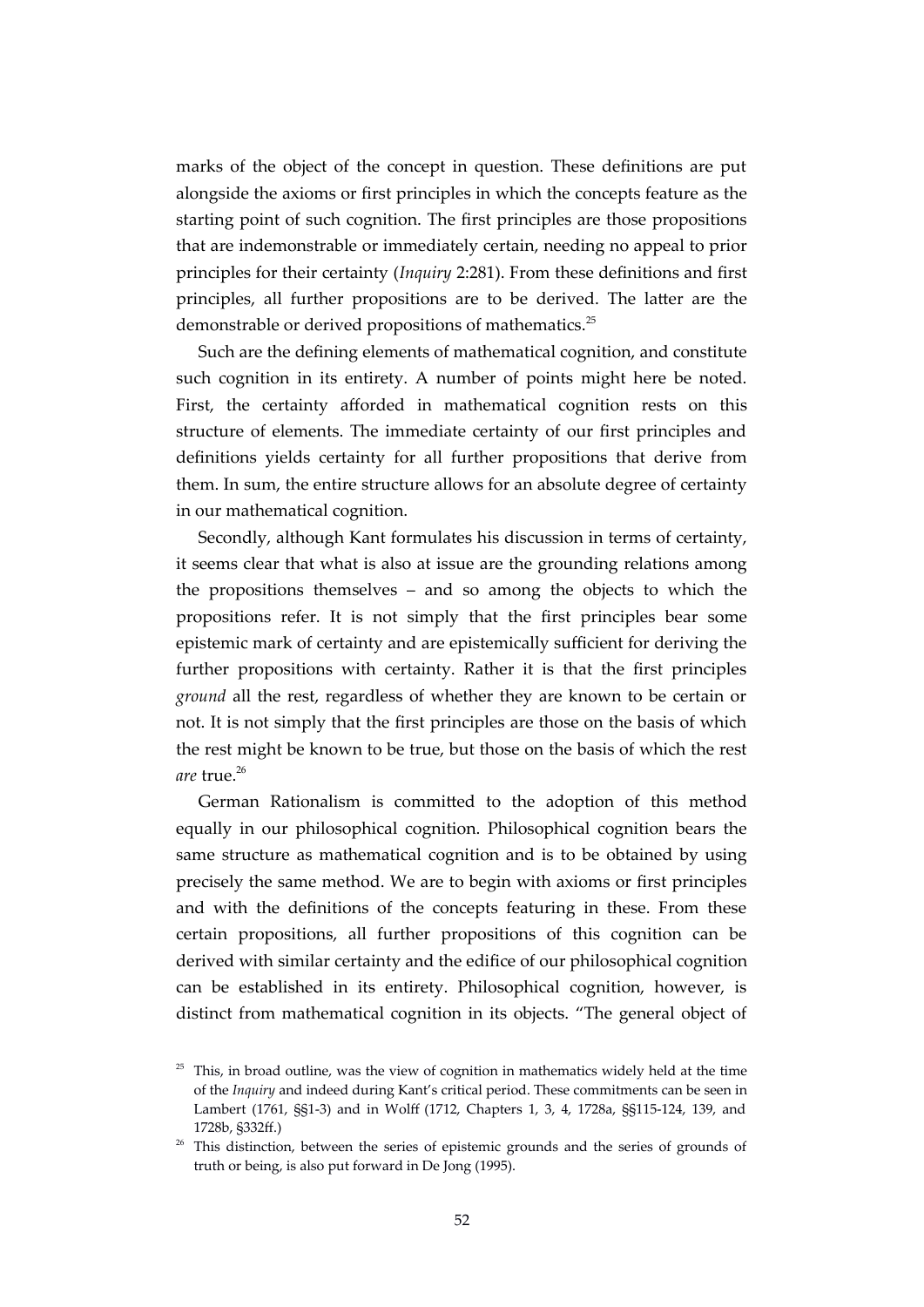mathematics", as Kant puts it in the *Inquiry*, "is magnitude" (*Inquiry* 2:282) or, as Kant puts it elsewhere, *quantity* (*Blomberg Logic* 24:29). By contrast, the "real object[s] of philosophy [are] infnitely many *qualities*" (*Inquiry* 2:282, emphasis my own). Although Kant does not, in the *Inquiry*, detail this distinction any further, the transcripts of his lectures in Logic are more illuminating: The objects of philosophy are "the universal qualities and characters of things […] [Philosophy] only asks, what is posited? [Mathematics], on the other hand, investigates how many times the thing is posited, and investigates the [quantities] of things" (*Blomberg Logic* 24:29). Thus, while German Rationalism recommends the same method across the two disciplines, it recognises this difference in their objects. $27$ 

Although the *Inquiry* does not explicitly contain any illustration of this method in philosophy, a paradigmatic and beautiful case of such purported philosophical cognition is found in Baumgarten's *Metaphysica* (1739). As per the method, philosophical cognition begins with defnitions of its concepts, where the marks contained in the concept in question are to be all and only the marks or features of the object of the concept:

That which is not nothing is SOMETHING [i.e. a possible thing].

(1739, §8)

Along with the immediately certain frst principles in which these concepts feature:

Nothing – […] something impossible [...] – is both A and not-A. […] This proposition is called the principle of contradiction, and it is absolutely primary.

(1739, §7)

From these, the further propositions of this cognition are derived:

Everything possible either has a ground or does not. If it has a ground, something is its ground. If it does not have one, nothing is its ground. If nothing were the ground of something, it would be knowable from nothing why that thing is, and hence the nothing itself […] would be

<span id="page-52-0"></span> $27$  This distinction in subject matter between mathematics and philosophy was prevalent within the German rationalist tradition. Statements of it can be found variously in Kant's pre-critical writings (see, for example, *Blomberg Logic* 24:24, 24:29, 24:229, 24:797-8 and *Jäsche Logic* 9:23), and in his contemporaries (Meier (1752, §3), Mendelssohn (1764, p. 278)).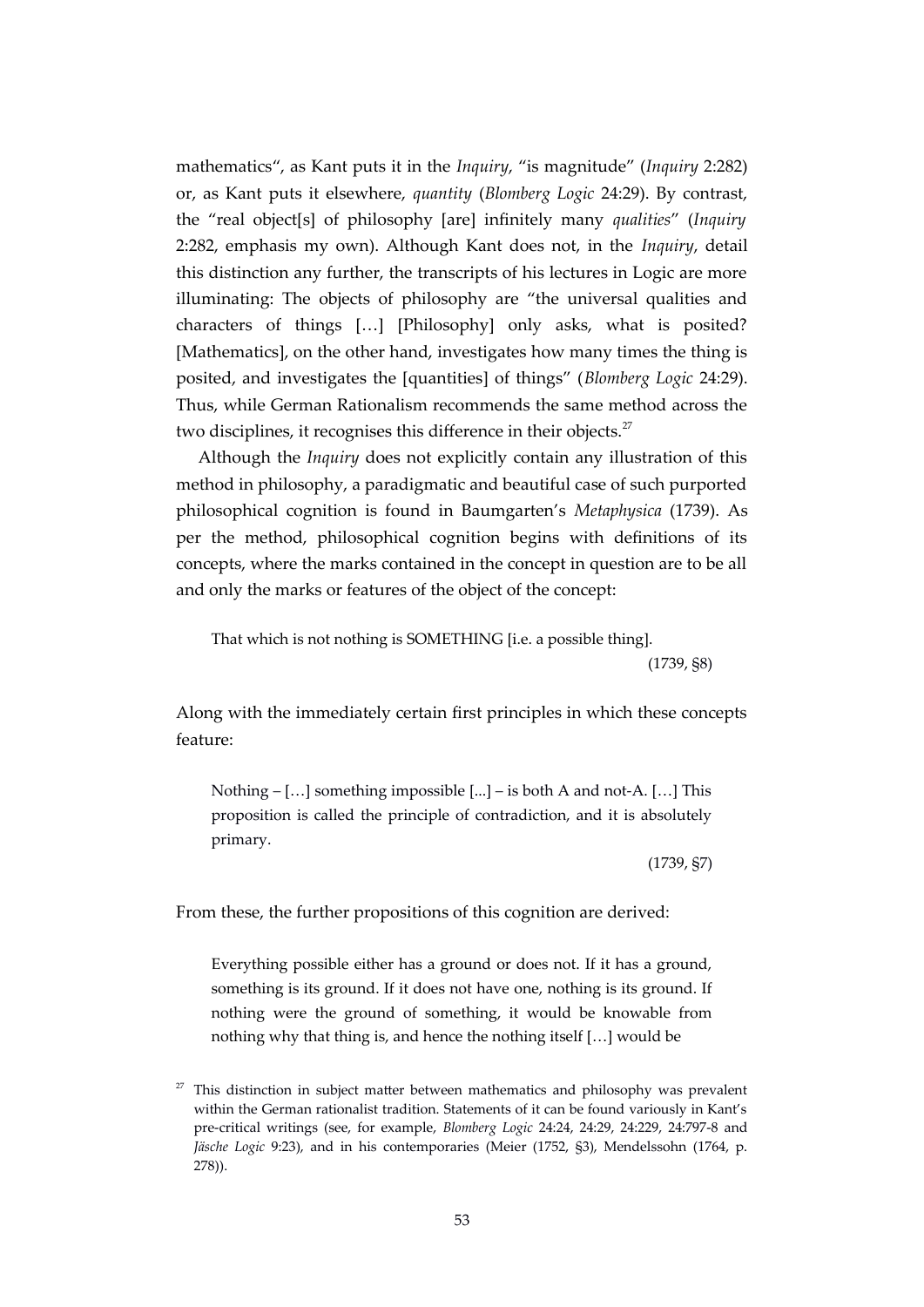something, […] which is absurd. Therefore, something is the ground of every possible thing, […] which is to say that nothing is without a ground.

(1739, §20)

## II. The *Inquiry*'s rejection of mathematical method

In the *Inquiry*, Kant puts forward a number of reasons for rejecting this picture of the route to cognition in philosophy. In each case, he points out an important diference between mathematics and philosophy that renders the method of the former unsuitable for ataining cognition in the later. I will discuss each of these in turn.

The frst point of diference raised in the *Inquiry* concerns the concepts that feature in the defnitions and frst principles of mathematics and of philosophy respectively. In particular, there is a crucial diference in the way in which defnition of these concepts is achieved across the two cases. That is, there is a diference in the way in which the marks found in the concept are to be identifed. In mathematics, our concepts are arrived at, Kant tells us, *synthetically*. The marks found in a mathematical concept are combined by our stipulation, arbitrarily. For example, a trapezium is characterised by "four straight lines bounding a plane surface so that the opposite sides are not parallel to each other" (*Inquiry* 2:276), but arriving at *this* combination of marks is not a mater of identifying a combination of marks that is somehow given to or independent of us, but a mater of stipulating the concepts with which we are dealing. The concepts of mathematics "only [come] into existence as a result of the defnition." (*Inquiry* 2:276) By contrast, the concepts that feature in the principles of philosophy are, Kant tells us, *given* concepts. In philosophical cognition, the "concept of a thing is always given, albeit confusedly or in an insufficiently determinate fashion." (*Inquiry* 2:276) We cannot arrive at these concepts by combining marks of our own choosing, but must, by means of an analysis, identify and separate out all and only those marks belonging to the concept in question and in this way arrive at definition of the concept. $^{28}$  $^{28}$  $^{28}$ 

<span id="page-53-0"></span> $28$  This distinction between arbitrary or synthetic and given concepts is already to be found in Meier (1752, §254) and was prevalent at the time. However, in the *Inquiry* Kant draws out the implications of this distinction in an original way to reject the straightforward application of the mathematical method to philosophical cognition.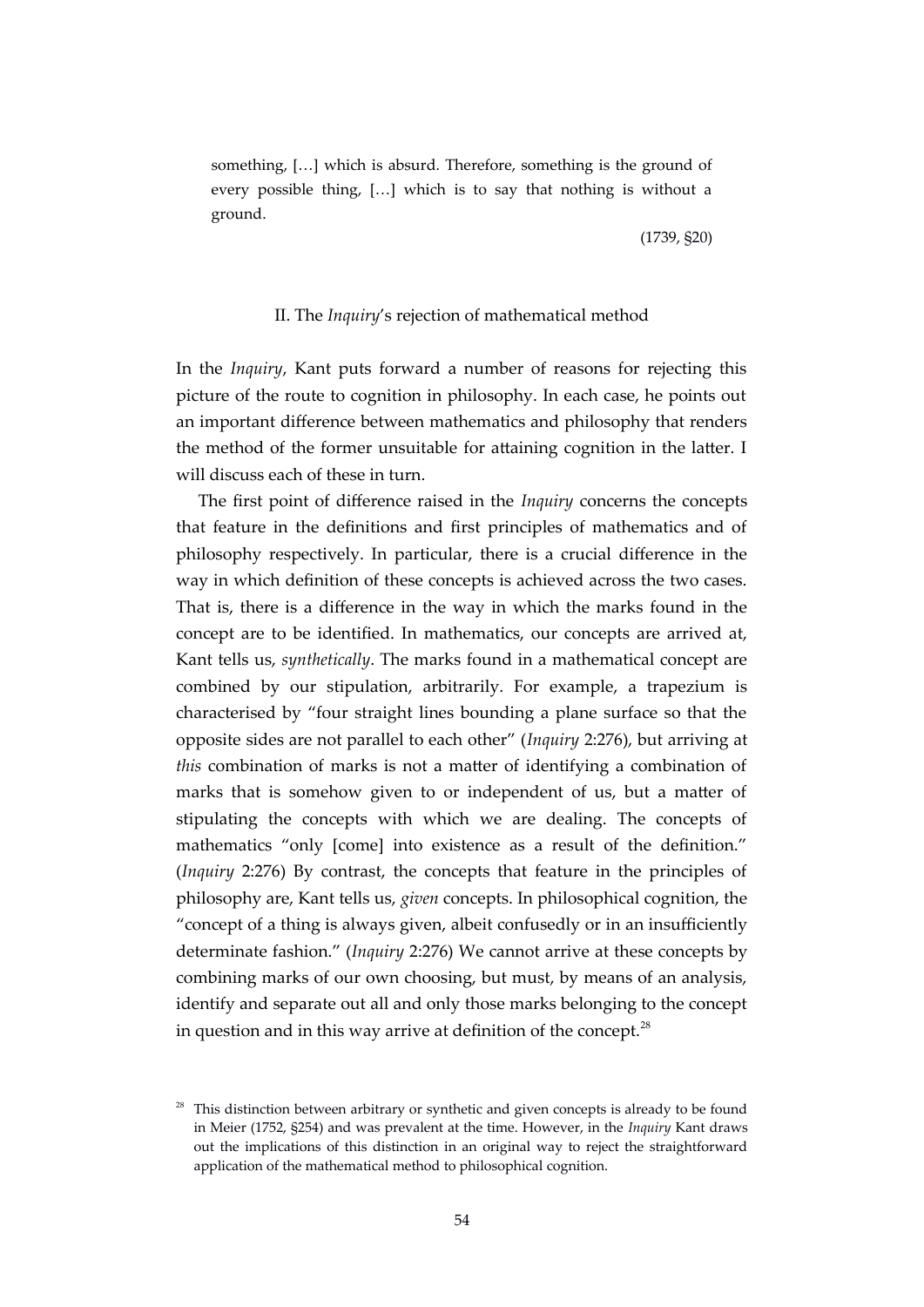Second. Mathematical and philosophical cognition diverge in the aids available for such cognition (*Inquiry* 2:278-9). Mathematical cognition allows us recourse to something other than its concepts and propositions in order to further our cognition. The propositions of mathematics can be examined 'in concreto', either by means of particulars (a child counts up beads on an abacus, a geometer draws an instance of a triangle) or of symbols (the algebraist mechanically manipulates symbols that compose the propositions of mathematics). The only aids to which philosophy has recourse are words. Words do not show their composition and do not admit of mechanical manipulation for the sake of furthering cognition of their objects. Philosophy must examine its concepts and propositions 'in abstracto' or by means of the concepts alone.

Third. Mathematics has no unanalysable concepts. Philosophical cognition has a great many unanalysable concepts. A concept is unanalysable if it either does not nor cannot receive defnition within the cognition within which it features. Mathematics has no such concepts. In other words, all concepts in mathematics can and do receive defnition. This is because defnition in mathematics is not arrived at by means of analysis, but rather by synthesis. By contrast, philosophical cognition will have "uncommonly many unanalysable concepts" (*Inquiry* 2:280). This seemingly stems from the vastness and fundamentality of the subject mater of philosophy, viz. the universal qualities of things.

A further point of diference between mathematical and philosophical cognition concerns their indemonstrable principles. Mathematics begins with indemonstrable principles for whose concepts it has defnitions and from which all further propositions are derived. In contrast, philosophical cognition has a scheme of indemonstrable propositions of "immeasurable scope" (*Inquiry* 2:281), for whose concepts it does not yet have defnitions, and which are not the propositions from which all further propositions in our philosophical cognition are derived. This is because philosophical cognition begins with concepts that already feature in a number of indemonstrable propositions before proceeding to the defnition of the concepts. For example, before we arrive at a defnition of the concept of space, and thus arrive at the possibility of first principles, we already have, claims Kant, cognition of a number of indemonstrable propositions about space: Space contains a manifold of which the parts are external to one another. This manifold is not constituted by substances. Space can only have three dimensions. (*ibid.*)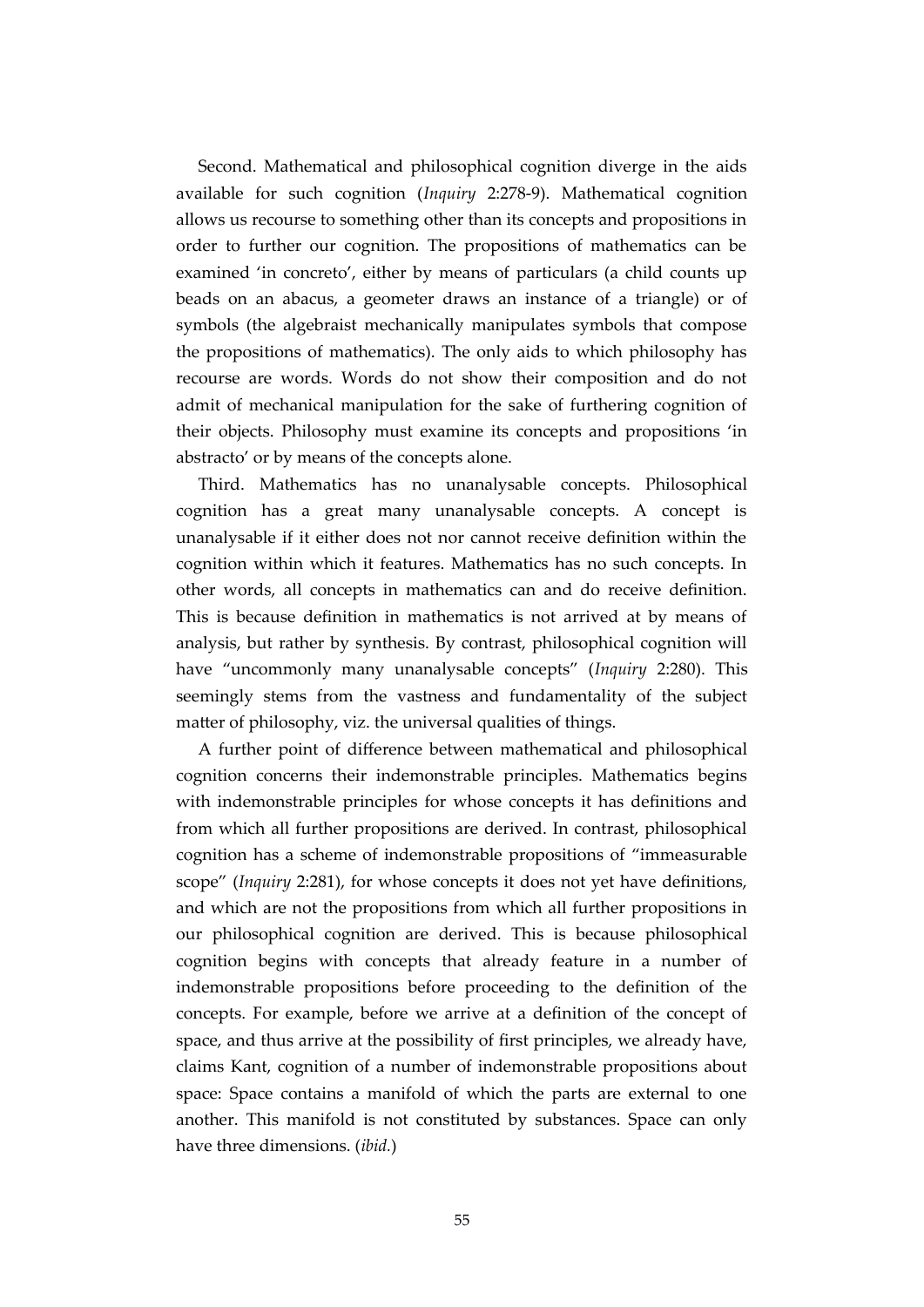Four. The object of mathematics is simple. Mathematical cognition takes as its only object that of magnitude or "how many times something is posited" (*Inquiry* 2:282). Its objects are neither numerous nor varied. By contrast, there are, Kant tells us, "infnitely many qualities which constitute the real object of philosophy" (*Inquiry* 2:282). Its objects are both varied and numerous.

Five. Mathematics proceeds from the simple to the complex (*Inquiry* 2:282). Mathematics begins by arbitrarily combining a number of simple concepts to form defnitions of its concepts. From these, its further propositions are derived. It thus increases in complexity as it progresses in cognition. Philosophical cognition, however, begins with complex given concepts, which require analysis before arriving at the simple concepts that are found in its defnitions. Philosophy thus begins with the more complex and proceeds to the less complex as it progresses in cognition.<sup>[29](#page-55-0)</sup>

These diferences bear on the three elements of mathematical method in the following way. First, it is not that defnition is, under these considerations, impossible *tout court*. However, there are strong qualifcations to its possibility. It is impossible for philosophical cognition to proceed from definitions of its concepts.<sup>[30](#page-55-1)</sup> And further, definition will be possible only with regard to certain concepts and not others, viz. only with regard to those that are not unanalysable. Nor, secondly, are first principles, as indemonstrable propositions whose concepts have received defnition and from which all other propositions can be derived, impossible. Again, the impossibility is that our philosophical cognition begin with such propositions and proceed to further itself from these. As Kant emphasises, "the most important business of higher philosophy consists in seeking out these indemonstrable fundamental truths" (*Inquiry* 2:281). These two implications, along with certain of the difficulties raised above, have implications for the third of the elements, derived propositions. Under mathematical cognition, having begun with defnitions of its concepts and frst principles, all further propositions in such cognition

<span id="page-55-0"></span><sup>29</sup> In the *Blomberg Logic*, this distinction is put in terms of the more familiar distinction between synthetic and analytic method. The former involves "[ascending] from the lowest and simplest [marks] to the highest" (24:153), while the latter involves a "[descent] from the composite and highest to the simplest and lowest" (*ibid.*). This distinction between analytic and synthetic method is prominent within the context of the *Critique* and has featured ubiquitously in extant literature on the *Critique*. The distinction is, however, somewhat tangential to our purposes and I will thus set it aside.

<span id="page-55-1"></span><sup>30</sup> Cf. *Blomberg Logic* 24:268-9. It is notable, however, that here Kant seems to be commited to defnitions being as easily achievable in philosophy as mathematics.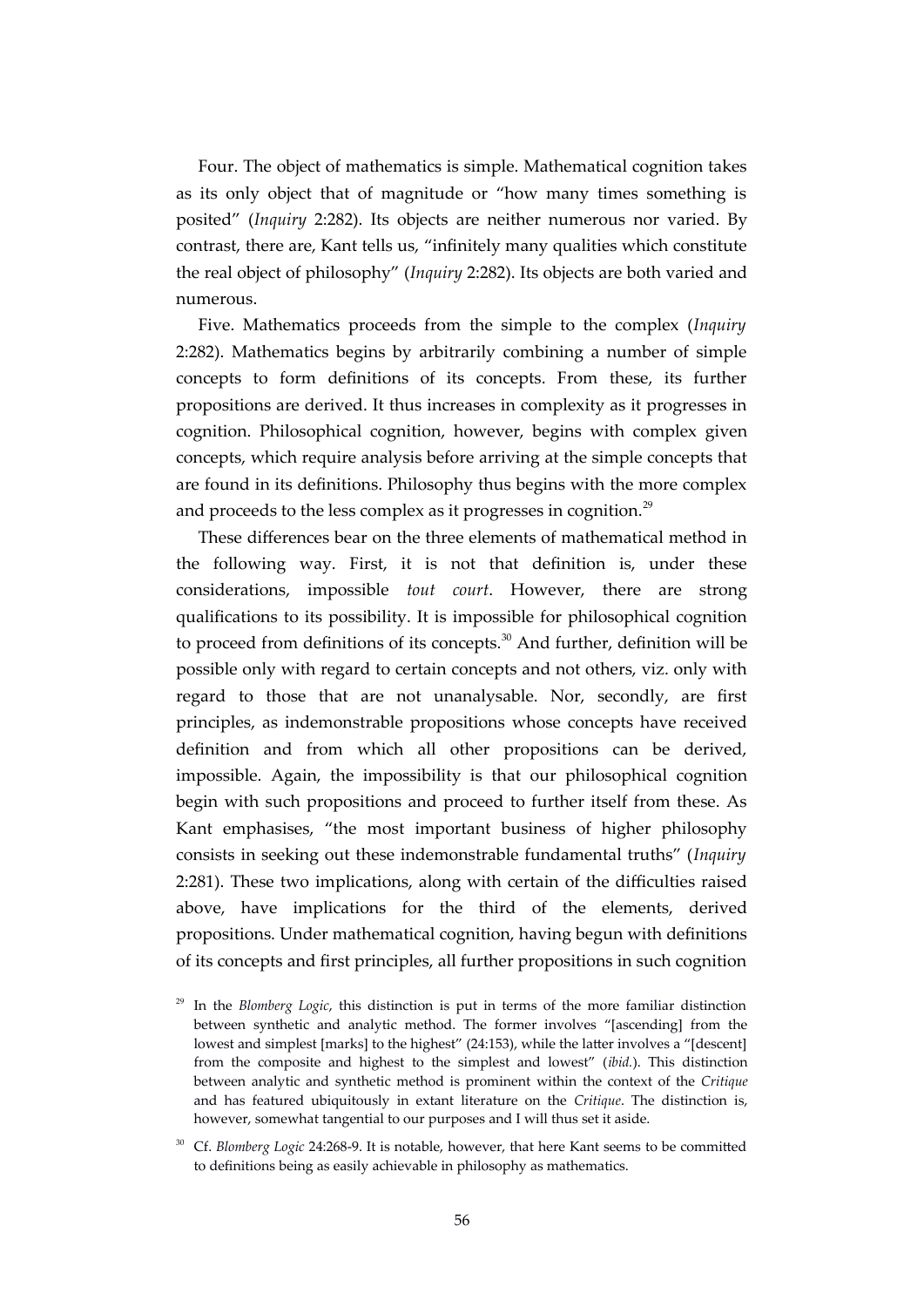are derivable, both (i) in the sense that their truth is grounded by these frst principles and defnitions, and, (ii) in the epistemic sense that, for any further derived proposition, it is epistemically possible for us to cognise it (though there might be contingent psychological or other obstacles to our doing so). There are then two ways in which the possibility of derivation of further propositions contrasts with this in the case of philosophical cognition. First, given the non-exhaustiveness of the propositions from which further propositions are to be derived and given the impossibility of examining philosophical propositions and concepts *in concreto*, the demonstrable propositions of philosophical cognition will be far more difficult to derive. More crucially, however, the epistemic possibility mentioned above will be denied in the case of certain propositions. It will not be that, in every case, it is epistemically possible for us to derive the further proposition.

What is the significance of these claims about the possibility of the mathematical method in philosophical cognition? This is at least threefold. First, and most trivially, Kant's discussion here raises epistemic difficulties for philosophical cognition proceeding in this way in terms of the *ease* with which we might acquire such cognition. Philosophical cognition encounters difficulties such that the time and effort required to progress in it are vastly greater to those of mathematics. Secondly, Kant's discussion raises epistemic difficulties that affect our cognition proceeding in this way *in principle*. Mathematical cognition proceeds from an exhaustive statement of defnitions of its concepts and frst principles that ground all further propositions, both *epistemically* and *as such*. Philosophical cognition cannot in principle proceed in this way. We are epistemically barred from ataining cognition of this structure in the case of philosophy. Thirdly, however, it is worth noting that the claims above do not pertain to the way in which the propositions themselves are grounded. It remains a background assumption in the *Inquiry* that the philosophical propositions themselves (or rather the objects themselves) retain this structure of grounding. The claims of the *Inquiry* pertain to the possibility of philosophical *cognition* of these propositions proceeding in this way.[31](#page-56-0) This pertains to all three elements of the mathematical method.

<span id="page-56-0"></span> $31$  For this insight, I am indebted to de Jong's excellent discussion of Kant's method in 'How is metaphysics as a science possible?' (1995) in which he notes that, in the *Inquiry*, Kant essentially separates the *ordo essendi* (series of grounds of truth) and the *ordo cognoscendi* (series of epistemic grounds) of philosophical cognition.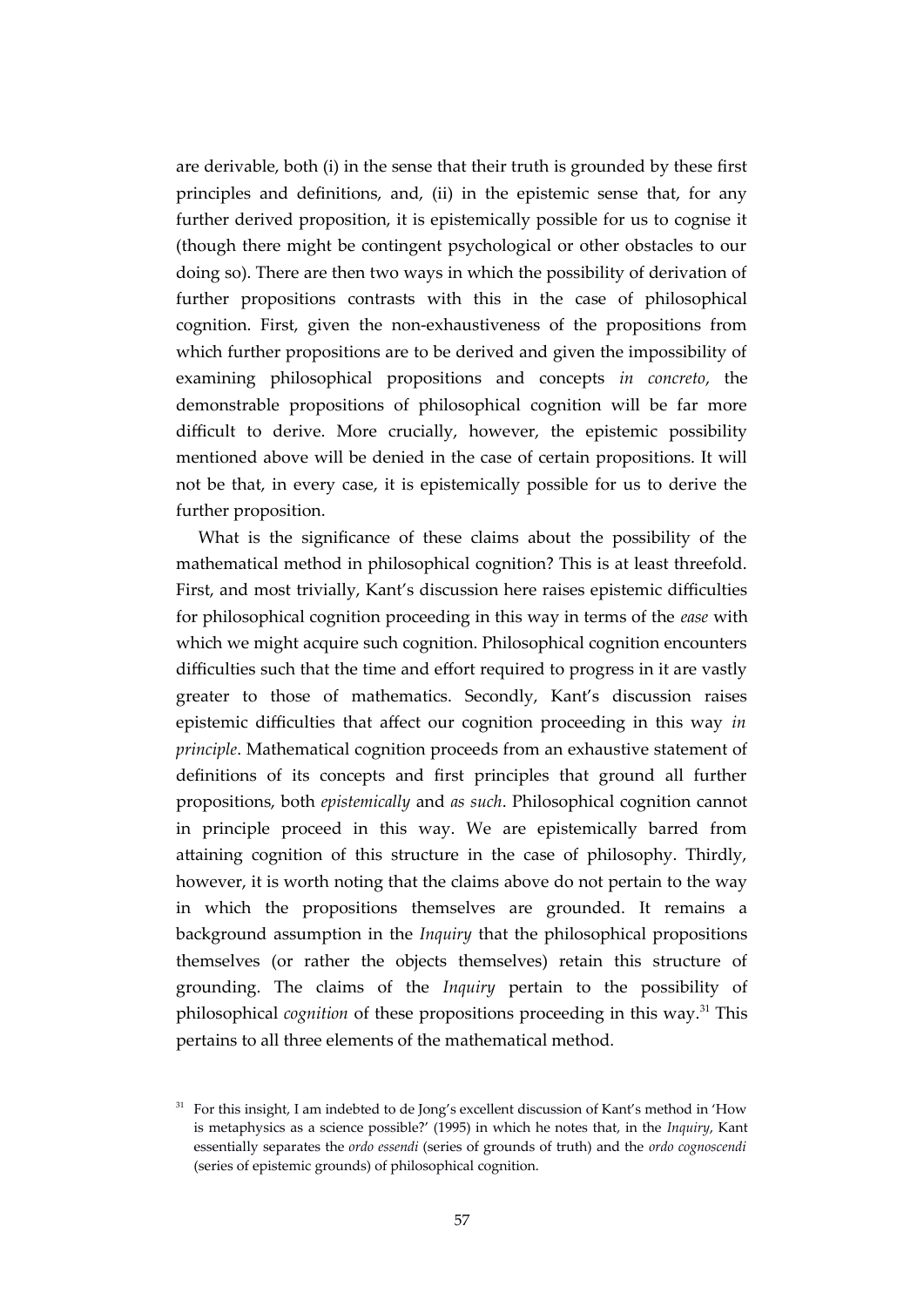#### III. The 'moderate method' of the *Inquiry*

The method thus proposed by Kant in the *Inquiry* for philosophical cognition contrasts with that of mathematics. Philosophical cognition does not, as mathematical cognition does, begin with an exhaustive statement of the defnitions of its concepts along with its frst principles, from which all further propositions are derived. Instead, philosophical cognition begins with the identifcation of *some* marks of *some* of its concepts and with the indemonstrable propositions that connect these identifed marks to the concept in question. These indemonstrable propositions, although neither defnitions nor frst principles, are the point at which such cognition begins and are capable of the same degree of certainty as is found in the defnitions and frst principles of mathematical cognition. With regard to many of the objects with which philosophy is concerned, Kant tells us, there is a constant awareness of a number of their diferent marks in the consciousness of the object. As Kant illustrates with regard to the philosophical concept of appetite, "Even if I had never defned what an appetite was, I should still be able to say with certainty that every appetite presupposed the representation of the object of the appetite; that this representation was an anticipation of what was to come in the future; that the feeling of pleasure was connected with it; and so forth." (*Inquiry* 2:284, emphasis omited) Thus, in our merely being conscious of certain of the objects of philosophy, we can identify with certainty some of the marks of these objects. Philosophical cognition begins with the identifcation of such marks, and the indemonstrable propositions that connect such marks to the concepts of their objects are the propositions with which philosophical cognition begins.<sup>[32](#page-57-0)</sup> From these indemonstrable propositions, certain further propositions of philosophical cognition can be derived with equal certainty.

In this, what we might term, 'moderate' method proposed by Kant, we thus see a relinquishment of the exhaustiveness of cognition that is secured under the mathematical method, but with the retention of certainty in the

<span id="page-57-0"></span><sup>32</sup> This change to the German rationalist mathematical model is already evident in *False Subtlety*:

<sup>&</sup>quot;All judgements in the case of which identity or contradiction are apprehended immediately, […] are indemonstrable propositions […] Human knowledge is full of such indemonstrable judgements. Every defnition is preceded by a number of such indemonstrable judgements, for in order to arrive at a defnition, one represents as a characteristic mark of the thing that which one immediately cognises in a thing before anything else. Those philosophers are mistaken who proceed as if there only unprovable fundamental truth and no others." (2:60-61)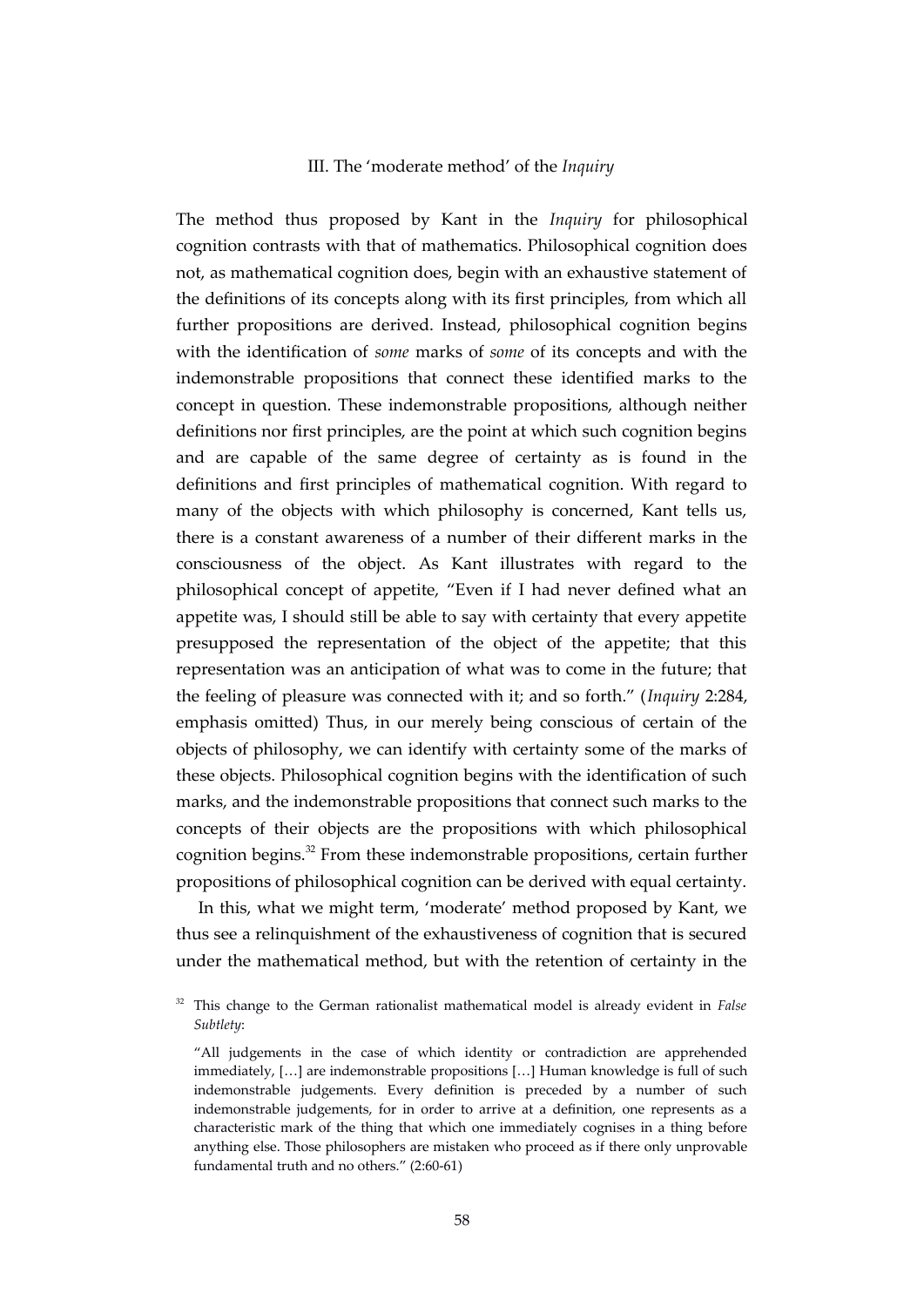case of those indemonstrable propositions that can be cognised by the identifcation of the marks of the concept as above and of those propositions derivable from these.<sup>[33](#page-58-0)</sup>

#### IV. Mathematical method in the *Critique*

Thus far, we have examined Kant's account of philosophical method as it is presented in the pre-Critical *Inquiry*. By the time of Kant's Critical understanding of philosophical method, however, a number of qualifcations and changes have taken place that prove crucial both to the method that is to be adopted in philosophy and ultimately to our interest in the appendix. I turn now to Kant's Critical account of the correct method for philosophical cognition. The key discussion both of the method of mathematical cognition and of the proposed Critical method for philosophical cognition is to be found in the second major division of the *Critique*, viz. the Doctrine of Method. For our purposes, examination of the frst major section in this division – the 'discipline of pure reason in dogmatic use' – is the needed task.

Kant's account of the fundamental elements of the mathematical method have not changed from the *Inquiry* to the *Critique*. In the Doctrine, mathematical cognition is again constituted by the three elements of defned concepts, indemonstrable frst principles, and derived propositions. However, this basic commonality gives way to a number of important changes in detail.

Mathematical cognition begins with defnitions of its concepts. However, defnition here involves three requirements. It requires that the concept be exhibited (i) exhaustively, (ii) within its boundaries, and (iii) originally. Exhaustiveness of a concept involves a distinction of the *all* the relevant marks from one another and from all others (the former fulflling the requirement of clarity, the later that of completeness). Exhibiting the concept within its boundaries involves separating these marks from all others (or, correspondingly, the abstraction of all marks not belonging to the concept) in order to yield all and *only* the marks belonging to the

<span id="page-58-0"></span><sup>&</sup>lt;sup>33</sup> It has variously been noted that Kant's method here is based, in part, on the new Newtonian method of the natural sciences. (See, for example, de Jong (1995) p. 250 and Schönfeld (2000) pp. 219-220.) While this is a historically interesting influence in its own right, our interest here is in the Critical divergence from the German rationalist model, and I will thus leave aside any further discussion of the influence of the Newtonian – or other – methods.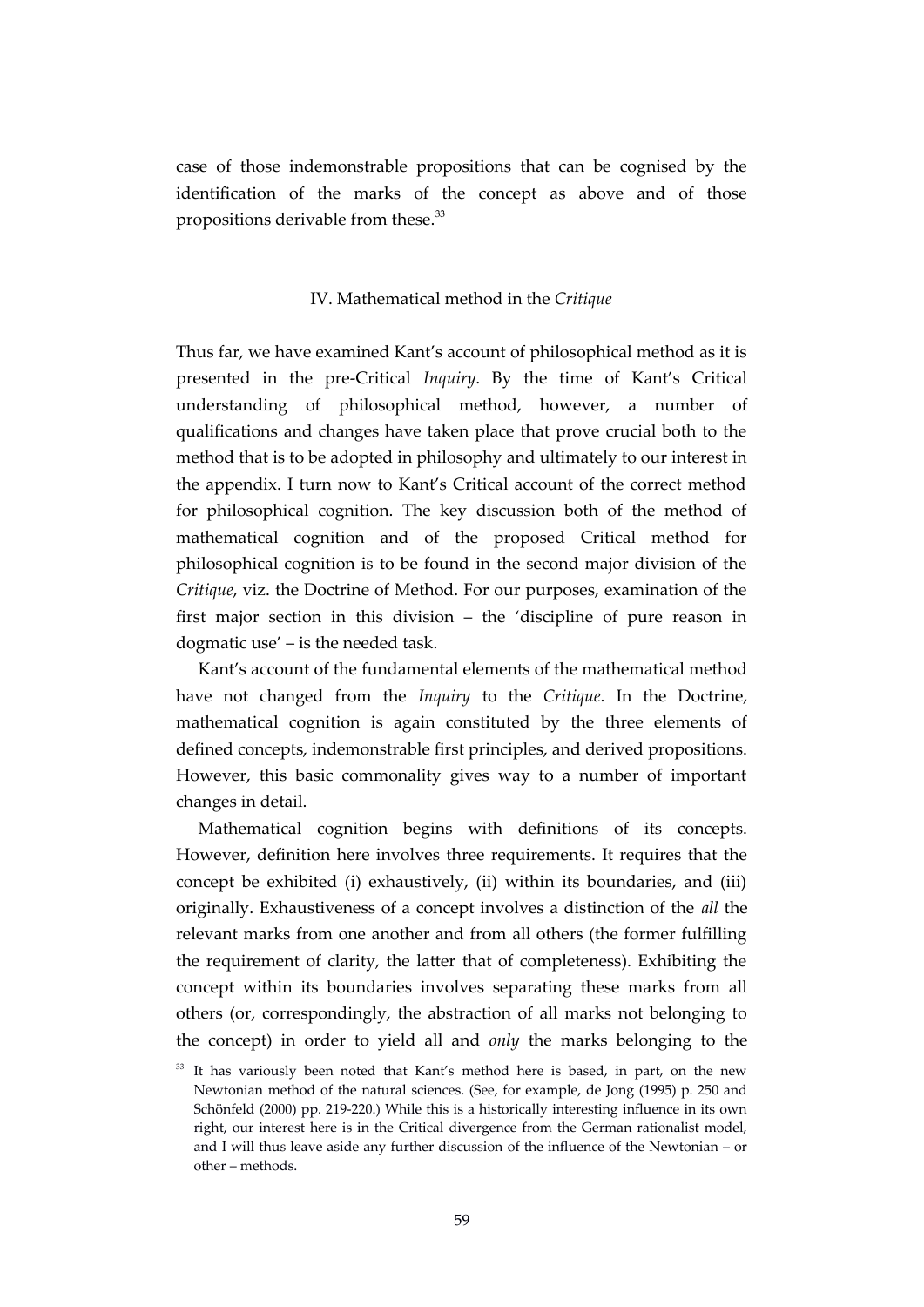concept (this fulflling the requirement of precision). Thus far, the account is similar to the *Inquiry*. Finally, the defnition is to exhibit the concept originally. The 'originality' of a defnition concerns the grounding of the defned concept. This is the requirement that the boundary of the concept and the marks included therein are not grounded by something external to or other than the concept – that they are not "derived from anywhere else" (A727/B755n.) Requirement (iii) ensures that the concept so defned can appear in the frst principles, or, Kant tells us, "[stand] at the head of all judgements about an object." *(ibid.*)<sup>[34](#page-59-0)</sup>

Mathematical cognition begins with frst principles. These are again 'immediately certain' propositions – propositions not derived from any other propositions – and from these all further propositions are derived. Both of these propositions – indemonstrable and demonstrable – are, however, now *synthetic* propositions. The predicate of the proposition is not contained in the concept of the subject. Neither the ground of their connection (subject and predicate) nor their mark of certainty consists in this.[35](#page-59-1)

These briefly stated changes are significant. First, there is a further distinction to be drawn between the frst element of mathematical cognition, viz. the concepts featuring in the propositions of mathematics, and the second and third elements, viz. the indemonstrable and derived propositions of this cognition. In the *Inquiry*, the distinction between these is as follows. A defnitional proposition is distinguished by its connecting a mark to its concept. A first principle is a proposition derived from no other, but from which others are derived. A derived proposition is derived from some other proposition or propositions. In the Doctrine, a defnitional proposition is distinct from the later two. Only defnitional propositions are analytic. The ground of the connection of the mark to the concept is nothing other than containment in the concept itself. The indemonstrable first principles of mathematical cognition and its derived principles, however, are *synthetic*, and the ground of the connection of their marks lies

<span id="page-59-0"></span><sup>&</sup>lt;sup>34</sup> Although this last requirement is an addition to the *Inquiry's* account of definition, it might be seen in other German rationalist texts. In the so-called 'German Logic', for example, Wolff characterises a definition in terms of the essence of an object in the following way: "[That] which serves as the foundation for all other things atributable to it, is what we call Essence. […] It follows from this that the defnitions of things uncovers (we discover) their essence." ([1712], p. 59)

<span id="page-59-1"></span> $35$  The distinction between analytic and synthetic propositions is already present in the *Blomberg Logic* lectures, but Kant does not here insist that the propositions of mathematics or of philosophy are synthetic (24:279).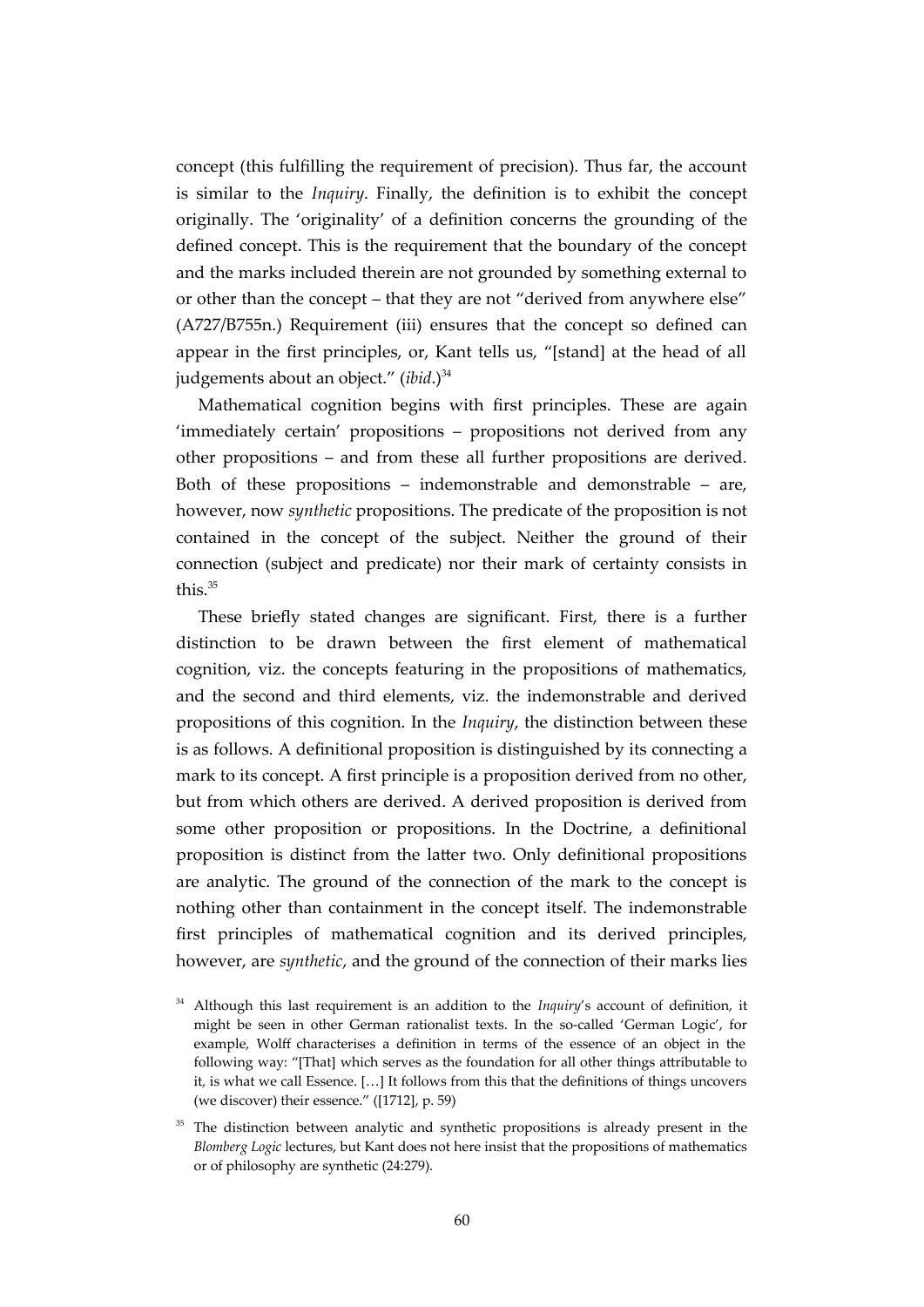in something other than the concepts found in the propositions. Thus, in the case of these now synthetic propositions, in order for them to be established something further is needed over and above the concepts found in the proposition, or indeed, over and above the concepts found in any proposition.

This difference in the nature of the first principles and derived propositions of mathematics involves the introduction of a further complication to mathematical cognition. Cognition of such, now synthetic, propositions is only possible because mathematics is able to construct its objects in pure intuition. That is, Kant has an account of how the propositions of mathematics can constitute cognition, despite their syntheticity.

Such is the nature of the method, in the Doctrine, to which German Rationalism is, perhaps unwitingly, commited in the case of philosophical cognition. If philosophy is to adopt the mathematical method, it must proceed by these means. It must begin with an exhaustive statement of strict defnitions and synthetic frst principles, and derive all further synthetic principles from these.

### V. The Critical rejection of mathematical method

The Doctrine again points to a number of diferences between philosophical and mathematical cognition. These diferences imply that the method of the later is not suitable for the former. Philosophy, if it is to arrive at cognition at all, must do so by some other means.

Again, under the Critical account, the concepts of mathematics are the product of an arbitrary combination or synthesis of marks by the understanding, while the concepts of philosophy are 'given' concepts, albeit confusedly, whose combinations of marks must be identifed by analysis.

Secondly, mathematical cognition difers from philosophical cognition in its having recourse to the objects of its concepts, while philosophy has no such recourse: Both mathematics and philosophy are the a priori use of reason by means of concepts. That is, both begin with and expand cognition by means of concepts without appeal to empirical experience. The propositions of both are synthetic. That is, the connection between the concepts in its propositions is not containment. In order to connect the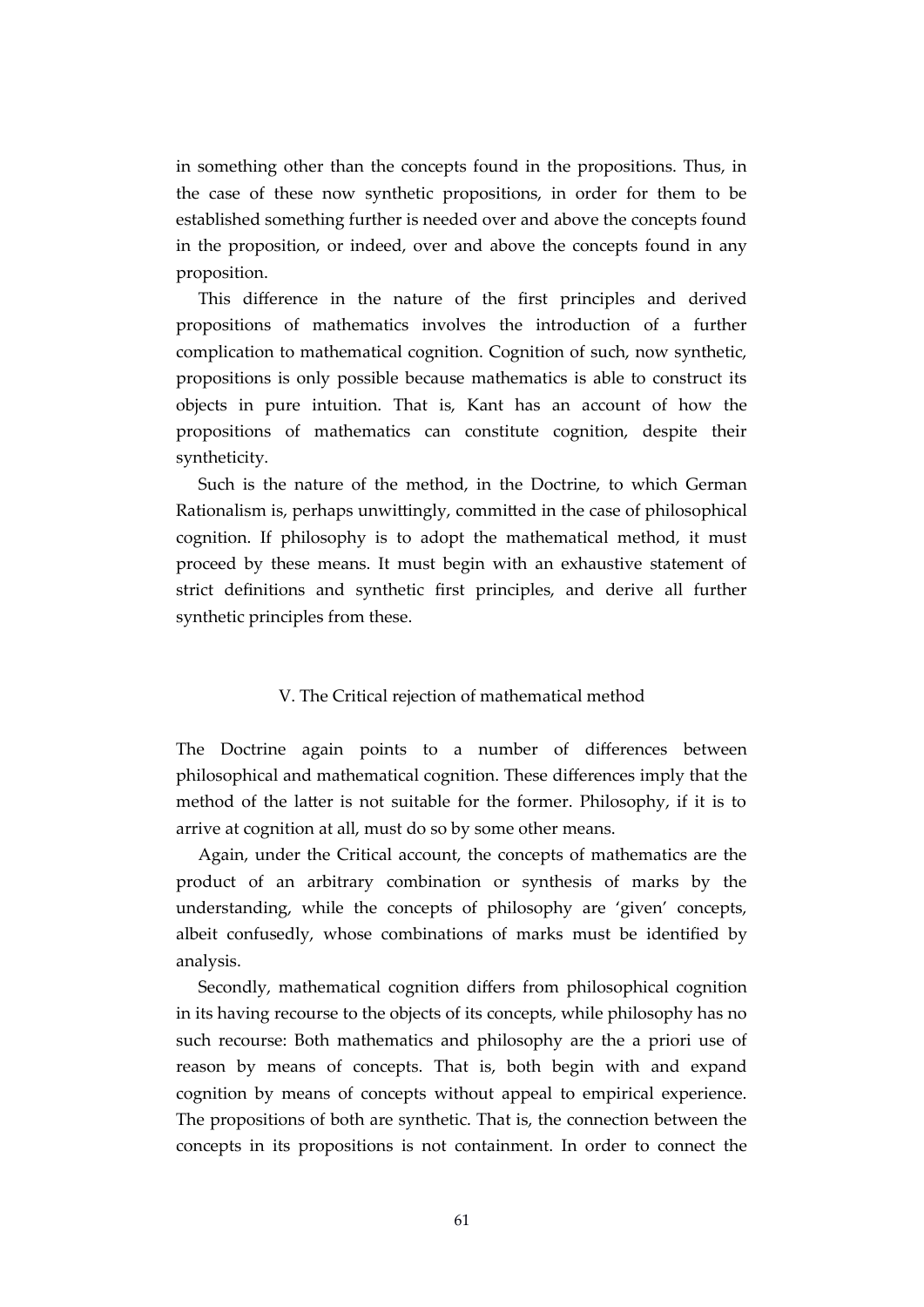concepts in its propositions, mathematical cognition now examines its concepts independently of empirical experience by constructing its objects in pure intuition. The connection of the concepts in its synthetic propositions is grounded by appeal to these constructed objects. Thus, indemonstrable propositions are possible in mathematical cognition and it begins with frst principles. Philosophy, by contrast, has no such possibility. It cannot construct its objects independently of empirical experience and proceeds by means of concepts alone. In Kant's terminology, mathematical cognition is the 'intuitive use of reason through the construction of concepts'; philosophy is the 'discursive use of reason through concepts' (A719/B747).

These diferences bear on the possibility of the use of the mathematical method in philosophical cognition in a yet more severe way than those put forward in the *Inquiry*. First, philosophical cognition, because its concepts are not synthetic, but given, cannot begin with defnitions. (It is unclear how the more stringent requirement of originality bears on the possibility of defnition in philosophical cognition. If the 'unanalysable' concepts of the *Inquiry* are now instead understood by Kant as containing their own ground, then it would seem that defnition is, in principle, possible for all concepts of philosophical cognition. This is not addressed, however, in the Doctrine.) Secondly, given the syntheticity of the propositions of philosophy, but the impossibility of its constructing its objects, philosophical cognition, if it is to follow the mathematical method, can have neither frst principles nor derived propositions. These are now in principle impossible.

### VI. The Critical method

The situation for philosophical cognition seems bleak. How is philosophy to proceed? The Doctrine again distinguishes a method for philosophy. This method is again in certain ways similar to the moderate method put forward in the *Inquiry.* However, crucial changes have taken place.

As in the *Inquiry*, philosophical cognition does not begin with the defnition of its concept, but rather only with the identifcation of those marks that can be found to be contained in the concept with certainty. By means of further analysis, we can identify further such marks. This identifcation yields what Kant now terms an 'exposition'. An exposition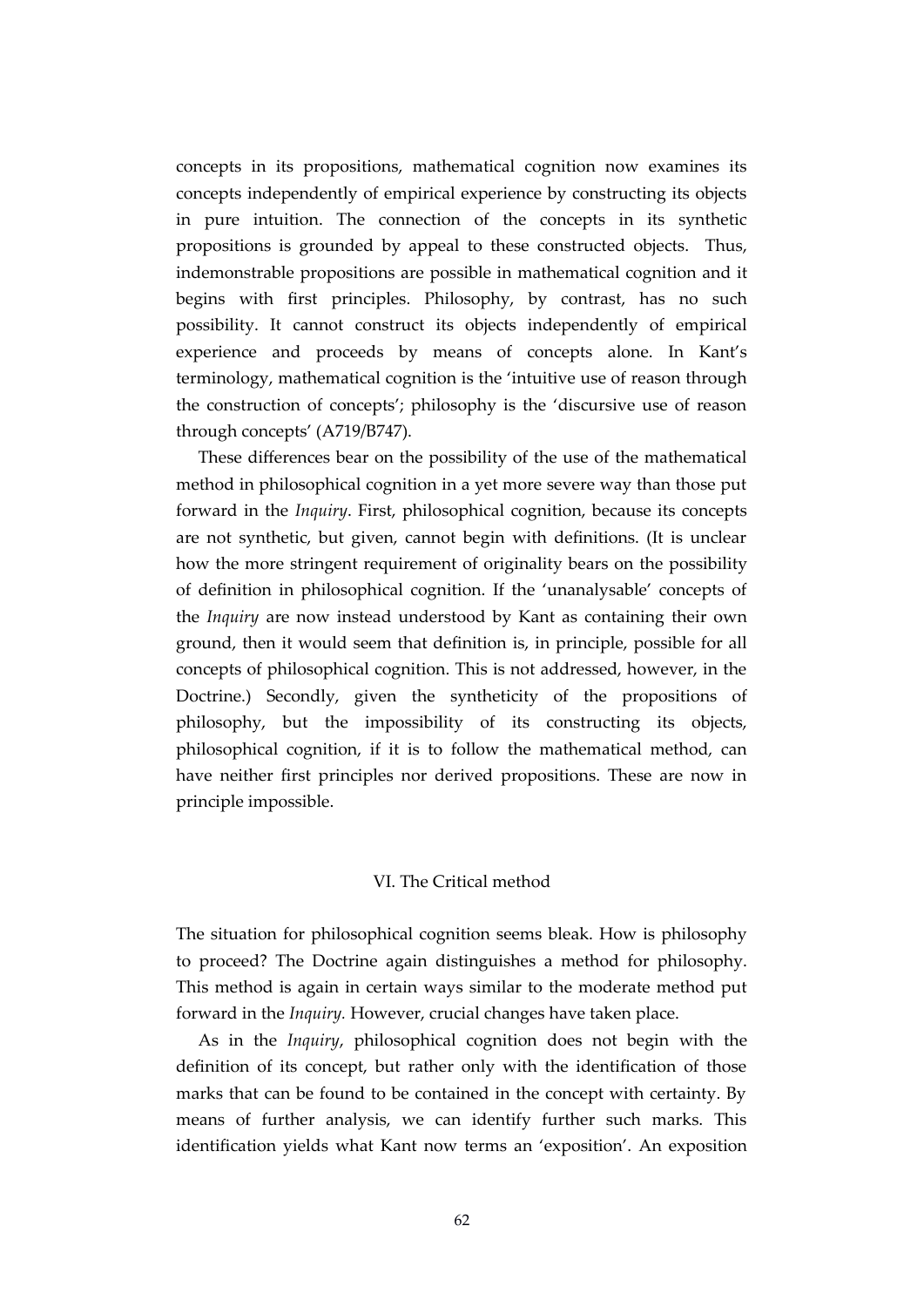exhibits only the marks of the object, but it cannot be shown with certainty that all the marks have been exhibited. Philosophical cognition begins with expositions of its concepts.

With regard to the propositions of philosophy, the picture put forward by Kant is now quite diferent to that of the *Inquiry*. As in the case of mathematical cognition, the propositions of our philosophical cognition are synthetic. While mathematical cognition has recourse to pure intuition in order to connect the concepts of its propositions, philosophical cognition has no such recourse. It proceeds by means of concepts alone. Due to its uniqueness, philosophy must, if there is to be cognition of its propositions at all, proceed by a new method. This method is that of 'transcendental proof'. Such a proof, the Doctrine tells us, consists in showing that the object is only possible under the concept and this is shown by means of some principle. Such a proof, as Kant tells us, "proceeds solely from one concept and states the synthetic conditions of the possibility of the object in accordance with this concept." (A787/B815)

There is thus no distinction, under the Critical account, between frst principles and derived propositions. Due to its unique method of transcendental proof, all of the synthetic propositions of philosophical cognition are derived. There is thus also an even greater distinction between the synthetic propositions of this cognition and the expositional propositions connecting a mark to its concept (in the identifcation of some marks of the given concept in analysis). Under the Critical method, the three elements of our philosophical cognition turn out to look very diferent to those of mathematics and, indeed, all other inquiry: Philosophical cognition begins with expositions of its given concepts. Its synthetic propositions are ultimately cognised, not by recourse to any empirical or non-empirical objects, but by means of the unique method of transcendental proof.

Thus, under the Critical method, we see a clear distinction between two elements in our philosophical cognition: The expositional propositions that merely clarify our already given concepts and the synthetic demonstrable propositions that constitute the establishment of our philosophical cognition. And indeed, it is precisely the distinction between these two elements that is crucially distinguished in the Introduction to the *Critique*: "One could call [analytic judgements] judgements of clarifcation and [synthetic judgements] judgements of amplification, since through the predicate the former do not add anything to the concept of the subject, but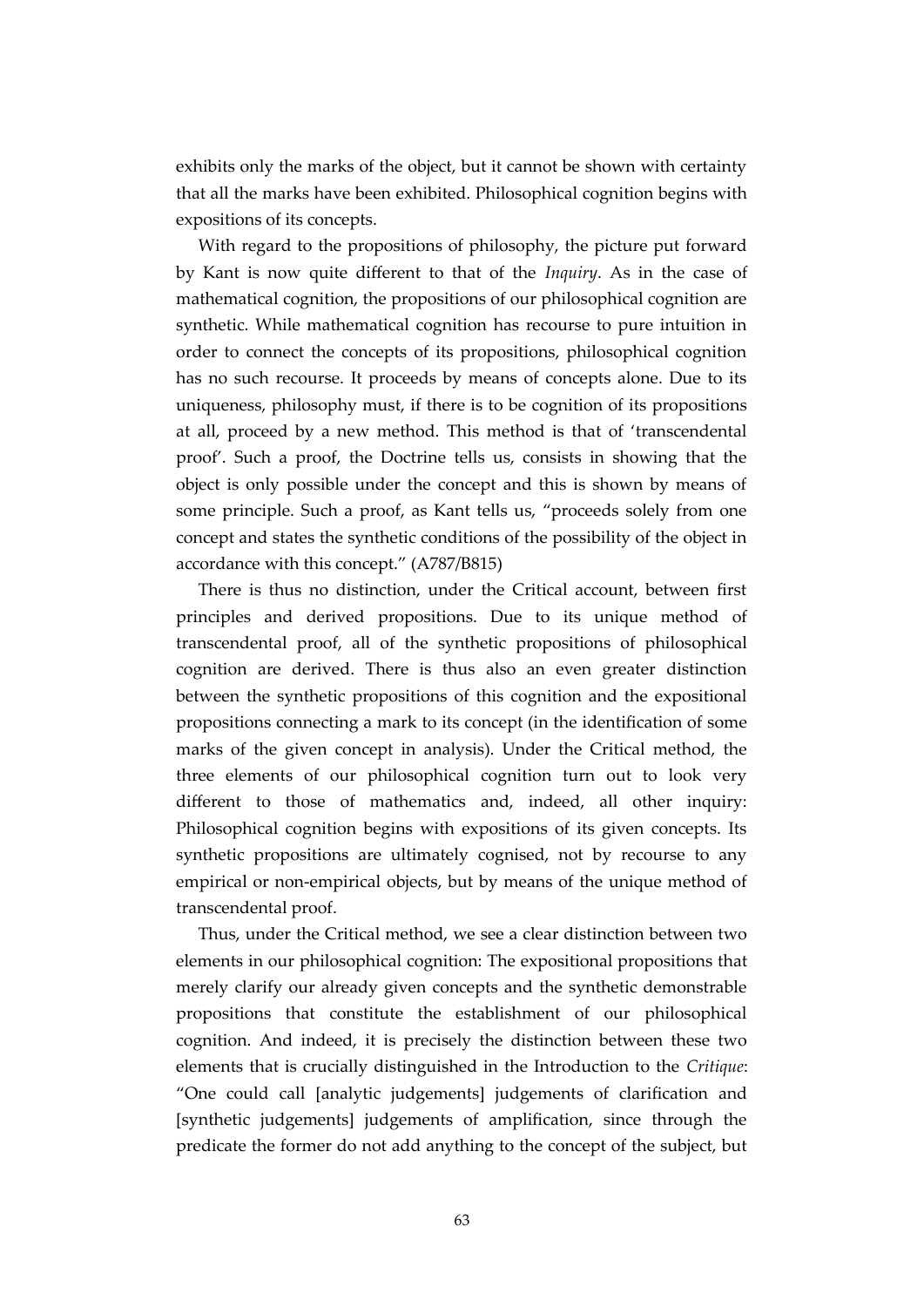only break it up by means of analysis into its component concepts, which were already thought in it (though confusedly); while the latter  $[...]$  add to the concept of the subject a predicate that was not thought in it at all, and could not have been extracted from it through any analysis." (A7/B11) And the fnal aim of philosophy, Kant tells us, now "rests on such synthetic, i.e. ampliative principles; for the analytic ones are, to be sure, most important and necessary, but only for ataining that distinctness of concepts which is requisite for a secure and extended synthesis as a really new acquisition." (A9-10/B14)

Now, much has been writen on the later of these two elements – the synthetic a priori judgements of the Transcendental Analytic and the transcendental proofs by means of which Kant means to establish these judgements. From this point, however, our interest will instead be in the frst of these elements of philosophical cognition, viz. in the nature of the claimed 'given concepts' with which we are to begin and with the method of arriving at *expositions* of these concepts. It is to this frst stage of philosophical cognition that we must look if we are to understand the nature and role of the concepts of reflection in such cognition.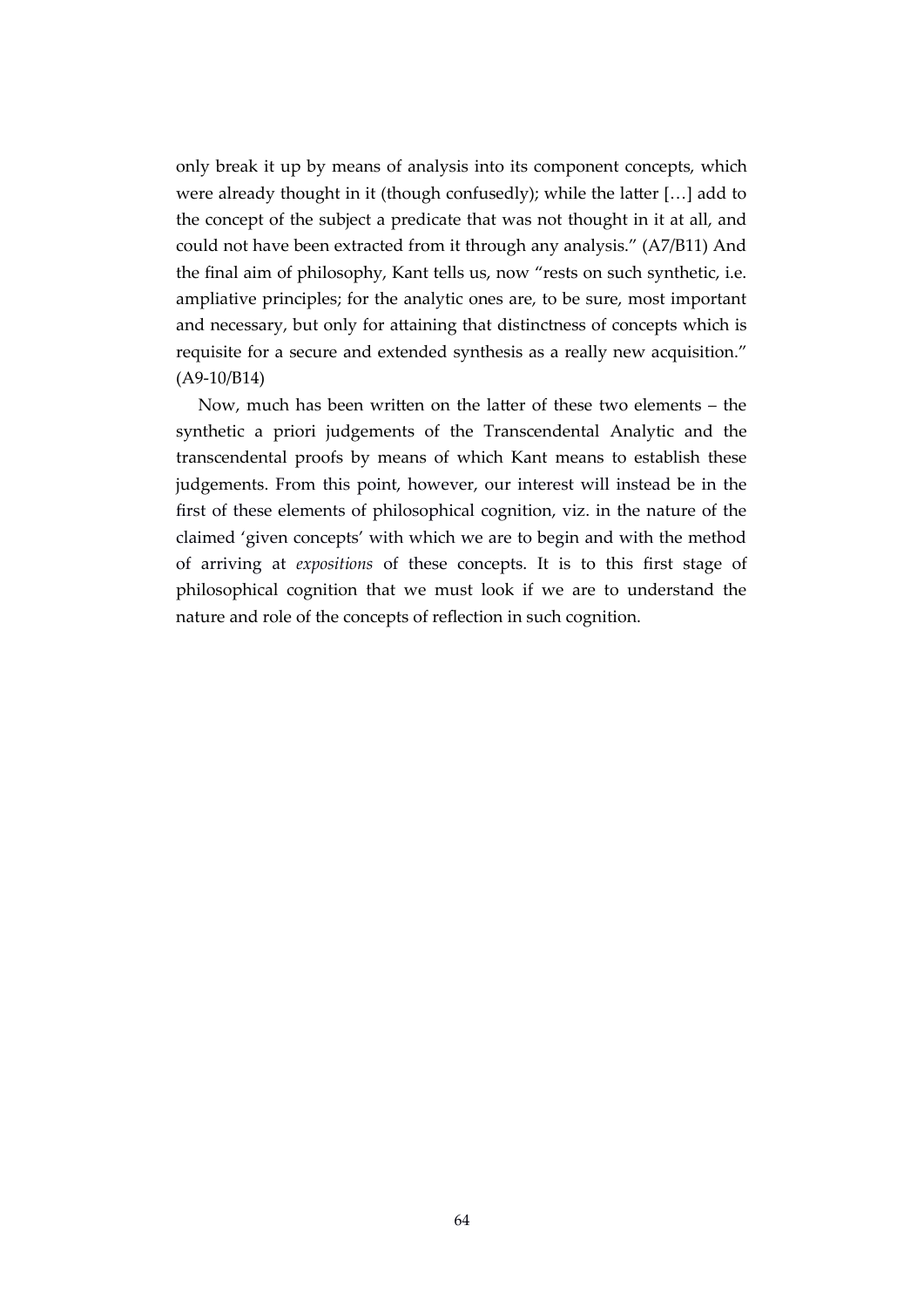# **Part III**

# **Bringing representations to distinctness from the** *Inquiry* **to the** *Critique*

In Part II, we saw that the method for philosophical cognition, under both German Rationalism and the Critical philosophy, involves establishing the propositions that constitute such cognition as well as the implicit prior step of arriving at the concepts that feature in these propositions. In this part of the study, I turn to a closer examination of this prior, and lesser studied, step. Again, our interest will be primarily in the two texts that contain Kant's account of the philosophical method of his predecessors and of his own proposed philosophical method, the *Inquiry* and the Doctrine, focussing now on the accounts that these contain of this prior step. Part III falls into three sections. In the frst section, I examine the German Rationalist account of philosophical concepts, as it presented by Kant in the *Inquiry.* In Section II, I turn to the 'moderate' pre-Critical account of concepts with which Kant responds in the *Inquiry* to the German Rationalist account. Finally, in Section III, I turn to Kant's Critical account of the concepts of philosophy, as it comes to light in the *Critique*'s Doctrine of Method, an account that involves certain crucial changes to the two preceding accounts.

### I. Bringing to distinctness under German Rationalism

In this section, I begin with an examination of the *Inquiry*'s account of the characterisation of the concepts of philosophy under German Rationalism*.* Having then in hand some understanding of their characterisation, I will turn to the German Rationalist account of the method whereby we are to arrive at such concepts, again as put forward in the *Inquiry*.

If we recall, the concepts of philosophy are characterised in contrast to mathematical concepts in a crucial way. In mathematical cognition, the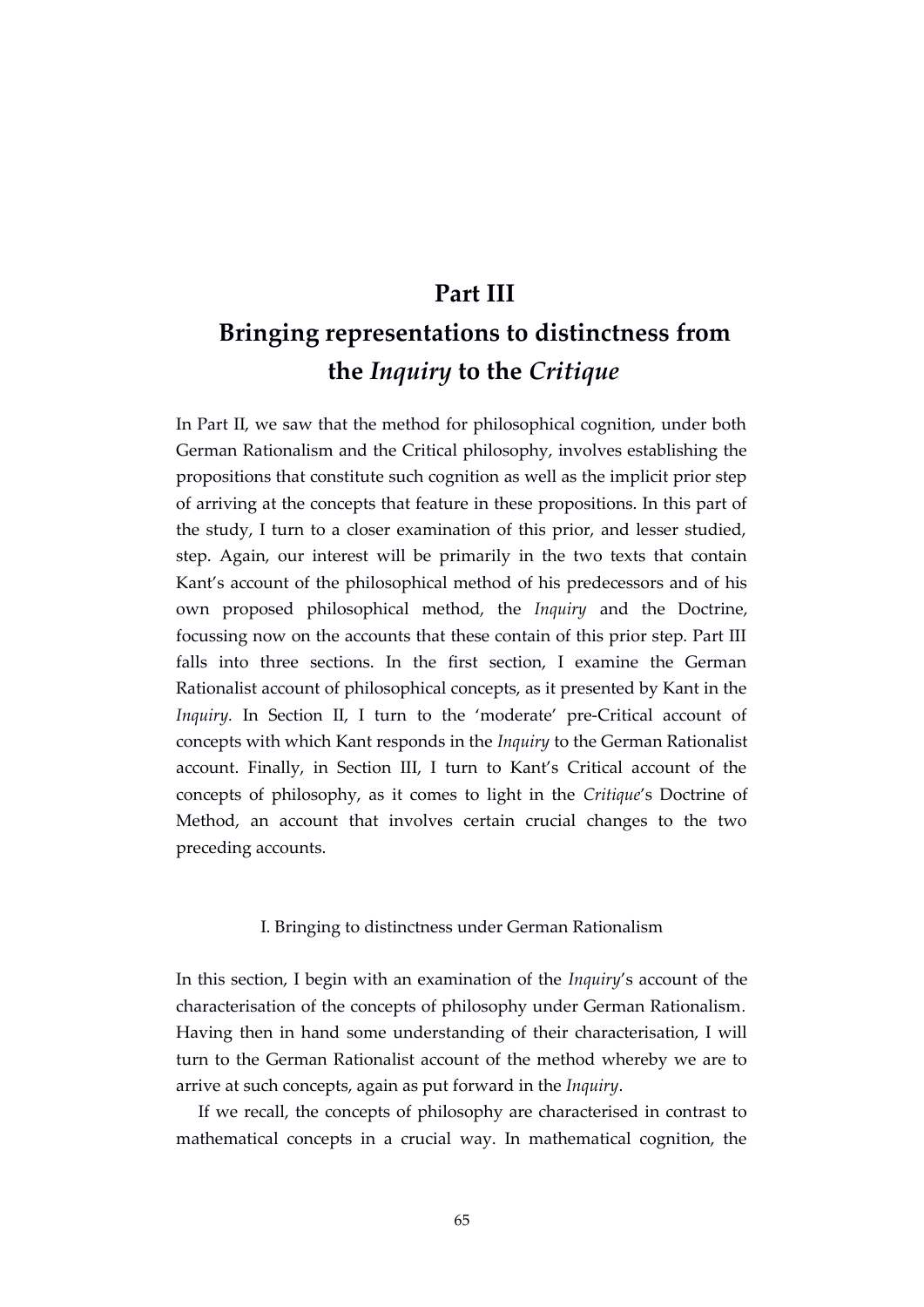concepts featuring in such cognition are "arbitrarily combined" (*Inquiry* 2:276), while the concepts of philosophy, Kant tells us, are "given, albeit it confusedly or an insufficiently determinate fashion" (*ibid.*). What then is it for the concepts of philosophy to be given? The *Inquiry* gives litle further direct explication of this feature, but we might, even at this early point in our examination, provide a minimal account of this. The concepts of mathematics are concepts whose marks are arbitrarily chosen by the understanding and combined in order to form the concept. Given concepts contrast with such concepts. Thus, minimally, given concepts are *not* concepts whose combinations of marks have been arbitrarily chosen and combined by the understanding. That is, they are concepts whose combination of marks *rests on something other than the act of arbitrary combination by the understanding*. Just what the non-arbitrariness of the combination consists in is, at this point, yet to be determined.

The second point of characterisation in the above is that the concepts of philosophy are given "confusedly" (*Inquiry* 2:276) or "in a confused fashion" (*Inquiry* 2:278). This confusedness is variously characterised by Kant as a concept's being given in an "insufficiently determinate fashion" (*Inquiry* 2:276) and as a concept's being yet "indistinct, incomplete, and indeterminate" (*Inquiry* 2:283). Again, Kant does not explicitly discuss what it is for a concept to be confused, indistinct, incomplete, or indeterminate. Nonetheless, it is minimally clear that the confusedly given concepts of philosophy are concepts of which we have some awareness, albeit an awareness that is, in some way, lacking.

A third feature that seems to come to light in the case of philosophical concepts as confusedly given as it is presented in the *Inquiry* is that they are somehow part of our common stock of ordinary concepts. Kant mentions the concept of time as a concept that "everyone has" (2:276), and later discusses philosophical concepts as concepts "given in accordance with [our...] ordinary representation" (2:278) of them. Again, not much more is said as to how these concepts come to be part of our common stock of ordinary concepts, nor what characterises such concepts in contrast to any others.

The *Inquiry* has similarly litle to say as to how we are to tell which concepts these are. Over the course of the discussion, a number of examples of such concepts are mentioned; the concept of time  $(2:277)$ , of space (2:278), of representation (2:280), the sublime (*ibid.*), the beautiful (*ibid*.), and God (2:296), to mention a few. Later in §3, we are told that there are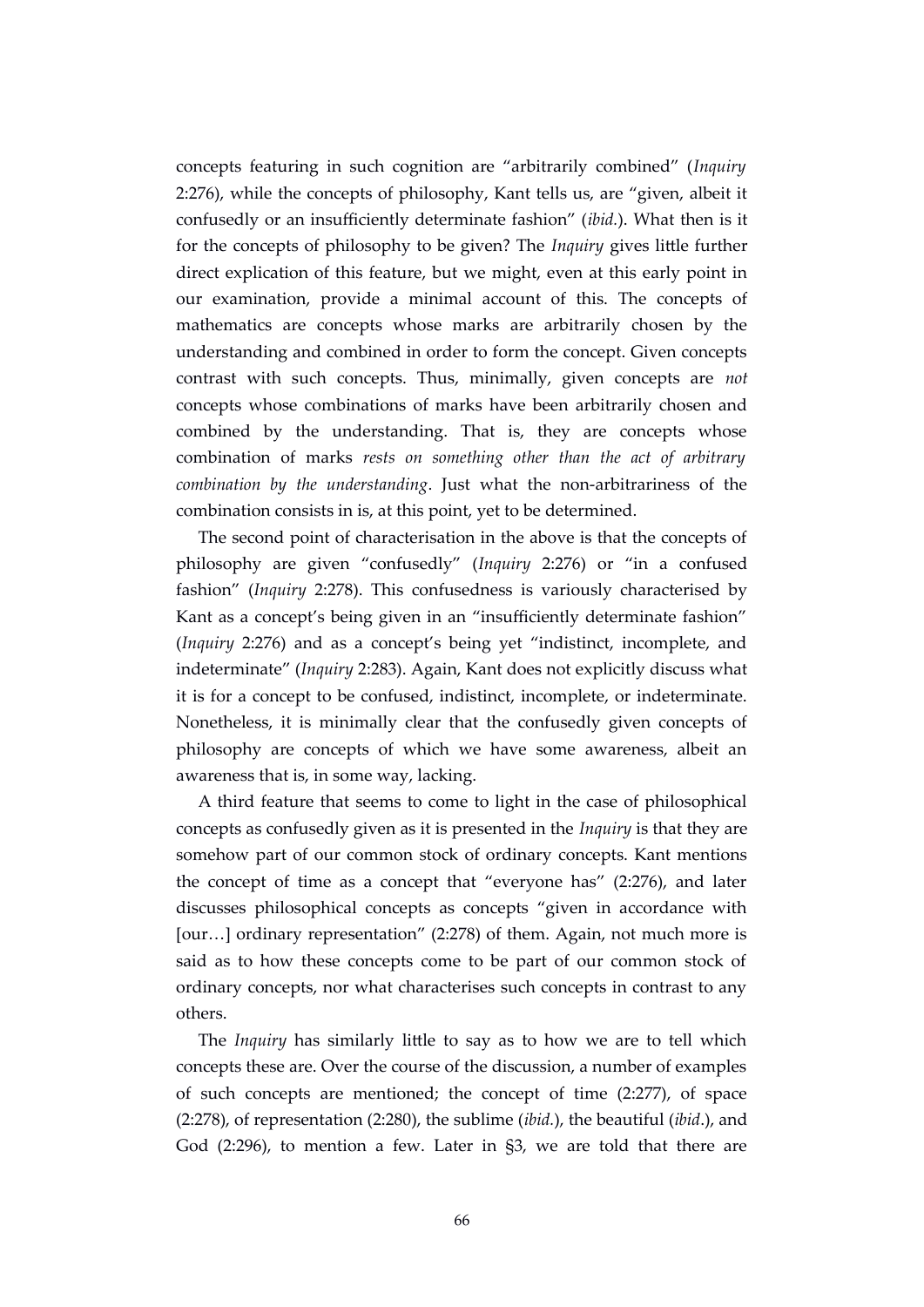"infnitely many qualities that constitute the real object of philosophy" (2:282), and so it seems that the concepts of philosophy are, under this account, in fact infnite in number. No indication is given as to how we might identify *which* these concepts are, but they are presumably at least those that featured in standard debates within philosophy.

Thus far no mention has been made of any *objects* – the objects of the concepts, the objects that our cognition in philosophy ultimately *is of*. Again, Kant does not treat this in any detail in the *Inquiry*, but we can glean a basic picture from some of his remarks. First, as we have seen, the methods in question concern establishing *with certainty* the propositions of philosophy. Secondly, in a number of places, Kant formulates the discussion in terms of 'cognition': The "[c]laims to philosophical cognition", he tells us, "generally enjoy the fate of opinions" (*Inquiry* 2:283). And later, "[w]e have seen that the diferences which are to be found between cognition in mathematics and cognition in philosophy are substantial and essential." (*ibid.*) Thirdly, we find mention of objects directly. For example we are told that in mathematics, "I have no *concept of my object* at all until it is furnished by the defnition" (*ibid.*, emphasis my own). While in metaphysics, "I have *a concept which is already given to me*, although it is a confused one" (*ibid*., emphasis my own). And yet more explicitly later, we are counselled, "In philosophy and in particular in metaphysics, *one can often come to know a great deal about an object* with distinctness and certainty" (*Inquiry* 2:284, emphasis my own). Given these remarks and others, it is clear that (i) when we establish a philosophical proposition with certainty, we are thereby in possession of some knowledge *about some objects*, and (ii) the concepts found in such propositions are *concepts of objects* – they stand us in relation to objects. Thus, although Kant gives no account of the way in which this knowledge, and the concepts as standing us in relation to objects, is to be understood, it is clear that the concepts of philosophy as discussed in the above are concepts of objects.

Having noted this, we might gain some further insight into the sense in which concepts are 'given'. Recall that a crucial feature of the concepts of philosophy is that they are, in contrast to those of mathematics, *given* concepts, albeit it confusedly. From what we had gleaned so far from Kant's discussion, givenness is to be contrasted with arbitrary combination. That is, givenness is the *non-arbitrary combination of marks* in a concept. However, given our point highlighted above, it would seem that the non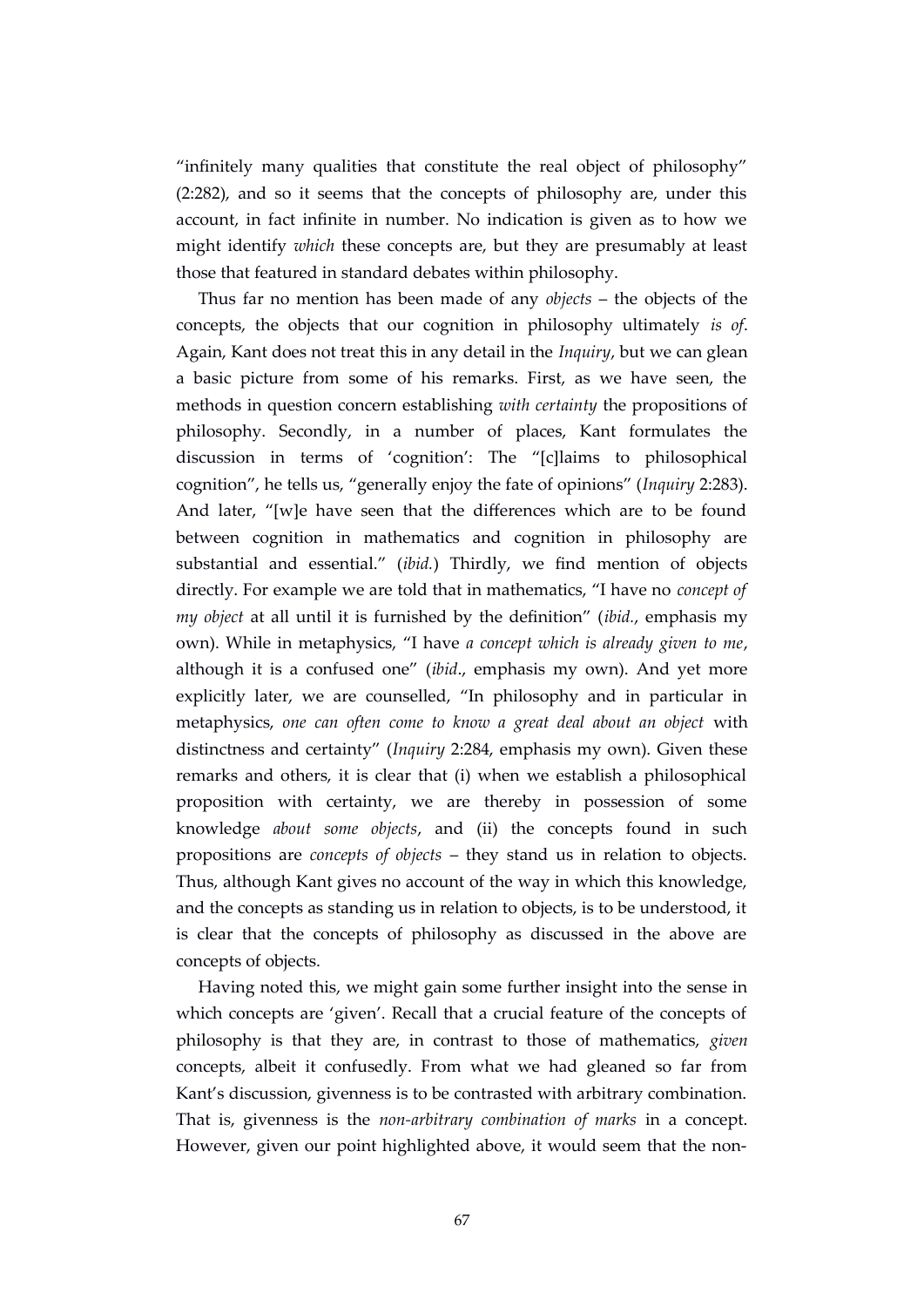arbitrariness of the combination of marks must rest on the *object*. When we aim for the defnition of a concept, we aim to characterise exactly the object of that concept. When we uncover the defnition of a concept and then use these defnitions in deriving further propositions, we are discovering things about *objects*.

Thus, the picture that we find in the *Inquiry* of the concepts of philosophy, as under German Rationalism, is as follows. (i) The concepts of philosophy are given concepts. They are combinations of marks such that the combination does not rest on the arbitrary act of the understanding. (ii) They are part of our common stock of concepts. (iii) They are given 'confusedly'. Our initial awareness of them is in certain ways lacking. (iv) They are concepts of the objects of philosophy. (v) The combination of marks in the concept rests on the object of which it is a concept. Thus, the task of philosophy is to arrive at cognition by means of these confusedly given concepts.

The above account of philosophical concepts can be confrmed and detailed in certain ways by turning to the transcripts of Kant's pre-Critical lectures on Logic. In these lectures, the distinction between the concepts of philosophy as given rather than arbitrary or fabricated is found in a number of places. For example, in the *Blomberg Logic*, Kant divides "all concepts of the human understanding [into…] conceptus dati or […] conceptus facti, [where the former are] given [and the later are] made, as such are created by us arbitrarily, or fabricated, without previously having been given."  $(24:131)^{36}$  $(24:131)^{36}$  $(24:131)^{36}$  In none of these cases does Kant give a further explication or defnition of the givenness of a concept in general. There is, however, a further specification of the distinction to be found in these discussions in the lectures that is not found explicitly in the *Inquiry*. In the transcripts, the distinction between arbitrary concepts and given concepts is frequently stated as the distinction between arbitrary concepts and concepts that are given either *given empirically* or *given by pure reason*. [37](#page-67-1) Concepts given empirically are concepts whose combinations of marks have been, Kant tells us, "abstracted from experience" (*Blomberg Logic* 24:253), that is, from the objects of sensory experience. The marks combined in the concept are those found combined in the relevant object(s) of sensory experience. By contrast, concepts "given to me by means of reason, [are

<span id="page-67-0"></span><sup>36</sup> The distinction can be found in a number of places in the *Blomberg Logic*. See, for example, 24:153, 24:253, 24:262.

<span id="page-67-1"></span><sup>37</sup> See, for example, *Blomberg Logic* 24:131, 24:134, 24:253, 24:256, 24:270.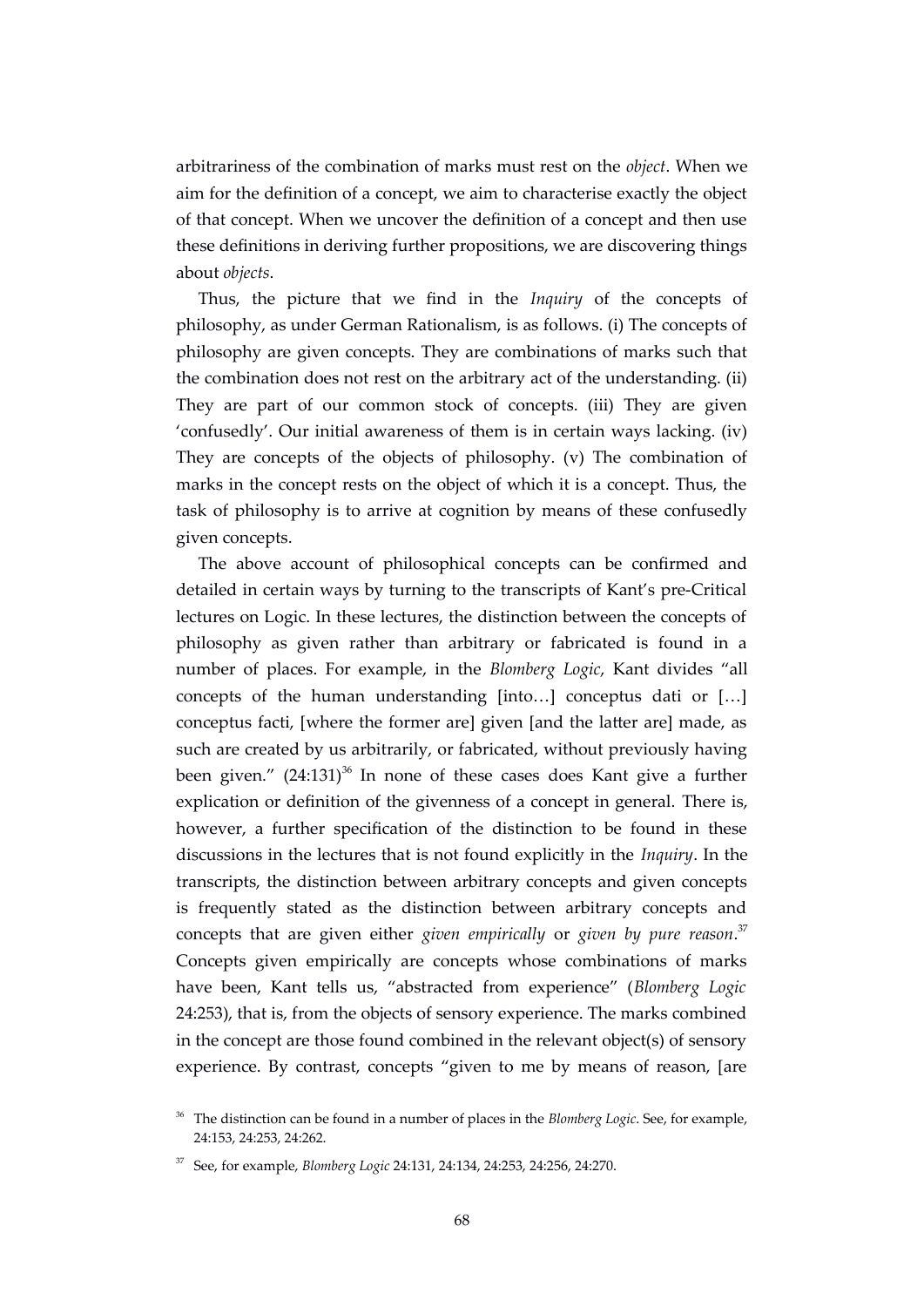concepts in which I may think […] only that which reason shows me in the thing" (*Blomberg Logic* 24:270). The marks combined in a concept given by reason then are those found combined in the relevant objects of reason. This is signifcant for our purposes in two ways. First, given this further specifcation of the givenness of a concept, we can see that our characterisation above is accurate. Arbitrarily combined concepts contrast with given concepts insofar as the combination of marks of a *given* concept rest on the combination of marks found in the *object* of the concept, while the combination of marks in an arbitrarily combined concept rests on the arbitrary combination of marks by the understanding. Secondly, we have uncovered a further specifcation of the concepts of philosophy. The concepts of philosophy are given concepts, but concepts given by reason. In this they contrast with empirically given concepts insofar as they are concepts of the objects of reason and not concepts of the objects of our sensory experience.<sup>[38](#page-68-0)</sup>

Having put forward the German Rationalist characterisation of the concepts of philosophy, we might now ask after the method for arriving at these concepts. If we are to establish any propositions that feature these confusedly given philosophical concepts, and indeed these concepts as fully defined, as is required under the German Rationalist method, it is necessary that the concept be "rendered distinct by means of analysis" (*Inquiry* 2:276). That is, the combination of marks that constitutes the confusedly given concept has to be brought to distinctness. The procedure of rendering distinct the marks found in a given concept is, as mentioned, the procedure of analysis.

Analysis is carried out, according to the *Inquiry*, by means of the following steps. First, any marks that we take to be found in the concept are identifed and separated out in thought from all other marks (*Inquiry* 2:276). These marks are then compared with the concept across "all kinds of contexts" (*ibid.*) or in "all kinds of relation" (*Inquiry* 2:277) in order to discover whether they do indeed constitute the concept. Such a comparison involves comparing the marks that are proposed as found in the concept across different cases in which the concept applies. $39$  Thirdly, this process is

<span id="page-68-0"></span><sup>&</sup>lt;sup>38</sup> These details of the characterisation will be taken up in more detail in Part IV.

<span id="page-68-1"></span><sup>39</sup> Cf. *Blomberg Logic* 24:131 in which this made more explicit: "E.g., with the concept of perfection I will frst direct someone to the cases in which he makes use of the expression perfection, in order thereby to instruct him what he really understands by perfection [,] what sort of concept he makes of it, and what he thinks when he uters the word perfection and ascribes it to a thing." (24:131)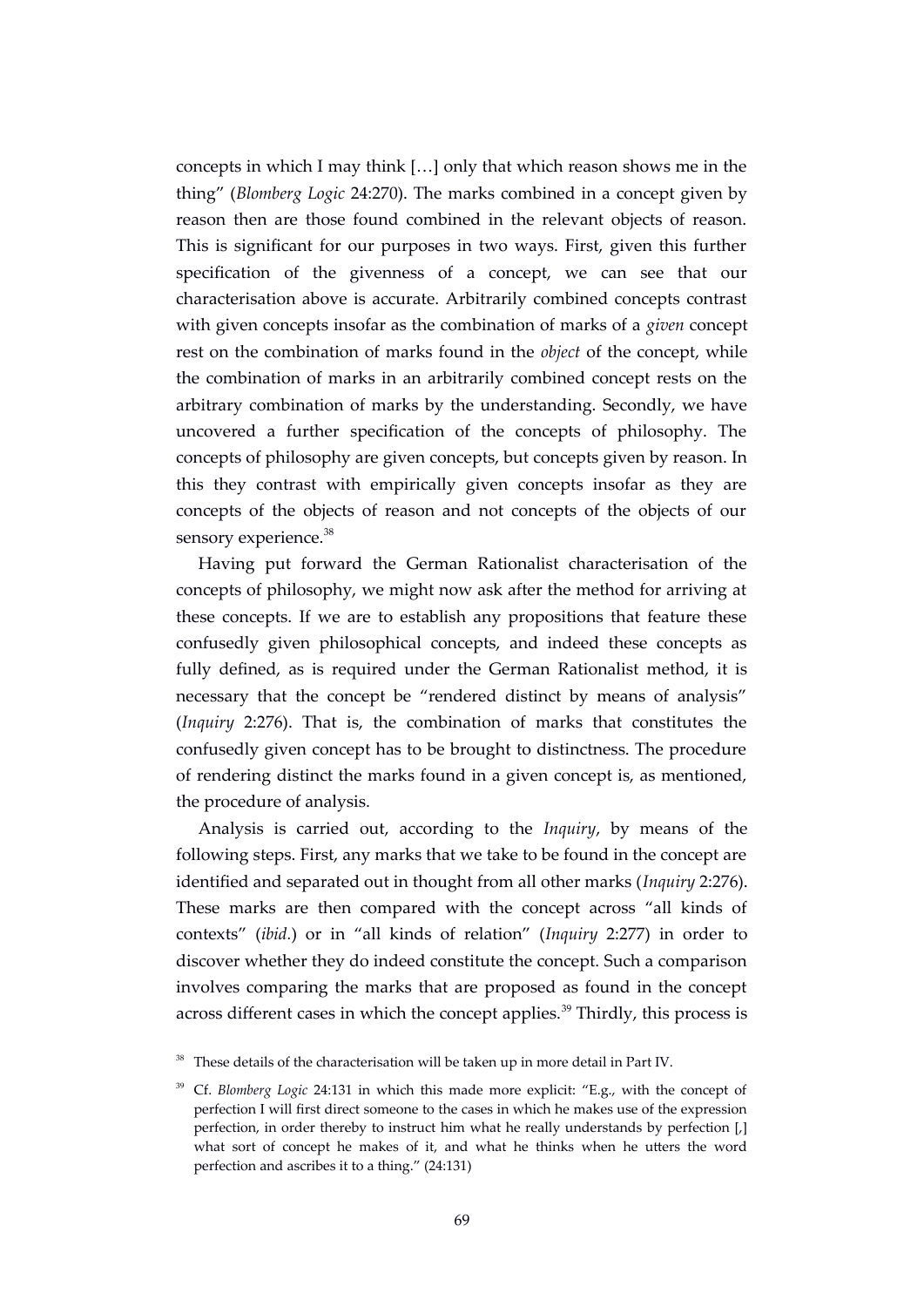iterated in order to discover further marks. Finally, all marks so identifed must be "collated with each other" (*ibid.*) to ensure that one is not covertly contained in another. By means of this procedure, we render distinct the characteristic marks whose combination constitutes the confusedly given concept. Having thus rendered distinct all and only the marks found in the concept, these are put forward in the definition of the concept. $40$ 

It is worth noting a number of distinctions at work in the above characterisation of philosophical concepts as confusedly given. First, there is the question of how we are to *arrive* at the concepts in question. This is the epistemic question of how we are to establish which marks are found in the concept. In the case of mathematical concepts, the marks are established as part of the concept by the arbitrary act of synthesis of the understanding. It is by these means that we arrive at the distinct representation of the concept required for defnition. In contrast, philosophical concepts, because they are confusedly given, require analysis. Secondly, however, the means of arriving at the marks found in the concept are distinct from *that in virtue of which the marks are found in the concept.* This later concerns the ground of the marks as unifed in the concept. In the case of mathematical concepts, the concept rests on the arbitrary combination by the understanding – that is, it rests on the means of arriving at the concept. In the case of philosophical concepts, however, the two come apart more noticeably. Even though it is by means of *analysis* that we arrive at the concept, the marks unifed in the concept are so in virtue of something other than these means, that is, on the object of the philosophical concept. We must thus distinguish the epistemic question of the means of arriving at the concept from the quite diferent question of the ground of the combination of marks in the concept.[41](#page-69-1) Finally, it is worth noting that it is not merely the *givenness* of a philosophical concept that implies the need for analysis. That is, it is not the ground of a concept as the object that yields the need for analysis. Indeed, in the case of empirically given concepts, the combination of marks in the concept similarly rests on the object of the concept, but no analysis is

<span id="page-69-0"></span><sup>&</sup>lt;sup>40</sup> Similar discussions of analysis as needed for bringing a confusedly given concept to distinctness can be found in *Blomberg Logic* 24: 130, 24:131, 24:134, and 24:272.

<span id="page-69-1"></span><sup>&</sup>lt;sup>41</sup> If the concepts of philosophy are arrived at analytically and grounded in the objects, and the concepts of mathematics are arrived at synthetically and grounded in mere arbitrary choice, then empirically given concepts constitute the contrastive case to both of these. Empirically given concepts are, as noted, grounded in the objects of empirical experience (insofar as the marks combined in the concept rest on a combination of marks found in the object), but are arrived at synthetically (insofar as the marks are not established by means of analysis of the concept, but by means of determining the combination).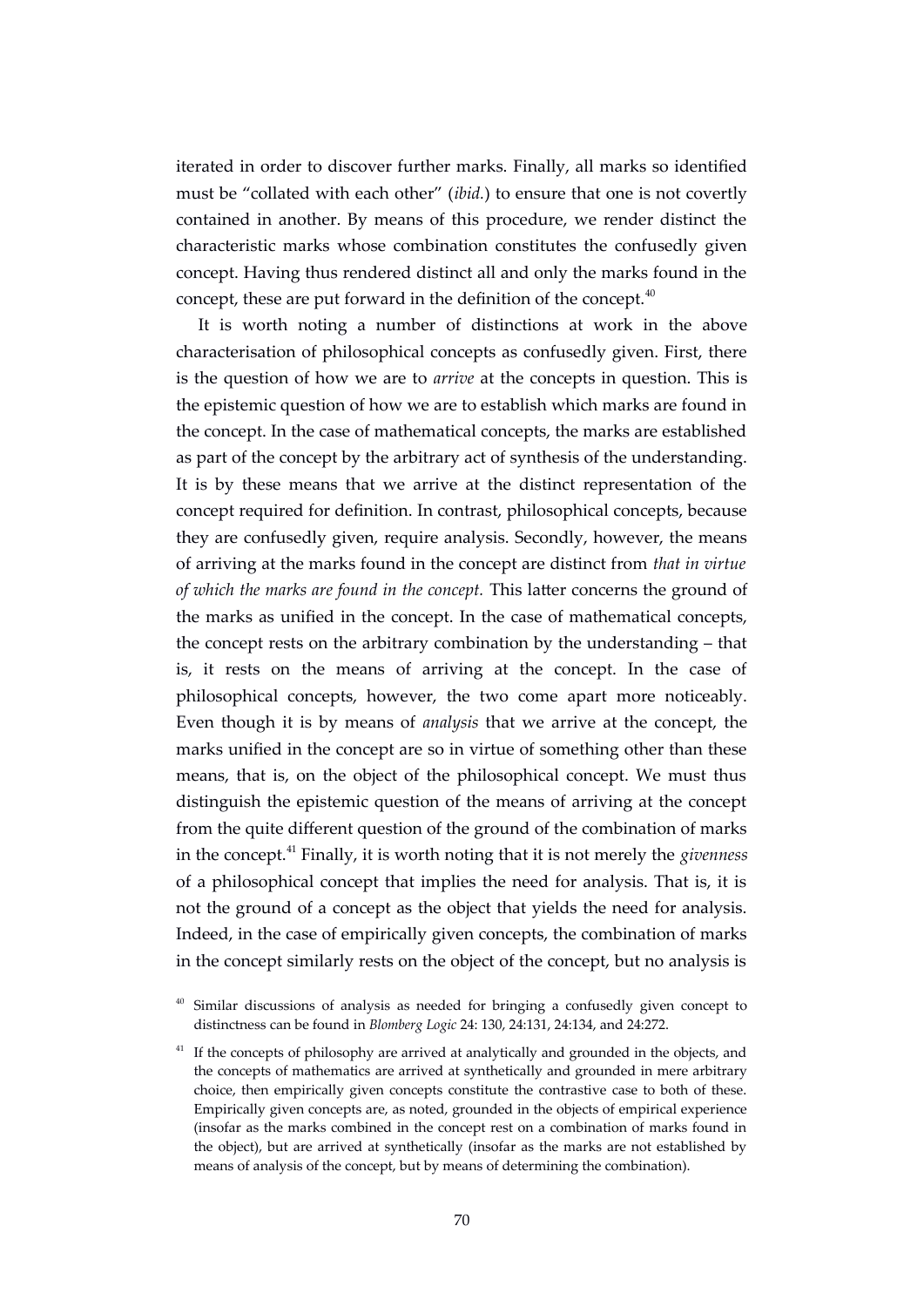needed in the case of these concepts. (Similarly, the hypothetical case of concepts given by reason, but which are not in need of analysis, is equally consistent with Kant's account here.) It is due to the manner in which philosophical concepts are given to us that analysis is required. The need for analysis follows from the *confusedness* of the given concept and not merely from its givenness.

Having in hand Kant's characterisation of the procedure of analysis, we are now in a position to gain further insight into a concept's being given *confusedly*. As noted, the *Inquiry* formulates this variously in terms of the concept's being 'confused', 'indistinct', 'incomplete', and 'indeterminate', though no more is said as to the precise nature of each these. We now have before us, however, the contrastive case. Prior to analysis, the concepts of philosophy are confused. This is remedied by carrying out analysis. Analysis, as we have seen, involves gradually distinguishing the marks contained in a concept from all other extraneous marks. In so doing, the concept is thus rendered distinct. Thus, minimally, a concept being given 'confusedly' consists in the lack of awareness of each of the marks of a concept.

Again, Kant's lectures on Logic provide us with further detail that is not put forward explicitly in the *Inquiry*. In these lectures, we fnd the distinction between obscure and clear, indistinct and distinct, incomplete and complete, and finally confused and ordered concepts. In the first instance, obscure concepts are concepts of which we are not conscious, while clear concepts are concepts of which we are conscious (*Blomberg Logic* 24:119). Secondly, indistinct concepts are concepts such that we are conscious of the concept as a whole, but not conscious of the manifold that is contained in the whole concept (*Vienna Logic* [1770s] 24:805).<sup>[42](#page-70-0)</sup> Thirdly, complete concepts are such that we are conscious of *all* of the marks of the essence of the object of the concept in question, while incomplete concepts are not so (*Blomberg Logic* 24:116). Finally, confused concepts are such that our consciousness of the manifold in them is not orderly (*Blomberg Logic* 24:42), while this is not so in the case of orderly concepts. Applying these distinctions to the concepts of philosophy then, it would seem that, prior to analysis, these concepts are clear, indistinct, and incomplete. Insofar as analysis then involves progressively distinguishing the marks of the concept, the concepts are made distinct and, fnally, complete. And since

<span id="page-70-0"></span><sup>42</sup> See also the *Jäsche Logic* 9:34-5, *False Subtlety* 2:58, and *Anthropology from a Pragmatic Point of View* [1789] 7:137-8.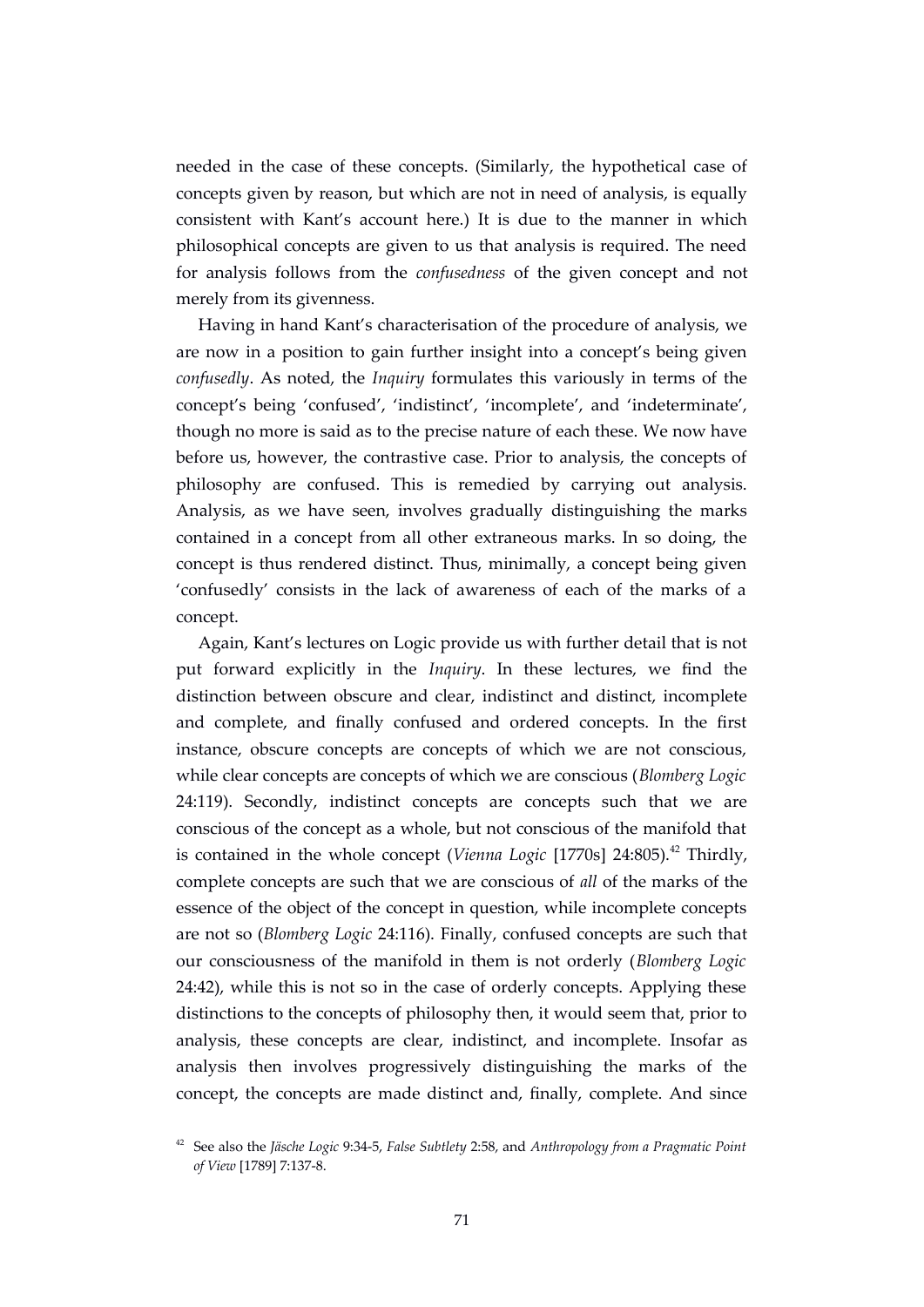completeness is merely the terminal point of distinctness, we might say that the task of analysis is to render concepts that are initially indistinct (such that we are conscious of the whole concept, but not the manifold in it) distinct (such that we are conscious of the manifold or marks contained in the concept). It is worth noting then that the *Inquiry*'s use of 'confusion' in 'confusedly given' is in fact at odds with many of the other passages in which Kant puts forward these distinctions. While analysis might serve also to render our consciousness of a concept as orderly rather than disorderly (insofar as our initial awareness of it was disorderly), its essential task is to render indistinct concepts distinct. Thus, the 'confusedly' given concepts of philosophy discussed in the *Inquiry* are concepts that are indistinct (and, by implication, incomplete). In what follows then, I will, for the sake of precision and coherence with Kant's other statements, substitute the term 'confused' with 'indistinct'. The concepts of philosophy are, properly understood, concepts given 'indistinctly'.

In order to become clearer on what German Rationalist analysis involves, we might schematise it as follows:

We begin with some indistinctly given concept, C. We consider our given concept more closely and from the multitude of marks that might be associated with the concept in this or that case, we distinguish the marks M, N, P as the combination of marks that constitutes the concept. These marks are combined into one concept and put forward as the proposed defnition of the concept. Now, once we have so distinguished the combination of marks, M, N, P, it is necessary that we establish whether this is indeed the combination of all and only the marks that are found in the concept. In order to do so, we compare the combination of marks M, N, P, frst, 'across all kinds of contexts'. Suppose we consider the combination M, N, P within the most recent context in which we were aware of it. Suppose we find that, in fact, we had overlooked mark Q in our distinguishing of the marks in C. However, when we consider our proposed combination against our most recent context, we fnd that mark Q is indeed a mark found in the concept. Mark Q is thus added to our proposed defnition and the process is reiterated. Supposing no further marks are found, the final step is to compare the marks in the proposed defnition 'with each other', in order to ensure that the marks do not partially overlap. Having carried this out sufficiently, and thereby established that the marks M, N, P, Q are all and only those of the concept,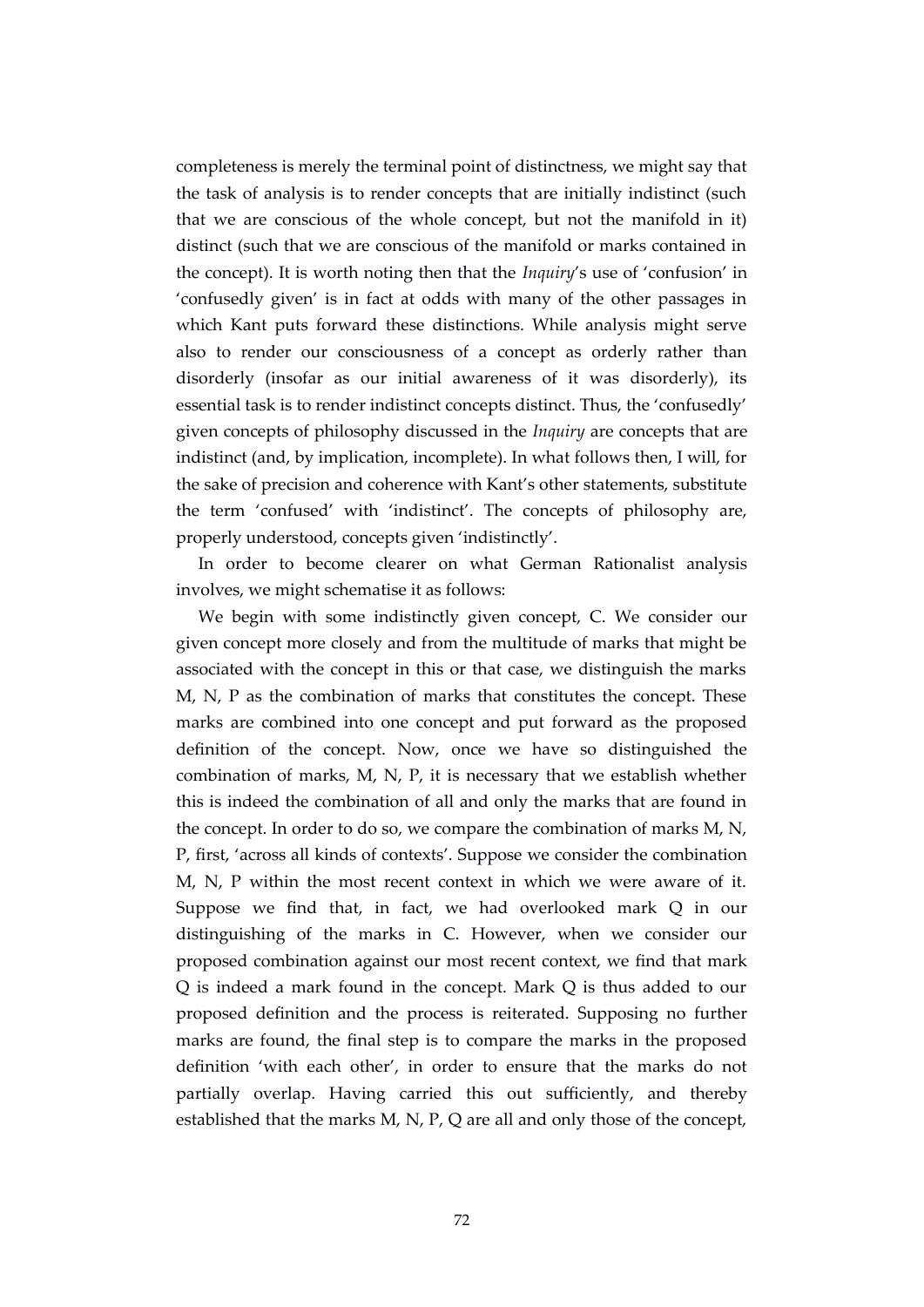we have arrived at the defnition of the concept, which consists in the combination of marks M, N, P, Q.

Now, the above procedure allows us, according to German Rationalism, to distinguish the marks found in the concept C. This is not, however, all that it allows us to distinguish. Recall that the concepts of philosophy that we bring to distinctness in this way are concepts of the *objects* of philosophy. Thus, when we distinguish the marks M, N, P, Q, these marks ultimately characterise the object of philosophy, O, of which C is the concept. Given that marks M, N, P, Q are found in the concept C, they allow us to characterise O in terms of its essential (objective) determinations, and the marks M, N, P, Q of the concept put us in relation to the object by means of these determinations. Thus, in this, distinguishing the marks of the concept at once introduces an objective level – that of distinguishing the marks of the object.

## II. Bringing to distinctness in the *Inquiry*

In the above, we have seen the German Rationalist account of the concepts that feature in our philosophical propositions and how we are to arrive at these, as Kant understands it in the *Inquiry*. Now although at this time Kant had not yet arrived at the vastly diferent philosophical picture of the *Critique*, the method that he proposes for philosophy in the *Inquiry* is importantly diferent to that of German Rationalism. As we have seen, even during this pre-Critical period Kant rejects the mathematical model, both with regard to its demand for defnitions and its demand for frst principles. In this section, I will turn to the 'moderate' method that Kant recommends in place of the mathematical model in the *Inquiry* and examine in some further detail what the account has to say about the frst and prior stage of arriving at the concepts of philosophy.

Kant's own account in the *Inquiry* of the concepts of philosophy has much in common with that of German Rationalism as examined above. Under Kant's moderate method, the concepts of philosophy are still distinguished as given concepts, and indeed as given indistinctly. The concepts are thus non-arbitrary combinations of marks, which combinations of marks rest, as under the German Rationalist account, on the combinations of marks found in the relevant objects themselves. They are still commonly-had concepts, obtained in some unspecifed way.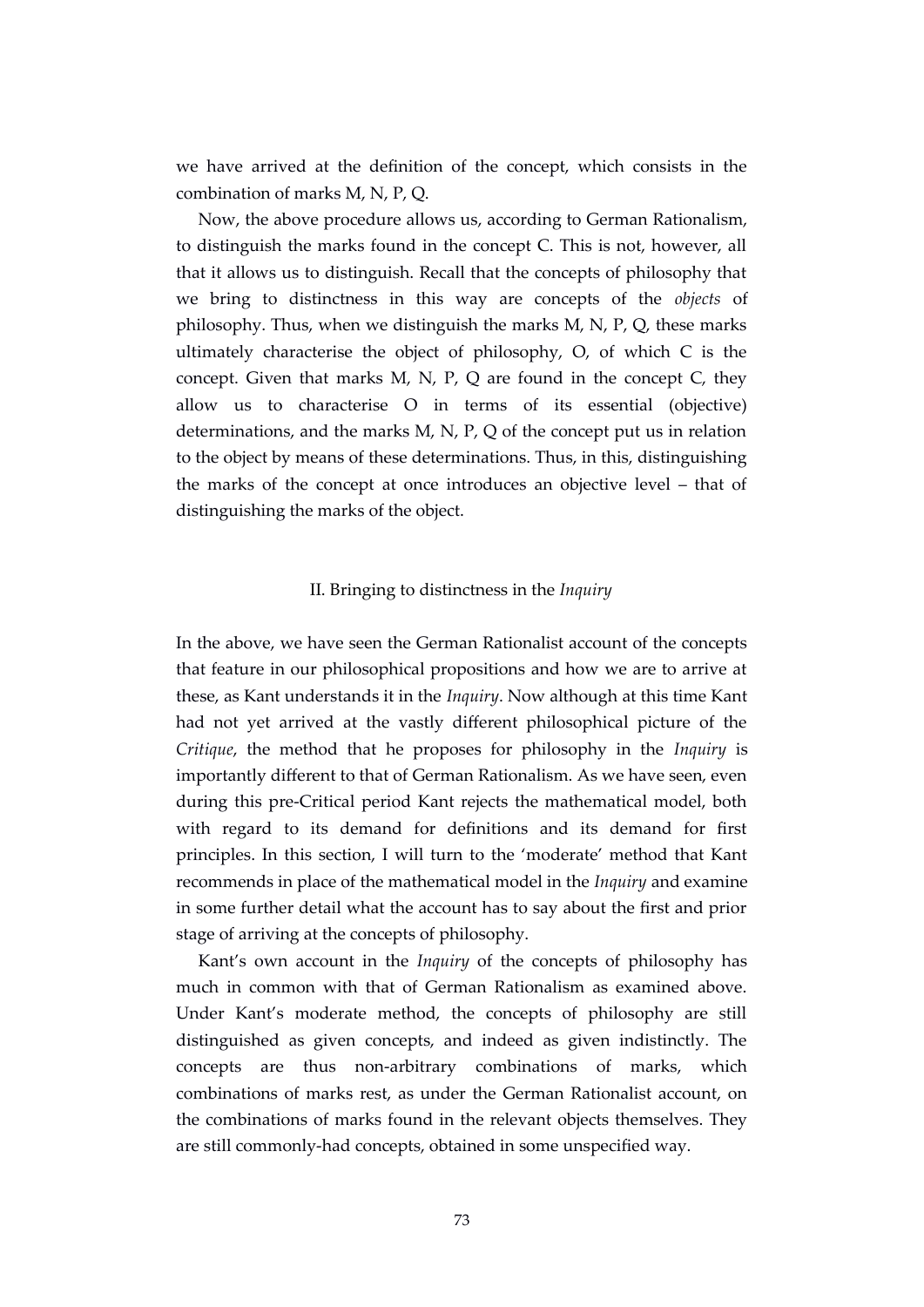Again, Kant is commited to the need for distinctness of the concepts featuring in our philosophical propositions. In order to establish the propositions of philosophy and in order to derive further propositions from those already established, it is necessary that the characteristic marks to which we appeal are distinguished from any others and that we have them in mind clearly. Thus, again, what is needed is that we analyse the indistinctly given concepts by comparing them with the marks proposed as found in them, across various diferent contexts, and that this procedure is repeated for the sake of establishing the further marks found in the concept.

A crucial point of disagreement with German Rationalism that emerges in Kant's pre-Critical account, however, concerns the prospects for the requirement of *defnition* of the concepts of philosophy. If we recall, Kant put forward a number of reasons for thinking that the German Rationalist requirement that we begin with fully-defned concepts is too stringent and impossible to fulfl. These claims have an efect on the method that Kant proposes in the *Inquiry* as the correct method for arriving at concepts in philosophy.

In response to the intractability of defnition, Kant recommends that we, "frst of all, by analysing [the given concept], seek out those characteristic marks which are initially and immediately thought in that concept." (*Inquiry* 2:281) Thus, the frst and primary diference to be found in Kant's pre-Critical moderate account in contrast to that of German Rationalism is that of the *terminating point* of analysis. We do not demand that our procedure carry us all the way through to all and only the marks contained in the concept. Rather, we aim only to distinguish *some of the marks* that are found in the concept. We are to proceed to propositions "from *a few* immediately certain characteristic marks of the thing in question, and to do so without a defnition" (*Inquiry* 2:284, emphasis my own). The concepts that feature in the propositions of philosophy under Kant's moderate account then are not concepts all and only whose marks have, by means of analysis, been made distinct (concepts for which we have defnitions), but are concepts *some* of whose characteristic marks have, by means of analysis, been made distinct.

A further point comes to light in Kant's remarks above. In both of the remarks quoted above and in numerous other places, Kant formulates the procedure for arriving at concepts as a mater of distinguishing some *immediately certain* characteristic marks of the concept. This distinction and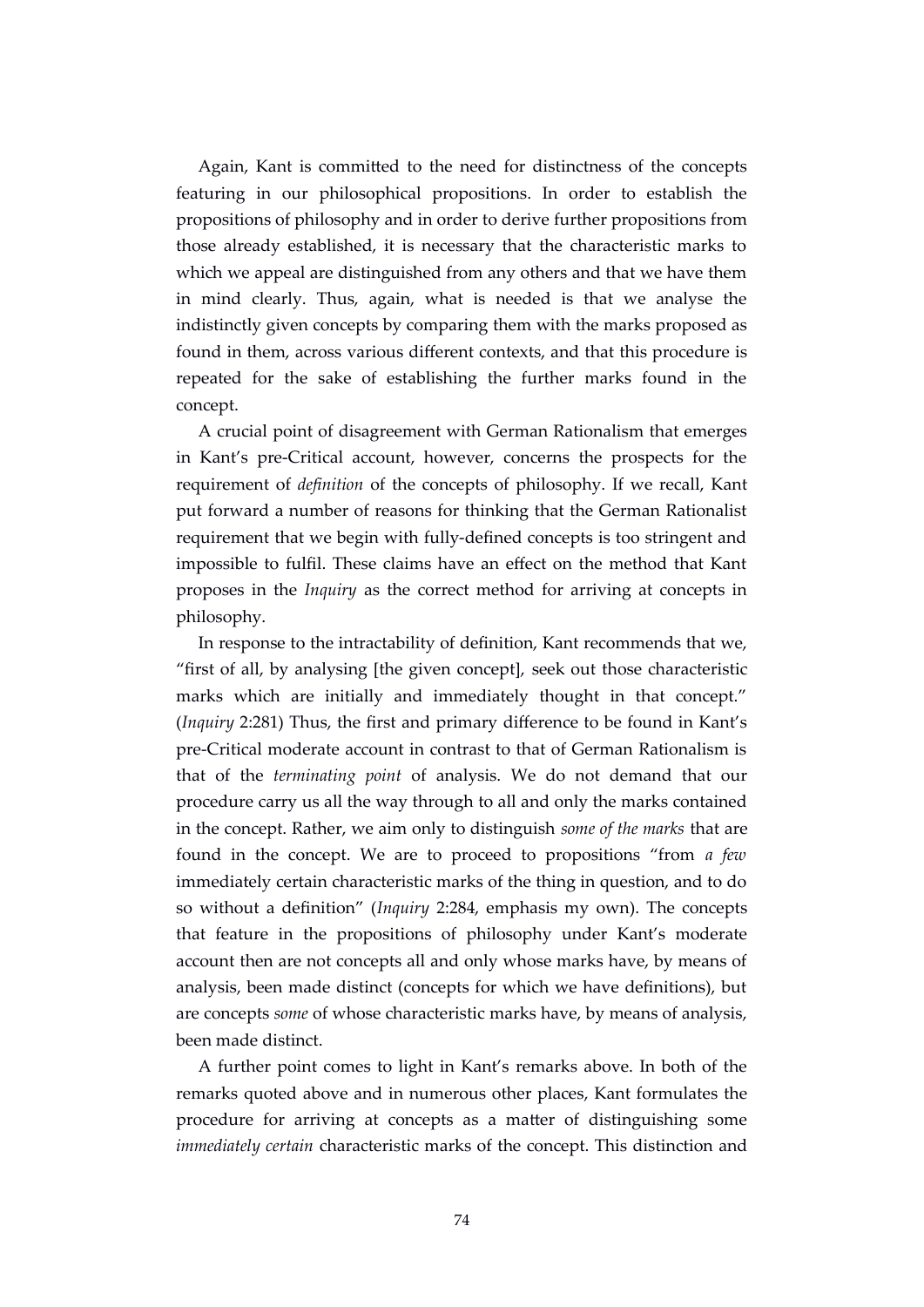point are found clearly in a later passage, within the context of the concept of a body:

*[A] body is a compound* is an indemonstrable proposition, for the predicate can only be thought as an immediate and primary characteristic mark in the concept of a body [...]

The proposition, a body is divisible, is demonstrable, for the identity of the predicate and the subject can be shown […] indirectly: a body is a *compound*, but what is compound is *divisible*, so a *body* is divisible. The intermediate characteristic mark here is *being compound*.

(*Inquiry* 2:295)

Kant here emphasises a distinction between the immediate and mediate marks of a concept.<sup>[43](#page-74-0)</sup> In the case of immediate marks, the mark can be apprehended as a mark of the concept simply by comparing the concept with the mark. It is, on this basis, immediately evident that the mark is found in the concept. In such a case, the proposition that connects the concept with the mark as predicate is indemonstrable and knowable with certainty immediately. The mediate marks of a concept, by contrast, require the identifcation of some further intermediate mark. In such a case, the mark is apprehended as a mark of the intermediate mark, which intermediate mark is then apprehended as a mark of the concept. (The number of intermediate marks and connections could also be iterated). In this case, the proposed mark is shown to be found in the concept indirectly, by means of the intermediate mark (though each linking connection must ultimately be resolvable into immediate connections). In this later case, the proposition connecting the mark as predicate with the concept is demonstrable – a syllogism taking the connections with the intermediate marks as its premises can be given.

As it stands here, Kant's distinction between the immediate and mediate marks of a concept might seem to be a psychological distinction. Immediate marks are those marks of which we are, for one or another reason, initially or most aware of in our awareness of the concept (while mediate marks are those of which we are not initially or usually aware). However, when we look to the transcripts of Kant's pre-Critical Logic lectures, we fnd that this

<span id="page-74-0"></span> $43$  This distinction between immediate and mediate marks is not absent from the German Rationalist account as Kant construes it in the *Inquiry*; however, Kant's proposed account of analysis diverges from that of his predecessors on the basis of his focus on this distinction.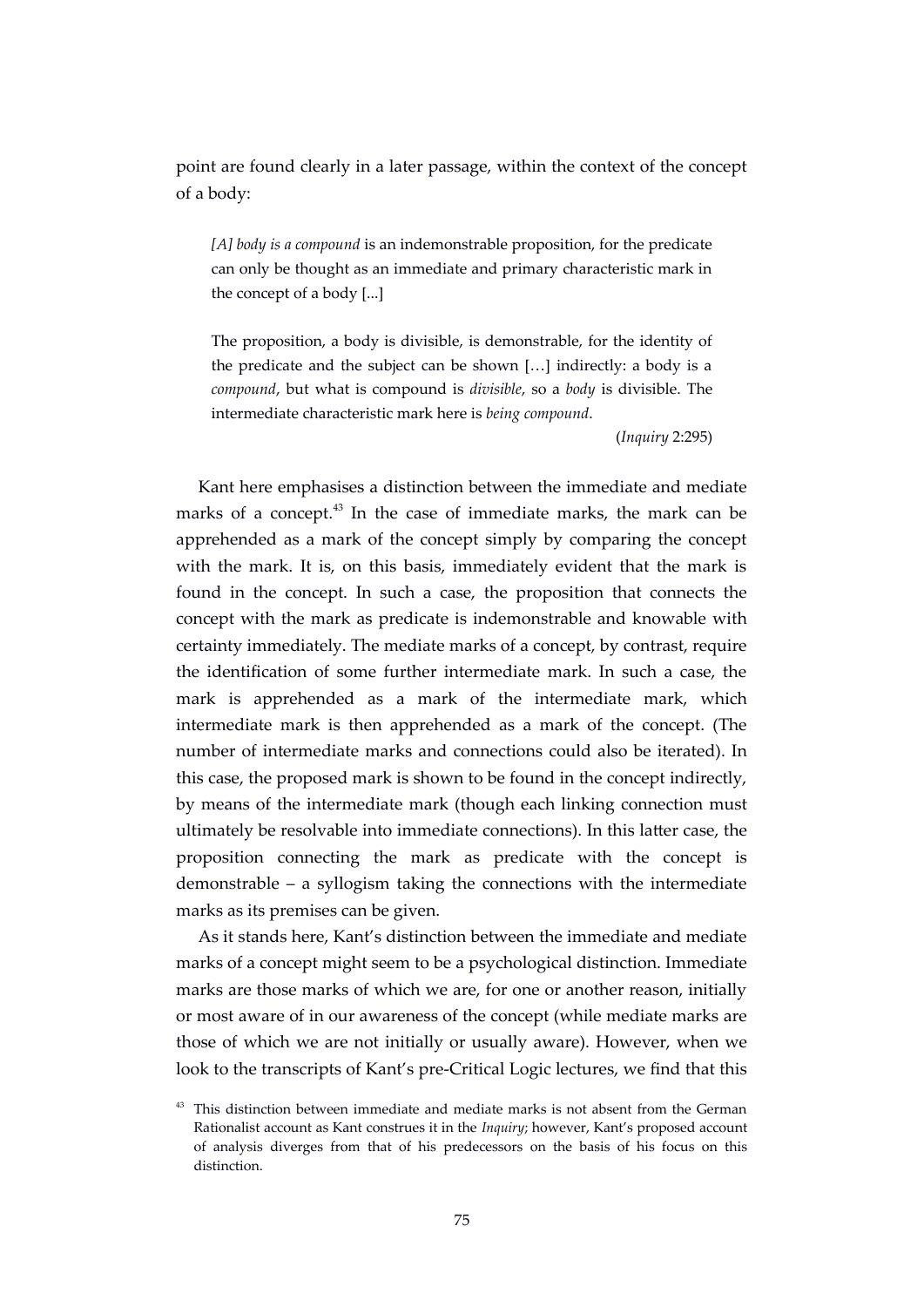is in fact a distinction between marks that can be subordinated to one another by containment and those that can't. Immediate marks are contained in a concept insofar as they are 'coordinated' with one another – no immediate mark is contained in any other immediate mark, though all are contained in the concept. Mediate marks, by contrast, are contained in concept insofar as the concept contains some prior mark, which itself contains the mediate mark in question. Mediate marks are thus contained in a concept insofar as they are 'subordinated' to some prior (immediate or mediate) mark. This distinction can be found in the *Blomberg Logic* at 24:108 and 24:725-6, and on into Kant's Critical Logic lectures (*Jäsche Logic* 9:59).<sup>[44](#page-75-0)</sup>

Thus, in the defnitions at which German Rationalist analysis aims, are two sorts of marks. For some of the marks in such a defnition, the marks will be identifable only mediately, needing appeal to some other intermediate marks in the concept. For others, however, these marks can be identifed as part of the concept directly and at once. (German Rationalist analysis required the comparison of the mark and concept 'across all kinds of contexts' in order to secure all the marks of a concept. In the case of these immediately certain marks, such comparison is seemingly not necessary.) Recognising this distinction in German Rationalist analysis allows Kant to put forward his moderate version of such analysis: If some marks can be immediately apprehended as found in the concept, then it is possible to identify some of the marks of a concept without identifying all the rest of them, with which marks we can then proceed to certain further propositions within philosophy.

<span id="page-75-0"></span><sup>44</sup> This distinction between a mark immediately contained in some concept and a mark that is connected to a concept by an intermediate or 'remote' mark is also drawn in the earlier work, *False Subtlety* (2:59). Here, the distinction is put forward along with the following points:

(i) The connection in the former case is put forward as a judgement, while the connection in the later case *requires* a syllogism.

(ii) The distinction also involves a distinction between a concept that has been made *distinct* by analysis and a concept that has been made *complete* by analysis. As we have already seen, analysis here involves the *gradual* distinguishing of the marks of a concept, and thus involves a distinction between a complete and partial analysis of the concept. The former renders the concept complete (and a definition of the concept). The latter renders the concept distinct. The point emphasised by Kant in *False Subtlety* is that distinctness requires only (a single) judgement, while the former requires syllogism (the connection of judgements).

(iii) Finally, the distinction does not involve, claims Kant in *False Subtlety*, a distinction in faculty. It is one and the same faculty that connects a concept in a judgement and in a syllogism (2:59). This claim will become relevant in our discussion of the criteria for establishing the marks of a concept in Part IV.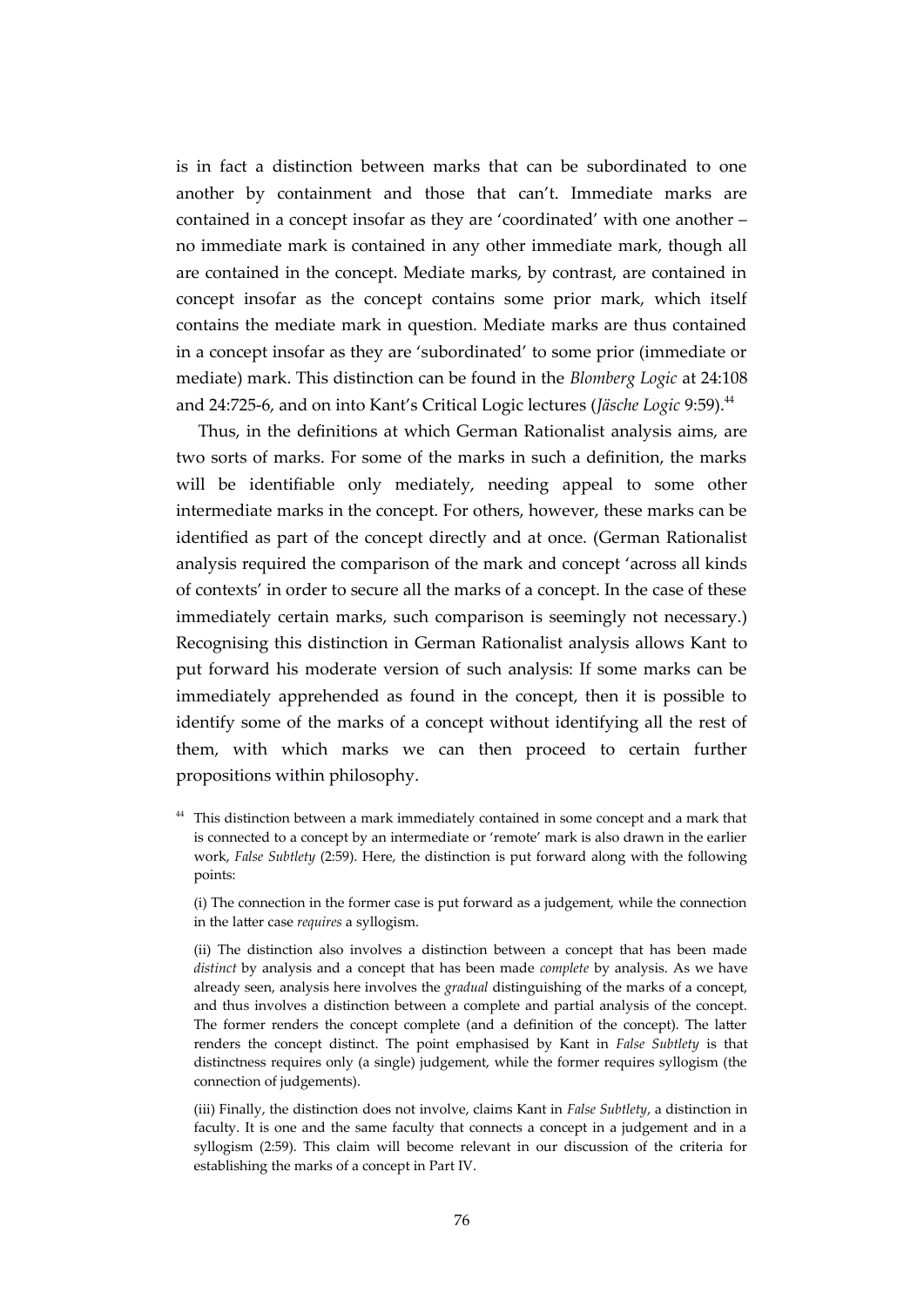Kant's qualifcation here allows us to add further detail to our schematic description of German Rationalist analysis. Recall that analysis of the given concept, C, required distinguishing a combination of marks taken to be all and only the marks found in the concept, which we supposed to be the marks M, N, P, and Q. This combination of marks was then compared with the concept across diferent contexts and the marks with each other in order to establish that they were indeed all and only the marks found in the concept. Now, given Kant's qualifcation, for some of these marks, it will be immediately apparent that a mark is found in a given concept. Suppose that this is the case with marks M and N. All that is then needed in order to set marks M and N down as being found in the concept is to abstract from all marks other than M and N, and to apprehend immediately that these marks are indeed found in the concept. These marks can then be put down as marks found in C, and we can, according to Kant's further qualifcations, then go on to use the concept C in establishing the propositions of philosophy. There is no need to distinguish any further marks of the concept in order to arrive at a defnition of the concept.

We might, however, decide or need to distinguish further marks of the concept, perhaps for the sake of establishing certain propositions in particular, and thus might continue with the procedure of analysis. Suppose that we continue with our procedure, distinguishing marks P and Q as potentially marks of the concept C. Suppose that in the case of these marks, however, it is not immediately apparent that the mark identifed is to be found in the concept. Thus, in order to establish these marks as part of the concept, we will need to compare the mark in question with the concept, and perhaps along with other marks already identifed, across diferent contexts. Suppose we do so for the marks P and Q, and apprehend, this time mediately, that the marks are to be found in the concept: P is in fact a mark of M, and M is a mark of the concept. And similarly for Q and N. Having so identifed the marks M, N, P, Q, we can add these to the marks found in the concept. Importantly, it is worth noting that, although the marks P and Q were established as found in the concept only indirectly or mediately, this has no bearing on their status as marks found in the concept. Alongside the marks M and N, they are equally marks to be found in the concept.

Finally, we must remember that, for any marks distinguished as found in the concept C, either mediately or immediately, these marks are still taken, under Kant's pre-Critical account here, to stand us in relation to the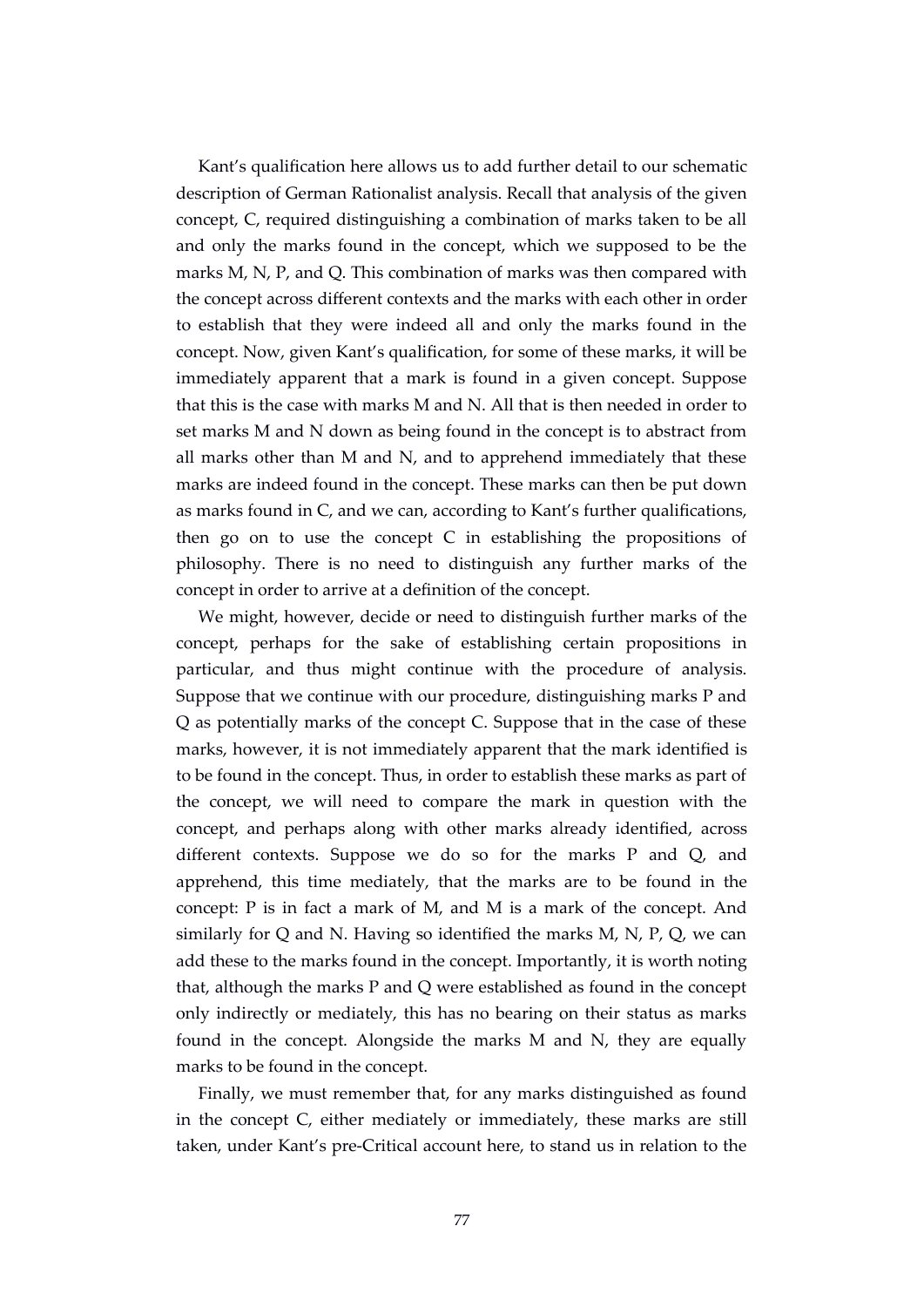relevant determinations of the object of the concept, O. There is thus still, in such analysis, a level of distinguishing the marks M, N, P, Q found in C along with an objective level of distinguishing the marks of the object to which the concept stands us in relation.

## III. Bringing to distinctness under the Critical philosophy

Such are the German Rationalist and pre-Critical accounts of the concepts that feature in the propositions of philosophy, as these are presented in the *Inquiry*. Let us turn then to the Critical account, to contrast these with Kant's final position on the correct method for arriving at concepts. The key passages in which this Critical account is to be found are, again, in the frst chapter of the Doctrine of Method, the 'Discipline of Pure Reason'.

Under the Critical philosophy, there is indeed still the question of how we are to arrive at the concepts that are to feature in the propositions of philosophy. In the Doctrine, we fnd that, in broad outline, this procedure has not changed from that of German Rationalism and the pre-Critical account. The concepts of philosophy are "still confused" (A728/B756), or indistinctly, given concepts. Again, in order to feature in any philosophical propositions, it is frst necessary that we bring them to distinctness (ibid.). Again, this is done by the process of analysis that involves distinguishing some mark or marks that we take to be found in the concept in question and comparing it with the indistinctly given concept. Further, the Critical account retains the claim – this being the crucial point in the section on defnitions at A727/B755 – that our aim with regard to the concepts of philosophy should not, and cannot, be their full defnition. In this, the Critical philosophy remains continuous with German Rationalist method and the proposed moderate method of the Inquiry. Beneath this general commonality, however, a number of crucial changes have taken place.

The first and most fundamental of these changes is that by the time of the Doctrine, the concepts of philosophy have received a more determinate and complex characterisation. In order to see how this is so, we might begin with a point that Kant emphasises at length at the start of the section  $(A712/B740ff.)$ <sup>[45](#page-77-0)</sup> Here, as we have seen briefly in Part II, Kant discusses

<span id="page-77-0"></span><sup>&</sup>lt;sup>45</sup> The relevant section here is Section I of the Doctrine of Method, a section entitled 'The discipline of pure reason in its dogmatic use'. As mentioned, it is here that Kant contrasts the proposed mathematical model of German rationalism (as Kant came to understand it at the time of the *Critique* and as labelled 'the dogmatic use of reason') with the Critical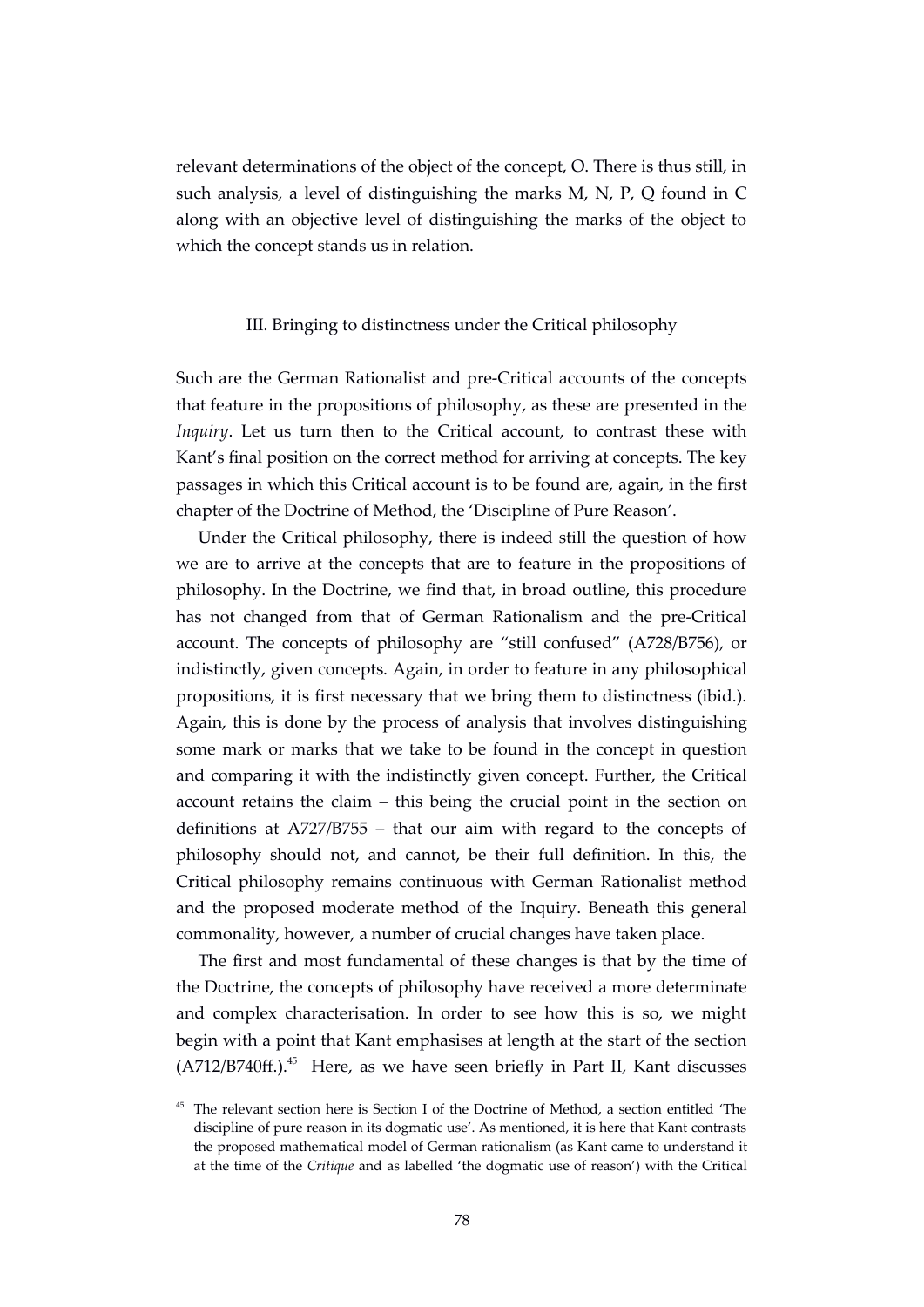mathematics and philosophy, what he takes to be essential to both, and what he takes their essential diference to consist in. In the Doctrine, Kant now explicitly recognises mathematics and philosophy equally as atempts to establish propositions *a priori*, that is, to establish propositions without any appeal to experience (A712/B740). Now the means by which mathematics and philosophy set about doing this indeed turn out to be very diferent, but what is of interest to us here is that, in this recognition of mathematics and philosophy as essentially establishing their propositions a priori, Kant recognises that the concepts that feature in these propositions are to be distinguished in an important way. The concepts that feature in the propositions of mathematics and philosophy must themselves be a priori, that is, concepts that are non-empirical (A719/B747). Thus, the concepts relevant to philosophy have by now been explicitly distinguished as concepts that are a priori.

More specifically, in contrast to the threefold distinction between concepts found in the *Blomberg Logic*, Kant has now put forward a fourfold distinction of concepts $47$  that is crucial in understanding the concepts of philosophy and the question of how we are to arrive at them. [48](#page-78-1) The Doctrine distinguishes four types of concepts; (i) empirical concepts, (ii) concepts given a priori, (iii) arbitrarily thought concepts, and (iv) arbitrarily thought concepts which can be constructed a priori. In order to become clear on these distinctions it is helpful to begin with the more familiar third of these divisions, viz. concepts that are arbitrarily thought. A concept is an

method that must substitute it.

- <span id="page-78-0"></span> $47$  We might note that, elsewhere, other distinctions among concepts are to be found (we have of course, the pure concepts as distinct from the schematised concepts, and these again as distinct from the concepts of reflection). And thus the fourfold distinction mentioned here is merely that which is relevant to the method of philosophy and is not to be taken as exhaustive of the division of concepts.
- <span id="page-78-1"></span>It must here be noted that the origins of this fourfold distinction are indeed present in Kant's pre-Critical thought: As noted at the start of this part, the *Inquiry* already draws a distinction between arbitrarily combined concepts and indistinctly given concepts, which distinction is clearly involved in the Doctrine's fourfold distinction. In fact, the transcripts of Kant's lectures on Logic contain mention of a further distinction that is found in the Doctrine: Already at the time of the *Blomberg* transcript, Kant has distinguished between concepts given a priori and concepts given a posteriori (24:252-3). The fourfold distinction of the Doctrine does, however, signal a crucial change in Kant's understanding of concepts insofar as it involves, as we will see, the separation of the question of the ground of the combination of marks of the concept from the question of the relation of the concept to an object. This separation is apparent in both the further distinction of arbitrarily combined concepts into merely arbitrarily combined and those for which an object can be constructed and in the requirement of a transcendental proof for concepts given a priori.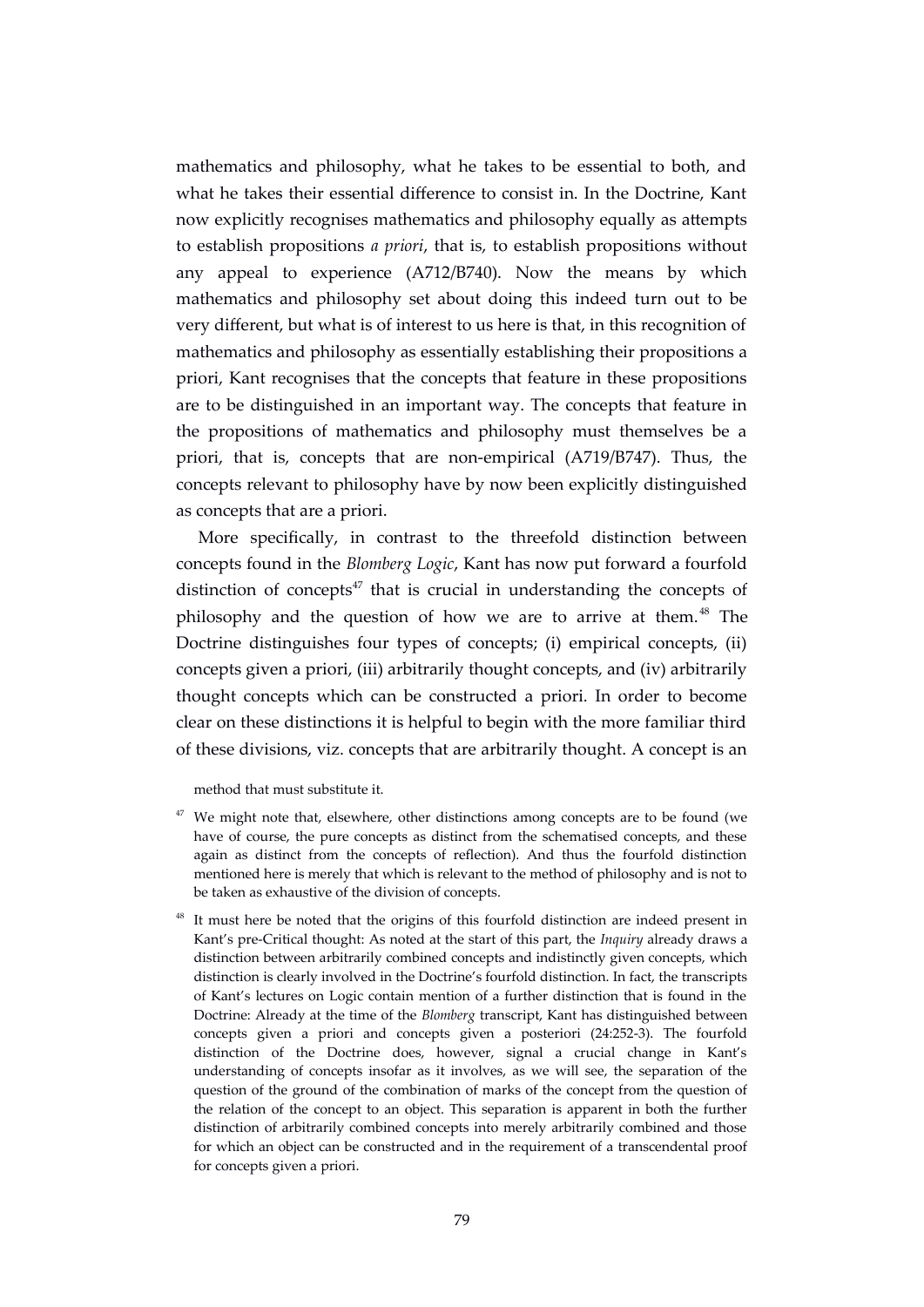arbitrarily thought concept if it is a concept whose marks have been arbitrarily combined in an act of the understanding. For example, suppose I think of the various marks contained in the concept of a bird and separate off from these the mark 'wings', and then think of the various marks contained in the concept of a horse, and combine all these marks to form a new combination. In so doing, I have arbitrarily combined a number of marks in order to form the concept, 'Pegasus'. As we have noted earlier with regard to the concepts of mathematics, the combination of marks that constitutes this concept rests solely on the arbitrary act of the understanding in combining the marks.

Concepts of the last type, viz. arbitrarily thought concepts which can be constructed a priori, are a special case of (iii), and the concepts of mathematics are now identifed as being of this fourth type. Arbitrarily thought concepts which can be constructed a priori are similarly concepts that have been formed through the arbitrary combination of marks by the understanding, but in contrast to arbitrarily thought concepts in general, this last type of concept is such that, despite its arbitrary ground, it allows for (a priori) cognition. Importantly, the object to which it stands us in relation a priori is not a non-empirical object of traditional metaphysics (like the soul or God), but is an object of pure intuition. Now, whatever else objects of pure intuition amount to, it is clear that, in the case of the last type of concept, Kant is commited to the possibility of the concept puting us in relation to something *in addition* to the combination of marks that constitutes the concept itself (viz. the object of the concept), the intelligibility of this relation, and the possibility of cognition of this object by means of the concept, all of which are lacking in the case of other arbitrarily thought concepts.

As under the pre-Critical account, empirical concepts and concepts given a priori contrast with both of the above. Neither empirical concepts nor concepts given a priori are concepts whose marks have been arbitrarily combined by the understanding. The indication in the Doctrine as to what their distinction consists in can be found in a small remark found at A729/B757: In considering the possibility of defnition for the various types of concepts, Kant writes, "[s]ince therefore neither empirical concepts nor concepts given a priori can be defned, there remain none but arbitrarily thought ones for which one can atempt this trick. In such a case I can always defne my concept: for I must know what I wanted to think, since I deliberately made it up, and it was not given to me either *through the nature*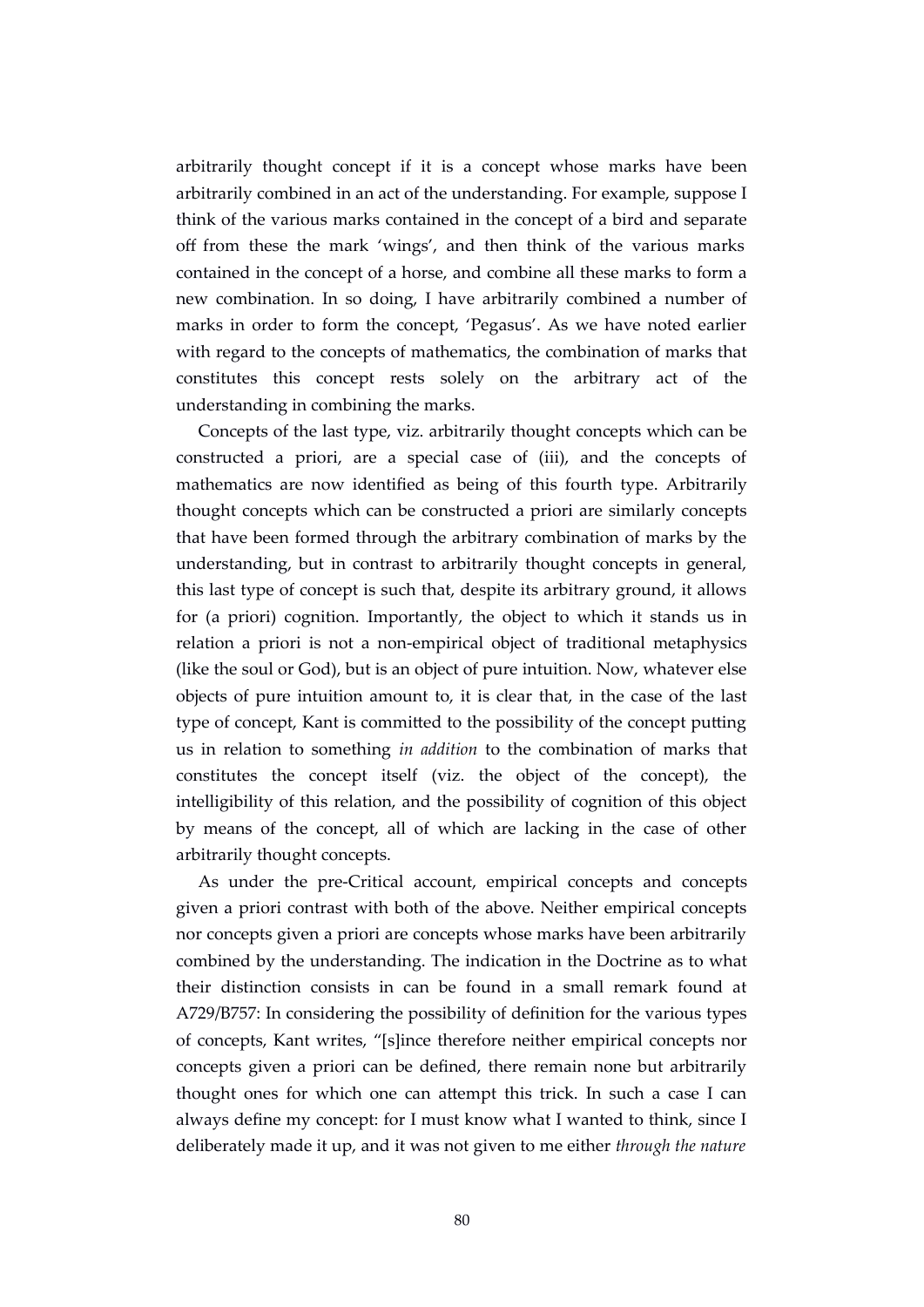*of the understanding or through experience*; but I cannot say that I have thereby defned a true object" (A729/B757, emphasis my own). Thus, arbitrarily thought concepts now contrast with concepts that are either given 'through experience' or 'through the nature of the understanding'. Empirical concepts are again concepts whose combinations of marks have not been arbitrarily combined by the understanding, but have been 'given through experience'. That is, the combination of marks found in them rests (at least in part) on the combinations of marks found in empirical objects. $49$ As Kant states earlier in the passage, "we have in [an empirical concept] only some marks of a certain kind of object of the senses" (A727/B755). Concepts given a priori, on the other hand, are concepts whose combinations of marks have not been arbitrarily combined by the understanding, but have been 'given through the nature of the understanding'.

One fnal element in this fourfold distinction that is of interest to us is not to be found here in Kant's discussion of given concepts, but instead is to be found a litle later on, in Kant's discussion of the diference between the concepts of mathematics and the concepts of philosophy in cognition. As we have seen above, the concepts of mathematics are arbitrarily combined concepts, but such that their object can be constructed a priori. Because of this possibility, such (a priori and arbitrary) concepts stand in relation to their objects and we are aforded cognition by means of them. The concepts of philosophy are similarly a priori concepts, but, in contrast to those of mathematics, are 'given by the nature of the understanding'. In order to stand us in relation to their objects, these concepts require a deduction or transcendental proof (A732-3/B760-1). Thus, in contrast to the 'concepts given by pure reason' of Kant's pre-Critical lectures, the Doctrine's concepts of philosophy, as concepts given by the nature of the understanding and in need of a deduction to establish their relation to their objects, are concepts whose combinations of marks rest on the nature of the faculties of the subject.

A number of important insights might be gained from the above. The frst of these concerns the Critical picture of the concepts of philosophy as *given.* In the *Inquiry*, the combination of marks in a given concept of

<span id="page-80-0"></span><sup>&</sup>lt;sup>49</sup> As alluded to in Section I, the case of empirical concepts is complicated slightly by Kant's claim that our empirical concepts have a sort of fluidity to them, sometimes including certain marks and at other times including others, depending on context and usefulness. Nevertheless, though the combinations of marks found in an empirical concept are not fxed, it is always the case, for any given temporary combination, that the combination rests on the empirical object, i.e. that the marks are found combined in the object.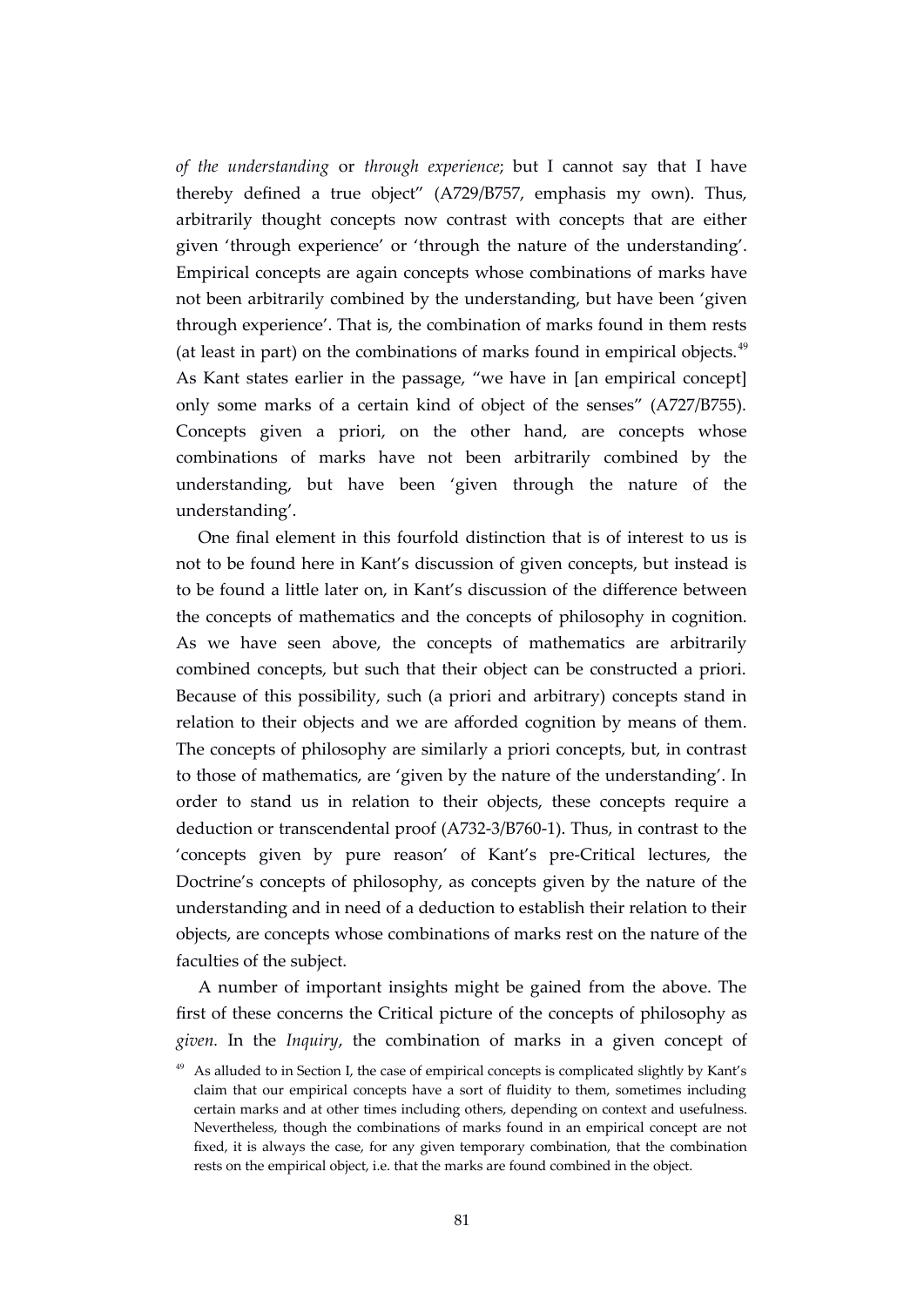philosophy rested on something other than arbitrary combination by the understanding – the combination rested on the marks found combined in the object. In the Doctrine, again the combination of marks in a given concept rests on something other than the arbitrary combination by the understanding. However, the account of what this could be has now been narrowed and subjected to an intelligibility requirement. If we recall, under German Rationalism, the combinations of marks of the concepts of philosophy were straightforwardly assumed to rest on the combinations of marks found in the relevant objects of the concepts. For example, the ultimate ground of the combination of marks found in the concept 'simple substance' was assumed to be the simple substances themselves. By means of this concept, we stood in relation to such objects, despite their being inaccessible to the senses. By the time of the *Critique*, Kant has rejected this German Rationalist assumption. In order for a concept now to count as given, rather than as simply an arbitrary combination of marks, the combination of marks in the concept must rest either on the marks found combined in an *empirical* object (the object must be accessible by the senses) or they must rest on the nature of the understanding (they must be combinations whose source is in our faculties). The possibility of standing in relation to an object, including the objects of philosophy, where the relevant combination of marks is both grounded in the object but also not accessible by the senses, has been rejected. If there are any non-arbitrary, empirically inaccessible combinations of marks, these must be now be taken to be in some way grounded in the subject's faculties, rather than in the object. Kant has introduced an intelligibility requirement.

It is further important to note the way in which 'given through the nature of the understanding' is distinct from 'arbitrary combination by the understanding'. In both cases, the combination of marks found in the concept are in some way due to the understanding. Crucially, however, in the case of arbitrarily thought concepts, the combination of marks is *arbitrary*. There is nothing upon which the combination of marks rests other than the *chosen act* of the understanding. In arriving at such concepts, the understanding is in no way constrained to combine some marks rather than others. By contrast, in the case of concepts given a priori, the combination of marks is not arbitrary. It is a combination of marks that arises in the nature of the understanding of the subject – a nature that is in no way itself chosen by the understanding. In distinguishing the marks found in such concepts, the understanding is constrained to certain combinations.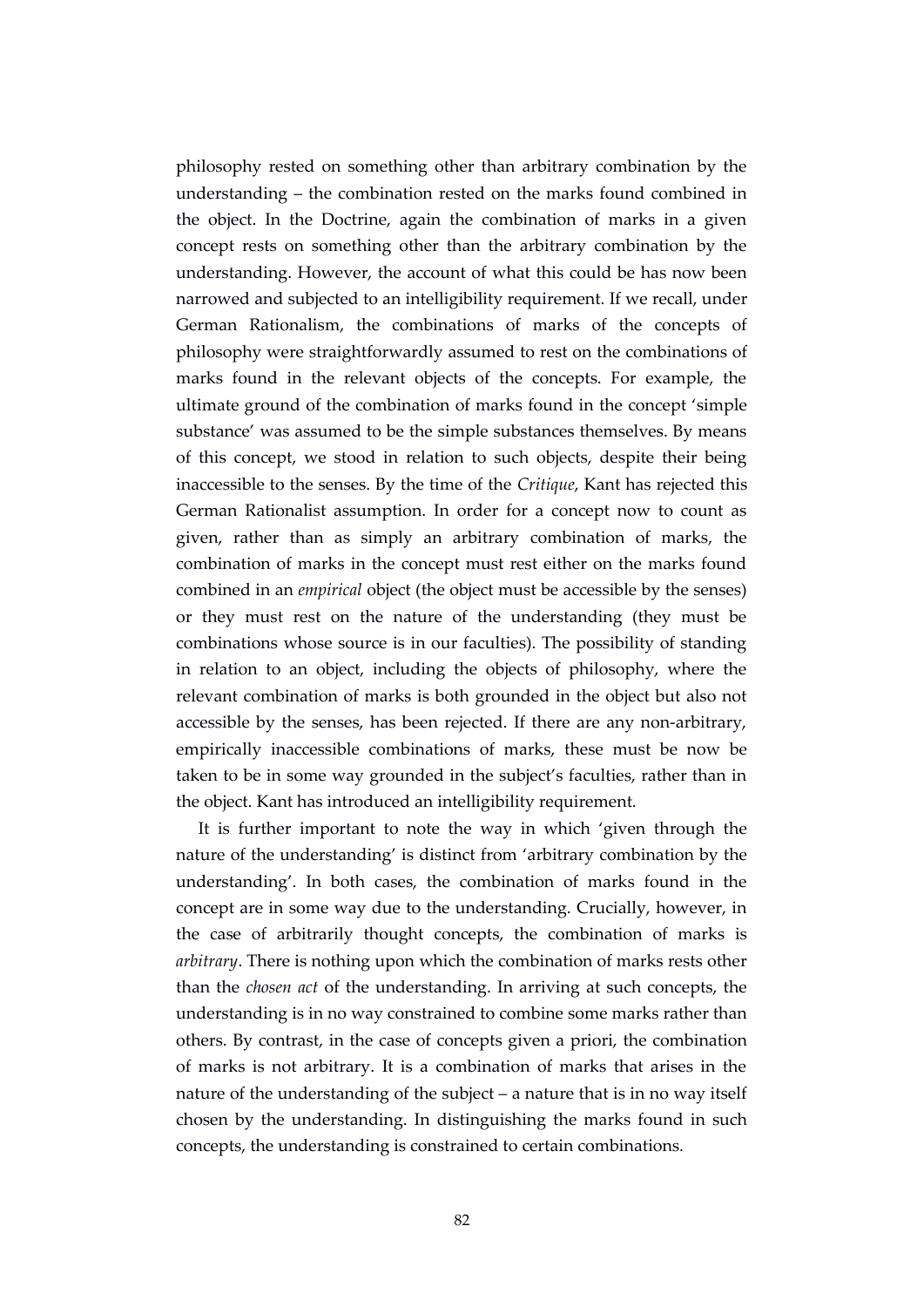Secondly, there are now strict requirements on which concepts count as concepts of philosophy – requirements that answer the intelligibility demand. Under the previous picture, philosophy seemingly dealt with some given concepts or other – those that everyone has, those dealt with in philosophy. This was not made exact. Here, however, Kant narrowly distinguishes the relevant concepts. All and only those that rest on the nature of our understanding are the proper concepts of philosophy.

Relatedly, it is now possible that concepts that counted as given under the pre-Critical account do not do so under the Critical account. Under the German Rationalist account, it was possible for a concept that is in fact arbitrarily combined to be mistaken for a concept of philosophy. Since German Rationalism assumes the relation of a concept to an object and requires no further work in establishing how we come to have the concept to start with, it is seemingly possible for a concept to be arbitrarily thought, handed down or inherited, and then taken to be a given concept. (In this regard it is worth noting that arbitrarily thought concepts need not be *consciously* combined by the understanding in question. It suffices for such concepts that they, in some way or other, are the product of human invention. Again, the concept of a simple substance, a concept recognised as philosophical in the *Inquiry*, turns out to be an arbitrarily combined concept under the Critical account.)

Thirdly, the concepts of philosophy are no longer simply common concepts or those that everyone happens to have. We now have an account of how and why we *must* all have them. To see this, we need recourse to the second step of the Critical method as well as the first. In the first step, we identify and make distinct the concepts are due to the nature of our faculties. In the second step, the transcendental proofs, Kant establishes that it is only by means of these concepts that we are able to stand in relation to any (empirical) objects at all. Thus, insofar as we do stand in relation to empirical objects, the Critical account has the implication that we must all have the concepts in question.<sup>[50](#page-82-0)</sup>

Fourthly, and crucially, the assumption that such given concepts stand us in relation to objects has now been questioned and given up. That we have given concepts that do not rest on the marks found in empirical objects is intelligible insofar as the concepts arise from the nature of our

<span id="page-82-0"></span> $50$  The claim here is a simplification. Given the distinction between concepts and intuitions, the transcendental proofs are not the only point at which Kant establishes that the representations of philosophy stand us in relation to objects. This point will be treated again in Part IV, once we have covered the needed territory.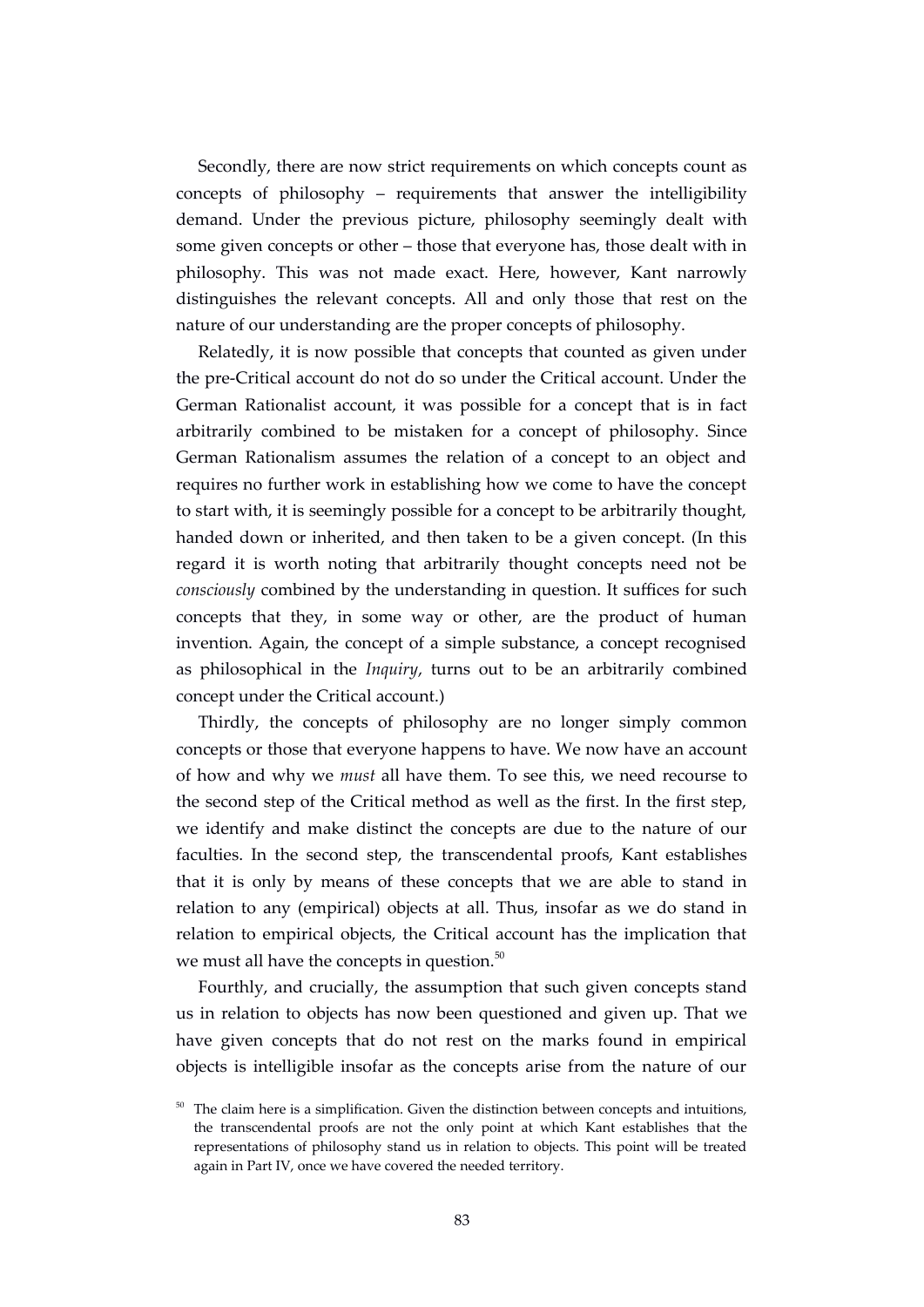understanding. That any such concept stands us in relation to an object is, however, then a further thing to be established. This is the second and distinct step in the Critical method. $51$ 

Finally, we can now see that the Critical account has distinguished the 'givenness' of a concept from its standing us in relation to an object. This is a crucial distinction introduced by the fourfold division of concepts. Givenness is now not simply a mater of the combination of marks found in the concept resting on the object, whether the object be empirical or no. Rather, givenness as such is a mater of the combination of marks found in the concept resting on something other than the arbitrary act of the understanding. This is then either a mater of the combination of marks resting on the object (as in the empirical case) or in the combination resting on the nature of the understanding. Thus, as we have seen above, a concept can be given, but not stand us in relation to any object whatsoever. By contrast, in the *Inquiry*, the givenness of a concept and its combination of marks as resting on the object did not come apart. This was due to German Rationalism's assumption of the concept as standing us in relation to the objects of philosophy. Thus, in contrast to the *Inquiry*, by the time of the Doctrine Kant now explicitly recognises the question of the relation of a concept to an object. This is explicitly recognised across both the concepts of mathematics and of philosophy. The concepts of mathematics of the *Inquiry* were essentially arbitrarily thought concepts. By contrast, mathematical concepts now have an object under the Critical account. Mathematical concepts are a special variety of arbitrarily thought concept – they are arbitrarily thought, but such that an object for them can be constructed. And with regard to the concepts of philosophy, as we have seen, the question of whether or not they stand us in relation to objects has indeed been recognised.

In the above, we have seen that the Critical account involves a number of crucial changes with regard to the characterisation of the concepts of philosophy. Further, these changes have signifcant implications for how we are to set about arriving at such concepts. To begin, it is worth noting that under the Critical account, the task of *identifying* our philosophical

<span id="page-83-0"></span><sup>&</sup>lt;sup>51</sup> It is worth here noting that not all concepts given a priori do turn out to stand us in relation to objects, under the critical account. In addition to identifying the categories as concepts given a priori, the critical philosophy identifes, across the course of the three *Critiques*, a large number of concepts that arise in the nature of our faculties, and which, in virtue of this, we necessarily have. These later concepts, however, cannot be shown to stand us in relation to objects, but feature in our cognition in other ways (for example, as concepts of limits or as 'regulative' concepts').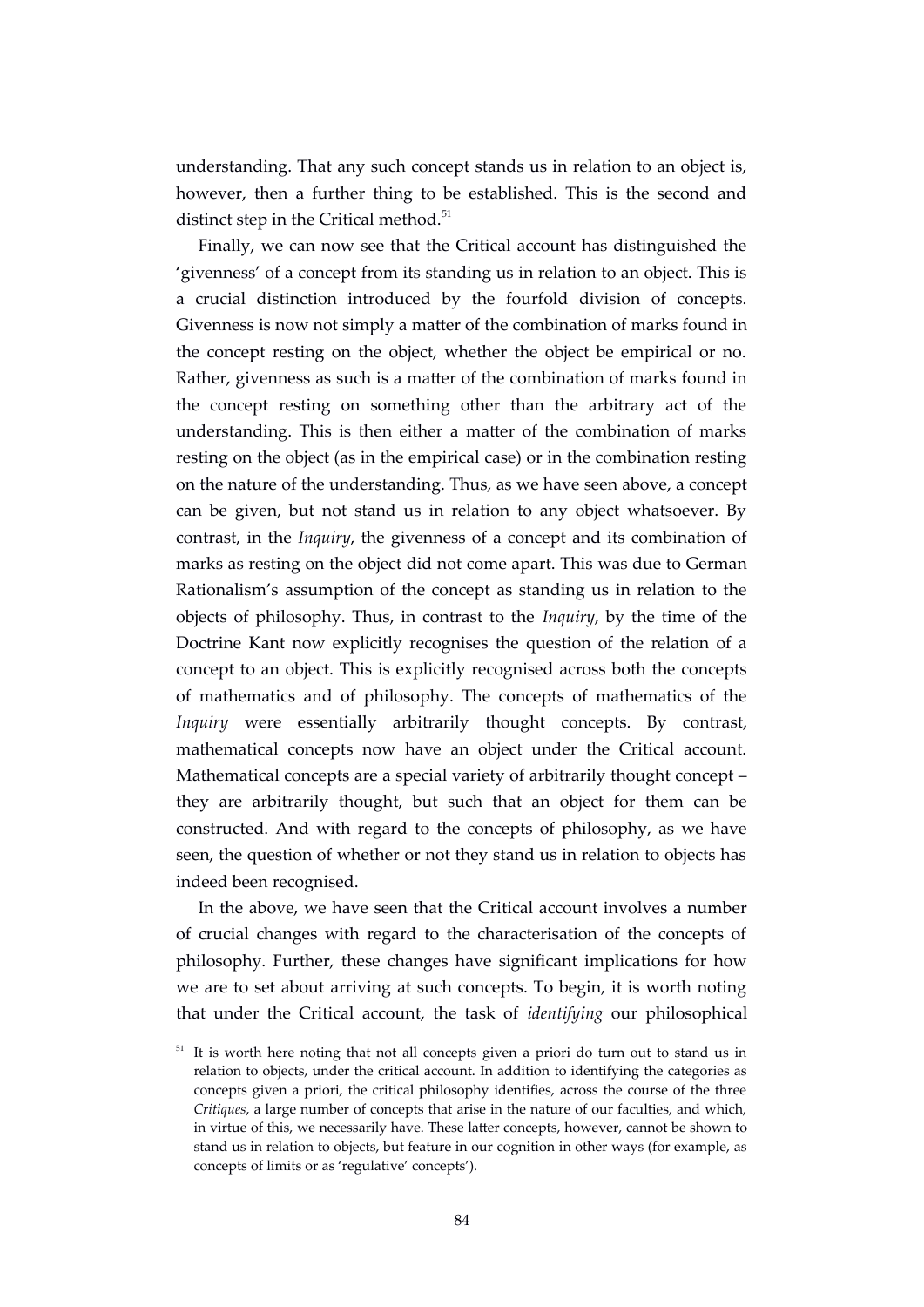concepts – of identifying which concepts are given a priori – has become explicit. We are to identify those concepts whose combinations of marks rest on the nature of our understanding (in contrast, as we have seen, to those whose combinations rest on the objects of empirical experience and those that the understanding has arbitrarily thought up). In this, there is a clue as to how we might go about doing this. If the concepts to be identifed are those that rest on the nature of the understanding, then it would seem that, instead of sorting through our *concepts*, we can begin with an examination of the nature of our *understanding*. We can begin, not by identifying those concepts we suppose might rest on the nature of our understanding, and thereafter seeking to show that they are such, but by identifying *frst* the nature of our understanding, and *from this* deriving the concepts that are possible when considering this faculty in isolation. Now, Kant does not lay this out in the Doctrine, but it is to be seen in the way in which the Transcendental Analytic proceeds. As we find in the Metaphysical Deduction that begins the Analytic, Kant begins with an exhaustive examination of the faculty of the understanding in puting forward the table of judgements, and from this derives exhaustively the concepts of philosophy.[52](#page-84-0)

Secondly, although the concepts have been qualified as 'given a priori' in the sense of being grounded in the nature of the understanding, these concepts are still given *indistinctly*. What is still necessary, according to the Doctrine, is the "distinct representation of a (still confused) concept" (A728/B756). Thus, analysis of the given concepts of philosophy is still necessary in order to bring them to the distinctness needed for their employment in philosophical cognition. The need for analysis as such has not changed under the Critical account.

In contrast, the Doctrine's treatment of the terminating point of analysis – that is, with what is required in terms of distinctness for philosophical cognition – involves some of Kant's pre-Critical position and some changes. Again, Kant denies that defnition for the concepts of philosophy can be achieved. We are to rest content with the identifcation of *some*, but not

<span id="page-84-0"></span> $52$  The account presented here is, of course, a simplification, for Kant does not at all claim the concepts derived from the table of judgements to be the concepts of philosophy. These concepts require the addition of further, intuitive, representational elements, and it is only these later, schematised, concepts that might properly be considered to be the concepts of philosophy under the critical account. We will not consider the distinction between concepts and intuitions, between understanding and sensibility, and its bearing on the critical method until Part IV. For that reason, the discussion here is simplifed to overlook this distinction.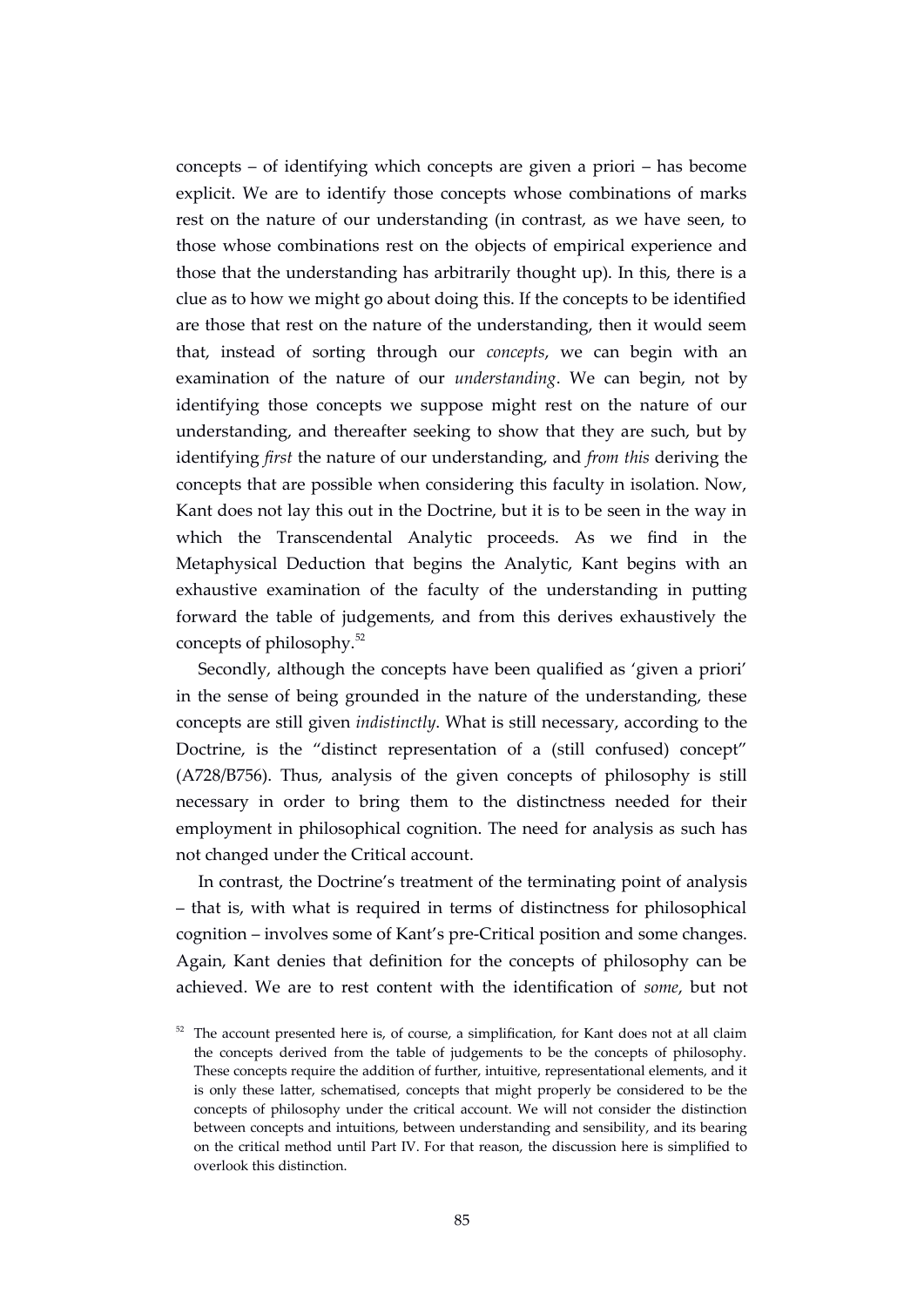necessarily all, marks of the concept. Such analyses are now termed *expositions*. However, Kant does seem commited to nearness to defnition being desirable. In contrast to the *Inquiry'*s proposed method of beginning with only a few immediately certain marks, the Doctrine does propose a longer procedure of analysis that brings to light as many marks of the concept as possible. Nonetheless, he still diverges from his German Rationalist predecessors in the claim that exhaustiveness can never be certain (A729/B757).

Finally, it is important to recognise the implications of the distinction between the ground and objectivity of a concept for the carrying out of analysis. We noted above that Kant's fourfold distinction between concepts in the Doctrine distinguishes a concept's standing us in relation to an object from the ground of the combination of marks of the concept. While German Rationalism took the later always to be the former, the Critical account distinguishes the possibility of a concept having a ground other than the object. In the case of the concepts of philosophy, this ground is, in fact, always other than the object – our philosophical concepts are grounded in the nature of our faculties. Thus, if these concepts are to stand us in relation to any objects, under the Critical account, this needs to be established independently of simply bringing the combination of marks found in it to distinctness. The Critical method involves a subsequent step of establishing the objectivity of the concept.

Thus, arriving at the concepts of philosophy under the Critical account involves a number of additional steps. While the procedure of analysis is again the means by which the concepts are to be arrived at, two steps additional to this, not found in the *Inquiry* are, first, establishing the concept to be given a priori and, secondly, establishing the relation of the concept to an object. Thus, under the Critical account, we see that arriving at the concepts of philosophy involves crucially diferent steps, some of which are achievable only after the transcendental proofs.

In the above, we have traced out the ways in which the Critical method for arriving at the concepts of philosophy diverges from that of its predecessor. We will not yet to return to our schematic example, however, for there are further crucial changes found under the Critical account and it is to these that we now turn in Part IV.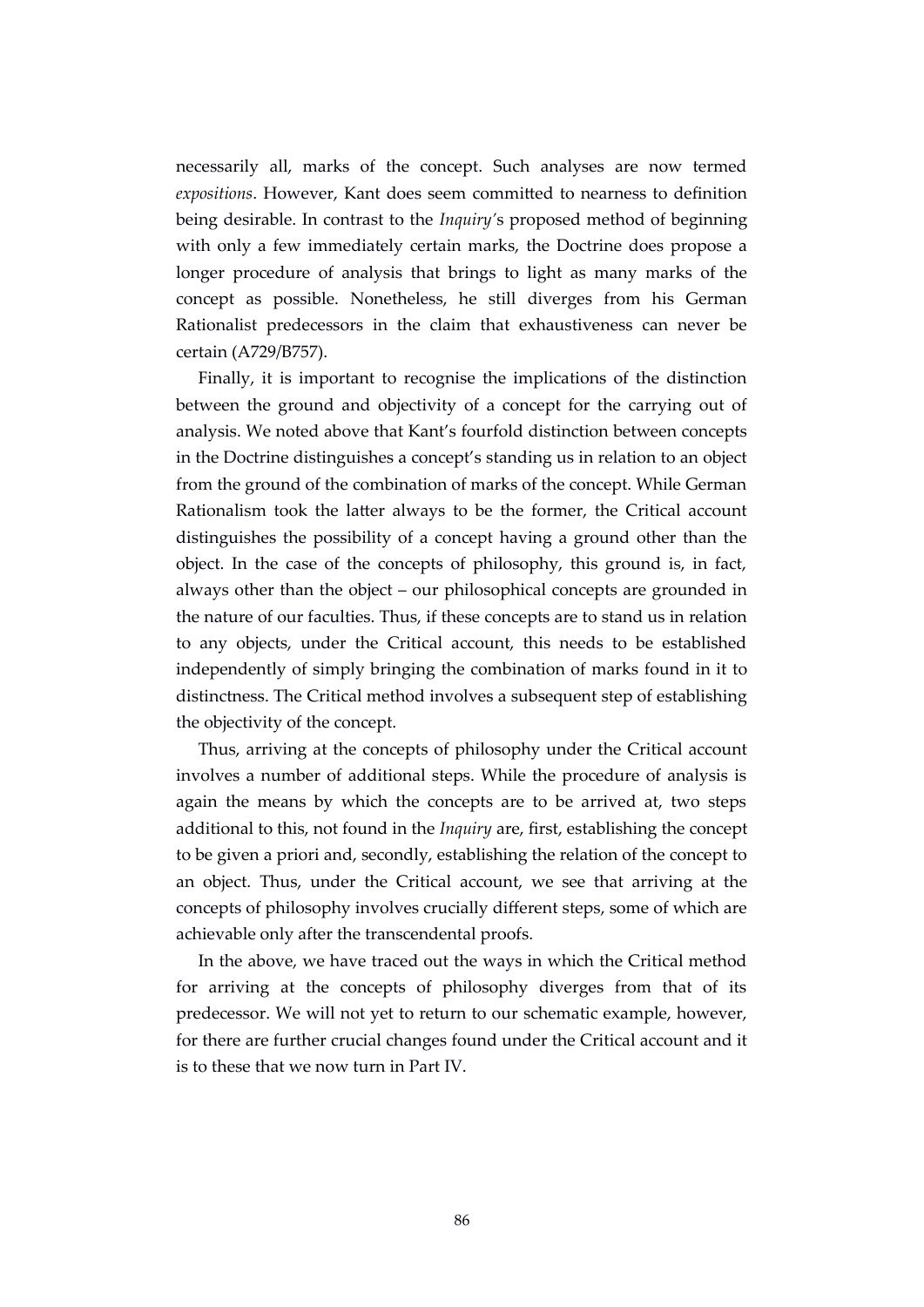# **Part IV An implicit commitment**

In Part III, we have examined a number of crucial changes that have taken place under the Critical philosophy with regard to the concepts of philosophy and how we are to arrive at them. There is a further change, however, that has taken place – a change which involves a commitment implicit in German Rationalist analysis, and which constitutes a further crucial point at which the Critical philosophy takes dispute with this predecessor. This commitment can initially be identifed in the way in which German Rationalism establishes the marks of the concepts of philosophy. As we will see, this initial implicit commitment is part of a more complex commitment – and it is this complex commitment in its entirety that Kant rejects by the time of the Critical philosophy. In Section I, we return to Kant's pre-Critical discussion of analysis in the *Inquiry* in order to bring to light the complex implicit commitment in German Rationalist analysis. In Section II, our task is to uncover the Critical response to this commitment. Finally, in Section III, we turn to the proposed Critical method that is to replace the problematic commitment.

I. The implicit commitment of the *Inquiry*

In order to bring to light this implicit commitment, let us return to some of the workings of German Rationalist analysis. Let us return to our schematic example.

Suppose we take some indistinctly given concept C for analysis. In order to arrive at a defnition of the given concept, we must distinguish the marks found in it. Again suppose that, having carried out the entire procedure of analysis, we establish that in the concept C are found all and only the marks, M, N, P, Q. If we recall Kant's qualification, some of these marks can be established immediately as found in the concept, while others only mediately and by comparing the concept across various contexts. Suppose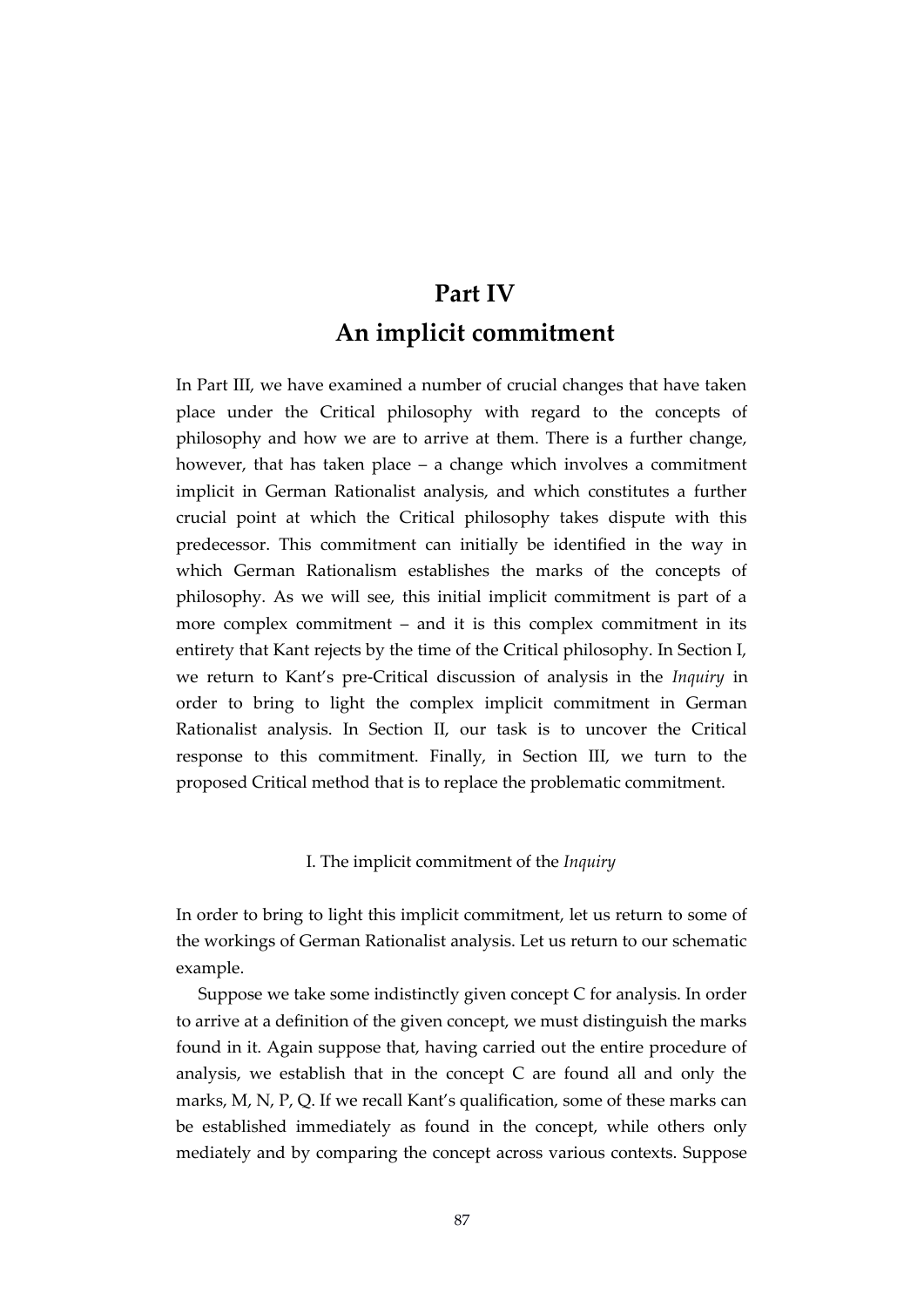that mark M is such that, having distinguished the mark, it could be established as an immediately certain mark of C, while mark N is such that it can be established as a mark of the concept only mediately and by means of further steps. A crucial question that arises here is, how are we to understand this immediate connection between the given concept C and the mark M? And similarly, how are we to understand the mediate connection that is established with certainty in the case of N?

One characterisation of the former is found at 2:284 in the *Inquiry*, with regard to the concept 'appetite':

In the case of any particular thing, I can be *immediately certain about a number of diferent predicates*, even though I am not acquainted with a sufficiently large number of them to be able to furnish a completely determinate concept of the thing, in other words, a defnition. Even if I had never defned what an appetite was, I should still be able to say with certainty that every appetite *presupposed* the representation of the object of the appetite; that this representation was an anticipation of what was to come in the future; that the feeling of pleasure was connected with it; and so forth. Everyone is *constantly aware of all this in the immediate consciousness of appetite*.

(2:284, emphasis my own)

As Kant construes it in these passages then, the immediate connection between a proposed mark and an indistinctly given concept is such that our initial indistinct awareness of the concept (or object of the concept) in question in some way *always already involves* the mark in question. The mark is, as Kant puts it in the *Inquiry*, 'presupposed' in the awareness of the concept. A similar statement can be found in the transcripts of Kant's lectures on Logic:

The matter is *already there*, then, we are only supposed to give the thing a form. By means of analytical distinctness we do not cognise *any more in a thing than we have already thought in it previously; instead we only cognise* better, i.e., more distinctly, more clearly, and with more consciousness, what we already actually knew. E.g., with the concept of perfection I will frst direct someone to the cases in which he makes use of the expression perfection, in order thereby to instruct him *what he really understands by* perfection [,] what sort of concept he makes of it, and *what he thinks when he utters the word* perfection *and ascribes it to a thing*.

(24:131, emphasis my own)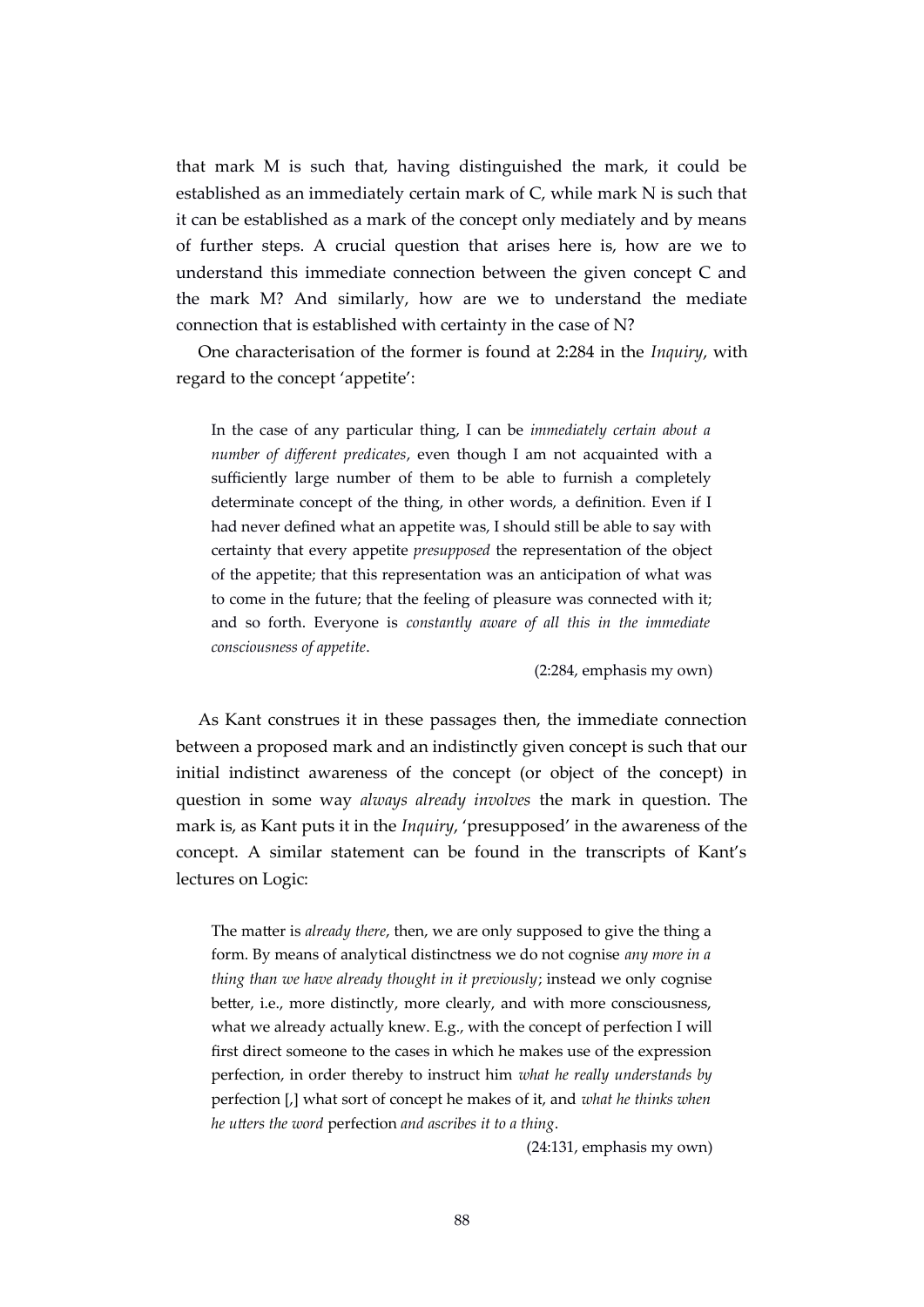This characterisation, however, is yet vague in a number of ways. First, it is not clear, as it stands, whether some further, more determinate, characterisation has been given in these passages, or whether this is merely a restatement of the requirement of analysis to bring to distinctness the marks of our initially indistinct concepts. Further, if the presupposed awareness of the mark is indeed a further characterisation, then it is not, as it stands, clear whether the awareness of the mark is part of what it is to be aware of the *concept* or part of what it is to be *aware* of the concept. In other words, is the characterisation here a psychological one, in the sense that the awareness of the mark is in some way psychologically correlated with the awareness of the concept? Or does it concern the content of the concept – that is, is the awareness of the mark an awareness of that which is part of the concept?

Now, Kant does not treat this in any detail in the *Inquiry*, and indeed the discussion seems to assume a shared understanding of a mark as 'presupposed' or as one of which we are 'already constantly aware'. However, in some of Kant's later Logic lectures, the characterisation is given a clearer statement:

[Distinctness of a concept] rests on the analysis of the concept in regard to the manifold *that lies contained within it*. Thus in the concept of virtue, for example, are contained as marks (1.) the concept of freedom, (2.) the concept of adherence to rules (to duty), (3.) the concept of overpowering the force of the inclinations, in case they oppose those rules. Now if we *break up the concept* of virtue *into its individual constituent parts*, we make *it* [i.e. the concept] distinct for ourselves through this analysis. By thus making it distinct, however, we *add nothing to a concept*; we only *explain it*. With distinctness, therefore, concepts are improved not as to matter but only as to form.

(*Jäsche Logic* 9:35, emphasis my own)

Thus, in this clearer characterisation of the connection between an immediate mark and an indistinctly given concept, we see that the connection as it is characterised in the *Inquiry* is to be understood as *constitutive*. Our awareness of the mark is not merely correlated with our awareness of the concept, but the mark is in fact part of the content itself. The connection between a concept and an immediate mark is to be understood as the connection between a concept and one of its *constituent partial concepts*.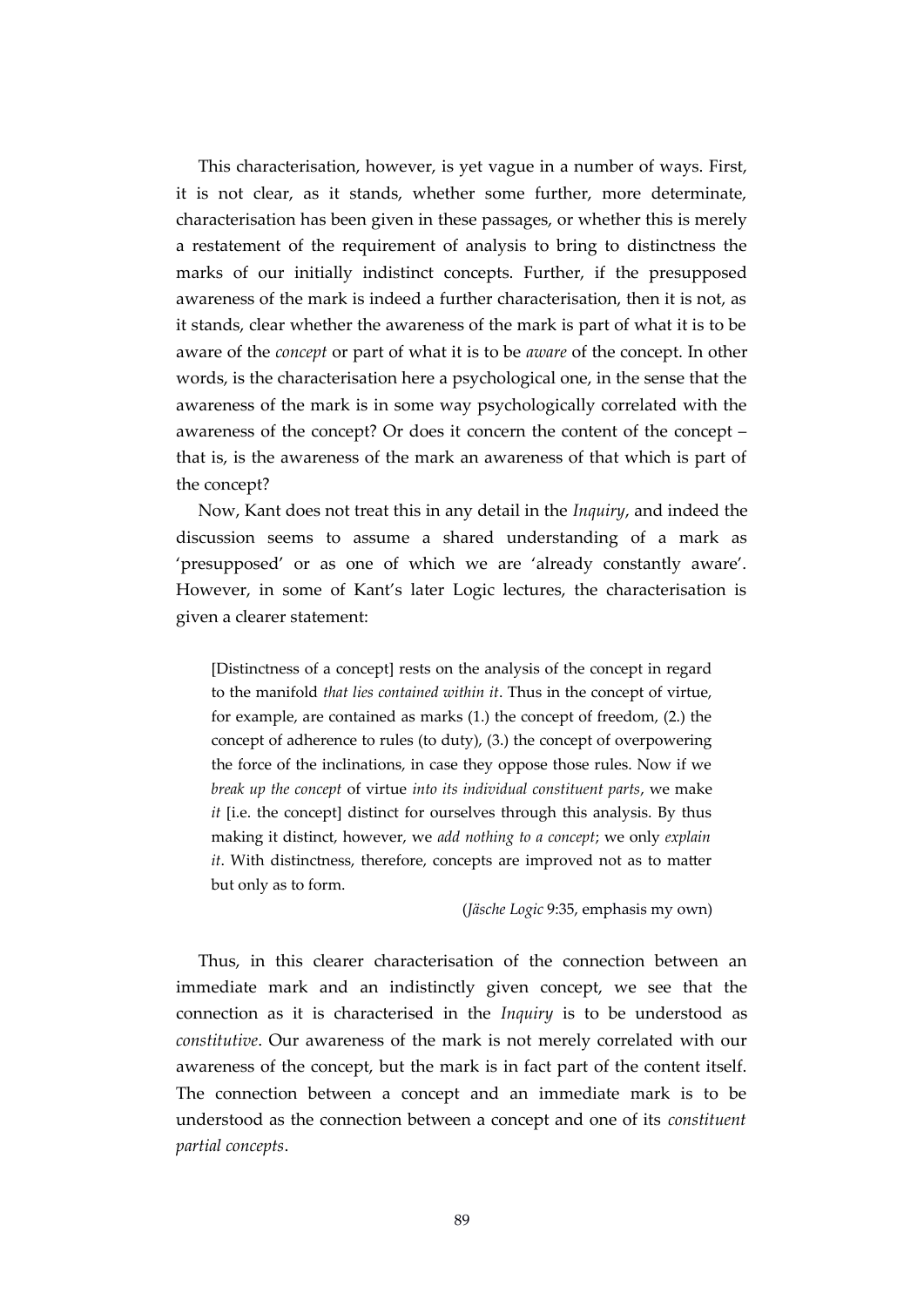A further, more determinate – and, for our purposes, more signifcant – characterisation of this connection can be found in the Third Reflection of the *Inquiry*, in the midst of a discussion of the supreme formal principles of human reason:

The form of every affirmation consists in something being represented as a characteristic mark of a thing, that is to say, as identical with the characteristic mark of a thing. Thus, every affirmative judgement is true if the predicate is identical with the subject. And since the form of every negation consists in something being represented as in conflict with a thing, it follows that a negative judgement is true if the predicate contradicts the subject. The proposition, therefore, which expresses the essence of every affirmation [...] runs as follows: to every subject there belongs a predicate which is identical with it. This is the law of identity. The proposition which expresses the essence of all negation is this: to no subject does there belong a predicate which contradicts it. This proposition is the law of contradiction […] Any proposition […] is indemonstrable if it is immediately thought under one of these two supreme principles and if it cannot be thought in any other way. In other words, *any proposition is indemonstrable if either the identity or the contradiction is to be found immediately in the concepts, and if the identity and the contradiction cannot or may not be understood through analysis by means of intermediate characteristic marks*.

(2:294, emphasis my own)

Now if we recall, in the case of establishing any immediately certain marks of a concept, the propositions expressing the connection between the mark and the concept were to be understood as indemonstrable propositions. Thus, given Kant's characterisation here of an indemonstrable proposition, we can now see that the immediate connection between a mark and a concept is to be understood either as the connection of identity (in which case the mark is to be taken as found in the concept) or as one of contradiction (in which case the mark is to be taken as not found in the concept). Importantly, however, Kant also here indicates how the mediate connection between a mark and a concept is to be understood. It is again a mater of identity or contradiction. However, in the case of such identity or contradiction, appeal is made to intermediate marks in order to establish the connection. Presumably in the case of any intermediate marks, an immediate connection would be found in each intermediate step. Thus, the picture is as follows: A mark is found in a concept if (and only if) it is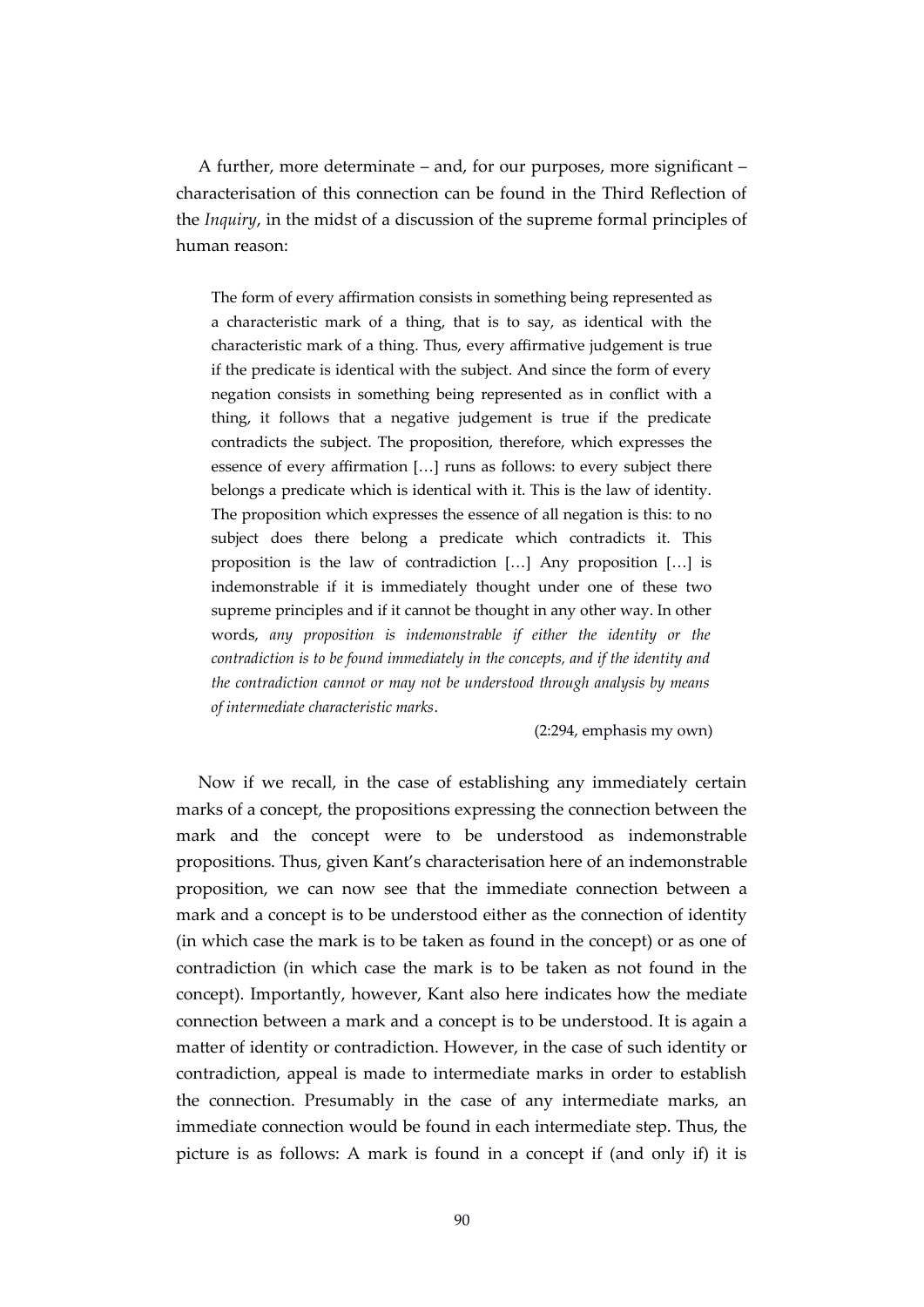identical with some characteristic mark of the concept. Similarly, a mark is not found in a concept if (and only if) it contradicts some characteristic mark of the concept. For some marks found in a concept, this can be established immediately (in which case the proposition connecting the two is indemonstrable, falling under no proposition other than the formal principle mentioned in the passage), while for others, the identity or contradiction must be established by means of intermediate marks (in which case the proposition connecting the two is demonstrable, falling also under the propositions that invoke the intermediate marks). $53$ 

Having seen, in the above, what the connection between an indistinctly given concept and a mark that is (or is not) found in it consists in, it is possible to identify a commitment implicit in German Rationalist analysis. In such analysis, we begin with some indistinctly given concept and aim to progressively establish the marks in it. However, we have now seen the implicit criteria by means of which this is to take place. The marks of an indistinctly given concept are to be established by determining, for each mark in question, whether the mark is identical with some mark in the indistinctly given concept or whether the mark contradicts some mark in the indistinctly given concept. These criteria are the implicit terms of diferentiation with which we begin our analysis. They are the terms of diferentiation according to which the marks for any and all indistinctly given concepts are to be determined and they suffice for determining all such marks. This is a first implicit commitment that we might identify in German Rationalist analysis.

<span id="page-90-0"></span>The appeal to these as the criteria for establishing the marks of a concept in analysis can be found ubiquitously in Kant's published and unpublished writings, both from the precritical and critical periods. (We might here recognise that Kant's treatment of *judgement* is the more fundamental context for these criteria. Nonetheless, given that analysis yields analytic judgement, these are equally the criteria to be found in analysis.) Within the *Critique*, mention of them is found in the Introduction (A6-7/B9-11) and the Dialectic (A596/B624n.) In the former passages, Kant tells us, a "great part […] of the business of our reason consists in analyses of the concepts that we already have of objects […] which aford us a multitude of cognitions that […] are nothing more than illuminations or clarifcations of that which is already thought in our concepts […] In these cases, I call the judgement analytic [...] Analytic judgements (affirmative ones) are thus those in which the connection of the predicate is thought through identity" (A6-7/B9-11). Similarly, in the earlier pre-critical discussion of the various types of judgement, Kant distinguishes indemonstrable propositions as those in which "identity or contradiction are apprehended immediately" (*False Subtlety* 2:61) and demonstrable propositions as those "in which identity or contradiction can be cognised mediately (*ibid*.). Further cases in which these are the criteria put forward by Kant as those of analysis can be found in the *Prolegomena to any future metaphysics that will be able to come forward as science* [1783] (4:267), in *On a discovery whereby any new critique of pure reason is to be made superfuous by an older one* [1790] (8:242), and in the *Notes and Fragments* (17:258 and 17:616-7).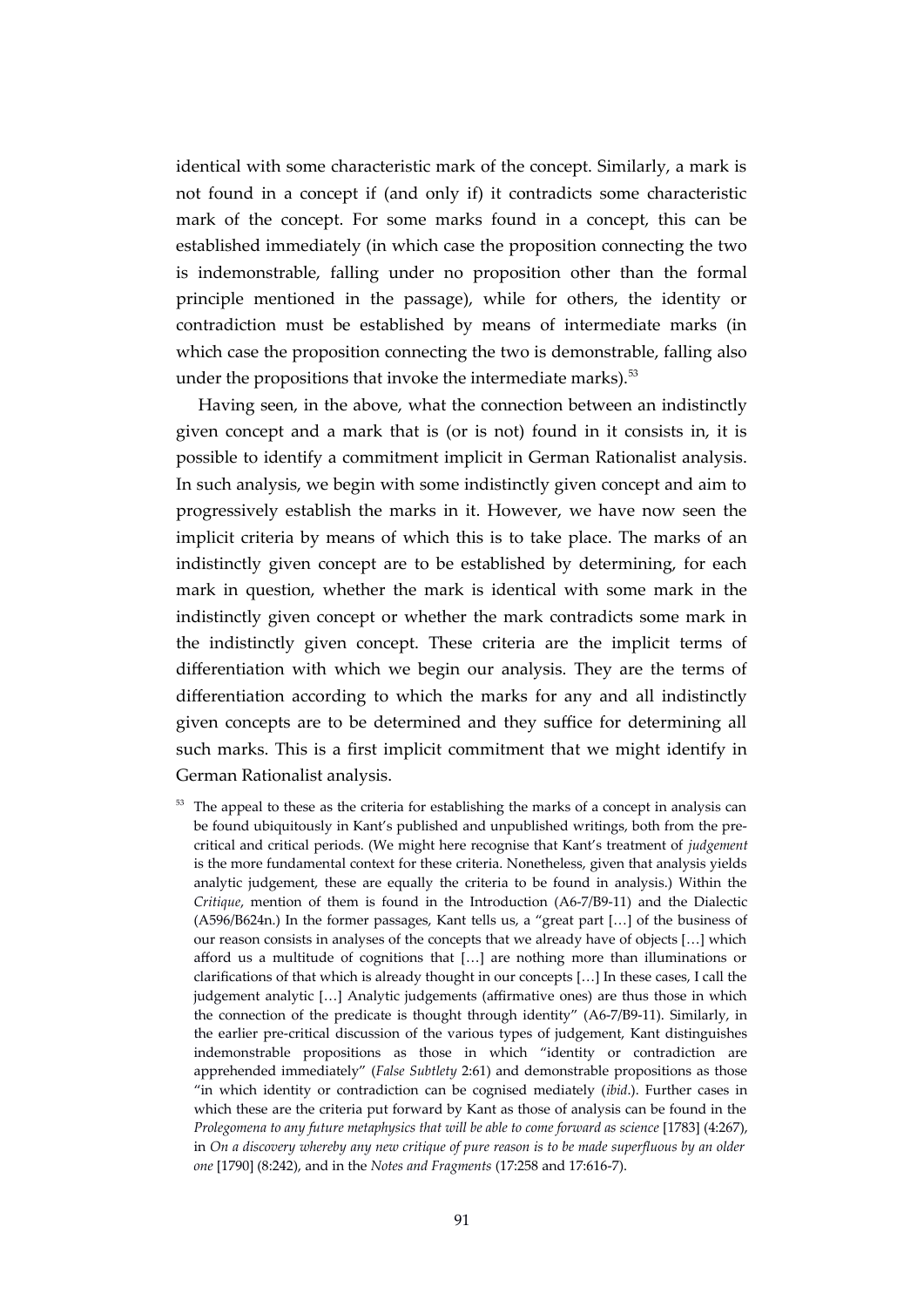Now, it is important to note just what else is implicitly at work in the adoption of these terms of diferentiation. A clue to this is equally to be found in the passage from the Third Reflection. These terms of diferentiation, Kant tells us there, are the terms that respectively yield the "form [...] of every affirmative judgement [and] the form of every negation [i.e. negative judgement]" (*Inquiry* 2:294). And considered in their general formulation, the terms constitute the "supreme universal principles, in the formal sense of the term, of human reason" (*ibid.*). In other words, in their general formulation these terms of diferentiation constitute the *laws of the faculty of reason*. Now, at the time of the *Inquiry*, Kant has not yet drawn the Critical distinction between the intellectual faculties of understanding, judgement, and reason, and so by 'reason' here in the *Inquiry*, we should not understand the Critical faculty for inference. Rather, the laws put forward here are laws ultimately included among the laws of, what is more familiar in Critical terms as, the understanding. Thus, in adopting these terms of diferentiation, it is by means of the laws of the understanding that the analysis of a concept is carried out. It is the *understanding alone* that is involved in determining whether a mark is or is not to be found in an indistinctly given concept.<sup>[54](#page-91-0)</sup>

This commitment can be found more explicitly in the *Inquiry*, in a passage in which Kant contrasts philosophy with mathematics as having no use for or aid of symbols:

By contrast, the only help which words, construed as the signs of philosophical cognition, afford is that of reminding us of the universal concepts which they signify. It is at all times necessary to be immediately aware of their signifcance. The *pure understanding* must be maintained in a state of constant attention; how easy it is for the characteristic mark of an abstracted concept to escape our atention without our noticing, for there is nothing sensible which can reveal to us the fact that the

<span id="page-91-0"></span><sup>54</sup> Although our account in Parts III and IV has turned its focus almost exclusively to *Kant's understanding* of the German Rationalist method, it is worth noting the extent to which the commitment identifed here, and its concomitant commitments, can potentially be atributed to a number of other fgures typically associated with, or influencing, German Rationalism: Leibniz ([1686?], p. 30), Wolf (1730, §§54-5) and Baumgarten (1739, §7 and §11) all adopt the principles of identity and contradiction as principles that underlie the truth of all propositions. Insofar as analysis yields all and only the propositions that are true of the object of the concept analysed, all three are thereby commited to the crucial claims above, viz. that the fundamental criterion for analysis must be that of identity and diference, and thus that it is the understanding alone that determines the marks found in an indistinctly given concept.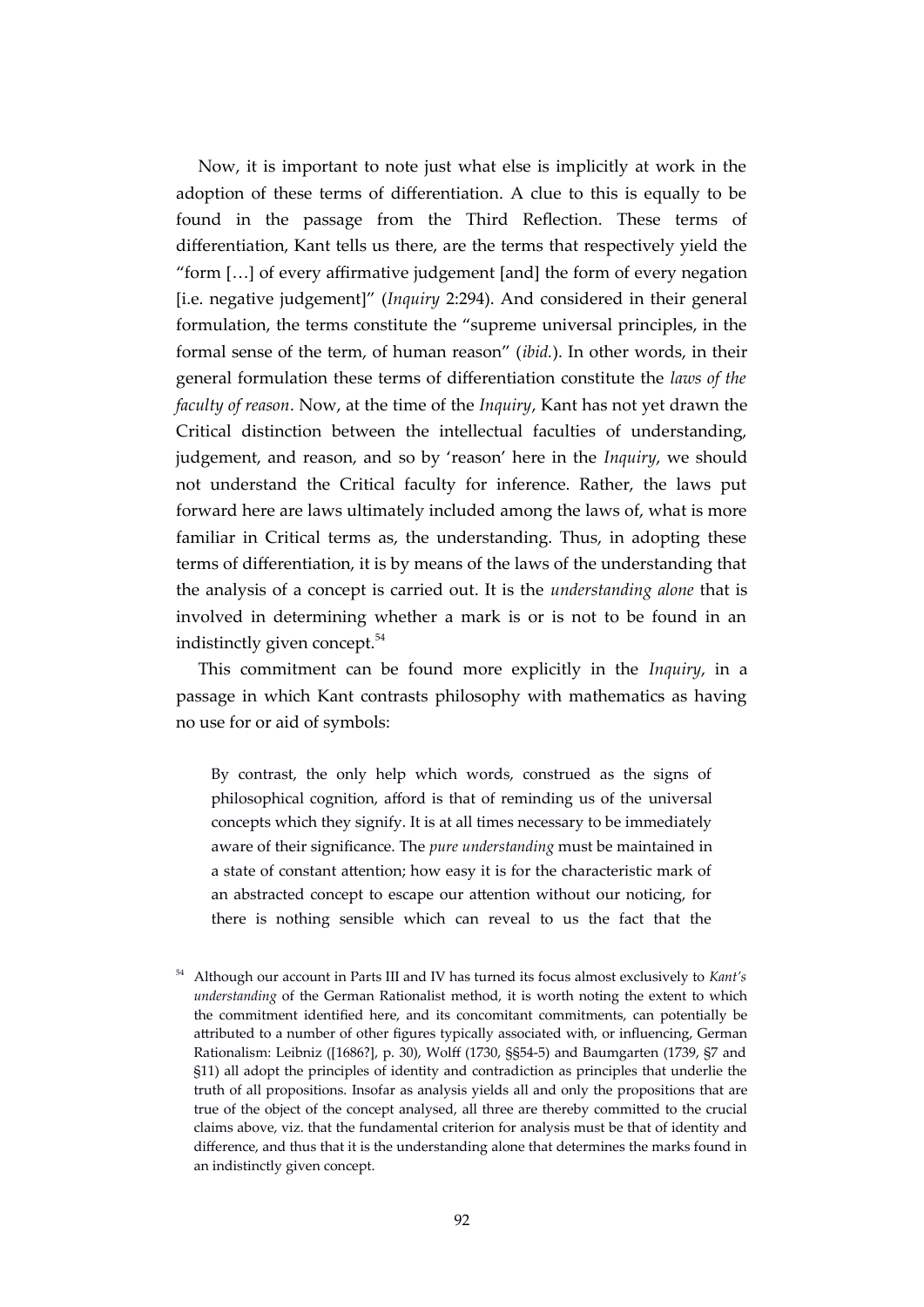characteristic mark has been overlooked. And when that happens, diferent things are taken to be the same thing, and the result is error. (2:292-3, emphasis my own)

A crucial corollary of this commitment also comes to light in the passage above: The understanding alone is at work in determining whether or not a mark is to be taken as found in an indistinct concept and thus *whatever is indistinctly given must ultimately be a representation of the understanding alone*. The terms adopted by German Rationalist analysis are the terms of diferentiation for distinguishing the marks of representations of the understanding. Marks are to be diferentiated as *predicates* of a *concept*. That is, there is the implicit commitment that *whatever is indistinctly given is a concept* and that *whichever marks we might distinguish and separate out are predicates* of some concept.

This is again evident when we consider the passage from the Third Reflection: We saw that the connection between a mark and the concept in which it is found is that of identity (or contradiction in the case of a mark not found in the concept). Further, we were told that such identity consists in the truth of the universal affirmative proposition that connects the two. Thus, identity consists in the connection between universals or predicates and concepts. So, in diferentiating the marks of whatever is indistinctly given, the terms of diferentiation adopted by German Rationalism make it such that our analysis recognises only the relations that hold between concepts and predicates. Whatever is indistinctly given to us is distinguished only in these terms.

Thus, when we examine the terms of diferentiation implicit in German Rationalist analysis a litle more closely, what comes to light is a complex *subjective commitment*. German Rationalist analysis is at once commited to (i) the terms of diferentiation stated above as the sole criteria for establishing the marks of an indistinctly given concept, (ii) the understanding alone as the faculty for representing and diferentiating the marks of that which is indistinctly given, and (iii) the subjective nature of that which is indistinctly given as being always and only a representation of the understanding or concept.

The trifold subjective commitment above might also be put another way. Recall, a mark is to be taken as found in a concept if and only if the later cannot be *thought* without it. To put this another way, a mark is to be taken as found in that which is indistinctly given if and only if that which is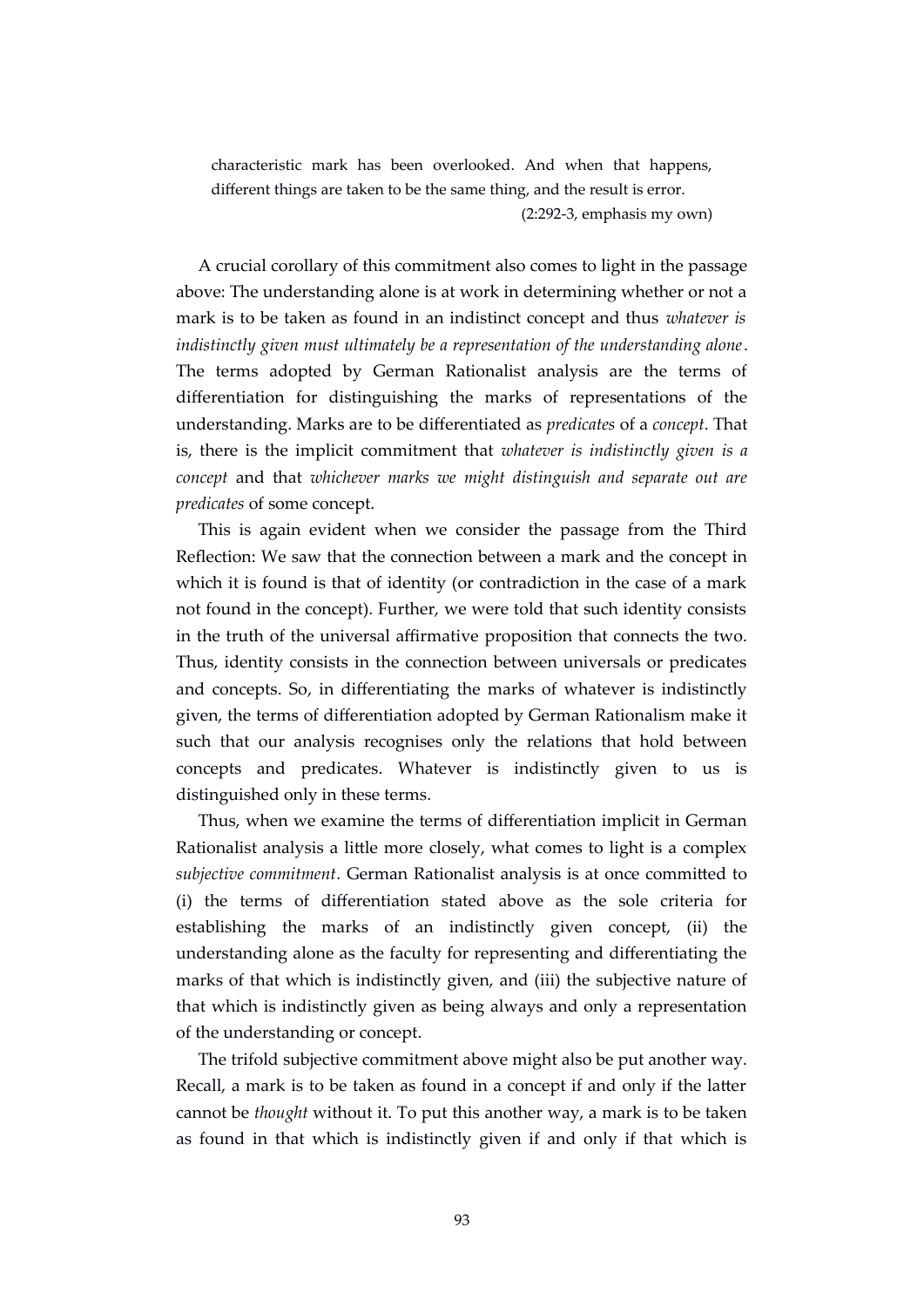indistinctly given cannot be *represented by means of the understanding* without the mark. Is it possible to represent, by means of the understanding, that which is indistinctly given without the mark? If no, then the mark is found in it. Is it possible to represent, by means of the understanding, that which is indistinctly given with the mark? If no, then the mark is not to be found it. Thus, the terms of diferentiation of German Rationalism are those of *representability by the understanding alone*. They are the terms of diferentiation that characterise the understanding's capacity for the diferentiation of representations. This shows why the adoption of these terms at once commits us to the understanding as the only faculty at work in representing that which is indistinctly given and whatever is indistinctly given as always and only a representation of the understanding.

To set this in our minds, let us return briefly to our schematic description. As we had it, concept C was indistinctly given and we were to set about establishing all and only the marks found in it. Suppose we identify the mark M by separating it out from all other marks. Now, given the above, in order to establish that M is found in the concept C we must establish that it is identical with some mark of C or presupposed in every awareness of C. Suppose that in the case of M, it is immediately evident that this mark is so. That is, it is immediately evident that M is presupposed in the awareness of C – that we cannot think the concept C without the mark M. M is then to be found in the concept. Suppose we identify the further mark N, but do not find it immediately evident that N is presupposed in the awareness of C. Seemingly we can think C without N. Suppose, however, that in continuing our examination, we compare N with  $M$  and find that  $N$  is after all presupposed in the awareness of  $M$ , though we hadn't recognised this is comparing N with C. In this case, given that M is identical with a mark of C and that N is identical with a mark of M, we have established that N too is to be found in the concept. The connection between C and M is established immediately, while the connection between C and N is established mediately via the intermediate mark M. Despite this diference, both M and N are equally to be found in C, and the criterion employed in establishing this is that of the identity of the relevant marks.

Before we proceed further with our examination of this complex commitment, it is worth emphasising what the mentioned terms of diferentiation diferentiate. In analysis, we are to establish whether or not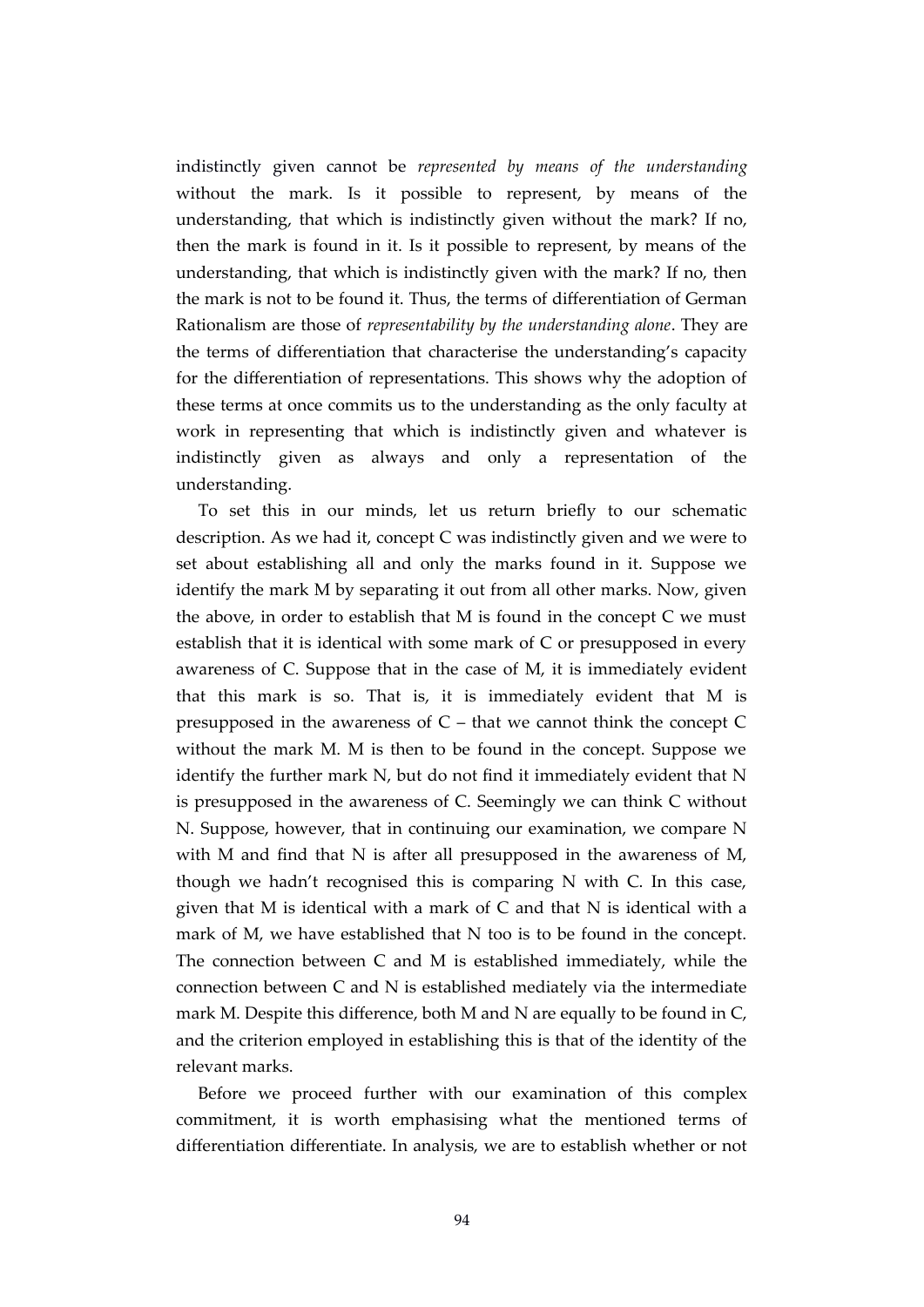some mark, which we have separated out from the rest, is to be found in an indistinctly given concept in question or not. As we have seen, the terms of diferentiation uncovered above are employed in order to do this. Now we might think that what these terms allow us to diferentiate is the indistinctly given concept – indeed, they are the terms employed in order to bring this concept to distinctness in analysis. And it is correct that these terms are needed in order to bring the concept to distinctness and to diferentiate it from other concepts. However, what these terms might properly be said to diferentiate is not simply the concept as such, but rather is whether or not *some mark is to be found in the concept*. The point at which these terms are at work is the connection between proposed mark and concept. What they thus allow us to diferentiate is the *connection* or *relation* that holds between the concept (as a combination of marks) and the mark in question. They are thus the terms of diferentiation for the connections or relations between a mark and a concept as a combination of marks.

In the above, we have thus far uncovered a complex subjective commitment that is found in the terms of diferentiation implicitly adopted under German Rationalist analysis. This is not, however, where the implicit commitment ends. Crucially, these terms of diferentiation equally have implications for the *objects* of our cognition. If we recall, the concepts brought to distinctness, according to German Rationalism, are concepts *of the objects of philosophy*. German Rationalism assumes that in such analysis our representations stand us in relation to their objects. (Indeed, this is the assumption that gives such analysis signifcance.) Thus, we saw that, in determining the marks of some concept by means of analysis, what German Rationalism ultimately takes itself to establish are the objective determinations of the object of that concept. Now, given the further detail of the terms of diferentiation and the complex subjective commitment uncovered above, this assumption can be further detailed. According to the terms of diferentiation adopted, the marks of an indistinctly given concept are solely diferentiable according to the terms of diferentiation of the understanding. It was assumed that the understanding sufficed for the diferentiation of all such marks. Thus, given that the marks are ultimately assumed by German Rationalism to be the objective determinations of the objects in question, the terms of diferentiation imply that the objective marks of the objects of philosophy are solely diferentiable according to the terms of diferentiation of the understanding. It is assumed that these terms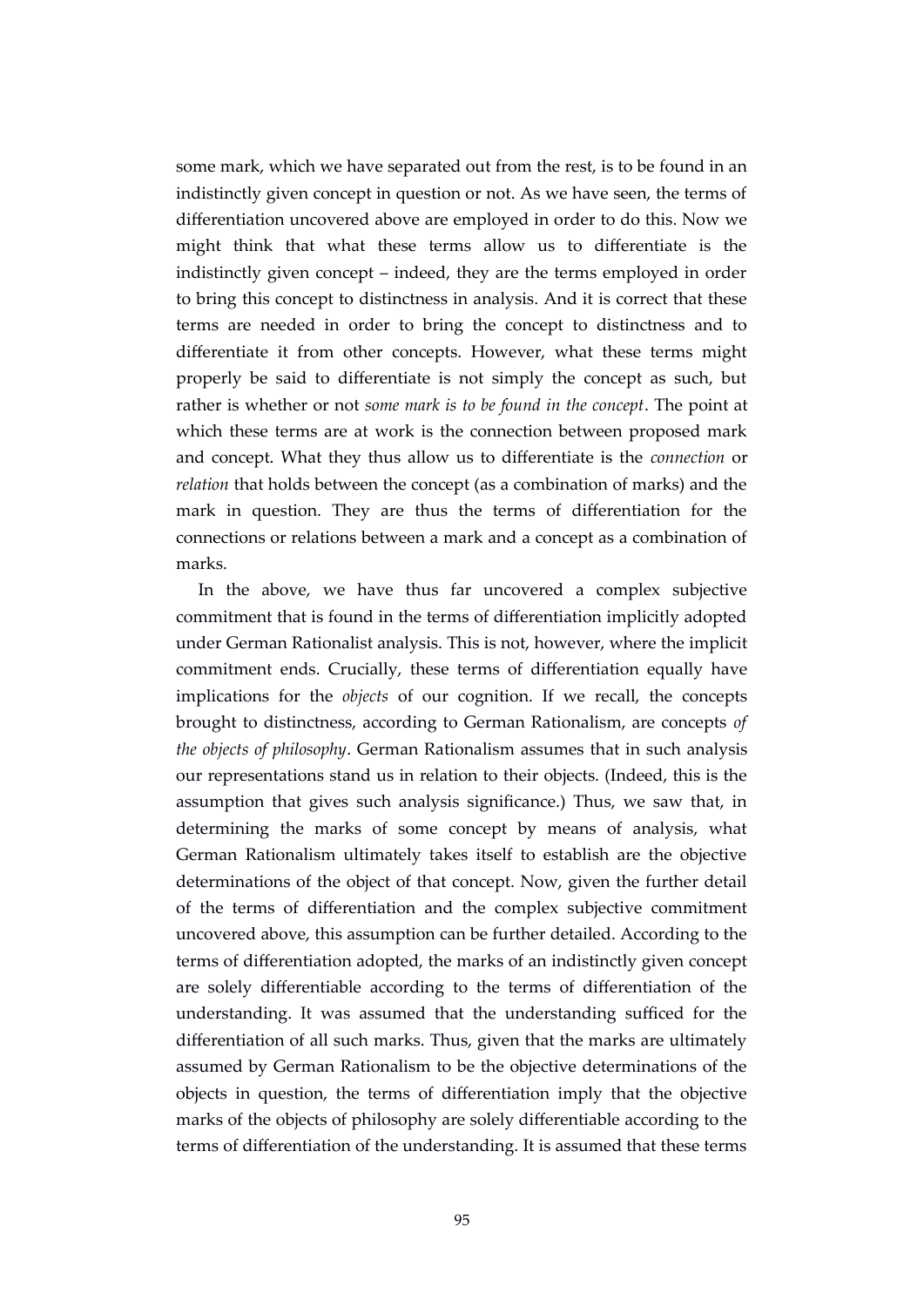of differentiation suffice for differentiating our indistinctly given concepts, and thus for diferentiating the objects of those concepts, viz. the objects of our philosophical cognition. Thus, along with the complex subjective commitment comes an implication for the *nature of the objects* of our cognition. They are such that the understanding's terms of diferentiation suffice for their differentiation. They are objects cognisable by the understanding alone.

To set this complex commitment in our minds, let us return to our schematic example. Recall that we began with indistinctly given concept C and were to determine all and only the marks found in it. Given the terms of diferentiation that have now come to light, we now know that in order for some proposed mark to be taken as found in the concept C, we must establish that C cannot be thought without the mark (and similarly, to show that it is not so to be taken, we must establish that C cannot be thought with the mark). Thus, suppose that, in our analysis, we establish that C cannot be thought without M or N. M and N are thus immediately established as a mark of C. Suppose that we further establish that M cannot be thought without the further marks P and Q, and that P and Q are thus mediately established as marks of C. Finally, having reiterated this procedure for all other proposed marks and having sufficiently compared these marks 'across all kinds of contexts' and 'with each other', we thereby establish that M, N, P, Q are all and only the marks of the concept C and have arrived at its definition. Thus, we thereby establish the marks of the object of the concept – we establish M, N, P, Q to be objective determinations of the object O.

Given our discussion above, we might emphasise two dimensions present in the example. In the example, certain terms of diferentiation were employed in order to establish the connection or relation between the marks M, N, P, Q and the concept C (of object O). Now these terms of diferentiation were the terms for diferentiating the marks of a representation of the understanding or concept. That is, they were terms such that the only connection or relation recognisable between M, N, P, Q and C were those recognisable or representable by the understanding. Thus, the procedure of analysis of C does not solely involve certain terms of diferentiation that distinguish the marks ultimately as objective determinations. Our diferentiation of M, N, P as the objective marks of O involves an implicit, complex, and prior commitment at the subjective level: M, N, P, Q are marks that are representable and represented by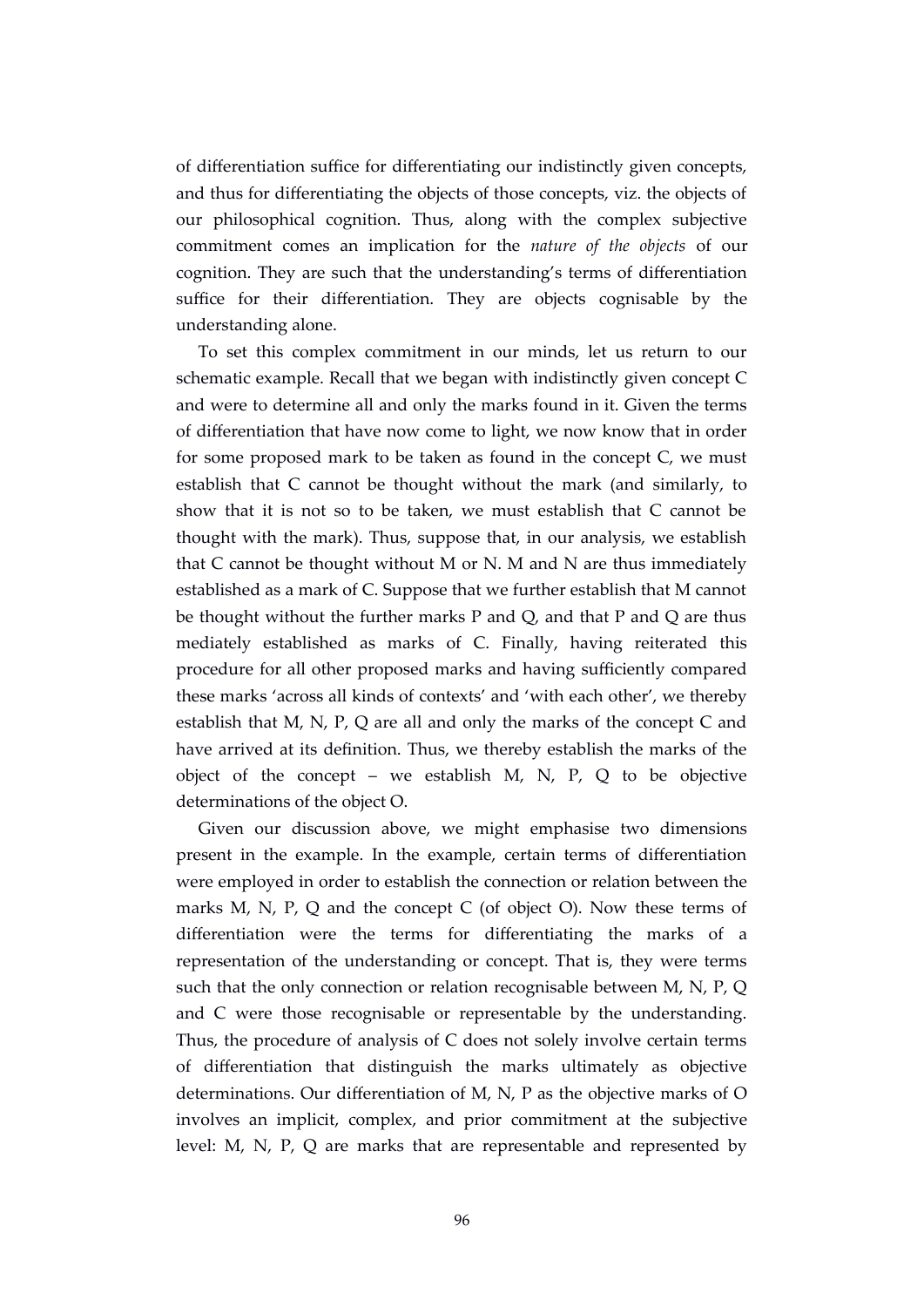means of the understanding alone. They are predicates of some concept. C is a combination of marks that is representable and represented by the understanding alone. These are commitments at the subjective level – commitments with regard to the subjective nature of the marks M, N, P, Q and the combination of marks C. Correlatively, this involves a commitment with regard to the subjective faculty that represents O by means of C (viz. that it is the understanding alone). (And, this has implications for O itself. The marks of O are diferentiable, and O itself is cognisable, by means of the understanding alone.)

Thus, we see that, while it was implicit before, analysis involves a diferentiation at two levels. Insofar as it involves the commitment that whatever is indistinctly given is a representation of the understanding alone, whose marks are to be diferentiated by its terms alone, such analysis involves a diferentiation of the marks of a representation *as a representation*. This is diferentiation at the subjective level. However, given the German Rationalist commitment that, in carrying out such analysis, the marks of the *object* of the concept are thereby diferentiated, such analysis involves a diferentiation at the objective level.

Finally, it is worth re-emphasising that this complex commitment is one that is made *prior* to any given representations. It is a commitment not only regarding whatever representations are given, but whatever representations could be given. The terms of diferentiation are adopted as the prescriptive terms for diferentiating the marks of an indistinctly given concept prior to embarking on analysis.

From the above then, we can see that, in its adoption of these terms of diferentiation in analysis, German Rationalism at once involves itself in a complex and inter-related commitment. This includes a number of interdependent subjective commitments and, given the additional assumption that such analysis allows for the analysis of the objects of cognition, these commitments imply a number of commitments concerning the objects of our cognition.

#### II. The Critical response

In the above, we have brought to light a complex implicit commitment found in German Rationalist analysis. Now, what is the Critical response to this commitment? Indeed, we might wonder whether the Critical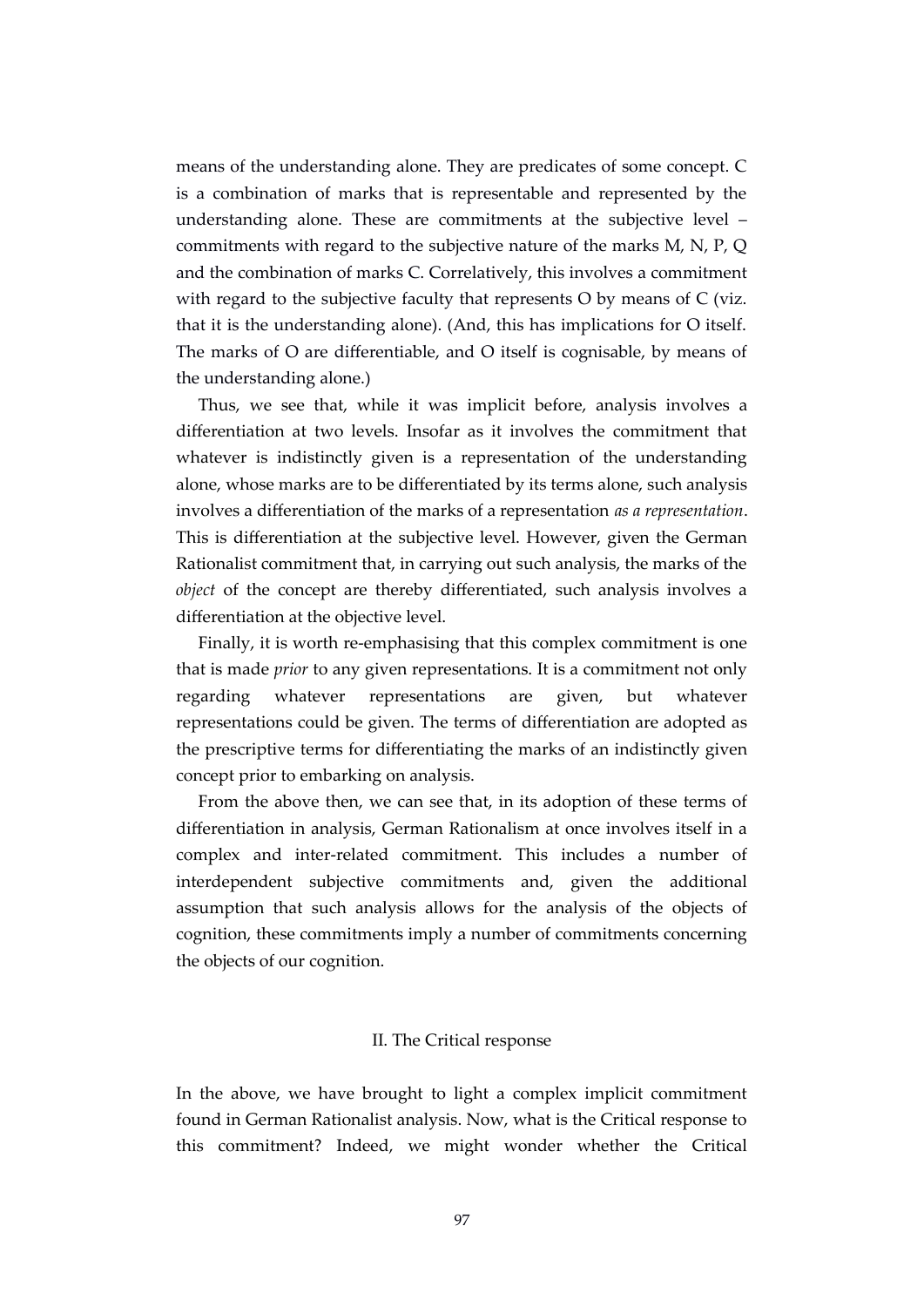philosophy is opposed to German Rationalism on this at all. As we have seen, under the Critical philosophy, the concepts of philosophy are indeed still concepts that are given indistinctly, and we are still to go about bringing them to distinctness by distinguishing their relations to various marks in analysis. Indeed, these are precisely the terms in which the Doctrine of Method sets it out: Philosophical concepts receive 'exposition', rather than defnition, which is achieved by the "distinct representation of a (still confused) given concept" (A728-9/B756-7) in analysis. Surely this is then precisely what we are doing under this commitment of German Rationalist analysis – adopting terms that allow us to diferentiate the marks of the various given concepts that are to feature in our philosophical cognition?

Now, Kant does not in fact explicitly mention the commitment identifed above in the Doctrine of Method at all. Instead, the response is, as I hope to show, to be found in the appendix to the Transcendental Analytic – the section with which we began our study. Let us return again to the argument that Kant puts forward there:

If we recall, the primary point of concern of the appendix is, what Kant terms, the 'relations of our representations among themselves' and with establishing these. The concepts of reflection are concepts of these relations, and the appendix is concerned with their correct employment. In the course of discussing these concerns, Kant distinguishes one way in which we might go about establishing these relations. That is, in employing the concepts of reflection, we might compare them such that all are taken to be representations of the understanding. We might, as Kant terms it, carry out "*mere comparison*, [in which] there is complete abstraction from the cognitive power to which the given representations belong, and [the representations] are thus […] treated the same as far as their seat in the mind is concerned" (A262-3/B318-9, emphasis my own). In such comparison then, we establish, for whatever representations are in question, their relations by comparing them as if they were one and all representations of the understanding.

Mere comparison was not the only way of comparing representations for their relations. The line of reasoning of the introduction distinguishes a second sort of comparison – a comparison that is sensitive to the faculty of the representations in question. In such comparison, we frst compare "the representations in general with the cognitive power in which they are situated"  $(A261/B317)$  – we are first "[conscious] of the relation of given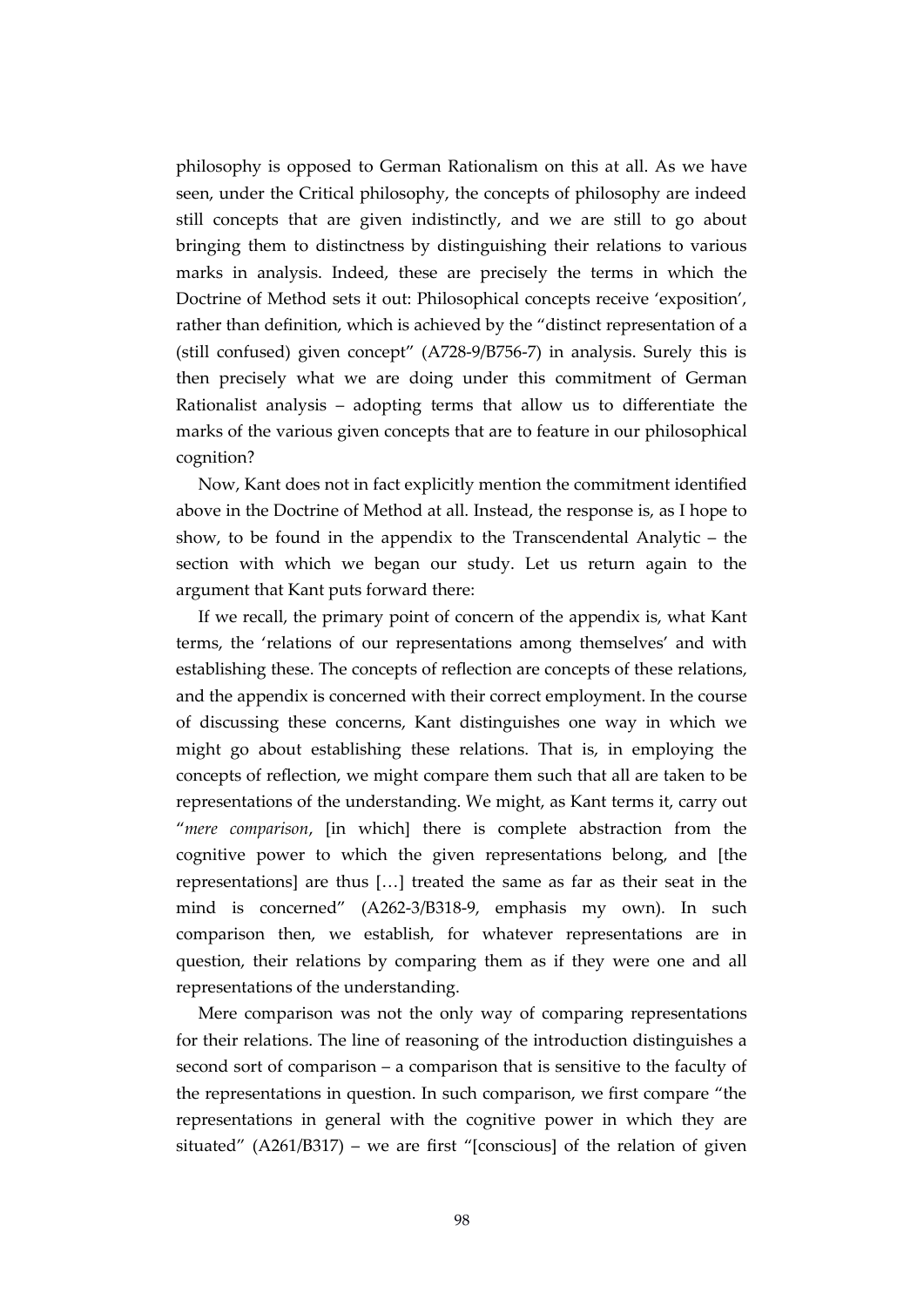representations to our various sources cognition" (A260/B316) and then go on to compare our representations for their relations. As we have already seen, such consciousness of the source of our representations is *transcendental refection*, and thus the contrast Kant draws is that between mere comparison and (comparison preceded by) transcendental reflection (A262-3/B318-9).

Finally, according to this line of reasoning, the possibility of a priori or philosophical cognition rests on recognising this contrast and adopting the later sort of comparison: It is only in the case of comparison preceded by transcendental reflection that the relations between our representations among themselves are established correctly. This is because those representations might belong to one of the two distinct faculties of understanding and sensibility and because a diference in the faculty to which we take some representation in question to belong involves a diference in the relations we are to take it to bear to any other representations. Thus, correctly establishing the relations of our representations among themselves requires transcendental reflection (and is thus impossible under mere comparison). Further, since objective comparison (i.e. comparison such that not only the relations among our representations but also the relations among the objects of those representations are established) requires that the relations between our representations be established correctly, objective comparison requires comparison preceded by transcendental reflection (and is thus impossible under mere comparison). Finally, since a priori cognition requires objective comparison, a priori cognition requires comparison preceded by transcendental reflection (and is thus impossible under mere comparison). Thus, it is recognition of the contrast between these two forms of comparison and adoption of comparison preceded by transcendental reflection over mere comparison that, according to the appendix, secures the possibility of a priori cognition.

Such is the now familiar argument found in the appendix. Now, the import of this line of reasoning to the discussion at hand might already have struck us over the head. In this line of reasoning, we find mentioned the implicit commitment of German Rationalist analysis identifed above:

In the case of mere comparison, according to the appendix, we compare our representations for their relations as representations of the understanding or concepts. As we have seen, German Rationalist analysis begins with an indistinctly given concept and sets about gradually bringing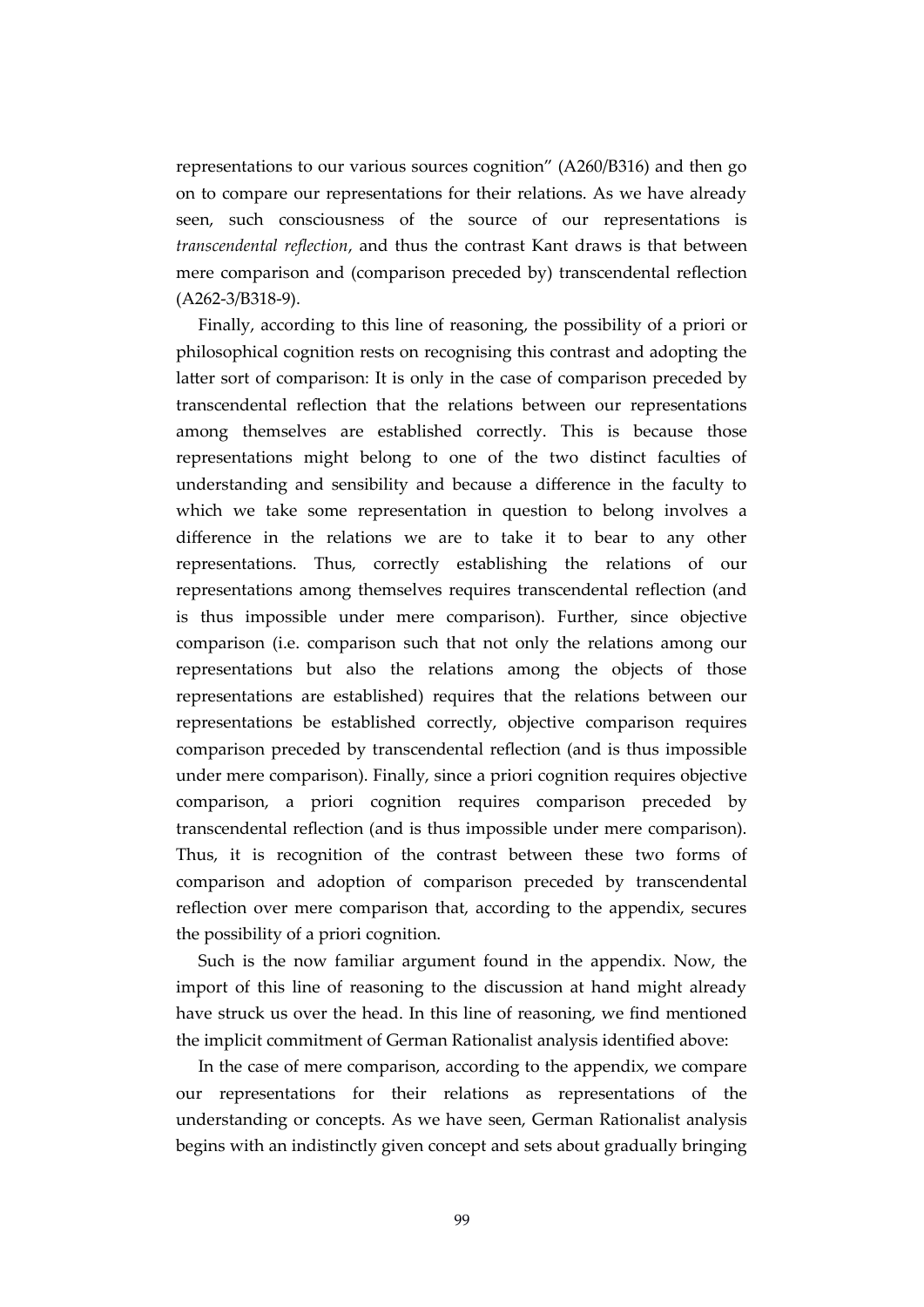it to distinctness by identifying the marks found in it. Such a bringing of the concept to distinctness involves establishing the connection or relation of various proposed marks to the indistinctly given representation. However, as we also have seen, in establishing these relations German Rationalism adopts the terms of diferentiation of the understanding. It compares that which is indistinctly given with various marks *as representations of the understanding*. Thus, we see that, in this line of reasoning of the appendix, Kant is concerned with precisely the sort of comparison of representations that takes place in bringing concepts to distinctness under German Rationalism. The analysis of our representations under German Rationalism is a case of *mere comparison*. Mere comparison is the comparison of representations insofar as they are taken to be representations of the same faculty, viz. the understanding, and the terms of diferentiation employed by German Rationalist analysis commit it to carrying out just such a form of comparison.<sup>[55](#page-99-0)</sup>

Thus, the Critical response to this commitment is now clear. Recall the claims of the appendix regarding mere comparison: In the atempt to secure a priori cognition, such comparison is problematic. Mere comparison rules

<span id="page-99-0"></span><sup>&</sup>lt;sup>55</sup> We might here note a potential objection and clarification to the above proposed connection between the appendix and German rationalist analysis. In the appendix, as we have seen, Kant is concerned with establishing the *relations between representations* as representations. By contrast, in our discussion of German rationalist analysis, we have been concerned with establishing the relation or connection between a proposed mark and an obscurely given concept or combination of marks. In my proposed reading of the appendix, I claimed that establishing the later relation in German rationalist analysis was a certain species of establishing the former relation. Now, it might seem that the two do not line up. Comparing two representations (taken as representations of the understanding) for their relations is seemingly not the same as diferentiating the relation between a mark and a combination of marks (taken as a representation of the understanding or concept). However, it seems to me that the issue here is merely terminological: Insofar as a mark is compared with a combination of marks or a concept, it too is a representation. It is simply a more elemental representation than the combination with which it is compared. Comparing proposed marks with a concept is still, under German rationalism, a mater of comparing certain representations with other representations. The diference in terminology between the two signals only the diference between a greater combination (obscurely given and at whose distinctness we are aiming) and a smaller or smallest combination. (This is again evident in the procedure of analysis described in the *Inquiry* in which we are to collate the marks with one another in order to ensure that they are each presented distinctly in our defnition and one is not covertly contained in the other. Such collation is not a mater of dealing with something other than representations. We are again simply comparing representations with one another, but this time merely at a more elemental level than that of the greatest combination in question in relation to its marks.) Thus, when Kant discusses the 'comparison of representations for their relations among themselves' in the appendix, we now see that the German rationalist 'comparison of a concept with its marks for their relation' can, without too much difficulty, be understood as a case of the former.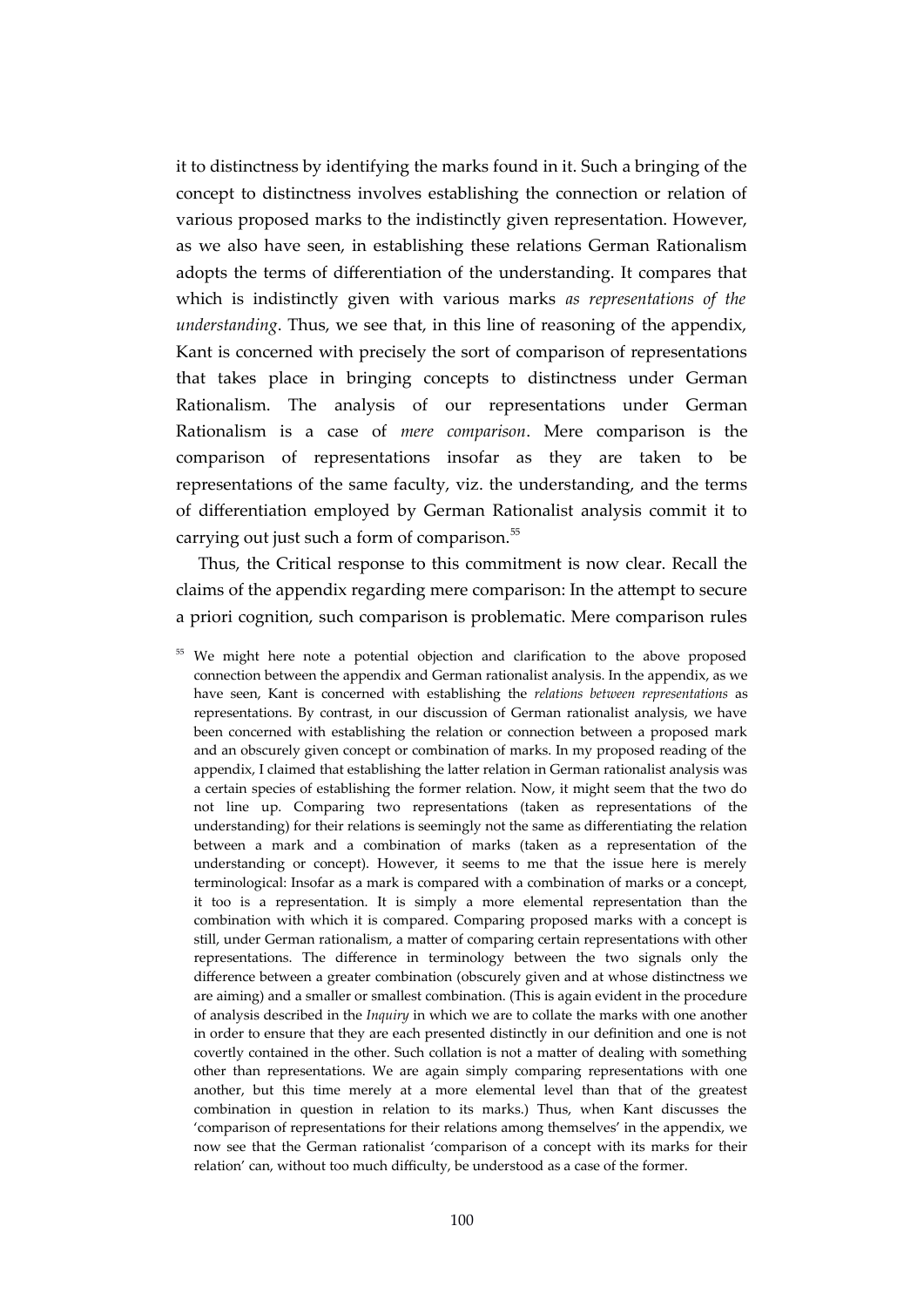out the possibility of a priori cognition. Kant rejects the German Rationalist adoption of these terms of diferentiation in its analysis. Let us look more closely at why this might be.

Recall the complexity of the commitment involved in adopting these terms of diferentiation. As noted, the adoption of these terms involves a commitment to the understanding as the only faculty at work in such diferentiation and, correlatively, to all such representations being those of the understanding. It is crucial to remember, however, that such analysis is not merely a mater of diferentiating our representations. It is equally a mater of thereby diferentiating the objects of those representations. In adopting these terms of diferentiation, German Rationalism thereby assumes that these terms suffice for differentiating the objective determinations of the objects of these concepts. It assumes that it is by means of the understanding alone that we stand in relation to these objects – that our philosophical cognition is by means of the understanding alone. And it is here that we fnd the crux of Kant's rejection of these terms of diferentiation. The Critical philosophy rejects the claim that cognition is possible by means of the understanding alone. As the appendix emphasises, "the understanding and […] sensibility […] judge about things with objective validity only in conjunction" (A271/B327, emphasis omited). It is by means of both the understanding *and* sensibility that we stand in relation to the objects of our cognition, and this holds true even in the a priori case of philosophy. Let us look more closely at how, if correct, this Critical recognition of two faculties in cognition afects the outcome of German Rationalist analysis.

Let us begin by considering how such analysis must be working when we take the German Rationalist assumption to be correct. Suppose that we do ultimately stand in relation to the objects of philosophy by means of the representations made distinct in its analysis, and that it is ultimately by means of the understanding alone that we do so. Now, if we are to bring the marks of these objects to distinctness, we must bring to distinctness whatever is already involved or found in the given representation – the representation by means of which we do stand in relation to the object – albeit only indistinctly. Given that the representation is ultimately one of the understanding, the marks that are yet only indistinctly found in the representation are marks that are diferentiable by the understanding. Thus, in order to bring the given representation to distinctness, we must employ explicitly the terms that are only implicitly employed when the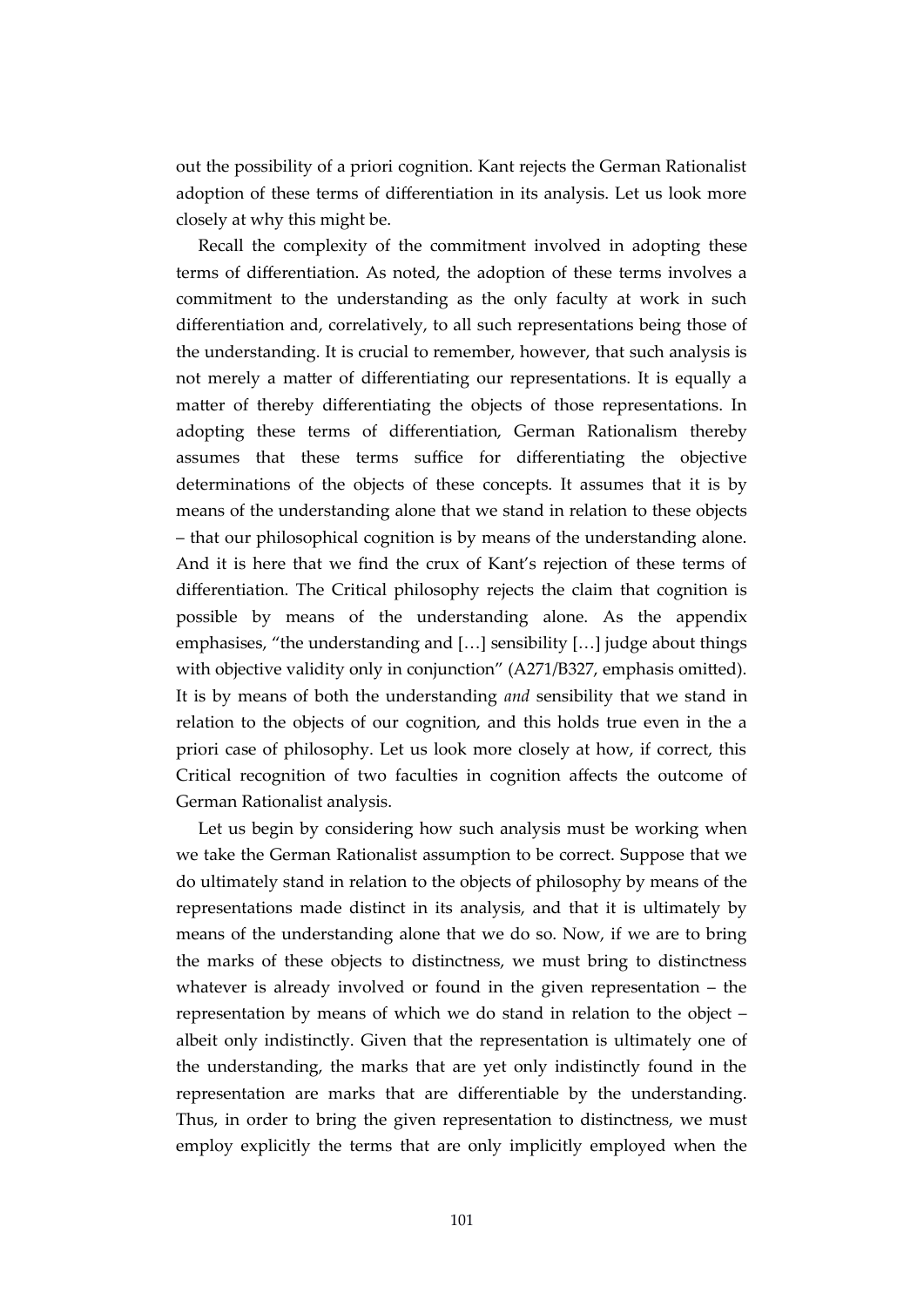representation is still indistinct. That is, we must employ explicitly the understanding's terms of diferentiation. Now, the consequence of this explicit employment is twofold. First, given that they are the terms of diferentiation of the understanding, they serve to diferentiate the marks of the representation as a representation of the understanding. Secondly, since, under the given assumption, the understanding does stand us in relation to the objects of these representations, the employment of these terms also thereby serves to diferentiate the marks of the objects of the representations. These terms *suffice* for diferentiating the marks of the objects themselves. Thus, having brought the relevant representations to distinctness for the sake of furthering our philosophical cognition by means of proofs in which they feature, we can be sure that we have brought to distinctness, not only the marks of the representations, but also thereby the marks of the objects of the representations. We can be sure that the representations appearing in our philosophical propositions or cognition stand us in relation to the objects of philosophy.

Thus, if German Rationalism were correct in this assumption, that is, if it were by means of the understanding alone that we stand in relation to the objects of philosophy, then these terms would indeed suffice for the diferentiation of the objects. If what we were aware of in being aware of the concepts of philosophy were also thereby their objects as objects of the pure understanding, whose indistinct representation needed only to be made distinct, then the adoption of these terms in the analysis of these representations would ultimately stand us in a cognitive relation to their objects.

By contrast, let us introduce the Critical account of the faculties into this picture. How does the Critical recognition of two distinct faculties as necessary for cognition afect the outcome of such analysis if it is carried out according to the German Rationalist commitment above? According to the Critical account, we stand in relation to the objects of our philosophical cognition by means of both the understanding and sensibility. The understanding alone is not sufficient. If this is so, then, when we are considering our various indistinctly given representations for the sake of bringing them to distinctness, it will not, for all of these representations, be the case that we stand in relation to the object of the representation by means of the understanding. In the case of some indistinctly given representations, it will be by means of sensibility that we stand in relation to the object of cognition with regard to the representation. That is,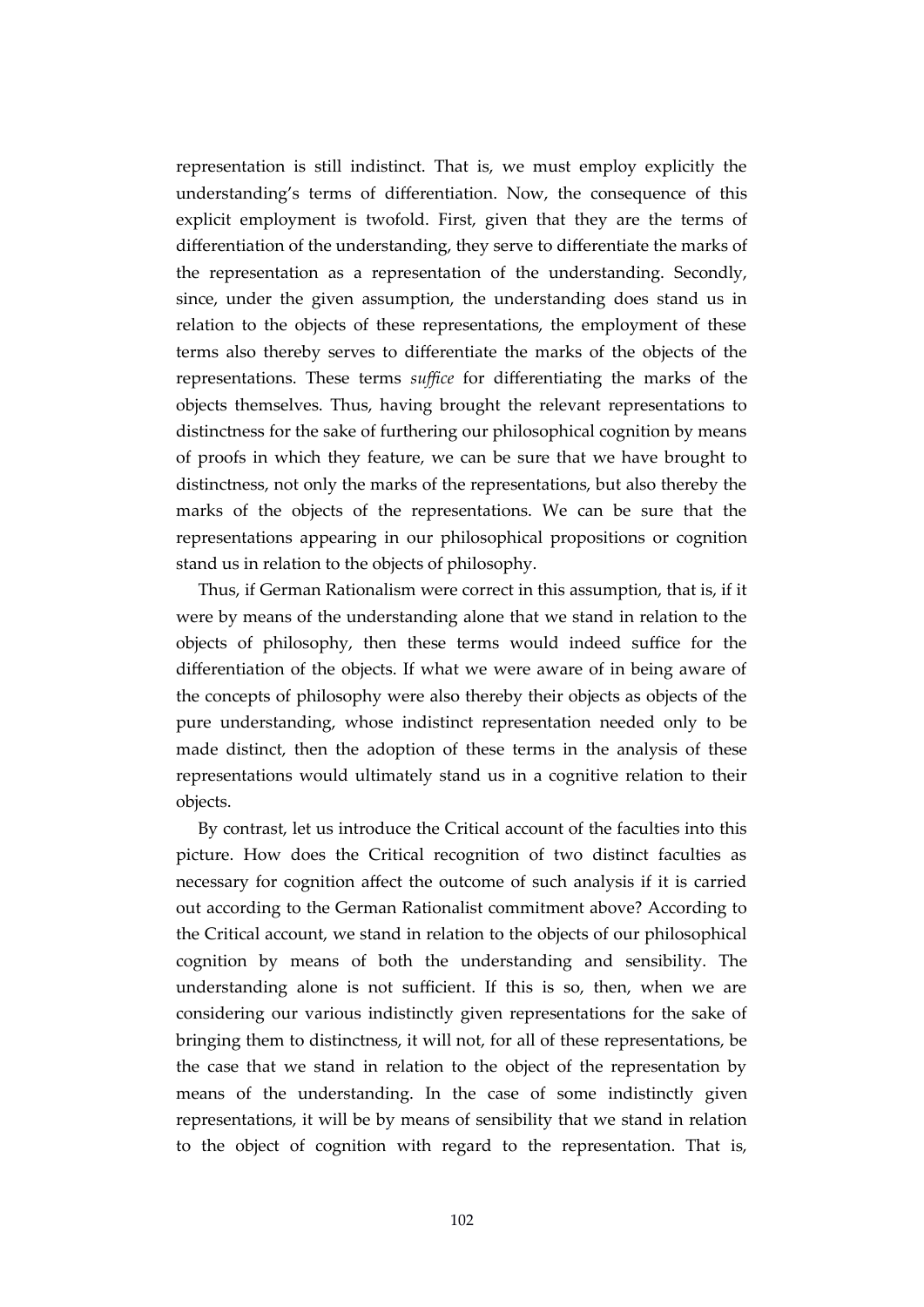included among these various yet-indistinct representations will be representations of sensibility. Suppose, then, that for some indistinctly given representation R, it is by means of sensibility that we stand in relation to the object of cognition with regard to R. In order to bring to distinctness the marks of the object of R, we must bring to distinctness whatever is involved in R, albeit only indistinctly. We are to employ explicitly the terms of diferentiation that are yet employed only implicitly in the case of the indistinct representation. Now, the terms to be adopted for this under German Rationalism are those outlined above. We are to establish whether the representation cannot be thought without the mark or whether it cannot be thought with it. However, given that it is by means of sensibility that we stand in relation to the object of R, the marks of which we are yet only indistinctly aware in the case of R are marks that are diferentiable and diferentiated by sensibility. Thus, insofar as German Rationalism adopts the terms above with regard to R, it adopts terms of diferentiation for representations of the understanding in the case of representations of sensibility.

The outcome of this is again twofold. What we manage to do in applying the terms of diferentiation of the understanding in the case of R is to diferentiate the marks of R *as if it were a representation of the understanding*, and not as the representation that it is. That is, applying the terms of the understanding in the case of R will mean that we do not diferentiate the marks of the representation correctly as a representation. Further, given that it is by means of sensibility that we stand in relation to the object with regard to this representation, when we apply the terms of diferentiation of the understanding, our analysis thereby also fails to diferentiate the marks of the object of the representation. Thus, when these representations thereafter appear in our philosophical propositions or cognition, they fail to stand us in relation to the objects of that supposed cognition.

Thus, insofar as German Rationalism adopts the terms of diferentiation of the understanding *tout court –* insofar as German Rationalist analysis employs the terms of diferentiation for concepts with regard to all indistinctly given representations – it succeeds only in bringing these representations to distinctness *as if* they were representations of a certain sort, viz. representations of the understanding or concepts. It does not succeed in bringing these representations to distinctness correctly as the representations that they are and so does not succeed in establishing the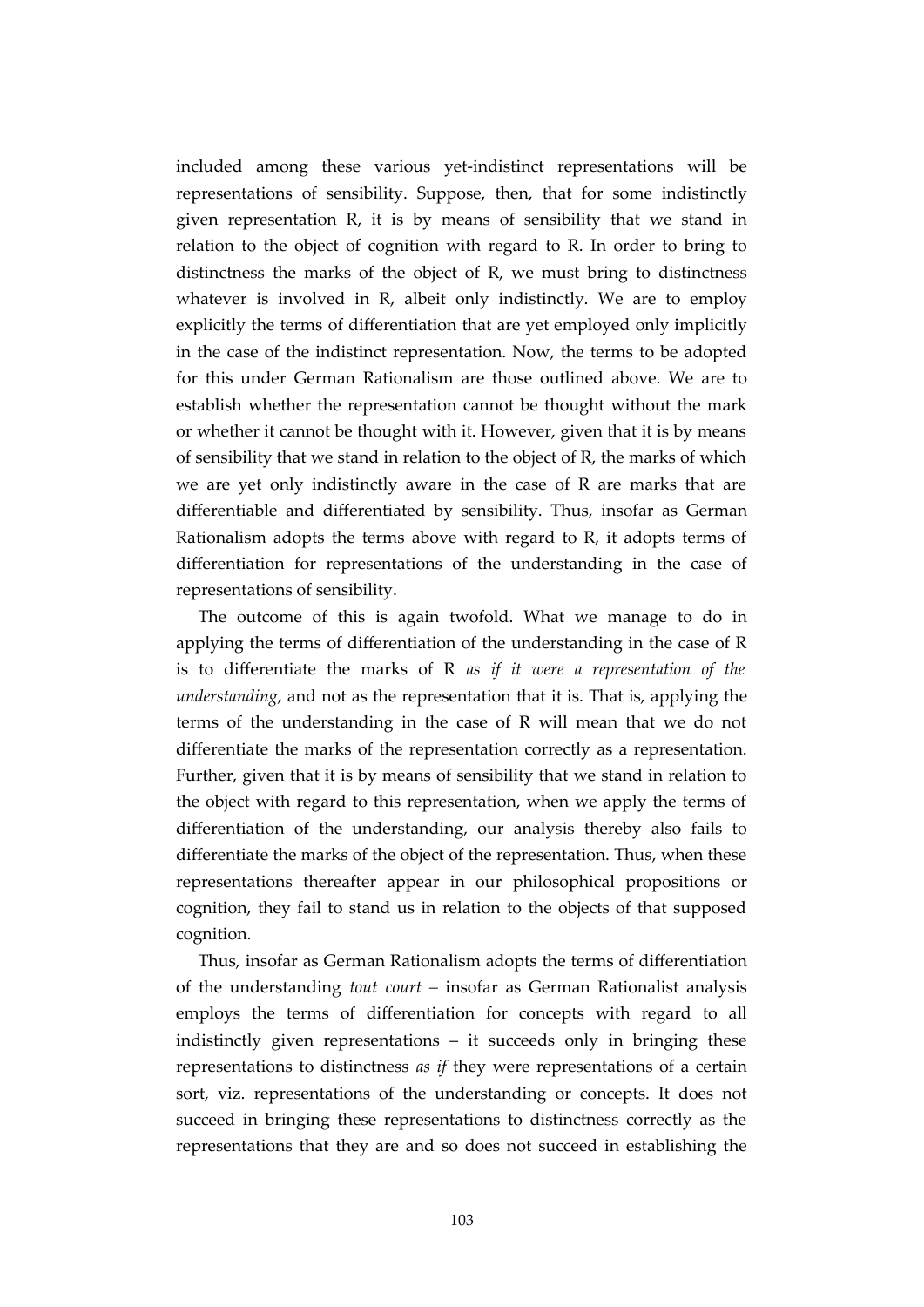marks of the objects of those representations. It thereby fails to secure the possibility of a priori cognition by means of those representations.

At the outset of this part, we identifed a feature implicit in German Rationalist analysis: In carrying out its analyses, German Rationalism employed certain terms of diferentiation for the marks of the concepts, which terms of diferentiation formed one part of a complex fourfold commitment. We have now seen the response of the Critical philosophy to this feature of German Rationalist analysis. The Critical philosophy rejects these terms of diferentiation. It does so by rejecting a more fundamental assumption found in the German Rationalist fourfold commitment – the assumption that philosophical cognition is possible by means of the understanding alone. In its so assuming, German Rationalism at once commits itself to the objects of such cognition being such that they are diferentiable by the understanding alone, to the faculty of the understanding as the only one involved in such cognition, and to all indistinctly given representations ultimately being representations of the understanding and their marks thus diferentiable as such. It thus commits itself to adopting the terms of diferentiation in question: All marks are diferentiated as marks of representations of the understanding (as predicates of concepts). The Critical philosophy rejects this picture at its very centre – in its assumption concerning the faculties necessary for cognition. Philosophical cognition is not possible by means of the understanding alone, but requires the distinct faculties of sensibility and understanding. Thus, insofar as German Rationalism adopts the terms of diferentiation that it does in bringing the indistinct representations needed for our philosophical cognition to distinctness, and insofar as these terms introduce the fourfold commitment and its failure to recognise this Critical claim concerning the faculties involved in cognition, the Critical philosophy involves a rejection of the German Rationalist account of analysis at its very core.

## III. The Critical commitment

In the above, we have seen Kant's Critical objection to the implicit terms of diferentiation adopted by German Rationalist analysis. Now, what does the Critical philosophy propose in place of these? What is the proposed Critical method for the analysis of our indistinctly given representations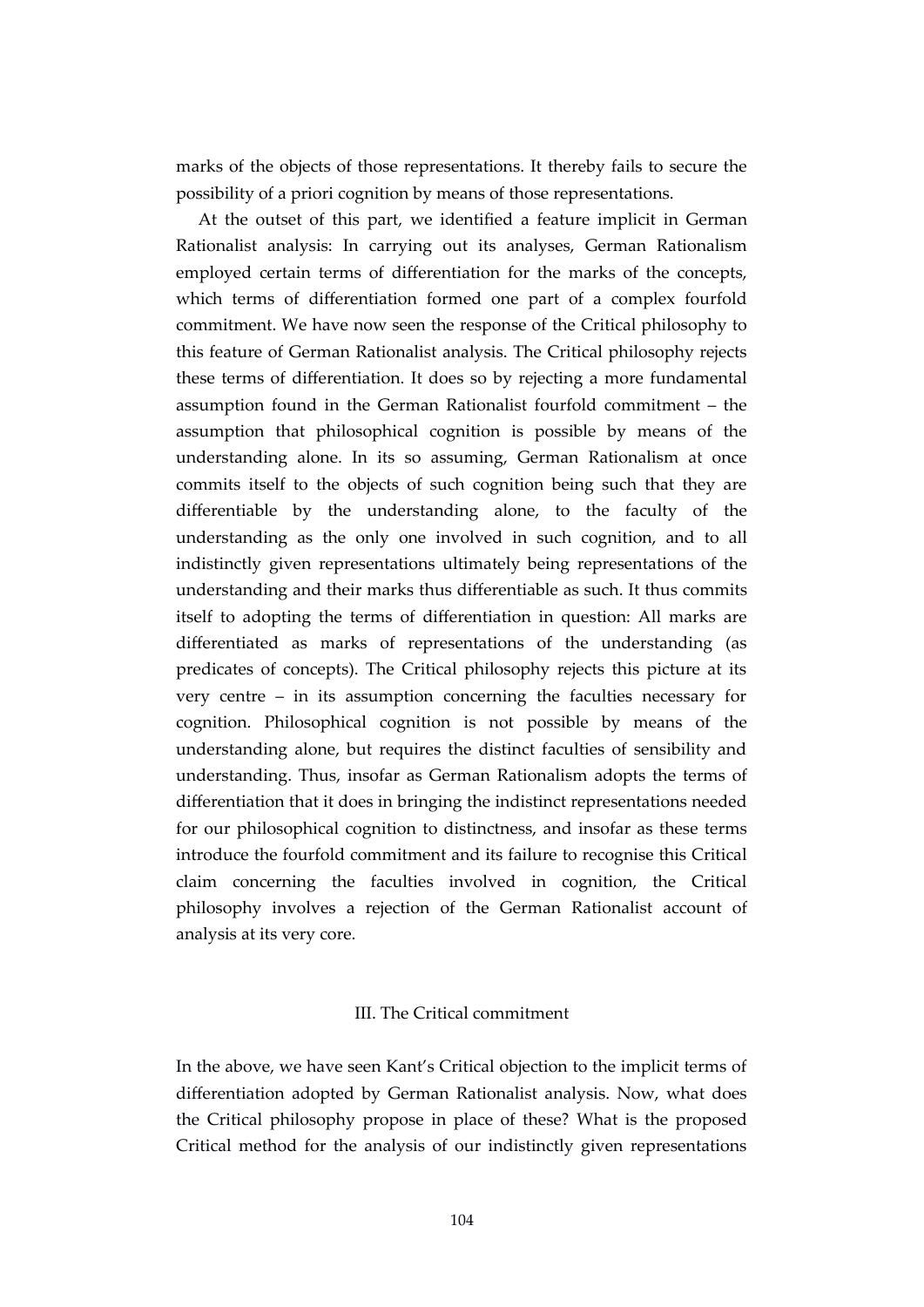that is to replace the German Rationalist analysis that has been found wanting?

Recall the fundamental point of disagreement between the two accounts. Kant diverges from the preceding tradition in his claim of the faculties needed for philosophical cognition. The understanding and sensibility are distinct faculties, both of which are necessary for such cognition. It is this divergence from the German Rationalist account that lies at the heart of the method to be adopted for analysis. Let us then examine in a litle more detail how analysis must proceed under the Critical account of the faculties, if it is to succeed.

As under German Rationalism, analysis must begin with our various indistinctly given representations. Of these, those relevant to philosophy are to be identifed and made distinct. At this point, the Critical account of the faculties for cognition introduces a qualifcation. In all cases of cognition, thus including philosophical cognition, we stand in relation to an object only by means of both the understanding and sensibility playing a role. What this Critical insistence on two faculties means is that, at this point prior to commencing our analysis, of the various representations that are ultimately to feature in our philosophical propositions and of which we are yet only indistinctly aware, some will be representations of the understanding and some will be representations of sensibility.<sup>[56](#page-104-0)</sup> They are not, as German Rationalism assumes, all ultimately representations of the understanding. The distinctness and mutual necessity of the faculties implies, at this point prior to analysis, that the various indistinctly given representations relevant to philosophical cognition will be both those of sensibility and of the understanding. Of these various representations then, some of sensibility, some of the understanding, we are to bring to distinctness the marks of which we are yet only indistinctly aware.

Now, as noted above, these marks are already diferentiated in our having the indistinct representation, albeit only implicitly, and they are so diferentiated by the faculty by means of which we indistinctly have the representation. In order to diferentiate these marks then, we must employ those terms of diferentiation explicitly that are yet only implicitly employed in the case of the indistinct representation – we must employ the

<span id="page-104-0"></span><sup>&</sup>lt;sup>56</sup> It is worth here noting that, while the *Critique* is indeed ultimately concerned with our a priori *concepts* (viz. the schematised categories), these concepts are composed of more elemental representations that are both intellectual and sensible. Thus, when we are considering our various obscurely given representations and atempting to analyse them into their most elemental parts, some of these parts will be representations of sensibility.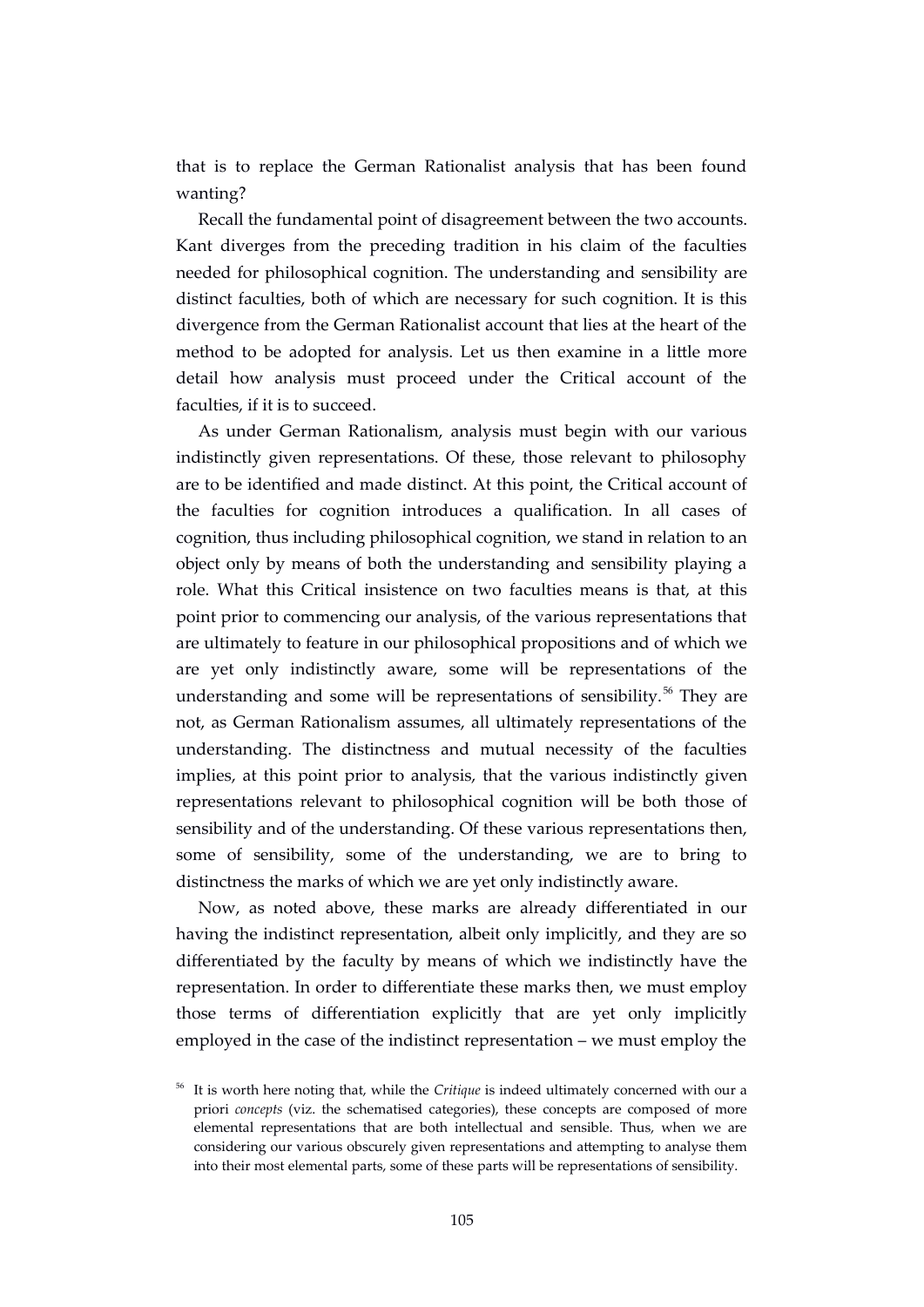terms of diferentiation of the faculty to which the representation belongs. Thus, if the representation under analysis is one of the understanding, in order to bring it to distinctness, we must bring its marks to distinctness by employing explicitly the terms by means of which the understanding diferentiates these marks in the case of the indistinct representation. Similarly, if the representation is one of sensibility, we employ explicitly the terms of sensibility that already serve to diferentiate the marks in our having the indistinct representation. In this way, we diferentiate explicitly – and now distinctly – those marks that are already diferentiated implicitly by the faculty in question in having the indistinct representation. As in the case of German Rationalist analysis, the procedure is progressively carried out with regard to our indistinctly given philosophical representations until they are all brought to distinctness.

Thus, the Critical method introduces a step prior to that of German Rationalist analysis. Under both accounts, we are to begin with the various representations available for analysis, which are yet still indistinctly given to us. Prior to beginning such analysis, however, we are, under the Critical account, to determine to which faculty each of these various indistinctly given representations is to be atributed. It is only once this has been determined that our analysis can proceed according to the relevant terms of diferentiation. Thus, the Critical method demands that our analysis is preceded by the "consciousness of the relation of given representations to our various sources of cognition" (A260/B316). Or, in a word, the Critical method demands the prior step of *transcendental refection*.

Having thus determined the faculties of our various representations by means of transcendental reflection, we are then, as we have seen above, to diferentiate their marks by employing the terms of diferentiation of the faculty to which they are correctly atributable. Thus, secondly, the Critical method involves a change in the terms of diferentiation that are to be adopted in analysis. Now, to look more closely at what this involves, we must recall what it is that these terms diferentiate. As is familiar, these terms are employed in order to diferentiate the marks of an indistinctly given representation – to tell whether a mark is to be found in the representation under analysis or not. Properly speaking, however, we noted that these terms diferentiate not the marks themselves, but the *relation between the mark and the representation* (as a combination of marks). Thus, the Critical method involves a change in the relations – between mark and representation – that are recognised and recognisable in analysis.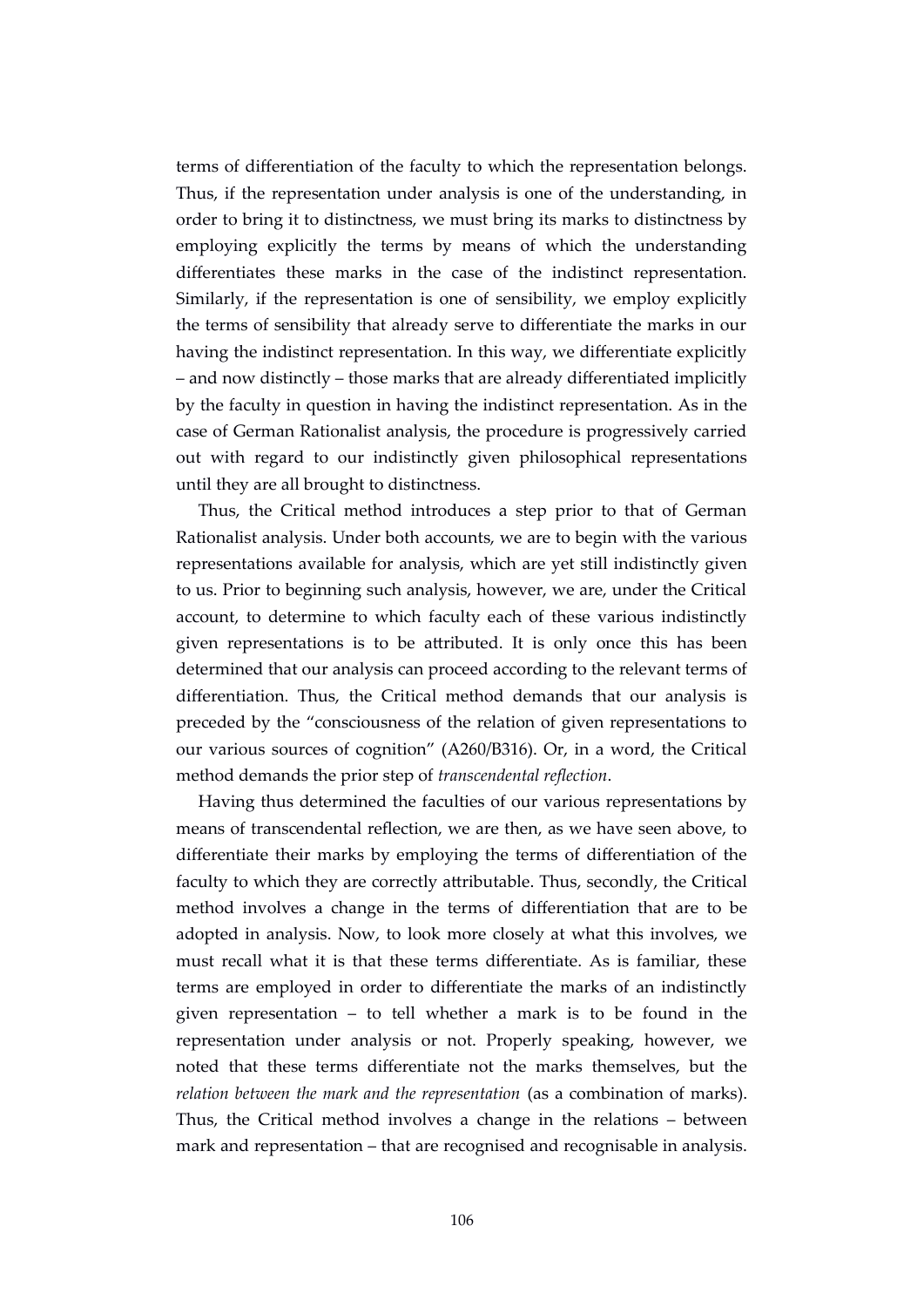If we are dealing with a representation of the understanding, the terms of diferentiation are those of the understanding. Under these terms, certain relations will be recognised. If we are dealing with a representation of sensibility, the terms of diferentiation to be adopted – and the relations to be recognised – are those of sensibility.

Now, in the above, we identifed the relevant criteria for representations of the understanding to be as follows. If a representation, a concept, cannot be thought without a mark, the mark is to be taken as found in the concept. If the representation could not be thought with the mark, the mark is to be taken as not found in the concept. These criteria were given an alternative formulation in terms of representability by the faculty of the understanding. If the combination of marks that constitutes the indistinctly given concept could not be represented by means of the understanding without the mark, the mark is found in the concept. If it could not be represented by means of the understanding with the mark, the mark is not found in it. Transposing these criteria to the case of sensibility, the criteria must then be as follows. If a representation, now an intuition, cannot be represented by means of sensibility without a mark, then the mark is to be taken as found in the intuition. That is, we ask, 'Can the representation in question be *intuited* without the mark?' Similarly, if an intuition cannot be represented by means of sensibility with the mark, then it is not included in it. 'Can the representation in question not be intuited with the mark?' In the case of representations of sensibility then, our criteria concern *what is or is not representable by means of sensibility* or, alternatively, what it is or is not possible to intuit.

To set this more concretely in our minds, let us return to our schematic example. Recall that we considered the indistinctly given concept C with the aim of making distinct the marks found in it. Under the Critical method, we must carry out a prior step. Prior to bringing to distinctness the marks found in a given concept, we are to carry out transcendental reflection with regard to the concept. Better put, prior to bringing to distinctness the marks found in an indistinctly given *representation*, we are to determine whether it is a representation of the understanding (a concept) or a representation of sensibility (an intuition). Let us suppose then that we carry out this prior step with regard to representation C and that, for the sake of our example, we establish the representation C not to be a concept, but to be an intuition. Having established this, we then set to work bringing it to distinctness by establishing its marks.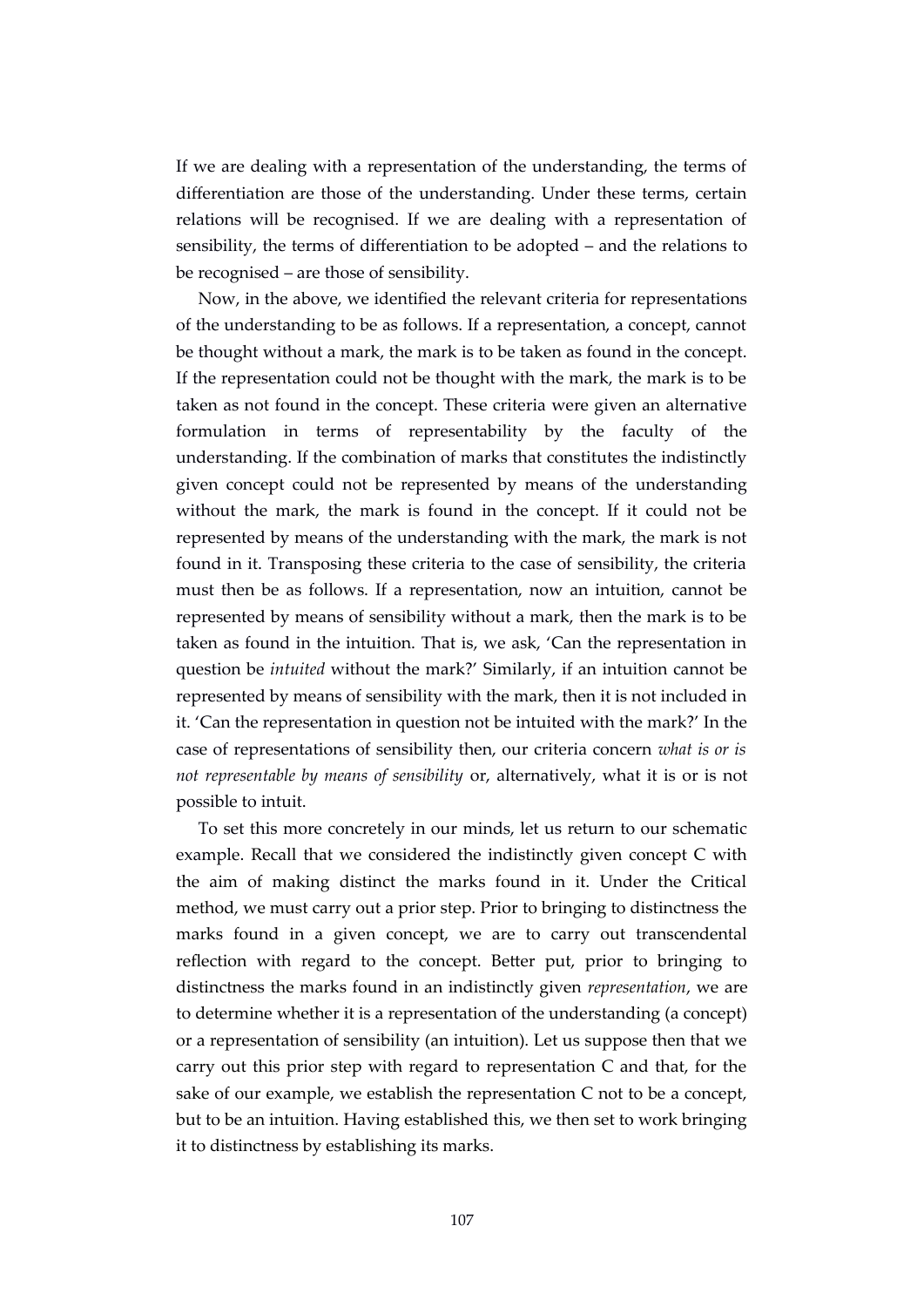Suppose again that we identify M as a potential mark of the representation and are to find out whether it is indeed so. Crucially, at this point, the Critical method requires that we adopt the relevant terms of diferentiation. Given that the representation is an intuition, we are not to adopt the terms of diferentiation identifed in Section I. This would be to treat C as a representation of the understanding, which it is not. We are instead to adopt terms of diferentiation that treat it as a representation of sensibility. Thus, in the case of a representation of intuition, we are not to ask whether the representation can be thought without the mark in question, but to ask whether or not the representation can be *intuited* without the mark in question. That is, we are to determine whether mark M is found in the representation C by determining whether C cannot be intuited without M. If M is such that C cannot be intuited without M, then M is to be taken as a mark of the representation C. If M is such that C can be intuited without M, then M is not to be taken as a mark of C. This is to employ the terms of diferentiation of sensibility.

In our previous version of the example, we supposed that C could not be thought without M, and thus – under the (now erroneous) assumption that C was a concept – M was found to be part of the concept C. Let us suppose, however, that – this time employing sensibility's terms of differentiation – C can in fact be intuited without the mark M. We are then to put M aside as a mark not found in the representation C and to search for further proposed marks found in the representation. Suppose that we identify a diferent mark, mark N, which *is* needed for the intuition of C. That is, it is not possible to intuit C without N. Thus, N is to be put down as one of the marks found in C. As under German Rationalism, this procedure is then reiterated for further marks and further indistinctly given representations. In each case, we identify the faculty to which the representation is to be atributed (transcendental reflection) and then set about identifying its potential marks and establishing – by means of employing the relevant terms of diferentiation – whether or not the marks are found in the representation. In this way, we gradually bring our indistinctly given representations to distinctness, this time distinguished as representations of either the understanding or sensibility.

We have now seen by means of a schematic example how the Critical method of analysis difers to that of German Rationalism. A number of clarifcations and elaborations are worth noting before we turn to the outcome of such analysis. First, it can be seen in the above that the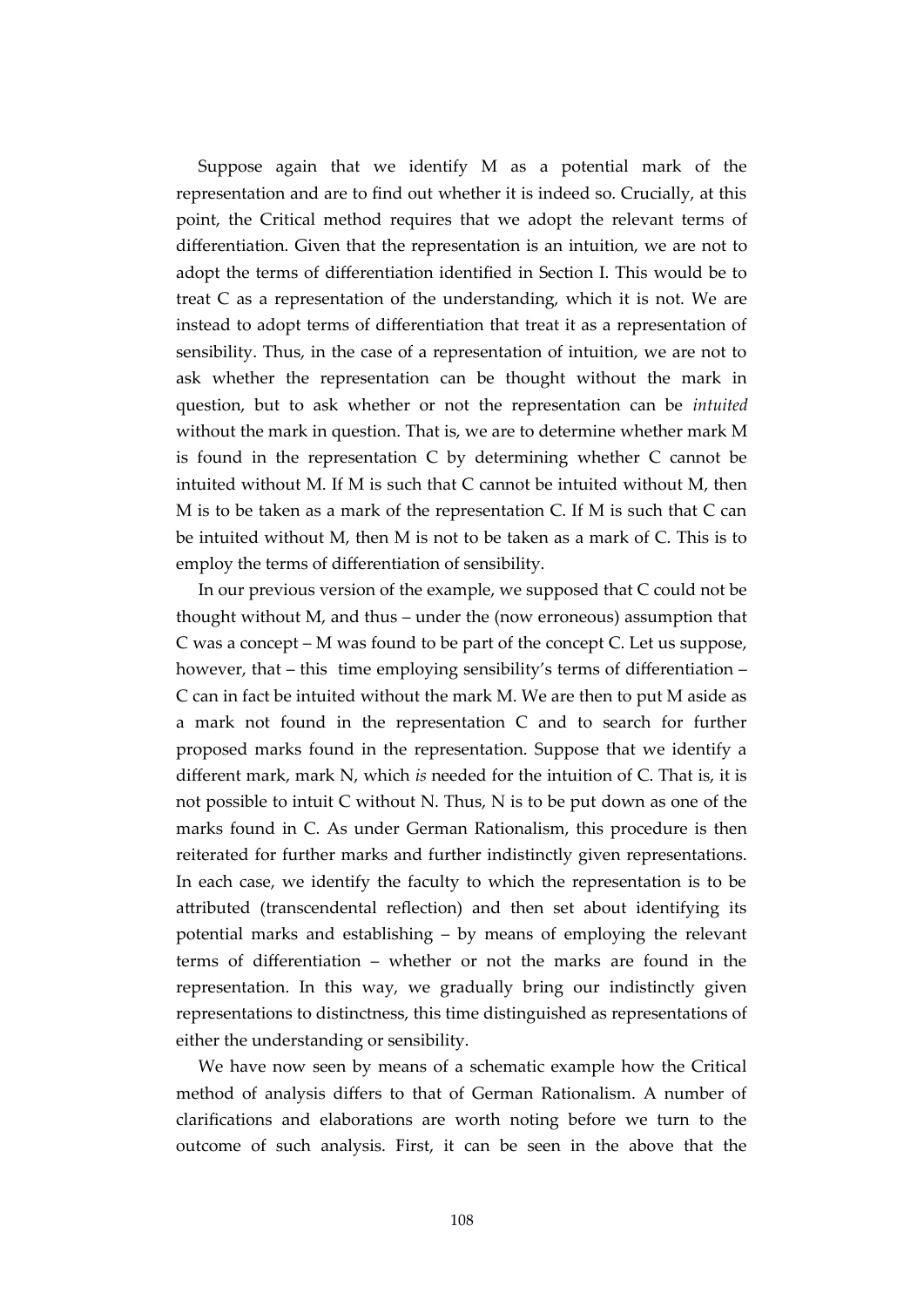employment of diferent terms of diferentiation allows us to recognise further relations that might hold between a proposed mark and an indistinctly given representation. The question we are to ask, in the case of a representation of the understanding, is whether or not the indistinctly given concept can be thought without the mark. The question, in the case of a representation of sensibility, is whether or not the indistinctly given intuition can be intuited without the mark. This is to ask after the relation between the mark and the representation – whether or not they bear a certain connection. But it is to ask after a relation or connection that is diferentiable by means of the faculty in question. Supposing that C is a representation of the understanding, can C be thought without M? Or, put in alternative terms introduced in Part II, do M and C bear the relation such that *the combination* (C) *is unrepresentable by means of the understanding without the mark* (M)? Or, supposing that C is a representation of sensibility, do M and C bear the relation such that *the combination* (C) *is unrepresentable by means of sensibility without the mark* (M)? The later introduces a further set of possible relations between an indistinctly given representation and its proposed marks.

Second and relatedly, once we have changed and corrected our commitment regarding the subjective nature of the indistinctly given representation C, the relation that we uncover between C and M might very well be diferent to those determined in the case in which C was taken to be a concept. And, given that only an analysis that correctly takes into account the faculty of the representation and employs the relevant terms of diferentiation can determine the relation between C and M correctly (i.e. analysis preceded by transcendental reflection), only that relation between C and M that involves a correct assumption about the subjective nature of the representation in question is to be taken to be the actual relation between C and M. Thus, the Critical method introduces not only further *possible* relations between a proposed mark and indistinctly given representation, but the relations determined as the results of our analysis will be diferent. Under the Critical method, we will arrive at diferent and, according to Kant, corrected expositions of our indistinctly given representations.

Thirdly, it is important to note that the Critical correction does not involve *doing away with the terms of diferentiation* employed by German Rationalism as such. Although Kant's rejection of German Rationalist analysis here is a rejection of the terms of diferentiation, it is rejection of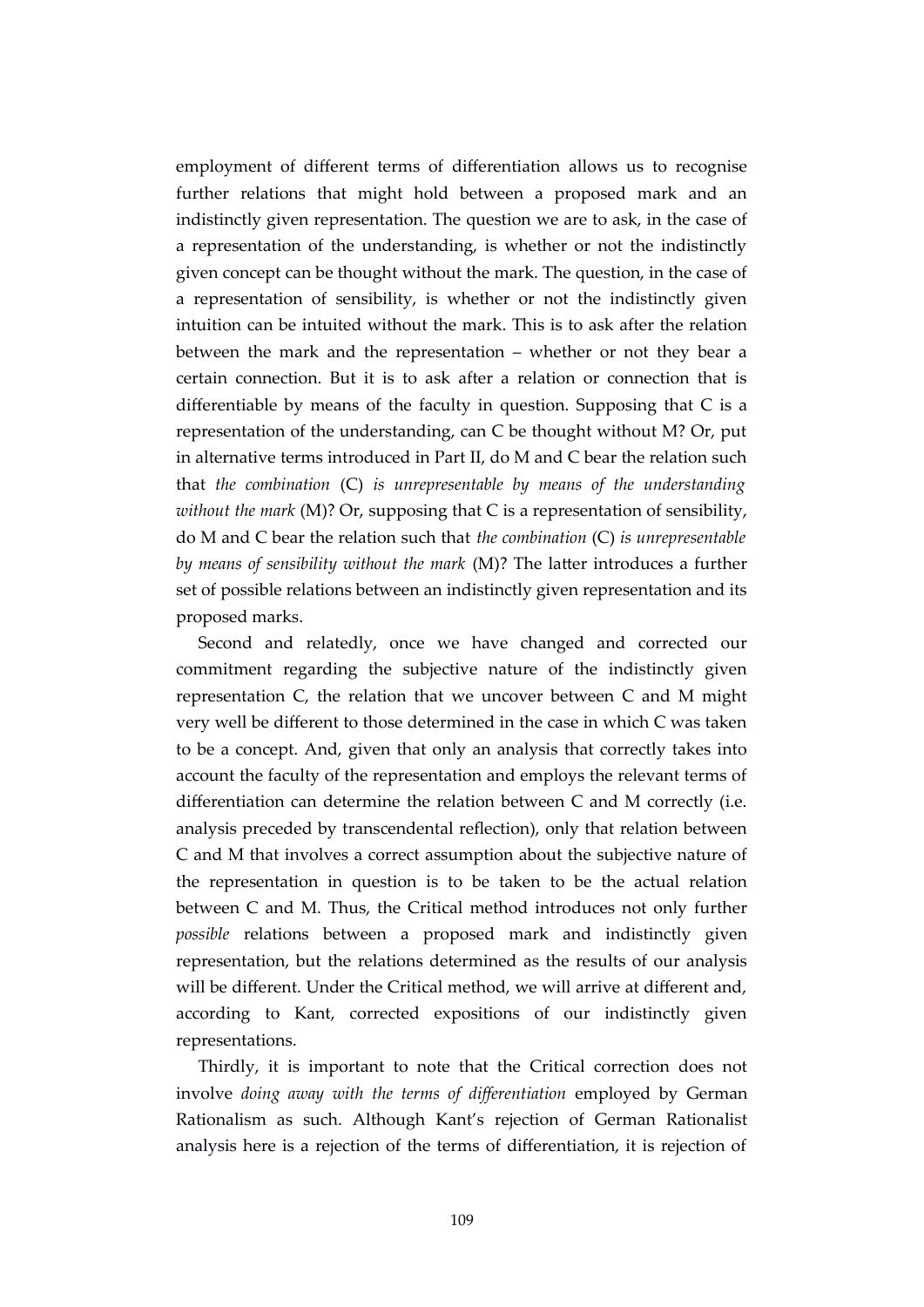these terms as *sufficient* for carrying out analysis. It is not a rejection of the terms as such. Given the Critical directive to recognise both representations of sensibility and the understanding, where German Rationalism recognised only the later, the correction is to employ *additional terms alongside* those employed by such analysis – viz. the terms of sensibility alongside those of the understanding.

Finally, we might note that the Critical method does not consist in or imply the identifcation of *further* or previously unrecognised *given representations,* though it is consistent with this. Kant's claim is not that German Rationalism fails to recognise certain representations in its analysis, but that it treats the representations it does analyse incorrectly. So, although treating our indistinctly given representations correctly might lead us to recognise further representations as needed for establishing the propositions of philosophy, or indeed to do away with certain representations recognised under German Rationalism, $57$  the correction is prior to and independent of this. The correction consists in diferent resulting analyses for the same representations treated by German Rationalism.

Having noted these clarifcations, let us turn then to the outcome and signifcance of this Critical correction to analysis. As touched on above, in contrast to German Rationalist analysis, what this prior step of the determination of the faculty of an indistinctly given representation, and its consequent employment of the relevant terms of diferentiation, brings about is the correct determination of the marks of the representation *given the representation that it is*. If we recall, because German Rationalism employed the terms of diferentiation of the understanding with regard to all philosophical representations, it thereby treated all such representations as if they were representations of the understanding. A mark was only recognised as a mark of an indistinctly representation if the representation could not be thought without it and recognised as a mark not found in the concept if the representation could not be thought with it. In so doing, such analysis misidentifed the marks of any representations that were not representations of the understanding and failed to treat these representations as the representations they are. In contrast, in its demand

<span id="page-109-0"></span> $57$  Indeed, in the Dialectic, Kant does precisely this for a great number of the central representations of German rationalist analysis.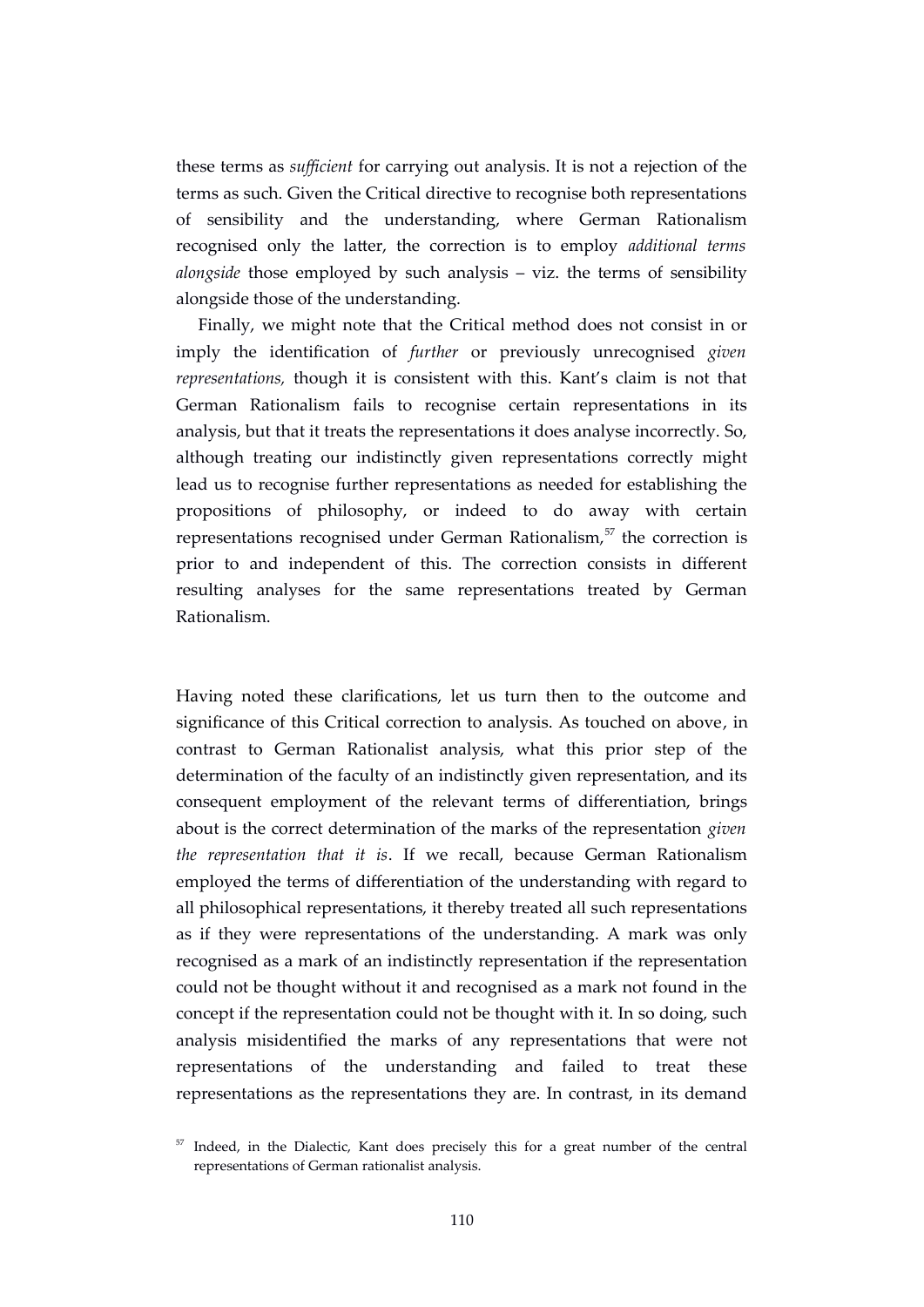for the prior step of the recognition of the faculty of a representation and the adoption of the terms of diferentiation of that faculty, the Critical method now succeeds in determining the marks of a representation according to the representation that it is. Thus, in the frst instance, the Critical philosophy corrects the determination of the marks of our various indistinctly given philosophical representations as representations.

In order to see how this correction ultimately allows for the correct determination of the marks of the *objects* of our philosophical representations, it is crucial that we return to a feature of the Critical method that we noted previously. In Part III we saw that the Critical account no longer accepts the German Rationalist assumption that the combinations of marks found in our philosophical representations rest on combinations found in the objects of those representations. Under the Critical account, the combinations of marks of the representations of philosophy are due to the *nature of the faculties of the subject*. (This was the only way to explain the necessary relation – and our apprehension of the necessary relation – that these representations bear to the objects of our cognition.) Now, a crucial consequence of this change for the procedure of arriving at philosophical cognition was that, even once an indistinctly given concept has been made distinct and been shown to be relevant to the propositions of philosophy, the *relation to an object by means of such a representation is still to be established*. We still need to show that these representations *have* objects. Under German Rationalism, it is assumed that the representations of philosophy have objects. Under the Critical philosophy, establishing this is a distinct step – a step that comes after analysis.<sup>[58](#page-110-0)</sup>

Thus, under the Critical account, it is not straightforward that correcting the terms of diferentiation in our analysis, such that they correctly line up with the faculty of a representation, suffices for the differentiation of the objects of those representations. Even once we have brought our representations to distinctness correctly, there remains the further step of showing that such representations do indeed have objects.

Two points follow from the above. First, under the Critical account, it is clear that what we analyse and bring to distinctness are our representations as representations. Given the Critical claim that the combinations of the marks of these representations rest in the nature of the subject and the

<span id="page-110-0"></span><sup>58</sup> An important qualifcation here is, as mentioned, to be found in the case of a priori given representations of sensibility (a priori intuitions). We will treat this in detail in Part V.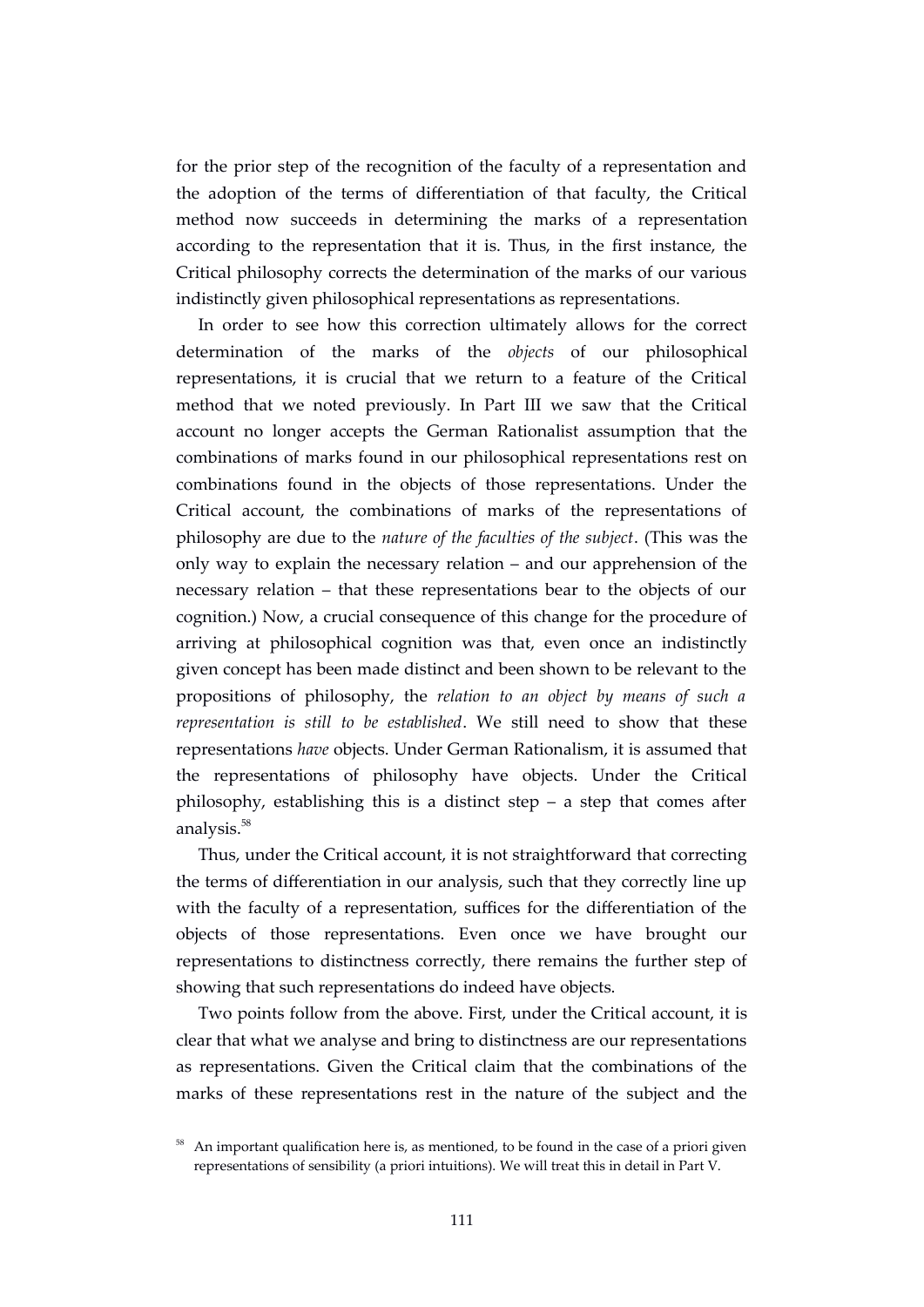required further step of establishing their relation to an object, all that is in question in analysis are these indistinctly given representations and their marks. Now, German Rationalist analysis equally involves determining the relations among our representations. In such analysis, we do determine the relations among indistinctly given concepts and their marks – indeed, the commitment regarding their subjective nature is found in the very terms of diferentiation. But this is only incidental. What is carried out in such analysis, according to German Rationalism, is the determination of the relations among the *objects* of those concepts and *their* marks. Thus, while under both accounts, determining the relation between a representation and its marks is distinct from determining the relation between the object of the representation and its marks, the accounts diverge insofar as German Rationalism takes the procedure of analysis to be the determination of both simultaneously while Critical analysis explicitly is the determination of only the former.

Secondly, although the correct diferentiation of our representations as representations in analysis does not, under the Critical account, itself *suffice* for the diferentiation of the objects of those representations, it is nevertheless clear that the correct diferentiation of our representations as representations is needed for the *possibility* of such objective diferentiation: Given that the indistinctly given representations of philosophy are representations that have their source in the nature of the subject, and that these must then be subsequently shown to stand us in relation to an object, if they are diferentiated incorrectly as representations, then they will not be the representations that do in fact stand us in relation to the objects of philosophy. Such an erroneous diferentiation will thus rule out the possibility of philosophical cognition. If, however, the representations have first been brought to distinctness correctly as representations and then shown to stand us in relation to objects by means of the transcendental proofs, these representations will stand us in relation to the objects of philosophy. Thus, transcendental reflection can now be seen as a necessary prior step for the possibility of philosophical cognition. It is necessary for the correct diferentiation of the marks of our representations as representations, which diferentiation itself is necessary for the correct diferentiation of the marks of the objects of those representations – and ultimately necessary for the possibility of philosophical cognition.

Thus, the outcome of the Critical method is manifold: Under Critical analysis, preceded as it must be by transcendental reflection, the marks of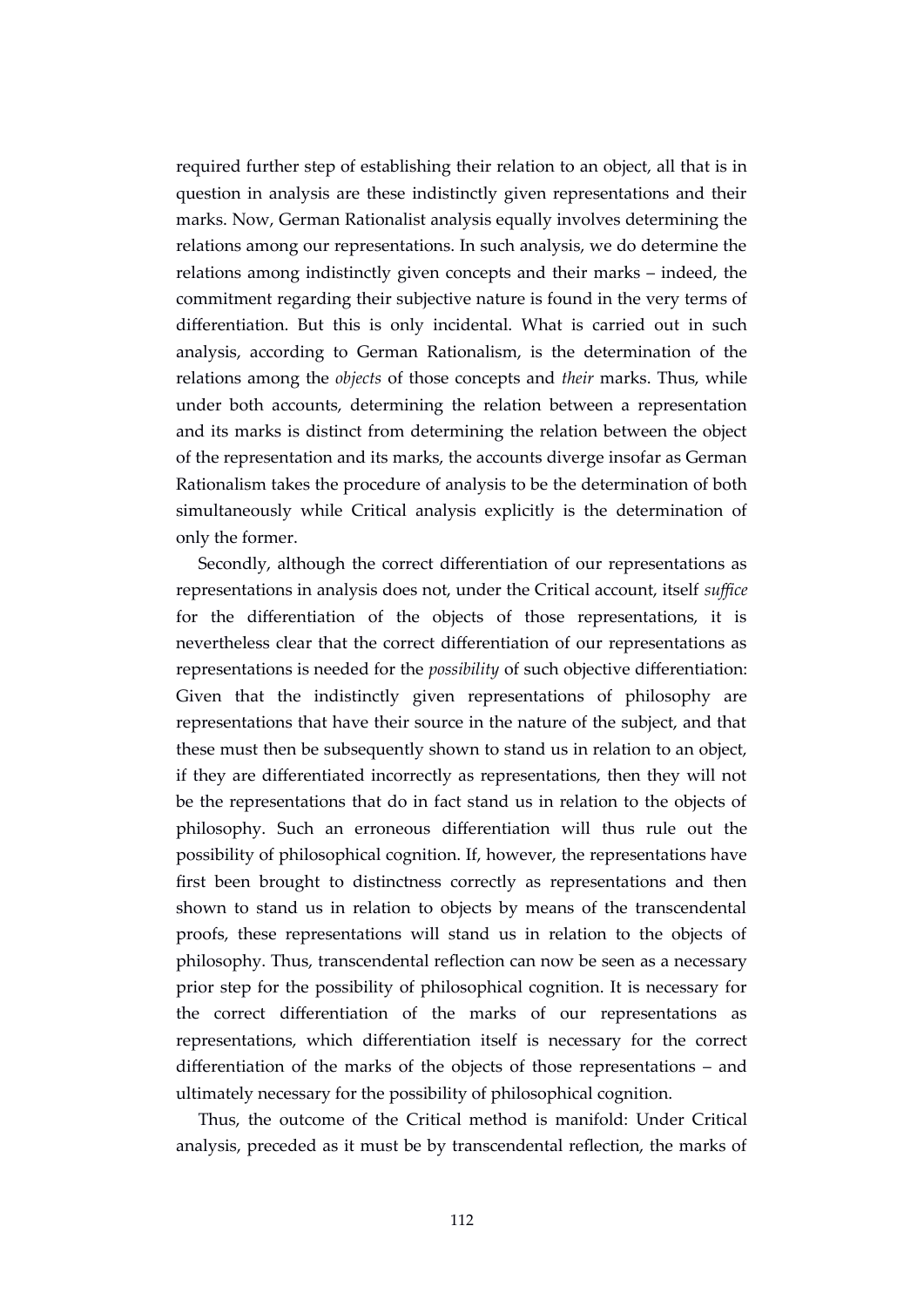our representations as representations are determined correctly. That is, our indistinctly given representations are brought to distinctness correctly considered as representations. Secondly, assuming the later step of transcendental proof is carried out for the representations in question, our bringing to distinctness of the marks of the representation correctly is at once a bringing to distinctness of the marks of the object of the representation. Finally, given this, philosophical cognition by means of these representations in the synthetic a priori judgements of philosophy will now be possible on the basis of such correct analysis. We have, according to the Critical method, corrected the complex German Rationalist assumption and secured the possibility of philosophical cognition.

And, indeed, our clue to these conclusions has been all along the line of reasoning of the appendix, to which we will return in Part VI:

The action through which I make the comparison of representations in general with the cognitive power in which they are situated, and through which I distinguish whether they are to be compared to one another as belonging to the pure understanding or to pure intuition, I call transcendental reflection. […] The correct determination of [the relations of representations among themselves] depends on the cognitive power in which they subjectively belong to each other, whether in sensibility or in understanding. For the difference in the latter makes a great diference in the way in which one ought to think of the former. [...] [I]t is transcendental reflection, i.e., the relation of given representations to one or the other kind of cognition, that can alone determine their relation among themselves, and whether the things [that is, the objects of the representations] [bear these relations] cannot immediately be made out from the concepts themselves through mere comparison (*comparatio*), but rather only through the distinction of the kind of cognition to which they belong, by means of transcendental reflection (*refexio*). […]

(A261-2/B317-8, emphasis omited)

In this is part, we began by identifying an implicit feature in German Rationalist analysis. This feature was the terms of diferentiation that it employed in order to determine the marks of an indistinctly given representation. We saw that these terms were those of the understanding and thus that German Rationalism involved a complex implicit assumption

\_\_\_\_\_\_\_\_\_\_\_\_\_\_\_\_\_\_\_\_\_\_\_\_\_\_\_\_\_\_\_\_\_\_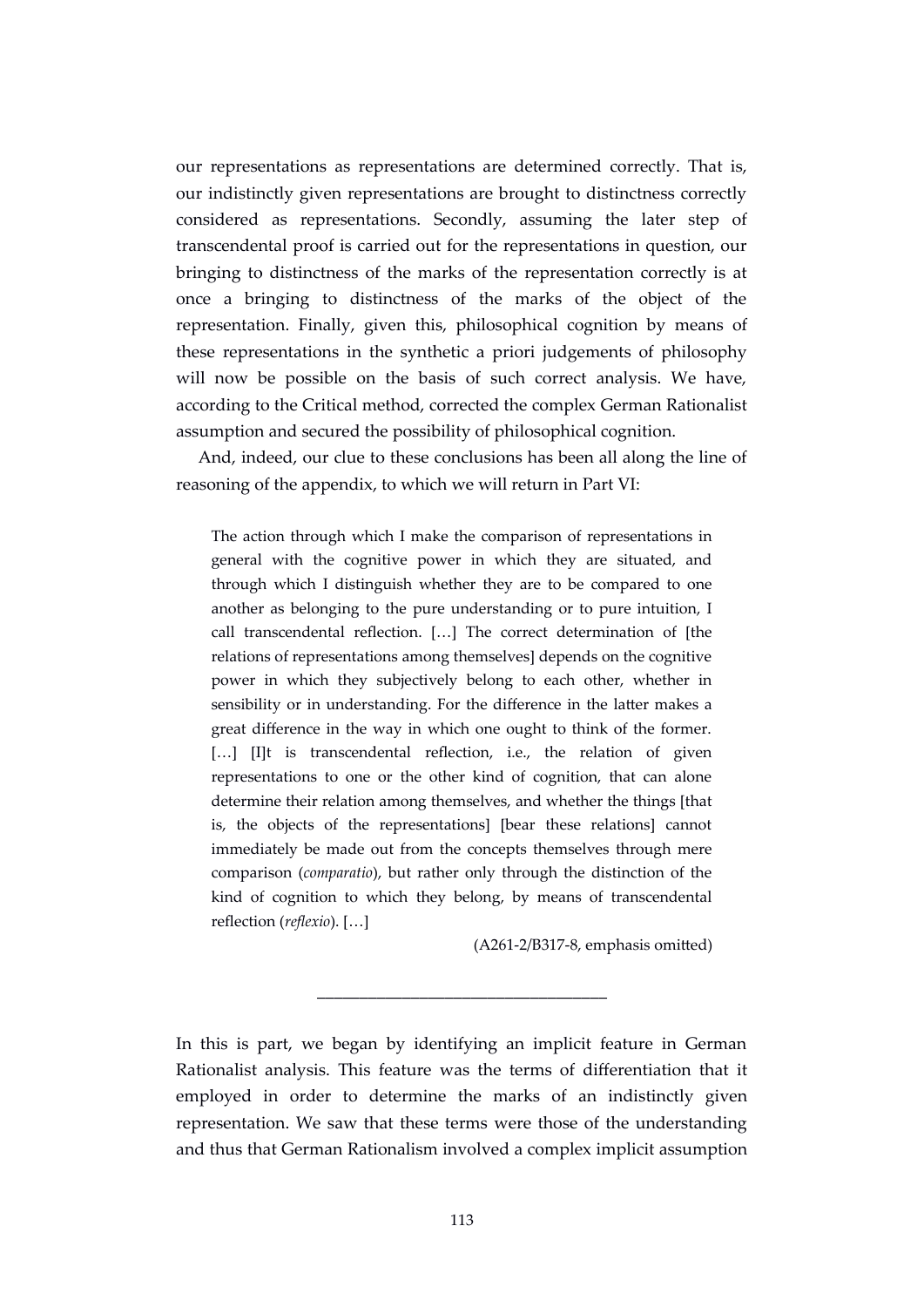about the nature of the faculties involved in our philosophical cognition and, thereby, about the objects of that cognition. We saw also that the Critical philosophy is not silent on this implicit feature. Examining the procedure of analysis under the corrected Critical assumption about the nature of the faculties in cognition, the Critical account yields a demand for transcendental reflection and the adoption of further terms of diferentiation in our analysis, which terms of diferentiation allow us to bring our indistinctly given representations to distinctness correctly – ultimately allowing for the possibility of philosophical cognition by means of those representations. In this, the line of reasoning of the appendix served as the crucial clue to the Critical response, and we saw that the line of reasoning there is in fact an explicit and comprehensive statement of Kant's response to this implicit feature.

Before we return to the line of reasoning of the appendix and the questions it raised at the very start of our exploration, we will turn to an examination of analysis, as under the new Critical method that we have now uncovered in Parts III and IV. This carrying out of analysis is to be found, as we might expect, at the start of the *Critique*, and it is to these sections that we will turn in Part V – to the Transcendental Aesthetic.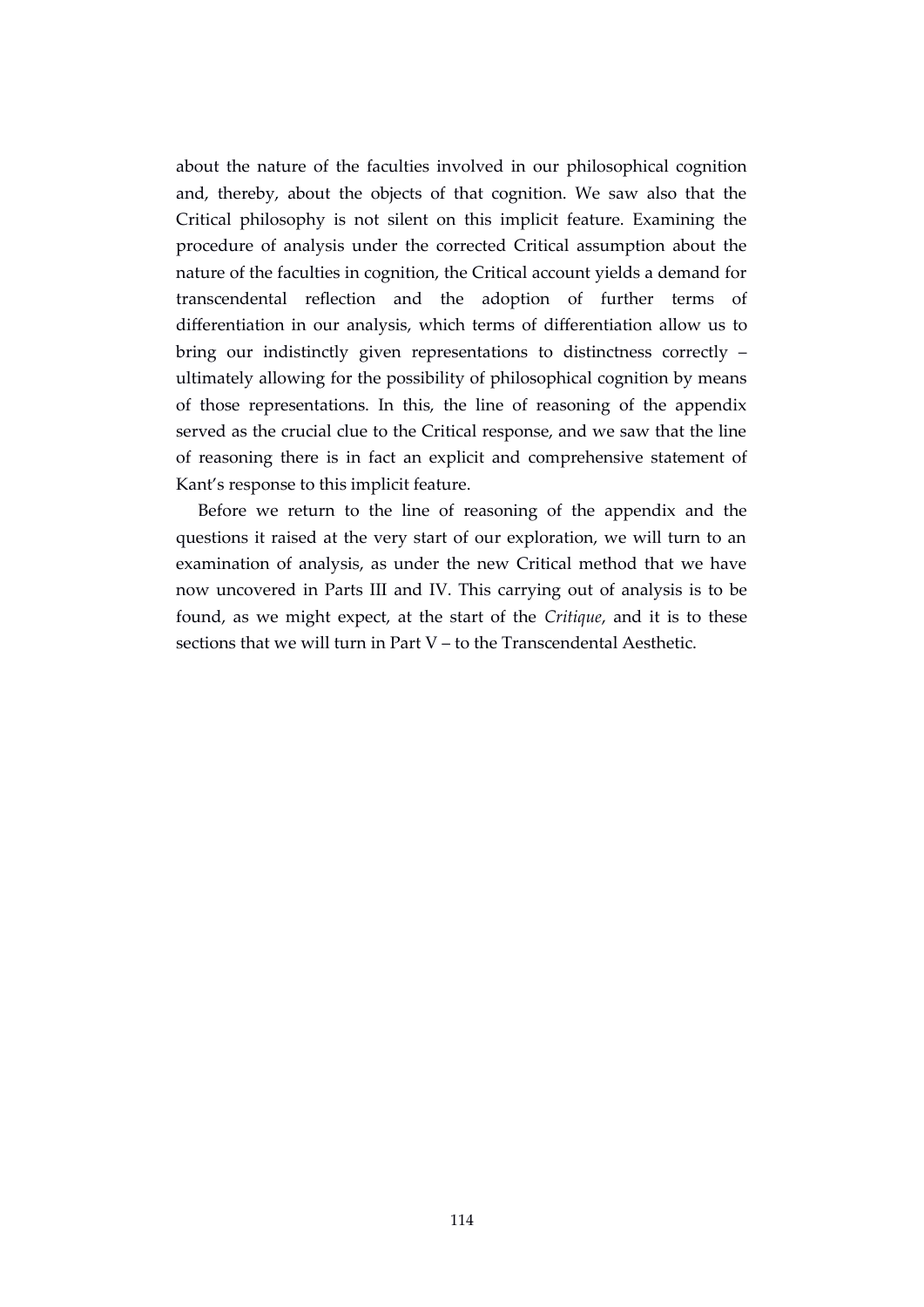# **Part V**

# **The culmination of the Critical method for arriving at the concepts of philosophy**

In the preceding parts, we have examined the method of German Rationalism for arriving at concepts in philosophy, along with the various ways in which the Critical philosophy responds to this method. In this ffth part, I set aside German Rationalist analysis and turn to the Critical philosophy and corrected analysis. I hope to show that the early parts of the *Critique*, viz. the fndings of the Transcendental Aesthetic, are the culmination of the Critical method for arriving at concepts, as it has been uncovered in preceding discussions. This part proceeds as follows. In Section I, I provide a brief summary of the early parts of the Aesthetic as they are familiar to us. In Section II, I examine these early passages in light of our fndings in Parts III and IV, viz. as the culmination of the corrected, Critical method for arriving at concepts. Section III then points to the ways in which this examination is illuminating of the Aesthetic in relation to extant discussions of the section. The following section, IV, is a lengthy closer examination of the proofs of Metaphysical Exposition. As I hope to show, the workings of these proofs can now be understood in a new light, having in hand an understanding of the Transcendental Aesthetic as the culmination of the correct method for arriving at concepts. Section V then turns to a fnal broader discussion of the *Critique* as involving a corrected frst stage of analysis, to examine it as both continuous and discontinuous with the preceding tradition, and to understand more clearly the place and signifcance of the Transcendental Aesthetic within the *Critique*.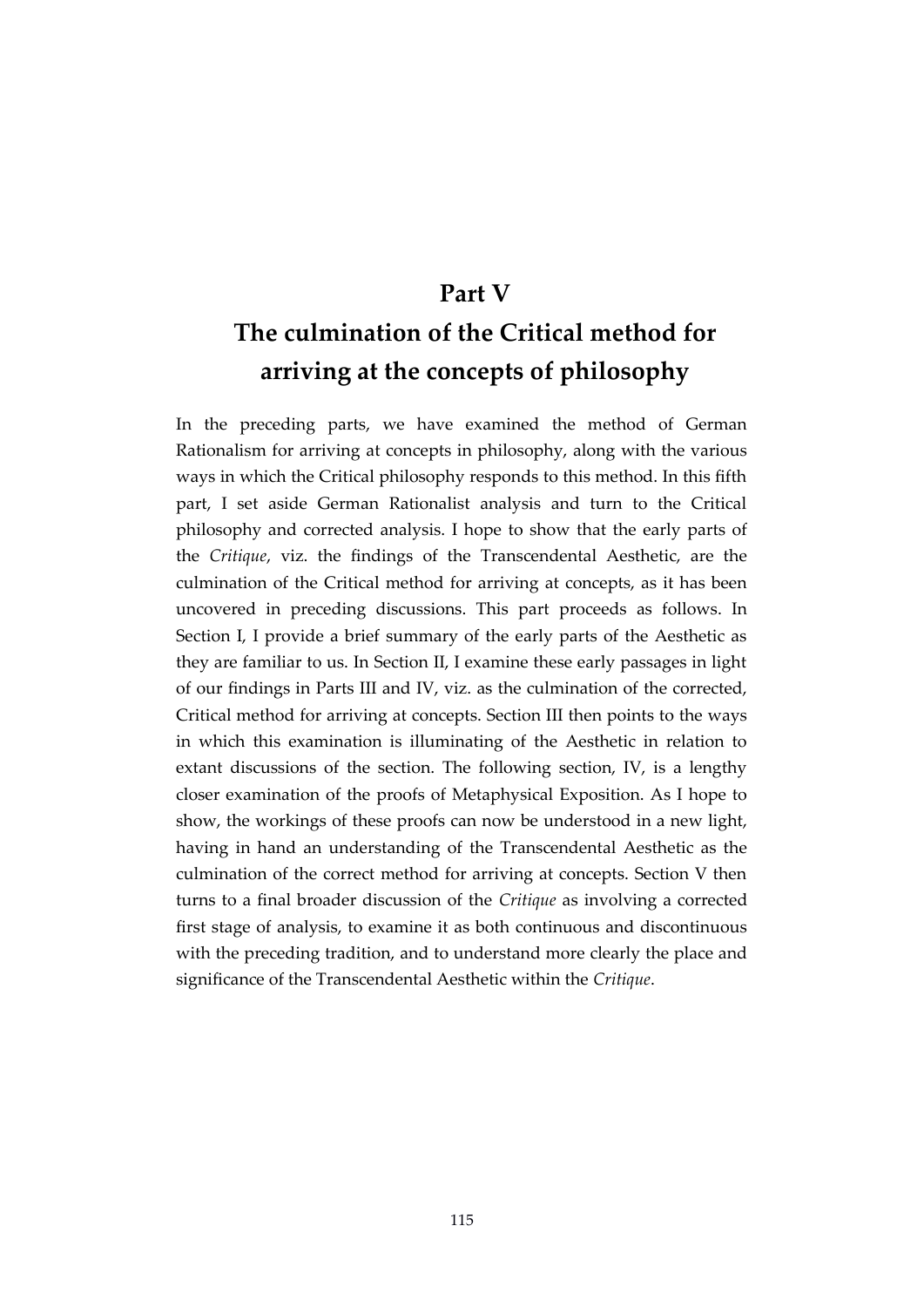# I. Overview of the Metaphysical Exposition

Let us then turn briefly to the well-known early parts of the Transcendental Aesthetic.<sup>[59](#page-115-0)</sup> As is familiar, in the Aesthetic's first main section, 'On Space', Kant begins with a brief introduction and then proceeds to a number of well-known proofs from A22/B37 to A25/B41. Each proof, with the exception of the last, begins with a statement of its conclusion. These conclusions seemingly concern, not space itself, but the nature of the representation of space: (1) Space is not an empirical concept. (A23/B38) (2) Space is a necessary representation, a priori. (A24/B38) (3) Space is not a discursive concept, but a pure intuition. (A24/B39) (4) Space is an a priori intuition, not a concept. (A25/B40)

The respective proofs for these conclusions are, in all cases, compact and progress seemingly quickly from their premises to these conclusions. The first proof proceeds by an appeal to the possibility of "representing [sensations as related to things] outside and next to one another […] in diferent places" (A23/B38). This possibility in turn rests on the possibility of "certain sensations [being] related to something outside me" (A23/B38). On the basis of these premises, the proof then concludes with an asymmetric dependence claim: "Outer experience," the proof tells us, "is [...] first only possible through [the representation of space]" (A23/B38) and "the representation of space cannot be obtained from [this outer experience]" (A23/B38), or, in other words, "is not an empirical concept" (A23/B38).

In a, yet shorter, second proof, two contrasting claims concerning certain possibilities of representation are put forward: It is impossible to represent, we are told, "that there is no space" (A24/B38). Though it is, by contrast, "possible to think that there are no objects to encountered in [space]." (A24/B38-9) On the basis of this contrast, the proof concludes that the representation of space is "not a determination dependent on [outer appearances]" (A24/B39), but instead "is an a priori representation that necessarily grounds outer appearances" (A24/B39).

<span id="page-115-0"></span><sup>&</sup>lt;sup>59</sup> In what follows, I will give an exposition of the proofs in terms that remain very close to Kant's own. Though my exposition is not void of interpretation, it is, I hope, sufficiently neutral to avoid many of the primary points of dispute regarding the proofs. In Section III, I turn more explicitly to extant interpretations of the proofs, for their points of signifcant contrast with the account presented here.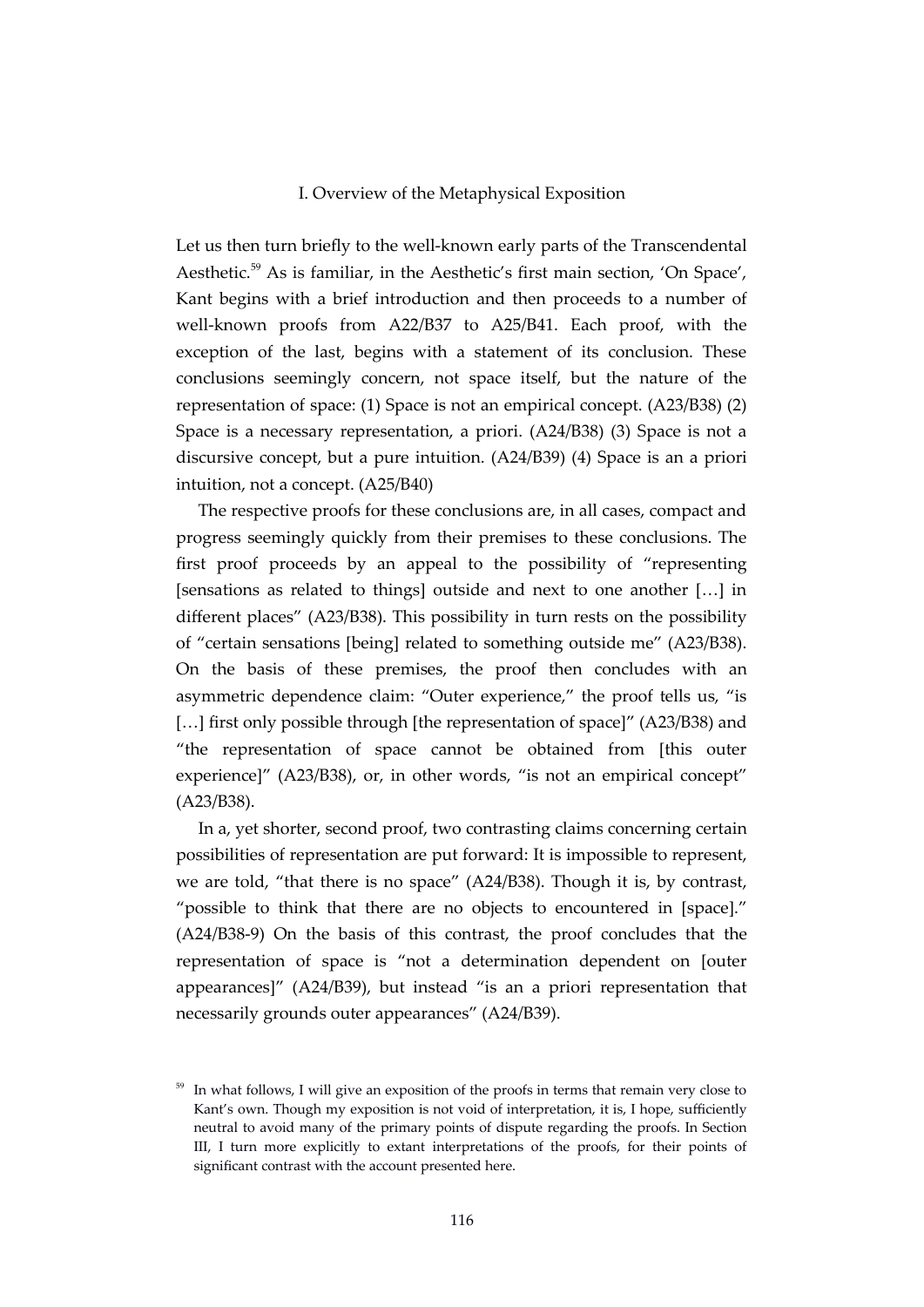The third proof again appeals to a claimed impossibility of representation, which is seemingly supported by a disambiguation of a contrasting possibility. It is impossible, claims the third proof, to represent "many spaces" (A25/B39), or, alternatively, it is only possible to represent "a single space" (A25/B39). The proof then turns to a sense in which it is possible to represent 'many spaces': This is possible when we understand 'space' here to mean the "parts of one and the same unique space." (A25/B39) Thus, the proof distinguishes space as a whole from its parts, claiming the possibility of representing more than one of the later, but the impossibility of representing more than one of the former. The proof then adds a priority claim concerning the relation between the two: The parts of space cannot precede the whole of space (the composition of space from its parts is impossible), but the whole of space must precede the parts of space (the parts of space "rest[…] merely on limitations" (A25/B39)). Thus, the proof concludes, the representation of space "is not a […] general concept of relations of things in general, but a pure intuition." (A24/B39)

The fourth and final proof under the 'Metaphysical Exposition' puts forward a claim concerning what is involved in the representation of space. "Space," we are told, "is represented as an infinite given magnitude" (A25/B39), or alternatively, "thought as if it contained an infnite set of representations within itself." (A25/B40) A concept cannot be thought in this way, and the representation of space is, therefore, "an a priori intuition, not a concept." (A25/B40)

Such are the proofs presented to us in this early section of the Transcendental Aesthetic. Now, as noted, these proofs are compact and proceed seemingly quickly from their premises to their respective conclusions. This apparent simplicity, however, conceals proofs that are, on the one hand, quite opaque in their meaning and plausibility and, on the other, incredibly signifcant within the Critical philosophy insofar as they ground the further crucial claim of the Aesthetic, viz. the claim of the transcendental ideality of space and the objects in it. And indeed, much has been writen both on the workings of the proofs themselves and on how this further claim is established on their basis. In what follows, our interest will be to examine these proofs in light of our findings in Parts I to IV. As will come to light, this deeper understanding of the Critical method for bringing our given representations to distinctness illuminates certain features of these early parts of the Transcendental Aesthetic in new ways, and we can gain a clearer understanding of certain details of the workings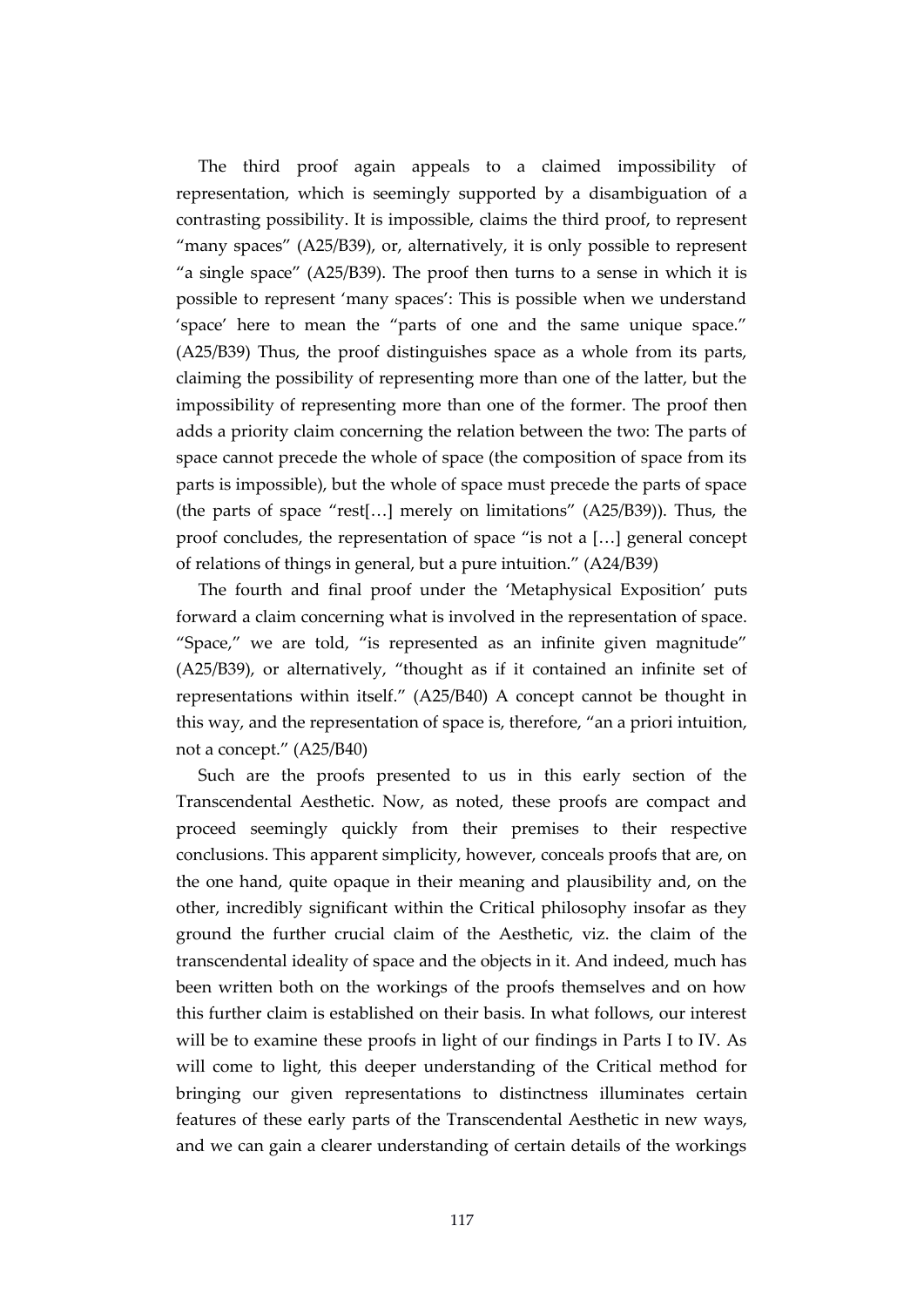of the proofs and of the place of the Transcendental Aesthetic within the *Critique* on their basis.<sup>[60](#page-117-0)</sup>

# II. The Metaphysical Exposition as Critical bringing to distinctness

Such are the early parts of the Transcendental Aesthetic as they are familiar to us. When we examine the section more closely, however, we fnd a number of details that show the Transcendental Aesthetic to be part of the culmination of the Critical method for bringing the representations of philosophy to distinctness. In what follows, I will focus on the Metaphysical Exposition of the representation of space, for I take it that what is put forward here can be applied mutatis mutandis to the case of time – at least insofar as Kant intended for both to be understood in the way put forward below.

Our frst point of interest is a number of additions found in the B-edition of the section. In the B-edition, the section is now titled 'Metaphysical Exposition of [the concept of space]'. At the end of the brief introduction, Kant tells us what is to be expected in such an exposition: "I understand by exposition (expositio) the *distinct (even if not complete) representation of that which belongs to a concept;* but the exposition is *metaphysical* when it *contains that which exhibits the concept as a priori given*." (B38, emphasis my own)

Now this remark is signifcant in two ways. First, if we recall the discussion in the Doctrine, what we are to expect in the case of the concepts of philosophy are not defnitions but *expositions.* As we saw, as early as the *Inquiry*, Kant questions the possibility of providing defnitions for the concepts of philosophy. Because the concepts of philosophy are indistinctly given, we cannot aim for their exhaustive analysis or defnition as a starting point in philosophy. Instead, what Kant recommends in the *Inquiry* is the distinguishing of "a few immediately certain characteristic marks" (2:284) by means of which we might make the concept (at least partially) distinct. By the time of the Doctrine, Kant has allowed that our analyses might serve to distinguish many – and nearly all – the marks of a concept, but denies that such analysis could ever be shown exhaustive. Such partial analyses as are possible in philosophy now contrast with defnitions and are termed

<span id="page-117-0"></span> $60$  In what follows, I will examine the accounts found in the literature in Part III, after having brought to light the proposed implications of our fndings for the proofs in Part II. In Part III, I will then consider the various accounts in the literature insofar as the account presented here might be considered an improvement on these accounts.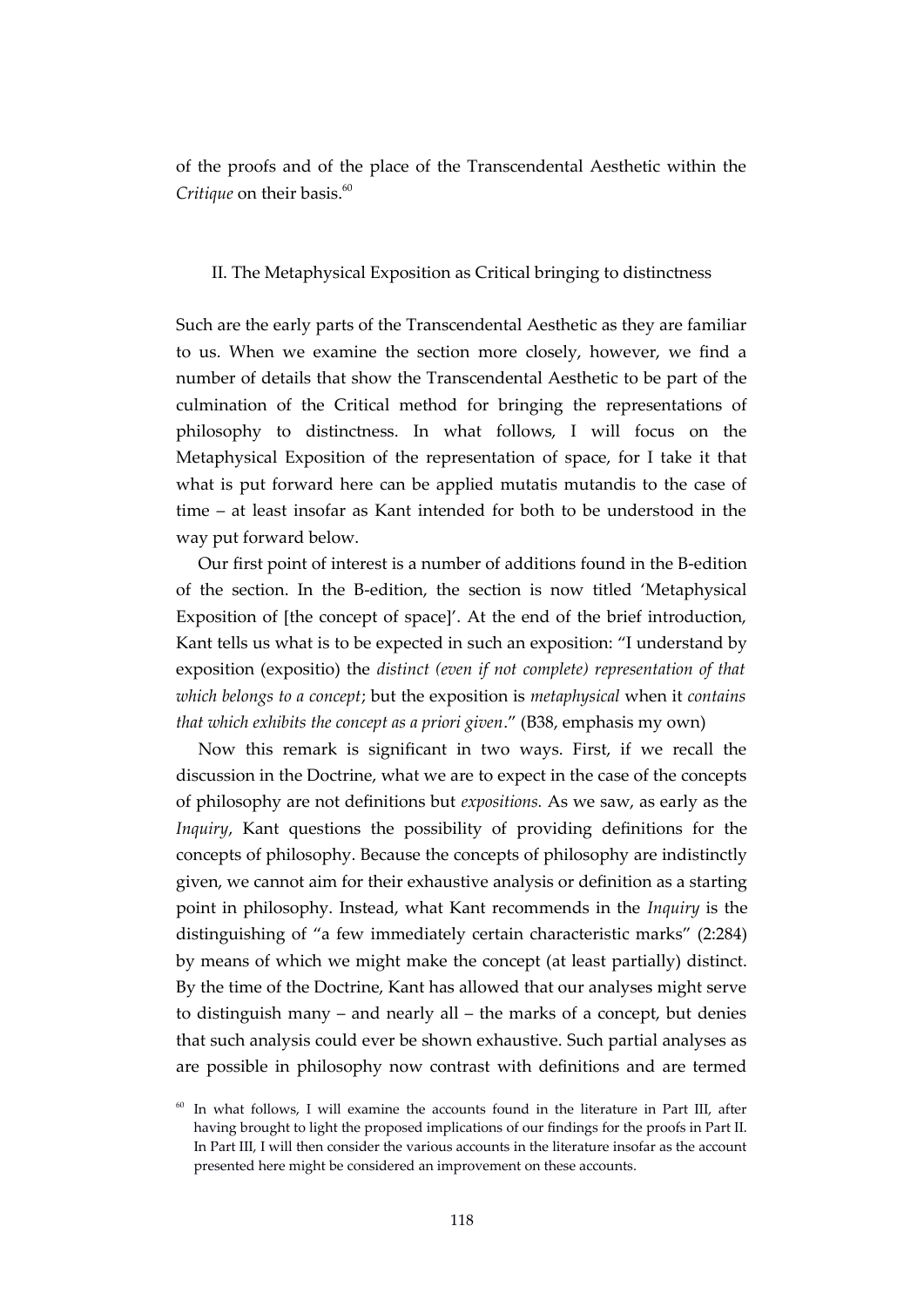'expositions'. And now in the Aesthetic, as mentioned, Kant tells us that what we are to expect in the case of the expositions from B37 onwards is the "distinct (even if not complete) representation of that which belongs to a concept" (B38). It is thus clear that the 'expositions' put forward in the Aesthetic are indeed 'expositions' of the concepts of philosophy as discussed in the Doctrine and the results of precisely the procedure of analysis that we have been examining over the course of our discussions.

Thus, in the first instance, the passages are the specification of the various characteristic marks of the concept in question, the distinguishing of which constitutes bringing the concept to distinctness as is required for any philosophical cognition that is to feature the concept. This is clearly seen in the case of the fourth exposition, for example, in which we are told that what belongs to the concept of space is the representation of "an infnite given magnitude […], [such that] all the parts of space, even to infinity, are simultaneous." (B39-40) 'Having an infinite number of simultaneous parts' is thus distinguished or separated out from any other marks or representations that might be associated with the representation of space as a characteristic mark of the concept, thereby serving to bring the concept to distinctness.

The specifcations of marks found in the Aesthetic are not, however, as straightforward as this. There is a further, second point of signifcance to be found in the remarks added in the B-edition. These passages are indeed expositions of the concept of space, but they are expositions of a special sort. Kant does not merely mean to put forward a specifcation of as many as possible of the characteristic marks of the concept, for the sake of bringing it to distinctness. As Kant notes at B38, the passages are an exposition of those characteristic marks of the concept that *show it to be given a priori* – what Kant terms 'metaphysical' expositions. Now this formulation should strike us as signifcant. Recall that under the Critical method, Kant has introduced a fourfold division of the possible grounds of a concept – arbitrarily combined, arbitrarily combined but such that an object for the concept can be given, empirically given, and given a priori. We saw that Kant explicitly distinguished the concepts of philosophy as the later – concepts that are given a priori. In contrast to empirically given concepts, the ground of which is empirical objects, and in contrast to arbitrarily thought concepts, the ground of which is the arbitrary act of the understanding, concepts given a priori are concepts whose ground is the *nature of the understanding*. According to the Doctrine, these were the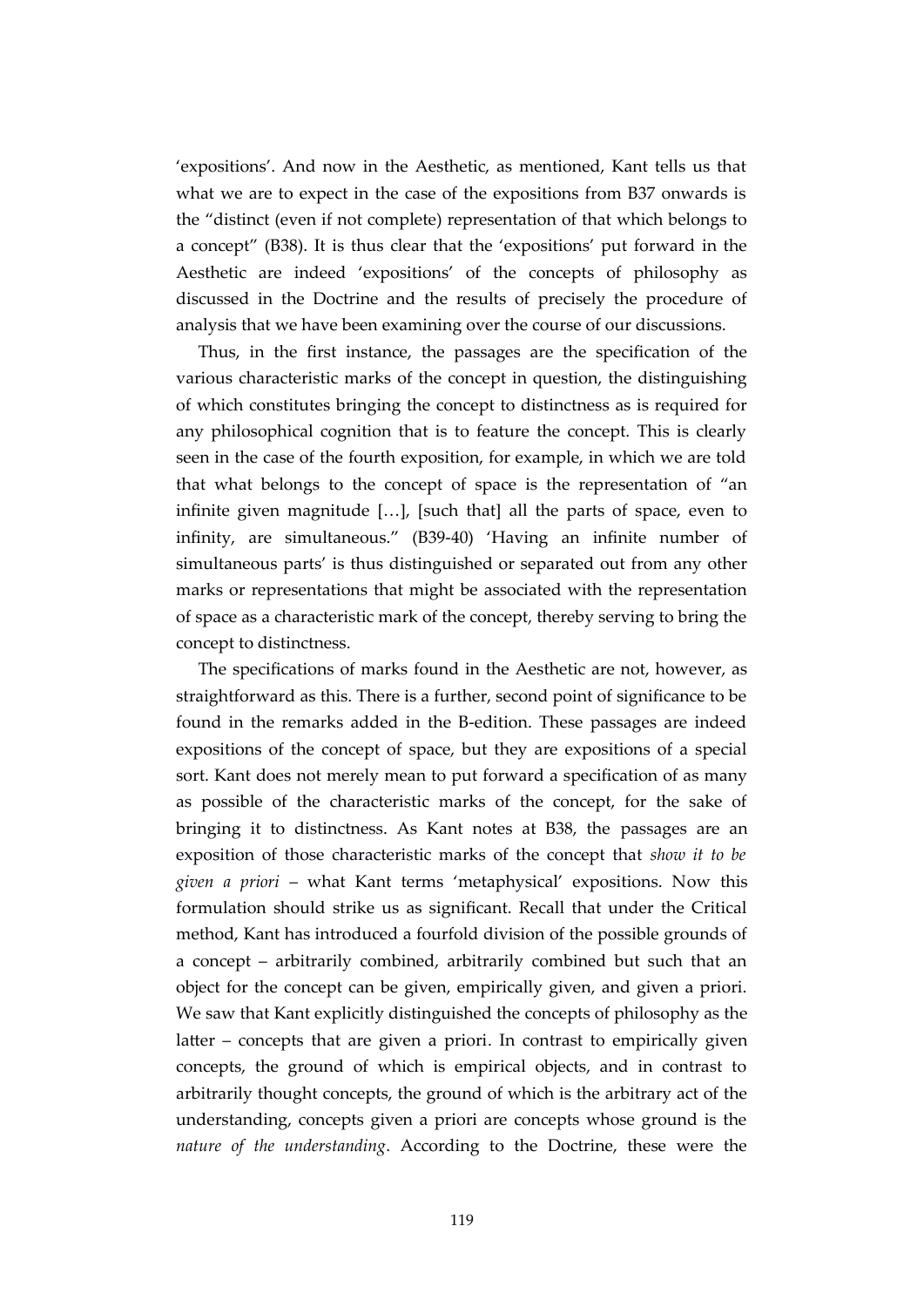concepts with which philosophy was to deal, and in order to arrive at the concepts of philosophy it was ultimately necessary to establish, of all of our ostensibly philosophical concepts, which were a priori given. As we saw, this new characterisation of the concepts of philosophy and the introduction of this new task were evidence of Kant's recognition of an intelligibility requirement on the necessary applicability of concepts to objects not constructible by us. Not much was ofered by Kant in the Doctrine, however, as to how we were to go about establishing a concept as given a priori, as opposed to simply an arbitrarily thought concept made familiar by habitual use. Kant did not there spell out the Critical method to its full extent. Yet here in the Aesthetic, we fnd that Kant not only mentions the concepts as given a priori, but also tells us that he is going to *show* these concepts to be given a priori – and that he is going to do so by means of *specially chosen expositions of the concept*. [61](#page-119-0)

As we have it then, the Metaphysical Exposition is, frst, an exposition of the concept of space such that, secondly, it shows space to be given a priori. This much is clear from Kant's remarks in the introduction to the section. Now, if we bring to mind the characterisation of a priori givenness found in the Doctrine, we will recall that concepts *given a priori* are concepts such that the combination of marks that constitutes the concept is due to or has its ground in *the nature of the understanding* (A729/B757). The concepts are *given* insofar as their combination of marks is not arbitrary, but originates in something other than the arbitrary act of synthesis by the understanding, and *a priori* insofar as this combination originates not in the objects of cognition (as is the case with empirical concepts), but in the nature of the subject's faculty of understanding. Given this, what we might expect in the Metaphysical Exposition is to proceed from some characteristic mark or marks of the concept to a conclusion that has a bearing on the concept as a priori given. That is, we might expect the proofs to proceed from

<span id="page-119-0"></span>Thus, a qualification to our initial discussion in Part IV arises here. In Part IV, I claimed that Kant's characterisation of the concepts of philosophy as given a priori provided us with a clue as to how the concepts might be identifed as such, and thus as concepts relevant to philosophy. I claimed that instead of beginning by sorting through our various indistinct concepts, the critical account can now proceed from an examination of the nature of the understanding to an identifcation of the relevant concepts. Here we can see, however, that Kant carries out such an exhaustive derivation of concepts in the Metaphysical *Deduction* of the Transcendental Logic only. We can now see, by contrast, that in the Metaphysical *Expositions* of the Transcendental Aesthetic Kant means to establish a concept as given a priori by means of an *exposition of the marks of the concept*. In what follows, we will examine Kant's carrying out of this latter task in more detail.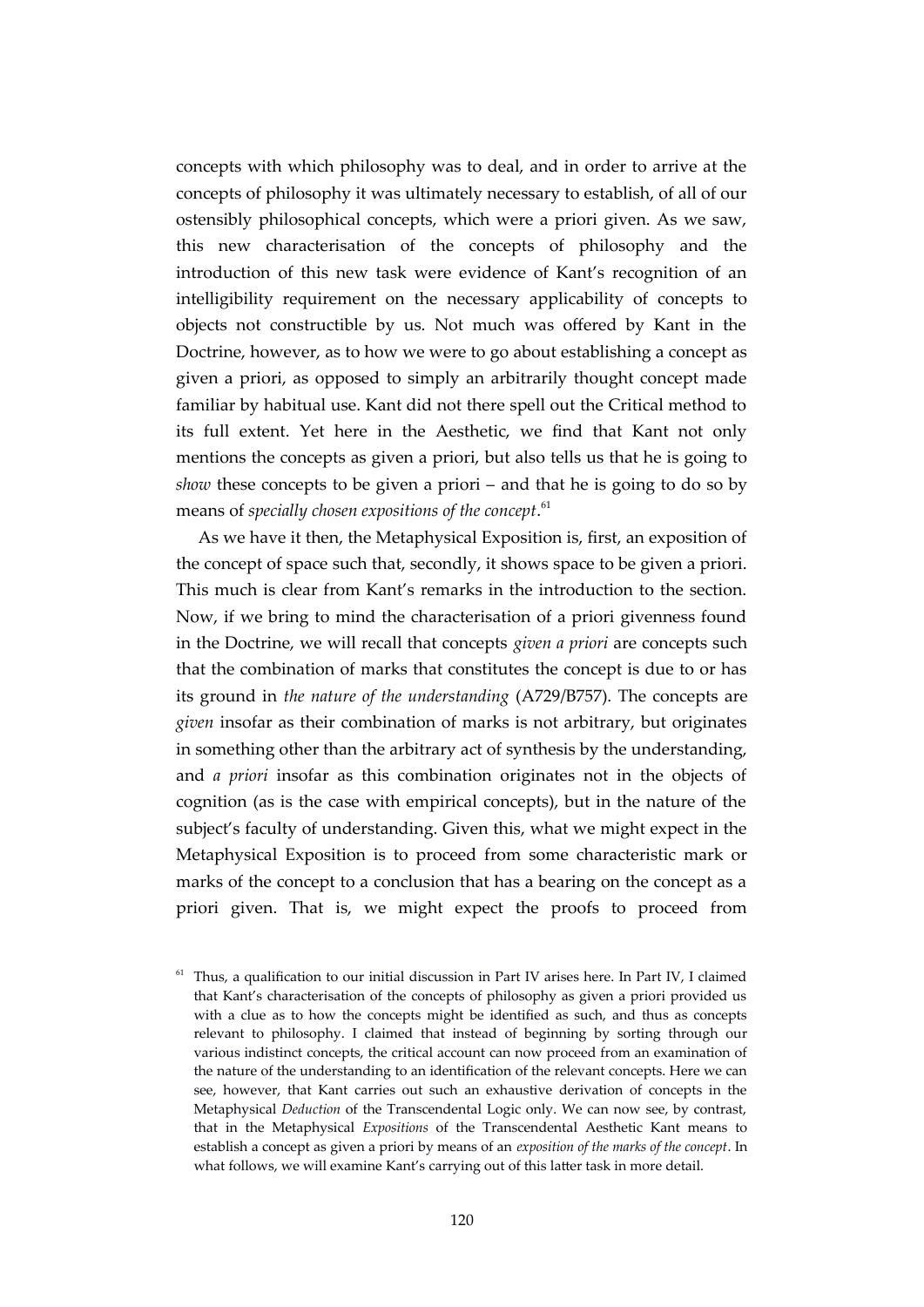characteristic marks of the concept to claims that concern the concept as non-arbitrary and as originating in the understanding (or non-empirical).

Turning to the proofs, this is indeed what we seem to find: The first proof proceeds to the conclusion that space is not an empirical concept. This is precisely to rule out one of the four types of concepts in Kant's fourfold division in the Doctrine, viz. the concept of space as given, but empirically so. The second proof proceeds to the conclusion that space is a necessary, or a priori, concept. Thus, the second proof rules out the remaining two types of concepts at once. To establish the concept of space as a priori is to rule out the concept as arbitrarily combined (and thus to rule it out as arbitrarily combined but such that its object can be constructed a priori.) Thus, when we consider expositions against the background of the fourfold distinction of concepts of the Doctrine, we fnd that the conclusions of the frst two proofs of the Metaphysical Exposition proceed to conclusions that progressively rule out the other possible grounds of space as put forward in this fourfold distinction and thus are indeed an exposition containing "that which exhibits the concept as *given a priori*." (B38, emphasis my own)

Thus, the Metaphysical Exposition section of the Aesthetic has a complex structure. At the broadest level it is concerned with showing the obscurely given concept of space to be a concept given a priori. Each of the subsections to the Exposition then involves establishing, by means of a proof, an intermediate conclusion that goes part way towards establishing this primary conclusion. This is why at the outermost level, the exposition is structured as a set of proofs. Once we understand how the proofs proceed, however, we fnd that there is a further inner level to the Exposition. Each of the proofs proceeds *from some characteristic mark or marks of the concept to the relevant intermediate conclusion*. Thus, the section is indeed an *exposition* of the concept of space, in the sense of being a statement of the marks of the concept that constitutes bringing it (partially) to distinctness, though its nature as such is hidden within the broader aim of showing the concept to be given a priori. In puting forward the Metaphysical Exposition of the concept, Kant is undertaking two of the three tasks necessary for arriving at philosophical concepts under the Critical account at one and the same time. He is bringing the indistinct concept to distinctness *and* establishing it to be a concept given a priori.

Continuing through these passages, however, we find a further unexpected, albeit very familiar, feature. The conclusions of the proofs do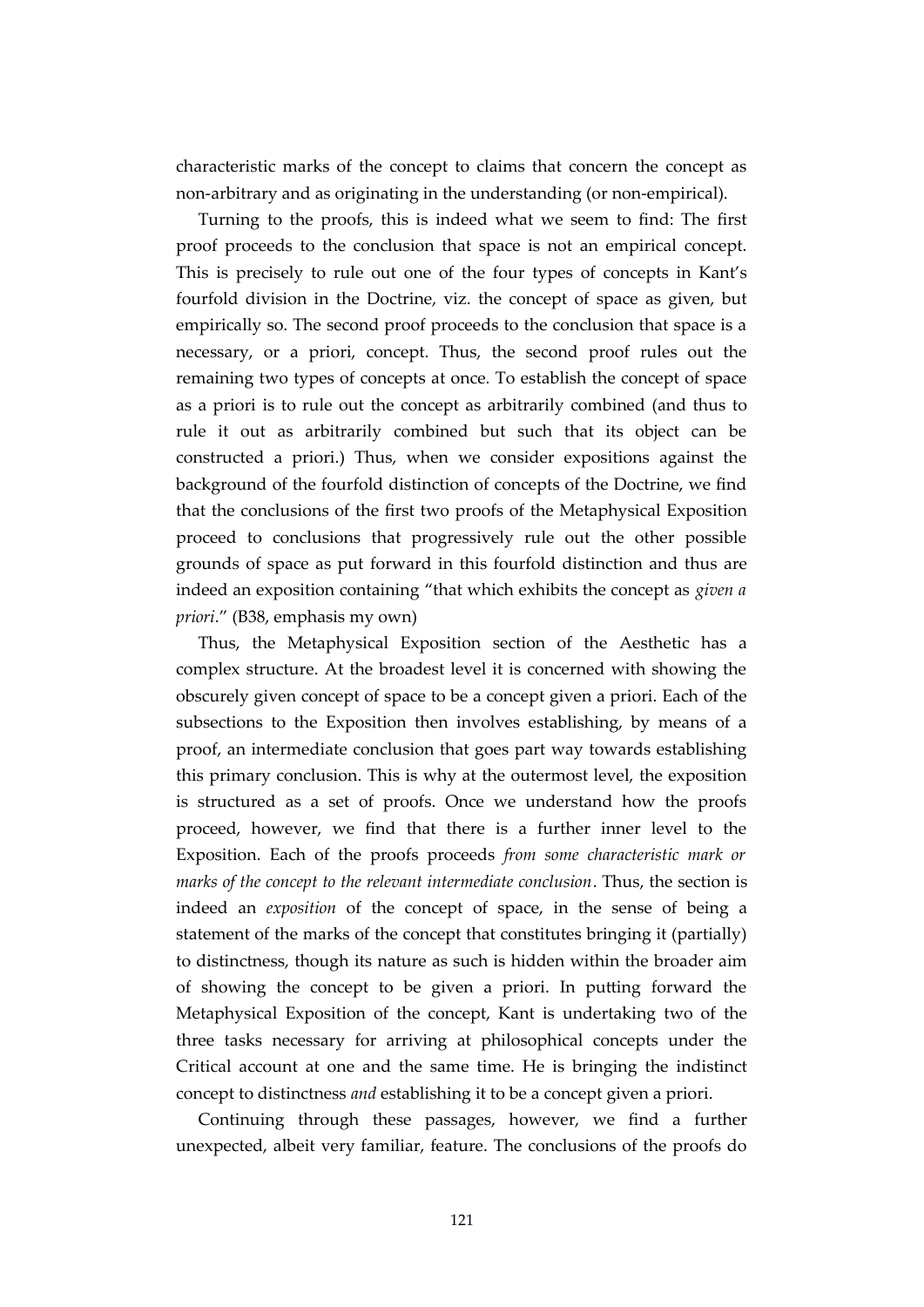not solely concern the a priori givenness of the concept of space. The concern of the third and fourth proofs is to show the 'concept' of space *not* to be concept at all, but to be an intuition. When we look to the proofs themselves, Kant's aim is seemingly not only to show the concept in question to be one given a priori, but also to show the given 'concept' not to be a representation of the understanding at all, but a representation of sensibility. Why then should we fnd this further conclusion in the proofs? And how could it contribute to the stated primary conclusion, the truth of which has already seemingly been established by the second proof?

In order to see that there is indeed more at work in these proofs, and *why there must be* more at work in these proofs given Kant's stated aim, we need to recall the changes to the Critical method of Part IV, changes that rest on the case in the appendix. In Part IV, we saw that German Rationalist analysis involved an implicit complex commitment, a commitment introduced by the terms of diferentiation adopted in this analysis: German Rationalist analysis diferentiated its obscurely given representations by means of the understanding's terms of diferentiation, thus treating all obscurely given representations as concepts, the understanding alone as sufficient to yield a priori cognition, and the objects of our cognition as objects whose marks were diferentiable solely according to the terms. The appendix counselled us otherwise. On the basis of Kant's Critical claim of the distinctness of understanding and sensibility, the correct diferentiation of our representations – and the subsequent possibility of a priori cognition by means of these representations – required the recognition that the obscurely given representations available for analysis could be of either of these two faculties. The analysis of our given representations requires not merely that these be diferentiated from one another. It requires an awareness of the faculty of the representation in diferentiating our given representations from one another. Thus, the appendix introduced, in contrast to other extant analyses of our philosophical concepts, the crucial requirement that analysis involve diferentiating our given representations according to whether they are representations of the understanding or representations of sensibility.

Returning to the Aesthetic, we recall that the Metaphysical Exposition is indeed an *exposition* of the representation of space. Kant there puts forward various characteristic marks of the representation. He brings the representation to partial distinctness by distinguishing these. In the case of the third and fourth proofs, however, Kant appeals to certain of these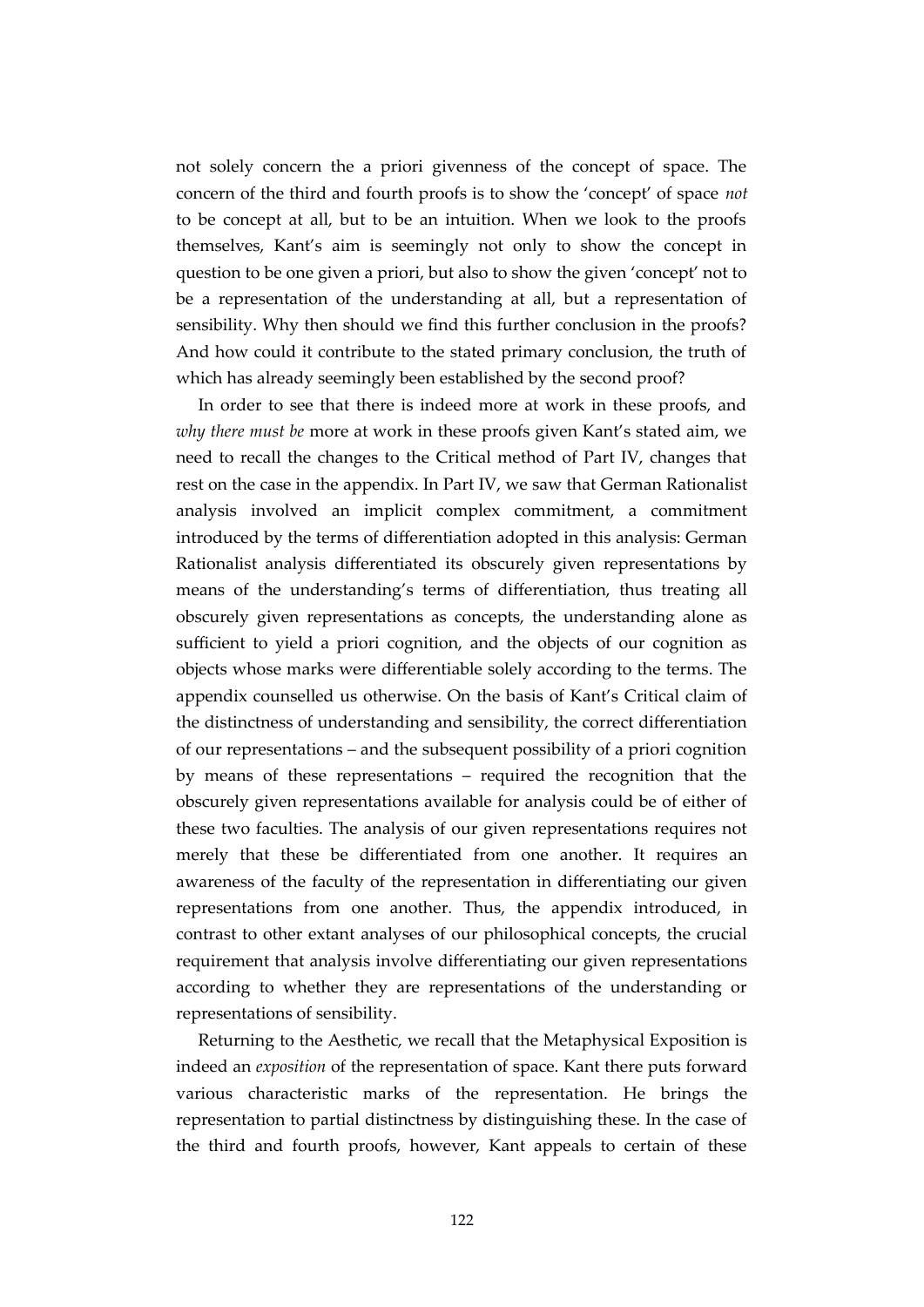marks in order to show, not that the representation is given a priori, but that the representation of space is an *intuition*. Indeed, in the third proof, Kant argues from the singularity of space to its being "not a […] general concept of relations of things in general, but a pure intuition" (A25/B38), and in the fourth argues from the infnitude of space to the conclusion that the "original representation of space is an a priori intuition, not a concept." (A25/B39, emphasis omited) Now, considering the appendix, with its ensuing directive to diferentiate our representations from one another correctly as representations of the relevant faculty, what we fnd Kant to be doing in these third and fourth proofs is establishing that the representation of space is to be diferentiated *as one of sensibility*. In the third and fourth proofs, Kant is distinguishing for us one of the representations that previously was diferentiated from the rest of our representations as a concept or one of the understanding, when it should have been diferentiated as one of sensibility.

It is worth noting that in these two proofs, Kant not only *distinguishes* for us the representation of space as a representation that, in our analysis, is to be diferentiated as one of sensibility, but also *shows* it to be such. As mentioned, Kant appeals to certain characteristic marks of the representation of space to show that the representation is one of sensibility. The proofs proceed from certain characteristic marks of the representation of space *to* the conclusion that the representation of space is an intuition. In these third and fourth proofs then, Kant does not only mean to put forward a corrected analysis of our representations, but also shows why, in contrast to other treatments of the concept of space, this *is* its correct analysis. In these passages, Kant identifes that the representation of space as one of those to be treated as one of sensibility and proves that it is.

Thus, the Metaphysical Exposition is the culmination of the Critical account of arriving at concepts on a number of fronts. As we saw in Parts III and IV, analysis under the Critical philosophy involves a number of further complications or requirements, viz. those of the Doctrine and the appendix. The former introduces the characterisation of the concepts as being all and only those given a priori. The latter introduces the need to distinguish the faculty of the indistinctly given representations in our analysis. Here in these proofs of the Metaphysical Exposition, we thus fnd Kant carrying out three tasks: First, he provides an exposition of various marks of the representation of space thereby bringing it to distinctness. Secondly, he shows, by appeal to these very marks, that space *is* a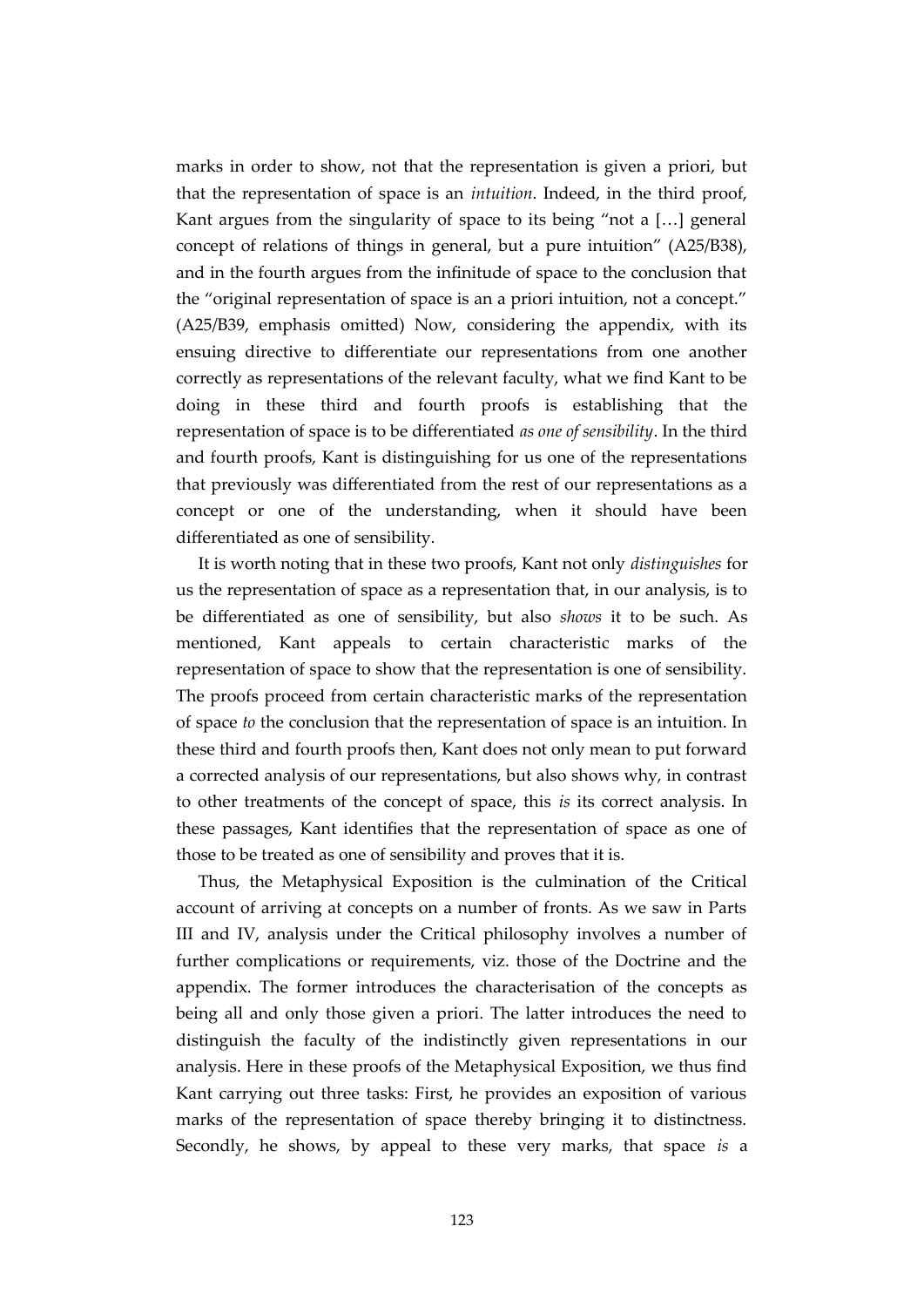representation relevant to philosophy, that is, it is a representation given a priori. Finally, again by appeal to these various marks, that the representation of space properly belongs in the Transcendental Aesthetic and not in the Logic, that is, that the representation of space is one of sensibility.

Thus far we have seen that Kant uses the proofs of the Metaphysical Exposition to carry out three tasks that emerge under the Critical account of analysis with regard to the concept of space, viz. to establish the representation of space to be given a priori and to establish it to be a representation of sensibility rather than of the understanding. If we look more closely, however, these proofs, with their seemingly independent conclusions, can be found to constitute a systematic complex argument, the primary conclusion of which is precisely as explicitly stated, viz. that the representation of space is a representation "given a priori." (B38) As we have already seen, by the time of the *Critique*, the concepts relevant to philosophy have been narrowed in a crucial way. In order for a concept to be relevant to philosophy and potentially to feature in our philosophical cognition, it must be a *given* or non-arbitrary concept and a concept given *a priori*. Now this classifcation, as we know, concerns the ground of the combination of marks that constitute the concept: The source of a concept is either the arbitrary act of the understanding ('arbitrarily thought' concepts) or it is something other than this ('given' concepts). If it is the later, then the ground of the combination of marks is either empirical experience ('empirically given' concepts) or the nature of the understanding itself (concepts 'given a priori'). Thus, establishing a concept to be given a priori – that is, a concept of philosophy– is at once to rule out the frst two sources and to establish the ground of the concept to be the last of these three.<sup>[62](#page-123-0)</sup>

However, this does not yet go far enough. There is a further distinction to be made with regard to the ground of a concept. Given the Critical commitment to the understanding and sensibility as mutually dependent but *distinct* representative faculties in cognition, a concept, or rather *representation*, given a priori could have its ground in the understanding

<span id="page-123-0"></span> $62$  As is now familiar, the distinction put forward in the Doctrine is a fourfold distinction that involves, as the fourth classifcation of concepts, those that are arbitrarily thought but which are constructable a priori. While this further distinction poses interesting questions regarding the relations between ground, marks, and object, it is not relevant to our purposes here and we can set it aside. We are here concerned with distinguishing concepts as given a priori and, given that arbitrarily thought concepts whose objects are constructable a priori are a species of arbitrarily thought concepts, we need only deal with the genus.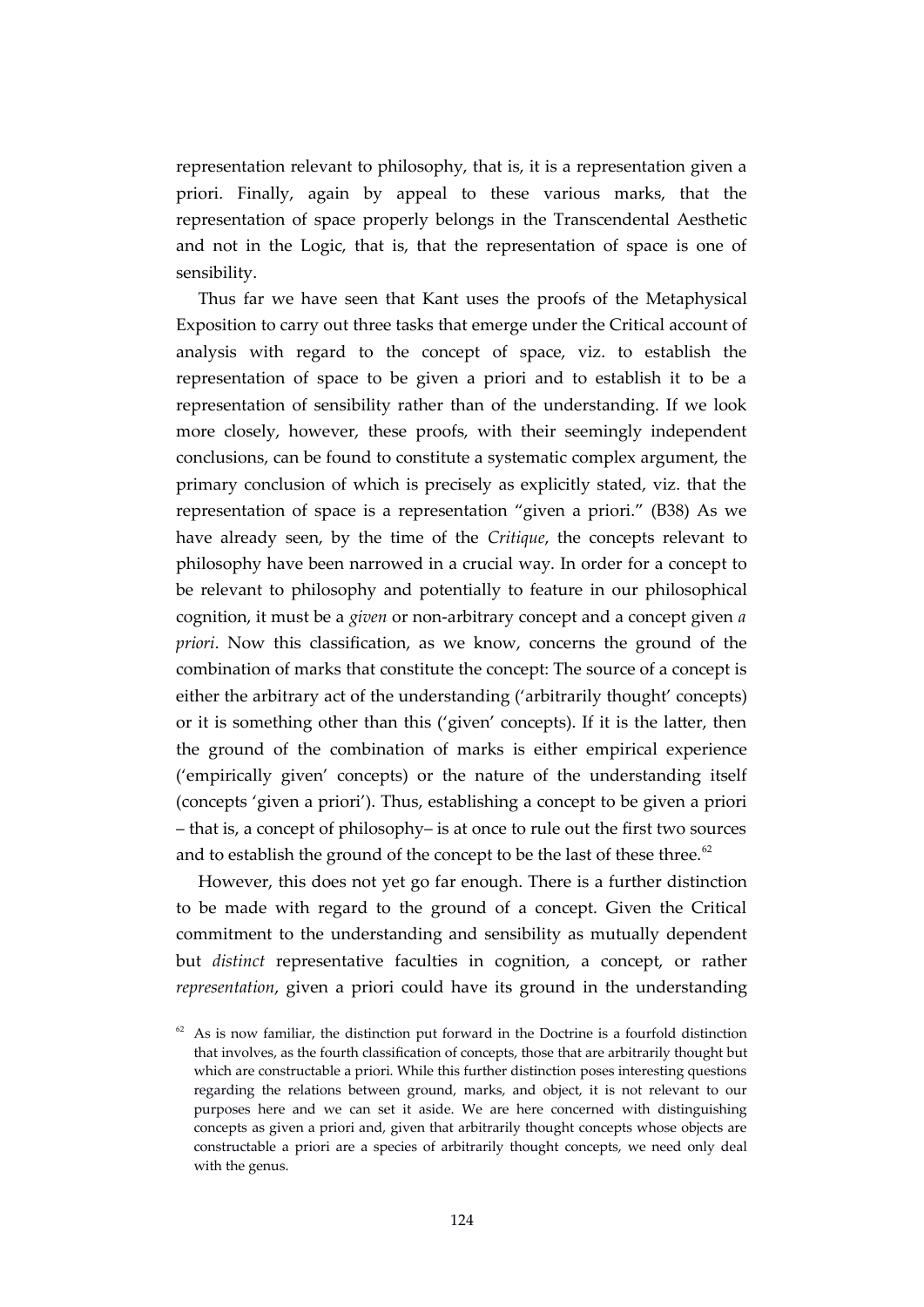alone or in sensibility alone (or indeed in neither of these alone but in both together). Thus, to establish that a concept is non-arbitrary or *given* and yet *not empirically given* is only to establish that the ground of a representation lies in the nature of one or another of the subject's faculties. It is not yet to establish the ground of the representation. Thus, we can see how the Metaphysical Exposition does indeed constitute a single, systematic argument. The first proof rules out the concept of space as one empirically given. The second proof rules out the concept of space as arbitrarily thought by showing it to be a priori or having its ground in the faculties of the subject. The third and fourth proofs then rule out the concept (or now rather representation) of space as a 'general concept' or one whose ground is the nature of the understanding and show its ground to be the nature of sensibility. Thus, together, these four proofs form an argument (by elimination) that shows that the combination of marks of the representation of space is non-arbitrary but given, and not given empirically but given due to the nature of the subject's faculties, and not due to the nature of the subject's faculty of understanding, but of sensibility. In other words, the Metaphysical Exposition is a systematic complex argument that shows the representation of space to be "given a priori" (B38), and specifcally given a priori 'through the nature of *sensibility*'.[63](#page-124-0)

#### III. Illumination of the Aesthetic

In the above, we have seen that the Metaphysical Exposition is a systematic treatment of the analysis of the representation of space in accordance with the Critical method. In this next section, I will discuss the ways in which this proves illuminating of the Transcendental Aesthetic and its early passages, in special relation to extant literature on the section.

<span id="page-124-0"></span> $63$  As a point of clarification then, it is worth noting that Kant's discussion of the fourfold distinction of concepts as we examined in the Doctrine is seemingly abbreviated. As noted, Kant there characterises a concept given a priori as a concept given "through the nature of the understanding" (A729/B757). However, it simply is not the case that Kant is commited to all of our philosophical representations originating in the nature of the understanding in isolation. While there are some representations whose ground is the understanding in isolation (viz. the pure concepts as listed in the table of categories), many others – and indeed all those that go on to feature in our philosophical cognition – have their ground either in sensibility in isolation (e.g. space) or in the understanding and sensibility operating together (e.g. the schematised categories featuring in the principles). I thus take it that Kant's reference to the 'nature of the understanding' in the Doctrine is to be understood as abbreviated. Correctly, a representation's being given a priori should be understood as its grounded in 'the nature of the subject's faculties'.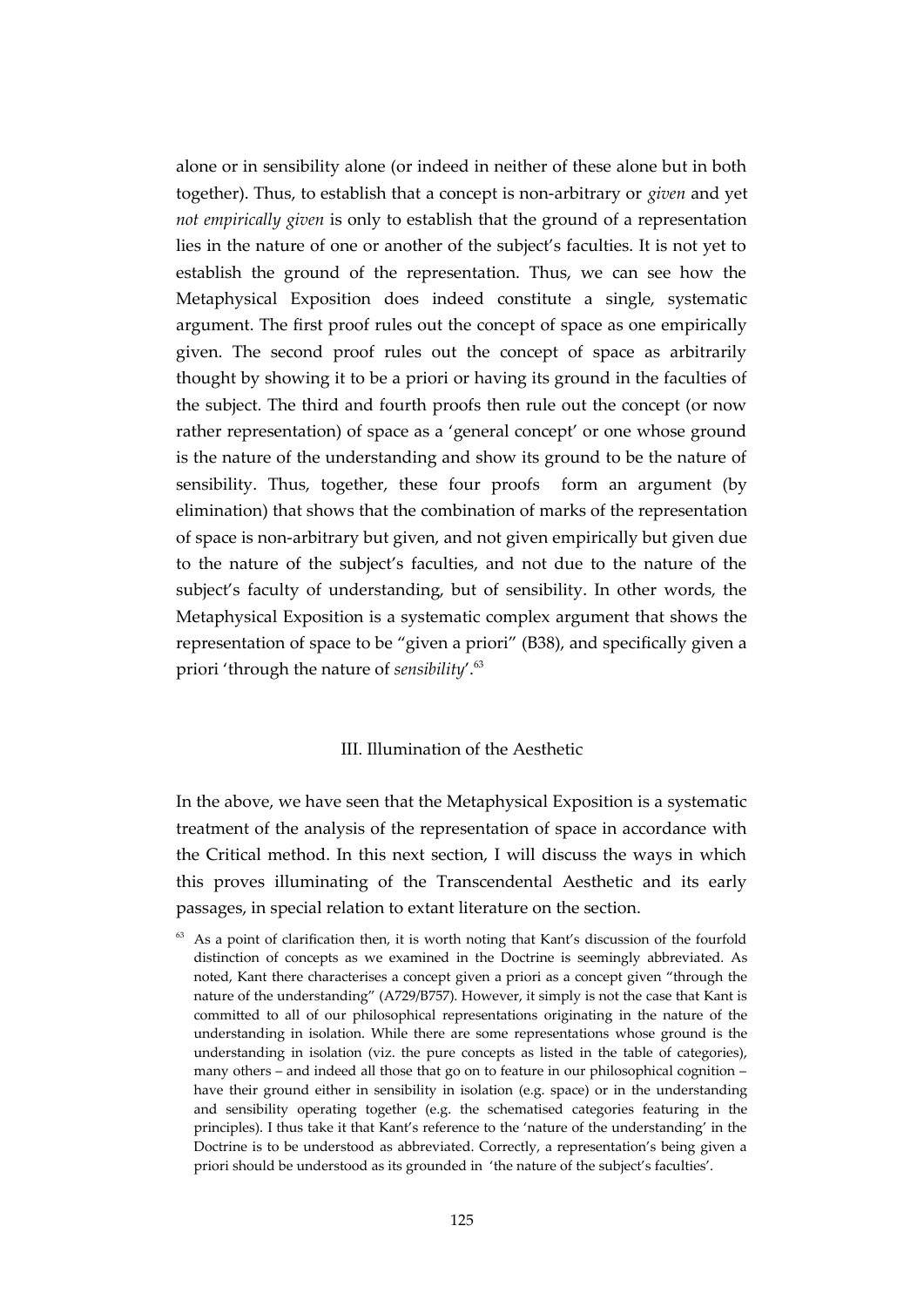First, it is worth noting that the nature of the Metaphysical Exposition, as an *exposition* of the representation of space, is seldom recognised in discussions of the Transcendental Aesthetic. Typically, discussions of the Exposition tend immediately to focus on the details of the proofs themselves – on the meaning and plausibility of their premises and on their support for their respective conclusions. $64$  However, as we have seen in Parts II – IV, the Critical philosophy retains the commitment to a first stage in philosophical cognition that involves bringing to distinctness the representations relevant to such cognition and contains a complex account of how and why this frst stage is to be accomplished. By the time of the Doctrine, the results of this procedure are 'expositions', where such expositions put forward some of the characteristic marks of the representation and are established with the Critical awareness of the distinctness of sensibility and the understanding. This background picture of the proofs as expositions of the representations of sensibility is generally overlooked in literature on the proofs.<sup>[65](#page-125-1)</sup>

This recognition of the proofs as expositions is significant in a number of ways. First, understanding the proofs to be, in the first instance, expositions of the representation of space allows us to beter comprehend the place and role of the Transcendental Aesthetic in relation to subsequent parts of the *Critique*. The Transcendental Aesthetic is of-a-piece with the early parts of the Transcendental Logic – that is, with the Logic prior to the deduction of the pure concepts.<sup>[66](#page-125-2)</sup> Both of these sections serve to distinguish and taxonomise the representations that are later to feature in our philosophical

- <span id="page-125-0"></span><sup>64</sup> Instances of this treatment of the Exposition can be found in Allison (2004) pp. 99-112, Bird (2006) pp. 139-145, 148-150, Ewing (1938) pp. 33-39, Gardner (1999) pp. 49-52, Hatfeld (1990) pp. 89-91, Kemp Smith (2003) pp. 99-109, Parsons (1992) pp. 67-72, Paton (1936) pp. 109-122, Pippin (1982) pp. 59-60, 62-4, and Walker (1978) pp. 29-30, 42-44. Some of these discussions do include a nominal reference to the defnition of a metaphysical exposition as it is found at B38, but in none of these cases is the nature of such an exposition addressed in any further detail.
- <span id="page-125-1"></span> $65$  Three important exceptions to this are McGoldrick (1985), Leirfall (2004), and Messina (2015). These accounts are closest to the account presented here and they all have a number of points in common. Our account presented here, however, diverges from each of these three accounts in important ways. In what follows, I will highlight these points of contrast as we proceed.
- <span id="page-125-2"></span><sup>66</sup> Subsequent to this point, we fnd the two further steps necessary for arriving at philosophical cognition: The deduction of the pure concepts serves as the distinct step of 'transcendental proof', in which the representations taxonomied in the frst stage are shown to stand us in relation to objects. Thereafter, the Analytic of Principles establishes the synthetic a priori principles in which these concepts feature, which principles fnally constitute our philosophical cognition.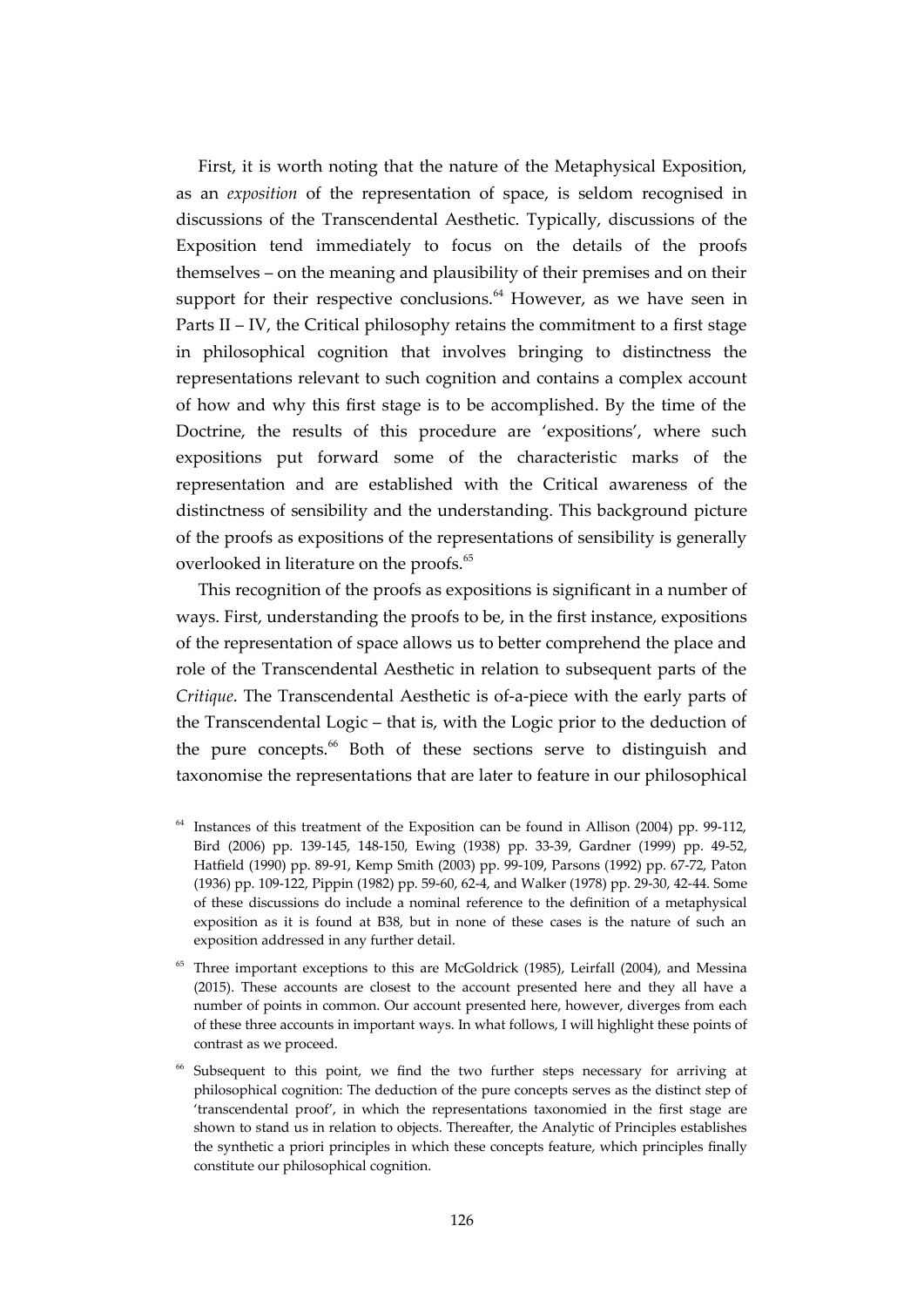cognition (this cognition being established in establishing the synthetic a priori principles). They do so, in part, by puting forward the characteristic marks of these representations in order that the representations with which the *Critique* begins are distinct. Admitedly, this is carried out quite differently across the Aesthetic and the Logic, $\sigma$  with each of the two sections involving diferent demands and aims. Nonetheless, the early parts of the Transcendental Aesthetic and the Transcendental Logic are uniform in this task, a task that we would expect to be carried out at the very start of the *Critique* and which task is distinct from and prior to securing philosophical cognition. This construal of the project of the *Critique* as involving a taxonomy of representations is certainly not unfamiliar, but this further detail to the taxonomy – the proofs of the Aesthetic as beginning with premises that constitute an exposition of the representations in question – has gone under-appreciated.

Further, and more significantly, this recognition of the proofs as expositions allows for a subtly diferent understanding of certain of the proofs' key premises. Commonly, the proofs are taken to proceed from premises that are, in some way, 'immediately obvious', uncontroversial, or commonsensical.[68](#page-126-1) This understanding of the proofs seemingly stems from the recognition that the proofs are found at the very start of the *Critique*, and thus cannot be interpreted as resting on any of its subsequent conclusions.[69](#page-126-2) In recognising the Metaphysical Exposition as an exposition, however, it becomes clear that, at least in the case of their expositional premises, the proofs are not put forward on the basis of claims that are in some way or another obvious or uncontroversial. (Indeed, it seems difficult to reconcile the further and substantial claim of the transcendental ideality of the objects in space and time with a starting point in claims that are merely uncontroversial in some vague way.) Rather, once we recognise the nature of the proofs as, in the frst instance, expositions, the nature of

<span id="page-126-0"></span> $67$  This has already been noted in Part III, in which we distinguished the possibility of an examination of the faculty, in the case of the understanding, in order to arrive at the concepts relevant to philosophical cognition. In the case of sensibility, by contrast, the identifcation and taxonomising of its representations must proceed by the normal means of analysis.

<span id="page-126-1"></span><sup>&</sup>lt;sup>68</sup> Although the accounts differ quite significantly in their details, instances of this basic view can be found in Allison (2004) pp. 99-112, Bird (2006) pp. 139-145, 148-150, Ewing (1938) pp. 33-39, Gardner (1999) pp. 49-52, Hatfeld (1990) pp. 89-91, Kemp Smith (2003) pp. 99-109, Parsons (1992) pp. 67-72, Paton (1936) pp. 109-122, Pippin (1982) pp. 59-60, 62- 4, and Walker (1978) pp. 29-30, 42-44.

<span id="page-126-2"></span> $69$  See, for example, Parsons (1992) p. 62.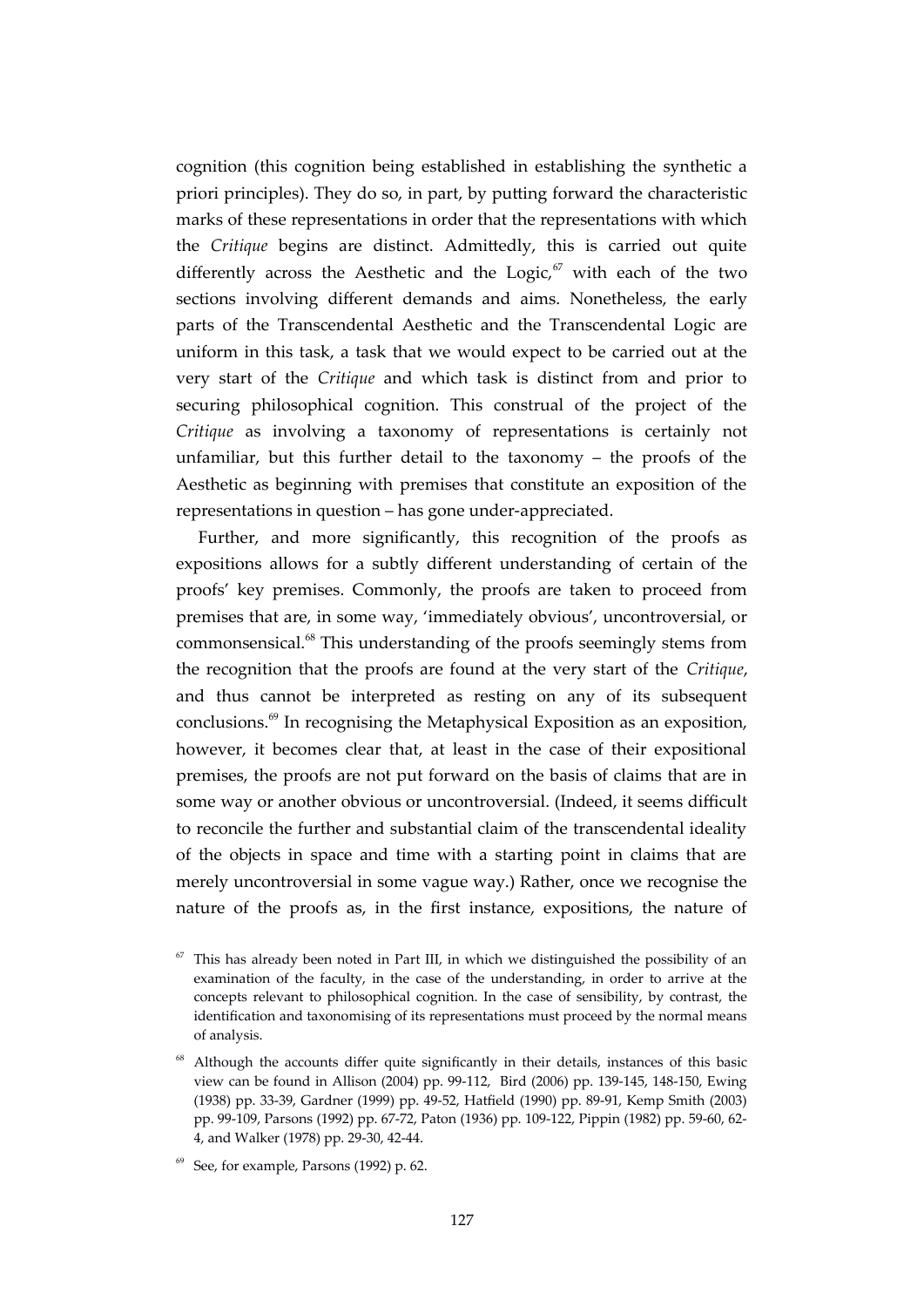certain of their key premises can be viewed in a more determinate way. We can view certain of their key premises as *expositional claims* – as claims that put forward the characteristic marks of the representation in question. This understanding of these premises places the proofs within the Critical philosophy as a response to its roots of German Rationalism and, as we will see, allows us an account of the nature and ground of these premises that is more illuminating than their usual construal as 'obvious' in some way or another.

Finally, the recognition of the premises as expositional allows us to recognise and emphasise the starting point of the Critical philosophy put forward in the *Critique*, which philosophy ultimately culminates in the principles put forward in the later parts of the Logic. In continuity with German Rationalist philosophy, the Critical philosophy begins with the various and haphazard representations of the objects of our ordinary experience and philosophy must proceed by distinguishing, from these, those that constitute the necessary representations of the objects of our cognition.

A second point of illumination provided by our account here concerns certain details of the workings of the proofs, details that, again, are not sufficiently appreciated in extant discussions. As we have mentioned, each proof contains an exposition that could serve self-standingly to bring the representation to a partial distinctness. But these expositions are particular in their being used to *show the ground* – in this case, subjective – of the representation of space. This move from the characteristic mark or marks stated in the exposition to the ground of the representation then yields the proofs that are the usual focal point of the Metaphysical Exposition. We can thus come to a subtler understanding of the way in which the proofs are meant to be working. It is Kant's view that, *by means of the marks of a representation*, we can show its *ground*. The exposition of a representation can, apparently, shed light on the nature of the representation itself. This is an interesting claim in its own right, and, again, has seldom been recognised in discussions of the proofs. In what follows, we will examine the Metaphysical Exposition more closely and atempt to gain some understanding of how Kant ultimately claims to do this.<sup>[70](#page-127-0)</sup>

<span id="page-127-0"></span> $70$  A standard view of the Metaphysical Exposition might at this point be usefully outlined as follows. Although the accounts falling under this view difer widely in their details, they might nonetheless be grouped together insofar as they contrast with the account presented here on each of the points discussed. (Again, the cases of this view include Allison (2004) pp. 99-112, Bird (2006) pp. 139-145, 148-150, Ewing (1938) pp. 33-39, Gardner (1999) pp. 49-52, Hatfeld (1990) pp. 89-91, Kemp Smith (2003) pp. 99-109,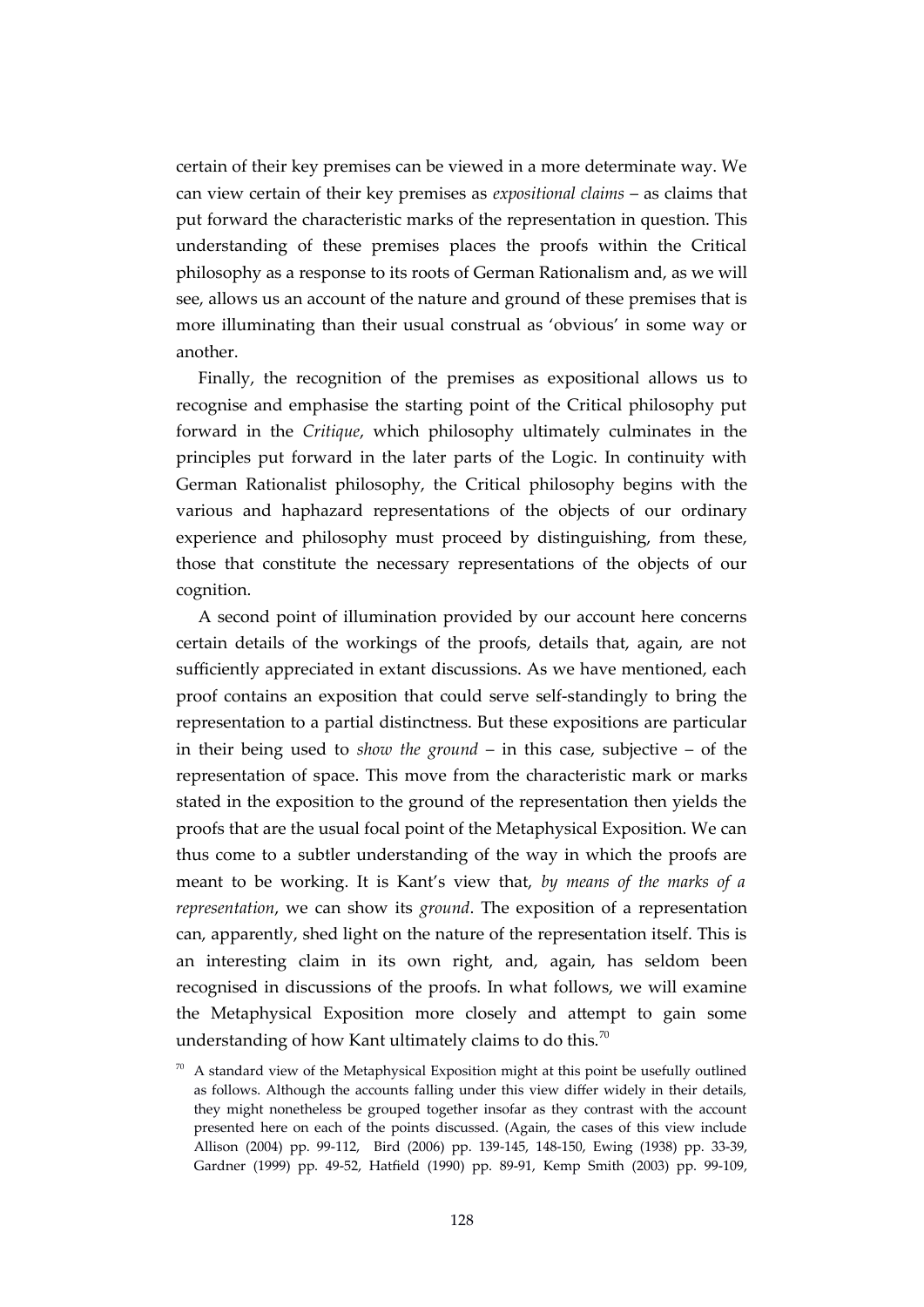This second point brings to light a common misconception as to what the Exposition is meaning to establish. Frequently it is supposed that the proofs of the Metaphysical Exposition are ultimately concerned with the *subjective nature* of the representation of space, that is, with establishing it to be a priori and to be an intuition. It is thought that Kant's inquiry here is directed towards establishing something subjective. If the account put forward thus far in the above is correct, however, then Kant is not straightforwardly and initially concerned with the subjective nature of the representation of space. Rather, this concern arises as a *result* of the inquiry into a prior question. In the above, we have seen that the Metaphysical Exposition is, in the frst instance, an exposition or analysis of the representation of space. It constitutes the partial distinguishing of the representation from other philosophical and non-philosophical representations. Secondly, and more importantly, the Metaphysical Exposition is a complex argument for the a priori givenness of the

Parsons (1992) pp. 67-72, Paton (1936) pp. 109-122, Pippin (1982) pp. 59-60, 62-4, and Walker (1978) pp. 29-30, 42-44.)

Under standard discussions, the overall aim of the Metaphysical Exposition is to establish the representation of space to be a priori and to be an intuition. The former claim is established by the frst and second proofs, and the later by proofs three and four. The first two proofs are standardly taken to proceed from a premise concerning the concept of space as presupposed in some other representation, awareness, or experience, while the later two proofs proceed from a premise concerning certain other features of the representation of space, which features have a bearing on whether it is a concept or an intuition.

Standardly, these premises are interpreted with the aim that they emerge uncontroversial, commonsensical, or in some way self-evident. Paton, for example, formulates the premises of the frst proof as follows: "The ideas of space and time are presupposed by experience. If sensa are to be related to physical objects outside my body, and even if they are to be known as outside and beside […] one another (as they must be in human experience) then *clearly* space [is] already presupposed, whether we are aware of this or not." (1936, pp. 110-111, emphasis my own) Debate over the premises typically concerns (i) that in which the concept of space is claimed to be presupposed and whether this is plausible, (ii) the sense in which the concept of space is such a necessary presupposition (whether psychological, phenomenological, psychological, for example), (iii) the sense in which the representation of space bears the further claimed features. Discussions tend to focus immediately on the content of the claims in question and with their most plausible rendering.

The inference from these premises to their respective conclusions is then taken to proceed relatively straightforwardly. Typically, the inference to the claim of a priority in the frst two proofs is underlain by a background distinction between empirical concepts and a priori concepts (the former being derivable from empirical experience, the later being part of the constitution of the mind), while the inference to the claim of the intuitive nature of the representation of space is underlain by the distinction between concepts and intuitions.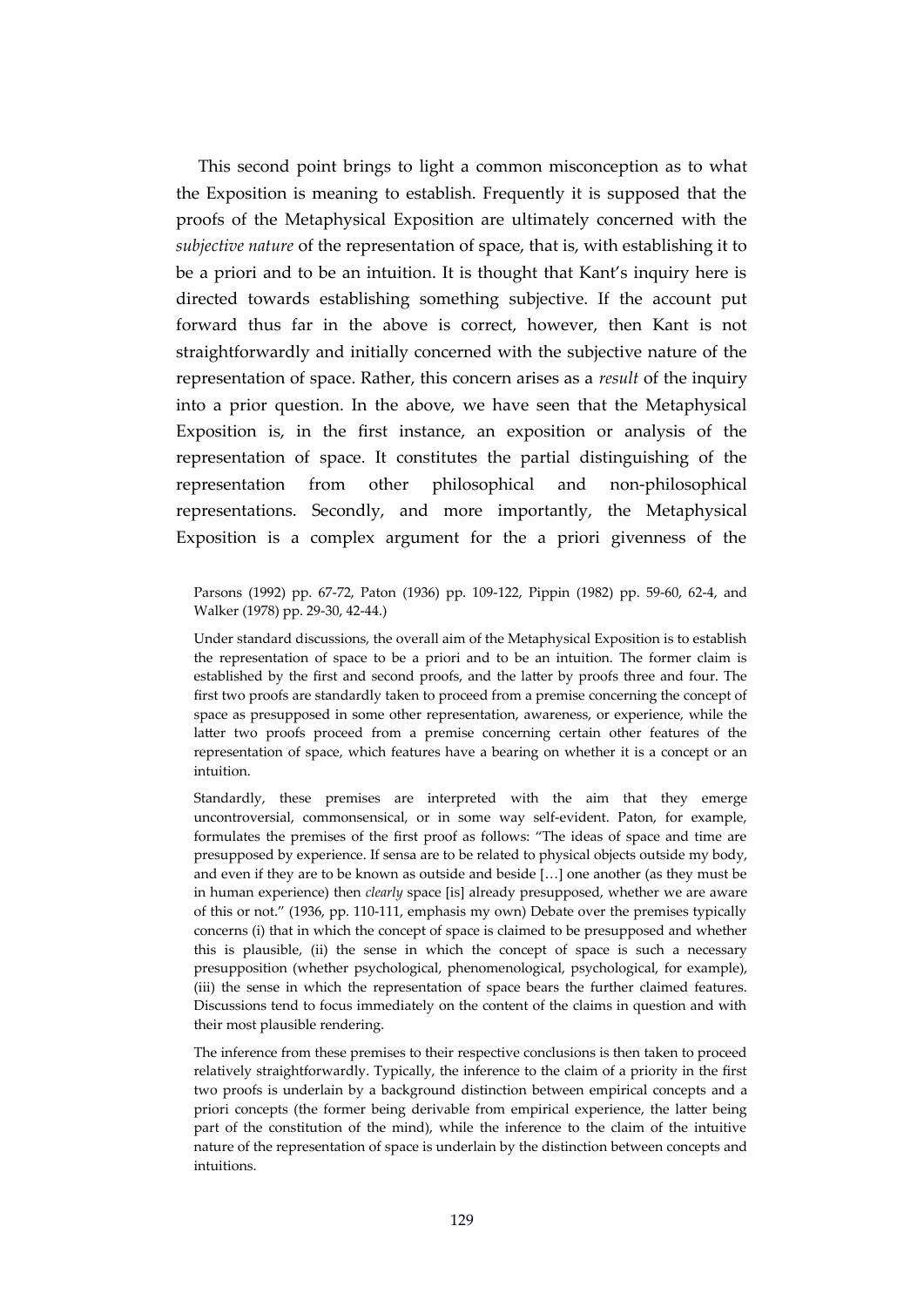representation of space by appeal to the marks put forward in the exposition. Now, in aiming to establish the a priori givenness of the representation of space, Kant is not straightforwardly aiming to establish the subjective nature of the representation as such. As we have seen, a representation's being a priori given is a mater of the representation having a certain *ground* of the four possible grounds outlined in the Doctrine of Method, and the question of the ground of a representation is not essentially a question of the subjective nature of the representation. In the case of empirically given concepts, for example, the ground of the concept are the combinations found in the objects of empirical experience, and this has litle to do with the subject. Rather, the question about the ground of a representation is a question *about the ground of the combination of marks that constitutes the representation*. It might be, as in the case of our philosophical representations, that this ground *is* the subject, but this does not imply that claims about the ground of a representation are equivalent to claims about the subjective nature of the representation. Although they might receive the same answer, the question 'what is the ground of representation *x*?' and 'what is the subjective nature of representation *x*?' are distinct questions, and in the Metaphysical Exposition Kant is concerned with the former, not the later.

Fourthly, the examination above brings to light an unrecognised structure *across* the proofs – the structure and nature of the complex argument formed by the Metaphysical Exposition as a whole. Commonly, the series of proofs are taken together to establish that the representation of space is a priori and an intuition, establishing the former by means of the first two proofs and the latter by means of the third and fourth. This way of proceeding is standardly made intelligible on the basis of the crucial role that these conclusions play in establishing the subsequent claim of transcendental ideality. That is, in the Metaphysical Exposition Kant establishes that the representation of space is, one, a priori or necessary and, two, an intuition, because these are the conclusions needed in order for him to show that the objects to which we stand in relation by means of these representations are transcendentally ideal. Our fndings here, however, yield a subtly diferent understanding of the series of proofs and render them intelligible in a way that is prior to any claim of transcendental ideality:

As we have emphasised in our discussion above, Kant's stated aim for the proofs is to establish the representation of space to be "a priori given"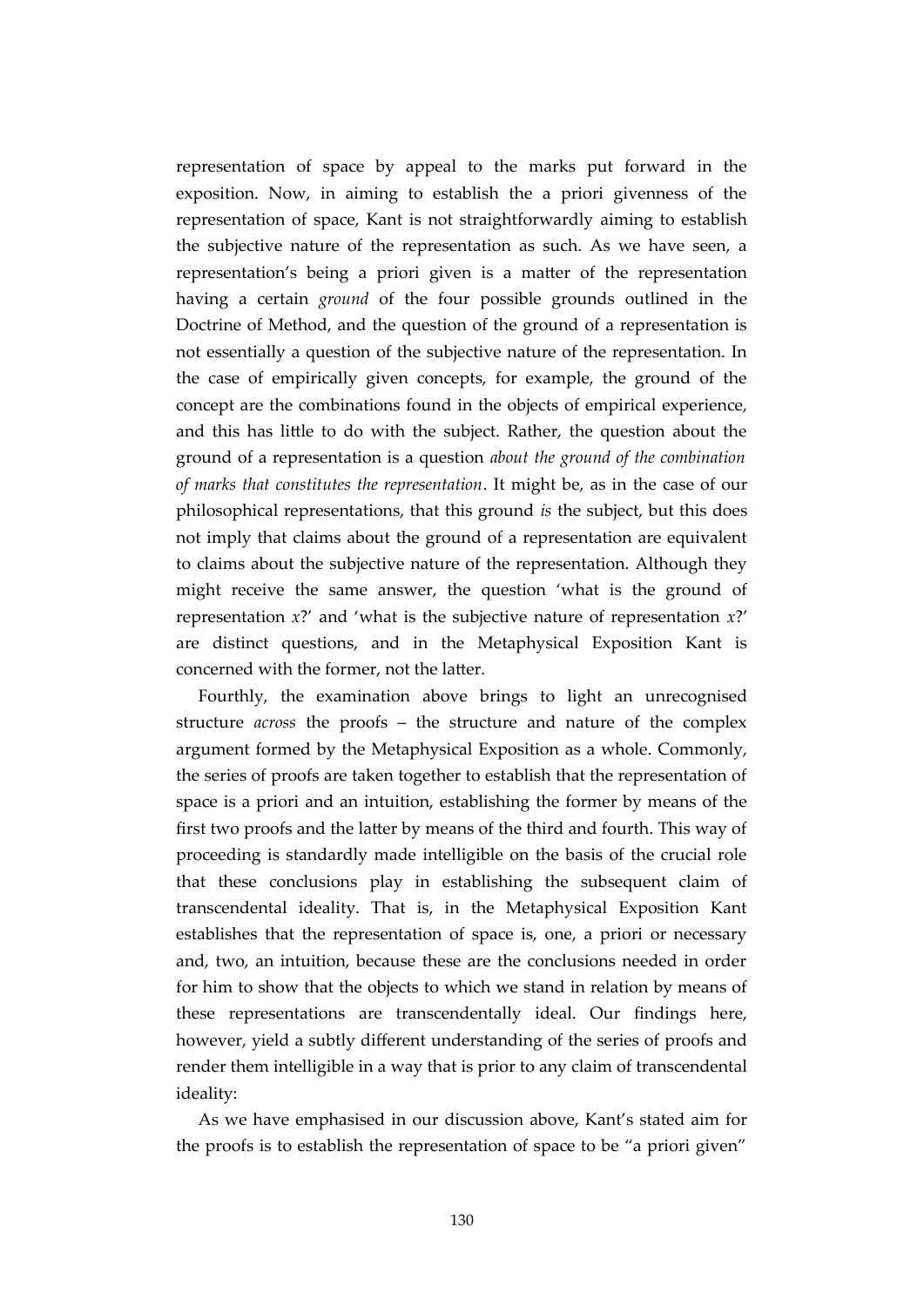(B38, emphasis omited). Now, if we are correct in the above, this aim is not straightforwardly synonymous with showing the representation of space to be a priori and intuitive, but is instead a reference to the fourfold division of concepts discussed in the Doctrine. And, as we have noted, this fourfold division does not straightforwardly concern the *subjective* nature of a representation, but is a distinction among the possible grounds of the combination of marks found in a representation (in relation to the combination of marks of the object of the representation). If this is correct, then the series of proofs has a unity that is not captured in their standard construal as establishing the representation of space to be a priori and intuitive, and an intelligibility prior to any claim of transcendental ideality. The proofs, under this account, are to be understood as a series of proofs that progressively eliminate the other species of concepts of the Doctrine's fourfold division. As we saw above, it is possible, and indeed plausible, to understand the proofs in this way. If this is correct, then the proofs do not together serve to show some conjunctive claim ('the representation of space is a priori and the representation of space is intuitive'), but in fact serve to rule out the alternatives of an exhaustive list of possibilities that can be gleaned from an examination of the Doctrine and the appendix. The series of proofs of the Metaphysical Exposition form a complex argument by elimination, and thus are *unifed* in a way that cannot be recognised without the details brought to light in the above.

And the need for carrying out this complex argument by elimination is prior to any claims of transcendental idealism. Under the Critical philosophy, the frst stage of analysis involves both bringing the relevant representations to distinctness *and* establishing which representations these are by establishing which representations involve a combination of marks that is due to the nature of our faculties. The argument by elimination that is constituted by the series of proofs of the Metaphysical Exposition is precisely the carrying out of these frst two tasks of arriving at philosophical cognition, which tasks are prior to the further claim of transcendental idealism that is established upon their basis.

(Related to the above, it is worth noting the sense in which 'given' is to be understood in the introduction to Metaphysical Exposition as well as in the proofs themselves. As noted, the Exposition is usually emphasised as showing (i) the a priority, and (ii) the intuitive nature of the representation of space, where 'given' is frequently taken to be synonymous with 'intuitive' or 'being a deliverance of sensibility'. It is not, as we have seen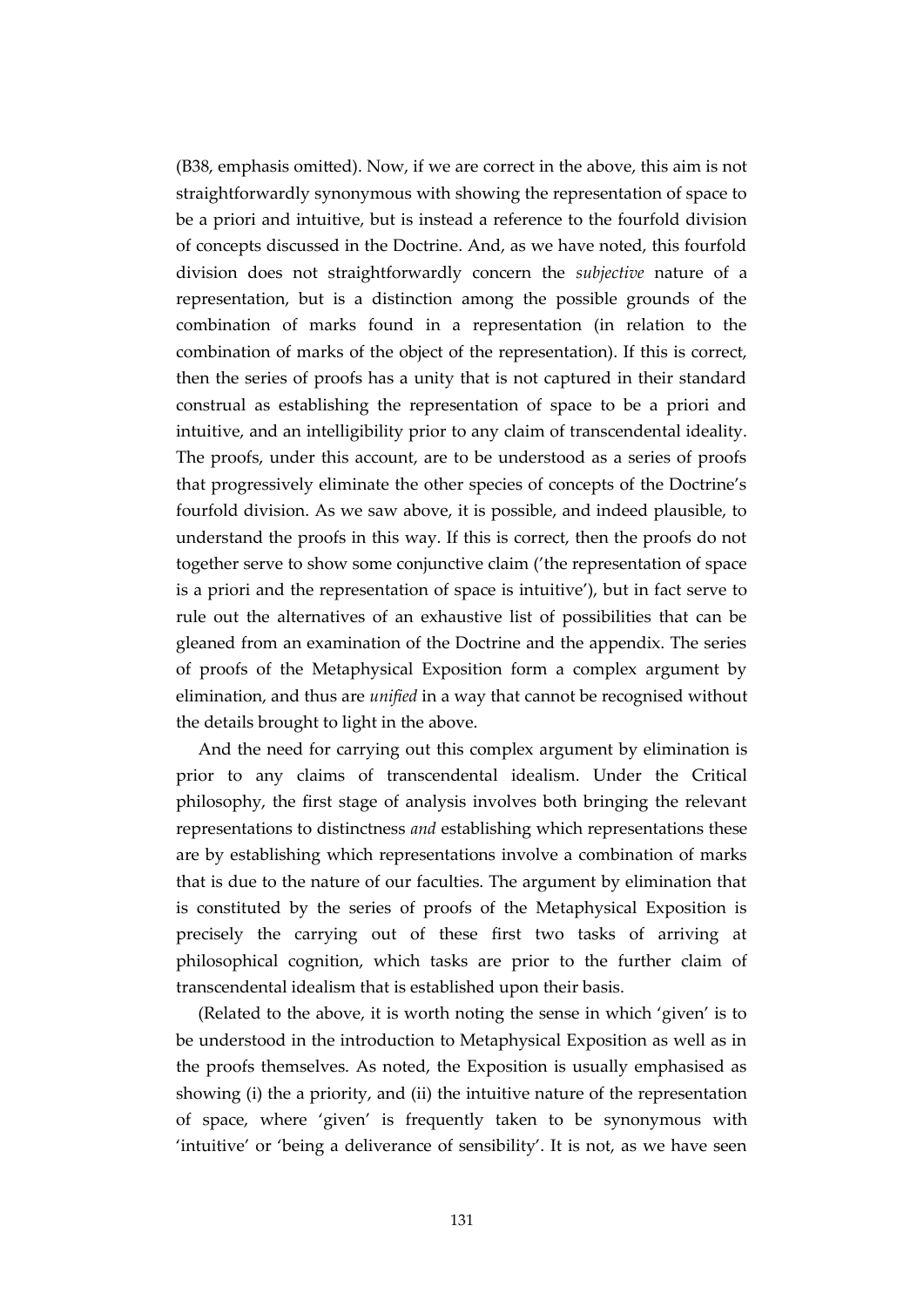above, mistaken that the Metaphysical Exposition is intended to show the intuitive nature of the representation of space; however, it is important to note that 'given' is not straightforwardly synonymous with 'intuitive'. As we have seen, the relevant term is that of 'a priori given' as it appears in the Doctrine, in which 'givenness' contrasts with the arbitrariness of an arbitrarily thought concept and 'a priori givenness' consists in nonarbitrariness that is due to the nature of the faculties of the subject. Within the context of the Exposition, specifcally, this non-arbitrariness is due to the nature of sensibility – however, 'given' is not to be understood as synonymous with 'intuitive'.)

Finally, our account above renders the move to the representation of space as an a priori *intuition* intelligible in a new way. In many discussions of the Aesthetic, the possibility and necessity of identifying a priori intuitive representations is emphasised as a key novel feature of the Critical philosophy. Indeed, Kant himself emphasises the need for the addition of the Transcendental Aesthetic prior to the Logic.<sup>[71](#page-131-0)</sup> This novel feature is made intelligible by appeal to the crucial Critical claim of the necessity of both the understanding and sensibility in all cognition, including philosophical cognition, the possibility of which is then secured only by fnding such a priori intuitive representations. Again, Kant puts it in this way in the *Critique* itself.<sup>[72](#page-131-1)</sup> The account above, however, makes the possibility and need for fnding a priori intuitive representations intelligible in a somewhat deeper way. In the frst instance, it allows us to recognise the identifcation of such representations as the outcome of an analysis of our given representations that has its origin in German Rationalist analysis. Secondly, however, it allows us to see how a corrected form of such analysis will yield the possibility of fnding a priori representations of sensibility. And it is the appendix that is crucial in this regard. As we have seen, and as we will come to see in more detail below in the case of the representation of space, the appendix puts forward the considerations that underlie the possibility of an alternative analysis of our obscurely given representations, and it is this later that yields the possibility of identifying a priori representations that are due to sensibility, that is, intuitive representations. Thus, although the conclusion of the intuitive nature of the representation of space is indeed necessary, both for the possibility of philosophical cognition and for the claim of

<span id="page-131-1"></span> $72$  See, for example, B73.

<span id="page-131-0"></span> $71$  See, for example, A21/B35-6.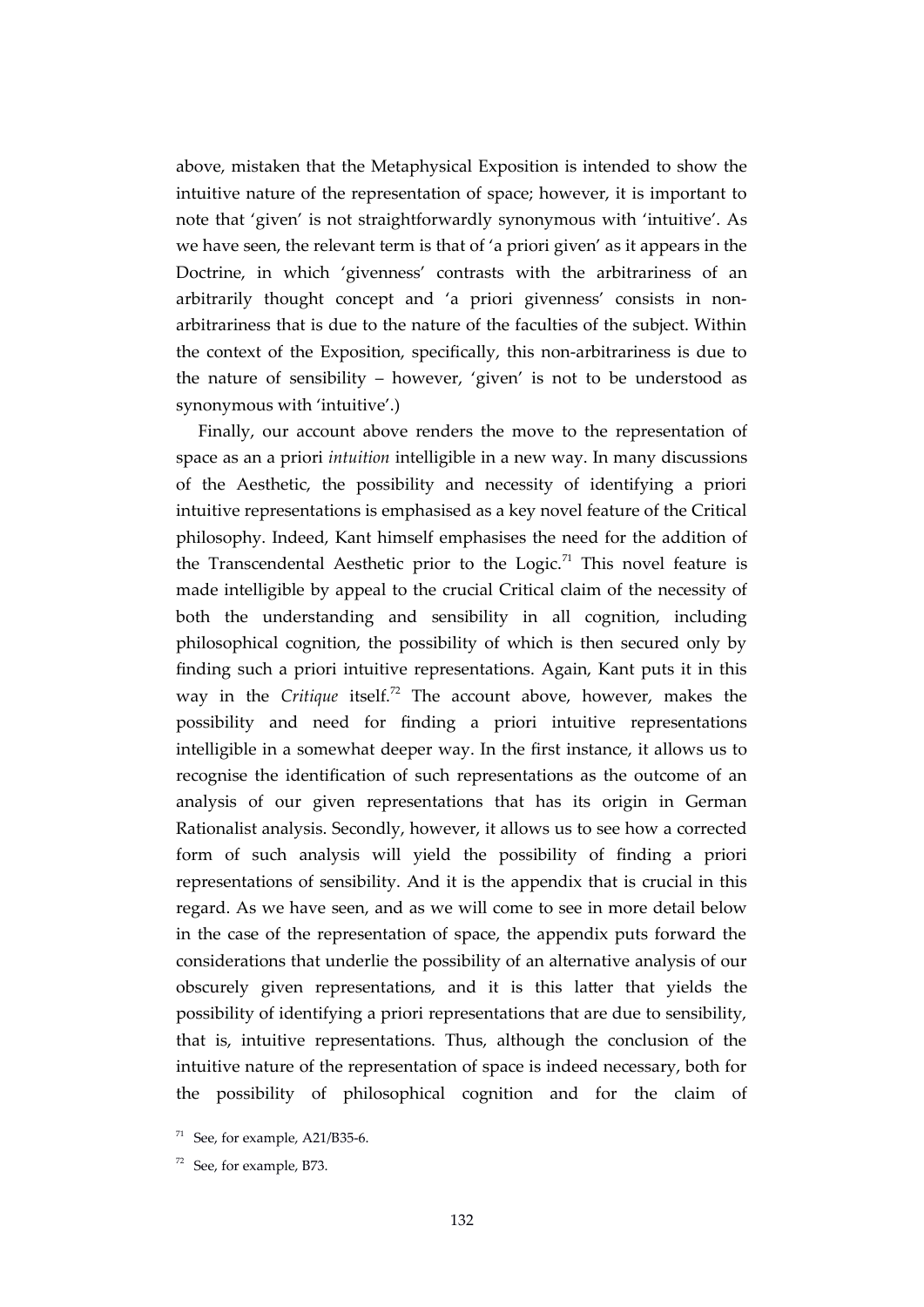transcendental ideality, this conclusion is *possible* due to the prior recognition of the distinctness of the faculties and the implications that this recognition has for our *analysis*, an analysis that is continuous with the German Rationalist tradition from which the *Critique* has emerged. This latter has not, to my knowledge, been recognised in extant literature on the Aesthetic.

As we will see in the next section, recognising this and the above details of the proofs allows us to bring to light certain details of the workings of the proofs that have, until now, gone unappreciated.

# IV. Detailed examination of the Metaphysical Exposition

In this fourth section, I turn to a closer examination of the Metaphysical Exposition and its proofs in order to examine these in light of the foregoing. A number of things have been brought to light in the above in terms of which we might now examine the Exposition. First, and beginning with the innermost structure, each of the proofs proceeds from a mark of the representation of space that together serve as the exposition of space. These are the claims that are the result of the analysis of the representation of space and constitute the "distinct (even if not complete) representation of that which belongs to" (B38) the representation. Our first task will be to identify these marks across the various proofs. Secondly, as we saw, each of the proofs proceeds from the stated mark(s) *to* a conclusion concerning the ground of the representation. Each of these proofs is crucial to Kant's overall aim of showing the ground of the representation of space to be due to the nature of sensibility insofar as each rules out one of the other possible grounds of the representation. Our second task will be to bring to light the premises and workings of these crucial, and somewhat mysterious, proofs that proceed from the distinct marks of the representation to a conclusion concerning its ground. Finally, we will briefly review the workings of the overall complex argument formed by these proofs.

Before we proceed to the proofs, it is worth noting a few preliminary remarks about the Metaphysical Exposition. As we have mentioned, in the Metaphysical Exposition, Kant is concerned to establish the ground of the representation of space. It is worth beginning with a reminder of one of the changes to the method of analysis under the Critical account. The Critical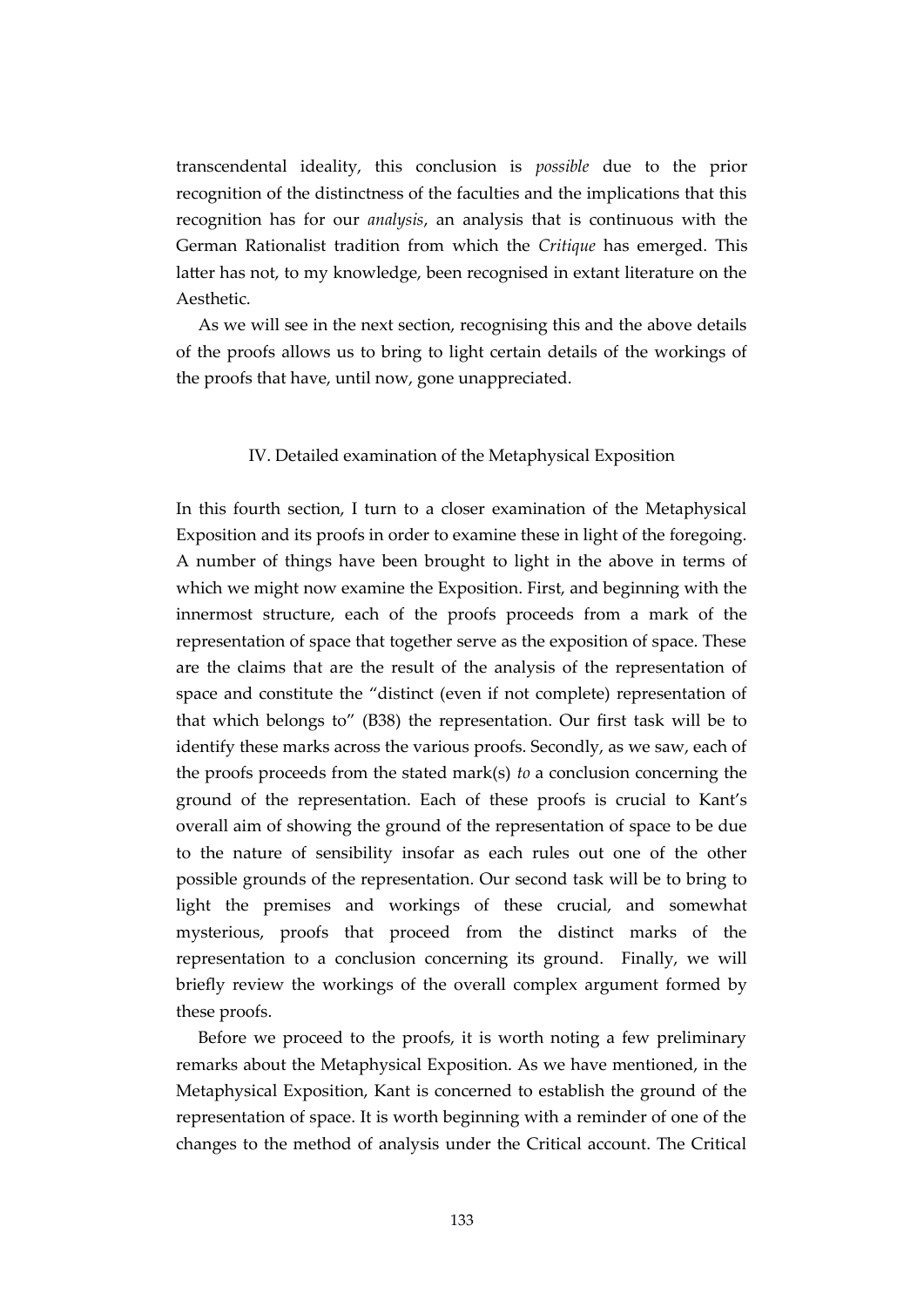account, as we have seen, emphasises the necessity of both the understanding and sensibility in philosophical cognition. In analysis, this introduces the need to examine our given representations for those of sensibility as well as the understanding. It introduces the need, in the analysis of our given philosophical representations, to *look for philosophical representations of sensibility* in addition to those of the understanding. Thus, the Critical method introduces the possibility of representations that feature in the propositions of philosophy, but which are not *concepts* given a priori, but *intuitions* given a priori. This is a frst point.

A second crucial point is that, prior to the Aesthetic, it is not clear that there will be any such representations. Under the traditional picture of the concepts of philosophy, the representations relevant to philosophy are one and all representations of the understanding. Further, under the Critical account, even supposing the distinctness of the faculties, sensibility is the faculty predominantly for sensations, these being precisely the representations to which philosophical cognition involves no appeal. Thus, as a default position, we might think that the only representations to be found in the case of sensibility in isolation are a posteriori or empirical. The Critical philosophy, however, requires the question of whether we might identify any representations in the case of sensibility that are a priori. If it emerges that there are no such representations, then, given the Critical claim of the necessity of understanding and sensibility, no philosophical cognition would be possible.

Given the above, it is understandable why Kant should, at the outset of the Aesthetic, immediately preceding the Metaphysical Exposition, give the directive that we "first isolate sensibility by separating off everything that the understanding thinks through its concepts [… and] then detach from the later everything that belongs to sensation" (A22/B36). The question that lies in the background to the Metaphysical Exposition, and to which its exposition and proofs are aimed is that mentioned above: Are there representations of sensibility that can feature in our philosophical cognition? Within the context of our analysis of all the representations of philosophy, we are here, in the Aesthetic, focussed on those of sensibility. We can abstract from all those of the understanding in order to bring to the fore only those of sensibility, if there be such. This is what Kant is doing at the start of the Aesthetic. He is puting our atention to this portion of the analysis, with the question of whether there are any such representations in the background.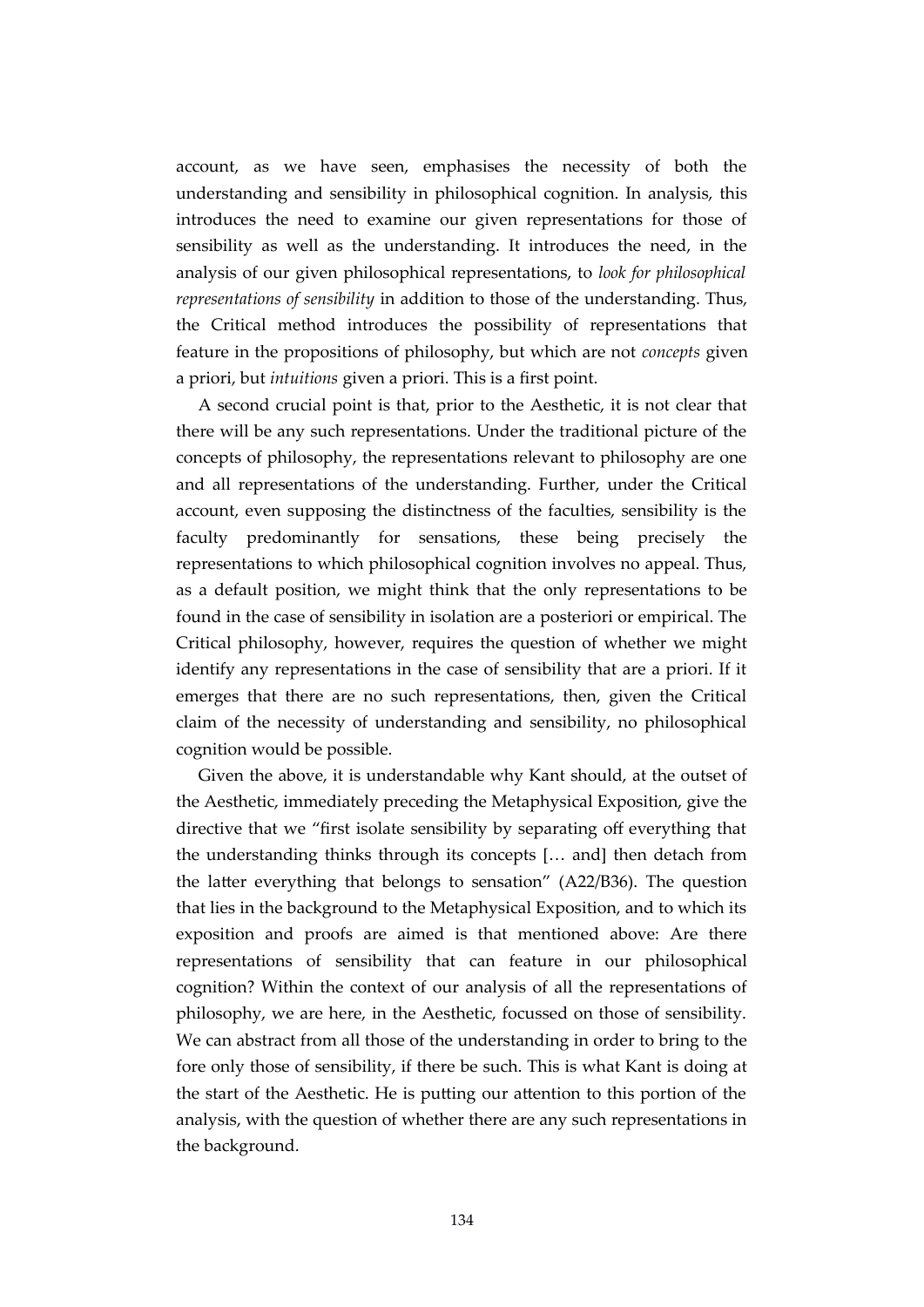Thus, we set aside all *clearly* irrelevant representations – those of the understanding alone, as captured in the table of pure concepts – leaving behind only the plausible candidates for analysis (with Kant of course knowing that he will be able to show that these are indeed relevant). These are then brought to distinctness by means of some marks, and it is then by means of these marks, the marks of the representations, that we are able to show their ground as being given a priori through the nature of sensibility, and thus to show – thankfully! – that there are representations of sensibility that can play a role in our philosophical cognition.

Such is the broad outline of the Metaphysical Exposition as I understand it. A final point of overview before we proceed to the proofs themselves concerns the diferent claims that are to be found in the proofs. First, as we have seen, each proof involves a premise or premises that puts forward a mark or marks of the concept of space. Now importantly, and as was brought to light in our discussion in Part V of the marks distinguished in analysis, such marks are always *possible objective marks*, in the sense that these are marks that correspond to the objective determinations of an object in cognition. They are marks that ultimately *characterise the object or objects of the representation*, if there turn out to be such. In contrast, the conclusions of these proofs are not claims that put forward the marks of space so understood, but are claims about the ground of the representation of space. Such claims concern the ground of the combination of marks that constitutes the representation of space. Thus, the proofs proceed from a premise or premises that concern what I have called the 'objective' level of the representation of space (the objective determinations it represents space as having) to a conclusion that concerns the ground of the representation. Additionally, as we will see, the inference from the 'objective level' premise(s) to the conclusion is made by means of a claim or claims that specify a general relation between the marks of a representation and its ground. Thus, we can see that, in their premises and conclusions, each of the proofs involves at least three diferent sorts of claim: (i) The expositional or 'objective level' claims, (ii) the claims that connect the exposition of the representation to the ground of the representation, and, finally, (iii) the conclusions that concern the ground of the representation.

Let us then proceed to the proofs themselves. For the most part, I will restrict my explicit discussion to the frst and second proofs. This is in part because the points I want to make can be made most clearly and easily in reference to these proofs, and in part due to constraints of length. However,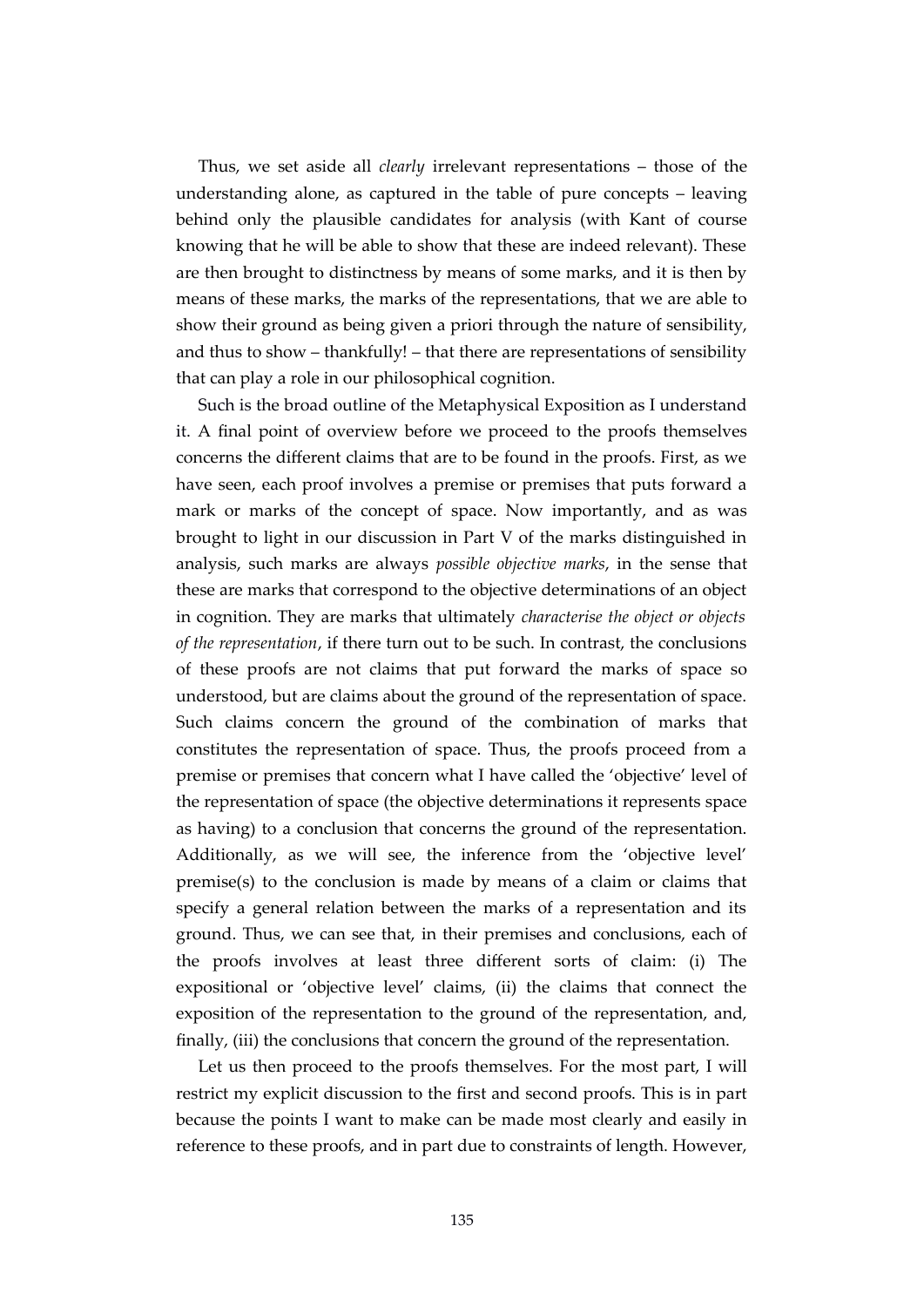I believe that the picture put forward can be applied mutatis mutandis to the omited cases, viz. to the third and fourth proofs. Our examination here will proceed from the parts to the whole – from the claims that constitute the exposition of the representation of space, to the proof of the intermediate conclusions on the basis of these, and fnally to the complex argument that constitutes the Exposition as a whole. I begin below by distinguishing the marks of the concept of space to which Kant in each case appeals and the statement of which serves as the premise or premises that concern what I have termed the 'objective' level of the representation.

If we recall, I claimed that the mark to which Kant appeals in the case of the fourth proof could be identifed as that of 'having an infnite number of simultaneous parts'. Now this proof lent itself nicely to example as the mark to which Kant appeals in it is naturally understood as a mark 'found in' the representation of space, in the sense that part of what is represented in representing space is an infnity of simultaneous parts. When we turn to the other proofs, however, the case is not so straightforward. It is far less clear, for example, what the relevant marks or 'objective level' in the first proof are:

For in order for certain sensations to be related to something […] in another place in space from that in which I find myself [...] thus in order for me to represent them as […] in diferent places [to one another], the representation of space must already be their ground [...]

(A23/B38)

Here, Kant does not at all seem to put forward anything like a list of characteristic marks of the concept of the sort we might expect to fnd in an exposition. 'Sensation as related to something in a diferent place to myself' is certainly not a characteristic mark of space in the same way that 'having an infnite number of simultaneous parts' is. Nor is 'being a thing in a diferent place to another'. None of these would naturally come to mind as marks that essentially characterise space. And we seem to fare no better with the second and third proofs.

It is, at this point, important to remind ourselves of the special sort of exposition that Kant is puting forward in these passages. As we have seen, Kant does not solely mean to be specifying the various characteristic marks found in the concept, thereby bringing it to distinctness. He means to be puting forward a *metaphysical* exposition that "contains that which exhibits the concept as given a priori." (B38, emphasis omited) Thus, at this stage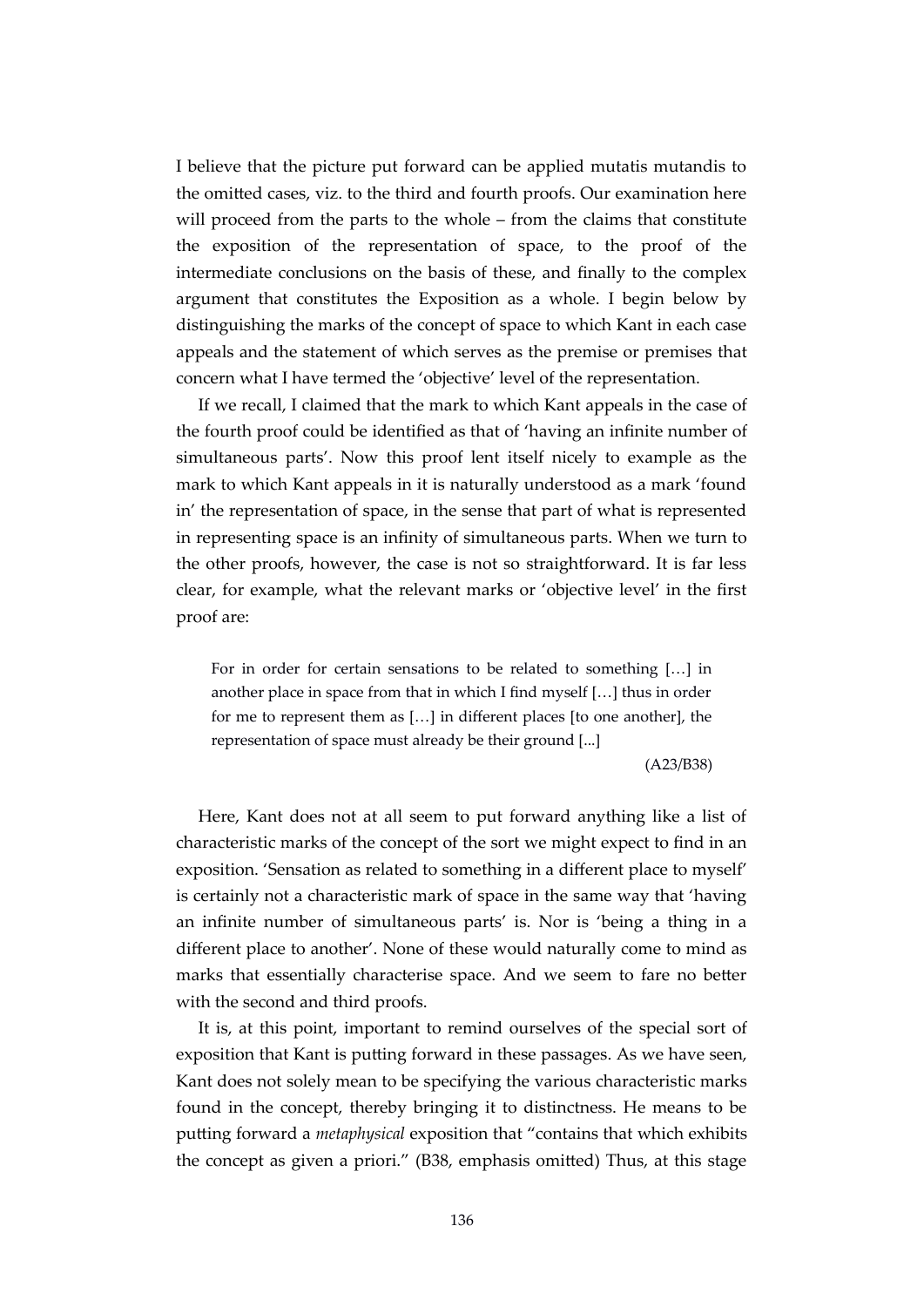and without having any further understanding of which of the marks of space might fulfl this aim and why, we might expect to fnd *any* marks of space being appealed to in these passages. Bearing this in mind, I begin with the somewhat shorter second proof in order to see whether we might bring to light what is at work in the case of this exposition before turning to the rest.

The second proof seemingly both begins and ends with a statement of its conclusion, albeit formulated in slightly diferent ways:

Space is a necessary representation, *a priori*, that is the ground of all outer intuitions. […] It is therefore to be regarded as the condition of the possibility of appearances, not as a determination dependent on them, and is an *a priori* representation that necessarily grounds outer appearances.

(A24/B38)

The marks to which Kant appeals thus must be found somewhere between the two. Here we find a contrast drawn between what Kant claims we can represent and what he claims we cannot:

One can never represent that there is no space, though one can very well think that there are no objects to be encountered in it.

#### (A24/B39)

It is worth clarifying at the outset that Kant's statement here is very plausibly abbreviated. In the corresponding proof for time, the symmetry of the contrast is made explicit:

In regard to appearances in general one cannot remove time, though one can very well take the appearances away from time.

#### (A31/B46)

I thus take the contrast implicit in the case of space to be as follows: One can never represent objects without space, but one can represent space without any objects in it. In the case of the second proof then, Kant seemingly compares the representation of space with the representation of an object as such. What he puts forward is that the representation of an object is not to be found in the representation of space (we can represent space without representing any objects), but that the representation of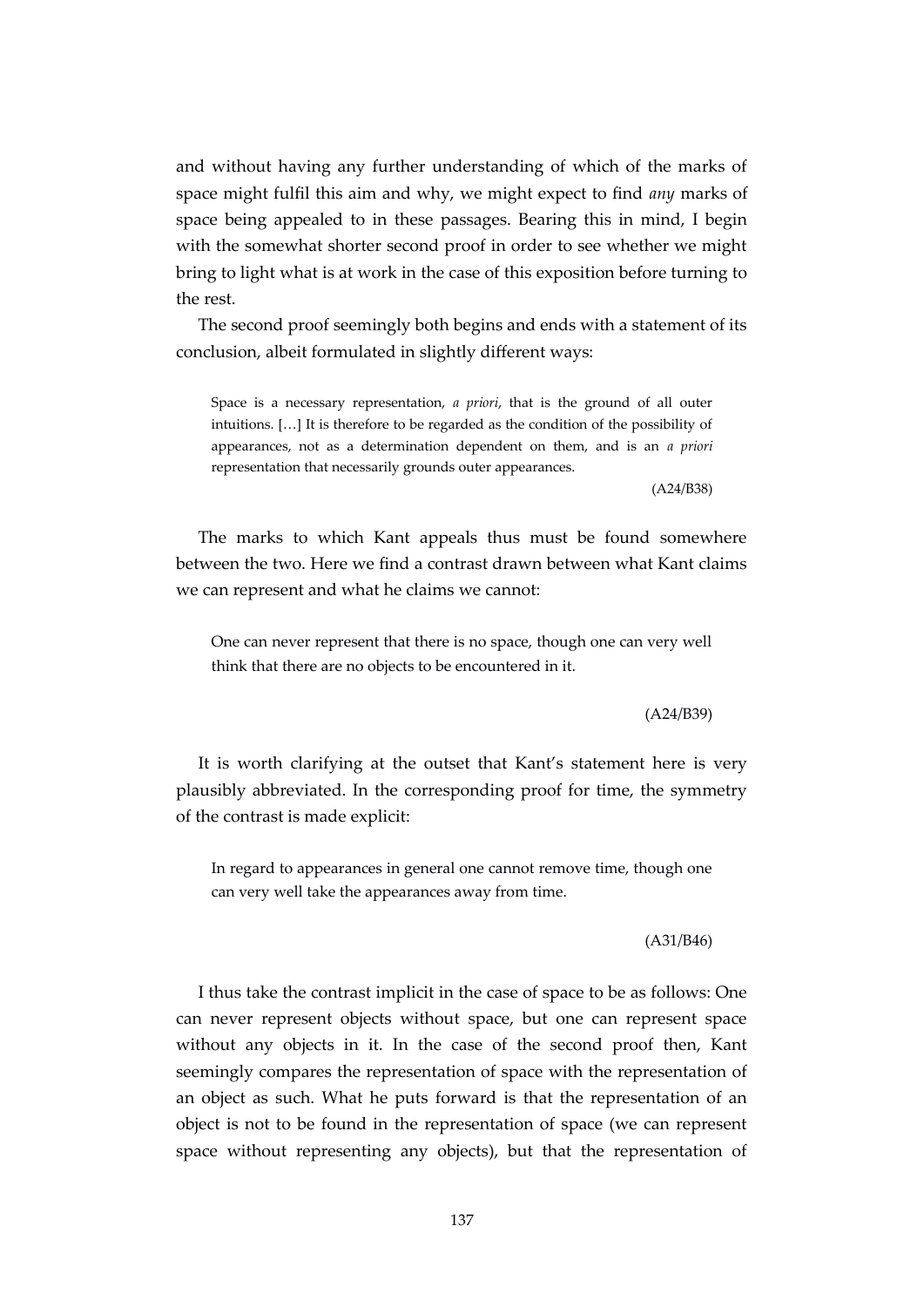space is to be found in the representation of an object (we cannot represent an object without representing space).

Thus, as we might expect in the case of an exposition with a very specifc aim, the relevant marks or representations distinguished in the analysis are not those that we might naturally expect, nor are they only the marks that are *found in* the representation under analysis. In the case of the second proof, Kant compares the relations between the representation of space and the representation of an object in general. The relevant marks or representations here are 'space' and 'an object in general'. And indeed, in this analysis, no mark or representation is put forward as a characteristic mark of space. Instead, we are given a mark or representation that is *not* found in the representation of space, but instead in which the representation of space *is* to be found. Thus, Kant's concern here is not all and only the marks found in the concept in question. What is instead of interest is the relation between the representation in question and certain other carefully chosen marks or representations such that the relation of the representation to *these* marks or representations is of signifcance to its ground. (If we recall, in Parts III and IV, we saw that the procedure of analysis of a concept involved establishing the relations between various proposed marks and the indistinct concept. In the case of a straightforward analysis, many of these relations are set aside in the fnal analysis insofar as we are concerned with only those marks found in the concept. In this special case of a metaphysical exposition, however, it is the relations to various other signifcant or relevant marks or representations that are singled out while the others are set aside. It is in this sense that a metaphysical exposition is an 'exposition' of the concept or representation in a relatively loose sense.) Further, as we can see, it is not only a partial analysis of the representation in question that might be found. Given the nature of the expositions as proofs, if the analysis of another representation contrasts in a signifcant way with that of space, we might expect a partial analysis of this other representation. This is the case with the representation of an 'object in general' above. Our proof puts forward a partial analysis of the representation of space (the mark or representation of an object in general is not found in the concept of space) and a partial analysis of the representation of an object in general (the representation of space is not found in the representation of an object in general) as the contrast between the two turns out, for yet-to-be-specifed reasons, to be signifcant.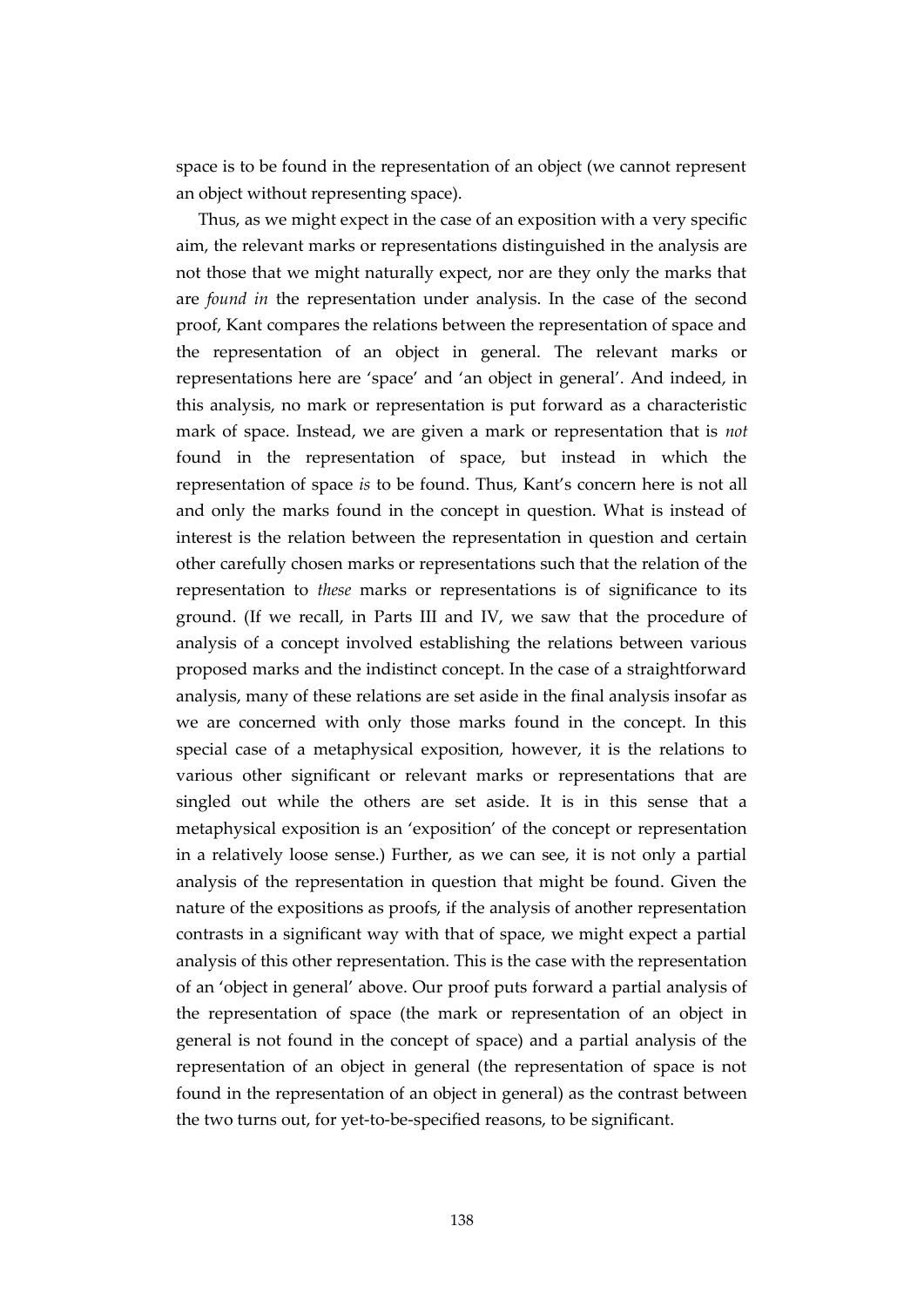Further, as we will see, the expositional premises of some of these proofs are in fact complex. Kant does not in every case put forward as the exposition a single relation between the representation of space and some other single mark. Instead, the relation to the crucial mark is identifed *mediately* by means of the immediate relation it bears to some other mark and the immediate relation this mark bears to the representation of space. These two connecting steps are put forward as distinct steps below to yield the relation in question. Thus, in these proofs, we fnd the manifestation of the Critical method's distinction between 'immediately certain' and 'mediately certain' characteristic marks – a distinction that, as we have seen, Kant has already made in the *Inquiry*. The intermediate steps in the frst proof below will come to light more clearly in our subsequent discussion.

Having these clarifcations in hand, I return to the four proofs and the task of distinguishing the relevant marks or representations to which Kant, in each case, appeals (that in the proof which constitutes the 'possible objective marks' as discussed above) along with the relations put forward between these and the representation of space. These form the exposition of the representation of space from which the proofs proceed and constitute the 'objective level' claims of the proofs.

(i) In the frst proof, the representation of space is compared with the marks or representations, 'object in a diferent place to another object' and 'object in a diferent place to myself'. The expositional claims are: (1) The representation 'object in a diferent place to myself' requires or includes the representation of space. (2) The representation 'object in a diferent place to another object' requires or includes the representation 'object in a diferent place to myself'. (3) (Thus) the representation 'object in a diferent place to another object' requires or includes the representation of space.

(ii) In the second proof, the representation of space is compared with the representation 'object in general'. The expositional claims are: (1) The representation 'object in general' requires or includes the representation of space. (2) The representation of space does not require or include the representation 'object in general'.

(iii) In the third proof, the representation 'space', 'multitude', 'part of space' are compared. The expositional claims are: (1) The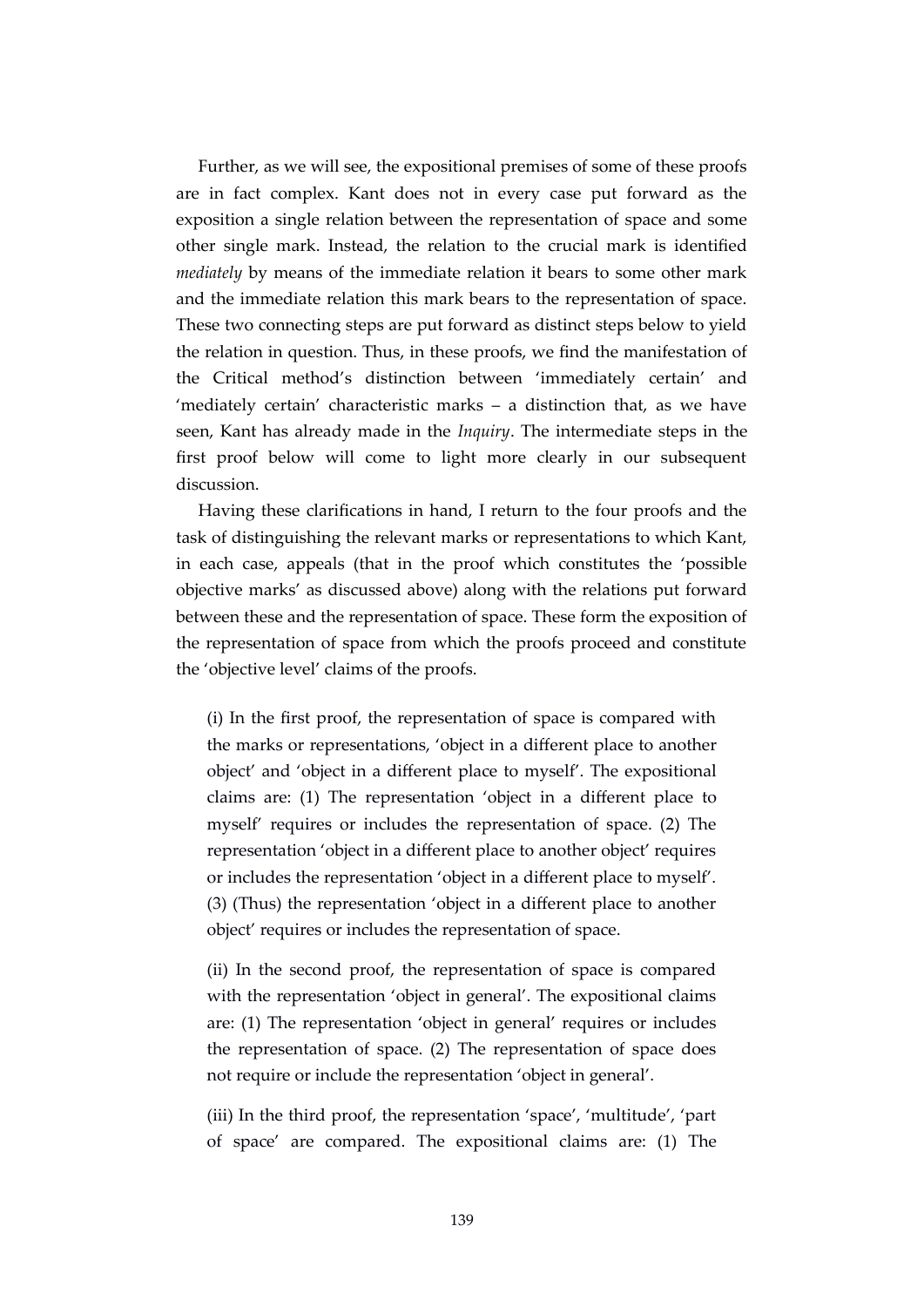representation of space rules out or excludes the representation 'multitude'. (2) The representation 'part of space' does not rule out or exclude 'multitude'. (3) The representation of space does not require or include the representation 'part of space'. (4) The representation 'part of space' requires or includes the representation of space.

(iv) In the fourth proof, the representation of space is compared with the mark or representation 'having an infinite number of simultaneous parts'. The expositional claims are: (1) The representation of space requires or includes the mark 'having an infinite number of simultaneous parts'.

The above, I take it, constitutes the exposition of or "distinct (even if not complete) representation of that which belongs to" (B38) the representation of space, as it is put forward in the Metaphysical Exposition. We have not thus far examined any of the conclusions that are meant to follow from this analysis, nor have we examined or evaluated the analysis itself. My aim in the above has been simply to try to isolate the expositional claims in each of the proofs.

Now, as we have noted, the exposition presented in the Transcendental Aesthetic is not simply a statement of the marks of the representation in question. These expositional claims are put forward in the service of the exposition as 'Metaphysical'. That is, these expositional claims play the further role of showing that the representation of space is one 'given a priori', and indeed, that it is one given by the nature of sensibility rather than the understanding. Having then in hand these expositional claims, let us turn to an examination of the frst proof, as a proof that proceeds from its respective expositional claims to a conclusion that concerns the ground of the representation of space.

As is familiar, the frst of the proofs is concerned with showing that the representation of space is not an empirical concept. This is the conclusion of the first proof. As Kant puts it forward in the first line: "Space is not an empirical concept that has been drawn from outer experiences." (A23/B38) The proof proceeds from the exposition outlined above to this conclusion.

Thus, as we can see, the frst of these proofs, like the rest, proceeds to a conclusion that denies of the representation of space one of the possible grounds outlined in Part III and IV and above. In the case of this frst proof, the ground in question is that of empirical objects – that is, that the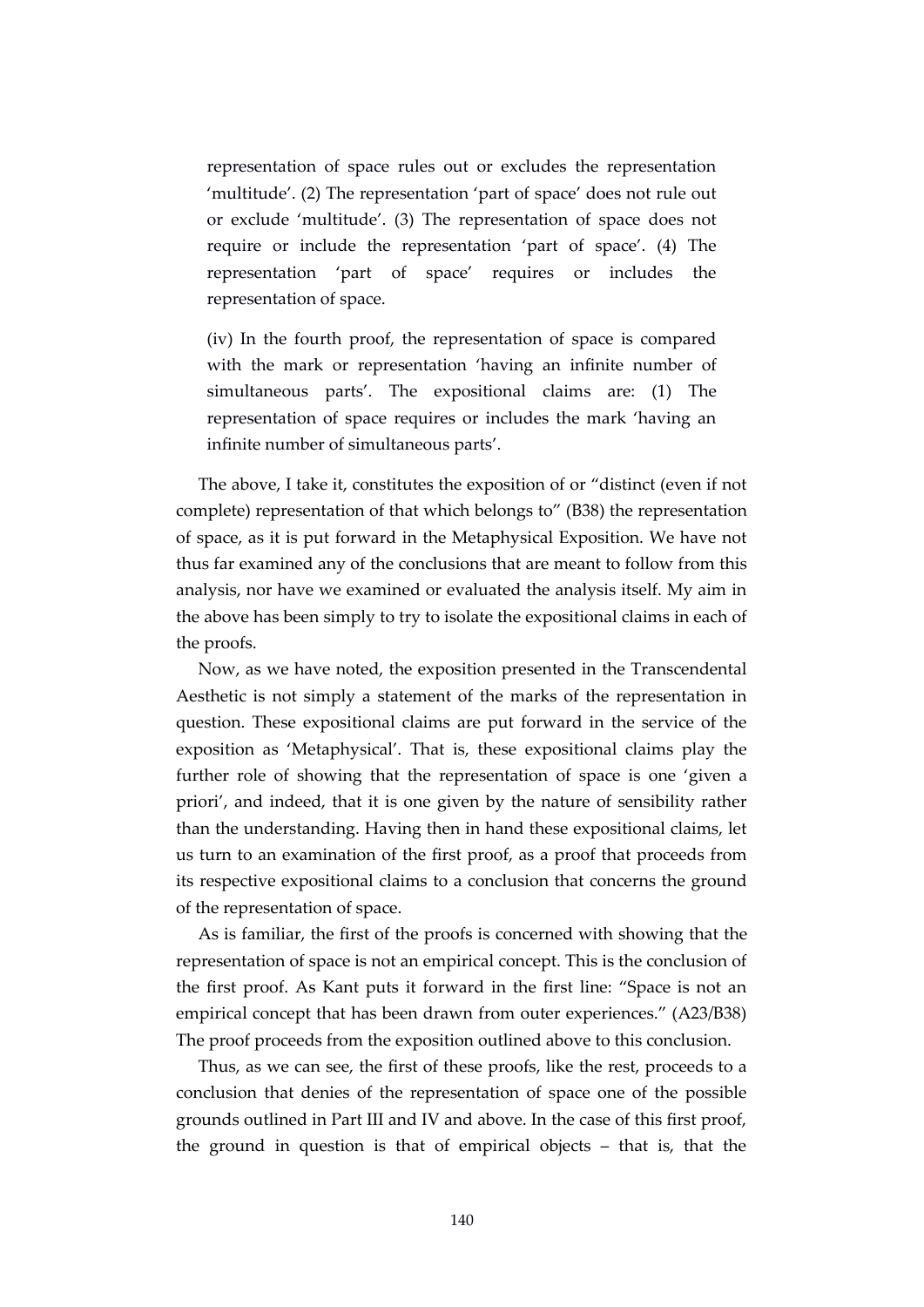combination of marks constituting the representation of space is grounded on the combinations of marks of empirical objects. By the end of the frst proof, Kant has, if the proof succeeds, ruled out such 'empirical givenness' as the ground of the representation of space.

Now, as is the case in the other proofs as well, this first proof seems to proceed from a statement of its conclusion ("Space is not an empirical concept that has been drawn from outer experiences" at A23/B38) to its exposition ("in order for certain sensations, etc.…" at A23/B38) to end again with its conclusion, albeit slightly reformulated ("the representation of space cannot be obtained from the relations of outer appearance through experience, but this outer experience is itself frst possible only through this representation" again at A23/B38). Thus, considering what is explicitly put forward in the proof, it would seem that it proceeds straight from its expositional claim to the conclusion concerning the ground of the representation of space. However, as in the case of the other proofs, this appearance is misleading. The proof is certainly not rendered its strongest by supposing that Kant proceeds straightforwardly from this exposition to the conclusion concerning the ground. Rather, I take it that this proof, along with the rest, is best understood if we suppose it to take the form of a reductio. The proof begins by implicitly positing a claim concerning the ground of the representation that is ultimately to be denied (viz. the claim that the representation of space is a concept given empirically), draws out the implications of this claim, and then shows these to conflict with what we fnd to be the case. Finally, on the basis of these, Kant concludes that the representation of space is not an empirical concept, ruling out one of the grounds in question. What is then explicitly put forward in the proof is then only the later part of this line of reasoning, viz. the claim about what we fnd to be the case that conflicts with the original supposition and the denial of this supposition as the conclusion of the proof.

Now, if the argument is indeed to be understood as a reductio, then it would seem that the claim that is doing the work in showing the implications of the original supposition to be false is the *expositional claim*, that is, the claim that puts forward the relations that the representation of space bears to the representation(s) or marks with which it is compared, as set out above. Thus, the proof does indeed proceed from the exposition it puts forward to the relevant conclusion concerning the ground of the representation of space. However, it does so by means of a reductio: The reductio draws out the implications that supposing the representation of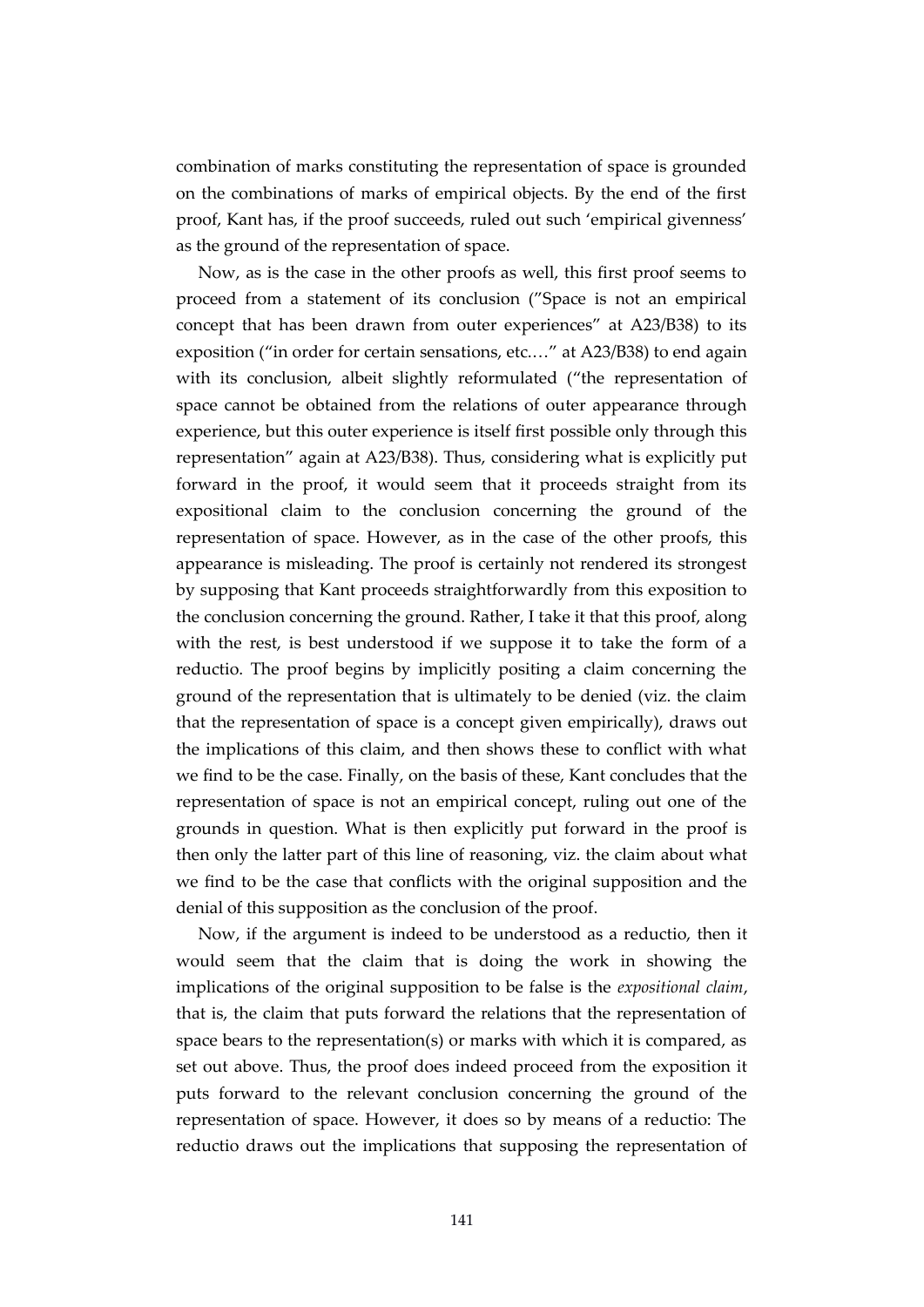space to have a certain ground has for the exposition of the representation of space. And its intermediate premise(s) of the proof is then that which puts forward these implications. This might be schematised in more detail as follows:

(1) Supposition for reductio stating the ground: The ground of the representation of space is X.

(2) Intermediate premise stating the implications of (1) for the exposition of space: If the ground of the representation of space is X, then the representation of space bears relation R to representation(s) T (that is, our analysis should yield such an exposition).

(3) Expositional premise: Upon analysis, we fnd that the representation of space does not bear relation R to representation(s) T (our analysis does not yield such an exposition).

Thus, the ground of the representation of space is not X.

Each of the other proofs proceeds in the same manner. We have a supposition concerning the ground for the reductio, a drawing out of the implications of the supposition, and the exposition that is put forward as refuting the initial assumption.

Having now in hand a more systematic statement of the proof, we can see that it turns crucially on two claims: The implications of the supposed ground of the representation for the exposition we ought to uncover in analysis as put forward in premise (2) (this is the claim that connects the exposition with the ground of the representation as mentioned earlier), and the exposition that we do in fact uncover in analysis as put forward in premise (3) (this is the expositional or 'objective level' claim mentioned earlier). Let us begin then with the frst of these claims, focussing on this first proof, in order to arrive at a better understanding of the workings of these proofs.

The appeal to the ground of the representation of space in premise (2) is, I have claimed, an appeal to the distinction between possible grounds for the combination of marks found in the concept. As noted in Part IV, an empirical concept is the frst of the concepts found under the fourfold distinction of concepts of the Doctrine of Method: In his discussion of the dogmatic method of defnition, Kant begins by examining (and ruling out) the possibility of defnition for empirical concepts. With regard to these concepts, Kant claims, we have "only some marks of a certain kind of object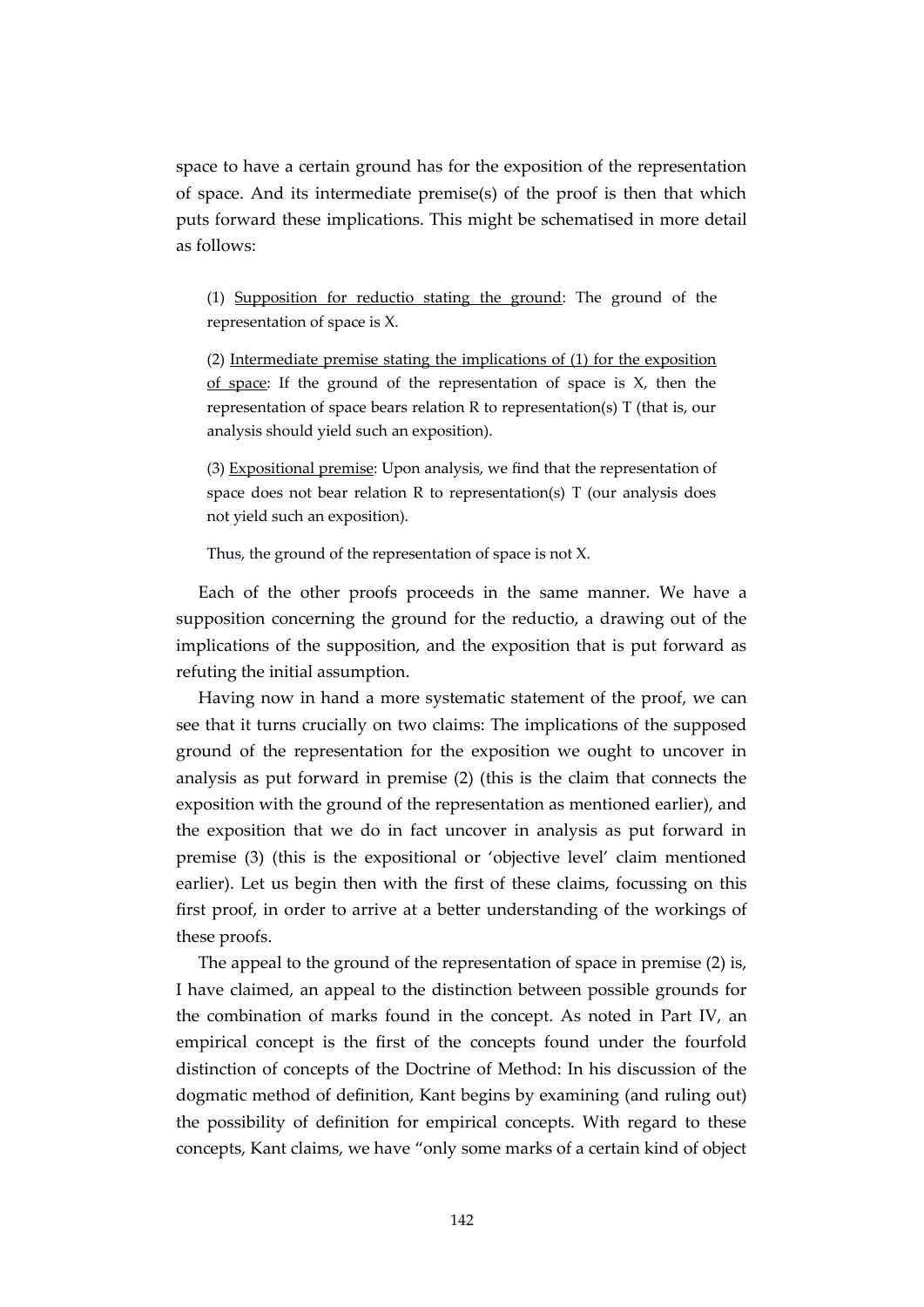of the senses" (A727/B755). Now, as the Doctrine indicates, such concepts are formed by separating out, from the multitude of marks combined in some empirical object or objects, some finite number of these, which are then unifed or combined by the understanding so as to constitute the newly formed concept in question. The marks so combined or 'thought' in the concept might vary across cases of using the concept – a variation dependent on the distinctions that are relevant or useful in the context  $(A727-8/B755-6)^{73}$  $(A727-8/B755-6)^{73}$  $(A727-8/B755-6)^{73}$ 

With regard to the representation of space then, the supposition of the first premise is this. The concept of space is formed by separating out some marks of some empirical object or objects and combining these into a concept. More specifically, the concept of space is formed by separating out the mark of being in a certain place (this is separated out from diferent objects being found in diferent places) and abstracting from all extraneous marks. Now, prima facie, this supposition has implications for our analysis in the following way: If a concept, as a combination of marks, is formed by separating out and combining some of the marks found combined in an empirical object, then the representation of an empirical object and its marks must be possible independently of and prior to the representation of the concept, but not vice versa. The representation of the empirical object or objects whose marks we separate out must be possible without the representation of space while the representation of space is not possible with the representation of these objects. Thus, if the representation of space is an empirical concept, the empirical representation of diferent objects spatially related to one another is possible prior to the representation of space. (But, as the proof continues, when we analyse the representation of space, comparing it with or diferentiating it from our other given representations, specifcally that of the representation of diferent empirical objects located in space, we fnd, frst, that the empirical representation of an object in a diferent place to myself requires or includes the representation of space and, second, that the empirical representation of an object in a diferent place to another empirical object requires or includes the empirical representation of an object in a diferent place to myself. Hence, any empirical representation of an object in a diferent place to

<span id="page-142-0"></span> $73$  Such concepts are thus non-arbitrary insofar as the combination of marks is not simply any combination of marks chosen by the understanding. Even though the marks thought in the concept might vary across use, and indeed, even though the understanding might never think all the marks of the object(s) in question in the concept, it is nonetheless constrained to the combination found in the object(s).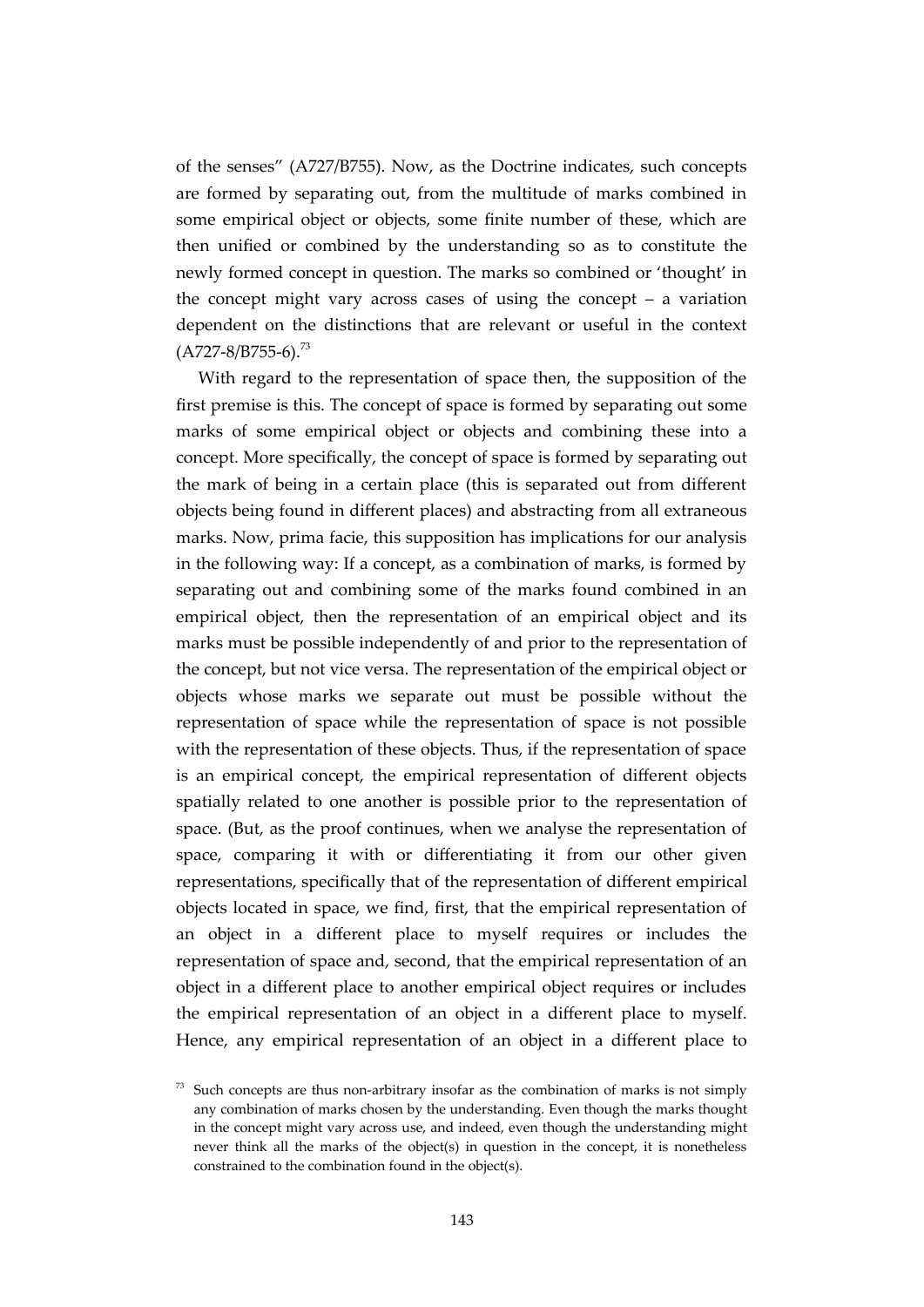another object requires or includes the representation of space. Thus, we arrive at the inference needed for the conclusion of the reductio: The supposition that space is an empirical concept conflicts with what our analysis of the representation of space and these other representations reveals, and thus is false.)

Filling in the details of the schema with those of the first proof, we might thus formalise it as follows:

(1) Supposition for reductio: The ground of (the combination of marks found in) the representation of space is the combinations of marks found in empirical objects in diferent places to one another. (I.e. Space is an empirical concept.)

(2) If the ground of the representation of space is the combinations of marks found in objects in diferent places to one another, then the representation of objects in diferent places to one another does not require or include the representation of space.

(3) Upon analysis, we fnd that (i) the representation 'object in a diferent place to myself' requires or includes the representation of space, (ii) the representation 'object in a diferent place to another object' requires or includes the representation 'object in a diferent place to myself', and thus (iii) that the representation 'object in a diferent place to another object' requires or includes the representation of space.

Thus, the ground of the representation of space are not the combinations of marks found in objects in diferent places to one another. (I.e. Space is not an empirical concept.)

Thus, in this frst proof, we can see that the ground of the combination of marks in a representation has implications for the relations that the representation bears to certain of our other representations.

In the above, we have examined a prima facie connection between the ground and exposition in the case of the frst proof in particular. What is needed, however, if we are to understand the workings of the proofs as such, is a general formulation of this connection. Why is it that a diference in the ground of the combination of marks of a representation should have implications for its analysis? That is, what is the general, systematic account that underlies premise (2) in the proof above and the corresponding premises in the other proofs?

It seems to me that such an account can indeed be given. What is in question is the connection between the supposed ground of a concept (that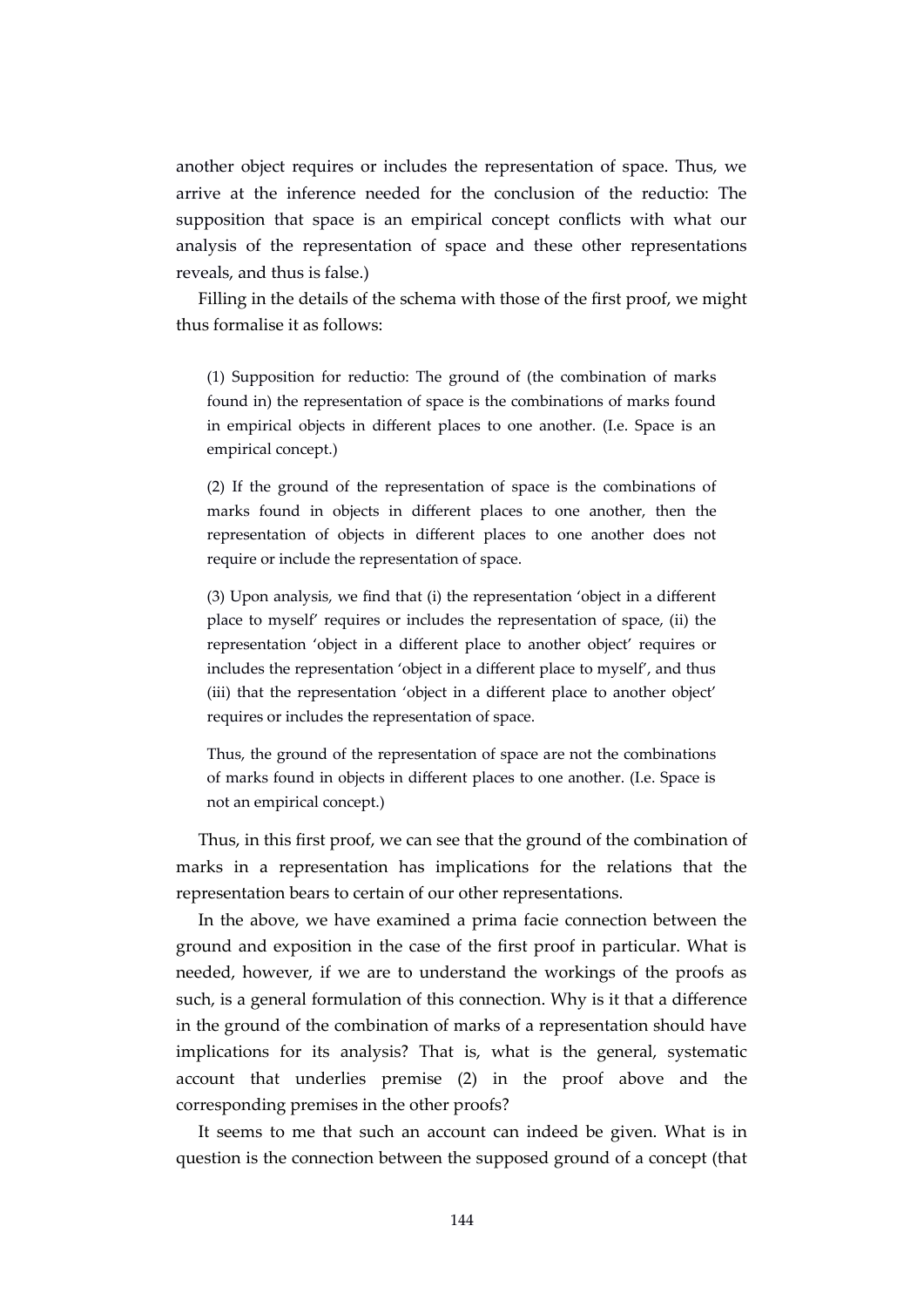is, whether its combination of marks is arbitrary, or is a combination of marks found in an empirical object, or is a combination of marks that is due to the nature of the faculties) and its exposition (that is, the relation of the marks to the concept or of the marks of the concept to the marks of certain other concepts). The key to this connection is to recognise that the division of concepts according to their ground concerns, in part, *what determines the combination of marks* of the concept in question.<sup>[74](#page-144-0)</sup> In the case of an empirically given concept, the combination of marks found in the concept is partially determined by the marks found in the empirical object or objects in question. (This determination is only partial since the understanding plays a role in choosing to consider certain marks rather than others, which choice, as noted, may vary according to the occasion of use of the concept. Nonetheless, the marks available for this choice are determined by the marks of the empirical object itself.) In the case of an arbitrarily constructed concept, by contrast, the combination of marks is determined arbitrarily. That is, the combination is simply a mater of the stipulative choice of the subject. Finally, in the case of concept given a priori, the combination of marks is determined by the nature of the faculty to which the representation is due.

Now, this diference in what determines the combinations of marks in a concept does not have implications for *every* claim that might be put forward as part of an exposition (of the concept). That the combination of marks in the arbitrary concept 'centaur' is determined by the arbitrary choice of the subject, for example, does not have implications for whether the concept will include the combination of marks that constitutes some other empirically given concept, for example, the concept 'feathered animal'. However, this diference in what determines the combination of marks in a concept does have implications for certain of its expositional claims. That is, it does have implications for the relation of certain marks to the concept or of certain marks of the concept to marks of certain other concepts. Consider frst empirically given concepts. Given that the marks of the concept are partially determined by the marks found in some empirical object or objects, this will have implications for the relation of the concept to the representation(s) of the empirical object(s). The combination that

<span id="page-144-0"></span> $74$  This is only a partial characterisation of this division of concepts since the division also concerns the relation of the concept to an object. This is clearest in the case of the distinction between an arbitrary concept and an arbitrary concept whose object can be constructed. For the purposes of our discussion here, however, this dimension of the division of concepts can be set aside.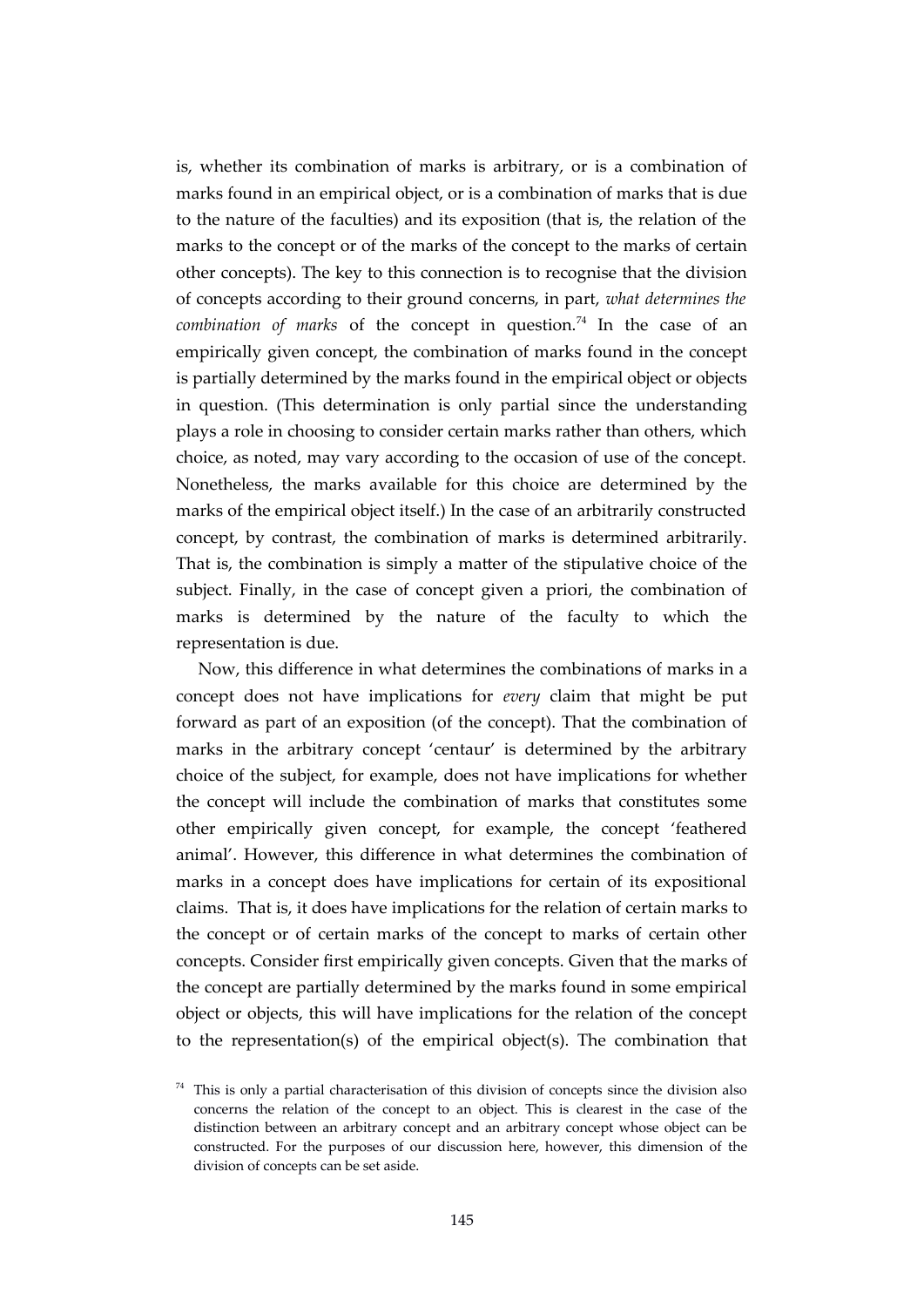constitutes the empirically given concept will presuppose the representation(s) of the objects. The empirically given concept will not be possible without these other representations, but these other representations will be possible without the empirically given concept. Given that a concept's being empirically given is partly defined in terms of its combination of marks being determined in this way, this turns out to be part of what an empirically given concept is.

Secondly, consider the case of arbitrary concepts. The combination of marks found in such concepts are determined entirely arbitrarily, simply by the choice of the subject. Such a combination is not determined by the combinations of marks of any objects *whatsoever*. So, what determines the combination of marks in this second case has implications for the relation of the concept to the representation of any and all objects (whatever these may turn out to be). The concept will not presuppose any representation of any object and it will be possible without any such representation (and any representation of any object will be possible without the arbitrary concept). Again, this turns out to be part of what an arbitrary concept is.

And fnally, we can consider the case of concepts given a priori. The implications of this sort of concept for any expositional claims stands somewhat in contrast to the two concepts above. Concepts given a priori are concepts whose combinations of marks are determined by the nature of the faculty to which the concept is due. We noted earlier that this fourth division in the Doctrine is best read as including both concepts that are due to the nature of the understanding and intuitions that are due to the nature of sensibility. So that is, in the case of representations (either concepts or intuitions) given a priori, the combination of marks of the representation is determined by the nature of the faculty to which the representation is due, whether the understanding or sensibility. Now, this determination of a combination of marks by the nature of a faculty potentially has a number of complex implications for an exposition of the representation.<sup>[75](#page-145-0)</sup> The

<span id="page-145-0"></span>Prima facie, with regard to the categories, for example, the representation of any object presupposes these representations of the understanding. We might thus suppose that a representation being given a priori has the converse implication to that of concept being empirically given: In the later case, the representation of the object is possible without the concept, but not vice versa, whereas in the former case, the representation of any object is not possible without the concept, but not vice versa. However, at least two considerations can here show this to be false. First, the categories are only shown to be necessary for the representation of any object at the point of the transcendental deduction. The premises that we are considering (premises that connect the ground of a concept to its implications for the exposition of the concept) are prior to the transcendental deduction in the establishment of our a priori cognition and so these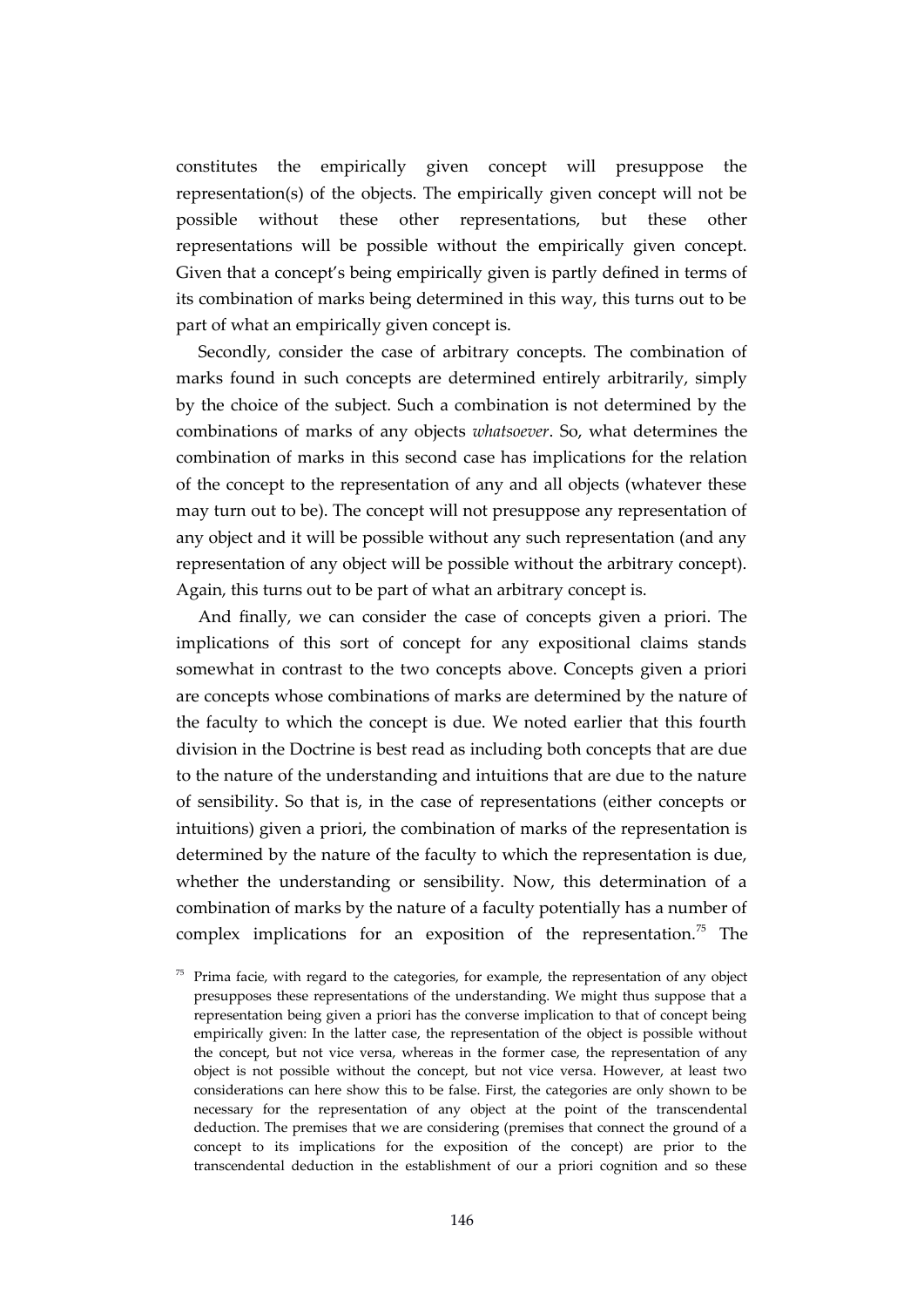implications that are of interest to us here, however, are the implications that such a ground of a representation has for the content of the representation. A faculty is in part distinguished from other faculties by, what I have termed, the subjective determinations of its representations (concepts stand us in a mediate relation to an object, intuitions in immediate relation)<sup>[76](#page-146-0)</sup> and in another part by the objective determinations of its representations (the marks combined in a concept are objective determinations that are universal or general, while the marks combined in an intuition are objective determinations that are particular).<sup>[77](#page-146-1)</sup> Given this, that the combination of marks is determined by the nature of the faculty to which it is due implies that the representation will have the content relevant to that, and only that, faculty. That is, this third and final ground, a concept's being a priori, has implications for the marks that will be found to be part of the representation itself.

And these implications are indeed precisely those that we fnd in the expositional claims across the proofs. The frst and second proofs can be notably distinguished from the third and fourth in terms of the representations with that of space is compared. In the frst proof, the expositional claims concern the relation of the representation of space to that of empirical objects in diferent spatial locations. In the second, we fnd the representation of space compared with that of the representation of any object as such. By contrast, the third and fourth proofs appeal, as we have

premises should not be taken to involve an implicit appeal to the deduction of the categories. Second, and more telling, it simply is not the case that the a priori givenness of a concept is correlated with a concept's being presupposed in any representation of an object. One set of counterexamples here is the ideas of reason as treated in the later Dialectic of the *Critique.* These concepts are indeed given a priori, but Kant goes to great lengths to show that the concepts do not stand us in relation to the objects of our cognition and are not necessary in the representation of the objects of our cognition.

This supposed implication is seemingly further complicated in the case of representations of sensibility given a priori. Given that sensibility is the faculty by means of which we stand in immediate relation to objects, it seems that the corresponding case of *intuitions* given a priori, but where the representation of any object is possible without such representations, is less clearly a possibility. Indeed, this might point to the disagreement over whether establishing the representations of space and time as pure intuitions is distinct from establishing them as formal intuitions.

- <span id="page-146-0"></span>See A19/B33 and A320/B377. Although also epistemic determinations of the representations, these determinations are subjective insofar as they are not part of the objective content of the representations – that is, the mark 'mediate relation' is not a possible mark of the object represented by the representation.
- <span id="page-146-1"></span> $77$  I do not here mean to provide an exhaustive characterisation of what Kant understands by 'faculty', but mean only to appeal to certain uncontroversial necessary features that distinguish faculties from one another.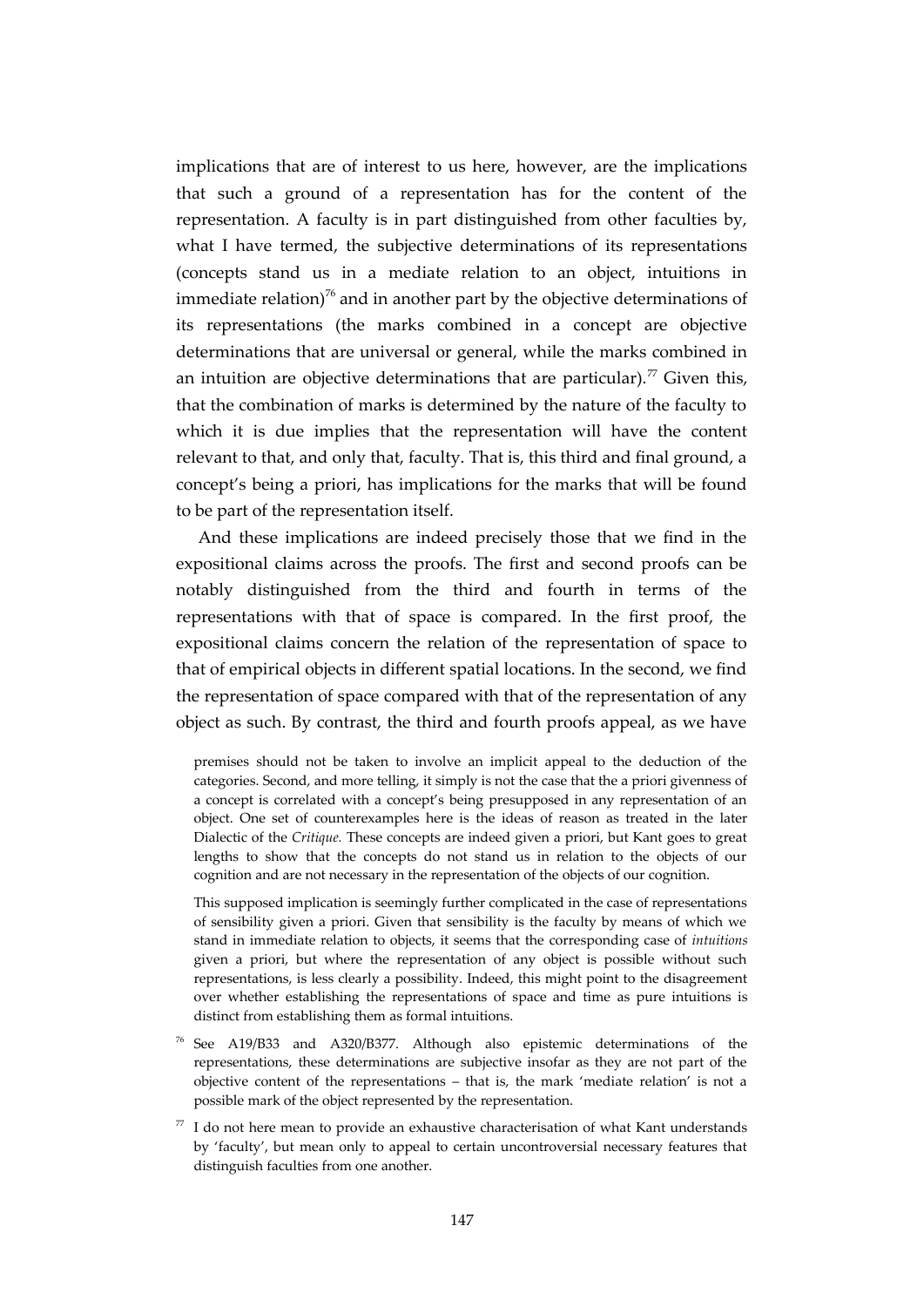noted earlier, to representations that can be taken to be those found in the representation of space – the representation of 'multitude' and 'part of space' in the third, and the representation 'infinite given magnitude' in the fourth. These later expositions involve an appeal to marks found in the representation of space that could the content of sensibility and only sensibility.<sup>[78](#page-147-0)</sup>

We have gone some way in understanding the claimed implications of the ground of a representation for its relations to other representations. But there is yet a question that lurks in the background of this discussion. It is one which concerns the second component to the proof and which crucially requires answering if we are to understand the force behind the proofs: On what basis does Kant claim the proffered analysis in the expositional premise to be the correct one? Do we, in some way, simply 'see' the relevant relations among our representations? Or is there some further ground for these premises? To answer these questions, I turn to the second proof, for the point I mean to make can be made most clearly in the case of this proof.

As is familiar, the second proof aims to show that the representation of space is *a priori*. That is, it concludes that the representation of space is "an a priori representation that necessarily grounds outer appearances." (A24/B39) The sparsity of Kant's explicit claims is most evident in this proof, and Kant again simply puts forward this conclusion along with the relevant exposition, viz. "[o]ne can never represent that there is no space, though one can very well think that there are no objects to be encountered in it." (*ibid.*) Again, however, the proof is best understood as a reductio: Although the representation of space has been shown, in the first proof, not to be an empirical concept (its ground is not that of empirical objects), this does not yet establish it as given *a priori –* as a representation that has its ground in the subject's faculties. It remains possible that the representation

<span id="page-147-0"></span>As noted, the standard view of the Metaphysical Exposition also typically includes a division between the frst and second proofs and the third and fourth. Under these accounts, the distinction is typically underlain by the background distinctions at work in the proofs. The frst and second are typically taken to turn on the distinction between empirical and a priori concepts, while the third and fourth are taken to turn on the background distinction between concepts and intuitions. The account presented here has the virtue of unifying the four proofs as concerned with the difering possible grounds of the representation of space, which grounds themselves then yield a distinction between proofs one/two and three/four due to their difering implications for the exposition of space.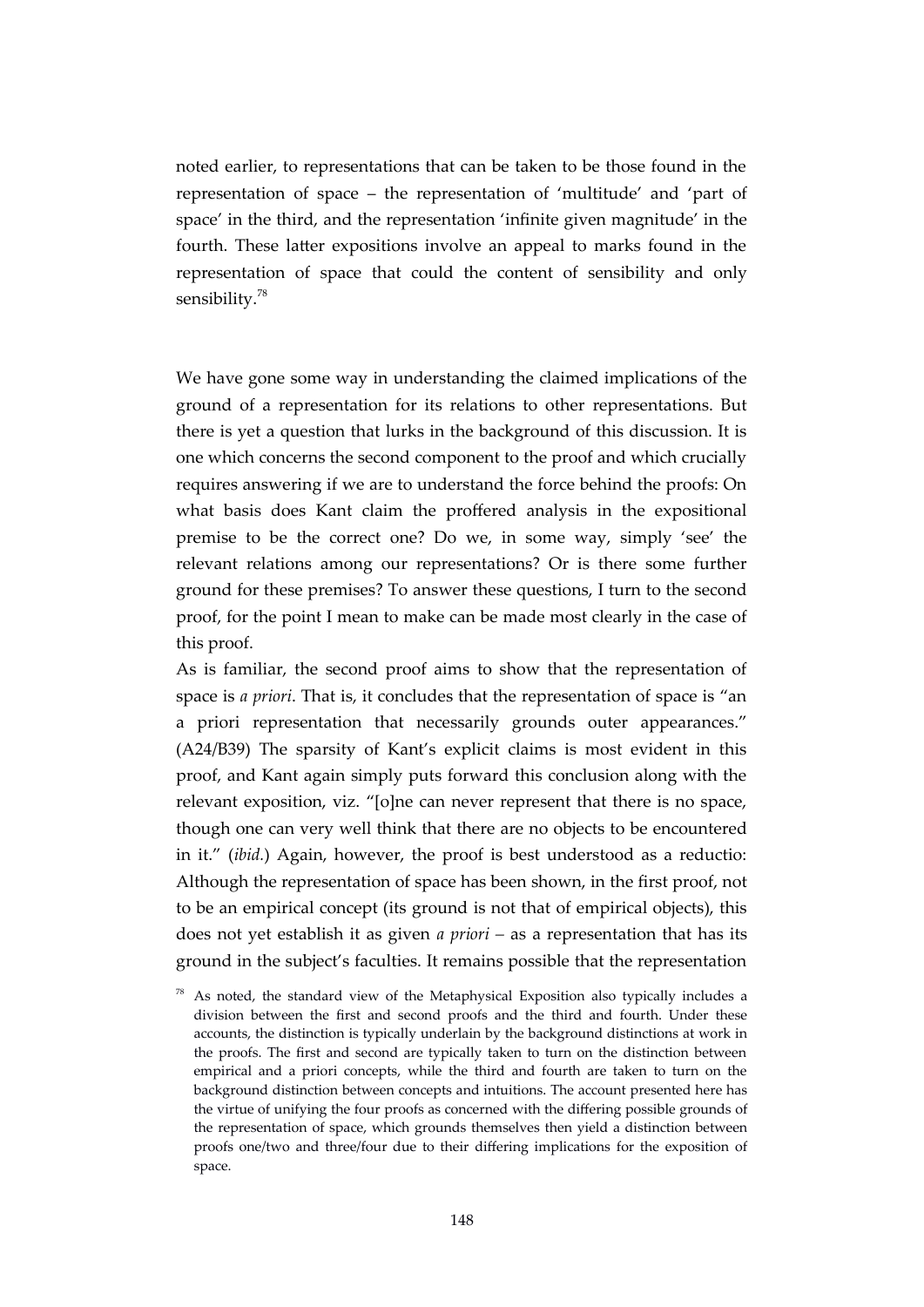of space is an arbitrarily thought concept – a representation that might seem to have a ground other than the understanding's arbitrary construction, but which in fact does not. The relevant proposal here then, the proposal asserted for the reductio, is that space is an arbitrarily thought concept.

The proof continues by puting forward the implications of this assumption for the analysis of the representation of space. If the representation of space was an arbitrarily thought concept, then it has the following implications for the relation of the representation of space to certain other representations: Insofar as any concept is merely arbitrarily thought, it would seem that the representation of an object would be independent of the concept. The representation of an object as such cannot depend on any arbitrarily combined concepts that may or may not happen to be thought. Thus, when we consider the representation of space in relation to the representation of an object in general, it is possible to represent an object without this arbitrarily thought concept. Indeed, as Kant emphasises in the *Inquiry*, if an arbitrarily combined concept should stand us in relation to an object, this would be "a happy coincidence indeed" (2:277). The representation of an object, then, is prior to and possible without the arbitrarily thought concept of space. Thus, again, we see the way in which a concept's having a certain ground has implications for the relations uncoverable in analysis.

Now, this implication is then shown, in the third premise, to conflict with what is to be found when we do analyse the representation of space. Upon analysis, so Kant tells us, we fnd that the representation of an object *requires* the representation of space. The representation of an object is not possible without the representation of space.) Thus, the representation of space is not an arbitrarily thought concept, and, since the first proof has shown the concept not to be empirical, it must be a representation that has its ground in the faculties of the subject.) We might formalise this according to our schema above as follows:

(1) Supposition for reductio: The ground of (the combination of marks found in) the representation of space is arbitrary combination. (I.e. Space is an arbitrarily combined concept.)

(2) If the ground of the representation of space is arbitrary combination, then the representation of an object does not require or include the representation of space.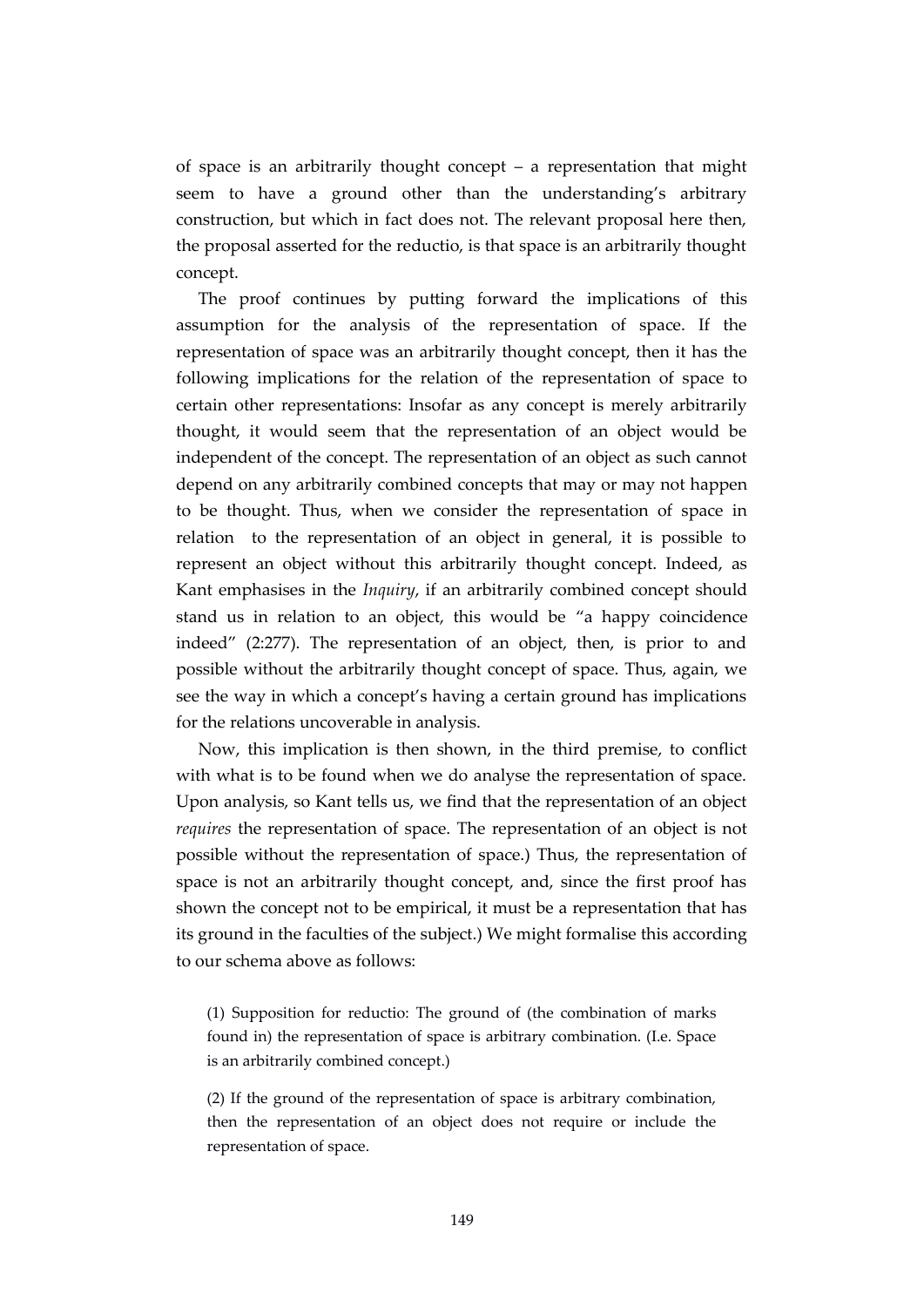(3) Upon analysis, we fnd that the representation of an object does require or include the representation of space.

Thus, the ground of the representation of space is not arbitrary combination. (I.e. Space is not an arbitrarily combined concept.)

Now it seems to me that the workings of this expositional premise, and indeed of the expositional claims in all four proofs, cannot be understood without recourse to the changes to analysis made under the Critical philosophy that we examined in Part IV – the changes underlain by the case in the appendix. Recalling Part IV, according to the case in the appendix, the correct diferentiation of our representations from one another in analysis has a further requirement. We are to take into account the faculty of the representations in question, or alternatively, to precede our comparisons of these representations with transcendental reflection. Representations of sensibility are not to be diferentiated as concepts or representations of the understanding, nor vice versa. As we saw, this directive was to hold quite generally with regard to the indistinctly given representations that are ultimately to feature in our philosophical cognition. It holds specifically then as well with regard to the comparisons of the representation of space with other representations as found in the expositions of the proofs. If these expositions are to diferentiate our representations correctly, we must take account of the faculty of the representations appealed to in them. This is a first point to be noted.

Secondly, as we have seen above, part of the *aim* of the Metaphysical Exposition is to show that the representation of space is correctly diferentiated as a representation of sensibility, not as a concept. Thus, in the case of the comparisons contained in the third premise, the faculty to which the representation of space is due is *still in question*. We cannot at this point then, with regard to the representation of space, take it to be a representation of one or another faculty. Nonetheless, the directive of the appendix does still hold with regard to any *other* representations involved in these comparisons.

Thirdly, and importantly, we must remind ourselves of the directive that we are given just prior to embarking on the Metaphysical Exposition. Recall that at A22/B36, Kant directs us to *isolate sensibility*. In the subsequent passages, including the proofs of the Exposition, we are concerned only with the representations of sensibility. All representations of the understanding have been for the moment set aside.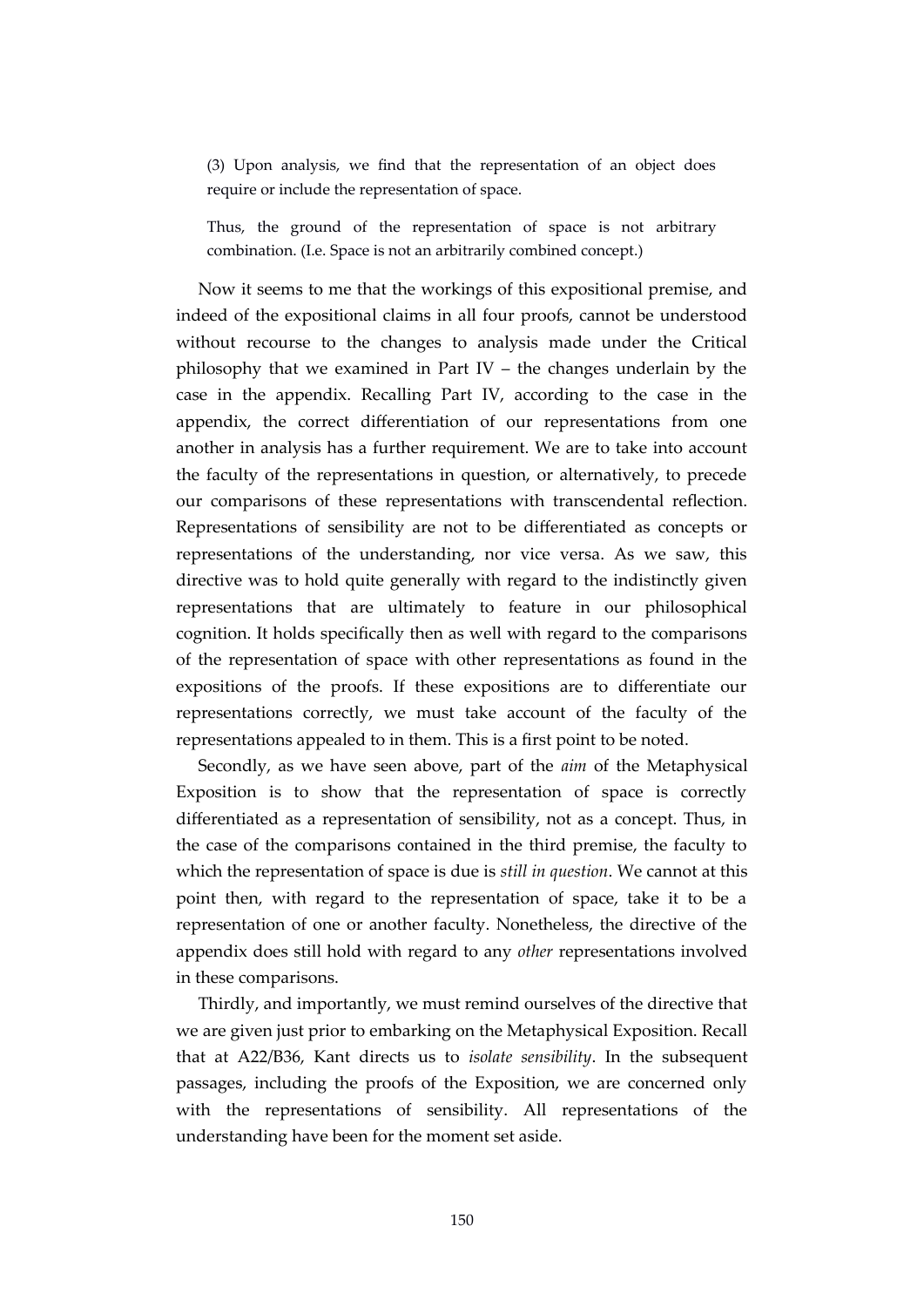The crucial consequence of these considerations then is this. In the comparisons put forward in the proofs of the Exposition, the representations being compared are, with the exception of the representation of space, one and all to be taken to be *representations of sensibility*. At this first stage on the route to philosophical cognition, Kant is concerned with sensibility in isolation and with the diferentiation of its representations. And the correct diferentiation of these will rely on us taking this into account.

Thus, the proofs are to be understood as follows. As we have emphasised, the ground of the representation of space is in question across the Exposition. Similarly, as we have seen, the representations with which we are at present concerned are solely those of sensibility. The representations with which the representation of space is compared are representations of sensibility. What Kant then does, across the proofs, is to 'test' the possible grounds of the representation of space against this background of other representations whose faculty is, as it were, known or 'fxed'. The proposed ground is varied across the proofs and, in each case, a conflict results between the exposition implied under the proposed ground and the correct exposition revealed by analysis. To relate this to our schema for the proofs:

(1) Supposition for reductio: The ground of the representation of space is X.

(2) If the ground of the representation of space is  $X$ , then the representation of space bears relation R to representation(s) T.

(3) (Upon analysis, we find that) the representation of space does not bear relation R to representation(s) T.

Thus, the ground of the representation of space is not X.

We have, as noted, two analyses in question – the implied analysis in  $(2)$ and the profered analysis in (3). In (2), the ground of every representation mentioned in the analysis is determinate. The ground of the representation of space is made determinate by the assumption in (1). In (3), by contrast, the ground of the representation of space is indeterminate. This is our analysis in which the ground of the representation of space is in question. Crucially, however, the ground of the representation(s)  $T$  in (2) and (3) is *determinate*. The representation(s) T are representations of *sensibility*. Thus,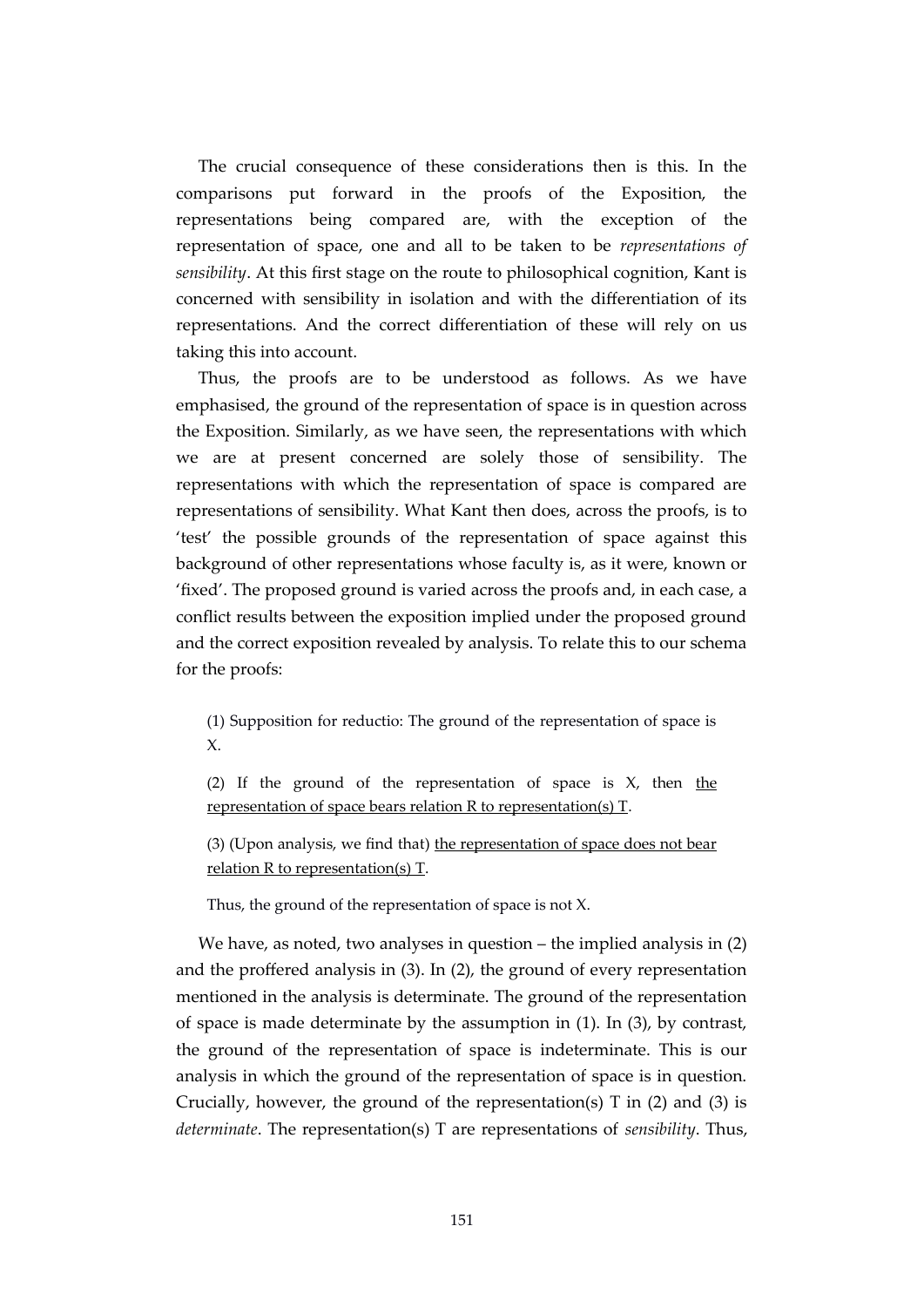the proof turns on, one, *the faculty of representation(s) T being determinat*e and, two, their ground being the nature of the faculty of *sensibility*.

Let us add this qualification to the schema for the second proof, which I reproduce below for ease of reference:

(1) Supposition for reductio: The ground of (the combination of marks found in) the representation of space is arbitrary combination by the understanding. (I.e. Space is an arbitrarily combined concept.)

(2) If the ground of the representation of space is arbitrary combination, then the representation *(of sensibility)* of an object does not require or include the representation of space *(as arbitrarily combined by the understanding)*.

(3) Upon analysis, we fnd that the representation *(of sensibility)* of an object does require or include the representation of space *(where the ground of combination is in question)*.

Thus, the ground of the representation of space is not arbitrary combination. (I.e. Space is not an arbitrarily combined concept.)

Recall that Kant's concern was to rule out the second of the three possible grounds of the representation (arbitrary combination) and show it to be a priori. The representation of space was compared with the representation of an object in general. Now, according to the reductio, if the representation of space is an arbitrarily thought concept, then the representation of an object in general does not require or include the representation of space. This is the implied frst analysis as in (2). However, as the proof puts forward, when we analyse our representations, we fnd that this is not the case. The representation of an object does require or include the representation of space. This is the correct analysis, as in (3). Introducing the newly-mentioned qualifcations, these analyses are to be understood as follows: In the implied frst analysis, all grounds of the mentioned representations are determinate. Thus, the ground of the representation of an object is determinate and the ground of the representation of space is determinate. In the second analysis, the ground of the representation of space is in question, while the ground of any other mentioned representations remains determinate. Thus, even if the ground of the representation of space has not yet been established, the representations with which it is compared do have a determinate ground.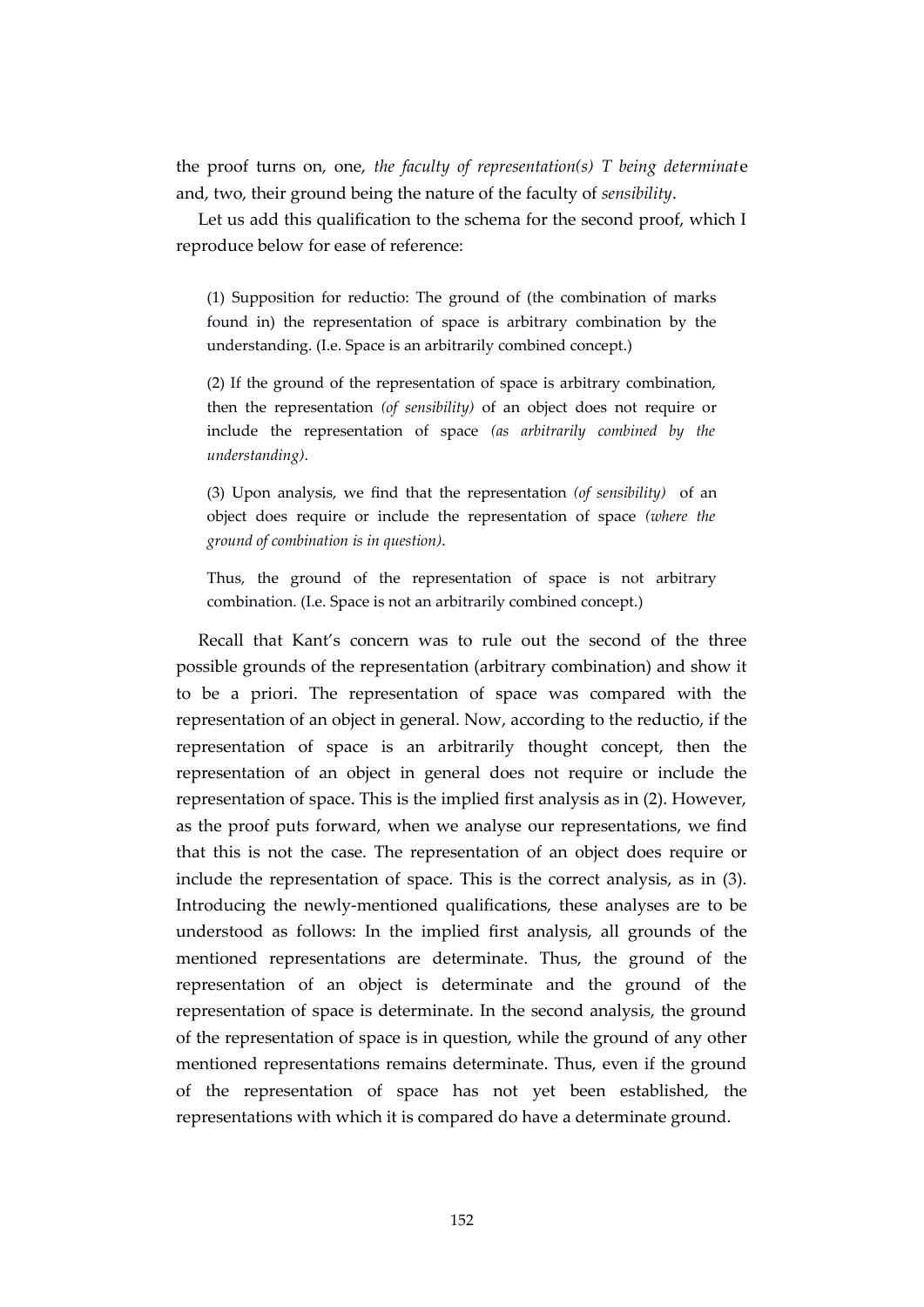Crucially, however, the ground of the representations with which the representation of space is compared – the representation of an object as such – is not to be confused. Recall that, for the purposes of the Aesthetic, Kant requires that we first "*isolate sensibility* by separating off everything that the understanding thinks through its concepts [and] detach from the later everything that belongs to sensation." (A22/B36, emphasis my own) It is important that we keep in mind, then, that the representations with which space is compared in the two analyses are representations *of sensibility*. That is, crucially, the representation of an object in general found in (2) and (3) is not to be understood as the *concept* of an object in general. It is the representation of an object *by means of sensibility* – it is the intuitive representation of an object.

Thus, when Kant puts forward the analysis in premise (3) that the 'representation of an object requires or includes the representation of space', he is not comparing the representation of space with the *concept* of an object. He is comparing the representation of space with the *intuitive representation* of an object – the representation of an object by means of sensibility. Thus, Kant is not claiming that an object as represented by the understanding requires or includes the representation of space – that it is impossible to entertain the *thought* of an object without the representation of space. Rather, he is claiming that the *intuitive representation* of an object is impossible without the representation of space. It is impossible to represent an object by means of sensibility without the representation of space.

Now in order to see how this helps our understanding of the profered analysis, let us briefly set aside the frst proof and return to the preceding tradition. How would the corresponding analysis look under German Rationalism? Recall the crucial distinction between the German Rationalist method and the Critical method brought to light in Part IV. In contrast to the Critical method, German Rationalist analysis does not recognise the distinction between representations of the understanding and representations of sensibility. In its analyses, German Rationalism treats all representations as if they were ultimately representations of the understanding. The only relations recognised between a representation and some proposed mark are those that can be recognised in *thought* or diferentiated by means of the understanding alone. Thus, in comparing the representation of space with that of an object as such, we are to test whether the *concept* of an object in general cannot be *thought* without the *concept* of space or whether it cannot be thought with it. We test whether it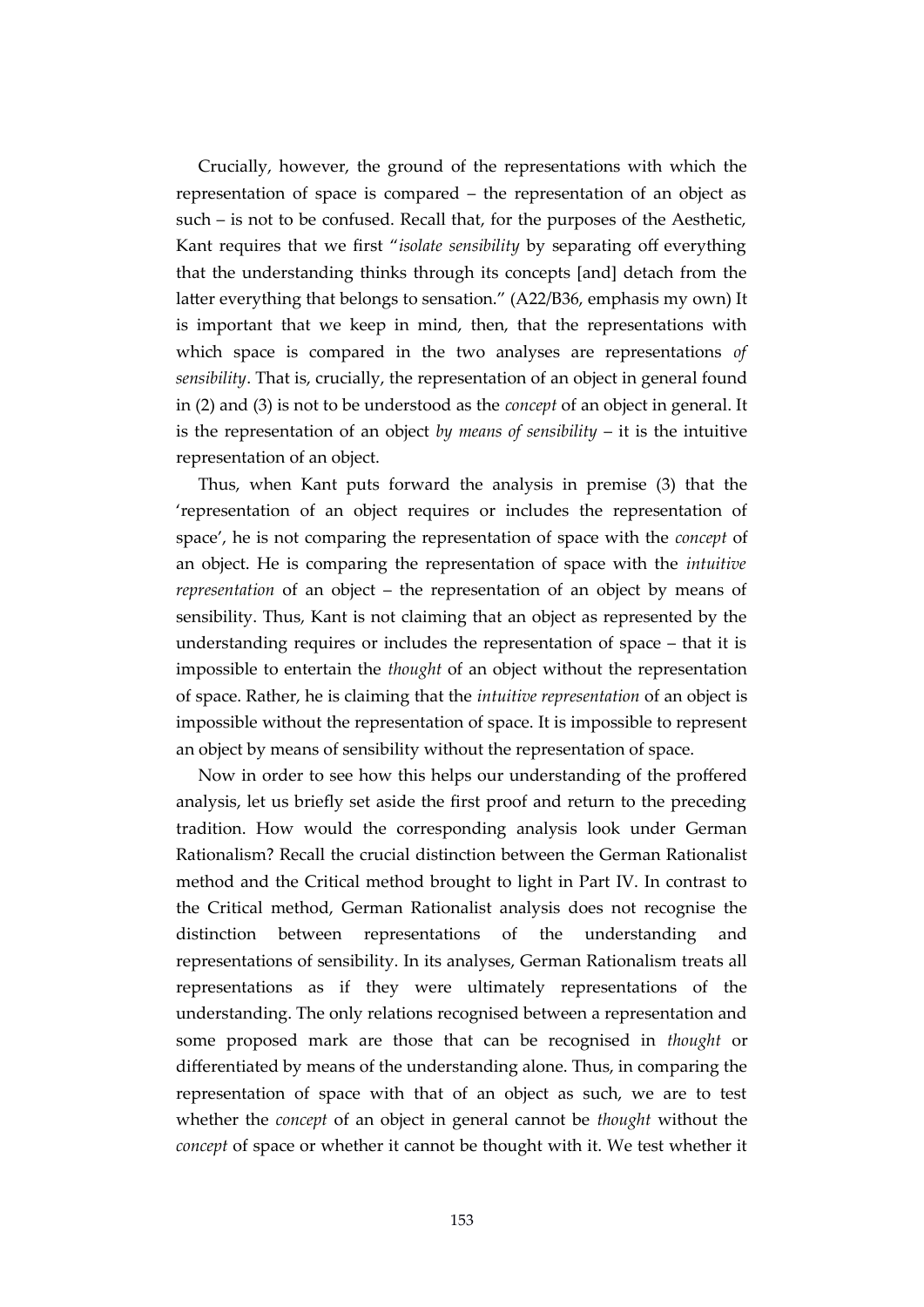is contradictory to think the concept of an object without that of the concept of space.

Our result here in the case of the German Rationalist comparison between the representation of space and that of an object, then, will be diferent to the Critical one above: There is no contradiction in *thinking* an object without also thereby thinking the concept of space.<sup>[79](#page-153-0)</sup> Indeed, we can, according to both German Rationalism and the Critical philosophy, form the concept of an independent substance in the absence of any representation of spatial properties or of space. $80$  Admittedly, under the German Rationalist account, once we think of two or more such substances, the representation of space is included as a certain set of relations between these substances. $81$  However, the prior concept of a single independent substance is certainly not contradictory under the Leibnizian account. Thus, in contrast to the Critical analysis of these representations, the representation of an object does not, under German Rationalist analysis, require or include that of space.

Similarly, we might ask whether, under this preceding tradition, the concept of space can be thought without the concept of an object in general. Now, as noted above, the concept of space is the concept of a certain set of relations that hold between individual substances or objects. Thus, under the German Rationalist account, the concept of these individual substances must precede the concept of any relations between them. And so, under this account, it is not possible to represent space without the representation of an object – the former requires or presupposes the later. Again then, we have a contrasting result under German Rationalist analysis.

Thus, an entirely diferent analysis is yielded under German Rationalism: The representation (concept) of an object does not require or include the representation (concept) of space, while the representation

Nevertheless, these considerations are not strictly relevant to our discussion here. What is in question here is the German rationalist analysis. And since, under German rationalism, the pure understanding can stand us in direct relation to an object, the worry does not arise.

<span id="page-153-1"></span>See, for example, B429, and Baumgarten (1739, §191).

<span id="page-153-2"></span>See Baumgarten (1739, §§238-239).

<span id="page-153-0"></span> $79$  It might be objected here that this does not hold unqualifiedly. Perhaps under some contemporary accounts, and certainly under Kant's critical account, there is a sense in which it *is* contradictory to think an object without thinking thereby also thinking of space. Under Kant's account, there is a sense in which such a thought is 'empty', because the only thoughts that we can have of actual or existing objects are sensible objects. It is debatable whether this amounts to the thought being contradictory, however.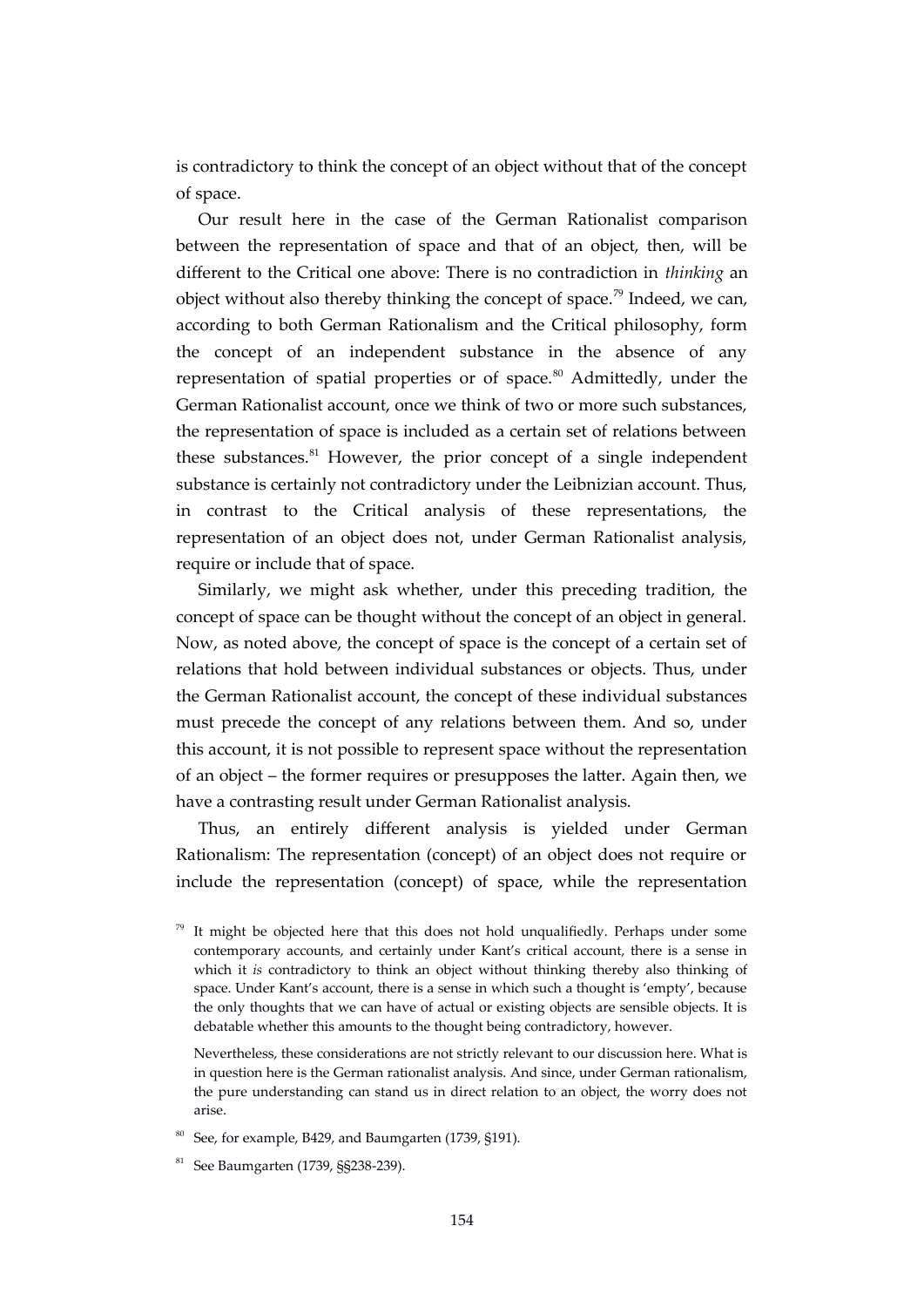(concept) of space includes the representation (concept) of an object. Thus, any atempted proof for the non-arbitrariness of the representation of space on the basis of the impossibility of representing an object without it will not go through, and the analysis must serve a quite diferent proof (viz. the opposing claim that the representation is an empirically given concept). Now this is noteworthy in the frst instance as it illustrates the diference in relations and in analyses yielded under German Rationalism and under the Critical philosophy as discussed in Part IV. I will return to this below. Secondly, however, and what is of present interest, this contrast gives us insight into the basis for the proffered analyses:

Under German Rationalist analysis, we arrive at the expositional claim that the representation of an object does not require the representation of space, where both of these are taken to be representations of the understanding or concepts. Put in another way, the concept of an object does not presuppose the representation of space, or, we can *think* – that is, represent by means of the understanding – an object without the representation of space. Now, in the case of this comparison, no special problem seems to arise in admiting the claimed relations. The ground of the relations is not especially mysterious: We examine our concepts for what we already indistinctly think in them and simply 'see' that they bear this or that relation. We 'see' that a logical contradiction is or is not involved, where this logical contradiction is ultimately a mater of immediately apprehending that the two must or cannot be thought together. Put another way, as in Part IV, it is a mater of representability – we simply apprehend that it is possible or impossible for us to represent something. We apprehend that we cannot, by means of the understanding, represent the two together (or must represent the two together). There is no further inference or line of reasoning here that gives us the basis for the claimed relations between the concepts, either under Kant's view or under the German Rationalist account.

Evidence for this can be found in Kant's discussions of philosophical method and his distinction between immediate and mediate marks: In our discussion in Parts III and IV, we saw that Kant distinguished those marks whose relation to a concept was mediate and needed to be apprehended by means of some intermediate mark or marks from those marks whose relation to a concept was immediate and could be apprehended as immediately found in a concept (and indeed, this held true for each of the intermediate connections in the case of mediate marks). To reiterate the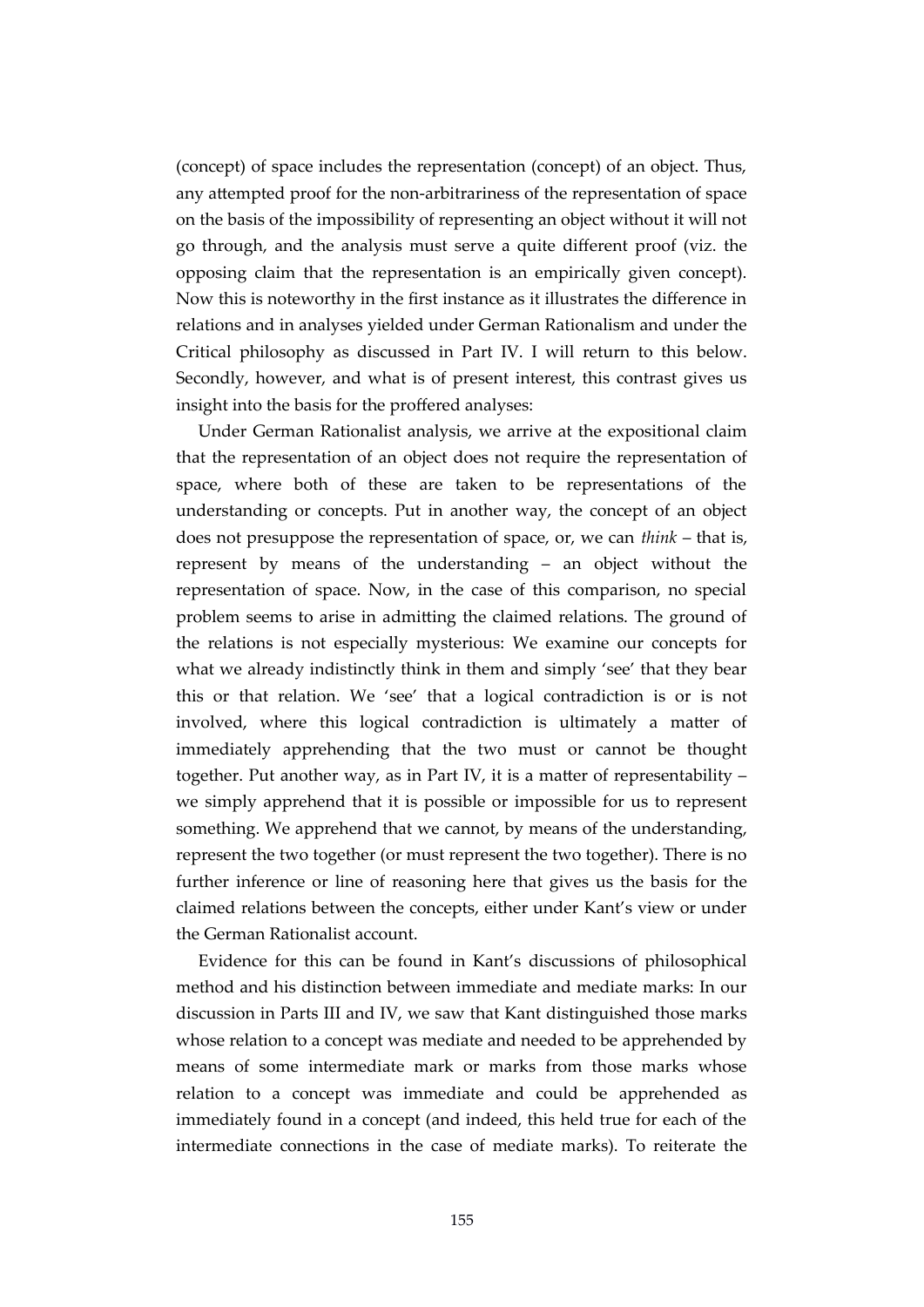discussion of the concept of appetite in the *Inquiry*, Kant tells us that we are "able to say with certainty that every appetite *presupposed* the representation of the object of the appetite; that this representation was an anticipation of what was to come in the future; that the feeling of pleasure was connected with it; and so forth. [We are] *constantly aware of all this in the immediate consciousness of appetite*." (2:284, emphasis my own) In the case of immediately certain marks then, the relation of mark to concept is *selfevident*.

The crucial rub of this then is that, if the ground of the proffered relations in the case of concepts is not mysterious, then we need not fnd them mysterious in the Critical case. In the case of concepts, we 'see' that one concept requires another concept by apprehending that it is impossible to represent, by means of the understanding, the one without the other (we immediately apprehend conceptual presupposition or contradiction). And so it is in the case of intuitions. So too we might 'see' that one intuition or representation of sensibility requires another by apprehending that it is impossible to represent, by means of sensibility, the one without the other.

Returning to the second proof then, the proposal here is this. In the expositional premise, Kant claims that it is impossible to represent an object without space (but possible to represent space without any objects). Now, as we have seen, this expositional claim does not seem to hold when we take the claim to be conceptual. It is possible to think the concept of an object without the representation of space. However, this is less plausible when we take the representations to be intuitions: Suppose we consider the (any) representation of a sensible object. Further, suppose that we consider any such representation in abstraction from the representation of space. It seems that we have, at the same time, removed any possibility of representing the sensible object. Once we cease representing space as a whole, we cease representing any external objects of the senses. And this apprehension is immediate. Just as we apprehend that is conceptually impossible to represent space as a set of relations between individual substances without representing substance, so too we apprehend that it is intuitively impossible to represent an object of the senses without the representation of space.

In the above, we have been examining the expositional claims found in the proofs of the Metaphysical Exposition, claims upon which the Exposition crucially turns. We have seen that they are to be understood as the uncovering of intuitive, rather than intellectual or conceptual, relations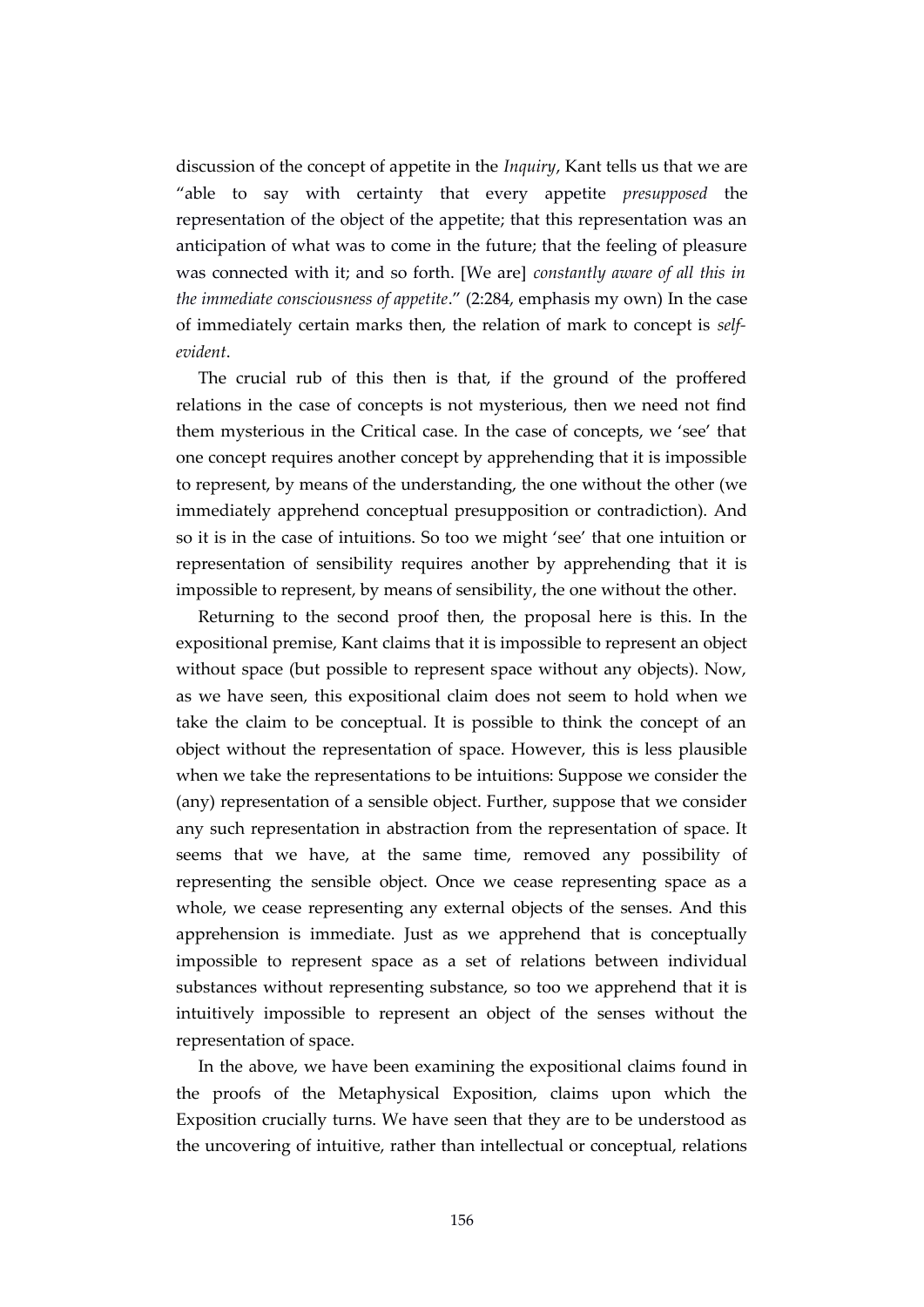between our representations. And we have seen that such relations need not be taken to be any more mysterious than the relations between concepts, when these are uncovered in analysis.

It would seem, however, that more needs to be said. Our aim was to uncover the ground for Kant's profered expositions, or analyses, and the basis on which he puts them forward as correct. Thus far, we have made only a negative claim, viz. that, even though the relations are less familiar, there is no further mystery that is added in the case of representations of sensibility. Yet we have not put forward any positive claims in explanation of the analyses. We have not yet made out how it is that we are to tell that some proffered analysis is the correct one. (And indeed, for all we have said, this question extends to the analysis of conceptual representations as well as intuitive.) We might then reiterate: What is the basis for the analyses? What justifes the claim that the '(sensible) representation of an object requires or include the representation of space', and the others like it?

These questions seem to lead to a search for some sort of further basis: What are the criteria that we are to employ in order to tell whether certain representations bear the claimed relation to one another or no? If such criteria could be uncovered in Kant's account, then we would have some basis for accepting one analysis of our representations *rather than* another. Another way of formulating this point can be given by returning to our claims in Part IV. As we saw there, the case in the appendix introduces a further requirement into our analysis, viz. the requirement to recognise the faculty to which the representations under comparison belong, or, the requirement of transcendental reflection. Such recognition allows for the correct analysis of our representations by allowing us to employ the correct terms of diferentiation, viz. those of the faculty of the representations in question. If we recall, we are to employ explicitly those terms that are yet only employed implicitly in the case of the still obscure representation. However, the discussion in Part IV left the mater there. No more was said as to *what precisely these terms were*. If we could give a specifcation of these terms – the terms of diferentiation of the understanding and by contrast those of sensibility – we would be able, by employing the correct terms, to tell whether the analyses put forward were indeed correct, as Kant claims. It would seem then that, in order to understand the basis of the analyses put forward in the Metaphysical Exposition, we must turn to the faculties of understanding and sensibility themselves. We must uncover the terms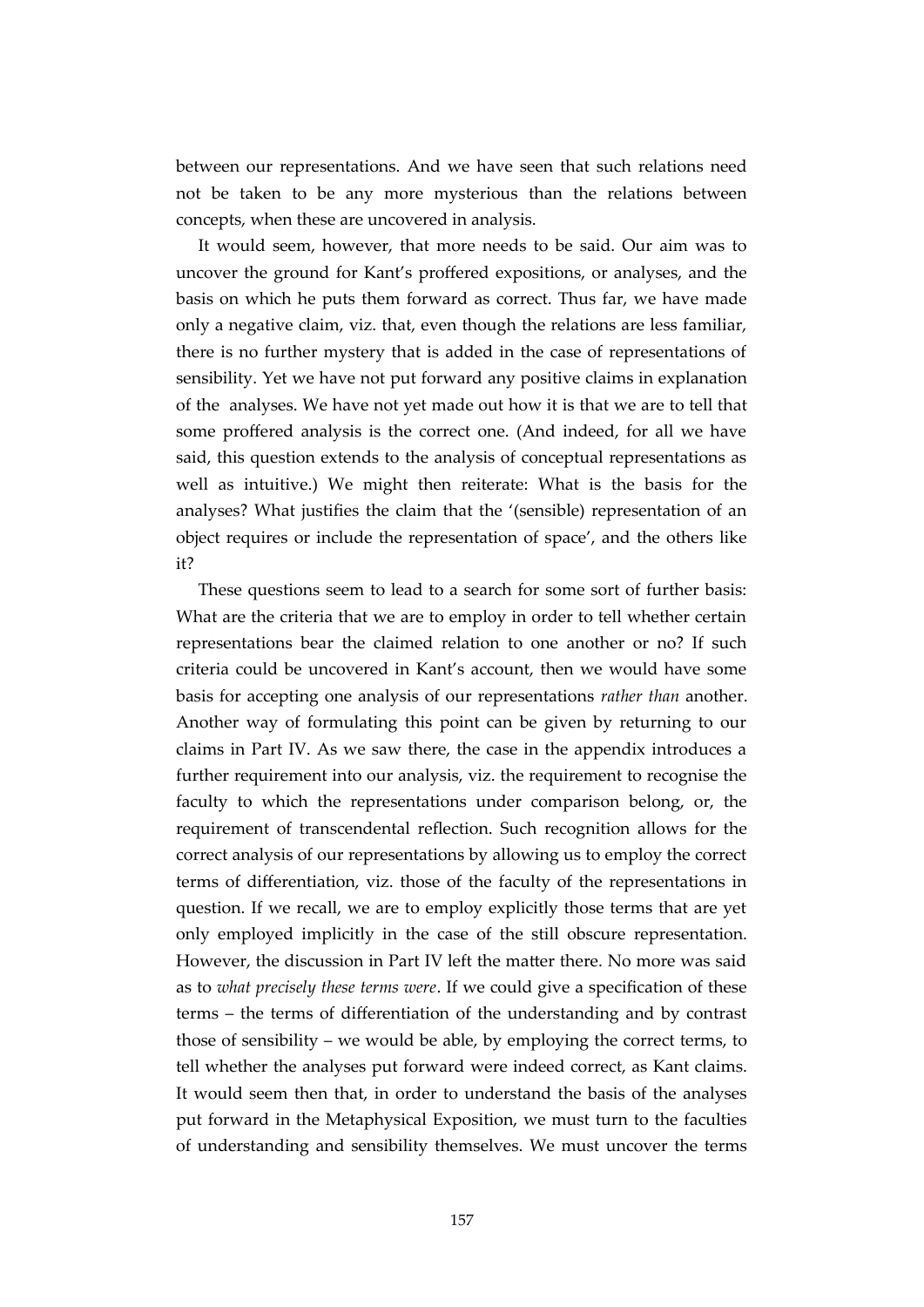according to which the understanding diferentiates the relations between marks in its representations and the terms according to which sensibility diferentiates the relations between marks in its representations.

The above line has some appeal. Yet I believe that, as an account of the ground of the profered analyses in the Metaphysical Exposition, it is incorrect. I do not think that such an account will tell us why Kant thinks that we should accept the analyses as correct. There are at least two lines of consideration that might lead us to this conclusion. The frst of these concerns the role that the expositional claims play within the proofs. Recall our reconstruction of the proof as a reductio. The initial premises of the argument explicitly suppose the representation of space to have a certain ground and draw out the implications of this for our analysis of the representation. Following these premises, the expositional premise (or premises) puts forward an analysis that conflicts with these implications. Now, the expositional premise (or premises) is introduced ultimately *as evidence for the ground of space* (that is, as evidence that it has a ground other than the one assumed). So, if we are looking for what it is that justifes the expositional premise – for the appeal that is made in puting forward the premise – this cannot be an implicit appeal to the ground of the representation. It cannot be that, in examining the premise, we must make sense of it or fnd its justifcation by an appeal to a certain faculty and its terms of diferentiation, as suggested above. This would render the appeal circular. Because the premise is ultimately meant to show that the faculty is not the one in question, it must introduce some sort of evidence that is independent of any assumptions about the faculty of the representation of space. The evidential force that the premise has must be other than this and the premise(s) must, as it were, 'hold itself up' by some other means. The line of reasoning moves *from* the expositional claims *to* a conclusion about the ground of the representation. It thus cannot be that an implicit appeal to the ground of the representation of space and its terms of diferentiation is what grounds the expositional claim.

The second line of consideration concerns what the evidential force of the premise does consist in. And it seems to me that our contrast with the German Rationalist analysis above, along with Kant's remarks in the *Inquiry*, do in fact already give us all that we need: In the *Inquiry*'s discussion of analysis, Kant draws the distinction between propositions of which we can be mediately certain and those that admit of immediate certainty. In some propositions connecting a proposed mark of an object to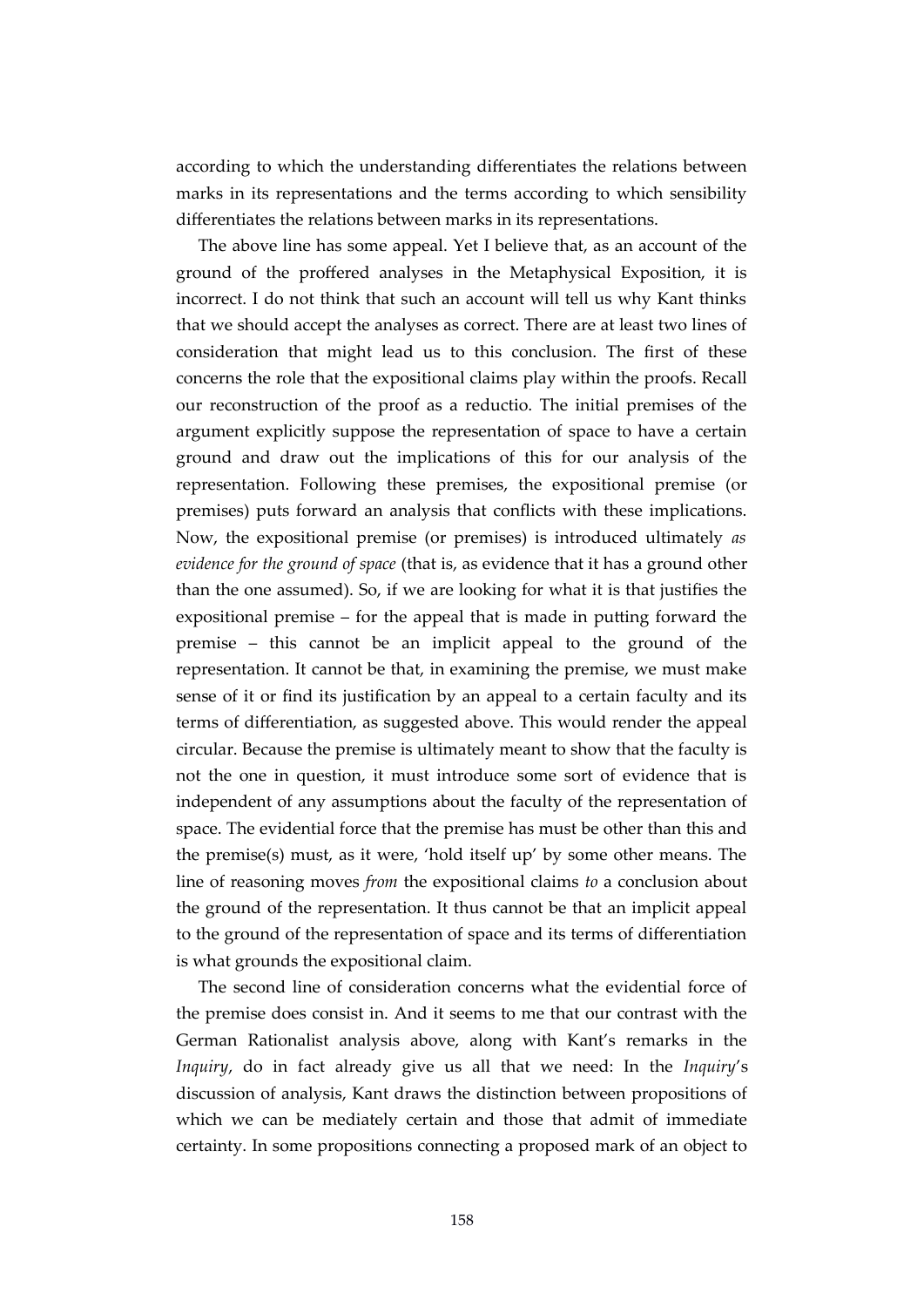the representation of that object, the connection is established by means of some further mark that is found in both the proposed mark and in the representation of the object (thus by establishing propositions that connect the original proposed mark and representation to this further mark). In the case of propositions related in this way, the certainty of the original proposition is mediate – it is derived by inference from the propositions that mention the intermediate mark. In the case of other propositions, however, and indeed in the case of each of the individual propositions forming such an inference, the connection between mark and representation of the object is established with certainty *immediately* and without appeal to any intermediate marks.

Now I take part of what Kant to mean here is that such propositions are not established by appeal to any implicit line of inference. Rather, these propositions are *self-evident*, on the basis of the *self-evidence of the relation between the marks or representations* in question. In considering or comparing the mark and representation in question, we simply become aware of relations that are already involved in our obscure awareness of them. As Kant puts it in the *Inquiry*, the marks involved in such propositions are marks of which "everyone is constantly aware […] in the immediate consciousness of [the object in question]." (2:284)

It is my view that the expositional claims of the Metaphysical Exposition are such claims. As we have seen, Kant has not rejected this element of the analysis of our obscurely given representations for some of their immediately certain marks at the time of the Critical method. He reiterates in the Doctrine that we are to give expositions, as non-exhaustive analyses, and does not repeal his distinction between mediately and immediately certain propositions of such analyses. In the frst proof, we have a case of the later. The expositional premise connects the representation of an object with the representation of space immediately. The premise is an immediately certain proposition. It is self-evident on the basis of the selfevidence of the relations between the representations involved, albeit representations of sensibility. And I believe that this is precisely the evidence that they provide for the proof's further claims about the ground of the representation.<sup>[82](#page-158-0)</sup>

<span id="page-158-0"></span><sup>&</sup>lt;sup>82</sup> Thus, instead of a prior appeal to certain terms of differentiation to support our expositional claims, the immediate apprehension of our expositional claims results in an understanding of the terms of diferentiation of the faculty in question. This is evident in the conclusion that rests on the Metaphysical Exposition, viz. that spatial representation is the form of sensibility. This conclusion about the most basic form of representation of the faculty rests, in part, on the expositional claims themselves.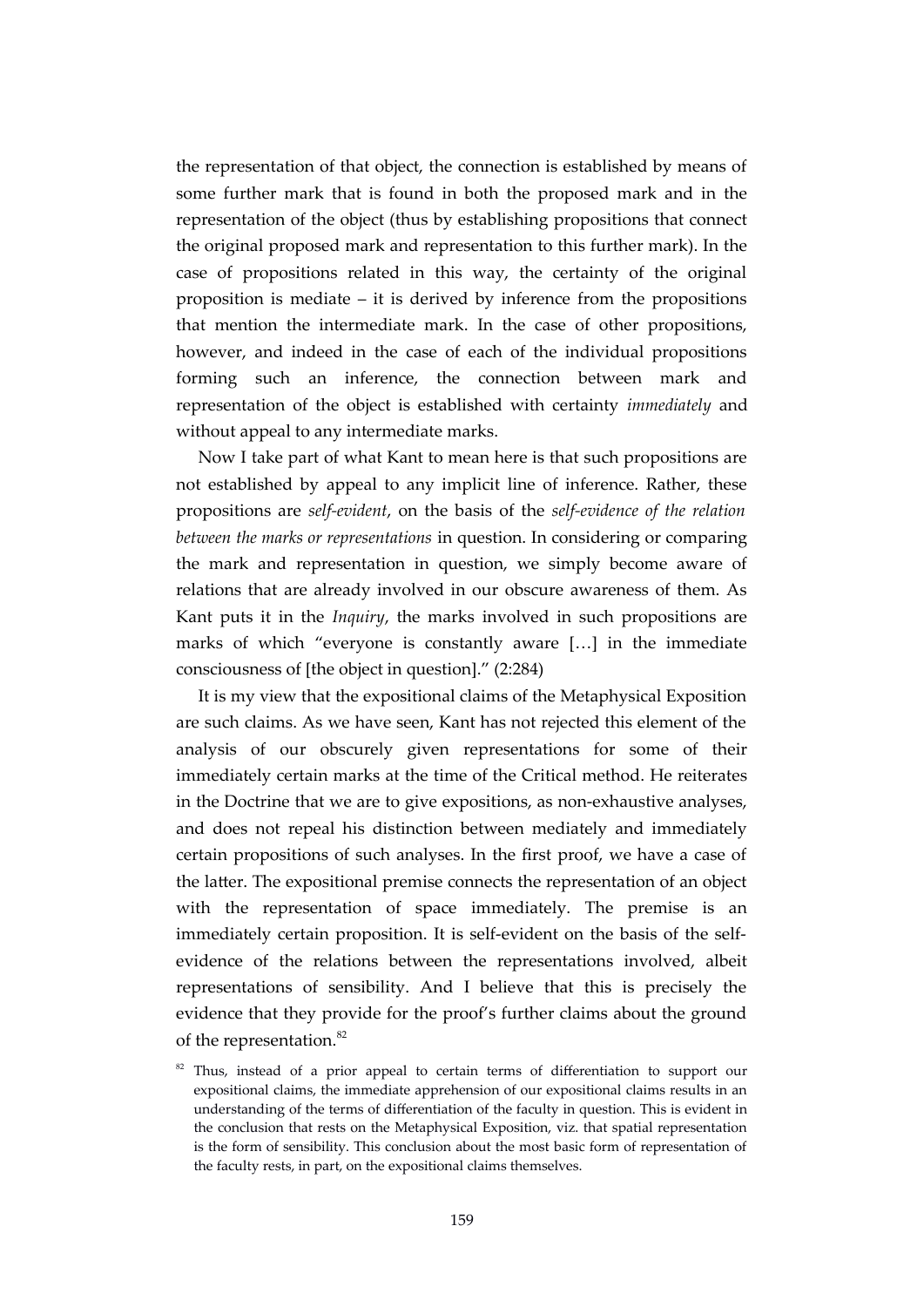What is then needed is not an identification of some further claim or criteria as the basis for these expositional claims. They are self-evident in the way that the concept of an efect is presupposed in the concept of a cause. To ask after further evidence for these claims is misdirected. What we can ask for, however, is an *explanation* or account of how it is that we might apprehend these immediately. And this, I think, can be given.

The clue to this explanation again lies in considering the more familiar case of concepts. As noted, in the case of concepts, we immediately apprehend either that the concept without the mark involves a contradiction (in the case of 'identity') or that the concept with the mark involves a contradiction. Now why is it that we should able to immediately apprehend such a contradiction? A natural explanation here, and one that indeed coheres with the picture that we have put forward so far, is that such a contradiction just is a manifestation of the capacity for conceptual representation. The capacity for conceptual representation precisely is a capacity for certain forms or kinds of representation and not others. That a certain representation is impossible (the concept with the mark is contradictory for example) is the manifestation of this. The representable and unrepresentable relations between mark and indistinctly given representation precisely are what characterise the representative capacities of the faculty in question. It is thus unsurprising that we should be able to immediately apprehend these relations – what we apprehend precisely is that our capacity for representation either does or does not allow for the representation in question.

In the above, we have progressively examined the proofs in order to come to an understanding of their workings, in light of our fndings in Parts III and IV. Let us review our examination from the innermost structure of the Metaphysical Exposition to its outermost. The Metaphysical Exposition is indeed an exposition insofar as it puts forward a number of marks of the representation of space that serve, in part, to bring it to distinctness as a representation distinguished from other representations. As an exposition, it puts forward the relation of various marks (themselves representations) to the representation in question. As we have seen, however, in the case of the Metaphysical Exposition, these various marks or representations are not always those that we would straightforwardly expect as those found in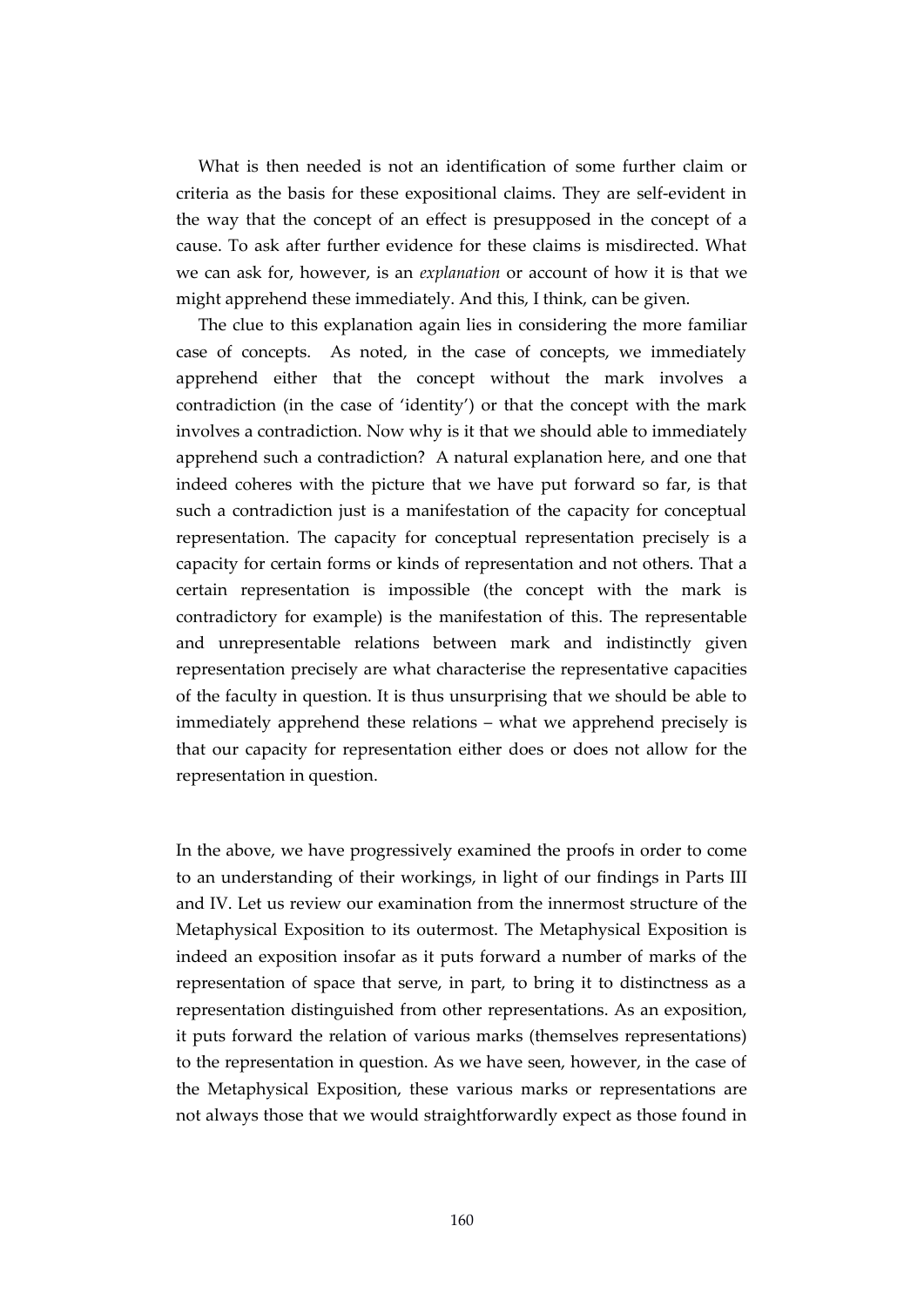the representation, but are a number of other carefully chosen representations.

This surface-level exposition involves a number of further complicated dimensions. Focussing still only on the expositions themselves, we have seen that the Critical account involves an intricate picture of how these are to be established. In Part IV, we saw that the line of reasoning put forward in the appendix applied to the frst step in arriving at philosophical cognition – to the analysis of our given representations. There we saw that, in order to determine the relations between proposed marks and an indistinctly given representation in question, it was necessary that we take into account the faculty to which the representations in question belong and employ its terms of diferentiation. We have now seen that the relations put forward in the expositional claims are the culmination of this directive. As emphasised, at the start of the Transcendental Aesthetic Kant directs us to isolate sensibility by seting aside all representations of the understanding and all sensations, in order to focus solely on the representations of sensibility. Thus, the representations under comparison in the expositional claims are to be taken as those of sensibility – they are to be compared as representations of sensibility. And it is on the basis of this recognition of faculty that the relations in the expositional claims are put forward. (A qualifcation to this was, as we saw, found in the representation of space. Given that the Metaphysical Exposition is special insofar as it is intended to establish the ground of the representation of space, the faculty of the representation of space was, in the case of each expositional premise, indeterminate.)

Recognising this further dimension to the exposition gave us insight into the ground and plausibility of the expositional claims themselves. As we saw, if the proposed marks in each case were taken to be representations of the understanding, or concepts, the expositional claims did not seem to be true. The profered relations did not seem to hold. If, instead, we took the proposed representations to be those of sensibility, and allowed for an apprehension of intuitive relations analogous to the logical, then the expositional claims emerged looking no more mysterious or implausible than the corresponding claims in the case of the relations between concepts.

Such were the further dimensions to the surface-level expositional claims put forward in the Metaphysical Exposition. We have now seen how these further dimensions are underlain by the changes to the method under the Critical philosophy (in particular, by the changes implied by the line of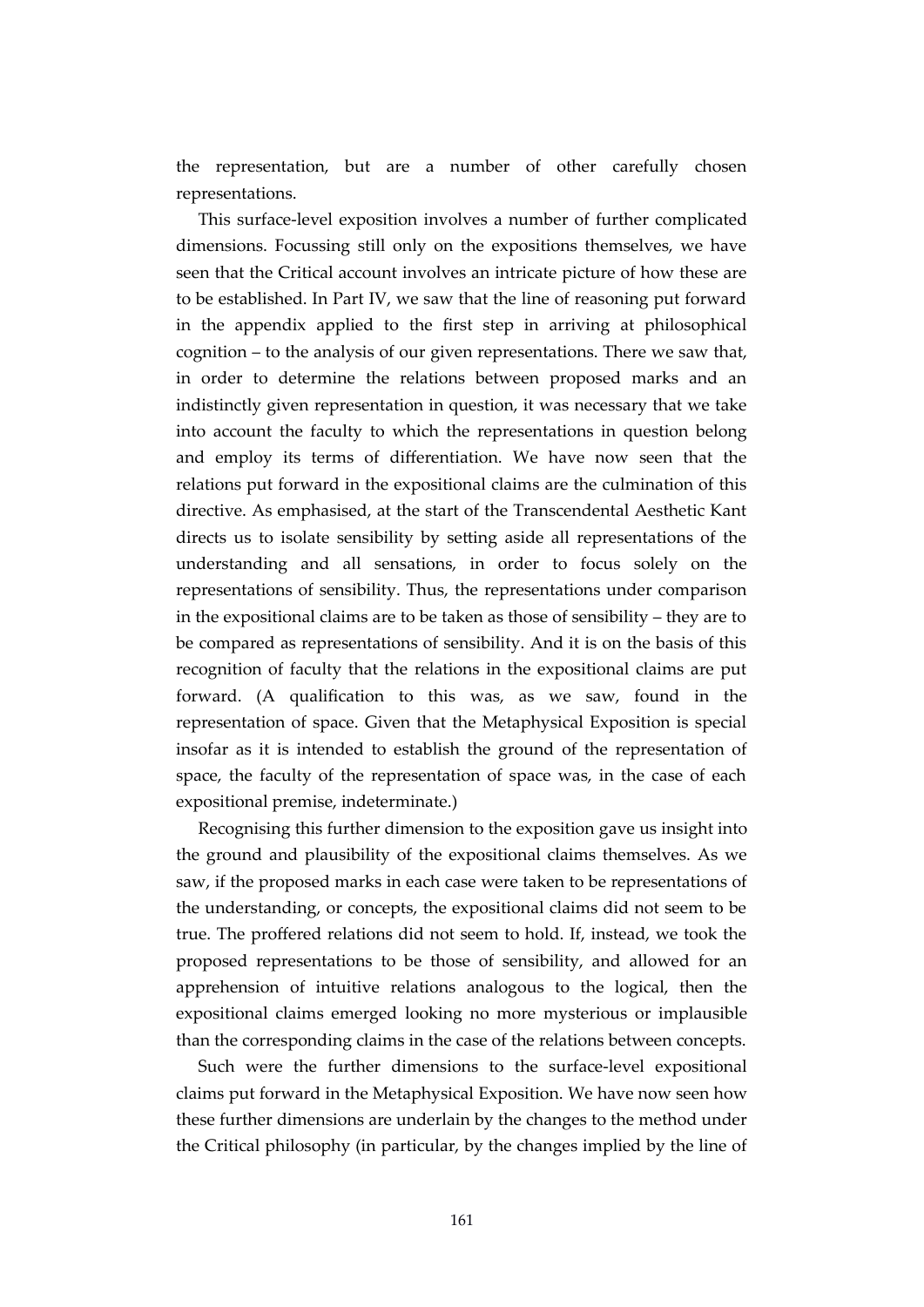reasoning of the appendix). But these claims do not, as we know, exhaust the Exposition. Indeed, the exposition is 'metaphysical' insofar as it "contains that which exhibits the concept as a priori given." (B38) That is, the Exposition further serves to show the ground of the representation of space. As we have seen, it does so by including each expositional claim within an argument that moves from the expositional claim to a conclusion concerning the ground of the representation of space. Let us review these arguments, or 'proofs', and their workings.

In each proof, a frst, implicit premise stipulates the representation of space to have a certain ground. This premise serves as the assumption for a reductio argument. The second premise then puts forward the implications of this assumption of ground for the relations between the representation of space and the proposed mark in question. The third premise (and any subsequent premises) contrasts these implications with the relations established between the representation and mark in analysis (the expositional premise). Together, these premises then serve to rule out the initially posited ground. Now, what was of interest to us in our examination of the workings of the proofs individually were the latter two premises. These two premises involved claims (i) about the ground of the representations under comparison and its implications for the analysis of space, and (ii) the relations established by such analysis.

The latter of these we have discussed as the 'expositional' premise above, and we saw that its ground consisted in a self-evidence analogous to that of the logical. Turning to the former, we saw that the assumptions concerning ground across the proofs were assumptions concerning the ground of the combination of marks found in the representation as put forward in the fourfold distinction among concepts in the Doctrine of Method. We saw that supposing the combination of marks that constitutes a representation to have one or the other of the four possible grounds put forward in the Doctrine yields implications for the relations between the representation in question and our other possible representations.

Having now covered the workings of the proofs individually, let us move fnally to the overall complex argument that constitutes the Metaphysical Exposition. In the case of each proof, we have only a negative conclusion. In order to arrive at the positive conclusion of source, the argument follows a process of eliminating a finite number of grounds. In order to determine these grounds, we saw that we needed to consider the changes to the Critical method uncovered both in the Doctrine of Method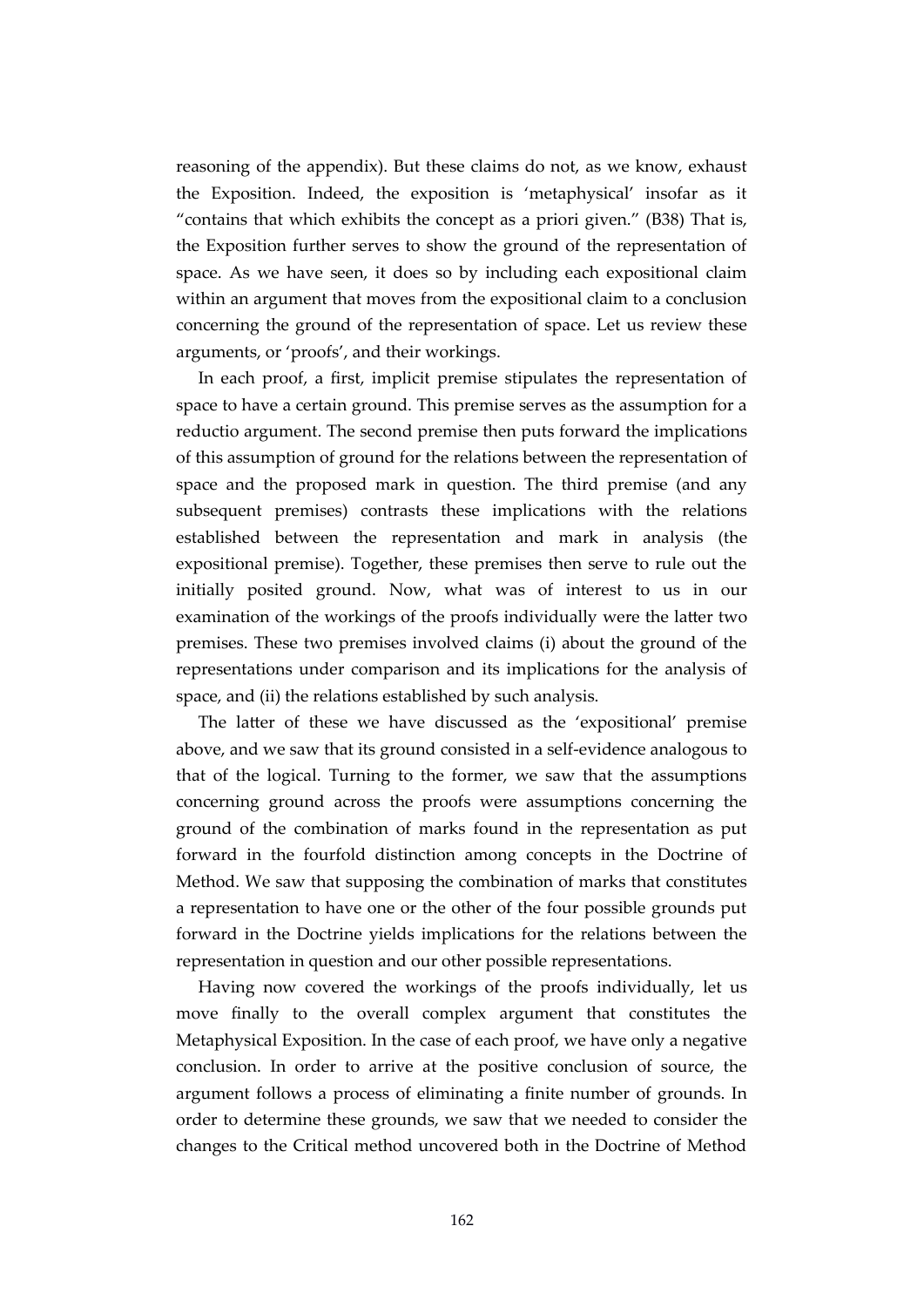and in the line of reasoning to the appendix. In the Doctrine of Method, Kant gives us a fourfold division of concepts in terms of ground into (i) arbitrarily combined, (ii) arbitrarily combined such that an object can be given, (iii) empirically given, and (iv) given a priori. The frst conclusion serves to rule out the representation as empirically given (iii), while the second serves to rule out the representation as arbitrarily combined (thereby ruling out (i) and (ii)). As we saw, taking into account only the discussion in the Doctrine of Method, the Exposition would have been concluded at this point. However, once we again took the line of reasoning of the appendix into account, recalling that the obscurely given representations in need of analysis for the propositions of philosophy might come from one of two distinct faculties – the understanding and sensibility – it became clear that a further ground for the representation of space needed to be ruled out, viz. space as given a priori by means of the understanding. This was the task of the third and fourth proofs.

Such is the structure of the various sub-proofs and the overall complex argument of the Metaphysical Exposition. As we have seen, our renewed understanding of the Exposition is underlain at a number of places by the Critical changes to philosophical method, as examined in Parts III and IV.<sup>[83](#page-162-0)</sup>

<span id="page-162-0"></span><sup>83</sup> Having now put forward the above account of the Metaphysical Exposition, it is necessary to return to the accounts that were to be distinguished from what I termed the 'standard' account of the Exposition. The following three accounts are to be so distinguished insofar as they recognise and treat the expositional nature of the Metaphysical Exposition. These discussions, then, variously agree on many points with the account presented here, but in no case does the discussion of the Exposition line up entirely with it. I consider these in turn, highlighting those points that I take to constitute their problematic points of departure from the account presented here:

(i) McGoldrick (1985, p. 257f.) explicitly recognises the arguments of the Metaphysical Exposition as analyses of the concept of space. However, McGoldrick's discussion still fails to recognise the various corrections to analysis that Kant has made by the time of the critical philosophy. Under McGoldrick's account, the expositional claims put forward in the proofs are one and all *analytic* claims that constitute an analysis of the *concept* of space, which account thus overlooks Kant's introduction of the analysis of representations of sensibility and the further terms of diferentiation relevant to such analysis, which terms, as we will see, yield expositional claims that are intuitively necessary, though not conceptually necessary or, as McGoldrick has it, analytic.

(ii) Leirfall's 2004 discussion of the Metaphysical Exposition focuses explicitly on the passages as expositions of the concept of space and on how the exposition of a given a priori concept of philosophy contrasts with that of the defnition of a concept (as found in mathematics). In many respects, Leirfall's insightful account of an exposition (that is, as an incomplete analysis of what is contained in a given concept) coincides with what we have presented here. As is the case with McGoldrick, however, our accounts crucially part ways insofar as Leirfall emphasises the expositional claims as analytic judgements. This is so, according to Leirfall, precisely because expositions are the results of the analysis of what is contained in a concept, which analysis must yield judgements that are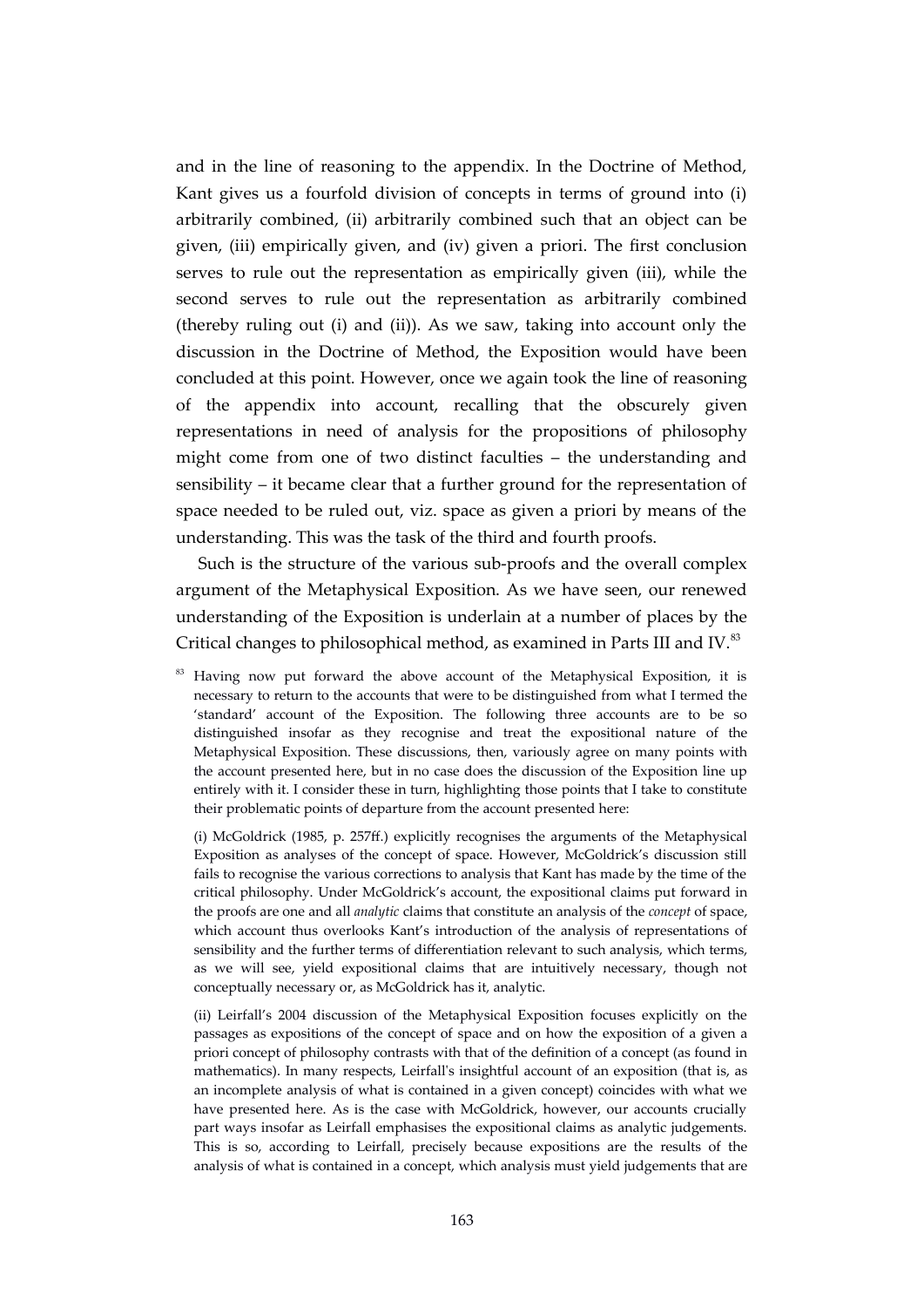And what then is the outcome of this new exposition of the representation of space, as complicated in these various ways by the changes to the Critical method? The outcome is the following complex one: First, and as noted in Part IV, by engaging in transcendental reflection in the analysis of our obscurely given representations, we arrive at diferent and corrected expositions. As we saw, the exposition of space contained in the Metaphysical Exposition difers from that which would be given under German Rationalism. Secondly, and crucially, the exposition allows for the

analytic. By contrast, under our account here, the critical correction to the analysis of our given representations recognises the possible analysis of *intuitions*, which analysis involves terms of diferentiation that diferentiate, not the marks as predicates of a concept by means of identity or contradiction yielding an analytic judgement, but the marks of an intuition or representation of sensibility yielding, as we will see, a synthetic judgement.

(iii) Messina's account in *Conceptual Analysis and the Essence of Space* (2015) is by far the most intricate treatment of the Metaphysical Exposition as an exposition of the concept of space. In it, Messina gives a detailed treatment of the nature and ground of the expositional claims, as well as a reconstruction of the frst proof in light of his fndings. In agreement with the account presented here, Messina recognises (i) the expositional nature of the key premises of the proofs, (ii) these key premises as containing claims about the objective marks involved in the concept in question, (iii) the proofs as proceeding from these expositional claims to their respective conclusions.

Messina parts ways from what is presented here, however, in his account (i) of the nature of the representations under analysis, (ii) of the justifcation or ground of the expositional claims, and in his account (iii) of the ontological import of the claims. Each of these points of diference is underlain by an account of Kant's Critical view of analysis that is more continuous with his pre-Critical account than our discussion in Parts II – IV reveal: (i) As with McGoldrick and Leirfall's accounts, Messina views the representation under analysis as being the concept of space. Thus, as with the other accounts, Messina's discussion does not recognise any critical introduction of the possibility of the analysis of representations of sensibility, and its concomitant additional terms of diferentiation. (ii) Under Messina's account, the expositional claims are grounded in an examination of our "modal intuitions (in the contemporary philosophical sense of the term, not Kant's) whose evidential status is constrained by the results and method of pure mathematics" (2015, p. 418). That is, analysis of the concept of space involves a modal consideration of what would or would not constitute a case of space. As we will see in more detail below, the account presented here difers from this insofar as the expositional claims are selfevident claims about the nature of the representation of space that are ultimately grounded in the constraints presented by the nature of our faculties. (iii) Finally, and relatedly, Messina's account claims that the expositional claims presented in the Exposition have ontological import insofar as the analysis is fundamentally one of space as the *object*, and not merely of the representation. This, Messina claims, is justifed by a continuity in Kant's view of analysis from the time of the *Inquiry* to the *Critique*. Analysis, according to Messina, still can yield truths about the essence of the object in question, though these results are defeasible by the results of the established sciences of geometry and mathematics. By contrast, the account we have presented here and in Part  $II - IV$ puts forward a diferent picture of the ontological import of any expositional claims. As discussed in these earlier parts, the fourfold division of concepts put forward in the Doctrine now involves a recognition of the question of the relation between a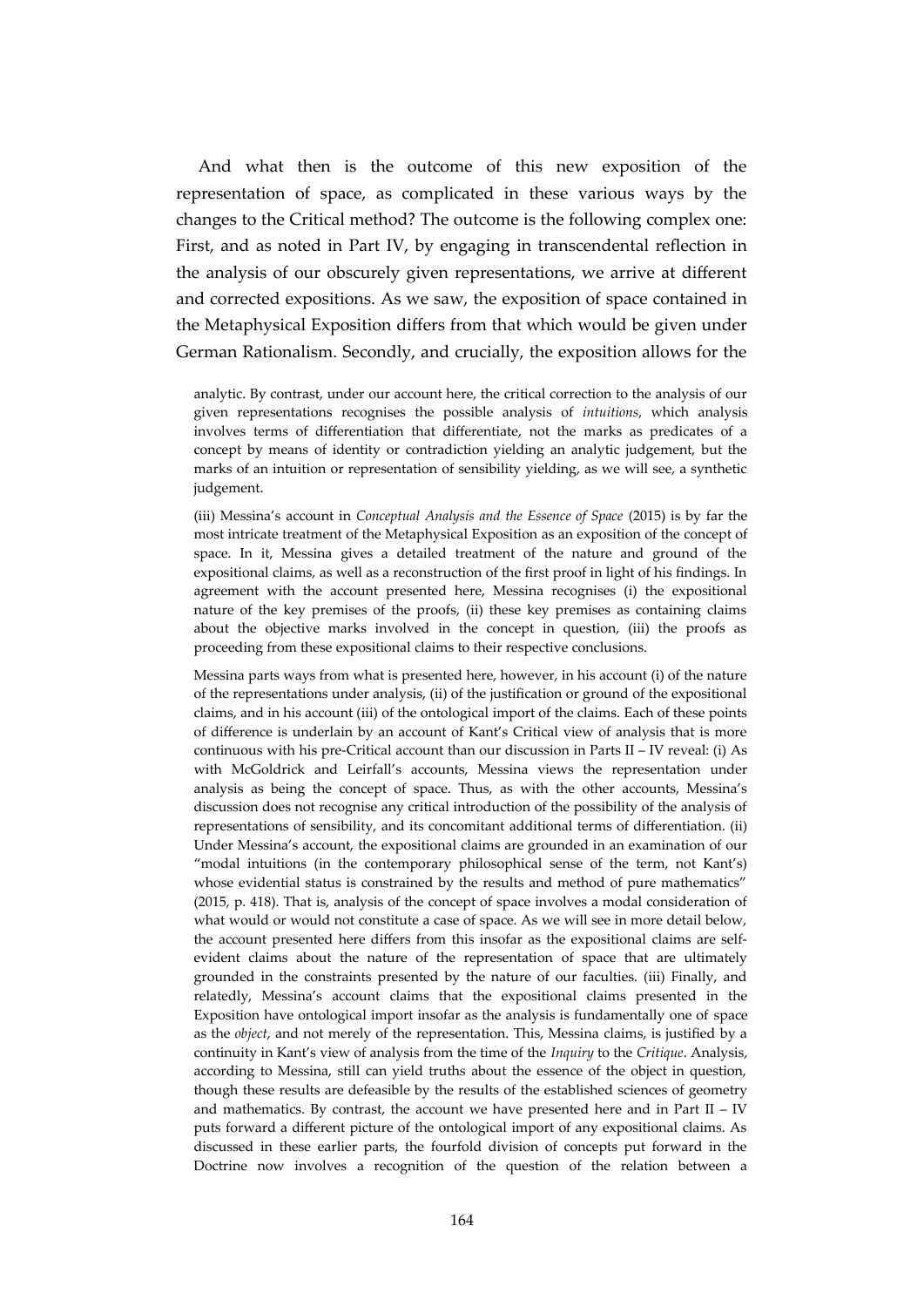identifcation of a representation that is *given by the nature of sensibility*. Prior to the Critical recognition of the distinctness of the understanding and sensibility, and the ensuing demand for transcendental reflection, there was no possibility of identifying such a representation because there was no possibility of such representations at all. Under the German Rationalist account, all representations featuring in our philosophical cognition were concepts. Under the Critical account, however, cognition requires both the understanding and sensibility, and the failure to identify any such representation or representations will result in a failure of philosophical cognition tout court. Thus, the outcome of the identifcation of space as a representation given a priori, ultimately allows for the possibility of a priori or philosophical cognition, a possibility deeply in question at the start of the *Critique*.

## V. Bringing to distinctness: The *Critique* as culmination of Critical method

In the above, we have examined in detail a part of the Transcendental Aesthetic, the Metaphysical Exposition of Space, in light of the various fndings put forward in Parts III and IV. In what follows, I turn to a fnal brief broader discussion of analysis as it has come to light under the Critical account, to examine its relation to the German Rationalist tradition and to understand more clearly the place and signifcance of the Aesthetic within the *Critique*.

philosophical representation and its object. Analysis of a philosophical concept now serves only to bring the *representation* to distinctness, and the relation of the representation to the object is a further question. In the case of philosophical representations of the understanding, as we saw, Kant insists on a transcendental proof in order to establish this relation. (Indeed, we might, under Messina's account, wonder why the concept of space, being a concept, needs no such proof.) By contrast, in the case of representations of sensibility, we stand in immediate relation to an object by their means, and thus once they have been shown to be representations given a priori (that is, to be representations due to the nature of our faculties), philosophical representations of sensibility can be taken to stand us in relation to an object. The account here of the ontological import of the representation of space is thus quite diferent from Messina's and is one that can be given only under the supposition that the representations under analysis in the Metaphysical Exposition are not concepts.

A fnal point of contrast between our account and Messina's concerns their respective understandings of the overall series of proofs and their respective conclusions. Messina does not recognise the series of proofs as constituting an argument by elimination of the three possible grounds of a concept, as underlain by Kant's discussion in the Doctrine, and thus neither recognises the conclusions of the proofs as concerning these grounds nor their unity as a series of proofs.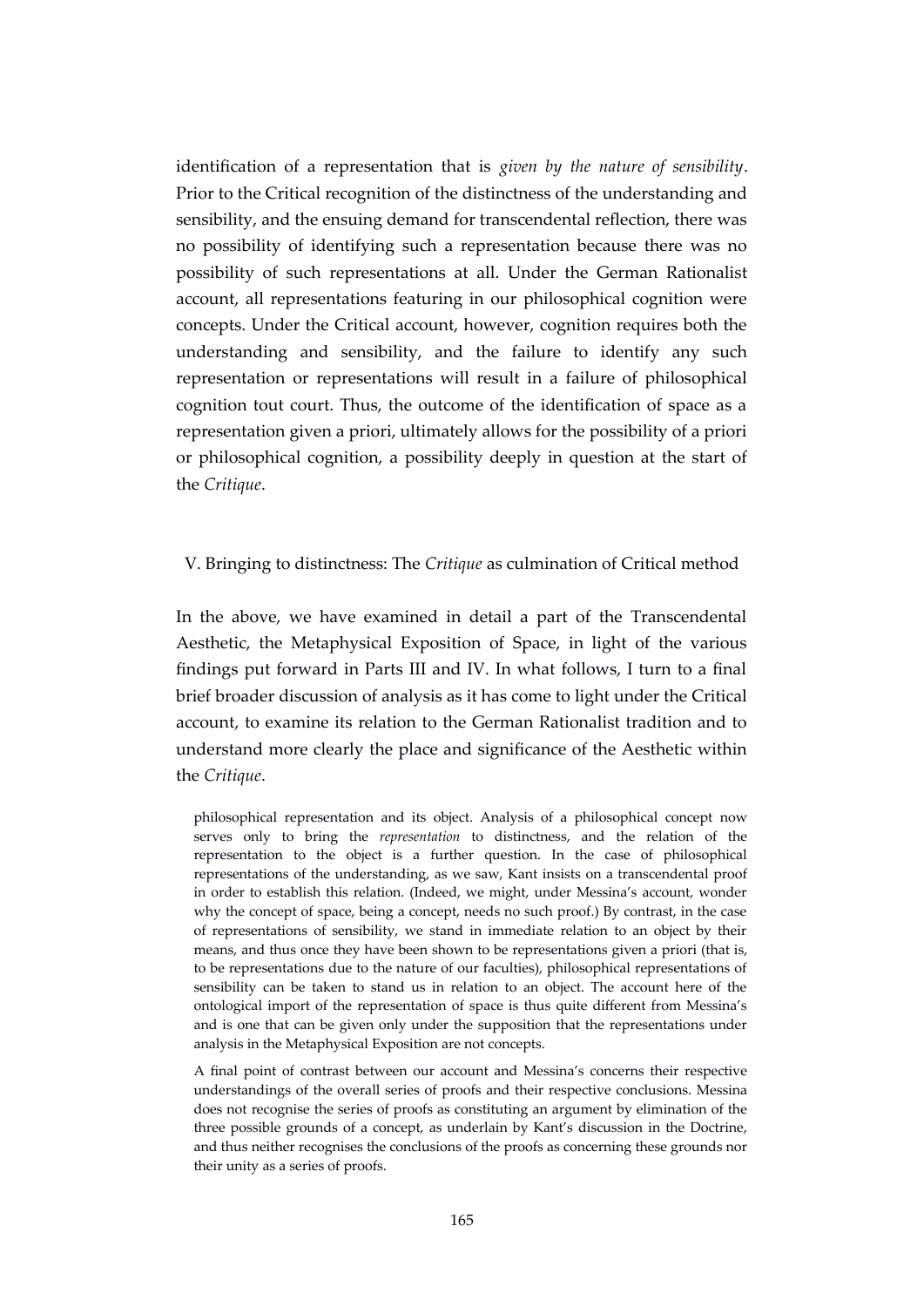As noted in Part IV, Kant remains commited to the same basic picture of the frst stage of philosophical cognition as that of the preceding pre-Critical tradition. The representations of philosophy are "given […] though perhaps only still confused…" (A730/B758), and we are to arrive at the "distinct representation" (A728/756) of such (still confused) given representations by means of analysis. The early parts of the *Critique* put forward the results of this analysis. Indeed, in the early parts of the *Critique*, we fnd, as we would in a German Rationalist taxonomy like the *Metaphysica*, a list of the most elemental representations that will go on to feature in our philosophical cognition. In this, the need for and legitimacy of analysis, the *Critique* is thus continuous with its preceding tradition.

Beneath this continuity, however, the *Critique* diverges dramatically from its German Rationalist counterparts. In the frst instance, the analyses put forward under the Critical philosophy involve the further task of showing the representations to be representations of philosophy. That is, the analyses found on the pages of the *Critique* must establish the representations as due to the nature of our faculties, rather than due to the nature of empirical objects or arbitrary combination. As we can now see, this task is carried out diferently for representations of the understanding and for those of sensibility. In the case of the understanding, the identifcation of any philosophical representations proceeds directly from an examination of the faculty of understanding itself and its forms of representation (the forms of judgement). In the case of sensibility, by contrast, an additional proof is needed to establish the representations as due to the nature of the faculty. Thus, the *Critique* involves the addition of the Metaphysical Deduction and Metaphysical Exposition.

Establishing the representations as due to the nature of our faculties, however, is not the only signifcant change to the taxonomy of elemental representations found in the *Critique*. Kant's Critical claim of the distinctness of the understanding and sensibility results in a further change. Given this claim of distinctness, it is additionally necessary, when identifying a representation as due to the nature of our faculties, to distinguish which of these faculties is at work. An exposition of our philosophical representations as due to the nature of faculties must specify whether a representation in question is due to the understanding or due to sensibility. Again, the Metaphysical Deduction and Metaphysical Exposition carry out this further task.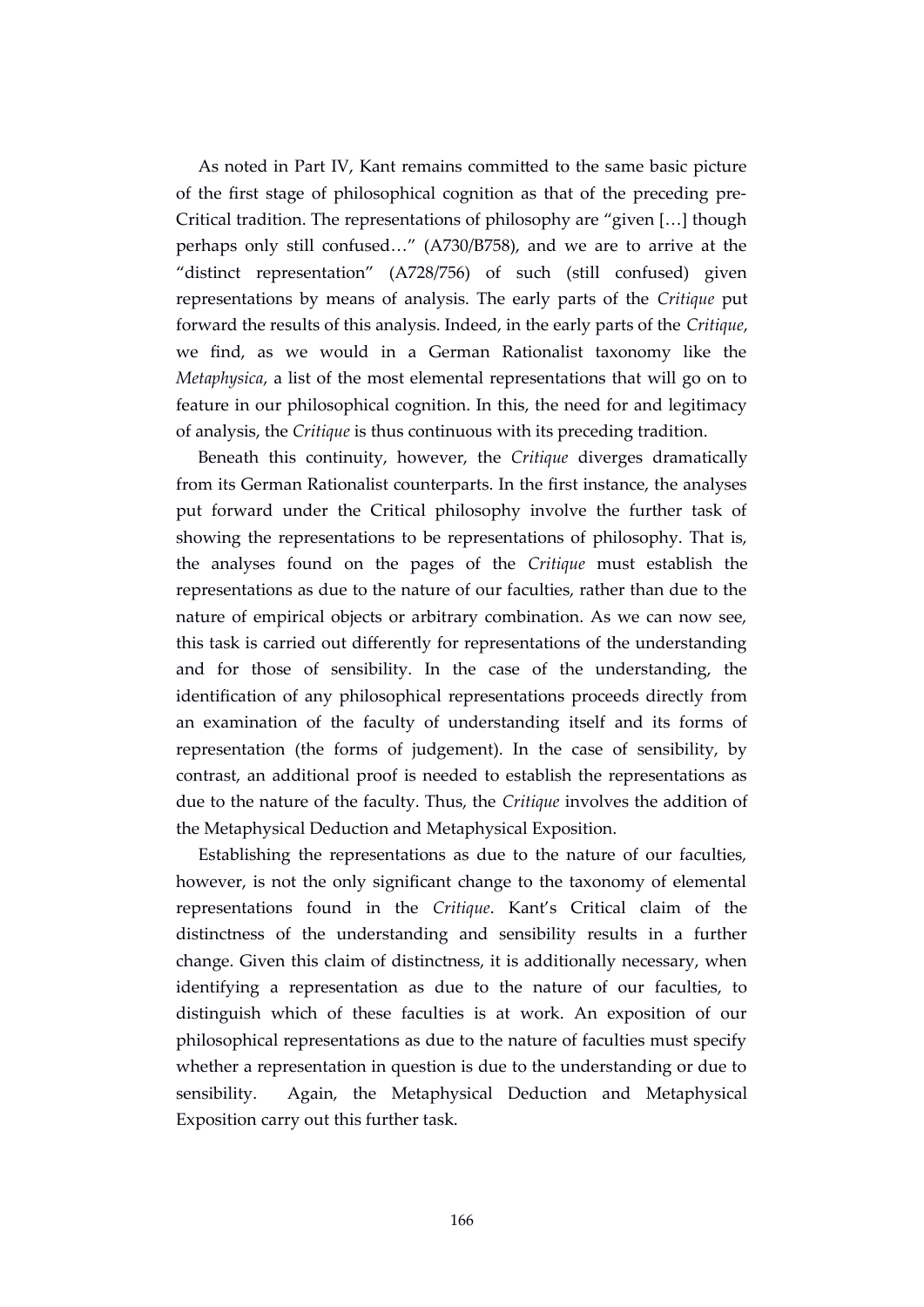Further, again given the claim of distinctness, the Critical philosophy diverges from its predecessors in the introduction of further terms of diferentiation in the very analysis of these representations. Under German Rationalism, the marks of our obscurely given representations were diferentiated as marks of representations of the understanding or as predicates of concepts. Under the Critical account, however, further terms of diferentiation are introduced – terms that diferentiate representations of sensibility rather than the understanding. Thus, the relation between mark and indistinctly given representation, put forward in the analyses of the taxonomy, are diferentiated, under the Critical account, according to the terms of diferentiation of sensibility.

The culmination of these divergences from German Rationalism is the addition of precisely the section that we have been examining – the Transcendental Aesthetic. This section constitutes a hitherto unrecognised distinct part of any such taxonomy and a part that is, under the Critical account, absolutely necessary if we are to arrive at philosophical cognition. We can thus recognise its place as a distinct and prior section, added at the frst stage of the account of our philosophical cognition.

A fnal point of discontinuity that we might emphasise before turning to some brief discussion of the Aesthetic itself is the diference across the two accounts in the objectivity of these representations. Under German Rationalism, as we saw, an analysis of our obscurely given representations is itself sufficient to yield the marks of the objects of the representations. This was grounded in an assumed relation of cognition between the understanding and the objects of philosophy. In the *Critique*, however, the analyses put forward in the expositions of our given representations is not itself sufficient to establish anything about any objects. The relation of these representations to any objects is a further step required in securing philosophical cognition. Thus, the *Critique* involves the sections succeeding the Metaphysical Exposition, in which Kant addresses the question of the relation of the philosophical representations of sensibility to objects (and the nature of these objects), and the Transcendental Deduction, in which Kant establishes the relation of the philosophical representations of the understanding to objects (and indeed which involves, in its course, the crucial qualifcation that there are no representations of the understanding alone that stand us in relation to objects). Thus, analysis is, under both the German Rationalist account and under the Critical philosophy, both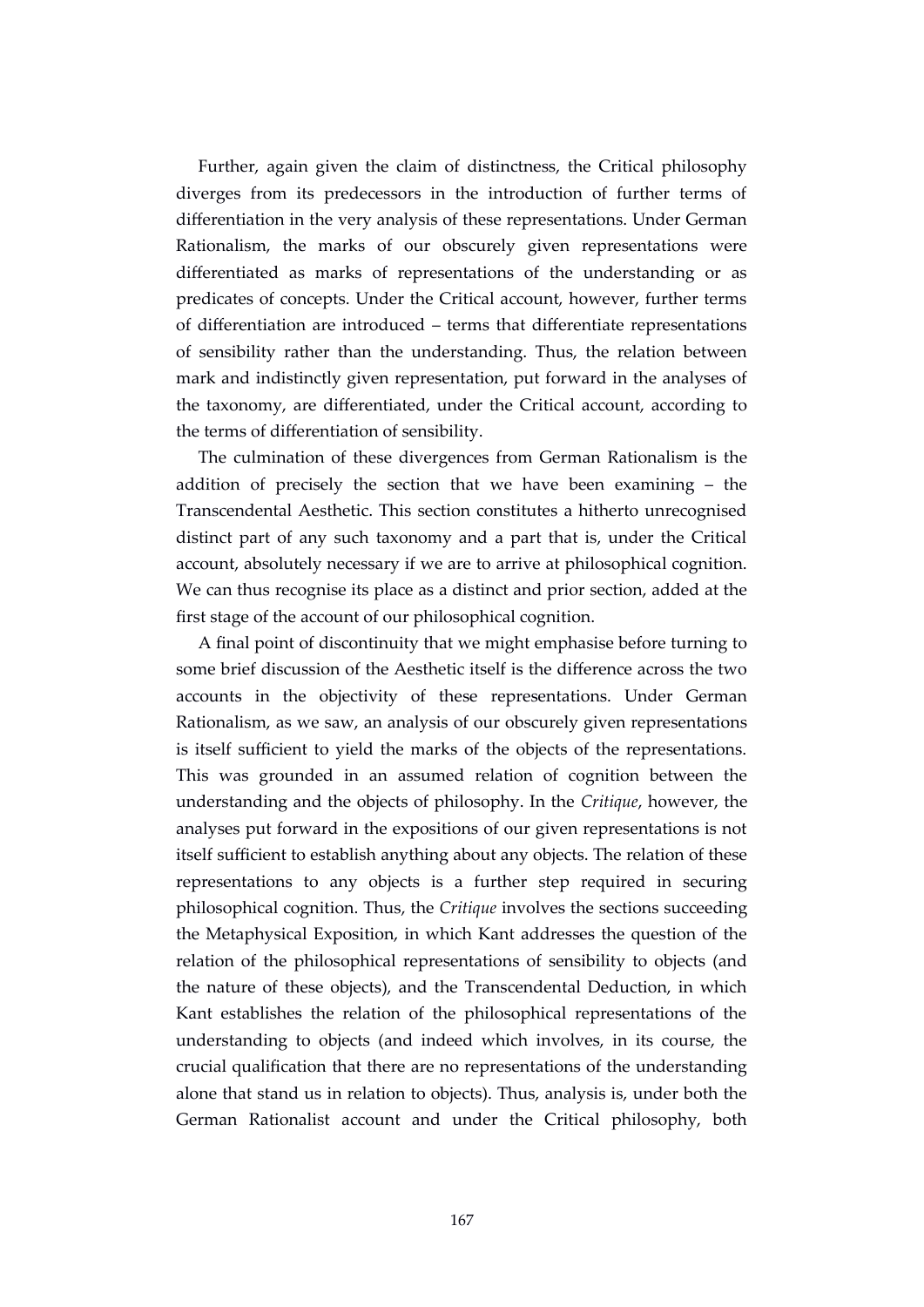necessary and legitimate. The reasons underlying this legitimacy, however, are, as we have seen, radically diferent.

Having seen the ways in which the taxonomy put forward in the pages of the *Critique* is continuous with preceding German Rationalist taxonomies, and the ways in which it more crucially difers, we can turn fnally to a brief re-examination of the Transcendental Aesthetic. Having charted our fndings in the above, we can now read the Transcendental Aesthetic with a renewed understanding. In the first instance, we can see that the Transcendental Aesthetic is indeed a part of the carrying out of the very frst task required for philosophical cognition – the bringing to distinctness of our elemental representations. The Transcendental Aesthetic is the distinct exposition of certain of those elemental representations that are due to sensibility. As such, we might indeed expect to find it, as we do, in the very early parts of the Doctrine of Elements.

Secondly, insofar as the Aesthetic deals with our elemental intuitive representations, it constitutes a previously unrecognised *addition* to any such taxonomy. Carrying out the task of distinguishing the various elemental representations of philosophy under any prior German Rationalist account, or indeed under Kant's pre-Critical account, would involve puting forward the various elemental concepts that feature in our philosophical cognition. However, the Aesthetic identifes and puts forward elemental representations that are not concepts, but intuitions.

Thirdly, we can now understand more clearly how the addition and successful carrying out of the Transcendental Aesthetic is absolutely necessary for the overall project of philosophical cognition. The Critical account demands that any conceptual representations (elemental or indeed propositions) be applicable to the sensible. Thus, philosophical cognition requires that there are some intuitive representations that are *given a priori*. Without the addition of the Aesthetic, or indeed if the Aesthetic went astray in its expositions or failed to yield any such representations, the *Critique* subsequent to it could not be writen.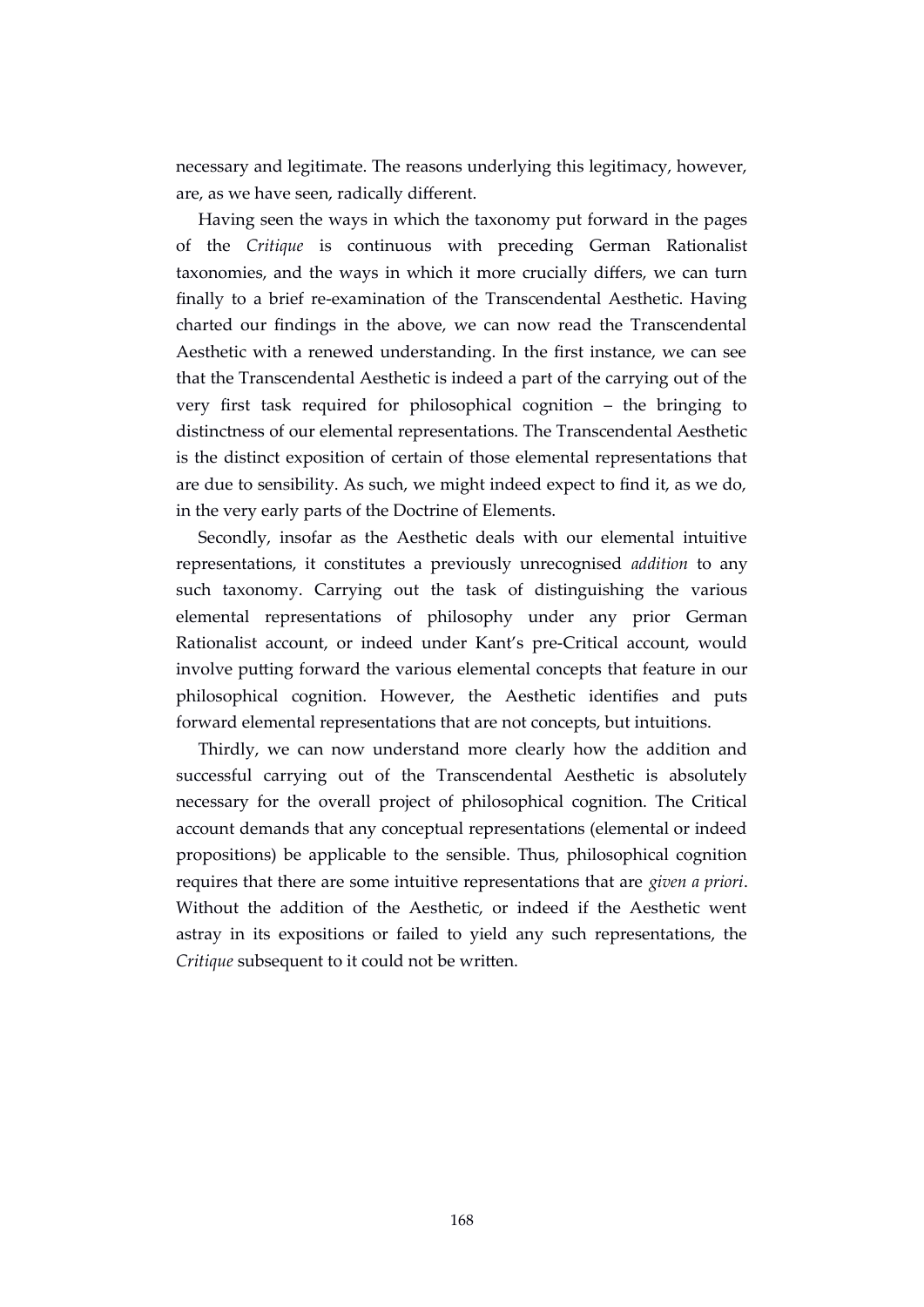## **Part VI Revisiting the appendix**

At the outset of this study, we began with an examination of the case in the appendix (Part I). There we saw that Kant introduces and treats a new subject matter, the concepts of reflection, which concepts subsume the relations of representations 'among themselves'. We also saw that, in the brief introduction to the appendix, Kant puts forward a complex argument regarding the correct employment of these concepts. He claimed transcendental reflection to be necessary for their correct employment, and their correct employment to be necessary for a priori cognition.

In this sixth and fnal Part, I wish to return to this case and the various questions and puzzles that it raised, to examine it in light of the fndings that we have uncovered in the preceding part and to have it finally before us with beter clarity. I begin, in Section I, with a brief reiteration of the case in the appendix before turning to a re-examination of it, now in light of the various fndings that we have uncovered in Parts II to V. In Section II, I address some of the more specific questions, puzzles, and speculations presented in Part I and show their resolution according to these fndings. Finally, in Section III, I return to the formulation of the case in the appendix that is familiar in the literature – the formulation with which we began our study. I will bring to light the various ways in which this formulation uncovers only a part of the far more complex and systematic case put forward by Kant in the appendix.

## I. Revisiting the introduction's line of reasoning

As is familiar, the case in the appendix concerns the newly introduced concepts of reflection. In contrast to preceding concepts treated in the main part of the Transcendental Logic, these concepts subsume, not objects, but the *relations between the representations* of the subject. The introduction to the appendix, as we saw, puts forward an argument concerning the correct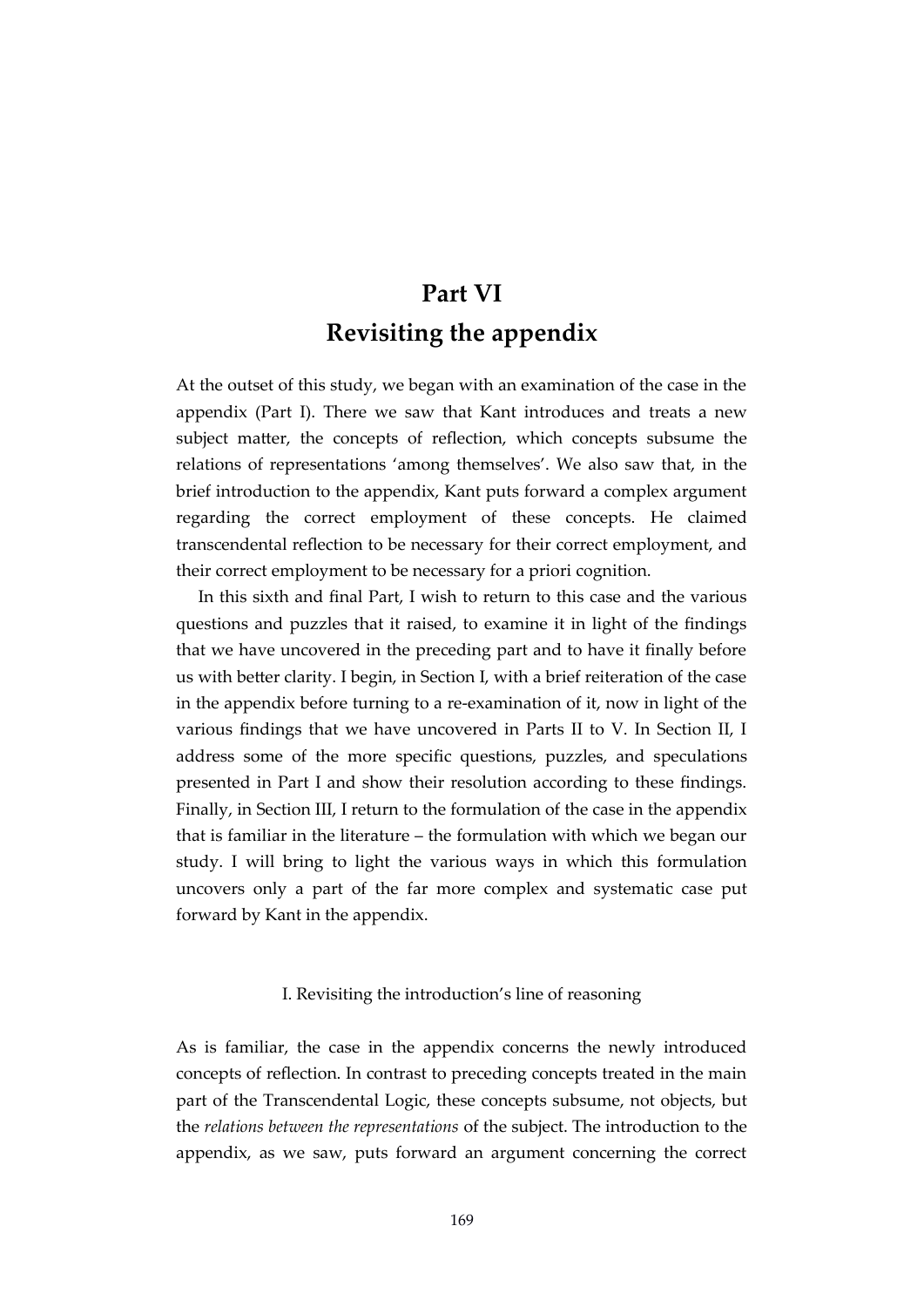employment of these concepts. This argument proceeded in two broad steps:

In the frst of these steps, Kant put forward a condition for the correct employment of the concepts of reflection. This condition is that any employment of these concepts be preceded by an awareness of the faculty to which the representations are atributable. Put diferently, their correct employment requires transcendental reflection: Supposing some representations to be in question, the relations that we are to take to hold between them, Kant tells us, will difer depending on the faculty that we take them to be atributable to. That is, if the representations are due to some given faculty, the concepts of reflection will subsume certain relations between them, and if due to some other faculty, the concepts of reflection will subsume diferent relations between them. Thus, the employment of the concepts of reflection will difer across a diference in the faculty to which we take the representations to be atributable, and thus their *correct* employment will depend on correctly apprehending the faculty to which the representations are in fact due. Such is the frst step of the argument of the introduction.

In the second step of the argument, we are reminded that it is not merely the relations of representations among themselves that is of concern. Our concern is to arrive at a priori cognition, and our interest in the concepts of reflection is ultimately an interest in their role in such cognition. In subsuming the relevant relations under the concepts of reflection, we want not only to subsume the relations between certain representations simply as representations. Rather, we want such subsumption to be at once a subsumption of the relations that hold between the objects of those representations. What is necessary for such objective comparison, according to the argument, is that the relations among our representations themselves be established correctly. That is, the correct employment of the concepts of reflection is necessary for the objective comparison of the representations in question. Thus, since a condition for the correct employment of the concepts of reflection is the correct apprehension of the faculty to which the representations belong – transcendental reflection – and since their correct employment is necessary for objective comparison, so too is transcendental reflection necessary for objective comparison. Finally, since objective comparison is necessary for a priori cognition, we see that such reflection and the correct employment of the concepts of reflection is necessary for such cognition.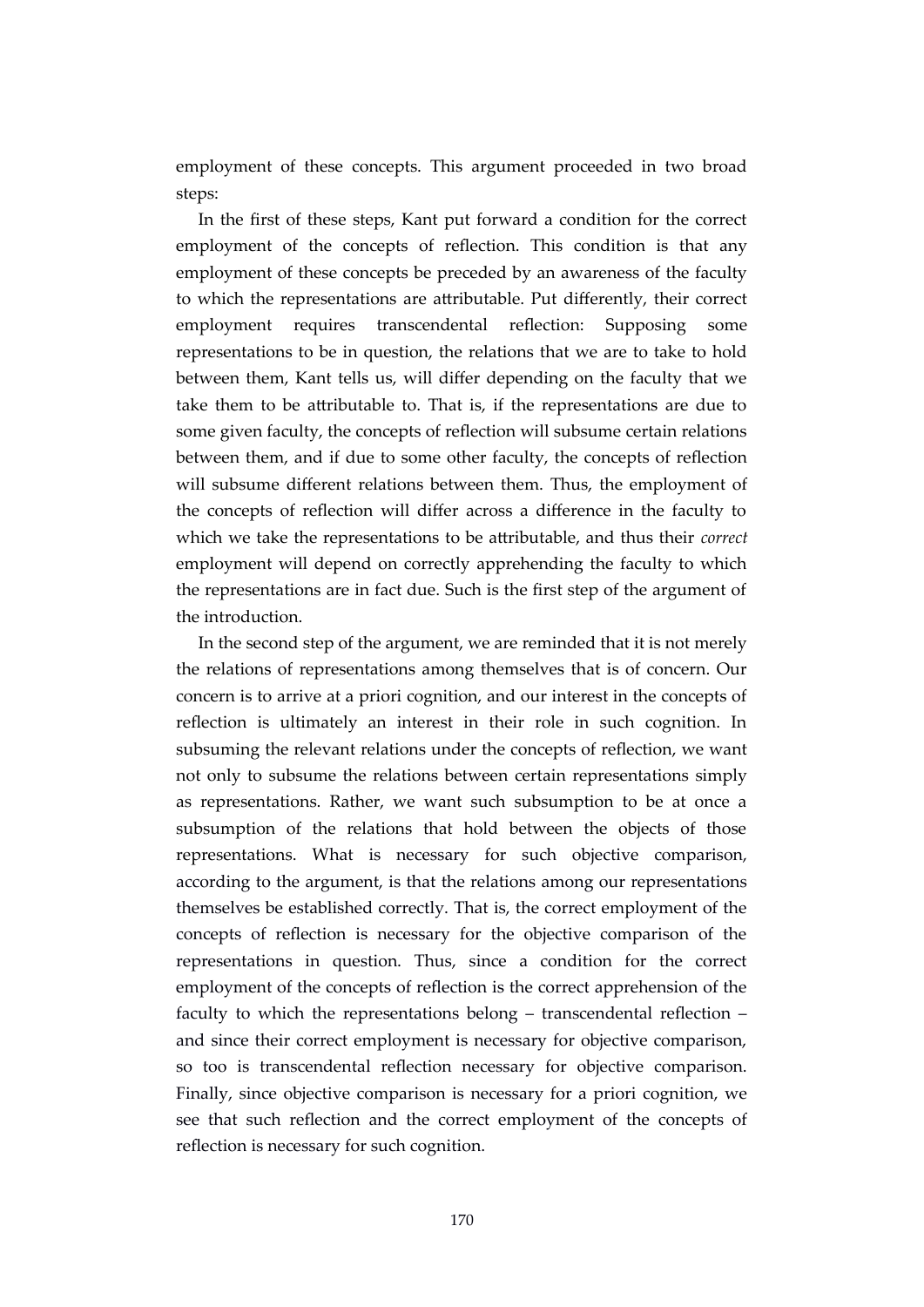Such is the picture put forward in the introduction to the appendix. The concepts of reflection play a crucial role in a priori cognition: Their correct employment is necessary for the possibility of such cognition. And, so too, the condition for their correct employment – transcendental reflection – is shown to be essential in arriving at such cognition.

Thus, the argument yielded a distinction between two ways in which the relations of our representations to one another might be determined, or, equivalently, two ways in which the concepts of reflection might be employed. They might be employed such that we are aware of the faculty to which the representations belong. That is, their employment might involve transcendental reflection. Or they might be employed such that we are not so aware. The former allows for the objective comparison of the representations, and thus for philosophical cognition, while the later rules out such objective comparison, and thereby rules out the possibility of philosophical cognition.

More formally, the line of reasoning was rendered as follows:

(1) For any given representations, a diference in the faculty to which they are atributable implies a diference in the relations we are to take to hold between them (a diference in the way in which the concepts of reflection are to be employed).

(2) In our case, our representations are atributable to either one of two distinct and mutually dependent cognitive faculties, the understanding and sensibility.

(3) Thus, the correct determination of the relations of our representations among themselves requires the taking into account of the faculty to which the representations belong (transcendental reflection).

(4) The objective comparison of representations, i.e. comparison such that not only the relations among our representations are determined, but the relations among the objects of those representations are also thereby determined, requires the correct determination of the relations among our representations.

(5) Thus, transcendental reflection is necessary for the possibility of objective comparison.

(6) Objective comparison is necessary for the possibility of a priori cognition.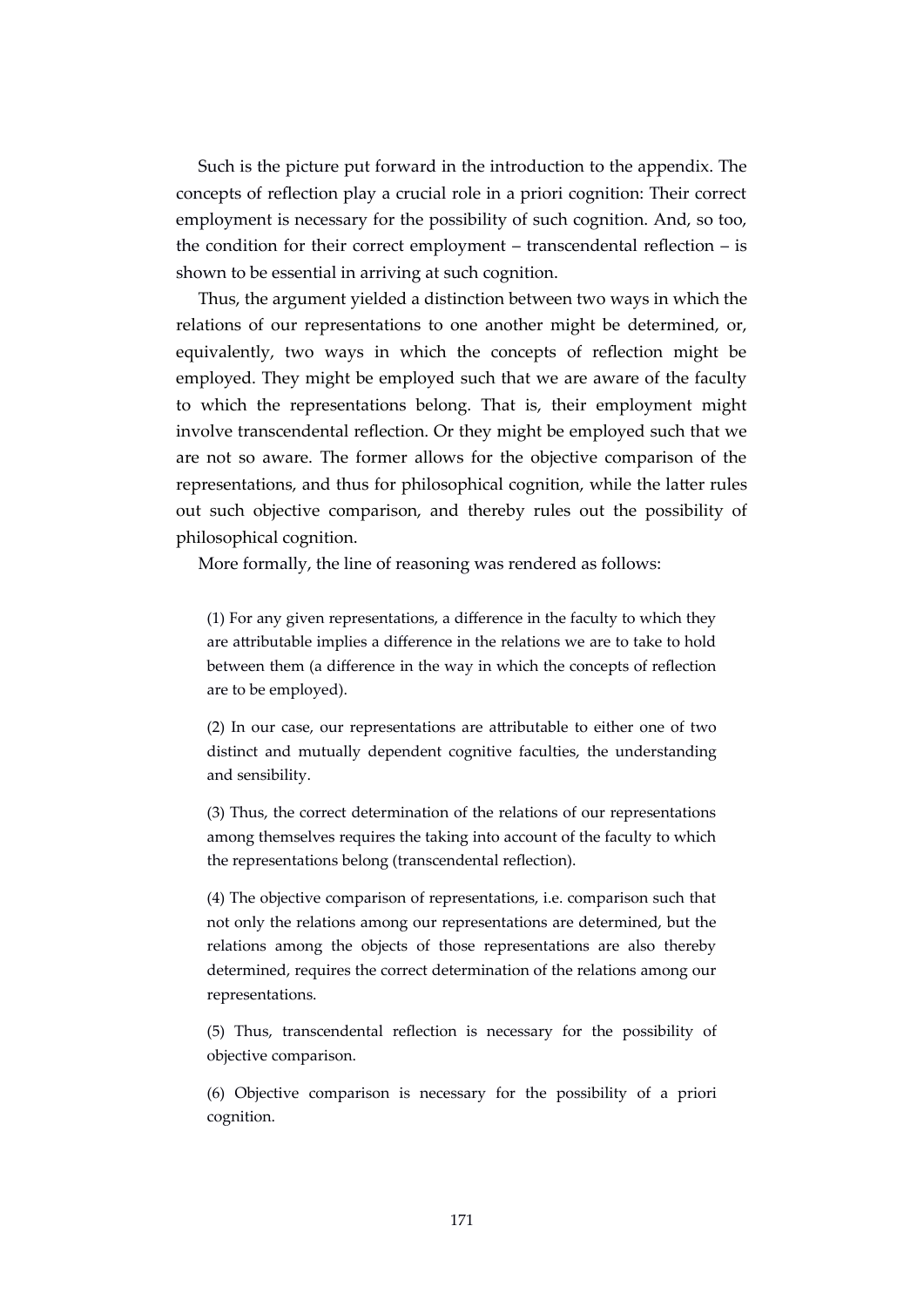(7) Thus, transcendental reflection is necessary for the possibility of a priori cognition.

Such is the now-familiar line of reasoning with which we began our study. Let us then, in the rest of this section, turn to what has been uncovered over the course of this study and to re-examine this line of reasoning in light of it.

Over the course of this study, we have uncovered a rich account of the frst stage of arriving at philosophical cognition, a stage shared by both the Critical philosophy and its German Rationalist predecessors: Prior to philosophical cognition proper, we are, by means of a multitude of various representations, aware of the various objects of our cognition, albeit often only haphazardly and indistinctly. Now, certain of these representations stand us in relation to the objects with which philosophy is concerned, and the aim of philosophy is to establish the propositions that hold of these objects.[84](#page-171-0) Thus, the frst step in arriving at such propositions is to separate out and make distinct those representations that will be relevant to such cognition, from this multitude of haphazard and indistinct representations. These are the representations that will go on to feature in these propositions and the gradual bringing to distinctness of these representations is a mater of the procedure of analysis.

What came to light in our study was that such analysis was not merely a mater of giving atention to indistinct representations of which we are usually haphazardly or indiferently aware. The marks of the objects of the representations in question could not be brought to distinctness in this way. What we found was that the diferentiation of these marks, both under the pre-Critical and the Critical accounts, involved an implicit subjective dimension. In order ultimately to diferentiate the marks of the object in such analysis, an awareness (implicit or explicit) of the cognitive faculty by means of which we stand in relation to the object in the case of the representation was necessary. The way in which we were then to set about diferentiating the marks of the object was according to the way in which that faculty diferentiates the marks of objects in its representing the object. It was only by means of these terms that we secure the possibility of philosophical cognition by means of the representation in question.

<span id="page-171-0"></span><sup>&</sup>lt;sup>84</sup> There is, of course, crucial divergence between German Rationalism and the critical account both as to which objects these are and as to how and why certain of our initially indistinct representations stand us in relation to these objects.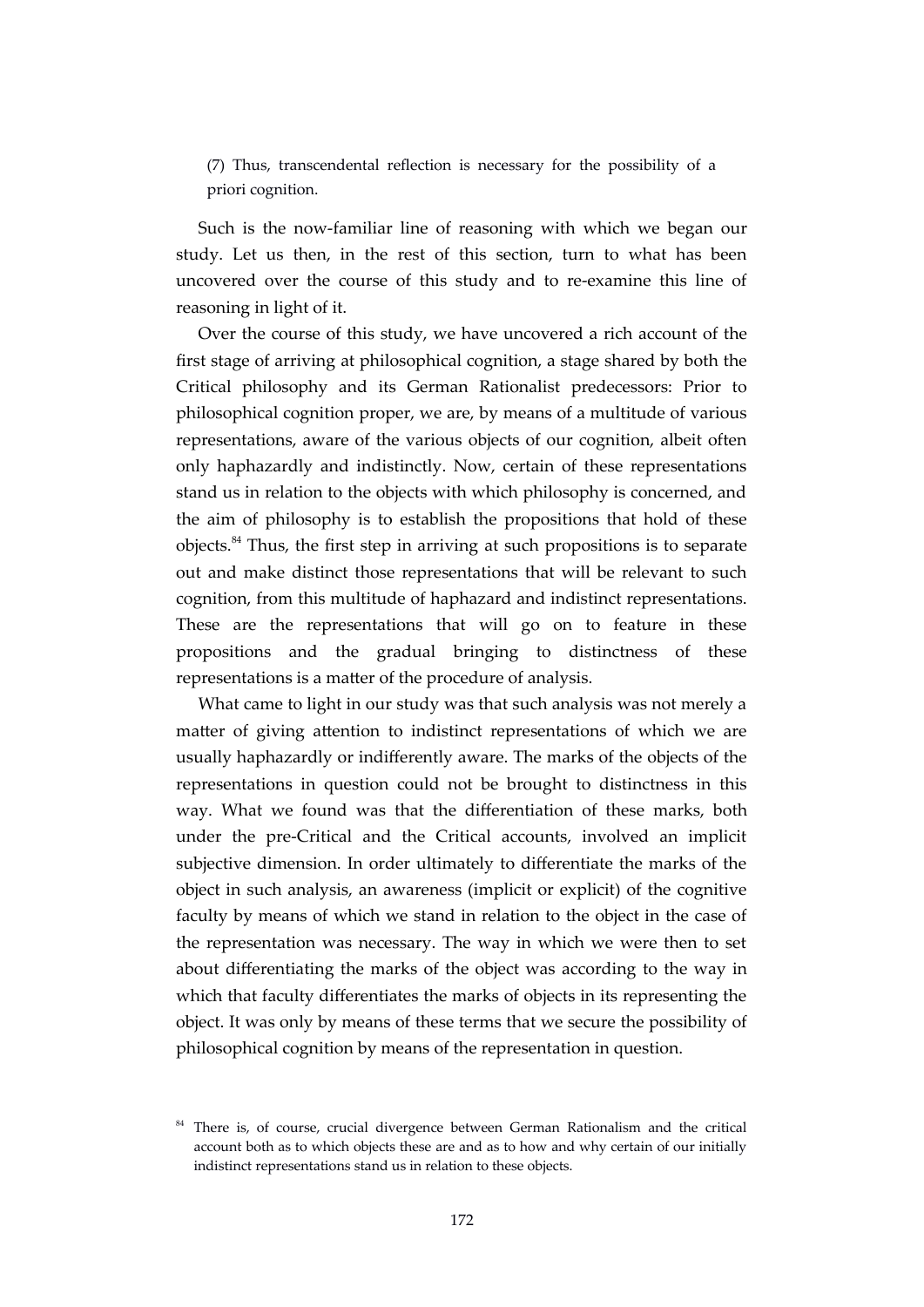It was here, in the above frst step in arriving at philosophical cognition, that the line of reasoning of the appendix had its application – and indeed here that we can locate the relevant employment of its crucial subject mater, the concepts of reflection. As noted in Part I, the concepts of reflection have a standard employment. Most familiarly, the concepts of reflection are employed in comparing concepts with one another for their relations, which comparison yields the logical form of the judgements that connect the concepts so related. This standard employment is 'logical' or 'mere' comparison, and is to be found in *all* cases in which concepts are employed or compared, whether these concepts are empirical or a priori (or indeed even arbitrarily combined). And we can locate this standard employment in the above frst step in arriving at philosophical cognition. Where our indistinctly given representations in need of analysis are those of the understanding, that is, concepts, we fnd a species of this standard employment of the concepts of reflection. In bringing the indistinctly given concepts of our philosophical cognition to distinctness, the concepts of reflection are employed, now explicitly, in order to diferentiate the marks of these philosophical concepts.<sup>[85](#page-172-0)</sup>

Now, as we have seen, German Rationalist analysis consists in this. Under the German Rationalist account, this standard employment of the concepts of reflection, now applied to the case of the concepts of philosophy, serves to bring the marks of (the objects of) these indistinctly given representations to distinctness. However, this does not, under the Critical account, suffice in order to render distinct the representations needed for our philosophical cognition. Under the Critical account, among

In response to this worry, we need only note that the concepts of philosophy ultimately distinguished under the critical account, the schematised concepts, are nonetheless still concepts, despite their being non-empirical, and their featuring in any propositions or judgements, albeit the a priori judgements of philosophy, will thus still involve their being distinguished as concepts. Insofar as both involve (at least) a relating of concepts to one another, this employment of the concepts of reflection is found in every empirical judgement as well as every philosophical judgement.

In fact, this standard employment of the concepts of reflection has a dual nature, both in the empirical case and in the case of the a priori given schematised concepts: The concepts of reflection are employed in the very initial (unconscious) formation of our concepts, and they are also employed in every case in which these concepts are applied in a judgement. Longuenesse (1998) treats this dual nature in her discussion of the concepts of reflection. I discuss this treatment in the objections and replies of Part VII.

<span id="page-172-0"></span><sup>&</sup>lt;sup>85</sup> It might here be objected that the 'standard' employment of the concepts is an employment found in the case of empirical judgements, and thus that their being employed in this way, this time explicitly, in order to diferentiate a priori or philosophical concepts is problematic.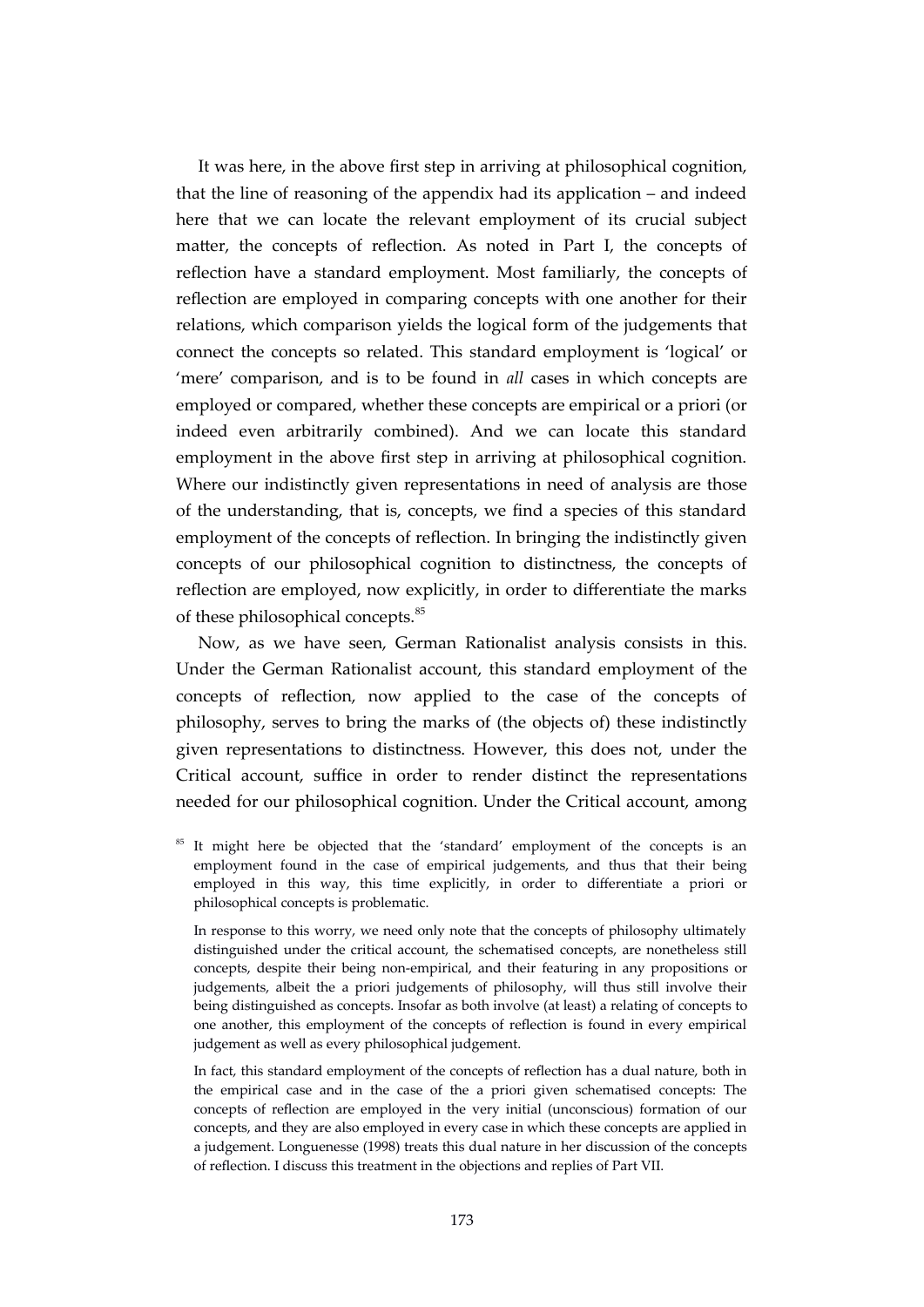the haphazard and indistinctly given representations relevant to our philosophical cognition are also representations of sensibility. In the case of these representations, this standard employment is inadequate. Diferent and further terms of diferentiation were required for representations of sensibility – viz. the terms of diferentiation of sensibility itself.

Now it might be that, even given the Critical recognition of both representations of sensibility and the understanding in our philosophical cognition, the role of the concepts of reflection in such cognition ends at the point put forward above. From further terms of diferentiation, it need not follow that the concepts of reflection subsume anything but the relations between concepts. Referring back to the line of reasoning of the appendix, however, we fnd that these concepts in fact have a further employment. They are employed in the case of sensibility as well, in order to bring its representations to distinctness: As they are characterised at the start of the appendix, the concepts of reflection do not merely subsume the relations between concepts, but "the relations of [given *representations*] among themselves" (A260/B316). Thus, the concepts of reflection diferentiate *our representations in general*, both those of the understanding and sensibility. Of this diferentiation of our representations in general, the line of reasoning tells us the "correct determination of [these] relation[s] [viz. those subsumed under the concepts of reflection] depends on the cognitive power in which they subjectively belong to each other, whether in sensibility or in understanding. For the difference in the latter makes a great diference in the way in which one ought to think of the former." (A261/B317) Thus, the line of reasoning of the appendix tells us that these concepts *are* employed both with regard to diferentiating representations of the understanding and representations of sensibility, but that they will be employed diferently across the two cases – representations of the understanding and sensibility are to be diferentiated diferently. Thus, their more familiar standard employment in the case of concepts in yielding the logical form of judgement is one species of a more general employment, viz. the diferentiation of our representations in general. The diferentiation of representations of sensibility is equally an employment of the concepts of reflection. And in analysis then, we fnd an employment of the concepts of reflection that is additional to their standard, familiar employment in distinguishing concepts. The concepts of reflection equally diferentiate the representations of sensibility.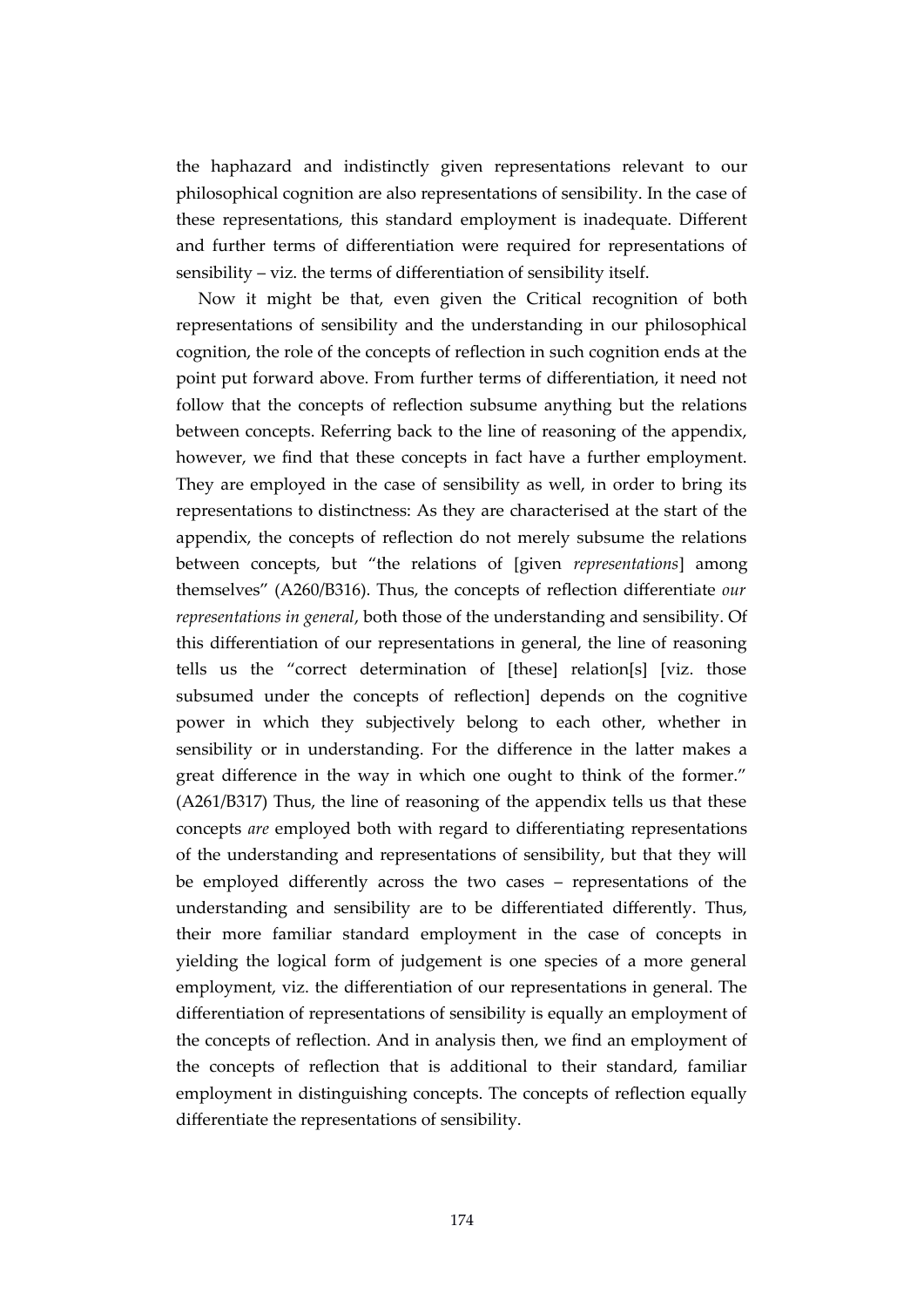Thus, in analysis, the concepts of reflection are employed with regard to diferentiating both the representations of the understanding and the representations of sensibility. We can locate their employment, and indeed identify an additional such employment, in this first stage in arriving at philosophical cognition. Let us turn then to the line of reasoning found in the introduction to the appendix that concerns the correct employment of these concepts and their role in a priori cognition. We are now in a position to see that this line of reasoning applies to the employment of the concepts of reflection in analysis, as we have located it above.

Beginning with the later, second, step in this line of reasoning, we recall that Kant's concern was with the role of the concepts of reflection in a priori cognition, and claimed their correct employment to be necessary for such cognition. Now, the relevant employment of the concepts of reflection is located in the diferentiation of our various obscure and indistinct representations that will go on to feature in our philosophical cognition – the concepts subsume the relations of these to one another. What their correct employment consists in, then, is the correct diferentiation of these indistinct representations. Employed correctly, the concepts of reflection will allow us to bring a representation to distinctness such that we correctly diferentiate its marks. Now, this is signifcant insofar as these are the concepts that, in the distinct step of transcendental proof, are shown to stand us in relation to objects. In order for these to be representations of which this can so be shown, and thus to be representations that allow for philosophical cognition, their correct diferentiation is necessary to start with. Thus, in diferentiating these representations, we ultimately diferentiate the marks of the objects to which we will be shown to stand in relation, the objects of philosophy.

Thus, in the above, we can see both why the correct employment of the concepts of reflection is, as the appendix claims, necessary for a priori cognition, and we can understand the distinctness and possibility of the 'objective comparison' of representations, which previously seemed to elude us. This latter, objective comparison, was mysterious insofar as it seemed to involve the claim that, in establishing the relations between our representations as representations, we could at once thereby establish the relations between the objects of those representations. However, it seemed that the line of reasoning of the appendix was commited to the possibility and necessity of such comparison in our philosophical cognition, and this comparison was not dismissed as part of the failings of the German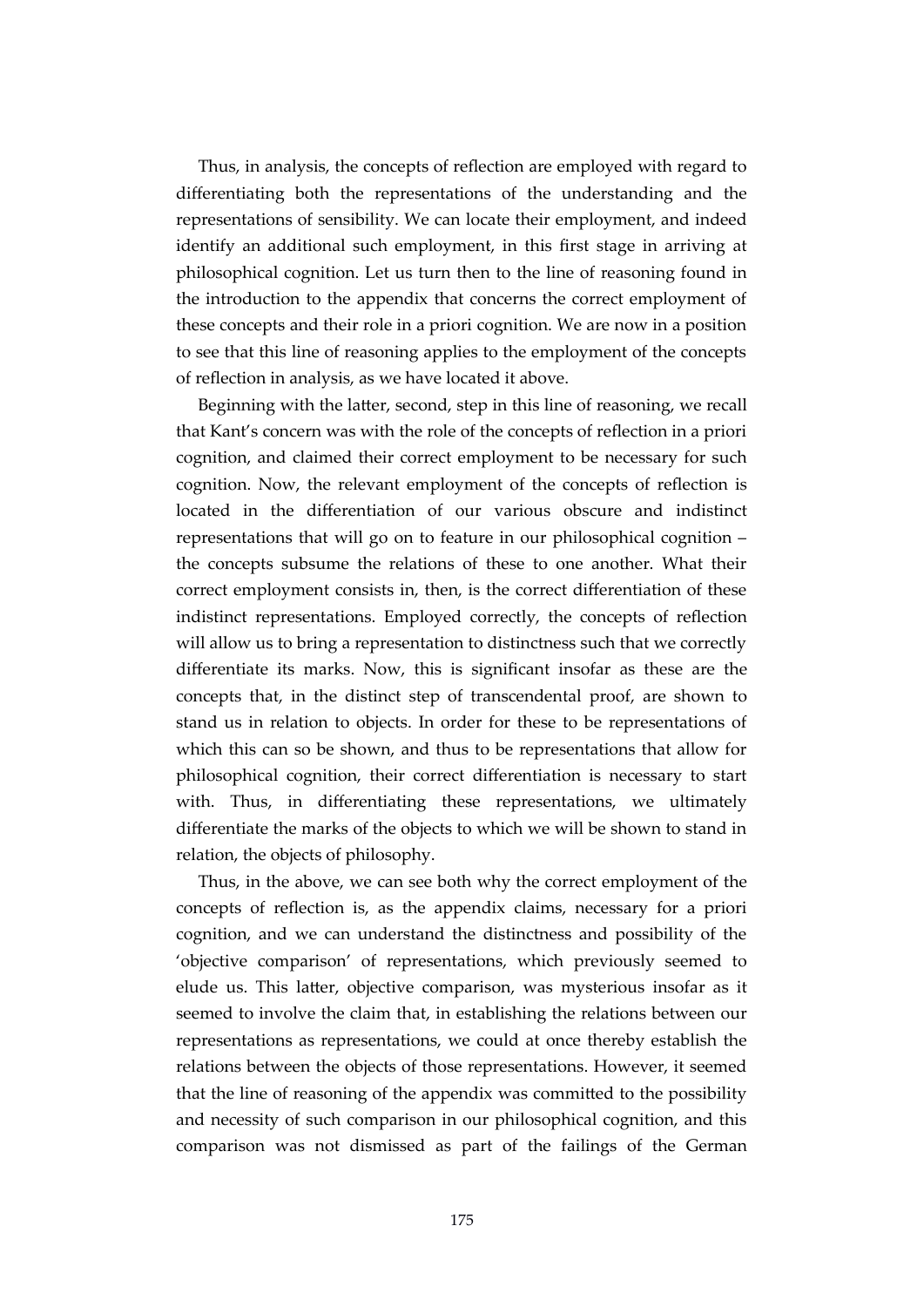Rationalist tradition. Here we can see how such comparison is possible under the Critical account, and indeed, necessary. Establishing the relations between our representations among themselves is the aim of analysis and requires the employment of the concepts of reflection. However, once the transcendental proofs have been carried out, it turns out that this diferentiation was at once the diferentiation of the marks of the objects of the representations. Here then, we have an understanding of objective comparison that is legitimate under the Critical account. Further, this comparison is distinct from philosophical cognition itself. It is the bringing to distinctness of the marks of the representations that will go on to feature in the synthetic a priori judgements of our philosophical cognition, and thereby a bringing to distinctness of the marks of the objects of the representations, but it is not the establishing of these judgements themselves.

Having now in hand an understanding of the second step of the appendix's argument, we might turn to its first step. In this first step, Kant was, I claimed, concerned with the employment of the concepts of reflection in isolation from cognition, and put forward a condition for their correct employment in the activity of transcendental reflection. Again, we are now in a position to understand the line of reasoning – to see what the correct employment of these concepts consists in, and why such reflection is necessary for this correct employment. In the above, we located the employment of the concepts of reflection in the diferentiation of our indistinctly given representations. The concepts of reflection, we noted, subsume the relations of these representations to one another. Their correct employment thus consists in correctly diferentiating the marks of these representations in bringing them to distinctness. Now, in the above, we have seen the condition for this. These representations are representations of the marks of objects as diferentiated by a certain faculty. Thus, in order to diferentiate these marks correctly, we need to employ the terms of diferentiation of the faculty to which the representation is due. We thus need to compare the representation "with the cognitive power in which [it is] situated" (A261/B317) or, in a word, engage in transcendental reflection.

We can thus fnally bring to light the role of transcendental reflection in philosophical cognition. Such cognition must begin by a bringing to distinctness of certain indistinct representations found in empirical experience. In doing so, however, we must begin by being aware of the faculty of the representation or representations in question. This awareness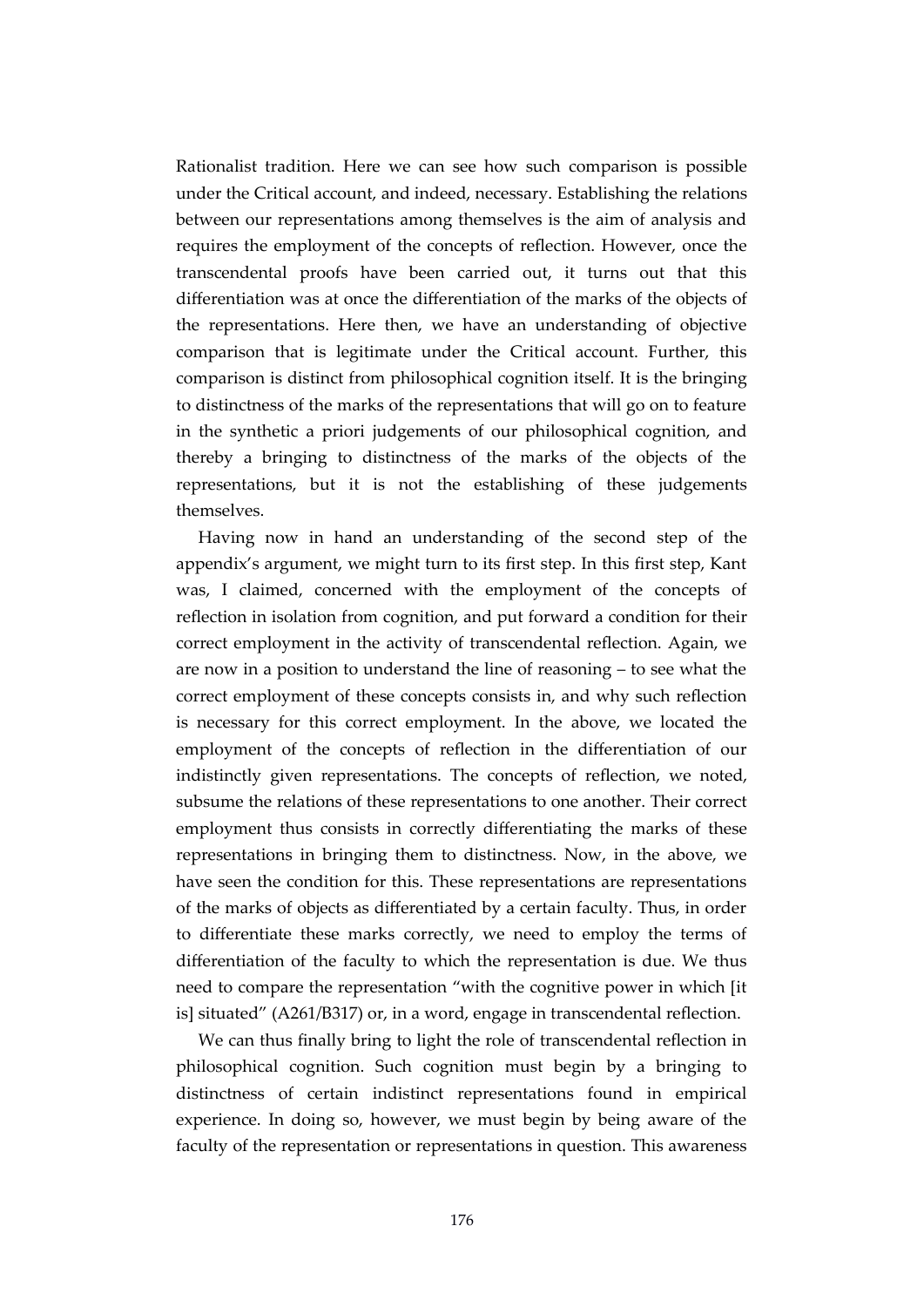allows us correctly to diferentiate the representation by adopting the very terms of diferentiation of the faculty to which the representation is due. And this correct diferentiation, in turn, allows us, albeit in conjunction with the further task of transcendental proof, to diferentiate the marks of the objects to which we will ultimately stand in relation when the representation appears in our philosophical propositions.

And thus, we can read the introductory passages to the appendix in a new light:

Reflection (*refexio*) does not have to do with objects themselves, in order to acquire concepts directly from them, but is rather the state of mind in which we frst prepare ourselves to fnd out the subjective conditions under which we can arrive at concepts. It is the consciousness of the relation of given representations to our various sources of cognition, through which alone their relation among themselves can be correctly determined. The frst question prior to all further treatment of our representation is this: In which cognitive faculty do they belong together? Is it the understanding or is it the senses before which they are connected or compared?

All judgements, indeed all comparisons, require a reflection, i.e., a distinction of the cognitive power to which the given concepts belong. The action through which I make the comparison of representations in general with the cognitive power in which they are situated, and through which I distinguish whether they are to be compared to one another as belonging to the pure understanding or to pure intuition, I call transcendental reflection. The relation, however, in which the concepts in a state of mind can belong to each other are those of identity and diference, of agreement and opposition, of the inner and the outer, and finally of the determinable and the determination (matter and form). The correct determination of this relation depends on the cognitive power in which they subjectively belong to each other, whether in sensibility or in understanding. For the difference in the latter makes a great diference in the way in which one ought to think of the former.

Prior to all objective judgements we compare the concepts, with regard to identity (of many representations under one concept) for the sake of universal judgements, or their diference, for the generation of particular ones, with regard to agreement, for affirmative judgements, or opposition,' for negative ones, etc. On this ground it would seem that we ought to call these concepts concepts of comparison (*conceptus*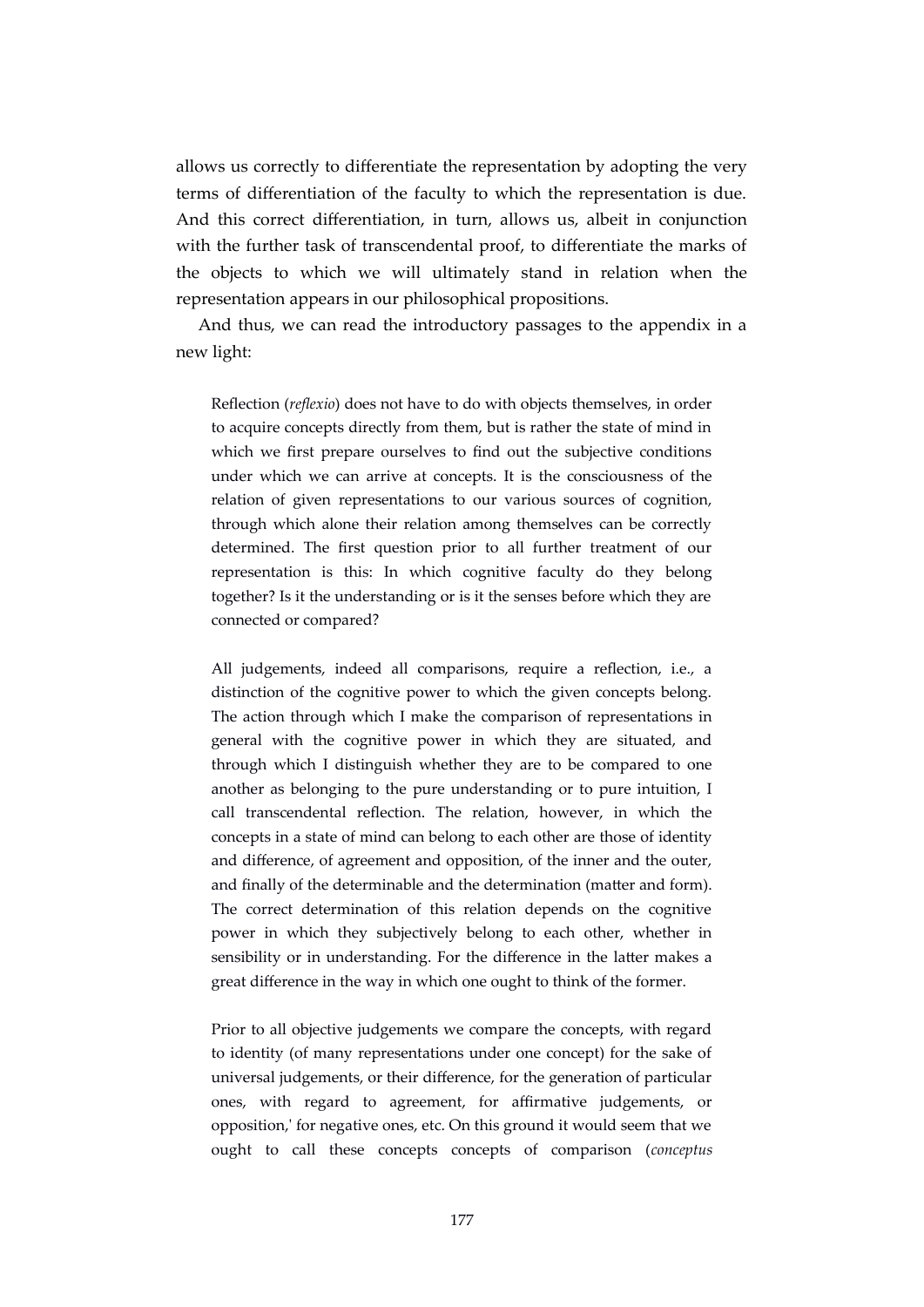*comparationis*). But since, if it is not the logical form but the content of concepts that is concerned, i.e., whether the things themselves are identical or diferent, in agreement or in opposition, etc., the things can have a twofold relation to our power of cognition, namely to sensibility and to understanding, yet it is this place in which they belong that concerns how they ought to belong to each other, then it is transcendental reflection, i.e., the relation of given representations to one or the other kind of cognition, that can alone determine their relation among themselves, and whether the things are identical or diferent, in agreement or in opposition, etc., cannot immediately be made out from the concepts themselves through mere comparison (*comparatio*), but rather only through the distinction of the kind of cognition to which they belong, by means of a transcendental reflection (*refexio*).

[T]ranscendental reflection, […] (which goes to the objects themselves) contains the ground of the possibility of the objective comparison of the representations to each other, and is therefore very diferent from the other, since the cognitive power to which the representations belong is not precisely the same. This transcendental reflection is a duty from which no one can escape if he would judge anything about things a priori.

(A260-3/B316-9, emphasis omited)

## II. The puzzles revisited

Having now in hand a better understanding of the concepts of reflection and their role in a priori cognition, we are now in a position to set aside the remaining questions and puzzles that arose in our initial discussion of the case in the appendix. I turn now to an examination of these as they arose in Part I.

Our initial questions concerned the concepts of reflection and their employment. According to the line of reasoning, the concepts are employed in the comparison of representations for their relations among themselves and they subsume these relations. Yet we had not established what such comparison and the relations in question amounted to, nor had we established how we were to understand the representations 'themselves'.

To begin with the later, recall that our initial atempt to clarify the appeal to 'representations as representations' introduced a threefold distinction: We distinguished between (i) the (subjective) determinations of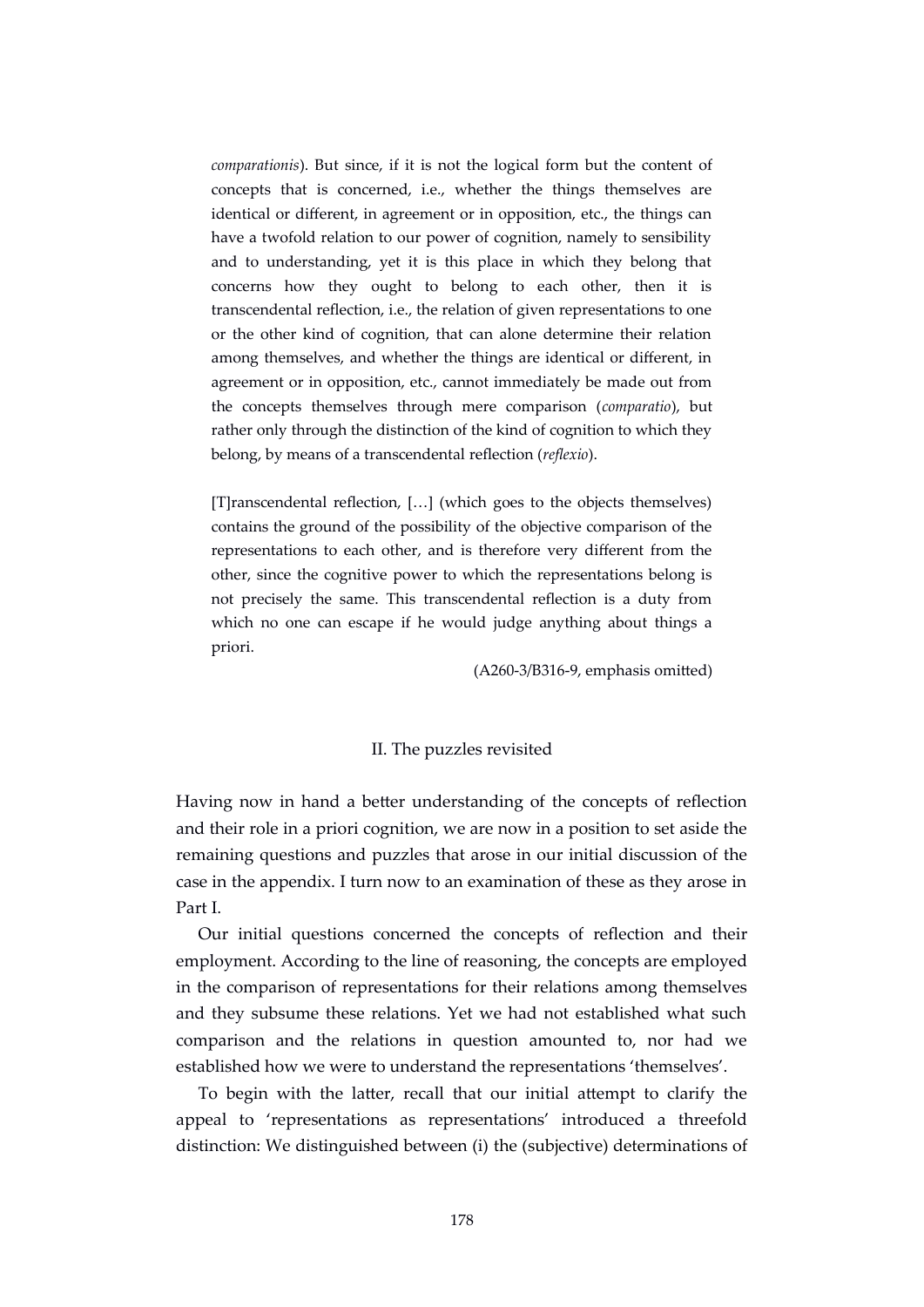representations themselves, (ii) the represented (objective) determinations of the object, and (iii) the (objective) determinations of objects themselves. We can now see that Kant is indeed commited to such subjective determinations – and indeed to the trifold distinction. The representations in analysis (and indeed in our cognition) are to be characterised in certain ways 'as representations'– that is, they have features beyond the features represented as part of the objective content and the features of the object itself. This point is not entirely unfamiliar. Indeed, such features are invoked in Kant's distinction between concepts and intuitions. What is less familiar, however, is the subjective character of these representations as this comes to light in the case in the appendix. Our familiar understanding of the determinations of concepts themselves is their mediacy, and of intuitions their immediacy.<sup>[86](#page-178-0)</sup> The picture presented in the appendix, however, concerns the relations or connections between the marks combined in a representation (or indeed between this combination of marks and other representations as combinations of marks). We were presented with a picture under which these connections varied according to the faculty of the representation in question. In the frst instance then, the appendix revealed a distinction between concepts as combinations of marks that bear certain logical or conceptual relations to one another and intuitions as combinations of marks bearing intuitive relations to one another – as combinations of marks that are intuitively connected.

Secondly, the argument of the appendix revealed an interesting dependence within our initial trifold distinction: The determinations of the representations themselves have implications for both the represented determinations of the object and, given Kant's transcendental idealism, the determinations of the objects themselves. As we saw, an indistinct representation is to be diferentiated diferently depending on whether it is a concept or an intuition. This diference in diferentiation at the subjective level yielded (i) a diference in diferentiation of the objective content of the

By contrast, the mediacy or immediacy of a representation does seem to me to be a (subjective) determination of the representation itself. The representation *as a representation* stands one in such a relation to the object.

<span id="page-178-0"></span>It seems to me that a concept's universality and an intuition's singularity, despite their frequently being equally involved in the characterisation of these two types of representations, are part of the represented (objective) determinations of the object. That some mark found in a concept thereby also involves universality seems to me to be a feature of the represented determination of the object, rather than a feature of the *concept* itself. This point applies mutatis mutandis to the case of intuitions.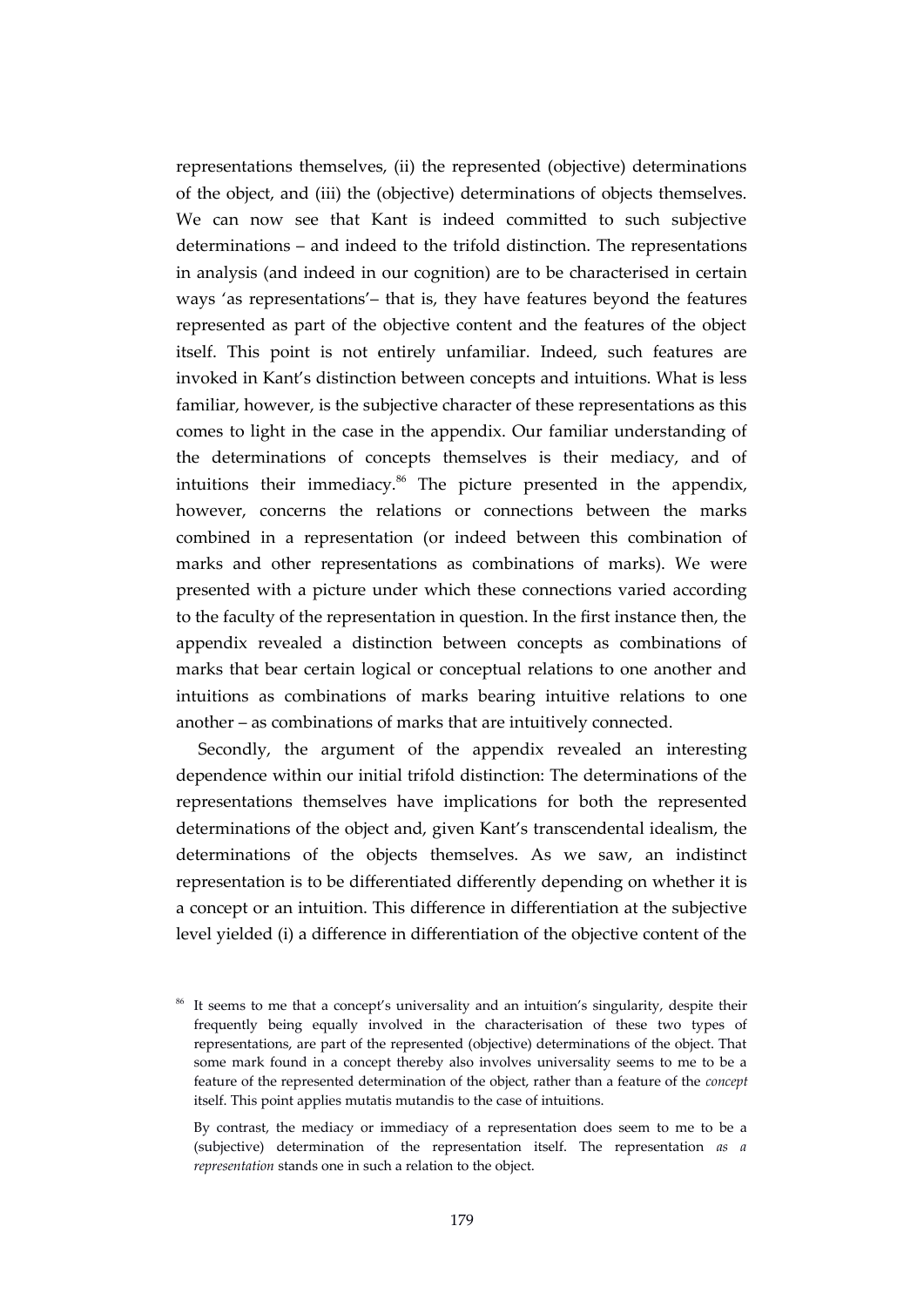representation, which in turn ultimately yielded (ii) a diference in the object to which we might stand in relation by means of the representation.

Further, with regard to these representations, we can now allay the worry of ontological commitment. Recall that the appeal to the comparison of representations for their relations led us naturally to suppose what was under comparison were some mental entities, of one or another sort. We noted, however, that any account of the representations to which the appendix refers must minimally avoid any such ontological commitment. We now have a better understanding of the nature of the representations mentioned in the appendix, an understanding that does not involve the appendix in the introduction of further ontological commitment with regard to these representations. Recalling the discussion of the Doctrine of Method, the representations in general available for analysis could have one of three grounds; arbitrary combination by the understanding, the combinations of marks found in empirical objects, or the combination as due to the nature of our faculties. The representations relevant to philosophy are of the later ground. Now, it is only the second of these (empirical representations) that, according to the Critical account, necessarily brings along with it an ontological commitment – and indeed only an ontological commitment regarding the existence of the empirical *objects*. For none of the representations captured under this trifold commitment is there an ontological commitment as to the existence of the representations as mental entities. With regard to the representations in question in comparison then, the representations of philosophy, these representations are combinations of (represented) marks of possible objects such that the *combination* is due to the nature of our faculties, and thus need not be taken to introduce an ontologically problematic commitment.

Turning now to the former questions, let us re-examine briefly and explicitly the nature of these relations and the nature of the comparison of representations that is engaged in. We have now seen that these relations are the connections between the marks (ultimately of objects) combined in a representation, which combination constitutes the representation. The relations in question are those of an indistinctly given representation to its more elemental representations. What was implicitly at work was the further dimension of being a connection *within the representation of a certain faculty*. (The connections within a combination of the understanding are logical; the connections within a representation of sensibility are intuitive.) To compare our representations for their relations among themselves is to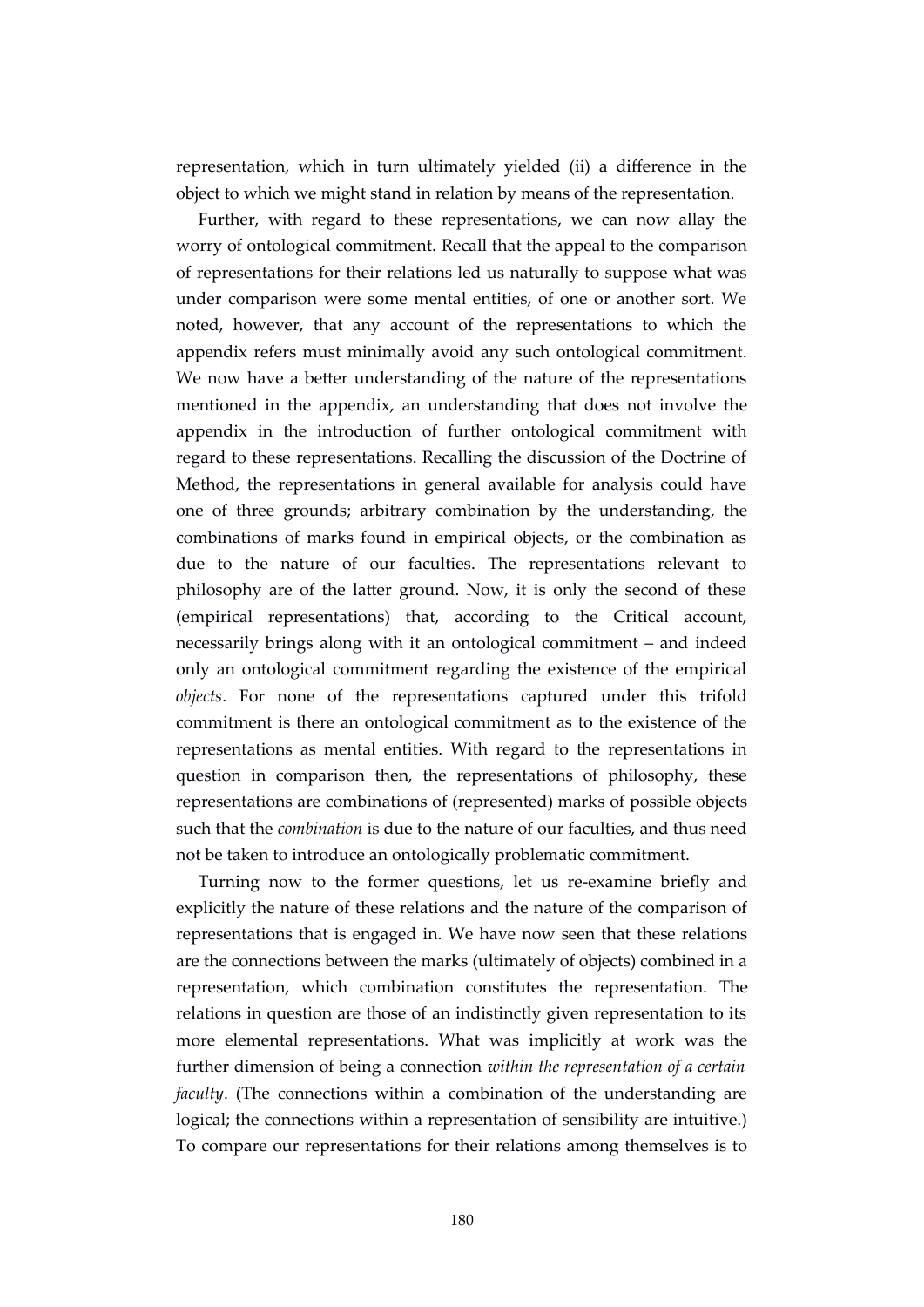compare them for these connections – either the connections within the representation or the connections that hold between it and other representations. Put another way, to compare our representations for these relations was to distinguish the marks of our indistinctly given representations (to determine the connections holding between mark and representation according to the sort of representation it is) – and at once to distinguish the marks of the object to which we stand in relation by means of the representation. We now see that this amounts to bringing to distinctness whatever relations between marks (combinations of marks) are already indistinctly represented by the faculty in question.

Further, we now have a clearer understanding of the nature of such comparison. This comparison is a conscious, reflected, willed activity. We compare separated marks with an indistinctly given representation in order to bring the representation to distinctness. This is distinct from our ordinary awareness of the representation. It is an activity involved in carrying out philosophical investigation. However, it is important to note that the relations uncovered, that is, the representations thereby brought to distinctness, are relations and representations of which we are *already implicitly aware in the multitude of haphazard and indistinct representations* of our empirical experience. Such comparison happens implicitly in the case of ordinary empirical judgement, but must be carried out explicitly in the case of puting forward a philosophy. The two involve the same representations and relations or connections. The later is a mater of actively bringing to distinctness what is already always involved in the former.

#### III. Revisiting the familiar formulation

In Part I, we examined what I termed the 'familiar formulation' of the case in the appendix – the account that is predominantly found in discussions on the appendix in the extant literature. In what follows, I return to this account, in order to examine it in light of our fndings. Before I do so, however, let us briefly review this formulation.

The familiar formulation in the literature focusses on the appendix as containing a charge put forward by Kant against the Leibnizian philosophy. The charge is variously emphasised in these discussions: The Leibnizian philosophy is charged with confusing two sorts of object –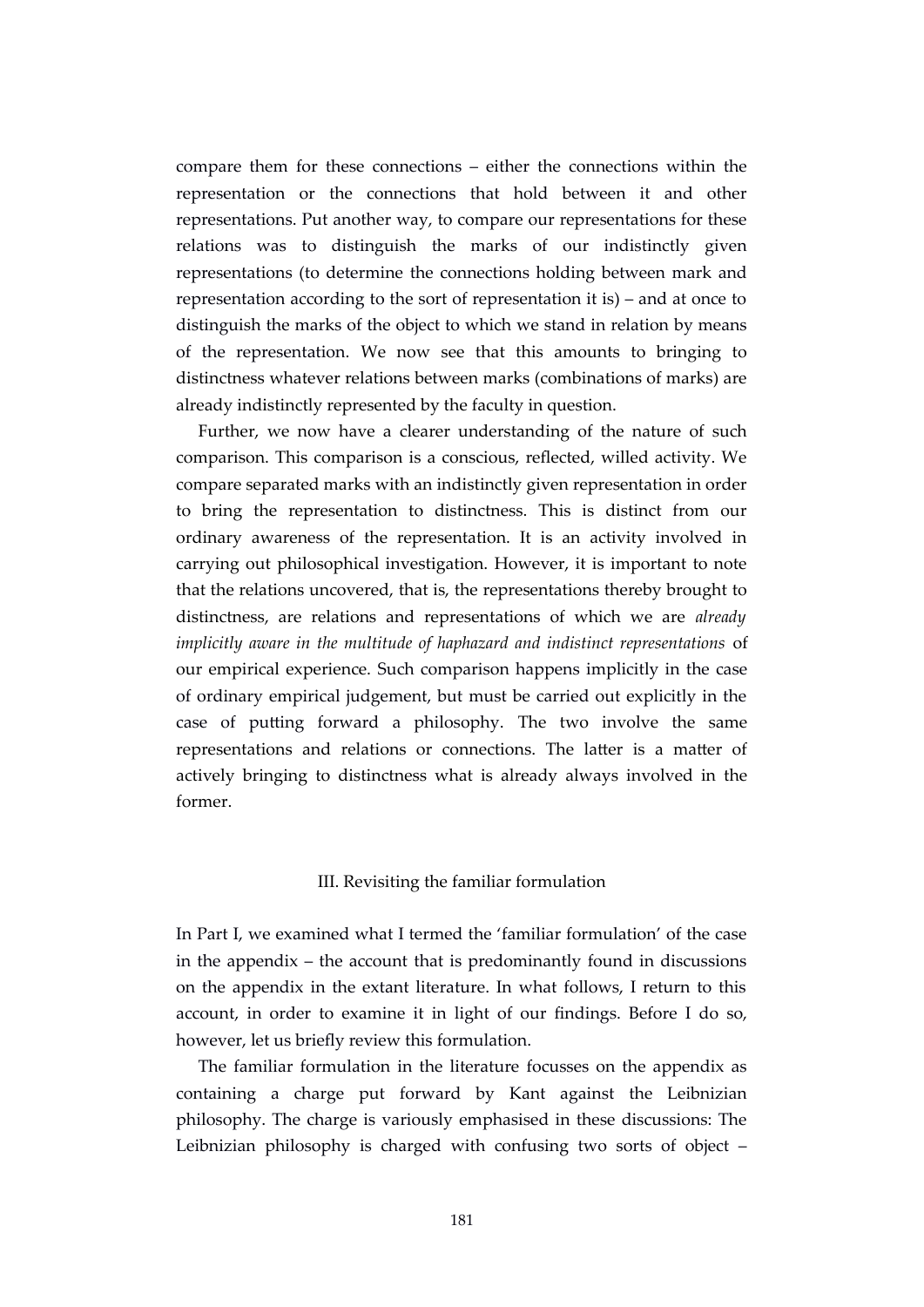phenomena with noumena, with confusing the comparison of concepts for the comparison of objects, with failing to recognise the distinct contribution of sensibility to our cognition, with commiting a fallacious transcendental amphiboly, and, in its most developed formulation, with an erroneous ontological employment of the concepts of reflection.

Under this later, most developed, formulation, the Leibnizian philosophy, insofar as it engages in the comparison of concepts, employs the concepts of reflection in order to establish their relations. However, the philosophy involves a further complexity. It engages in such comparison, not merely for the sake of examining these concepts, but ultimately for the sake of establishing the relations among the objects of the concepts. It takes such comparison to be sufficient for the latter as well as the former. This is the frst part of the underlying account of the charge as it is put forward in these discussions: The Leibnizian philosophy involves an ontological employment of the concepts of reflection.

In its second part, the standard account identifes Kant's reasons for rejecting this employment of the concepts of reflection. The reasons here turn on the consideration that the objects in question, the objects whose relations are sought by comparing their concepts under the Leibnizian philosophy, are objects given or presented by sensibility. And crucially, it is further noted, these objects bear further relations to each other that are not captured in the concepts of these objects that are had and compared by means of the understanding. Sensibility "brings with[it its] own distinctions" (A270/B326). Thus, the account concludes, the ontological employment of the concepts of reflection by the Leibnizian philosophy is illegitimate and yields false conclusions and principles, which do hold of the objects of our cognition that are objects of sensibility or appearances.

Finally, these discussions highlight the solution that Kant puts forward in the appendix to this complex error contained in the Leibnizian philosophy. This solution is to precede any such comparison of concepts with transcendental reflection – that is, with an awareness of the faculty to which the objects of our cognition belong. Such an awareness will reveal, as we have seen above, that the objects in question are objects of sensibility. And thus, such reflection will reveal the erroneous nature of any ontological employment of the concepts of reflection, as well as any conclusions or principles based on such an employment.

Such is the bare outline of the main features of the case contained in the appendix, as they are put forward in many extant discussions in the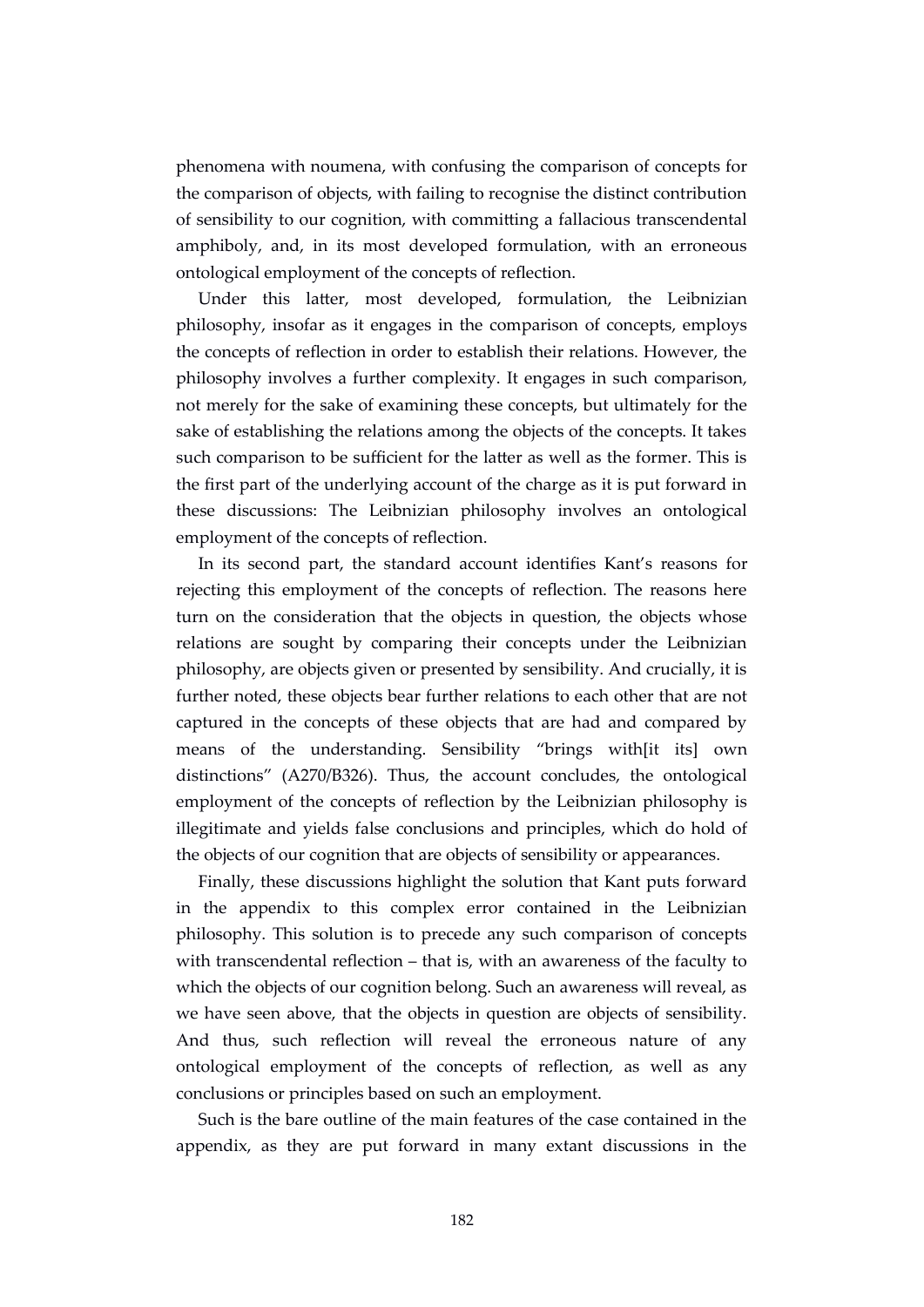literature. Having concluded our study, we are now in a position to see that these accounts are, as far as they go, correct in many of their claims. However, we are now equally in a position to see that these familiar formulations involve crucial omissions in their picture of the appendix and the signifcance of its implications, and are, in the case of certain claims, even in error. Let us turn then to a re-examination of these familiar formulations of the case, for their points of accuracy, their omissions, and their errors. I begin with some brief discussion of the frst three formulations of the case, before turning to a more detailed discussion of the ffth and more developed formulation of the case. Thereafter, I will address the fourth formulation.

Under the frst formulation, the error of German Rationalism is to take certain objects, phenomena, to be that which they are not, viz. noumena. The error, under these accounts, was made at the level of *objects*. Given our discussion of the complex commitment found in German Rationalist analysis, and Kant's corresponding complex rejection of the commitment, we can now see that this formulation of the error put forward in the appendix is *not inaccurate*, but is not the *fundamental* error with which Kant is concerned in the appendix. The German Rationalist account does indeed involve a conflation of two sorts of objects. The criteria employed by this tradition in bringing our philosophical representations to distinctness involved the commitment that the objects of the representations in question were objects cognisable by the understanding alone. However, as we have now also seen, this is not the fundamental error with which the *appendix* is concerned. The charge of taking phenomena to be noumena by the Leibnizian philosophy can be found in a number of places in the *Critique*, in ways that have nothing to do with the claims of the appendix. (Indeed, the frst main section of the *Critique*, the analytic, is, in part, concerned to establish the former rather than the later as the proper objects of our philosophical cognition (A238-9/B297-8)). The true point of concern of the appendix, as we have seen, is with an error in the employment of the concepts of reflection, which subsume the diferentiation between our representations among themselves. The German Rationalist account fails to diferentiate our representations correctly *as representations*. This error, along with the ultimate claim that these representations do stand us in relation to objects, then yields an erroneous assumption about the nature of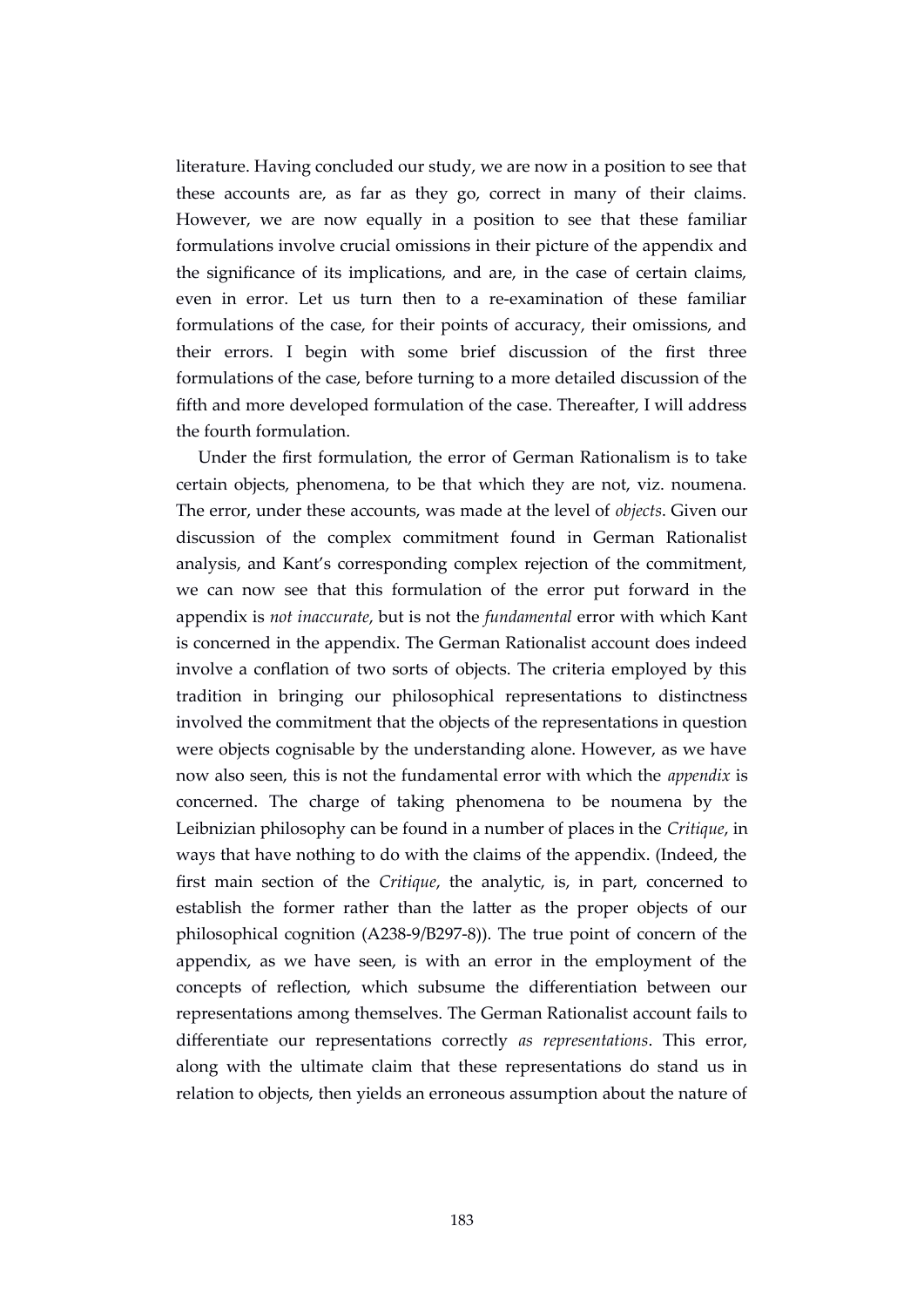those objects. $87$  However, the fundamental error with which the appendix is concerned is thus not a confusion of objects, but a confusion that occurs at the level of representations as representations.

In its second familiar formulation, the error is put forward as the confusion of the comparison of concepts for the comparison of objects. Under this account, German Rationalism is legitimately only engaged in uncovering the distinctions between certain concepts, but at once takes itself to be legitimately uncovering the distinctions between the objects of the concepts. Put in another way, the error of German Rationalism is to conflate logical distinctions with real distinctions. Again, our study here shows this familiar formulation of the error to be accurate, but not fundamental. As we have seen, the German Rationalist account does indeed involve the move from diferentiating our indistinctly given representations as concepts to the diferentiation of the objects of those representations. It assumes that the terms employed in the diferentiation of concepts are sufficient to differentiate the objects of those concepts. And this indeed is a crucial step in the overall complex commitment that Kant wishes to reject. Contrary to the formulation above, these accounts correctly pinpoint the trouble as involving the diferentiation of representations as representations. As we have also seen, however, these accounts are not quite yet nuanced enough. First, they do not recognise the distinctness of the two levels of concern that come to light in Kant's argument for transcendental reflection in the introduction. The concepts of reflection, properly speaking, subsume the diferentiation of our representations *as representations*. At this level, an erroneous and a correct employment of the concepts of reflection can be distinguished. These employments then have *implications* for the diferentiation between objects, if they are so taken to diferentiate objects. Nonetheless, the fundamental point of concern of the appendix is the correctness of their employment at the level of representations as representations. Secondly, and relatedly, these accounts do not recognise the mentioned corrected employment of the concepts at this level. Only an erroneous employment of the concepts is recognised. I will address this point in relation to the ffth formulation in more detail below.

<span id="page-183-0"></span><sup>87</sup> As we have seen, German Rationalism *assumes* that our philosophical representation stand us in relation to objects, thereby assuming these objects to be phenomena, while in fact the objects to which our philosophical representations *do* stand us in relation, as purportedly *proven* under the critical account, are phenomena.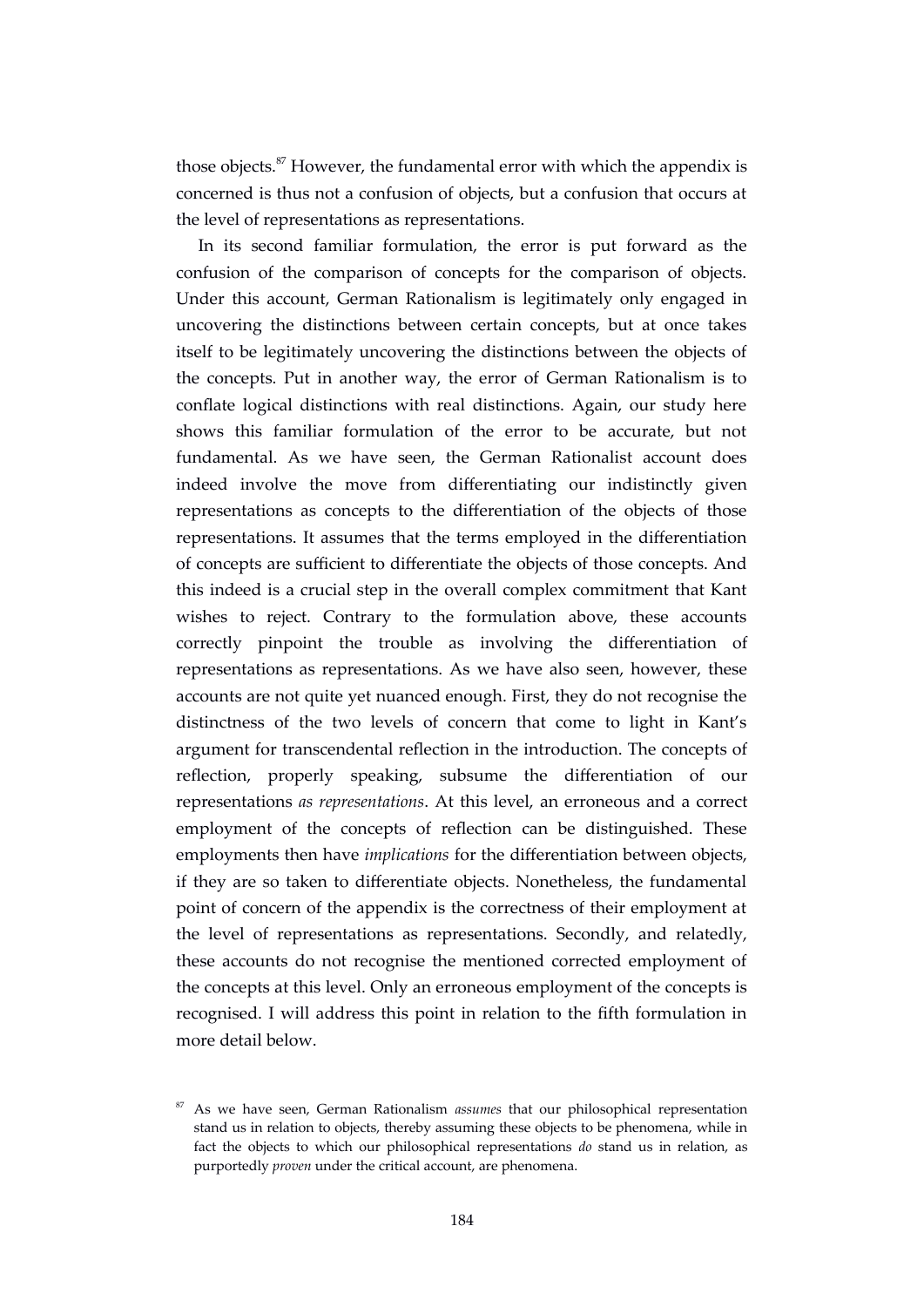The third formulation of the error discussed in Part I characterised it as a failure, in one or another way, to recognise the distinctness of sensibility and the signifcance of its contribution to our cognition. It is now clear that these accounts are correct insofar as they identify the fundamental error as located at the level of the subject of cognition. Under these accounts, the fundamental error of German Rationalism is not a confusion of the objects of our cognition with any other thing (either objects of a diferent sort or with concepts), but is an error prior to this and which concerns the subject – its faculties and representations. This is indeed in line with the account that we have presented in the above study. However, discussions that characterise the error of the appendix in this third way err in the exhaustiveness of the account. The error is fundamentally located at the point of the diferentiation of representations as representations (that is, at the subjective level), but this is an error relevant to philosophical cognition only insofar as it has implications for the objects of our philosophical cognition. Discussions that emphasise this third formulation run the risk of overlooking the whole of Kant's case.

The most developed and complete accounts, however, are those that formulate the case in the appendix in the ffth way above. These accounts frst identify the standard employment of the concepts of reflection in the diferentiation of concepts from one another in logical reflection. This employment is then contrasted with the problematic ontological employment of the concepts under German Rationalism, in which the concepts are used logically, but taken to yield ontological conclusions. Kant's reason for rejecting this ontological employment is then cited as the recognition of sensibility in the cognition of the objects in question and the fact that sensibility introduces diferentiation among the objects of its representations that are not captured in logical reflection on the concepts of the objects. Having concluded our study, we are now in a position to examine the ways in which this developed familiar formulation of the case in the appendix is both correct and the ways in which it remains problematic. I will begin with a discussion of the former.

In our account, we saw that the case in the appendix is centrally concerned with the employment of the concepts of reflection, as concepts that subsume, not objects, but representations. This ffth formulation of the error is indeed correct in its recognition of these concepts as the concern of the appendix and as constituting a new subject mater within the *Critique*. This change of subject is not lost to these discussions.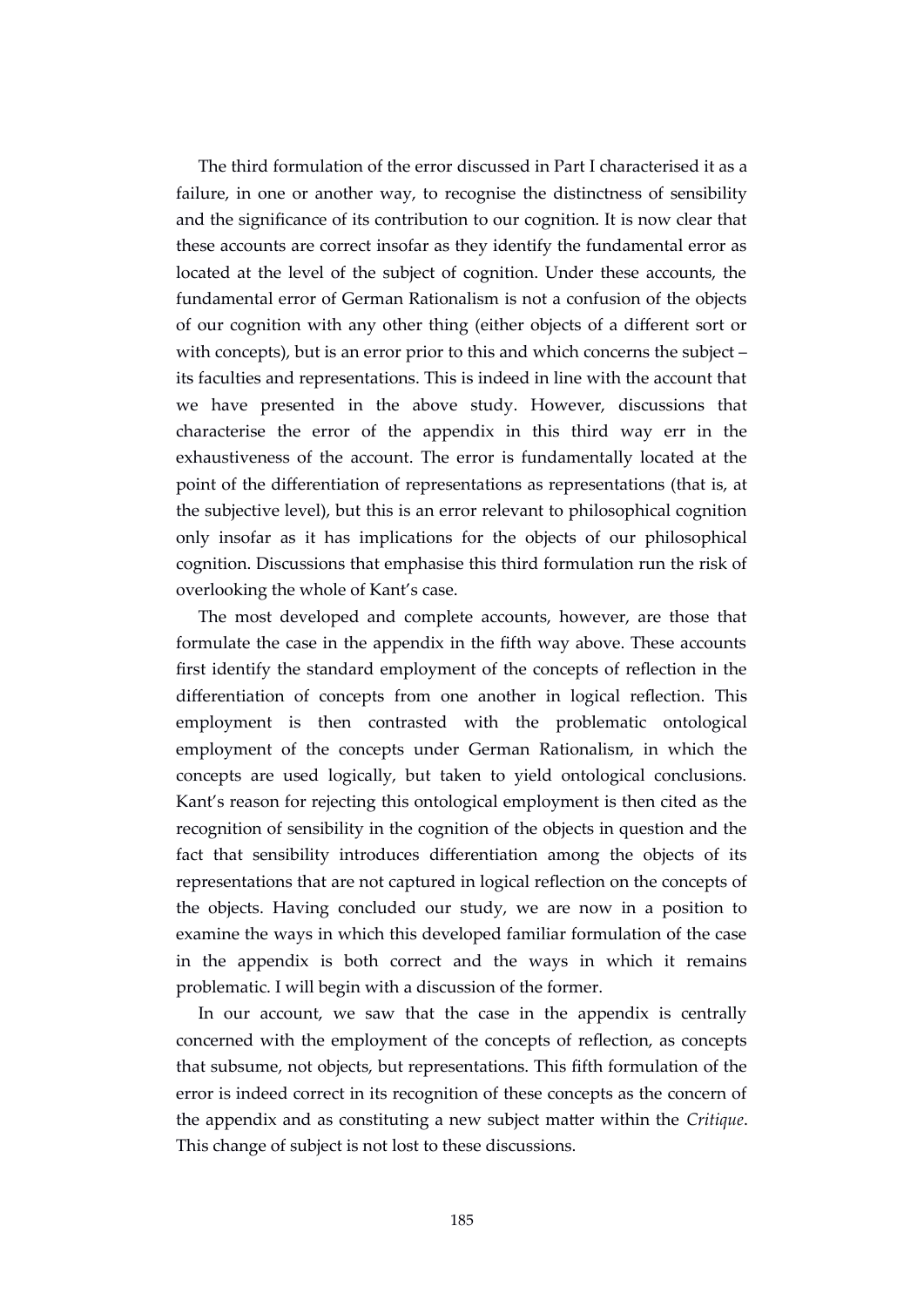Further, we saw that the case in the appendix does indeed identify a certain employment of these concepts under German Rationalism, which it claims to be erroneous: Under German Rationalism, these concepts are employed in the 'mere comparison' of representations, which comparison is a mater of treating all representations as those of the understanding or as concepts, which it then takes to establish the relations between, not only the representations in question, but also between the objects of those representations. Equally, in our account, we saw that this is precisely what Kant claims such comparison cannot do. The German Rationalist move here from the relations between representations to the relations between the objects of those representations is illegitimate. Contrasting this illegitimate employment of the concepts of reflection, we saw that the Critical method indeed demands that transcendental reflection be adopted in place of such comparison. Thus, in all of these claims, these extant discussions are in line with what we have uncovered here.

Our close examination of the case has, however, revealed a number of crucial details that have gone unnoticed in extant literature, and indeed even in its most developed formulations. The appendix in fact contains a far more complex and systematic account than is typically recognised. I turn now to examine the ways in which this formulation can now be seen to be inadequate as an account of what is going on in the appendix.

In the frst instance, our understanding of the underlying *workings* of the error and its correction on these accounts is, at best, vague and, at worst, non-existent. Consider frst our understanding of the error itself under these accounts. The error lies in the illegitimacy of the move from the relations found between the concepts of objects to the relations between the objects themselves. This move is illegitimate because the objects in question are objects of sensibility and, as such, are related in ways that cannot be captured by the relations between the understanding's concepts. Admitedly, insofar as the later holds, it does yield the illegitimacy in question: If the objects in question are those of sensibility and if this means that they bear relations to one another beyond those that can be captured by the understanding's concepts, then German Rationalist does indeed err if it takes the relations between the concepts of the objects to be sufficient to yield the relations between the objects. But what we lack here is a deeper understanding of how and why the introduction of a second faculty in the cognition of these objects brings with it further relations between the objects. Here, the familiar formulation simply takes it to be self-evident that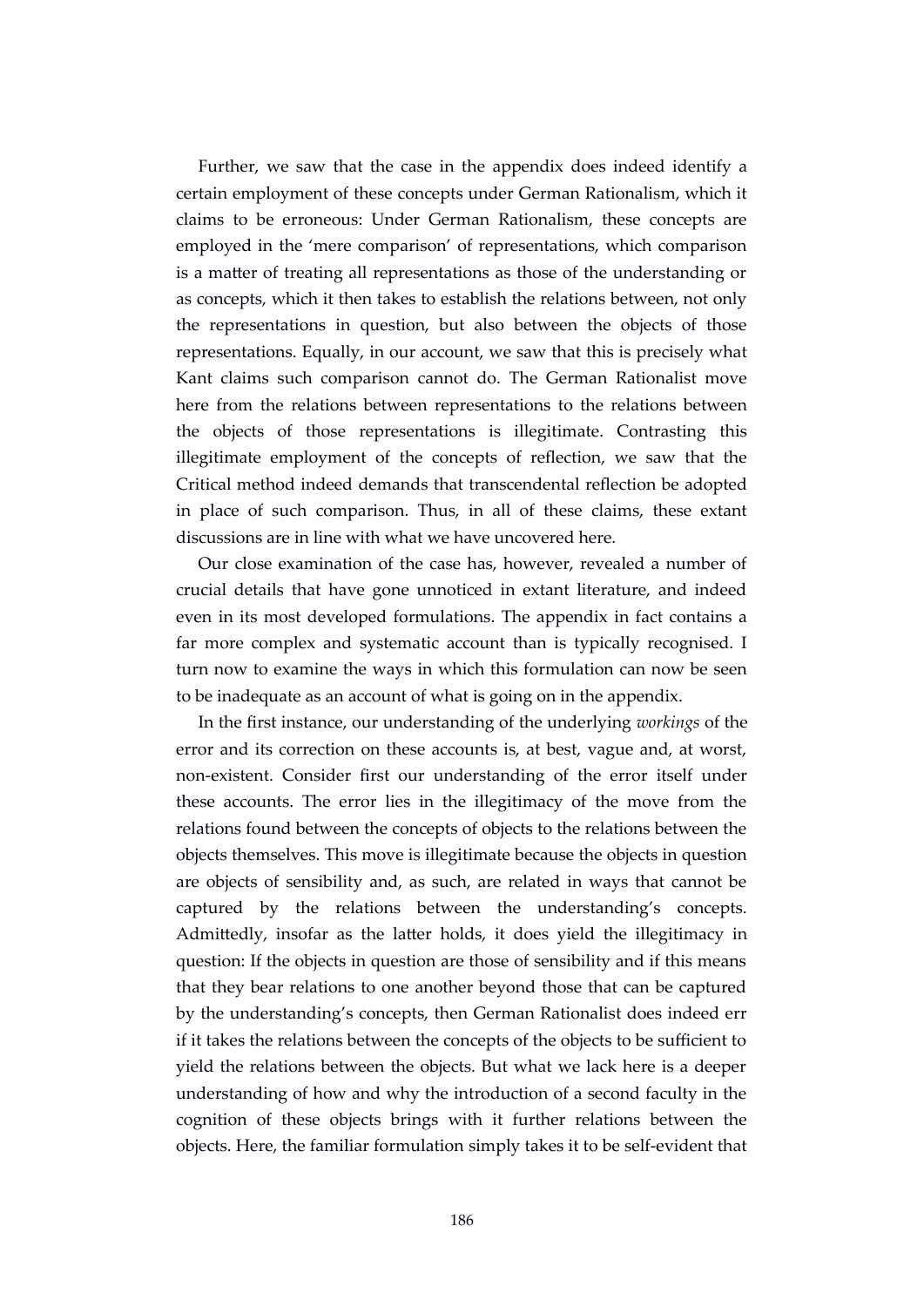an appeal to sensibility will bring with it further relations between the objects – relations that cannot be captured by means of the understanding.

A crucial, related worry concerns the appeal to transcendental reflection under these accounts. Transcendental reflection is posited as the solution to the error, and also as the means by which we are to tell that the German Rationalist employment of the concepts, and the principles arising from it, are incorrect. Now such reflection, under these accounts, consists in becoming aware of the faculty of the objects in question. We become aware that the objects whose relations are proposed in the principles are objects of sensibility. Such reflection then purportedly allows us to see that the relations put forward in the principles do not hold of these objects, and that there are further relations between these objects that are not captured in the proposed principles. Yet, it is unclear how precisely transcendental reflection allows us these claims. Whence the evidence that is aforded by transcendental reflection under these accounts?

This evidence, I believe, is standardly taken to be something like the following:<sup>[88](#page-186-0)</sup> German Rationalism carries out the comparison of concepts, which comparison it happily takes to be sufficient for establishing the relations between the objects of those concepts. This later assumption results in the four central ontological principles identifed in the appendix. However, German Rationalism fails to precede its comparisons with transcendental reflection – with the awareness of the faculty of the objects in question. If it were to involve such an awareness, it would recognise that the objects whose relations it purports to establish are in fact objects given or presented to us by sensibility – and sensibility allows us to apprehend relations between these objects beyond those that hold between their concepts. In sensibility, we look to the *objects themselves* and apprehend further *real* relations between these objects, beyond any conceptual relations captured by the understanding. Further, this allows us to see that the ontological principles put forward do not hold, as they do not hold of the objects of sensibility and these are the objects in question. Thus, transcendental reflection, on this account, allows us to identify this employment of the concepts of reflection as erroneous by allowing us to see that the supposed relations do not hold between the real objects presented in sensibility. In this, the appeal to transcendental reflection, under these accounts, signals Kant's 'empirical turn' in relation to his German

<span id="page-186-0"></span><sup>88</sup> See, for example, Kerslake (2004), Marques (2008) pp. 218 and 219, and Sedgwick (1991). For a more extreme statement of this appeal, see Zinkin (2008) p. 846.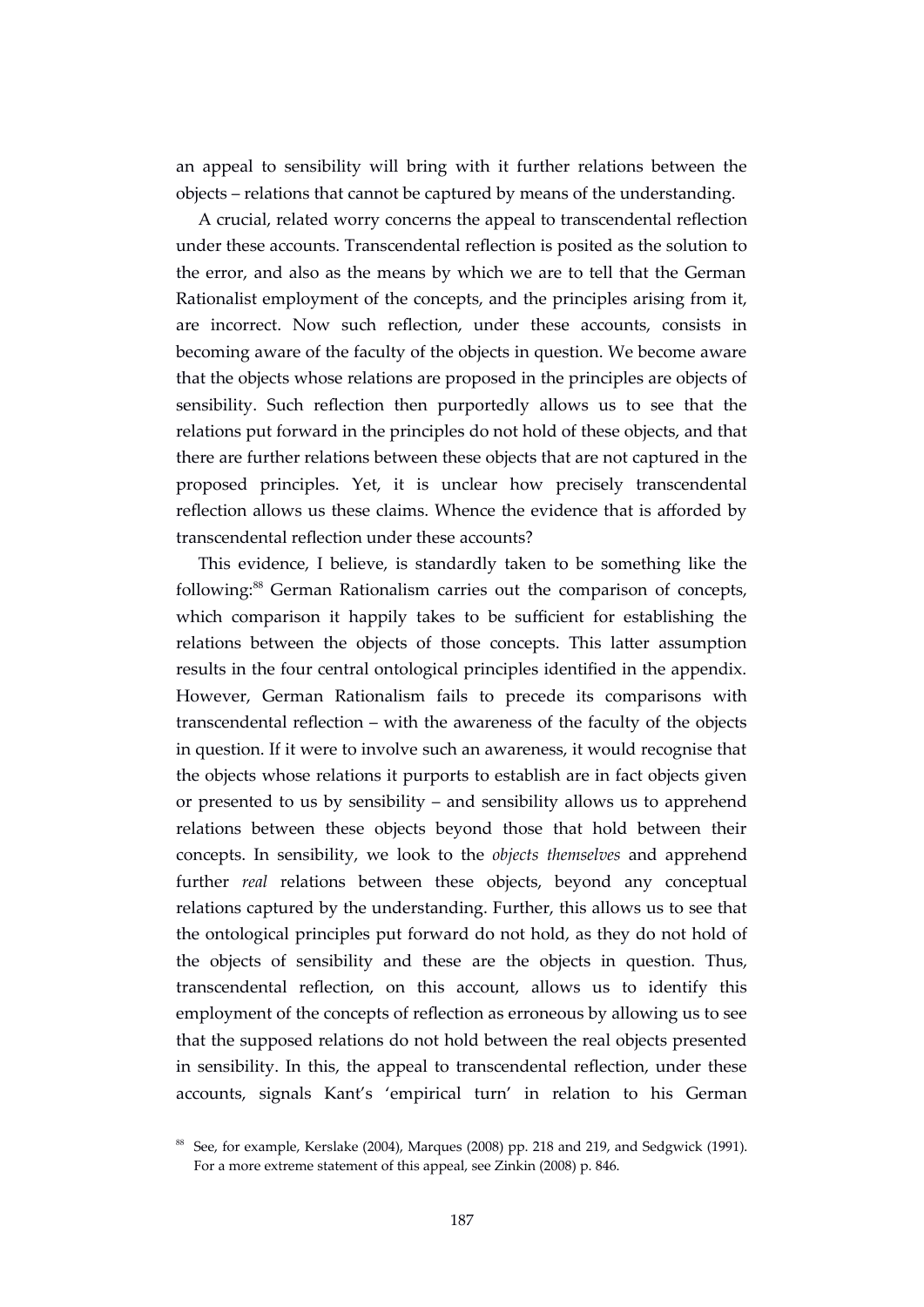Rationalist predecessors. Recognising the objects as those of sensibility allows us to turn to our empirical experience to fnd out the relations between these real, empirical objects.

However, even given this more qualifed picture of the appeal to transcendental reflection, the familiar formulation falters in at least two crucial ways. First, and least worryingly, the account is yet vague and indeterminate. Exactly how is it that we apprehend these further real relations? How is it that we see that the principles in question do not hold? Standardly, these accounts leave these questions answered only implicitly: The introduction of sensibility as the faculty by means of which these objects are given or presented directly is meant to signal a general turning of our atention to empirical experience, for which these claims are then taken to be in some way self-evident.

Secondly, and more worryingly, this account is erroneous as an account of transcendental reflection in at least two ways. First, as we have it above, to precede any comparison of concepts with transcendental reflection is to become aware of the faculty of the *objects* of the concepts in question. Becoming aware of the faculty by means of which we cognise these objects allows us to see that such comparison is inadequate. However, transcendental reflection does not involve turning to the objects of our cognition to relate them to their relevant faculty. Transcendental reflection is the apprehension of the faculty to which our *representations* belong, not straightforwardly the objects. Kant says this in a number of places. Such reflection is "the consciousness of the relation of *given representations* to our various sources of cognition, through which alone their *relation among themselves* can be correctly determined." (A260/B316) It is "the action through which I make the comparison of *representations in general* with the cognitive power in which they are situated" (A261/B317). In its formulation of the case, the familiar account ends up dismissing these explicit characterisations by construing transcendental reflection solely as the awareness of the faculty to which the objects in question belong. The familiar formulation thus involves a subtle, but crucial, misconstrual of transcendental reflection.

There is a second way in which the account involves an error in its understanding of the appeal to transcendental reflection. As we have presented it here, the appeal to transcendental reflection affords us an appeal to the *real* relations between the objects of our cognition (and thus is, according to this account, a case of Kant's recognition of and insistence on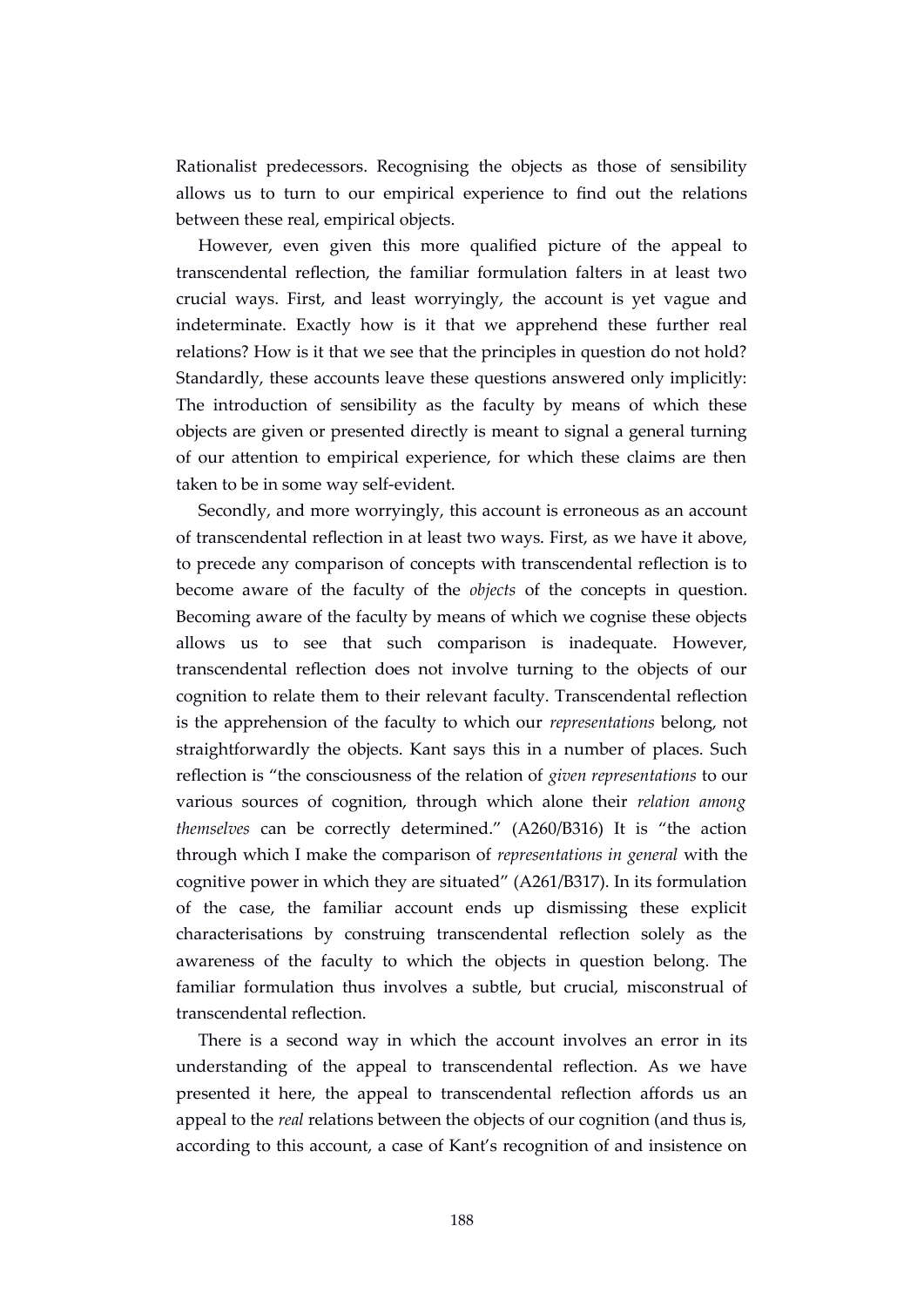the real-conceptual distinction). Now, the apprehension of real relations between particular objects will indeed allow us to fnd any principles that deny those relations to be false. (A single instance against a principle is sufficient to show the general principle false.) $89$  Thus, the appeal to the real relations between objects will allow a rejection of the Leibnizian principles. However, the apprehension of real relations between particular objects will not, either under the Critical account or under German Rationalism, allow us to arrive at any *correct general principles*. The principles in question are strictly universal principles – they hold of all possible objects of the relevant sort – and so it cannot be that an appeal to any real relations between particular objects in our empirical experience can show the superseding principles to be true. Thus, the appeal to transcendental reflection fails, under the familiar formulation, to play a role in our arriving at (Critical) philosophical cognition.

Thus far we have seen how the familiar formulation leaves our understanding of the error and its correction vague and, in some parts, even erroneous. However, our understanding of Kant's case in the appendix is yet worse off under this formulation. These formulations in fact almost entirely fail to capture the positive account of the correction to the error: First, as noted, the appeal to transcendental reflection in arriving at corrected principles is, under these accounts, indeterminate and inadequate. It is unclear how transcendental reflection, if understood as the recognition of the real relations between the objects of sensibility, is the solution that corrects the error and allows us to arrive at corrected principles. More signifcantly, these formulations fail to give any account of the corrected employment of the concepts of reflection. Under these accounts, Kant shows the concepts of reflection to be erroneously employed by German Rationalism insofar as this employment is taken to yield the relevant relations between objects. However, we are left without any indication of what the corrected employment of these concepts consists in. We have no idea how their correct employment is involved in arriving at philosophical cognition under the Critical account, or indeed, whether it is at all – or whether, in fact, their employment simply reverts to their role in producing the logical forms of judgement. $90$ 

<span id="page-188-0"></span><sup>&</sup>lt;sup>89</sup> Precisely this appeal is found in Warren's discussion of the principle of the identity of indiscernibles (2013, p. 34.)

<span id="page-188-1"></span><sup>90</sup> It might here be objected that these accounts do at least involve an *implicit* corrected employment of the concepts of reflection: The accounts recognise that the distinctions captured in the concepts apply to the objects of sensibility, but that they do so in a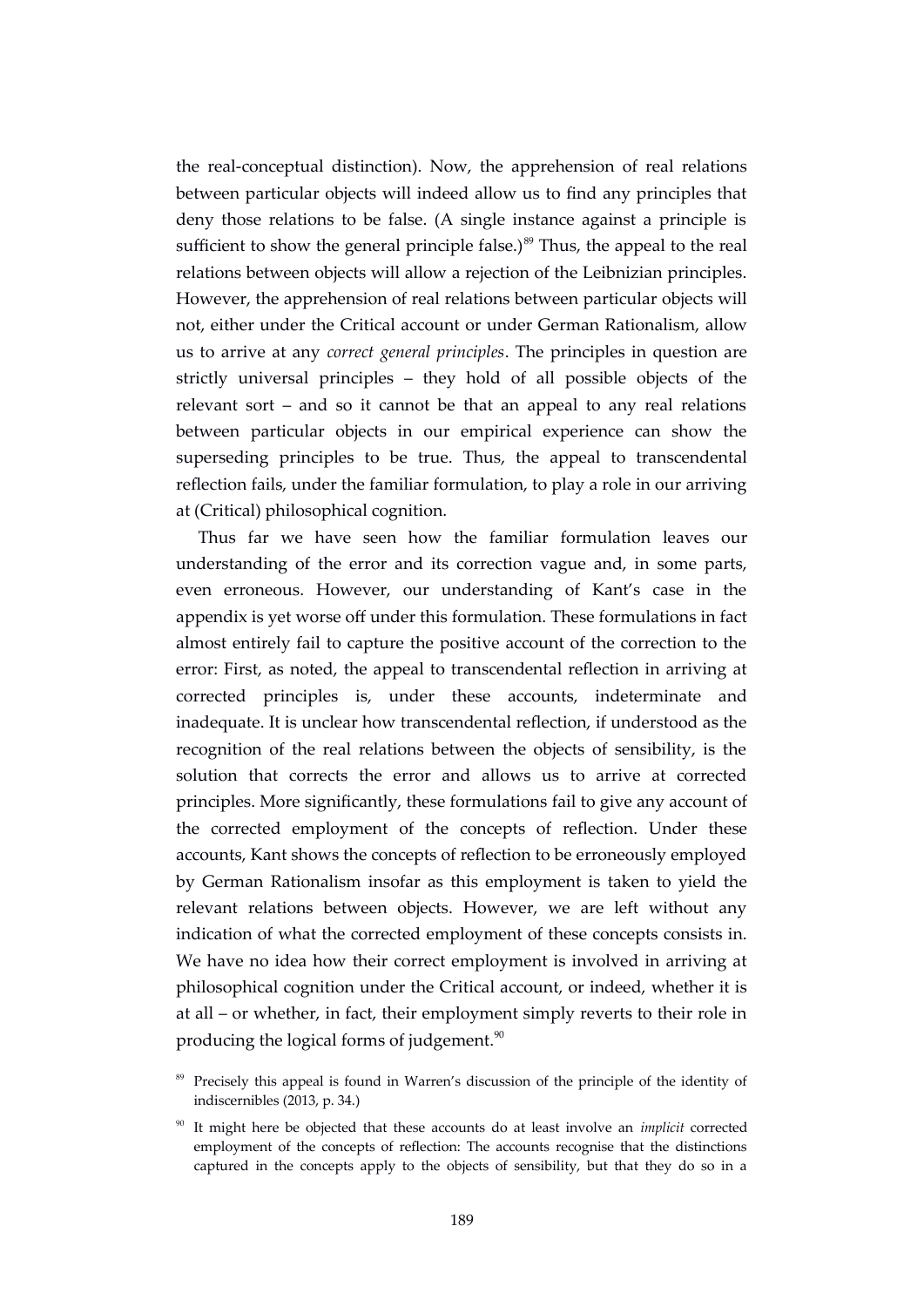This lack of any account of the corrected employment of the concepts of reflection is, I think, the most crucial and far-reaching worry in these discussions – and one which is brought to light when we contrast this formulation with the fndings of our study here:

In applying the line of reasoning of the appendix, we uncovered, not only an underlying account of the error found in the German Rationalist employment of the concepts of reflection, but also an account of their correct, Critical, employment: In line with the familiar formulation, the line of reasoning put forward transcendental reflection as the needed solution to the error. What this demand pointed us to, however, was not an examination of the objects of our cognition for their real relations as the familiar formulation has it, but an employment of the concepts of reflection in accordance with the faculty of the representations in question. The line of reasoning brought to light that such analysis proceeds by employing implicitly those terms of diferentiation that are already employed implicitly by the relevant faculty in our having the representation. Thus, if we relate, as transcendental reflection properly demands, the *representations* in question to their relevant faculty, we fnd that, for representations of sensibility, we are to employ terms of diferentiation that are diferent to those of the understanding. This is a demand for a difering employment of the concepts of reflection. In the case of representations of sensibility, the concepts of reflection are to be employed in a diferent way – but they are *still to be employed*.

Thus, we might contrast the error as it has emerged here in our study with the error as it is found in this ffth formulation. Under this formulation, German Rationalism errs in its move from the logical employment of the concepts of reflection to their ontological employment because the objects in question are objects of sensibility, and sensibility 'introduces its own distinctions'. Under our account, we are able to see that what is in question is the diferentiation of our representations as representations. Their correct diferentiation requires the correct terms of diferentiation (employment of the concepts of reflection) and that this involves employment of the relevant faculty's own implicit terms of

diferent way to objects of the pure understanding. Here then, we have an implicit corrected employment of these concepts.

In response, we might note that this is not, in fact, an employment of the concepts of reflection. The concepts of reflection subsume representations, and this account of the corrected employment of the concepts of reflection needs to be developed so that the distinctions can accurately be understood as an employment of the concepts of reflection.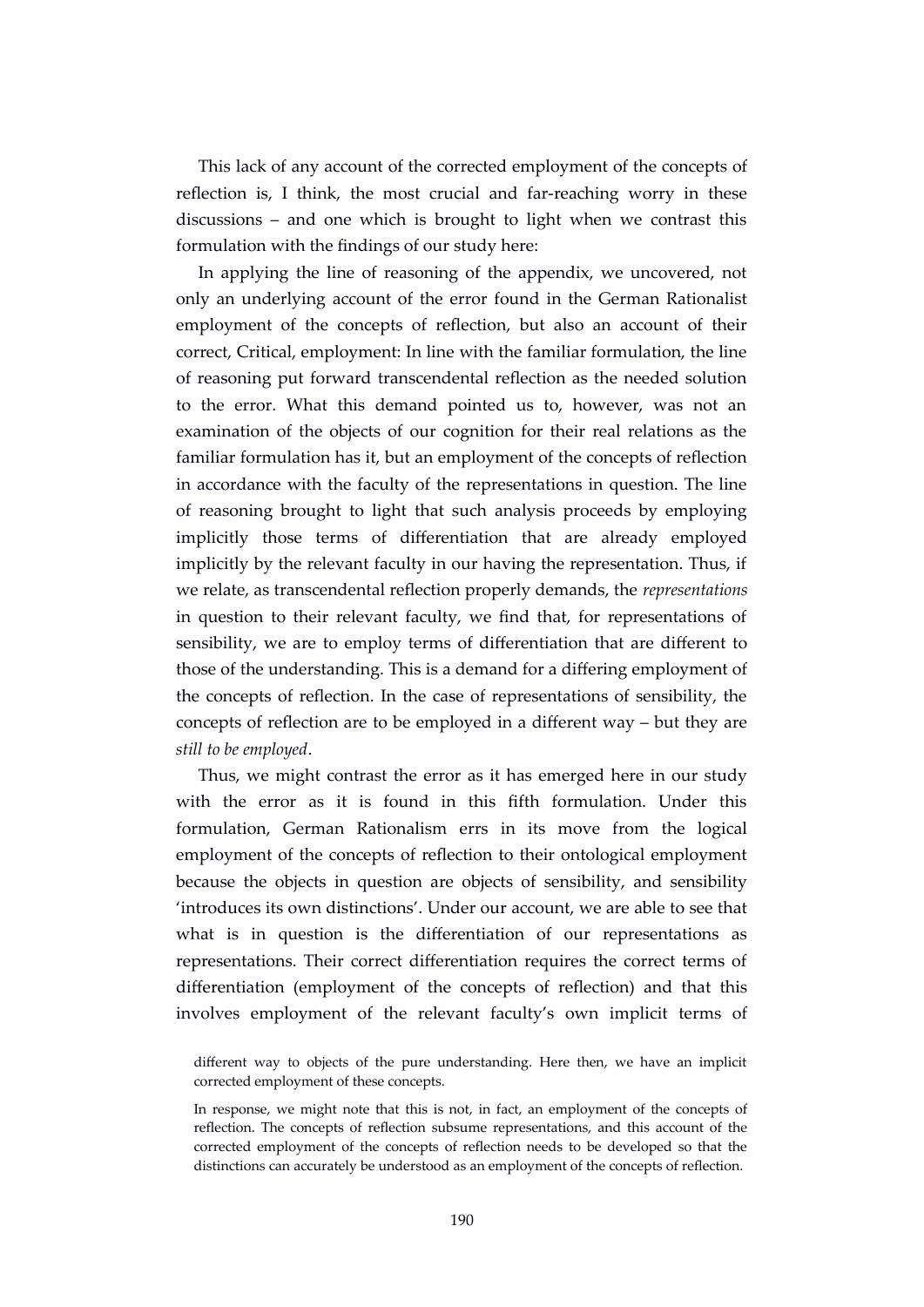diferentiation. The error of German Rationalism, then, consists in its employing the concepts of reflection *erroneously* (diferentiating our representations incorrectly), due to an incorrect apprehension of the faculties in question. Under German Rationalism, all such representations are taken to belong to the understanding and diferentiated accordingly. However, this is erroneous, according to the Critical account, because our cognition involves both understanding and sensibility as distinct faculties. Thus, not all representations can be treated in the way of German Rationalism. Sensibility 'introduces its own distinctions' insofar as sensibility introduces a further employment of the concepts of reflection in diferentiating our representations. In order to move from this diferentiation of representations to the diferentiation of objects, the correctness of the former is required as these are the representations due to our faculties that will ultimately be shown to stand us in relation to the objects of philosophy. Thus, the move from the logical employment of the concepts of reflection to their ontological employment is illegitimate, as it yields erroneous results for the diferentiation of our representations as representations.

Secondly, we can now see how transcendental reflection allows for the apprehension of further relations between the objects of sensibility. Under familiar formulations, what transcendental reflection affords us is the apprehension of the objects of our cognition as objects of sensibility, and thus, in some way or another, we are able to apprehend these objects as having certain relations not captured in German Rationalism's comparison of the concepts of these objects. However, we now have a more perspicuous understanding of the role played here by transcendental reflection. The reason why we are able to apprehend further relations between the objects of our cognition is because we have apprehended further relations between the representations of those objects. Transcendental reflection allows us to apprehend the faculty of the *representations* in question, and thereby to diferentiate them by means of the concepts of reflection correctly. This correctness then, once the transcendental proofs have been carried out, then yields a diferentiation of the marks of the objects of the representations, and thus yields further relations between these objects that are unrecognised under German Rationalism.<sup>[91](#page-190-0)</sup>

<span id="page-190-0"></span><sup>&</sup>lt;sup>91</sup> One discussion in which the differing relations between concepts and *intuitions* is recognised, albeit in passing, is in Perrejin (1997, p. 113).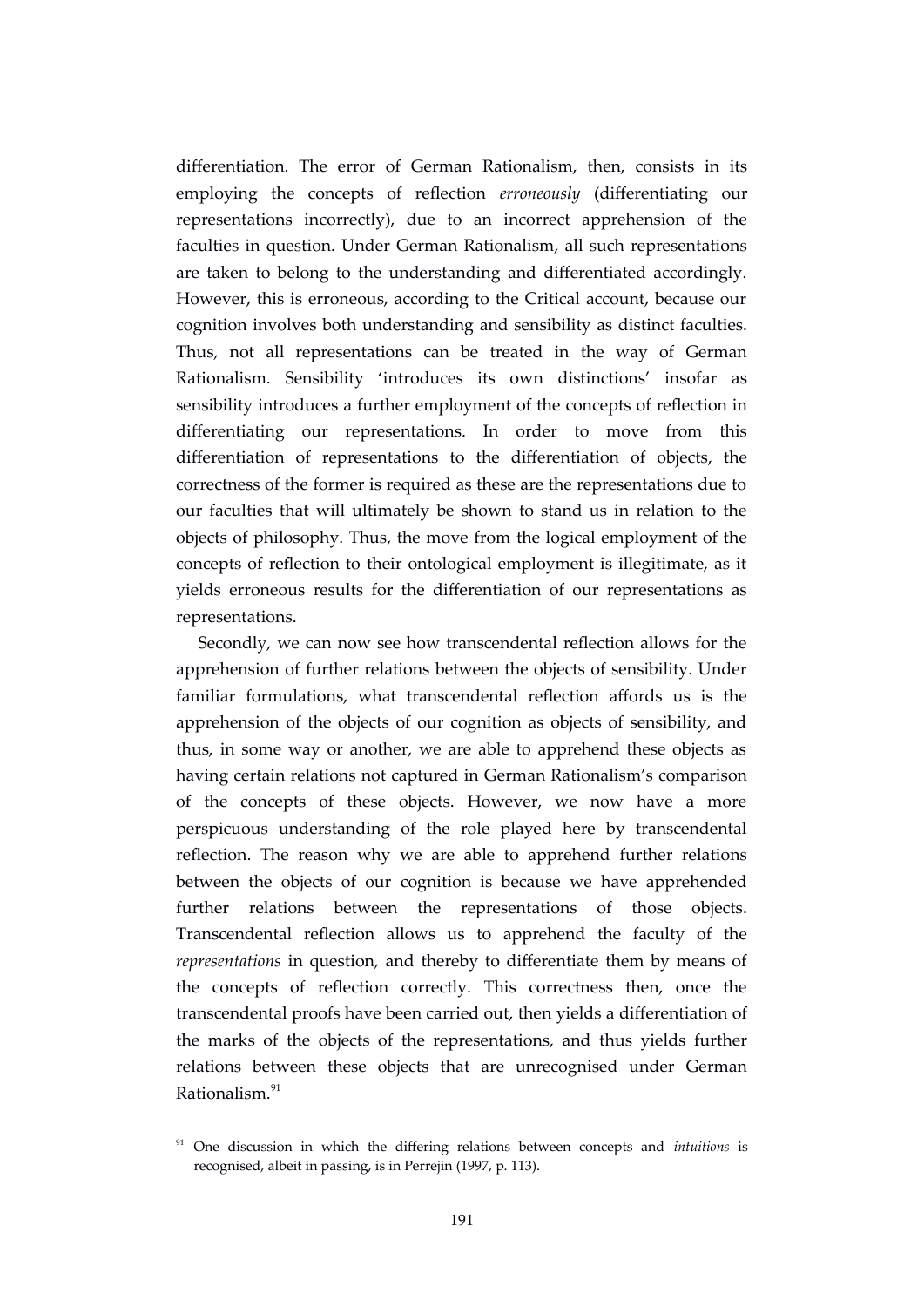Finally, we have seen that the concepts of reflection do indeed have a determinate and crucial positive role in securing philosophical cognition. The concepts of reflection are still required in order to diferentiate our representations from one another under the Critical account, though in a now-corrected way. The concepts are employed in a way that diferentiates these representations in accordance with the faculty to which they belong. In this, their corrected Critical employment, the concepts of reflection play the same role as under their German Rationalist predecessors. In its account, the familiar formulation fails to recognise this.

The root cause of these failures in extant discussions is that, in their haste to examine the Leibnizian principles themselves, they overstep the line of reasoning presented in the introduction. This line of reasoning, as we have seen in the course of our study, is crucial in understanding the case that Kant puts forward in the appendix. Once it is taken into account, we fnd a complex, systematic, and unifed account of the employment of the concepts of reflection – both of their erroneous employment in the tradition promulgated by Leibniz's hand and, indeed, of a corrected Critical employment, which is at once continuous with this tradition as well as a correction of it.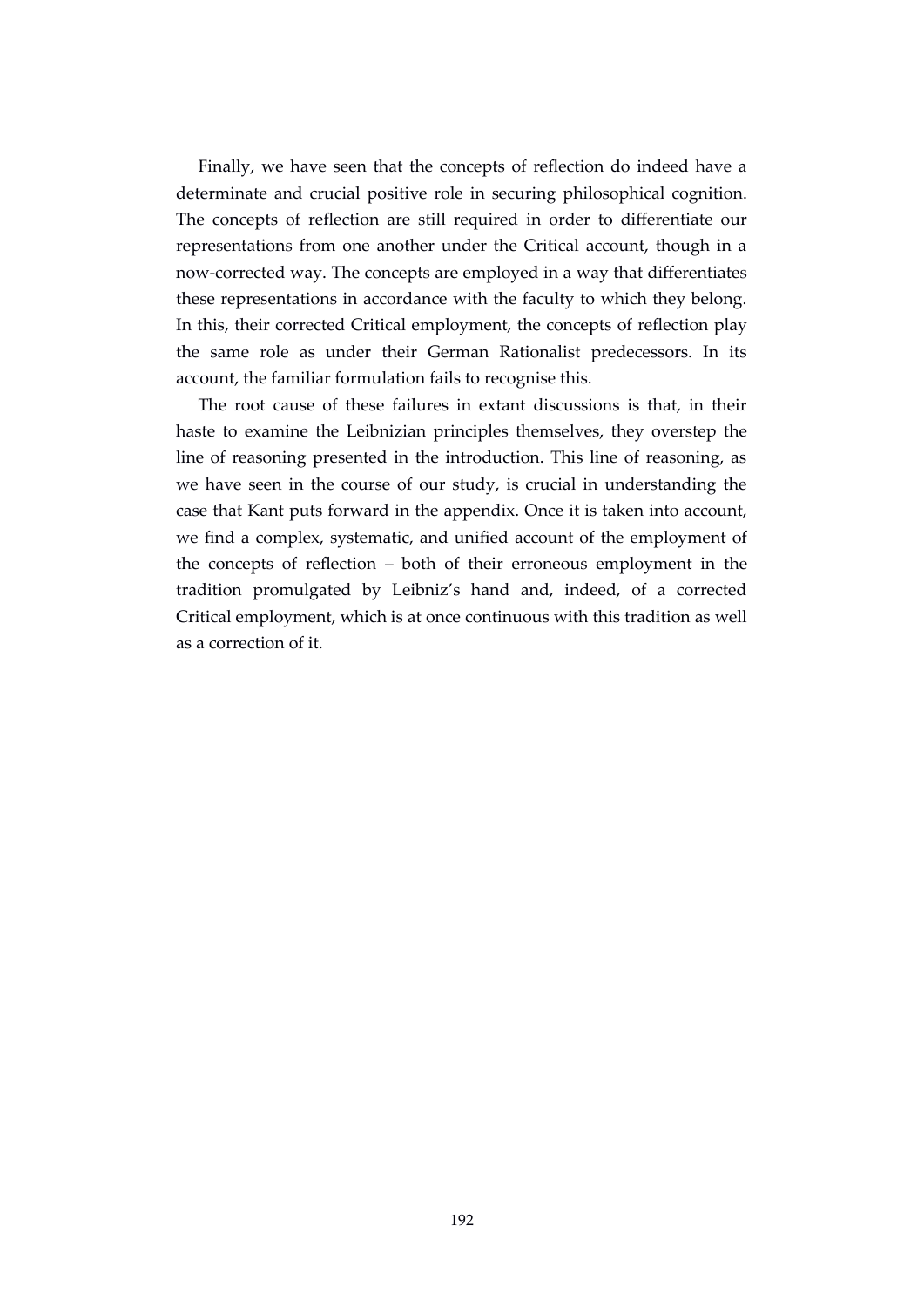# **Part VII. Alternative accounts**

In Parts I and VI, I contrasted my interpretation of Kant's case in the appendix with what I termed its 'familiar' formulation as it is standardly found in literature on the section. Not all extant interpretations of the section, however, align with this familiar formulation. In this seventh and fnal part, I turn to three interpretations of Kant's case in the appendix that diverge, in fundamental ways, with either the interpretation presented in this study or with the familiar formulation. I begin with de Boer's interpretation in 'Pure Reason's Enlightenment: Transcendental Reflection in Kant's frst *Critique*' (2010). I turn then to Longuenesse's well-known treatment of the concepts of reflection in *Kant and the Capacity to Judge* (1998), before discussing an account given by McBay Merrit in 'Varieties of Reflection in Kant's Logic' (2015). In each case, I will put forward what I hope to be an accurate outline of the account insofar as it is relevant to the account presented here, followed by an assessment of its relative strengths and weakness in relation to the fndings of our account.

### I. De Boer in 'Pure Reason's Enlightenment' (2010)

In 'Pure Reason's Enlightenment', de Boer discusses the amphiboly chapter and transcendental reflection within the context of tracing "Kant's transformation of rationalist metaphysics into a science" (2010. p. 53). De Boer's overarching aim is to show that the Critical philosophy is crucially distinguished from rationalist metaphysics in its restriction, in various ways, of 'things in themselves' to 'objects of experience'. Within this overarching argument, one of de Boer's central claims is that transcendental reflection underlies both rationalist metaphysics and the Critical philosophy, but what distinguishes the later from the former is its correct Critical mode of this reflection. While transcendental reflection under rationalist metaphysics involved taking the objects of our a priori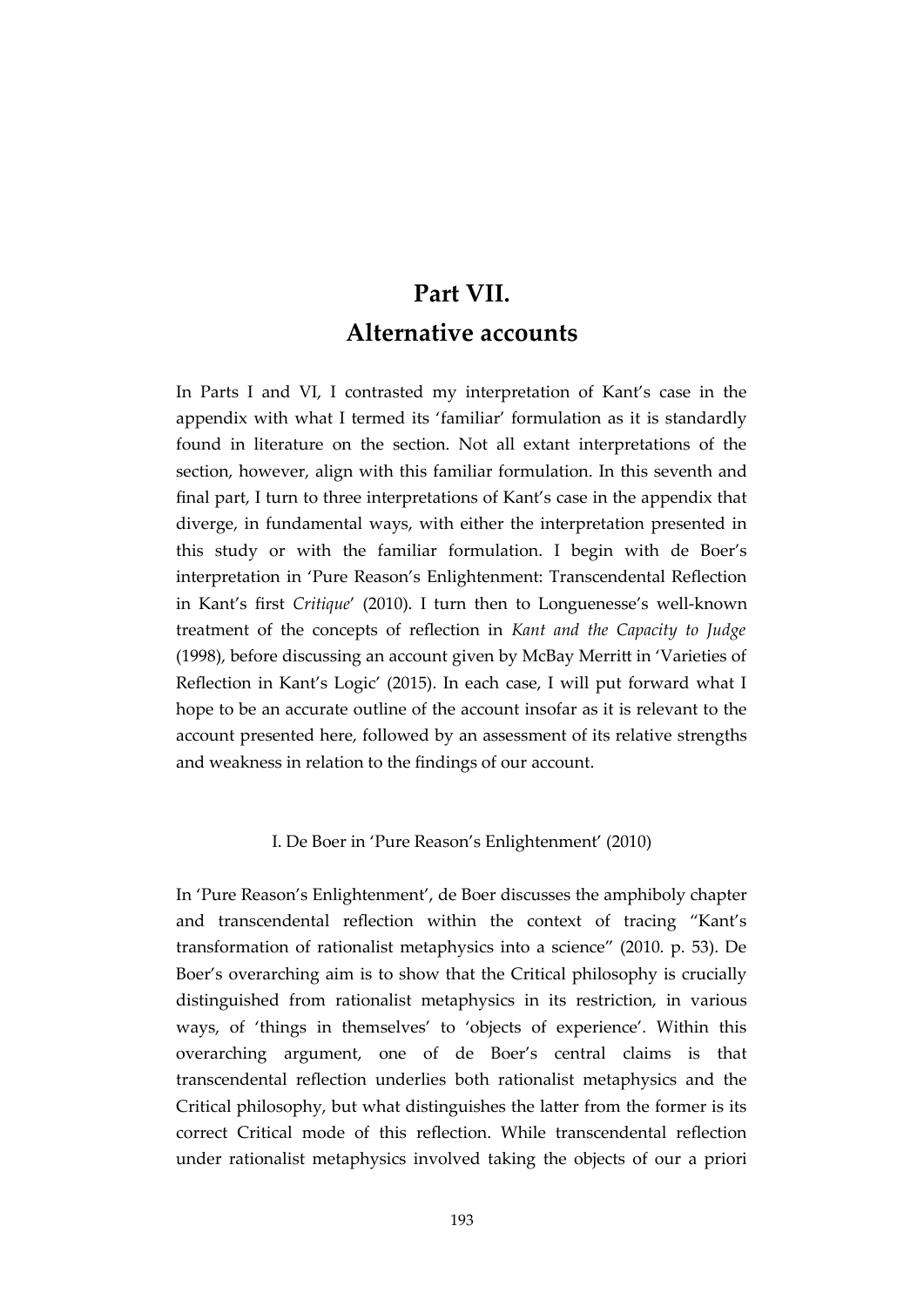judgements to be things in themselves, corrected reflection under the Critical account involves recognising that these objects must be the empirical objects of our senses. In treating de Boer's interpretation, I will trace out the main claims of her account of the amphiboly chapter and transcendental reflection, and then turn to some remarks on how the account I have presented here coincides with and diverges from her account.

De Boer distinguishes three types of reflection relevant to her purposes. The frst of these is 'preliminary reflection', which (normally implicit) reflection involves considering the faculties of the representations being connected in a judgement. Empirical judgements that connect representations of diferent faculties (for example, 'the cause is red') cannot be objectively valid. The second type of reflection is that of logical reflection. Such reflection involves the employment of the concepts of reflection and is carried out both in every case of empirical judgement and also in the initial formation of concepts. Such reflection is a mater of comparing concepts with one another for the sake of their diferentiation. The third and last type of reflection is transcendental reflection. Like preliminary reflection, transcendental reflection involves an awareness of the faculty of the representations connected in a judgement. It is seemingly distinct from such reflection, however, insofar as the representations in question are the a priori elements of our philosophical cognition. Transcendental reflection is the "act by means of which I determine whether the representations to be connected in a judgement belong to pure understanding or sensible intuition" (2010, p. 67).

According to de Boer, the amphiboly chapter distinguishes for us two diferent modes of the later. One mode of transcendental reflection leads to rationalist metaphysics' application of its a priori judgements to things in themselves, while the correct Critical mode restricts the application of our a priori judgements to the objects of our experience. De Boer's account of the contrast is as follows. Under rationalist metaphysics, the concepts in an a priori judgement are, as in any judgement, logically reflected upon by means of the concepts of reflection. However, such reflection is used by rationalist metaphysics for "ontological purposes" (2010, p. 64). Logical reflection is carried out in order to defne the a priori concepts that feature in our a priori judgements, which concepts are then taken to apply to objects or things in general. In this, rationalist metaphysics takes the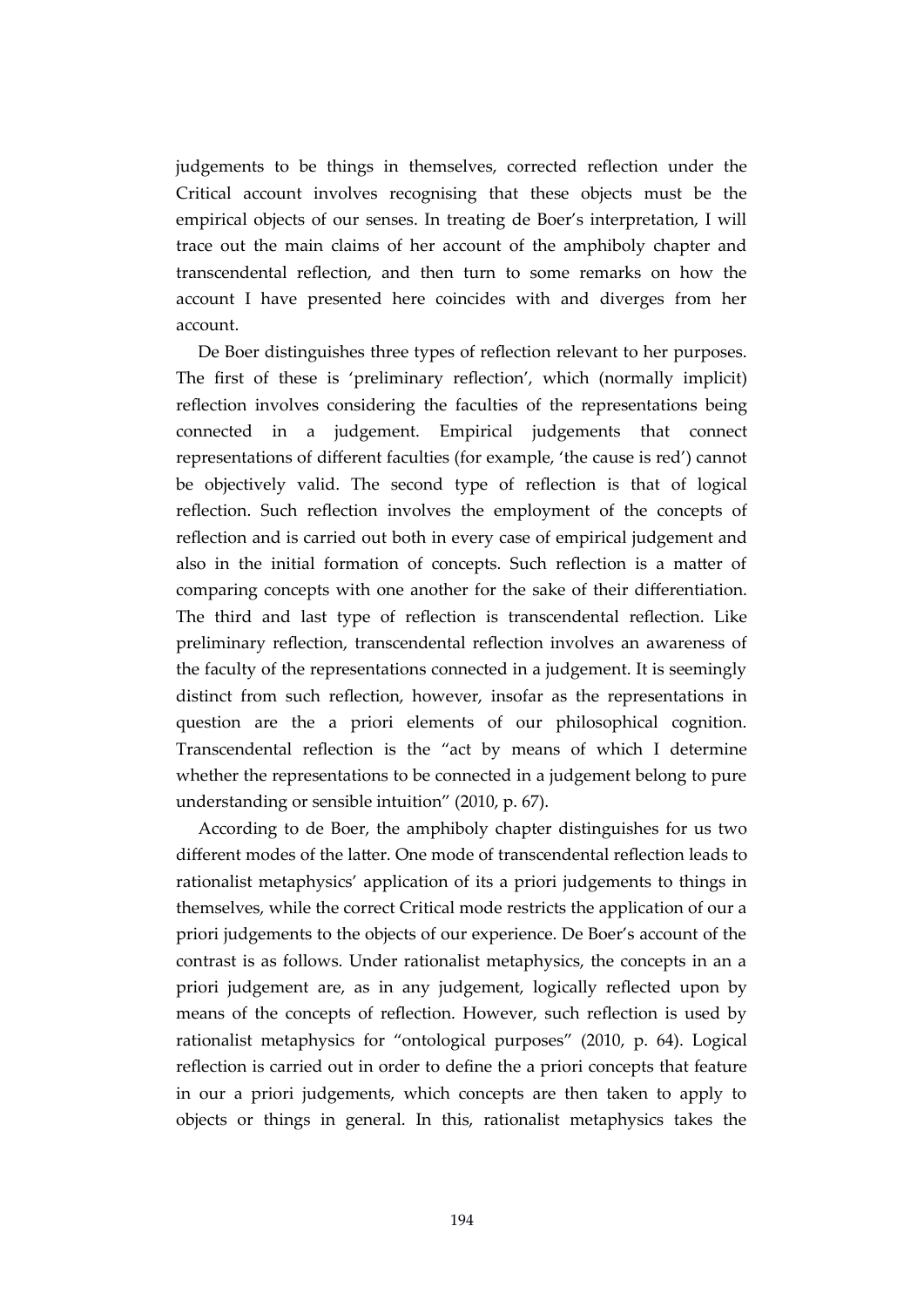concepts of these objects to be "[assigned] to pure thought alone" (2010, p. 68) and so engages in a certain mode of transcendental reflection.

The key to the contrasting form of transcendental reflection, and indeed to the error present in the above mode of such reflection, de Boer takes to be Kant's reference at A263/B319 to 'objective comparison'. What is required, according to de Boer, for metaphysics to become a science is objective comparison or, what de Boer seemingly takes to be equivalent, empirical judgement. That is, what is required for science are judgements about the sensible objects of our empirical experience. And what the Critical mode of transcendental reflection consists in is the correct apprehension of the complex cognitive set up found in *this* form of judgement:

Empirical judgements connect representations of sensibility. But, de Boer reminds us, such judgements are "made possible by synthetic a priori principles" (2010, p. 69), which principles are only valid if they connect representations that belong to *diferent* faculties (that is, they "predicate pure concepts of possible objects of experience." (2010, p. 69) Thus, the Critical mode of transcendental reflection allows us to recognise this cognitive complexity to our a priori judgements and, contrary to the rationalist mode of reflection, to "determine[s] which representations belong to pure thought and which to sensibility *in an appropriate way*." (2010, p. 68) Thus, the Critical mode of transcendental reflection allows for the application of our a priori judgements to be restricted to the correct objects – viz. the sensible objects of our empirical experience.

Finally, this Critical mode of transcendental reflection involves, according to de Boer, a Critical employment of the concepts of reflection. Kant does not "[abandon] the concepts of reflection he held undergirded Leibniz' unCritical mode of transcendental reflection" (2010, p. 69), but rather employs them correctly. According to de Boer, Kant employs the concepts of reflection in order to distinguish phenomena from noumena, prior to establishing the a priori principles:

Although Kant does not really put it this way, he seems to regard the *opposites* of the concepts of reflection employed by Leibniz to serve precisely this purpose. On this view, the concepts of distinctness, conflict, and the outer allow thought to conceive of *phenomena* as distinct from one another, as marked by conflicting forces, and as determined by extrinsic, relational properties. The distinction between matter and form,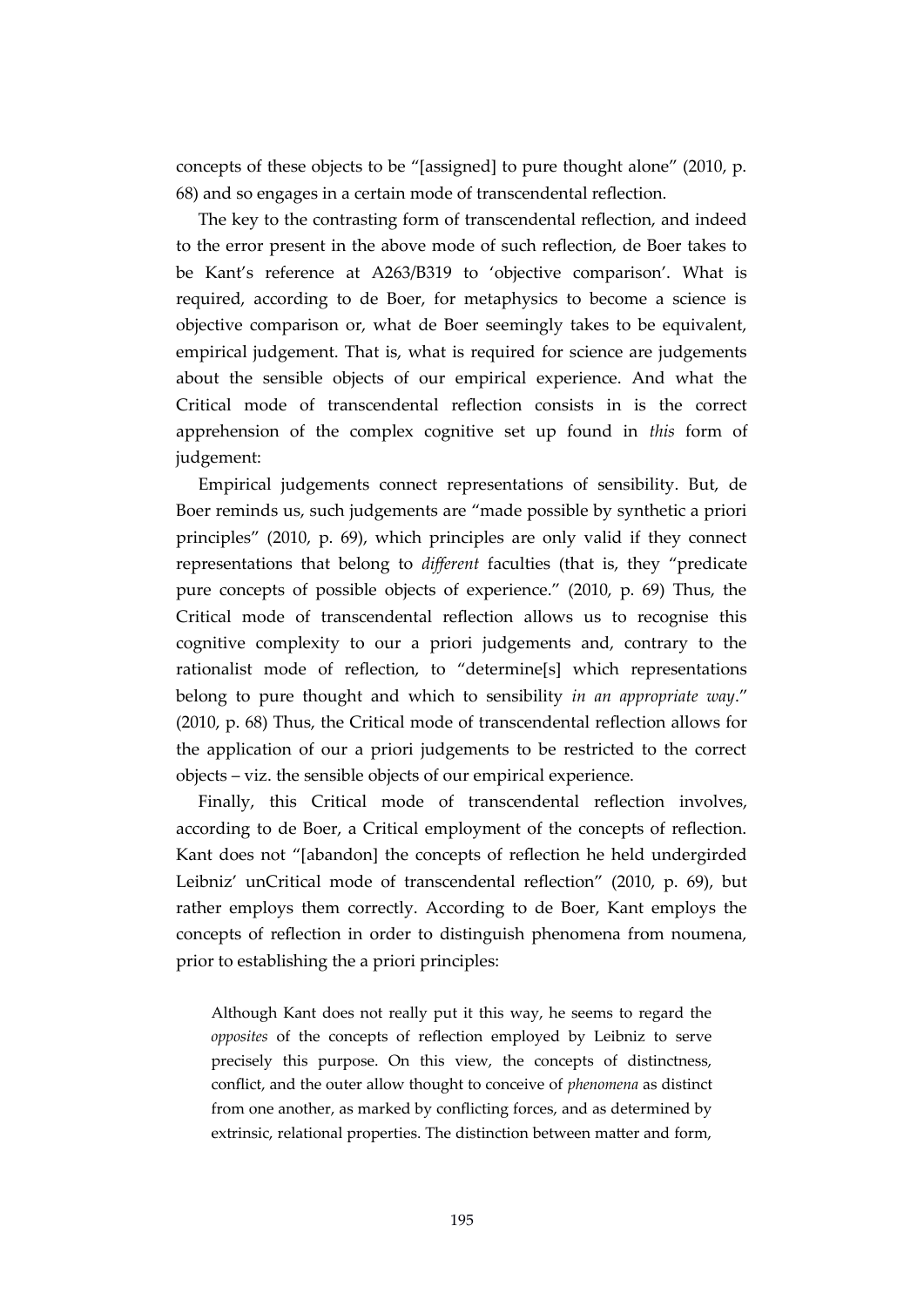lastly, allows thought to conceive of *phenomena* as sensible contents preceded by the forms of intuition.

(2010, p. 70)

Empirical judgement thus requires transcendental reflection insofar as transcendental reflection yields this Critical employment of the concepts of reflection, which employment delineates the relevant realm of objects of such judgements prior to establishing the a priori principles.

Having seen de Boer's account in broad outline above, I turn now to some remarks on it in light of the account presented here.

De Boer's account can be singled out from standard discussions in the literature in an important way. Contrary to these discussions, de Boer recognises and emphasises a further legitimate employment of the concepts of reflection. As noted in our discussion of the familiar formulation in Part VI, any further legitimate employment of these concepts, as concepts that distinguish concepts or representations from one another, is either generally overlooked or fails to show how the corrected employment applies the concepts to representations rather than objects.

In contrast to these formulations, de Boer's account does indeed recognise a further legitimate employment of the concepts that correctly characterises them as applying to representations. Under de Boer's account, the legitimate employment of the concepts of reflection in the a priori case is still to be found in distinguishing concepts from one another – the pure concepts that are found in our synthetic a priori judgements. The concepts of reflection still serve to individuate the pure concepts found in these judgements, in the same way in which they individuate the empirical concepts found in empirical judgements or the pure concepts found in rationalist metaphysics. However, they are employed Critically insofar as transcendental reflection allows us to apprehend that the things to which they apply are objects of sensibility and not objects of the pure understanding. This later recognition allows for a valid employment of the synthetic a priori judgements: It allows for the recognition that the synthetic a priori judgements in question are only valid when they are applied to the objects of sensibility, thus allowing us to recognise the two necessary faculties of understanding and sensibility in cognition and to employ the synthetic a priori judgements in a valid way. Thus, as de Boer puts it, "The objective comparison of representations occurring within the sciences […] *ultimately* rests on *transcendental* reflection. This is the case […]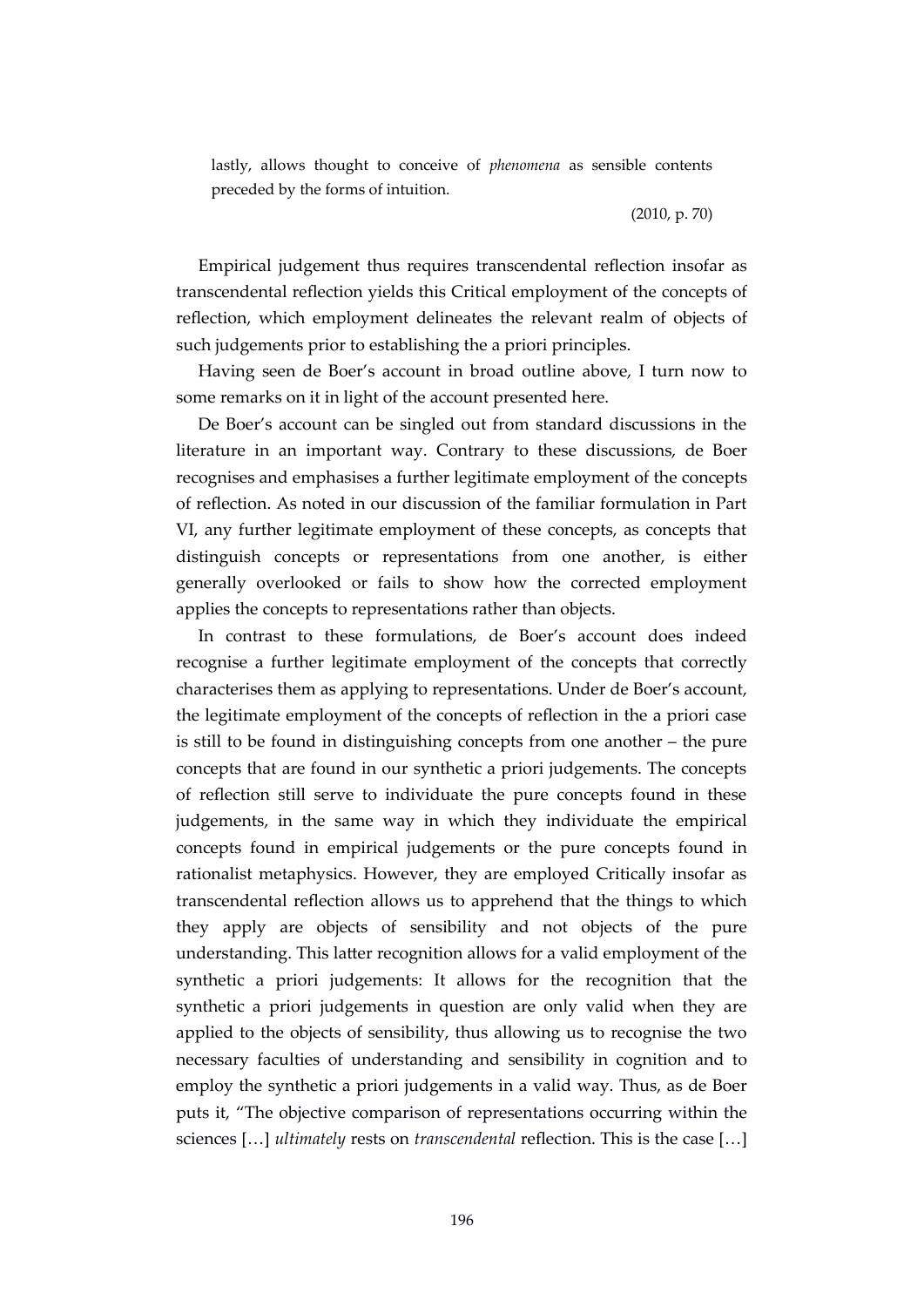because *valid* synthetic a priori judgments must connect representations *that belong to diferent faculties*. The act of reflection that precedes these judgments must ensure, in other words, that the representations to be connected stem *from diferent sources*." (2010, p. 69)

The merits of this account are notable: It involves a substantive characterisation of a further legitimate and corrected employment of the concepts of reflection, and does not merely distinguish their erroneous employment under rationalist metaphysics. Secondly, prima facie, the account does not extend the employment of the concepts in any controversial way – the concepts of reflection still distinguish concepts from one another only, as they do under their standard employment. Thirdly, the account does not fall into the trap of rendering transcendental reflection a mater of the awareness of the faculty of the *objects* of our cognition. As we can see above, transcendental reflection involves an awareness of the faculties in a priori cognition as constituted in the above complex way. Finally, we have a rich account of transcendental reflection as necessary for synthetic a priori cognition: The validity of the synthetic a priori judgements depends on their being applied to objects of sensibility, and their being so applied depends on transcendental reflection as the awareness of the diferent faculties in this application.

There are, however, a number of ways in which the account diverges from the account presented here – and thus a number of ways in which I take the account to involve an error of one form or another. To begin, it is not clear that the account in fact manages to retain the applicability of the concepts of reflection to representations, rather than to objects. In characterising the erroneous employment of the concepts under rationalist metaphysics, this erroneous employment is distinguished from a correct employment in terms of a lack of correct awareness of the objects (and their faculties) to which the pure concepts apply. Under both their erroneous and their correct employment, however, the concepts of reflection seem to be employed in order to distinguish our pure concepts from one another. She writes:

[The] concepts of reflection can also be used for ontological purposes. Just as I can compare my representations of 'ball' and 'round' and defne the later as an intrinsic determination of the former, so I can compare my representations of 'all things' and 'substance' and defne the later as an intrinsic determination of the former. […] In such cases, Kant notes, I "apply these concepts to an object in general (in the transcendental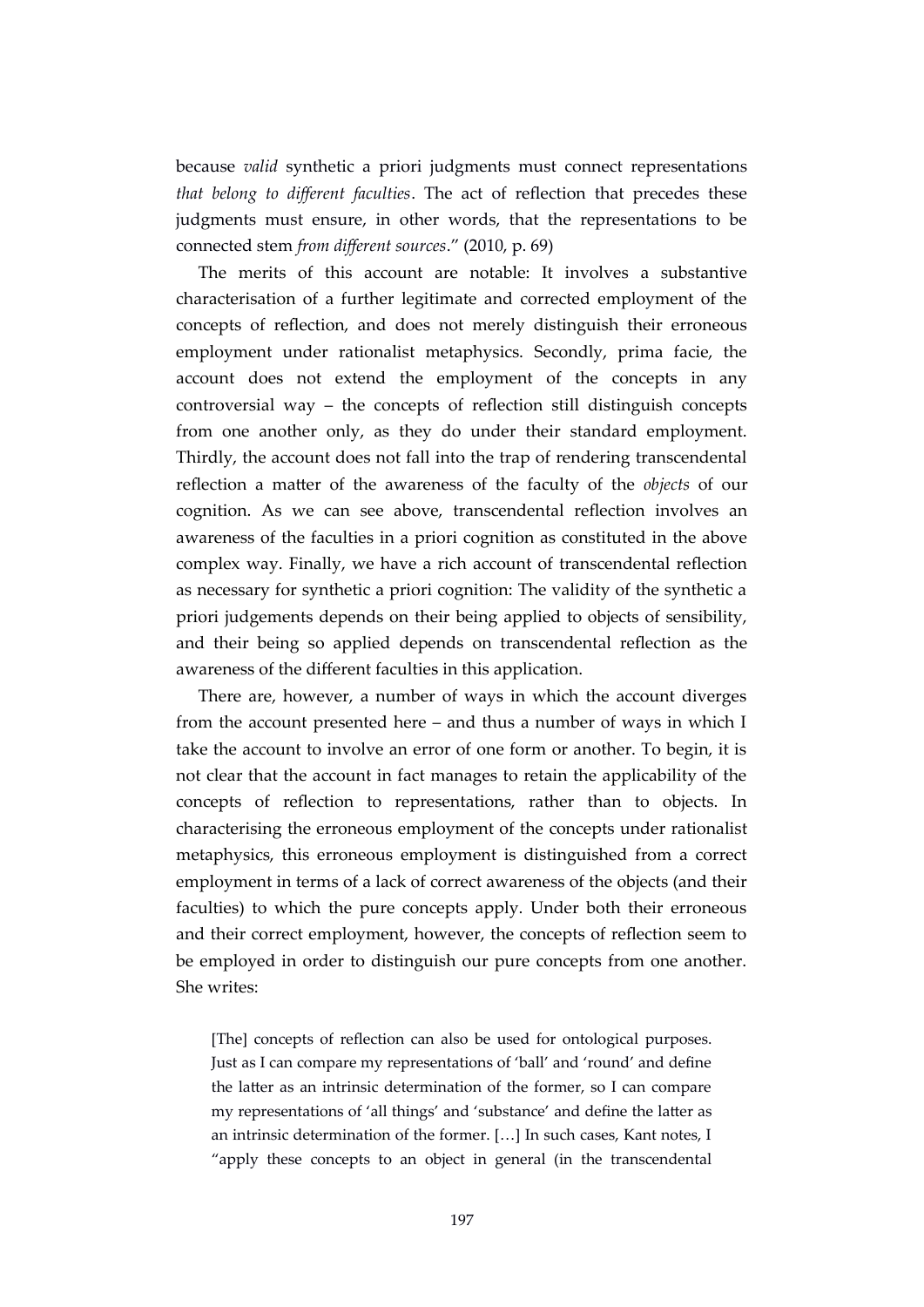sense), without further determining whether this is an object of sensible or intellectual intuition" (CPR A 279/B 335). […] Kant denounces not this employment itself, but merely the particular way in which Leibniz relied on the concepts of reflection.

(2010, p. 64)

At this point, the account still seems to retain the claim that the concepts subsume representations (viz. the pure concepts). However, in its discussion of the corrected principles, the principles seem to emerge from an application of the concepts to objects directly. According to de Boer's account at this point, the concepts of reflection are correctly employed under the Critical account in order to distinguish the realm of phenomena from the realm of noumena, prior to the application of the synthetic a priori judgements. This prior diferentiation of these two realms of object, by means of the concepts of reflection, results in the corrected, Critical principles. "On this view", she claims, "the concepts of distinctness, conflict, and the outer allow thought to conceive of phenomena as distinct from one another, as marked by conflicting forces, and as determined by extrinsic, relational properties." (2010, p. 70) Now, this application of the concepts of reflection seems not at all to be a mater of applying the concepts to pure concepts for their distinction – nor indeed of applying the concepts to any *representations as representations*. Here, the concepts of reflection are being applied to the objects of cognition, albeit it at a point prior to the application of the pure concepts. By the end of the discussion, the concepts of reflection are no longer higher-order concepts, subsuming our representations, but, like the pure concepts, subsume what will ultimately be the objects of our cognition. And this is problematic insofar as it conflicts with Kant's explicit and repeated construal of the concepts as subsuming the relations of our representations "among themselves" (A260/B316).

A further worry concerns, in fact, the *lack* of any controversial extension of the concepts of reflection under the account. As noted, the account, at least in the frst instance, puts forward the corrected employment of the concepts of reflection as a mater of the diferentiation of the pure concepts appearing in the synthetic a priori judgements of philosophy. Our worry here, however, is that any such account fails to make sense of the line of reasoning that Kant puts forward explicitly at the start of the appendix concerning these concepts. As we have seen, there Kant explicitly puts forward a distinction between diferent ways of employing the concepts of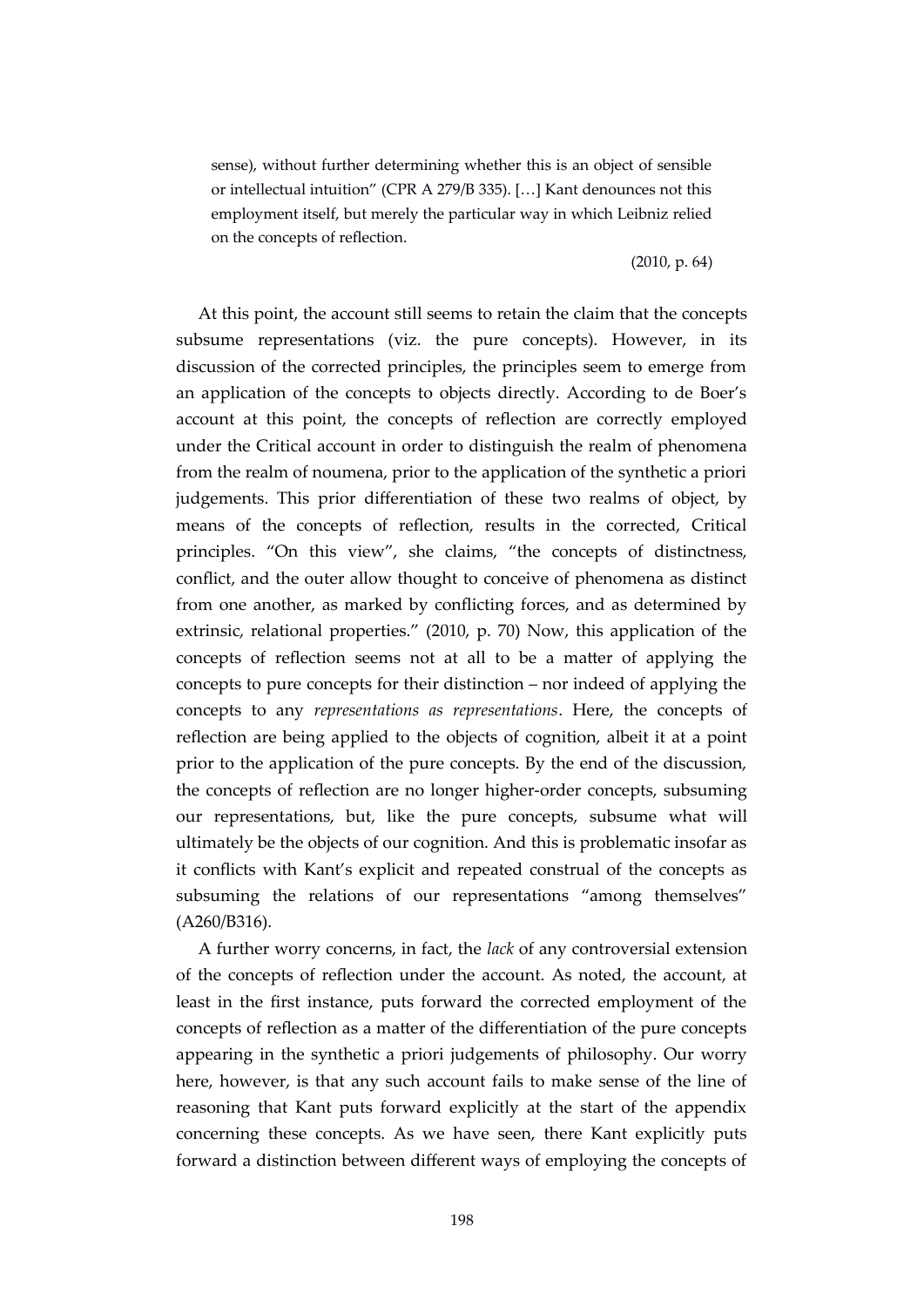reflection, which diferent employments depend on whether the relations subsumed are those of representations of the understanding or are representations of sensibility. That is, the concepts are to employed diferently for representations of sensibility, in contrast to those of the understanding. But then this implies that the concepts do have an employment in the case of *representations of sensibility* – an employment that, seemingly, is unrecognised under the account in question (or, if it is taken to be recognised in the corrected principles as above, it renders the concepts applicable to sensible *objects* and not *representations* of sensibility).

Related to this worry, is a concern over the characterisation of transcendental reflection and the representations relevant to it. Recall that transcendental reflection involves an awareness of the faculty of the representations involved in a priori cognition in the following way: Our synthetic a priori judgements involve certain pure concepts. These, as under rationalist metaphysics, are representations that "originat[e] in thought" (2010, p. 69). However, these judgements must ultimately apply to the objects of sensibility. The pure concepts must thus ultimately relate to "representation[s] originating in sensibility" (*ibid.*). Transcendental reflection allows us to recognise this distinction of faculties with regard to our a priori cognition.

Now, under the account presented here, we need not deny that transcendental reflection is needed for the correct recognition of the faculties of the pure concepts and of the representations of the objects to which these concepts ultimately apply. This is the role of transcendental reflection with regard to the some of the largest elements in our cognition (the concepts in our a priori judgements and the intuitions to which they apply). However, if our account of the role of the concepts of reflection in the proofs of the Aesthetic is correct, then transcendental reflection is required at a point prior to this – indeed at the point of distinguishing our various representations in isolation from one another at the most elemental level.

A fnal worry with this account concerns its treatment of the corrected, Critical principles – a concern that it shares with the familiar formulation. As discussed in our re-examination of the familiar formulation in Part VI, the corrected, Critical principles put forward in the appendix are, indeed, perfectly general or universal. They are established of all possible objects of our cognition, and not merely of some particular such objects of which we have had experience. If we take this to be so, then an account of the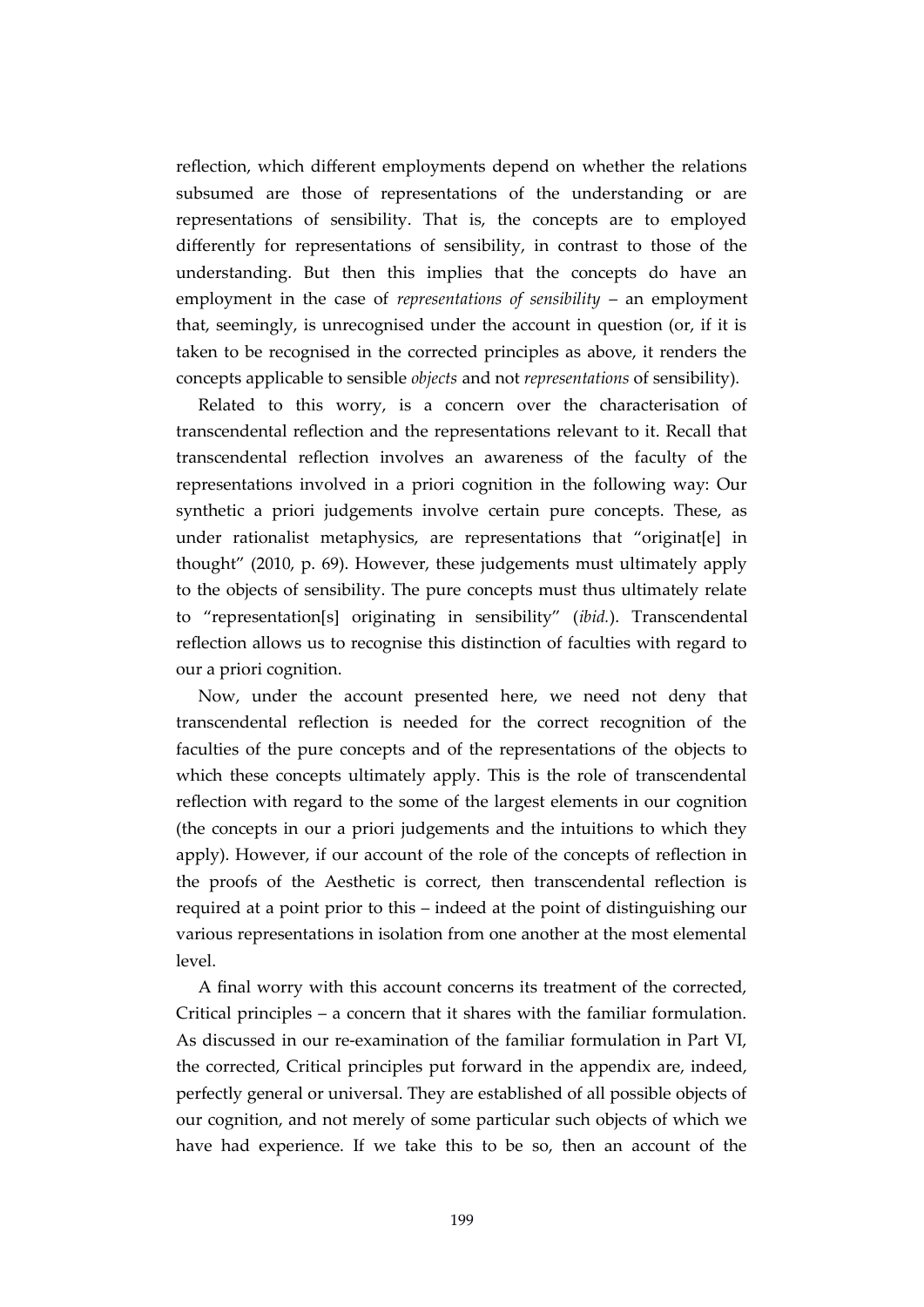corrected employment of the concepts of reflection must show how we arrive at this universality. Under the account in question, the concepts of reflection are employed prior to the pure concepts in distinguishing phenomena from noumena in a general way. However, it is unclear how we might arrive at such universality under this account. All universality that derives from the application of concepts is dealt with in the transcendental deduction and the proofs of the synthetic principles. It is uterly unclear how or why Kant might put forward further, unannounced, unproven concept-derived universality subsequent to the arguments of the Transcendental Analytic. And the account in question seems to be commited to this. The *concepts* of reflection serve to distinguish phenomena from noumena in a *general* way prior to the synthetic a priori judgements. By contrast, the account put forward in this study does allow for such generality by introducing the possibility of intuitive, in addition to logical, representability, both of which are a matter of the employment of the concepts of reflection.

#### II. Longuenesse in *Kant and the Capacity to Judge* (1998)

By far, the most intricate discussion of the concepts of reflection is to be found in Longuenesse's 1998 work, *Kant and the Capacity to Judge*. The work is devoted to an account of how discursive thought ultimately comes to be related to the sensible, and the appendix and its account of the concepts of reflection are appealed to in the service of this overall aim. In what follows, I will focus primarily on the account of the appendix that is given in the course of this broader aim, though, towards the end, I will turn briefly to some discussion of Longuenesse's own appeal to the concepts of reflection. Again, the discussion here can be divided into two: I begin with an outline of the relevant points of Longuenesse's account and turn thereafter to a discussion of this account in relation to that which has been put forward in our study above.

One of the primary claims in Longuenesse's account of how discursive thought relates to the sensible concerns the corresponding syntheses involved in the generation of the a priori concepts of thought and the syntheses that must take place prior to these in the sensible given. As Longuenesse puts it, "Elucidate the forms of discursive analysis – the logical forms of judgement – and you will have the key to the universal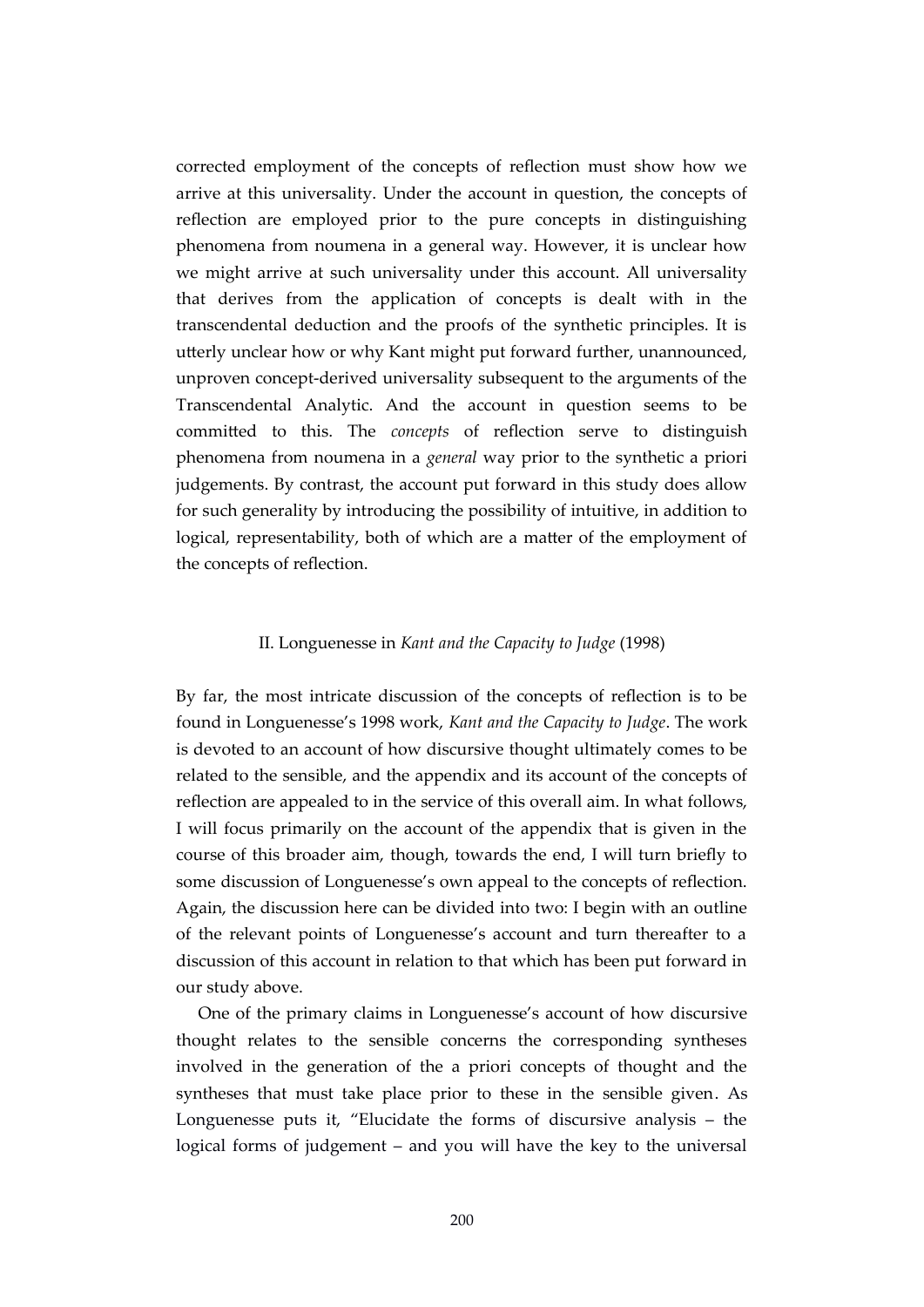forms of the sensible synthesis that is prior to analysis, and therefore also prior to the categories in their proper role as full-fledged concepts." (1998, p. 12) Her argument proceeds by intricately tracing out the activities according to which a priori concepts are generated, and the forms of synthesis involved in this generation, in order then to uncover the corresponding forms of sensible synthesis to which these concepts must ultimately apply. The discussion of the appendix and the concepts of reflection is located in the carrying out of the frst of these tasks.

In order to understand how the concepts of reflection feature in Longuenesse's account of the generation of a priori concepts, and indeed in her account of the argument of the appendix, it is helpful to begin by seting out the four types of comparison distinguished under her account, as I understand them. I begin with logical comparison in its general form. Logical comparison, under Longuenesse's account, is the comparison of already formed concepts. Once we have concepts in our possession, these can be compared with one another for their identity, diference, etc. in terms of the concepts of reflection. Such comparison is, as Longuenesse puts it, "comparison of concepts in the understanding" (1998, p. 114). Prior to any such comparison being possible, however, the concepts require an initial generation. This generation proceeds by a trifold activity of comparison of the singular representations of intuition. This is the activity of analysis and it is a trifold activity of, at once, comparing singular representations, abstracting from some, while recognising others as falling under a universal rule, the concept. This recognition is efectively a generation of the concept. Now, although, at frst glance, this activity of comparison seems to have nothing to do with the concepts of reflection, Longuenesse argues that the concepts of reflection in fact guide this type of comparison as well. This, it would seem, is ultimately because the concepts of reflection are the concepts that realise the logical form of a judgement, and because concepts ultimately obtain their universal form only in judgement as the fundamental form of universal representation. Thus, claims Longuenesse, in this activity of the generation of concepts from the singular representations of sensibility, the rules employed are the concepts of reflection. A third and prior type of comparison is identifed in the aesthetic comparison of the singular representations with one another in intuition. This is a prior and necessary form of comparison according to Longuenesse: "[I]t seems plausible to assume that this transcendental reflection […] presupposes a comparison one may call aesthetic, by means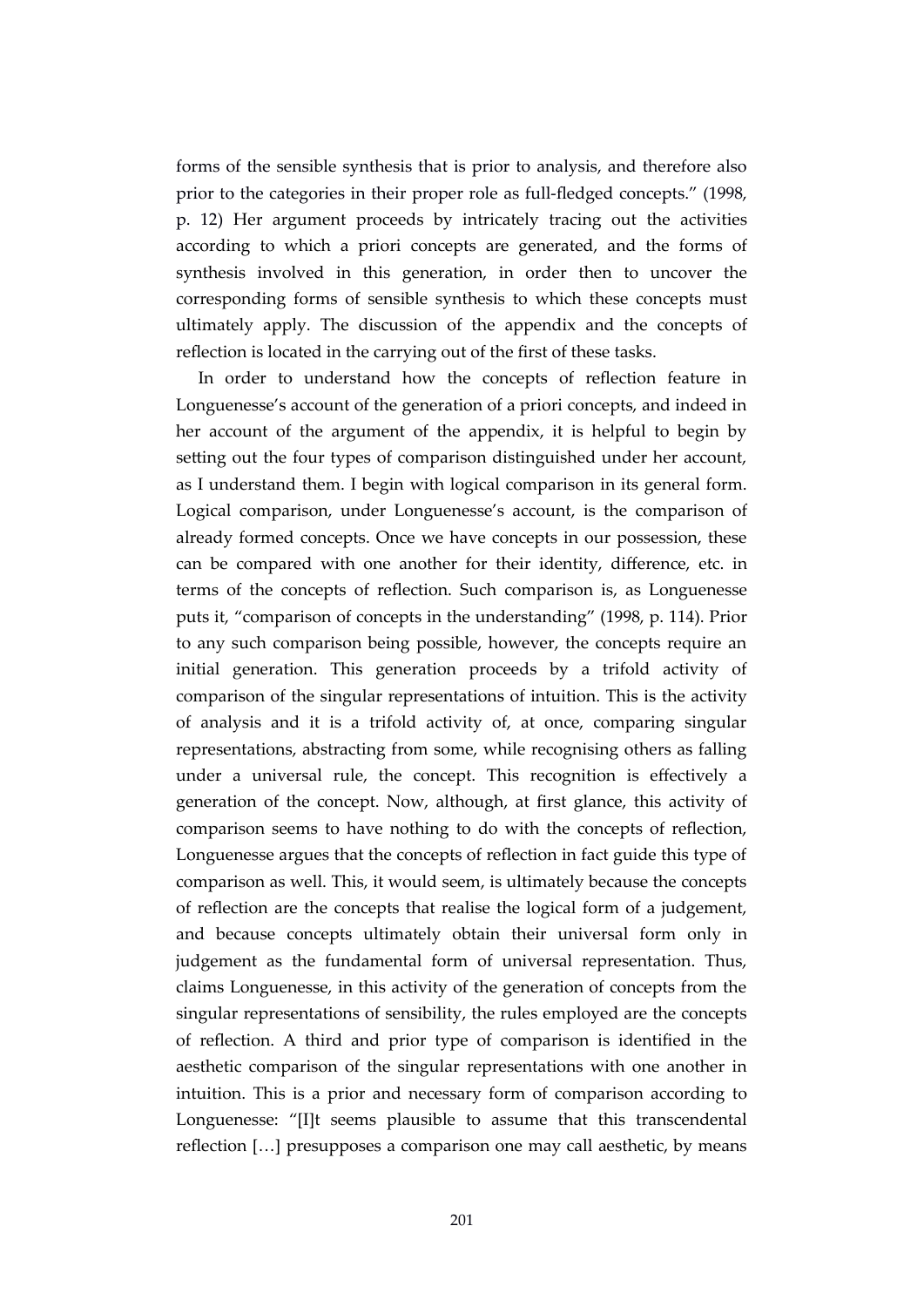of which appearances are recognized as identical or diferent in sensible perception and externally related to one another." (1998, p. 114)

Finally, transcendental reflection is a reflection on "the relation of our representations in general to their sources in our mind" (1998, p. 123), which reflection allows us to recognise the distinction between the frst and third types of comparison above, that is, to recognise a distinction between the comparison of concepts and the comparison of sensible objects in intuition. As Longuenesse puts it, "[t]he distinction between (logical) comparison of concepts and comparison of objects in sensibility is efected by transcendental reflection" (1998, p. 113).

Having these distinctions before us, we might now turn to Longuenesse's account of the argument of the appendix, and of the error with which the Leibnizian philosophy is charged. Now, although Longuenesse explicitly characterises the error of the Leibnizian philosophy as a mater of the confusion of the comparison of concepts with the comparison of objects, it seems to me that, in her detailed treatment of the concepts of reflection, a slightly diferent reading of the charge comes to light. In this discussion, Longuenesse distinguishes two subtypes of logical comparison, 'narrow' and 'broad' logical comparison, and it seems to me that the error that the Leibnizian falls into, under her account, is ultimately construed as carrying out the former type of comparison instead of the latter.

As we have seen above, logical comparison is an activity of comparing already possessed concepts with one another. This is done, according to Longuenesse, by employing the concepts of reflection. However, a 'narrow' form of such comparison is distinguished by Longuenesse from a 'broad' form. Narrow logical comparison involves the comparison of concepts, by means of the concepts of reflection, in abstraction from the referents of the concepts (whether or not they have any). It is a "comparison of *concepts alone*" (1998, p. 126). By contrast, broad logical comparison involves the comparison of concepts, by means of the concepts of reflection, as concepts compared "under sensible conditions." (1998, p. 127) Given the various Critical details and intricacies, this comparison is ultimately now a mater of the comparison of concepts as *schemata*, or universal rules under which the singular marks in sensible intuition fall, rather than simply as logical combinations of universal marks. And, this is what, according to Longuenesse, any comparison of concepts must be under the Critical philosophy. Thus, under Longuenesse's account, the contrast between the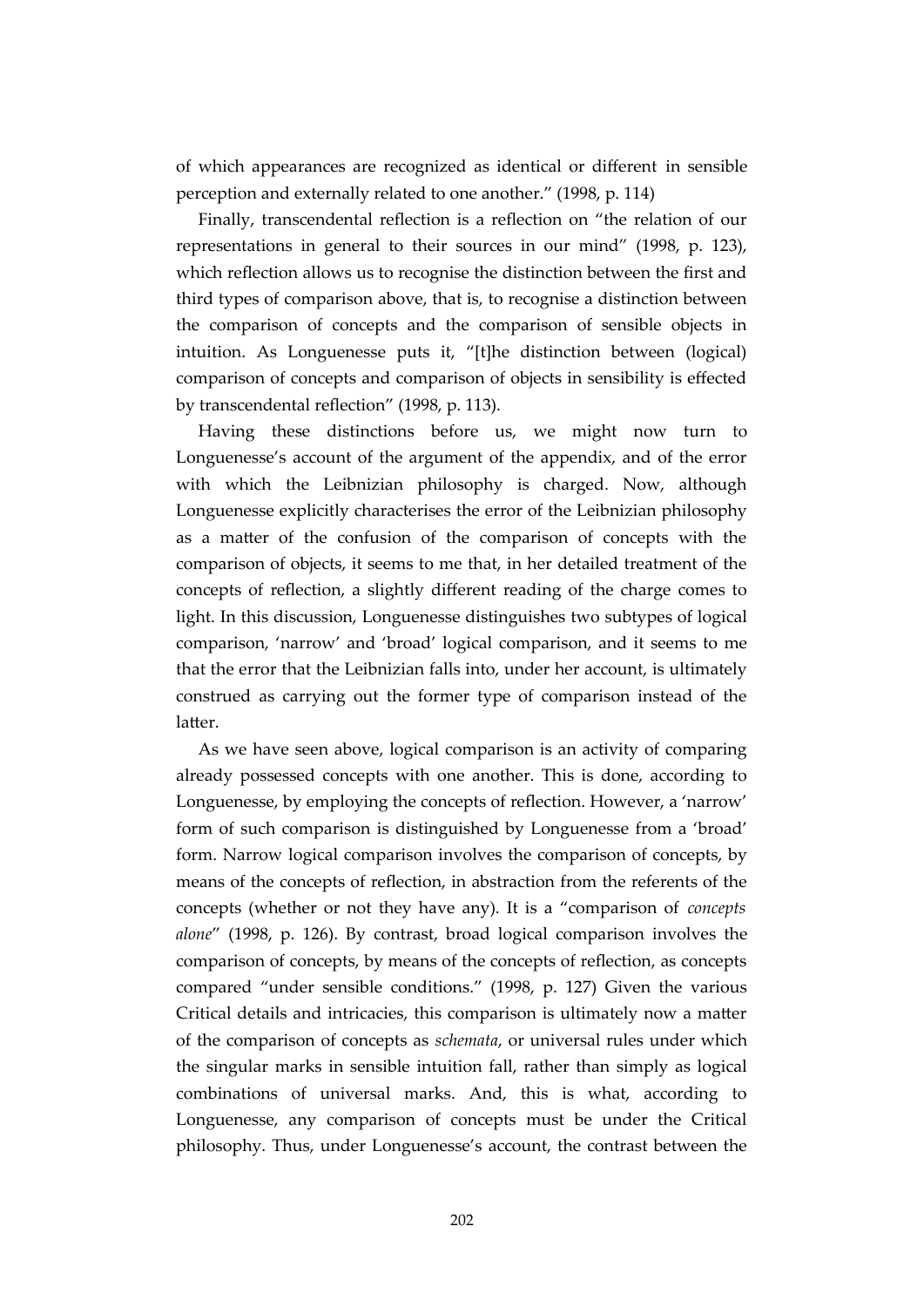erroneous comparison of the Leibnizian philosophy and a corrected form of such comparison is the contrast between narrow logical comparison and broad logical comparison (and thus with confusing one way of comparing concepts with another way of comparing concepts).

In relation to our study here, this intricate account of the concepts of reflection by Longuenesse requires, as I see it, a response on three fronts. First, and most pertinently, we might examine Longuenesse's construal of the case in the appendix itself in relation to the account presented in our study here. Both accounts involve a contrast between the erroneous Leibnizian employment of the concepts of reflection and their corrected employment under the Critical philosophy. The accounts diverge, however, quite dramatically with regard to this latter employment. Secondly, Longuenesse's account involves a quite diferent understanding of the activity of analysis to that of our study, and this activity constitutes a crucial element under both of these accounts and some discussion of these contrastive accounts is thus necessary. Finally, a response to Longuenesse's account of the employment of the concepts within the generation of a priori concepts is needed.

Under Longuenesse's account, the correct type of comparison that is to replace the erroneous comparison of concepts of the Leibnizian philosophy is a comparison of concepts insofar as these refer to objects of sensibility. More precisely, under the Critical account, such concepts are ultimately to be understood as schemata and the erroneous comparison of concepts in abstraction from their referents is thus to be replaced by the comparison of schemata. Now, it seems to me that we must, under any understanding of the appendix, recognise this later type of comparison. Indeed, once we are dealing with the schematised categories – once we are dealing with concepts that refer to sensible objects – these concepts will be capable of comparison with one another, as such concepts, and we will thus find such a type of comparison. However, under the account presented here, the contrast between erroneous and correct comparison, and thus the point at which the concern of the appendix is located, is *prior* to the comparison between concepts of this sort. It is a comparison that concerns the fundamental elements involved in such concepts – their elemental conceptual and sensible representations, but yet *in isolation* from one another. According to our account, the corrected employment of the concepts of reflection is to be found in their additionally being employed with regard to sensible representations *in isolation*. Our account then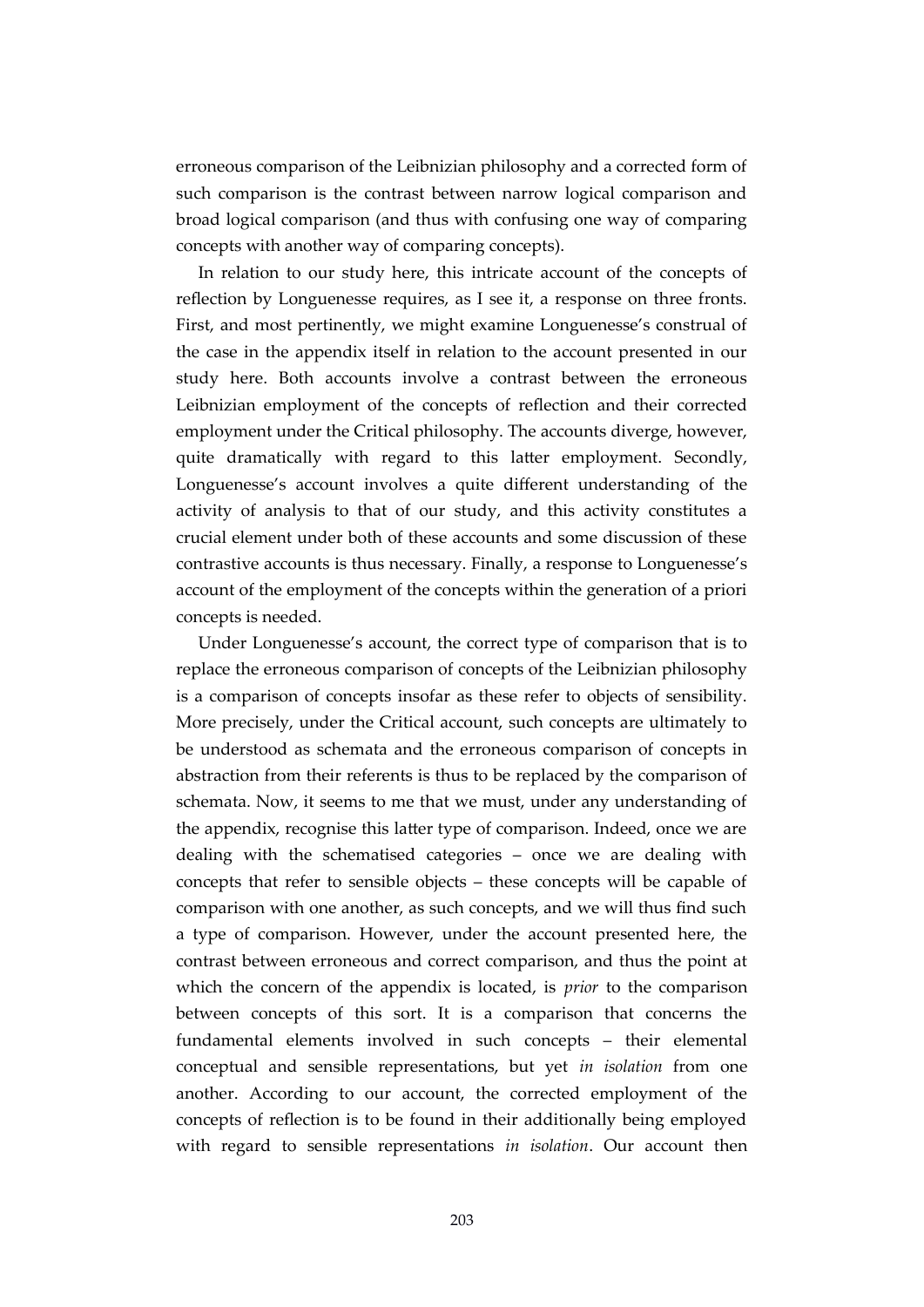implies that, in relation to Longuenesse's four types of comparison, the correction of the Leibnizian error involves employing the concepts of reflection in the third of these types, viz. in *aesthetic* comparison, and is not a mater of employing the concepts for the sake of broad logical comparison rather than narrow logical comparison.

Now, what is to be said in support of this understanding of the error and its correction over that of Longuenesse? First, there are formulations in the appendix that seem to indicate that the concepts of reflection can be employed with regard to representations of sensibility considered in isolation: "The action through which I make the comparison of representations in general with the cognitive power in which they are situated, and through which I distinguish whether they are to be compared to one another as belonging to the pure understanding *or to pure intuition*", Kant tells us, "I call transcendental reflection." (A261/B317) Thus, to suppose that a corrected employment of the concepts involves their role solely in the comparison of concepts, albeit schemata, does not do justice to these formulations. Secondly, there is, as we have seen in Part IV, reason to suppose that the erroneous employment of the concepts of reflection is located in the German Rationalist procedure of bringing already possessed concepts to distinctness for the sake of philosophical cognition. Now, this procedure is a mater of bringing to distinctness the representational elements in our cognition, down to the *most elemental* of these. This is the required starting point of the analytic method according to which German Rationalism proceeds. And the Critical philosophy is continuous with this. The first step in philosophical cognition is to bring our already possessed representations to distinctness, right down to the most elemental. Thus, if we are, under the Critical account, to arrive at these most fundamental elements, and if the erroneous employment of the concepts of reflection is indeed to be located in the German Rationalist procedure for arriving at such elements, then their corrected employment must be found in the analysis of the representational elements of our cognition, down to their most elemental. And, given the separate contributions of the understanding and sensibility to our cognition under the Critical account, some of these elements are going to be representations of sensibility in isolation.

Let us turn then to the contrasting accounts of analysis found in the two discussions. Longuenesse takes analysis to be a bringing about of clarity insofar as it is a mater of generating a *concept*. Analysis is the trifold activity of comparison, reflection, abstraction by means of which a concept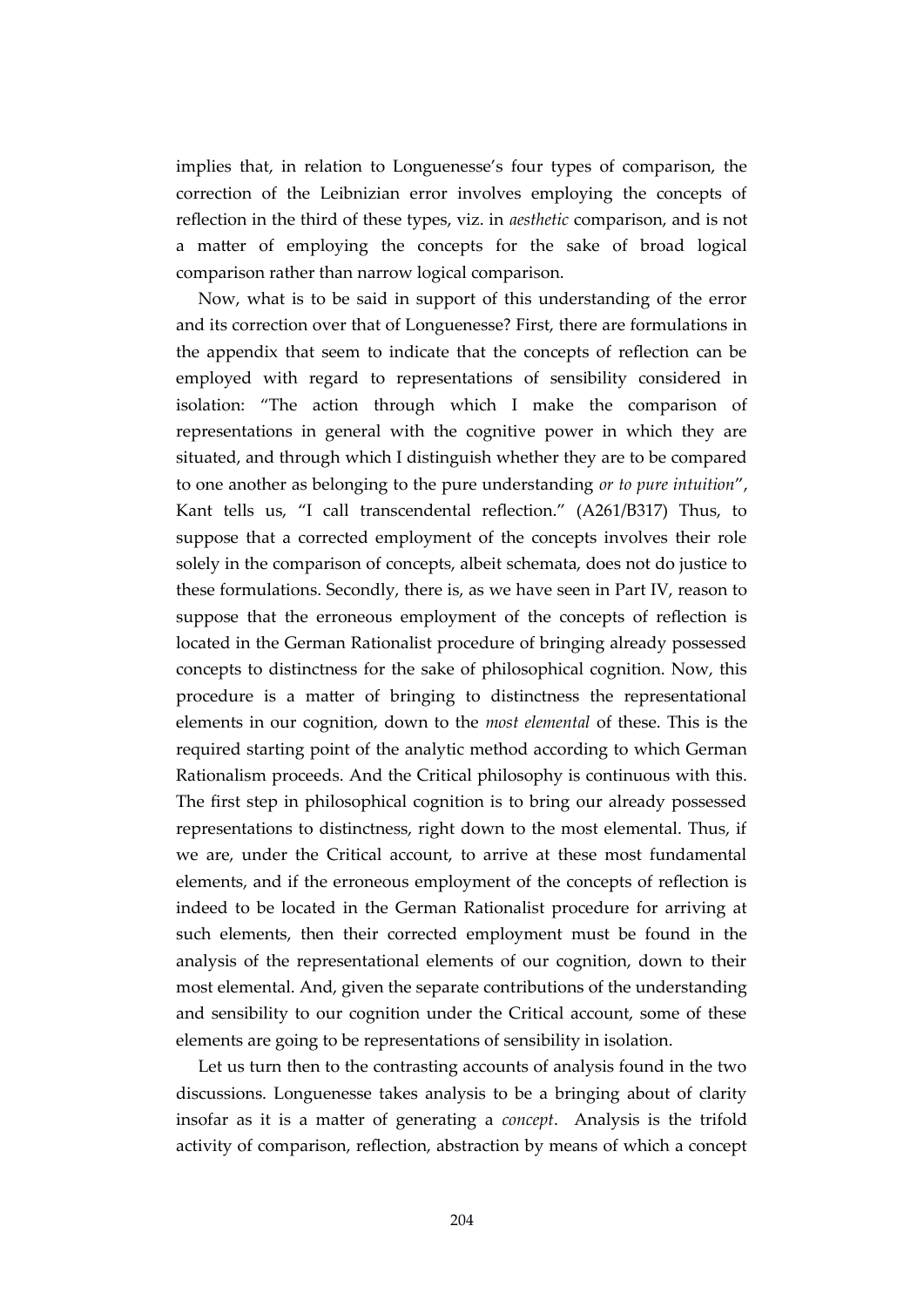is initially generated. Under our account, analysis is equally a bringing about of clarity or distinctness, but *with regard to representations that we already have*. Now, it is worth noting that this does not strictly efect a disagreement over the claims of the appendix. A bringing to distinctness of already possessed representations is one activity. A bringing to distinctness in generating a concept is another. And Longuenesse and I both agree that the issue in the appendix concerns two ways of comparing representations already possessed (with Longuenesse's independent and ultimate interest being in the role of the concepts of reflection in the generation of a concept). Nonetheless, we might note that Kant's use of the term 'analysis', when it is evidently used in a technical and not ordinary sense, is primarily found referring to the procedure outlined in our account, viz. of bringing our representations to distinctness.<sup>[92](#page-204-0)</sup> It is further worth pointing out, however, that, although this provides evidence for the use of 'analysis' to *refer* to this procedure, this does not rule out Kant's being commited to the further trifold procedure as that which is involved in the generation of concepts.

Finally, and turning to Longuenesse's account within the context of *its* overall focus, we might examine her claims regarding the concepts of reflection in the generation of a concept, in relation to the account presented here. The role that Longuenesse uncovers for the concepts of reflection in our a priori cognition might be outlined once more as follows. As noted at the start of our discussion, the concepts of reflection are employed in the logical comparison of concepts, that is, in the comparison of concepts that we already possess. They are equally, however, employed in the initial generation of any such concepts, such that the synthesis of marks in the concept already possessed is paralleled in its generation. Now, these two employments are found in the case of all concepts – both empirical and, crucially, a priori concepts. This latter is the focus of Longuenesse's account. Under this account then, the concepts of reflection can be employed in the logical comparison of our a priori concepts, once we are in possession of them. Crucially, however, the concepts of reflection are employed in this initial generation of the a priori concepts as well. By means of the trifold procedure of comparison, reflection, and abstraction, the a priori concepts of philosophy are generated by reflection on sensible intuition (where such intuition is pure in the case of a priori concepts) by the employment of the concepts of reflection. What then might be said in

<span id="page-204-0"></span> $92$  See, for example, A7/B11, A14/B28, B23, B130, and A77/B103.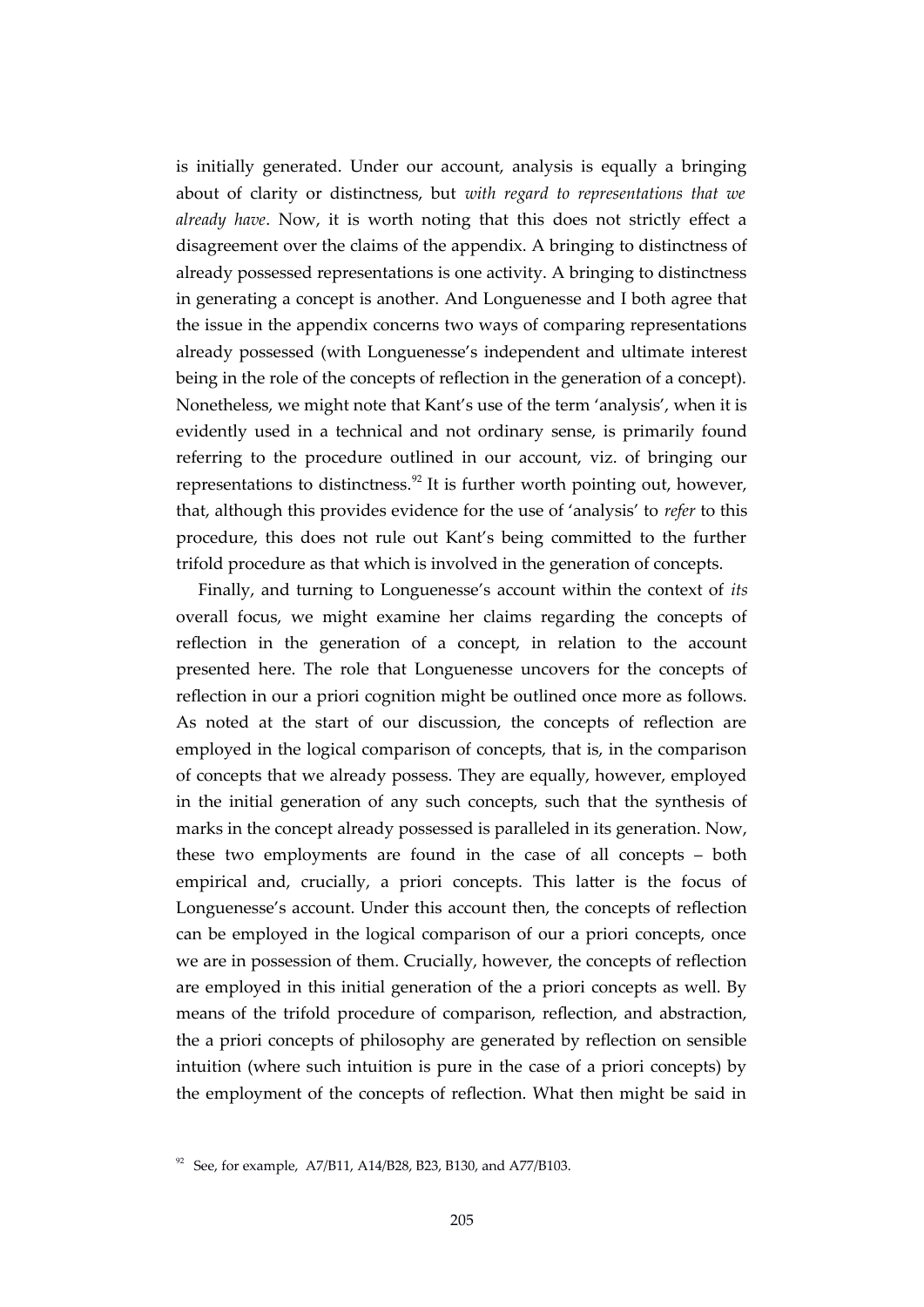response to this understanding of the concepts of reflection as employed in the generation of the a priori concepts of philosophy?

It is perhaps frst worth noting that it is not this employment that is at issue in the appendix, either according to Longuenesse or according to our study here. Longuenesse's concern in the case of this employment is with the *pre-conscious conditions* that make possible our a priori concepts and the synthetic judgements in which they feature. By contrast, under both Longuenesse's and our account, the concern of the appendix is with the *conscious treatment* of these concepts in the explicit establishing of these judgements. (Indeed, I take it that Longuenesse does not mean to claim that the corrected Critical employment of the concepts of reflection, the employment that contrasts with their erroneous employment under Leibniz, is *in* their role in the generation of concepts. This cannot be the case as the contrasting erroneous employment is a mater of the comparison of concepts *already had*, and Longuenesse distinguishes a corrected 'broad' form of this, which later employment is *distinct* from the "embryonic" (1998, p. 124) employment of the concepts of reflection in generating a concept.) Nevertheless, this employment is signifcantly related to the point of interest of the appendix in the following way.

As noted, under both Longuenesse's and the account put forward in this study, the concern of the appendix is with the employment of the concepts of reflection in the *conscious treatment* of our a priori representations for the sake of explicitly establishing the synthetic a priori judgements that constitute our philosophical cognition. It is not concerned with the *preconscious* processes that initially serve to generate these concepts. Nonetheless, it seems that the later must indeed have implications for the former – and this in the way suggested by Longuenesse. If we are to uncover certain relations between our concepts or representations that we already possess by means of the former sort of comparison, then the later pre-conscious processes or conditions we describe must be such that the relations in question will be found. And this is indeed what Longuenesse claims: "Elucidate the forms of discursive analysis – the logical forms of judgment – and you will have the key to the universal forms of the sensible synthesis that is prior to analysis, and therefore also prior to the categories in their proper role as full-fledged concepts." (1998, p. 12)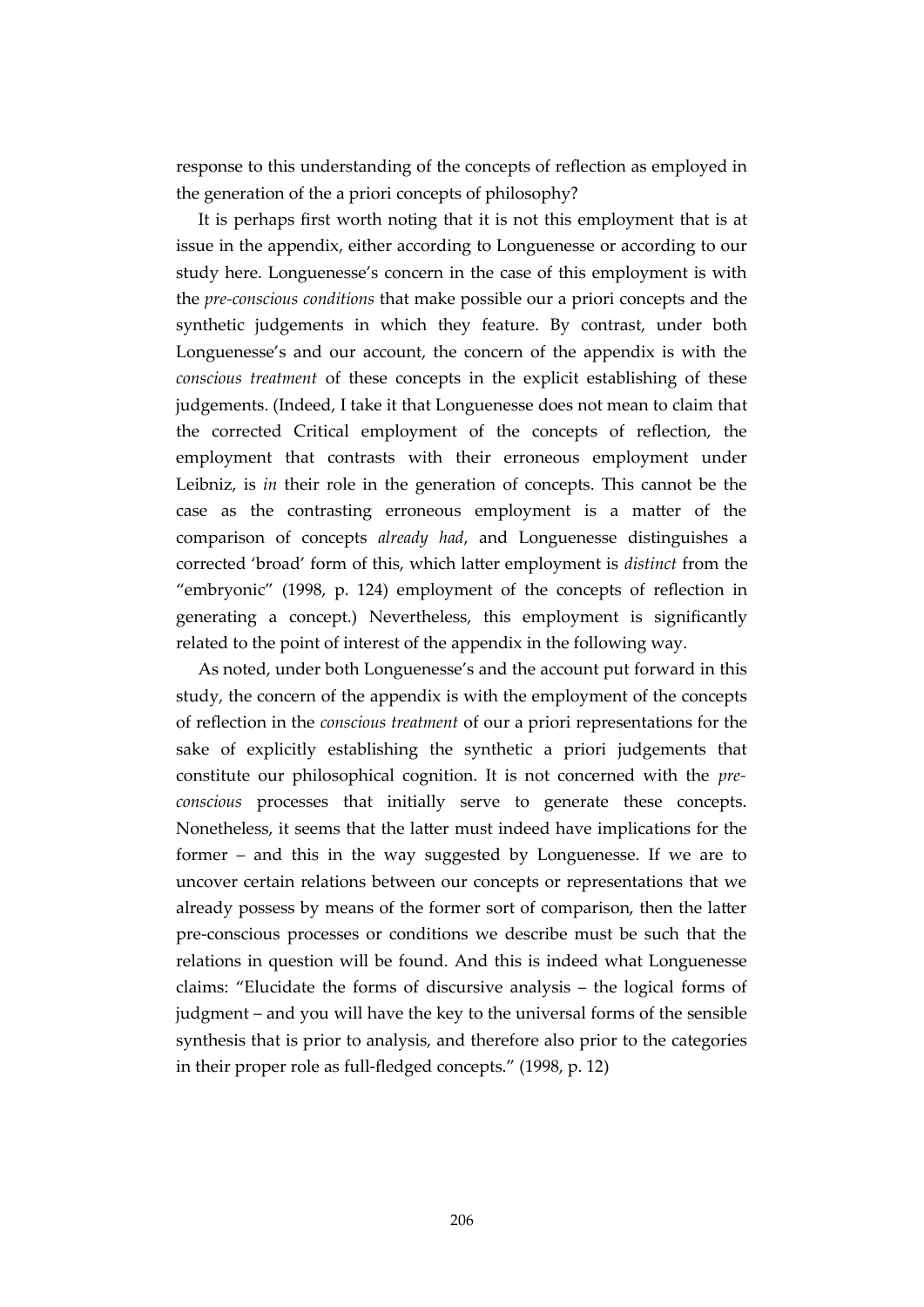#### III. McBay Merrit in 'Varieties of Reflection in Kant's Logic' (2015)

McBay Merrit's most developed interpretation of the appendix is found in her recent paper, 'Varieties of Reflection' (2015). The overriding concern of the discussion is to systematise and clarify the various appeals to 'reflection' across Kant's writings. These appeals, claims Merrit, are both technical and non-technical or everyday. With regard to the former, Kant's technical senses of 'reflection' divide primarily into four varieties, with each variety relevant or proper to a species of logic. The line of argument of the paper thus begins by distinguishing the four species of logic found under the Critical account, in order then to identify the correspondent form of reflection.

Merrit's discussion of the appendix appears towards the end of this line of argument. Pure general logic has been distinguished as the constitutive rules for thought about objects, where this is independent of the domain of objects. The reflection proper to this is reflection under the analytic unity of apperception. Pure applied logic concerns the non-constitutive norms for the good use of judgement. The reflection relevant to these norms is consideration of the general entitlement to make a claim. Pure special (transcendental) logic concerns the constitutive rules for thought about a particular domain of objects, viz. phenomena. The reflection correspondent to this logic is reflection under the synthetic unity of apperception. Special (transcendental) applied logic is the non-constitutive norms for the good use of judgement with regard to phenomena. The reflection proper to this logic, claims Merrit, is transcendental reflection. Although this systematisation of the species of logic and their correspondent forms of reflection is of great interest, I will, for the most part, set it aside in what follows, focussing on her claims concerning the appendix itself. I will raise these further distinctions as and when they are relevant to these concerns.

Merrit's account of the appendix might be outlined as follows. In the appendix, Kant introduces and contrasts logical and transcendental reflection. Kant's primary concern thereafter is a polemic against Leibniz that charges Leibniz's philosophy with engaging in the former instead of the latter. The former of these varieties of reflection is an organisational activity. Logical reflection, according to Merrit, is the activity of organising and clarifying concepts that we possess into a systematic structure. The concepts of reflection are employed in this organisational activity. They are the concepts that organise and clarify our concepts in relation to one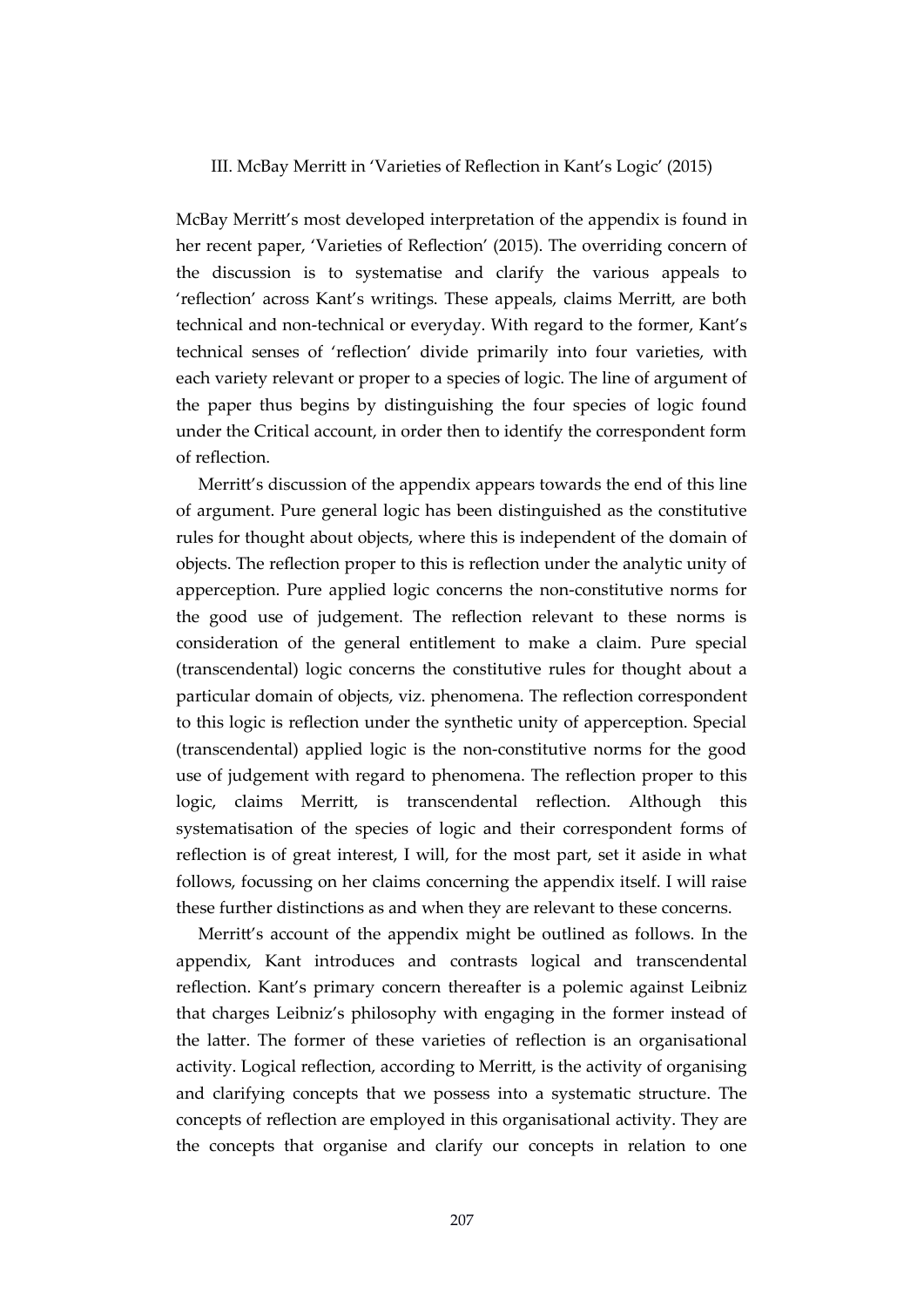another – they are used in "analysing […] these concepts to determine their points of identity and diference." (2015, p. 13) The error with which Leibniz's philosophy is charged, according to Merrit, is to engage in this activity of the organisation of concepts in relation to one another, while failing to "be clear about the general nature of the object represented through the concepts in question: i.e., whether it is phenomenal or noumenal." (2015, p. 18) This latter task is transcendental reflection, and Kant thus charges Leibniz with engaging in logical reflection instead of transcendental reflection. Leibniz's error, according to Merrit, is that he "failed to care about the substantive requirements on thinking relative to a certain domain, and instead cared only about the systematic coherence of his thought." (*ibid.*)

Although, in the fnal analysis, Merrit's account and the account that we have put forward in this study diverge significantly, and perhaps more significantly than do the other accounts examined, Merritt's account is also the only account of the appendix that equally locates logical reflection within the procedure of German Rationalist analysis:

Standard accounts of logical reflection, according to Merrit, take it to be part of a threefold sequence of acts – comparison, reflection, abstraction – that allow for the production of concepts. Logical reflection is a reflection on non-conceptual material for the sake of the initial generation of concepts. Support for this account, Merritt notes, comes in the form of an appeal to §§5–6 of the *Jäsche Logic* in which Kant is concerned with the constitution of concepts, which discussion cites the mentioned threefold sequence. In contrast to this view, Merrit claims that logical reflection is not a reflection found in the generation of concepts (and indeed that Kant gives no account of such concept generation at all), but is instead the activity of *organising* concepts of which we are already in possession. The appeal to logical reflection in the appendix, according to Merrit, "alludes to German Rationalist logic […] For [the German Rationalists], reflection is trained on concepts already at hand, considering their points of identity and diference in order to clarify their content through their articulation into a systematic whole." (2015, p. 17) Thus, at this point, Merrit's account is in agreement with the account presented in this study. Logical reflection is "trained on concepts that are already in hand — and not obviously to create new ones, but rather to *clarify existing concepts and their relation* in an organised whole." (2015, p. 10, emphasis my own) According to both Merrit's account and the account presented here then, logical reflection is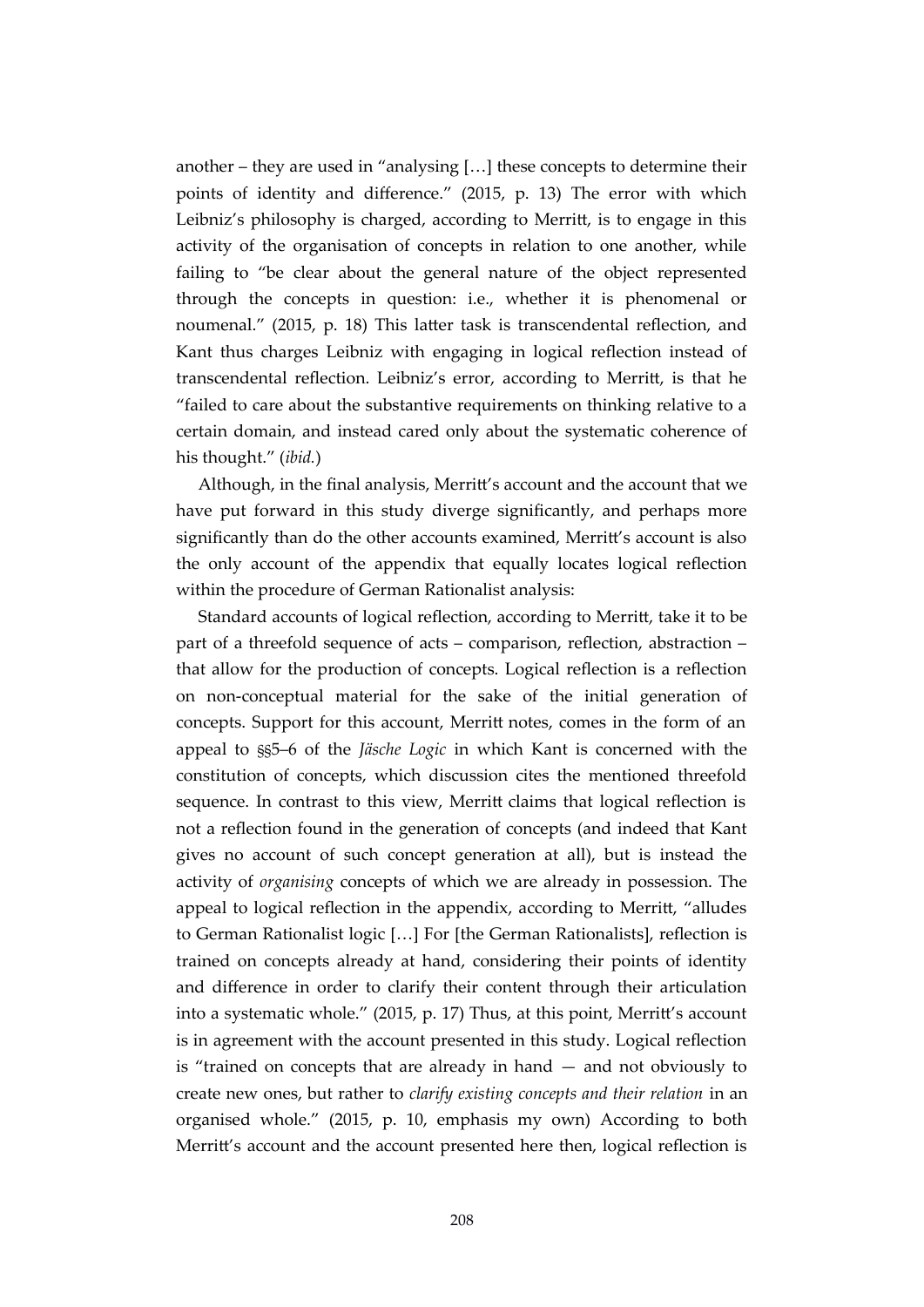involved in the German Rationalist procedure for bringing concepts of which we are in possession to distinctness by their comparison with one another.

Our accounts, however, diverge almost immediately in a number of significant ways. This divergence between the accounts is primarily found on three fronts. First, under the account presented here, Merrit's account involves a misunderstanding of the nature and signifcance of such logical reflection under German Rationalism. Logical reflection is not a merely organisational afterthought in philosophical cognition. It is both necessary for, and partly constitutive, of such cognition. Secondly, the account equally involves a misunderstanding of the nature and signifcance of the Critical correction of logical reflection. Both German Rationalism and the Critical philosophy are commited to the necessity and legitimacy in philosophical cognition of bringing our representations to distinctness, albeit for diferent reasons and in quite diferent ways. Finally, and relatedly, due to its misconstrual of the Critical correction of the error, Merrit's account involves a subtle misconstrual of transcendental reflection. I will deal with these in turn and thereafter raise a few smaller points of concern.

Although Merrit's discussion does not explicitly address the context or purpose of logical reflection in great detail, the discussion seems to take such reflection to be something of an organisational afterthought to philosophical cognition. The aim or end of such reflection is, according to Merrit, an "organised whole" (2015, p. 13) or "systematic cognition" (*ibid.*), but the emphasis here is on the ordering or organisation of our concepts or cognition and not on securing any cognition or concepts themselves. Seemingly, the (sole) purpose served by logical reflection is that of organising and clarifying our concepts, and this purpose is not strictly necessary for a priori cognition. Its rules are "*simply* rules for the *organisation* of thought" (2015, p. 17, emphasis my own) and there is "nothing wrong with [such] reflection; it simply provides no sufficient basis for metaphysics" (2015, p. 18). (Transcendental reflection, by contrast, is explicitly recognised as necessary for such cognition under the account.) From these remarks, Merrit implicitly seems to take logical reflection to be essentially an activity of ordering already possessed concepts or cognitions, at a point subsequent to cognition.

Now, under the account presented here, the above does not suffice to characterise logical reflection, nor does it capture the signifcance of such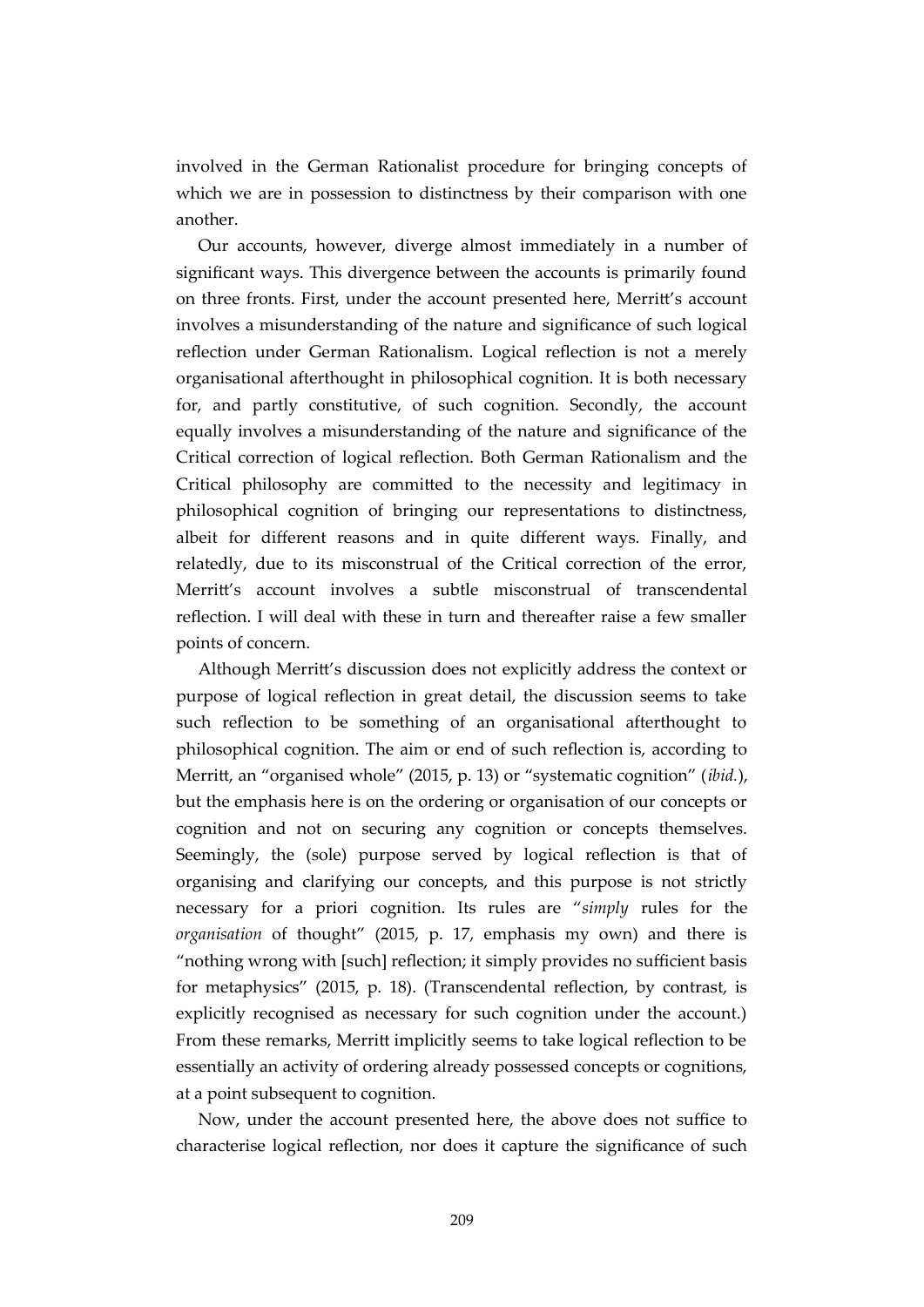reflection under German Rationalism. German Rationalist logical reflection is not, under our account, a merely organisational afterthought. It is not an organisational *afterthought* insofar as such reflection is a necessary frst step in securing philosophical cognition. The concepts involved in such logical reflection are not those gleaned from our already secured cognition (although such reflection can be carried out on these as well), but are concepts of which we are indistinctly aware, which stand us in relation to the objects of our philosophical cognition, but which do so indistinctly, and which thus require a bringing to distinctness in order that cognition by means of them might be secured. Secondly, and more crucially, such reflection is not an *organisational* afterthought. German Rationalist logical reflection is partly *constitutive* of philosophical cognition. There are two points here to be noted. First, as we have seen, such reflection is carried out by employing the concepts of reflection. This is equally noted by Merrit. However, only under the account presented here is it recognised that carrying out such reflection by employing these concepts involves implicit terms of diferentiation. In such reflection, the concepts of reflection do not simply diferentiate identity and diference, but the identity and diference *of concepts*. The concepts of reflection subsume diferentiation among representations of a certain sort. Secondly, and crucially, given the German Rationalist assumption that these representations (concepts) are sufficient for representing the objects of our cognition (and the assumption that the representations in question do in fact so stand us in relation), this carrying out of logical reflection by employing the concepts of reflection does not only succeed in organising the concepts. It suffices for distinguishing the marks of the objects of the concepts as well. Thus, the concepts of reflection as employed in logical reflection are not, as Merrit claims, "simply rules for the organisation of thought" (2015, p. 17). Logical reflection is constitutive of our philosophical cognition under German Rationalism, as the rules according to which the marks of objects are diferentiable are (taken to be) paralleled in the rules according to which the marks of our concepts are diferentiable.

This leads us to a second primary point of divergence between the two accounts. Once we recognise the constitutive role played by the employment of the concepts of reflection under German Rationalism, we are able to uncover a contrasting constitutive role, now corrected, under the Critical account. Under Merrit's account of Critical cognition, the concepts of reflection remain confned to their employment in logical reflection,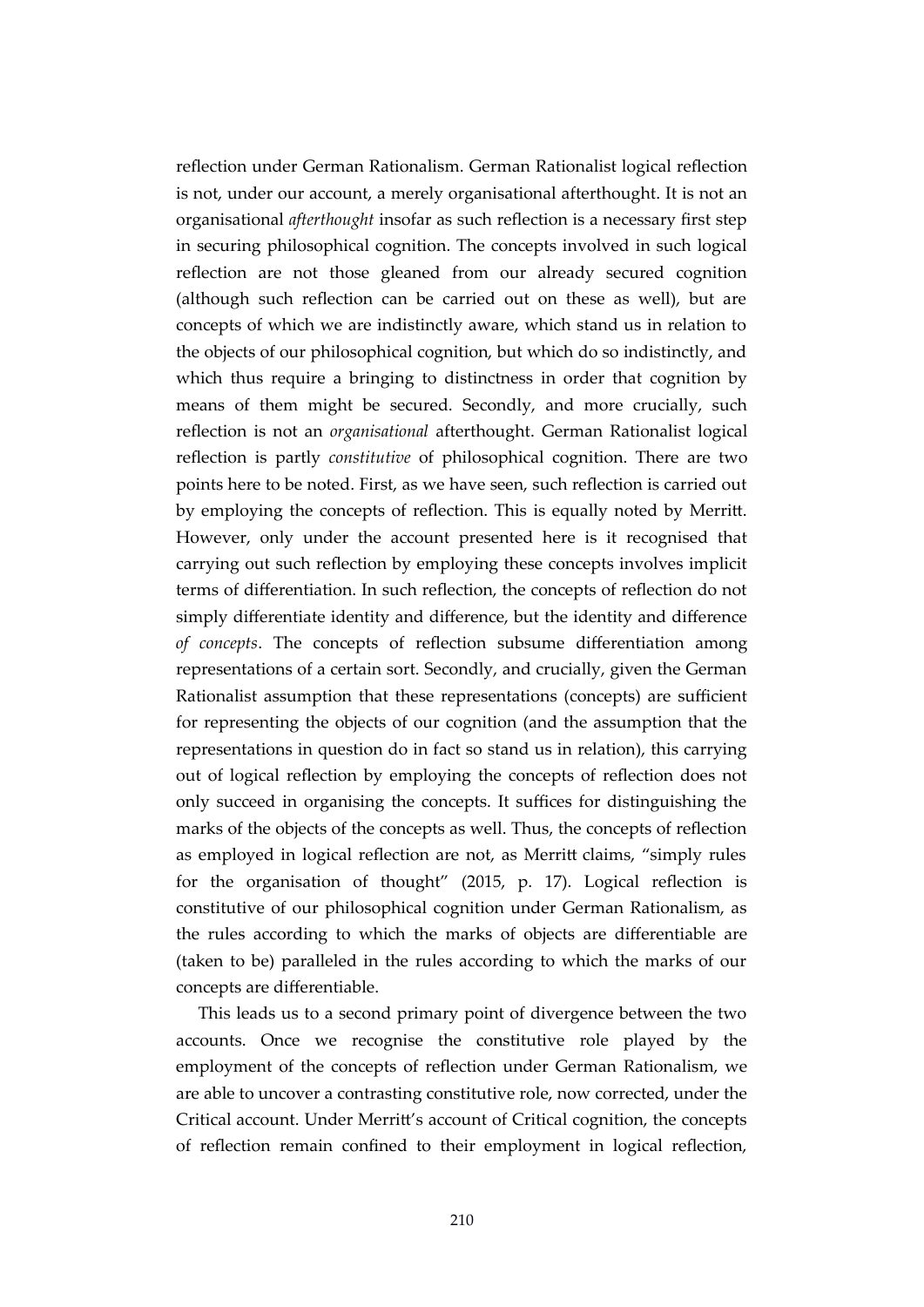which reflection itself remains consigned to the post-cognition merely organisational tasks. The employment of the concepts of reflection under German Rationalism, in reflection "trained on concepts already at hand […] in order to clarify their content through their articulation into a systematic whole" (2015, p. 17), remains, for Merritt, their employment under the Critical philosophy. What is introduced and emphasised under the Critical philosophy, under her account, is the further dimension of consideration of the nature of the objects to which the concepts are meant to refer.

By contrast, under our account, the Critical philosophy equally recognises a constitutive role to the employment of the concepts of reflection, though the picture that underlies this constitutive role is quite diferent to that of German Rationalism: Under the Critical philosophy, the representations involved in our philosophical cognition must be, if there is to be any such cognition, representations of both the understanding and sensibility. The concepts of reflection have now been recognised as concepts that subsume, not specifcally the diferentiation between concepts, but the diferentiation between representations generally. These concepts are thus now employed in the comparison of both representations of the understanding and sensibility for their clarifcation. This is a frst point of diference. As under German Rationalism, this clarifcation is not merely organisational, but is both a necessary frst step to philosophical cognition and plays a constitutive role in such cognition. Again as under German Rationalism, the representations compared in terms of the concepts of reflection ultimately stand us in relation to their objects and the diferentiation of the marks of these representations by means of the concepts of reflection at once serves to diferentiate the marks of the objects of the representations. However, the Critical philosophy does not assume that the understanding stands us in relation to the objects of philosophy as does German Rationalism. Sensibility stands us in direct relation to objects, and its representations can be assumed to stand us in relation to their objects, while the representations of the understanding are given transcendental proofs to show that they do stand us in relation to their objects. Given this, employing the concepts of reflection in order to diferentiate the representations will allow for diferentiation of the marks of their objects, provided this is done correctly. Thus, the concepts of reflection have a further Critical employment that is unrecognised under Merritt's account. This employment is equally a necessary first step in our philosophical cognition and equally plays a constitutive role in such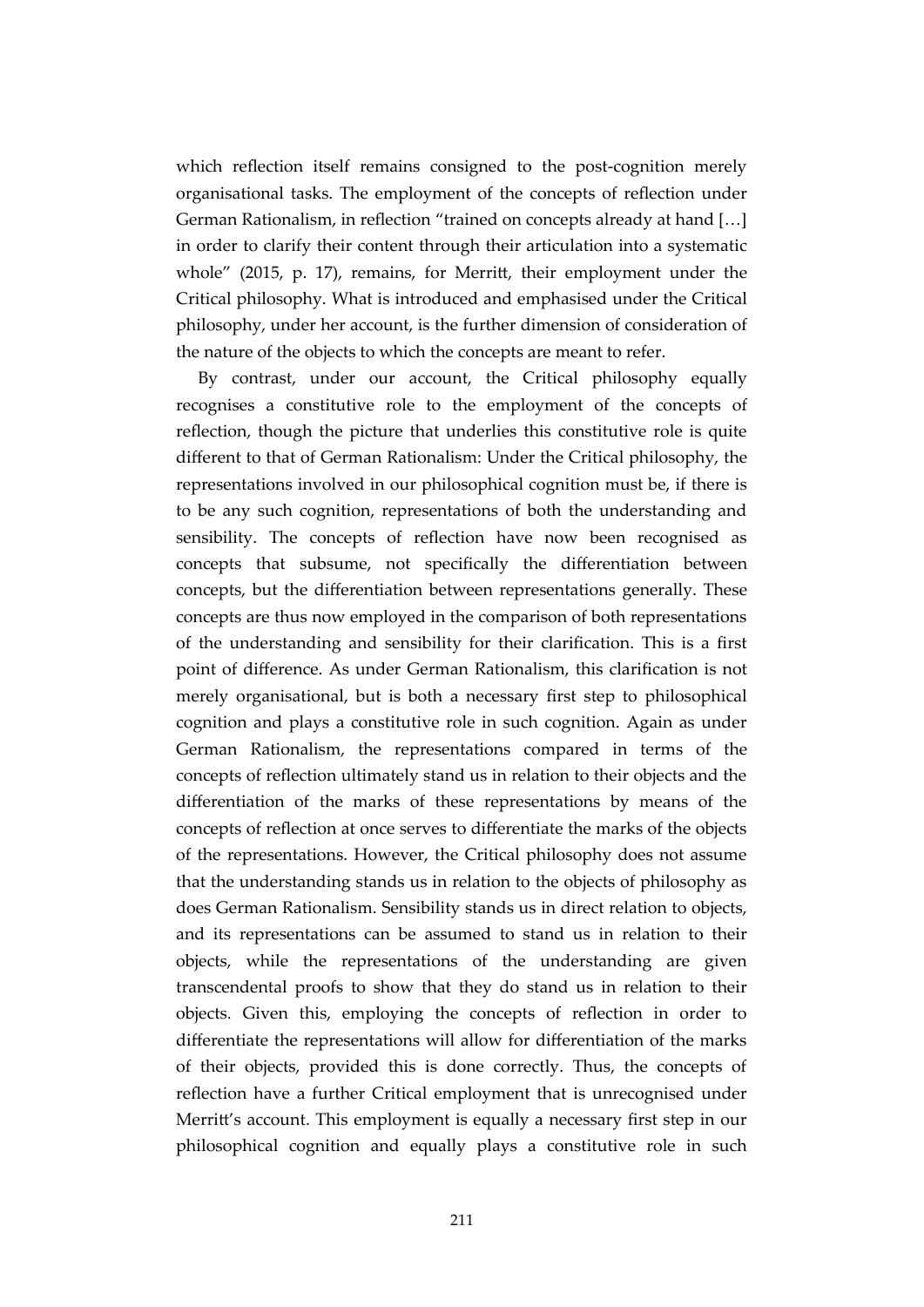cognition, though this time, under the Critical account, this is because the rules according to which the marks of our representations are diferentiable are (shown to be) paralleled in the rules according to which the marks of their objects are diferentiable. This employment is distinguished in the crucial line of reasoning concerning these concepts in the appendix to the introduction.

Finally, a third point at which our account presented here must take issue with that of Merrit's concerns its characterisation of transcendental reflection. According to Merrit, standard accounts of transcendental reflection take such reflection to be the equivalent of logical reflection in the case of philosophical or a priori concepts. That is, such reflection is involved in the generation of a priori concepts from non-conceptual material. By contrast, under Merrit's account, transcendental reflection is a reflection that corresponds to normative requirements that guide the good use of thought, rather than constitutive requirements of that thought. As mentioned, the account crucially distinguishes two broad sorts of reflection —reflection that corresponds to the constitutive requirements of thought (pure logic) and reflection that corresponds to the normative requirements on the correct use of thought (applied logic). Under her account, transcendental reflection is a case of the later. It is the reflection that corresponds to the norms guiding the use of our thinking with regard to the domain of phenomena. It is, in Merrit's words, "to consider whether any given claim concerns objects in a sensible or a merely intelligible world." (2015, p. 18) It is to "be clear about the general nature of the object represented through the concepts in question: i.e., whether it is phenomenal or noumenal" (2015, p. 18) or to "care about the substantive requirements on thinking relative to [the domain of phenomena]" (2015, p. 18).

Thus, in contrast to the standard account, claims Merrit, transcendental reflection can, under her proposed account, be understood as a 'duty'. Under standard accounts, such reflection must be implicitly present insofar as we have cognition by means of the concepts in question or "something that we are all already doing anyway, by sheer analytic default" (2015, p. 19). By contrast, under her account, transcendental reflection, as the consideration of the general nature of the objects represented through our philosophical concepts, is an activity that we can carry out or fail to carry out in our atempts at philosophical cognition.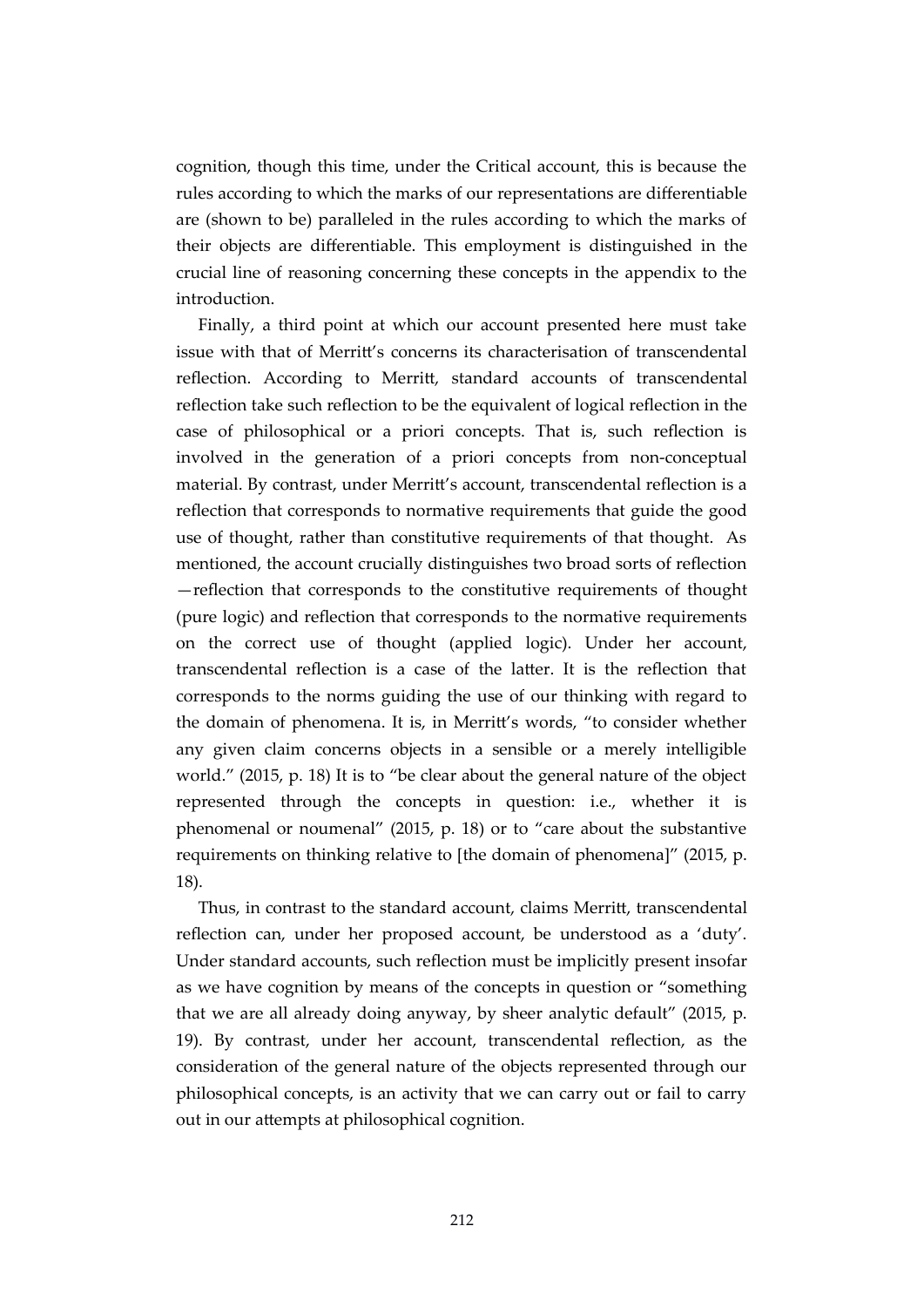However, the account presented here must take issue with this account of transcendental reflection, and it must do so on the basis of the explicit defnition of such reflection given by Kant in the appendix. As we have noted, transcendental reflection is characterised in a number of places by Kant as an activity of comparing *given representations* with the *faculty to which the representations* are due: It is "consciousness of the relation of given representations to our various sources of cognition" (A260/B316). It is a "distinction of the cognitive power to which the given concepts belong", (A261/B317) or the "action through which I make the comparison of representations in general with the cognitive power in which they are situated, and through which I distinguish whether they are to be compared to one another as belonging to the pure understanding or to pure intuition" (A261/B317).

The account put forward by Merrit wreaks havoc with this explicit defnition in three ways. First, under her account, transcendental reflection seems essentially to involve reference to the *objects* of the representations under comparison. Under one formulation, we are to "be clear about the general nature of the object represented through the concepts in question: i.e., whether it is phenomenal or noumenal" (2015, p. 18). As we have seen, however, Kant's explicit definitions involve no direct mention of the objects of the representations. In contrast to our account, however, under Merrit's account there is no intelligible sense of transcendental reflection in abstraction from an appeal to the objects of the representations. Secondly, the 'givenness' of the representations involved is not, under Merrit's account, understood in the technical sense of the Doctrine – as involving a non-arbitrary combination of marks – but is instead understood in the ordinary sense of 'having in hand' or 'in possession of'. As we have seen, Kant's mention here of 'given' representations is to be understood as referring to the same representations discussed in the Doctrine of Method. Finally, and perhaps most worryingly, transcendental reflection, under Merrit's account, is characterised in a number of other ways that are not equivalent to the explicit defnition of such reflection given in the appendix, as when, for example, Merrit characterises it as "to consider whether any given claim concerns objects in a sensible or a merely intelligible world" (2015, p. 18), to "be clear about the general nature of the object represented through the concepts in question: i.e., whether it is phenomenal or noumenal" (*ibid.*), or to "care about the substantive requirements on thinking relative to [the domain of phenomena]" (*ibid.*).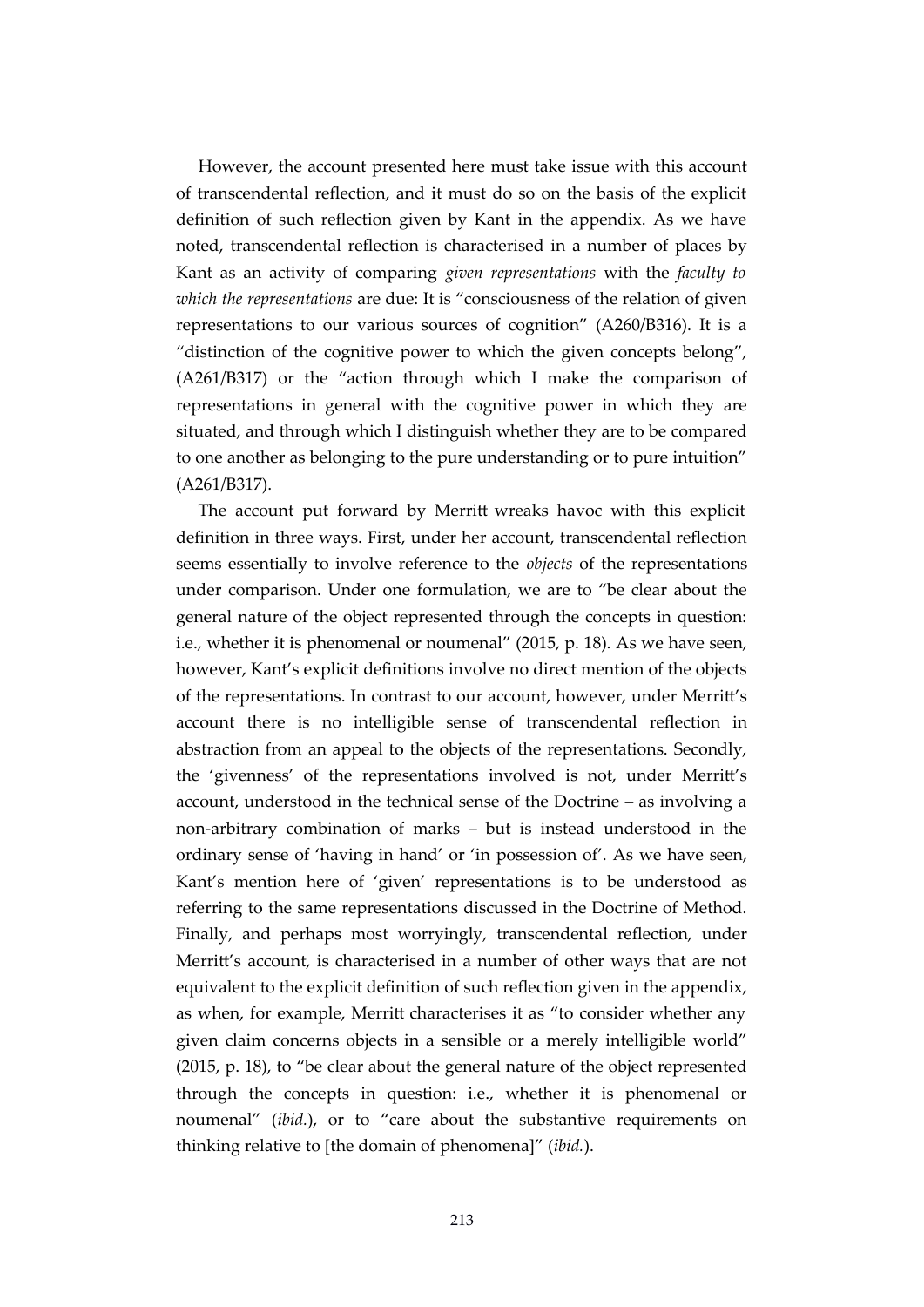Finally, there one further, lesser concern with Merrit's account that I wish here to raise. The worry concerns transcendental reflection, as Merrit construes it, as the *correction* to Leibniz's error. Under Merrit's account, the error is to engage in logical reflection as the organisation of concepts, without consideration for the nature of the objects to which the concepts apply. However, even if Leibniz does, as Merrit's account recommends, consider this nature, he is likely to arrive at the same account. The point here is that the correction, as it stands under Merrit's account, does nothing to correct the concepts with which Leibniz is working.

Having thus dealt, in some further detail, with these three accounts that diverged in signifcant ways from the account presented in this study, and from the familiar formulation, we might, for the moment, lay this all to rest and proceed to some brief concluding remarks.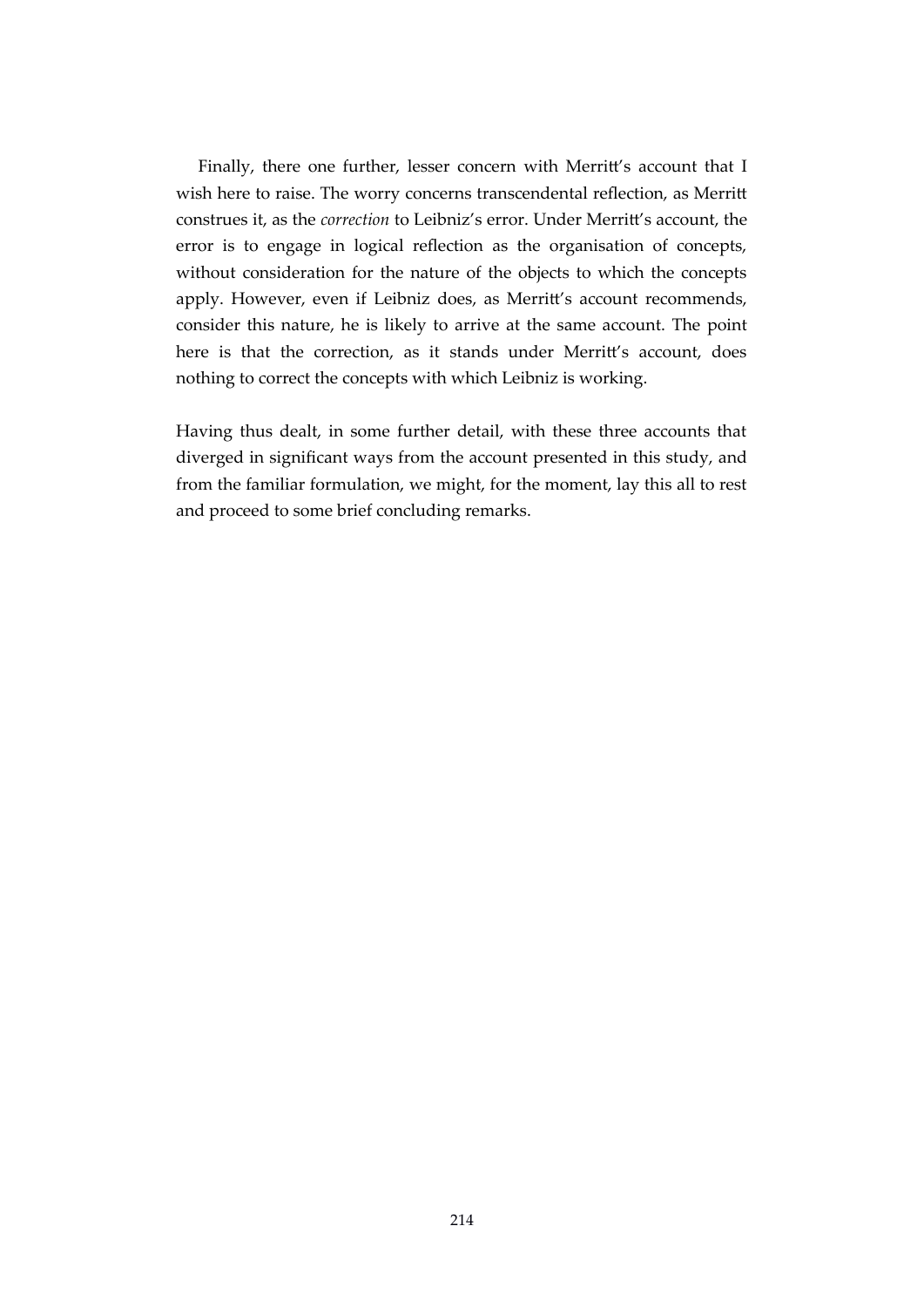## **Concluding overview**

Our aim in this study was to bring to light a complex and systematic case put forward by Kant in the appendix to the Transcendental Analytic, the 'Amphiboly of the Concepts of Reflection'. In order to do so, we examined, in Part I, a crucial line of reasoning found in the oft-overlooked introductory passages of the appendix. This line of reasoning revealed a prior, though lesser treated, Critical condition of the possibility of a priori, or philosophical, cognition: The correct employment of the concepts of reflection. These concepts, we were told, fnd their employment in the establishing of our relations among our representations as representations, and their correct employment was put forward by Kant as requiring an awareness of the faculty of the representations in question, or 'transcendental reflection'.

To arrive at an understanding of this line of reasoning and the crucial condition it contained, we turned, in Parts II to IV, to Kant's pre-Critical tradition of German Rationalism. In particular, we examined the method adopted by this tradition for establishing philosophical cognition. Our examination culminated, in Part IV, by revealing a crucial feature of the frst stage of this method. In the stage of bringing our various representations to distinctness, German rationalism adopted the terms of diferentiation of the faculty of the understanding and in so doing employed the concepts of reflection under an erroneous awareness of the faculties of the representations in question. German rationalism was thus at once erroneously commited to the understanding as the only faculty necessary for philosophical cognition and to the objects of philosophical cognition being diferentiable by the understanding alone.

In Part V, we turned to Kant's claimed Critical correction of the error and the correct employment of the concepts of reflection. Under this correction, in bringing our various representations to distinctness, these representations were to be recognised as stemming from both the understanding and from sensibility. This recognition allowed for their correct diferentiation by means of the concepts of reflection, which corrected diferentiation revealed the a priori representations of sensibility, viz. the representations of space and time. We thus saw that a corrected employment of the concepts of reflection was to be found from the very start of the *Critique*, in the proofs of the a priori representations of sensibility found in the Metaphysical Exposition, and that this employment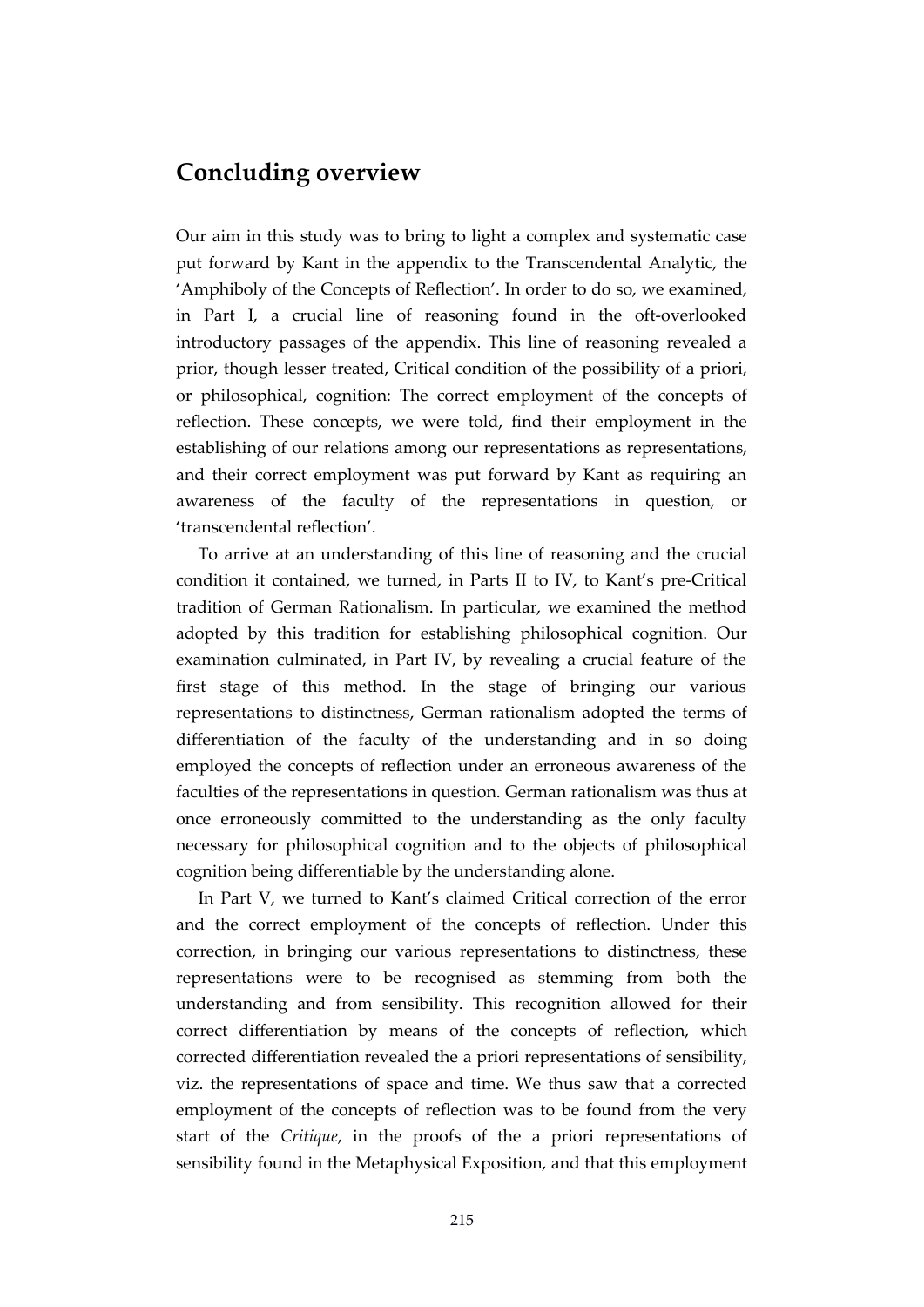underlay the workings and possibility of the proofs, and indeed the possibility of the philosophical cognition that rested on them.

Finally, in Part VI, we returned to the appendix and to the line of reasoning of its introductory passages, having now an understanding of the crucial Critical changes made by Kant to the German Rationalist method, in order to clarify and dispel the puzzles that it had initially seemed to introduce. Woven between this structure, in Parts I, VI, and VII, was an examination of the more and less familiar accounts of the appendix section —a section which this study has, I hope, shown to contain a case far more systematic and crucial to the philosophical cognition put forward in the *Critique* than preceding accounts have taken it to be.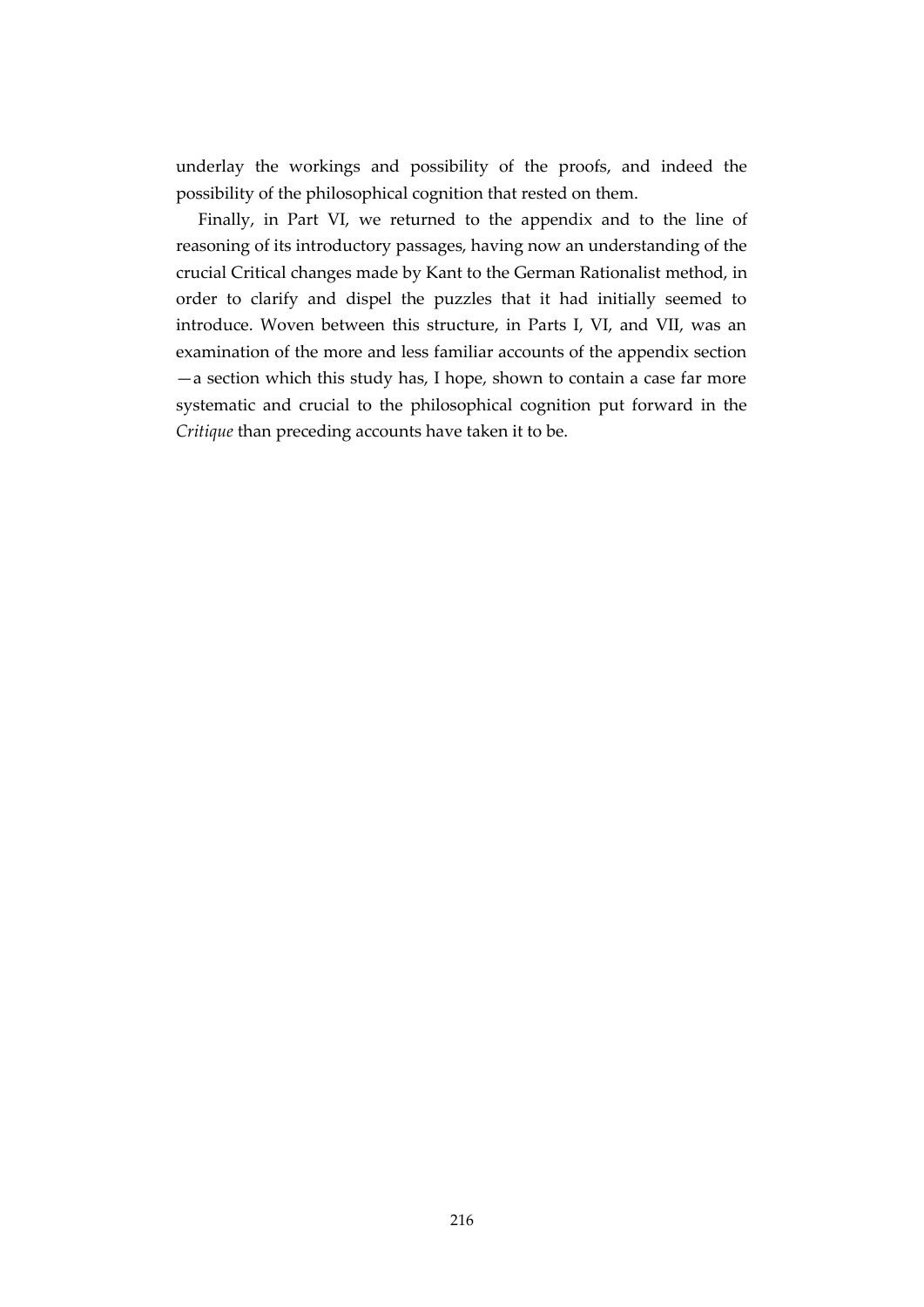## **Bibliography**

- Allais, L. 2013. 'Langton, Kant, and Things in Themselves', in Duncan, S. and LoLordo, A. (Eds.) 2013. *Debates in Modern Philosophy: Essential Readings and Contemporary Responses*. New York: Routledge.
- Allison, H. E. 2004. *Kant's Transcendental Idealism.* Yale University Press.
- Allison, H. E. and Heath, P. (Eds.) 2002. *Immanuel Kant: Theoretical Philosophy after 1781.* Cambridge: Cambridge University Press.
- Baumgarten, A. [1739]. *Metaphysics.* Fugate, C. D. and Hymers, J. (Eds. and trs.) 2003. London: Bloomsbury.
- Bennet, J. F. 1966. *Kant's Analytic*. Cambridge: Cambridge University Press.
- Bird, G. 1962. *Kant's Theory of Knowledge: An Outline of One Central Argument in the 'Critique of Pure* Reason'. London: Routledge.
- Bird, G. 2006. *The Revolutionary Kant: A Commentary on the 'Critique of Pure Reason'.* Illinois: Open Court Publishing.
- Crusius, C. A. [1745]. 'Sketch of the Necessary Truths of Reason', in Watkins, E. (Ed. and tr.) 2009. *Kant's Critique of Pure Reason: Background Source Materials.* Cambridge: Cambridge University Press.
- de Boer, K. 2010. 'Pure Reason's Enlightenment: Transcendental Reflection in Kant's First *Critique*', in Heidemann, D. H. (Ed.) 2010. *Kant Yearbook: Metaphysics*. Berlin: de Gruyter.
- de Jong, W. R. 1995. 'How is metaphysics as a science possible? Kant on the distinction between philosophical and mathematical method'. *The Review of Metaphysics* 49:2, pp. 235-274.
- Descartes, R. [1637]. *Discourse on the Method for Conducting One's Reason Well and for Seeking Truth in the Sciences*. Cress, D. A. (Ed. and tr.) 1998. Indianapolis: Hackett Publishing. 1998.
- Domski, M. and Dickson, M. (Eds.) 2010. *Discourse on a New Method: Reinvigorating the Marriage of History and Philosophy of Science.* Chicago: Open Court.
- Duncan, S. and LoLordo, A. (Eds.) 2013. *Debates in Modern Philosophy: Essential Readings and Contemporary Responses*. New York: Routledge.
- Ewing, A. C. 1938. *A Short Commentary on Kant's Critique of Pure Reason.* Chicago: University of Chicago Press.
- Garber, D. and Longuenesse, B. (Eds.) 2008. *Kant and the Early Moderns.* Princeton: Princeton University Press.
- Gardner, S. 1999. *Routledge Philosophy Guidebook to Kant and the Critique of Pure Reason*. London: Routledge.
- Guyer, P. (Ed.) 1992. *The Cambridge Companion to Kant*. Cambridge: Cambridge University Press.
- Guyer, P. 1987. *Kant and the Claims of* Knowledge. Cambridge: Cambridge University Press.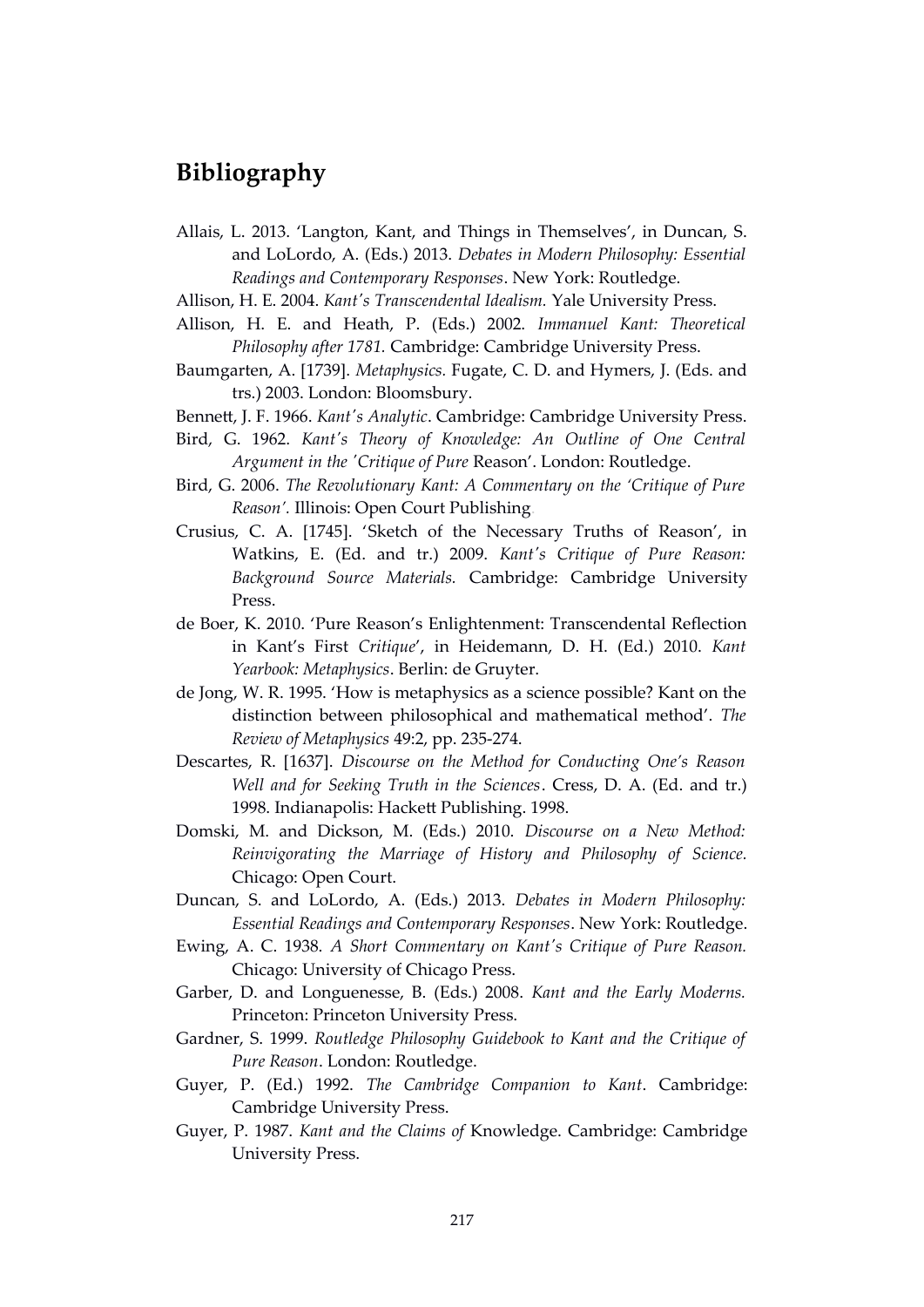Guyer, P. 2006. *Kant*. London: Routledge.

- Hartnack, J. 1967. *Kant's Theory of Knowledge: An Introduction to the Critique of Pure* Reason. Indianapolis: Hacket Publishing Company.
- Hatfeld, G. C. 1990. *The Natural and the Normative: Theories of Spatial Perception from Kant to Helmholt*. Massachusets: The MIT Press.
- Heidemann, D. H. (Ed.) 2010. *Kant Yearbook: Metaphysics*. Berlin: de Gruyter.
- Janiak, A 2010. 'Newton's Forces in Kant's Critique', in Domski, M. and Dickson, M. (eds.) 2010. *Discourse on a New Method: Reinvigorating the Marriage of History and Philosophy of Science.* Chicago: Open Court.
- Jauernig, A. 2008. 'Kant's Critique of the Leibnizian Philosophy: Contra the Leibnizians, but Pro Leibniz', in Garber, D. and Longuenesse, B. (Eds.) 2008. *Kant and the Early Moderns.* Princeton: Princeton University Press.
- Kant, I. [1755]. 'A New Elucidation of the First Principles of Metaphysical Cognition', in Walford, D. (Ed. and tr.) 1992. *Immanuel Kant: Theoretical Philosophy, 1755–1770.* Cambridge: Cambridge University Press.
- Kant, I. [1762]. 'The false subtlety of the four syllogistic figures', in Walford, D. (Ed. and tr.) 1992. *Immanuel Kant: Theoretical Philosophy, 1755– 1770*. Cambridge: Cambridge University Press.
- Kant, I. [1763]. 'Inquiry concerning the distinctness of the principles of natural theology and morality', in Walford, D. (Ed. and tr.) 1992. *Immanuel Kant: Theoretical Philosophy, 1755–1770*. Cambridge: Cambridge University Press.
- Kant, I. [1770]. 'On the Form and Principles of the Sensible and the Intelligible World', in Walford, D. (Ed. and tr.) 1992. *Immanuel Kant: Theoretical Philosophy, 1755–1770*. Cambridge: Cambridge University Press.
- Kant, I. [1770s]. 'Blomberg Logic', in Young, M. J. (Ed. and tr.) 1992. *Immanuel Kant: Lectures on Logic*. Cambridge: Cambridge University Press.
- Kant, I. [1770s]. 'Vienna Logic', in Young, M. J. (Ed. and tr.) 1992. *Immanuel Kant: Lectures on Logic*. Cambridge: Cambridge University Press.
- Kant, I. [1781, 1787]. *Critique of Pure Reason*. Guyer, P. and Wood, A. W. (Eds. and trs.) 1998. Cambridge: Cambridge University Press.
- Kant, I. [1783]. 'Prolegomena to any future metaphysics that will be able to come forward as science', in Allison, H. E. and Heath, P. (Eds.) 2002. *Immanuel Kant: Theoretical Philosophy after 1781.* Cambridge: Cambridge University Press.
- Kant, I. [1800]. 'Jäsche Logic', in Young, M. J. (Ed. and tr.) 1992. *Immanuel Kant: Lectures on Logic*. Cambridge: Cambridge University Press.
- Kant, I. [1789]. *Anthropology from a Pragmatic Point of View.* Louden, R. B. (Ed. and tr.) 2006. Cambridge: Cambridge University Press.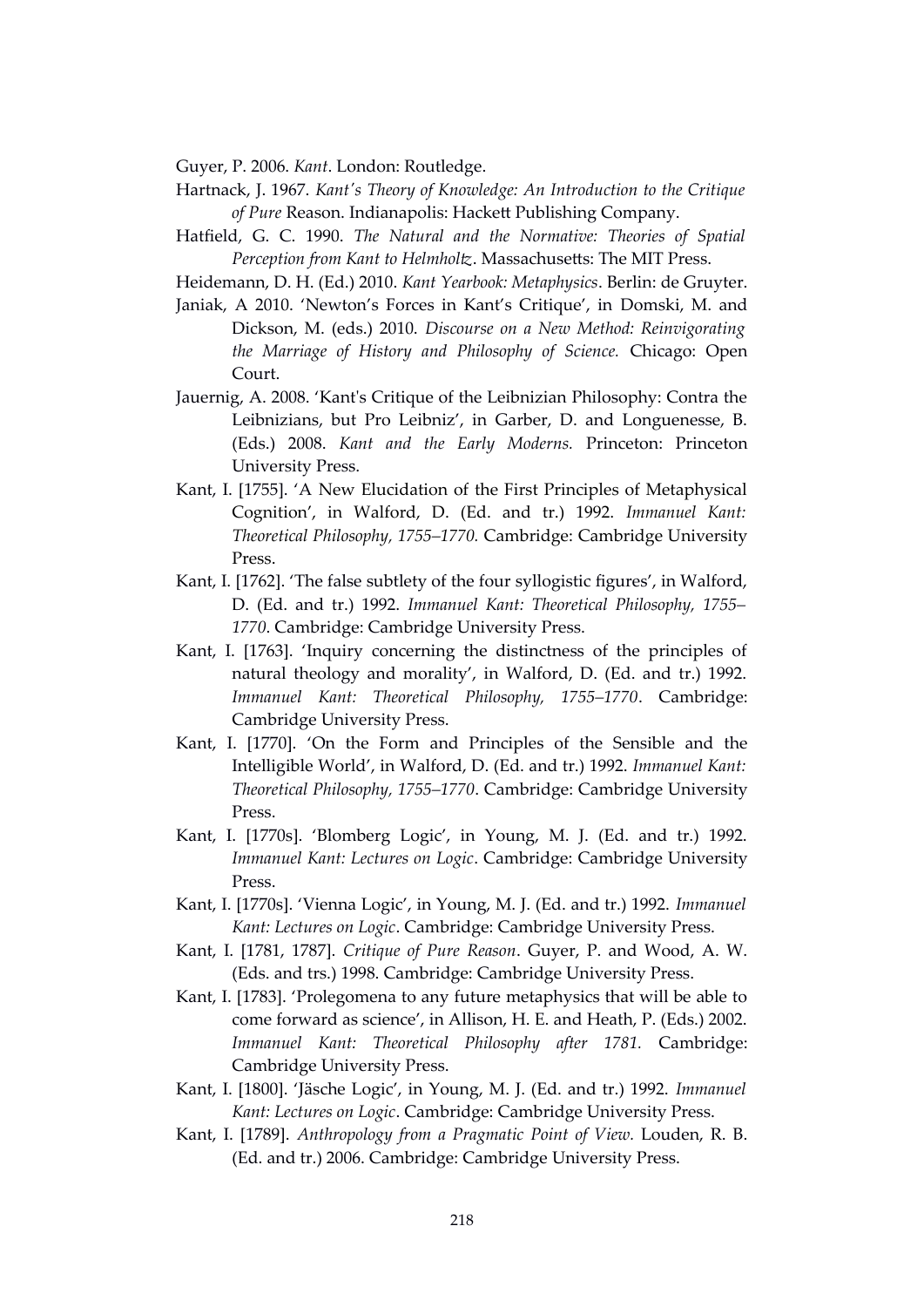Kant, I. *Notes and Fragments*. Guyer, P. (Ed. and tr.) 2005. Cambridge: Cambridge University Press.

- Kemp Smith, N. 2003. *A Commentary to Kant's 'Critique of Pure Reason'*. Basingstoke: Palgrave Macmillan.
- Kerslake, C. 2004. 'Deleuze, Kant, and the Question of Metacritique'. *The Southern Journal of Philosophy* 42:4, pp. 481-508.
- Kleist, E. E. 2012. *Judging Appearances: A Phenomenological Study of the Kantian Sensus Communis*. Dordrecht: Springer Science & Business Media.
- Knutzen, M. [1735]. 'System of Efficient Causes', in Watkins, E. (Ed. and tr.) 2009. *Kant's Critique of Pure Reason: Background Source Materials.* Cambridge: Cambridge University Press.
- Lambert, J. H. [1761]. 'Treatise on the Criterion of Truth', in Watkins, E. (Ed. and tr.) 2009. *Kant's Critique of Pure Reason: Background Source Materials.* Cambridge: Cambridge University Press.
- Langton, R. 1998. *Kantian Humility: Our Ignorance of Things in Themselves.* Oxford: Oxford University Press.
- Leibniz, G. W. [1686?]. 'Primary Truths', in Ariew, R. and Garber, D. (Eds. and trs.) 1989. *G. W. Leibniz: Philosophical Essays*. Indianapolis: Hackett Publishing Company.
- Leirfall, A. 2004. 'Kant's Metaphysical Exposition'. *SATS–Nordic Journal of Philosophy* 5:2, pp. 34-36.
- Longuenesse, B. 1998. *Kant and the Capacity to Judge*. Princeton: Princeton University Press.
- Longuenesse, B. 2005. *Kant on the Human Standpoint*. Cambridge: Cambridge University Press.
- MacDonald Ross, G. (Ed.) 1990. *Kant and His Infuence*. London: Continuum International Publishing Group.
- Makkreel, R. A. 1994. *Imagination and Interpretation in Kant: The Hermeneutical Import of the Critique of Judgment*. Chicago: University of Chicago Press.
- Marques, A. 2008. 'Unity and Diversity of Transcendental Reflection in Kant', in Rohden, V., Terra, R., de Almeida, G. and Ruffing, M. (Eds.) 2008. *Recht und Frieden in der Philosophie Kants: Akten des X. Internationalen Kant-Kongresses*. Berlin: Walter de Gruyter.
- McBay Merrit, M. 2009. 'Reflection, Enlightenment, and the Signifcance of Spontaneity in Kant'. *British Journal for the History of Philosophy* 17:5, pp. 981-1010.
- McBay Merrit, M. 2015. 'Varieties of Reflection in Kant's Logic'. *British Journal for the History of Philosophy* 23:3, pp. 478-501.
- McGoldrick, P. M. 1985. 'The Metaphysical Exposition: An Analysis of the Concept of Space'. *Kant-Studien* 76:1, pp. 257-275.
- Meier, G. F. [1752]. *Excerpt from the Doctrine of Reason*. Bunch, A. (Ed. and tr.) 2016. London: Bloomsbury Publishing.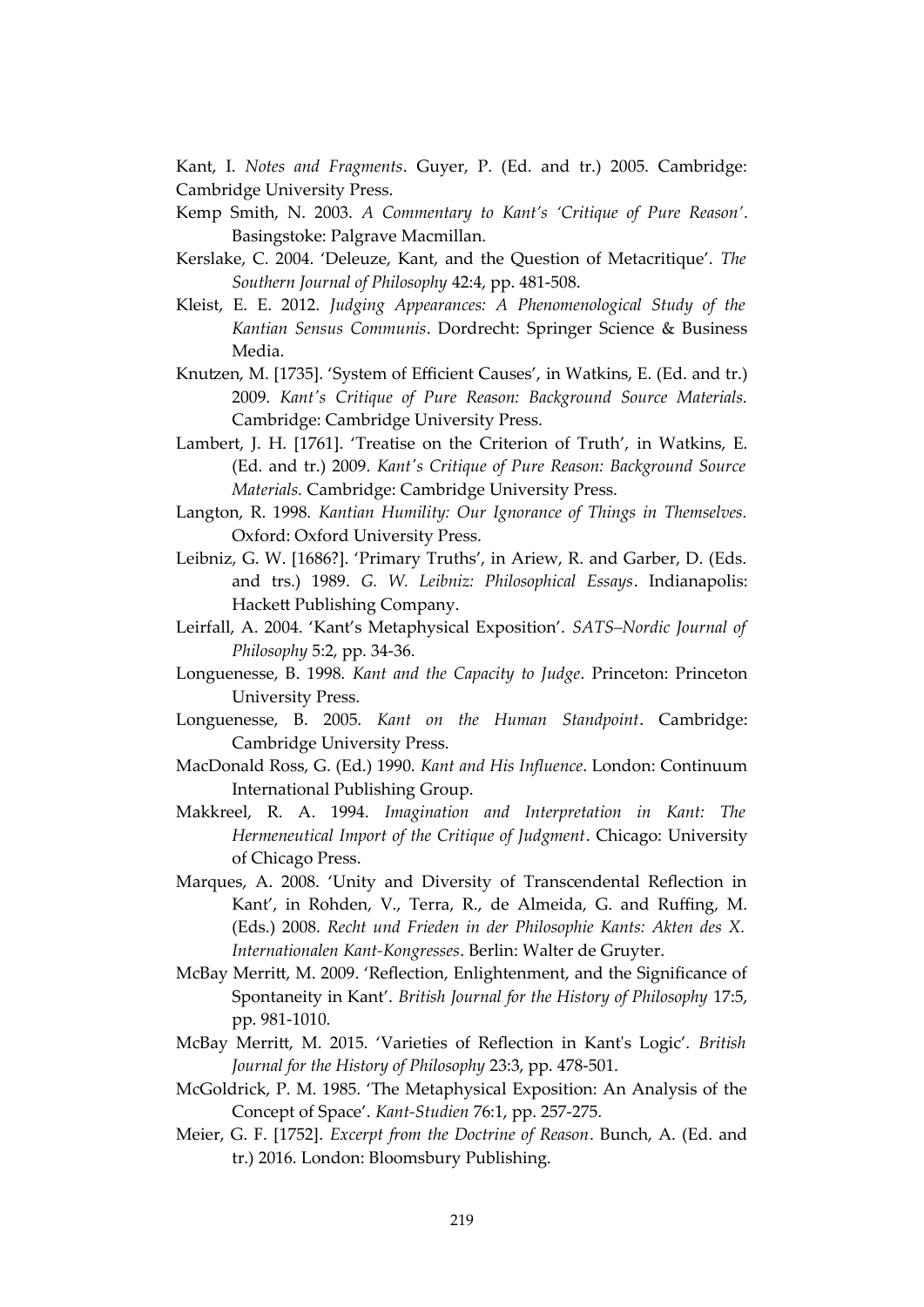- Mendelssohn, M. [1764]. 'Über die Evidenz in den metaphysischen Wissenschaften', in Watkins, E. (Ed. and tr.) 2009. *Kant's Critique of Pure Reason: Background Source Materials.* Cambridge: Cambridge University Press.
- Messina, J. 2015. 'Conceptual Analysis and the Essence of Space: Kant's Metaphysical Exposition Revisited'. *Archiv für Geschichte der Philosophie* 97:4, pp. 416-457.
- Nunziante, A. and Vanzo, A. 2009. 'Representing Subjects, Minddependent Objects: Kant, Leibniz and the Amphiboly'. *British Journal for the History of Philosophy* 17:1, pp. 133-151.
- Nuzzo, A. 2008. *Ideal Embodiment: Kant's Theory of Sensibility.* Indianapolis: Indiana University Press.
- Parkinson, G. H. R. 1981. 'Kant as a Critic of Leibniz. The Amphiboly of Concepts of Reflection'. *Revue Internationale de Philosophie* 35:136, pp. 302-314.
- Parsons, C. 1992. 'The transcendental aesthetic', in Guyer, P. (Ed.) 1992. *The Cambridge Companion to Kant*. Cambridge: Cambridge University Press.
- Paton, H. J. 1936. *Kant's Metaphysic of Experience: A Commentary on the First Half of the 'Kritik D. Reinen Vernunft'*. London: Allen & Unwin.
- Perrejin, W. 1997. 'Kant, Smith and Locke: The Locksmith's Mending of Tradition A Reaction to Mr. Fleischacker's Thesis'. *Kant-Studien* 88:1, pp. 105-118.
- Pippin, R. 1982. *Kant's Theory of Form: An Essay on the 'Critique of Pure Reason'.* New Haven: Yale University Press.
- Rohden, V., Terra, R., de Almeida, G. and Ruffing, M. (Eds.) 2008. *Recht und Frieden in der Philosophie Kants: Akten des X. Internationalen Kant-Kongresses*. Berlin: Walter de Gruyter.
- Schönfeld, M. 2000. *The Philosophy of the Young Kant: The Precritical Project*. Oxford: Oxford University Press.
- Sedgwick, S. 1991. 'Hegel on Kant's Antinomies and Distinction between General and Transcendental Logic'. *The Monist* 74:3, pp. 403-420.
- Spinoza, B. [1677]. *Ethics.* Parkinson, G. H. R. (Ed. and tr.) 2000. Oxford: Oxford University Press.
- Stock, G. and Whitehead, A. N. 1990. 'Thought and Sensibility in Leibniz, Kant and Bradley', in MacDonald Ross, G. (Ed.) 1990. *Kant and His Infuence*. London: Continuum International Publishing Group.
- Strawson, P. F. 1966. *The Bounds of Sense: An Essay on Kant's 'Critique of Pure Reason'*. London: Methuen.
- Sutherland, D. 2004. 'Kant's Philosophy of Mathematics and the Greek Mathematical Tradition'. *The Philosophical Review* 113:2, pp. 157-201.
- Sutherland, D. 2006. 'Kant on Arithmetic, Algebra, and the Theory of Proportions'. *Journal of the History of Philosophy* 44:4, pp. 533-558.
- Tschirnhaus, E. W. von. [1687]. *Medicina mentis, sive Artis inveniendi*